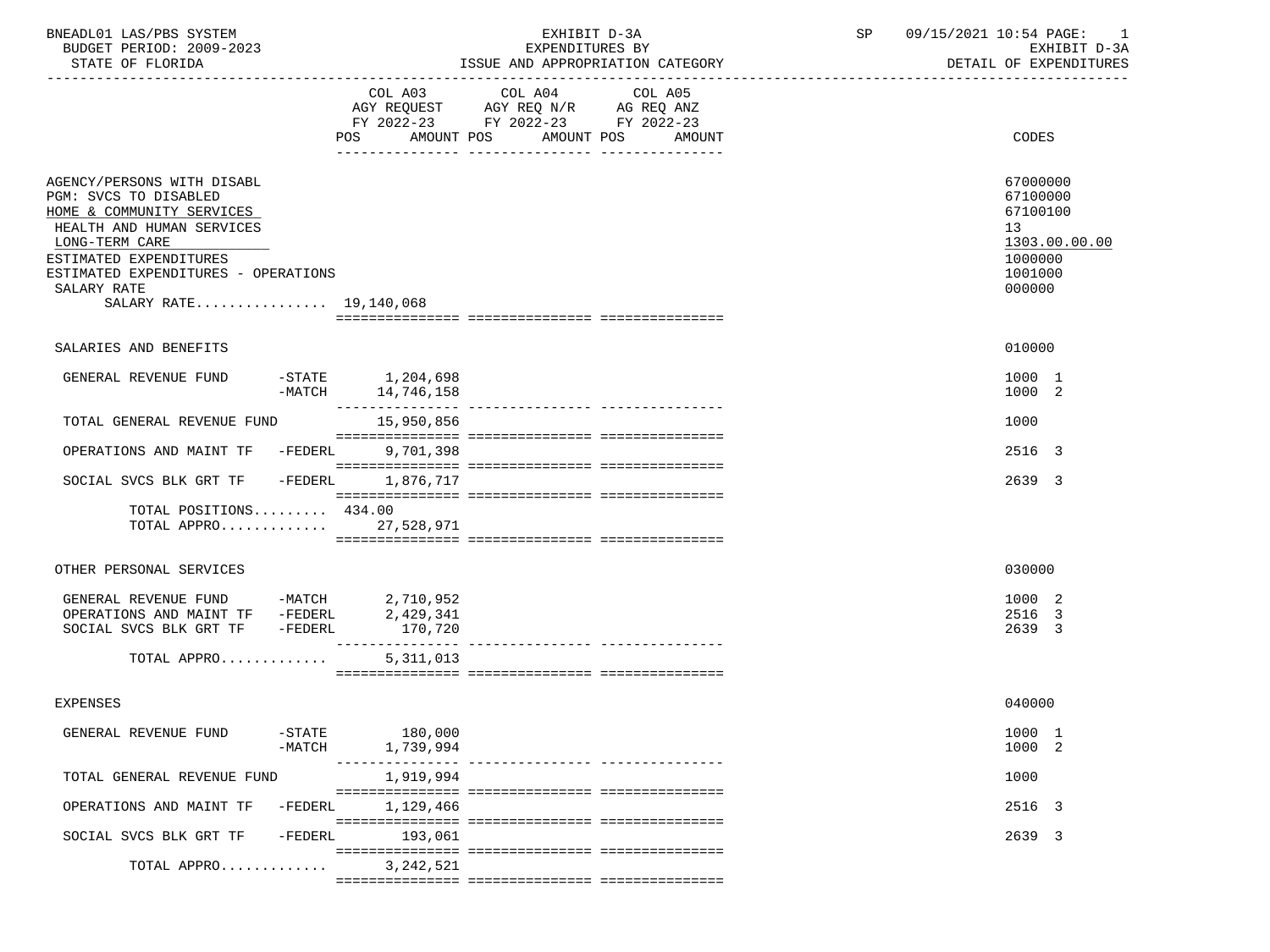| BNEADL01 LAS/PBS SYSTEM |                  |                          | EXHIBIT D-3A                     |  |
|-------------------------|------------------|--------------------------|----------------------------------|--|
|                         |                  | BUDGET PERIOD: 2009-2023 | EXPENDITURES BY                  |  |
|                         | STATE OF FLORIDA |                          | ISSUE AND APPROPRIATION CATEGORY |  |

BUDGET PERIOD: 2009-2023 EXPENDITURES BY EXHIBIT D-3A

|                                                                                                                                                                                                                              |                       | COL A03                         | COL A04                                                                              | COL A05 |                                                                                         |
|------------------------------------------------------------------------------------------------------------------------------------------------------------------------------------------------------------------------------|-----------------------|---------------------------------|--------------------------------------------------------------------------------------|---------|-----------------------------------------------------------------------------------------|
|                                                                                                                                                                                                                              |                       | AMOUNT POS<br>POS               | AGY REQUEST AGY REQ N/R AG REQ ANZ<br>FY 2022-23 FY 2022-23 FY 2022-23<br>AMOUNT POS | AMOUNT  | CODES                                                                                   |
| AGENCY/PERSONS WITH DISABL<br>PGM: SVCS TO DISABLED<br>HOME & COMMUNITY SERVICES<br>HEALTH AND HUMAN SERVICES<br>LONG-TERM CARE<br>ESTIMATED EXPENDITURES<br>ESTIMATED EXPENDITURES - OPERATIONS<br>OPERATING CAPITAL OUTLAY |                       |                                 |                                                                                      |         | 67000000<br>67100000<br>67100100<br>13<br>1303.00.00.00<br>1000000<br>1001000<br>060000 |
| GENERAL REVENUE FUND                                                                                                                                                                                                         |                       | $-$ STATE<br>9,060              |                                                                                      |         | 1000 1                                                                                  |
| SPECIAL CATEGORIES<br>G/A-INDIVIDUAL & FAMILY                                                                                                                                                                                |                       |                                 |                                                                                      |         | 100000<br>100179                                                                        |
| GENERAL REVENUE FUND                                                                                                                                                                                                         | $-$ STATE             | 2,580,000                       |                                                                                      |         | 1000 1                                                                                  |
| SOCIAL SVCS BLK GRT TF                                                                                                                                                                                                       | $-$ STATE             | 1,000,000<br>-FEDERL 10,106,771 |                                                                                      |         | 2639 1<br>2639 3                                                                        |
| TOTAL SOCIAL SVCS BLK GRT TF                                                                                                                                                                                                 |                       | 11,106,771                      |                                                                                      |         | 2639                                                                                    |
| TOTAL APPRO 13,686,771                                                                                                                                                                                                       |                       |                                 |                                                                                      |         |                                                                                         |
| ROOM AND BOARD PAYMENTS                                                                                                                                                                                                      |                       |                                 |                                                                                      |         | 100229                                                                                  |
| GENERAL REVENUE FUND -STATE                                                                                                                                                                                                  |                       | 2,639,201                       |                                                                                      |         | 1000 1                                                                                  |
| CONTRACTED SERVICES                                                                                                                                                                                                          |                       |                                 |                                                                                      |         | 100777                                                                                  |
| GENERAL REVENUE FUND                                                                                                                                                                                                         | $-$ STATE<br>$-MATCH$ | 200,000<br>421,387              |                                                                                      |         | 1000 1<br>1000 2                                                                        |
| TOTAL GENERAL REVENUE FUND                                                                                                                                                                                                   |                       | 621,387                         |                                                                                      |         | 1000                                                                                    |
| OPERATIONS AND MAINT TF                                                                                                                                                                                                      | $-MATCH$<br>-FEDERL   | 162,500<br>522,822              |                                                                                      |         | 2516 2<br>2516 3                                                                        |
| TOTAL OPERATIONS AND MAINT TF                                                                                                                                                                                                |                       | 685,322                         |                                                                                      |         | 2516                                                                                    |
| SOCIAL SVCS BLK GRT TF -FEDERL                                                                                                                                                                                               |                       | 32,018                          |                                                                                      |         | 2639 3                                                                                  |
| TOTAL APPRO                                                                                                                                                                                                                  |                       | 1,338,727                       |                                                                                      |         |                                                                                         |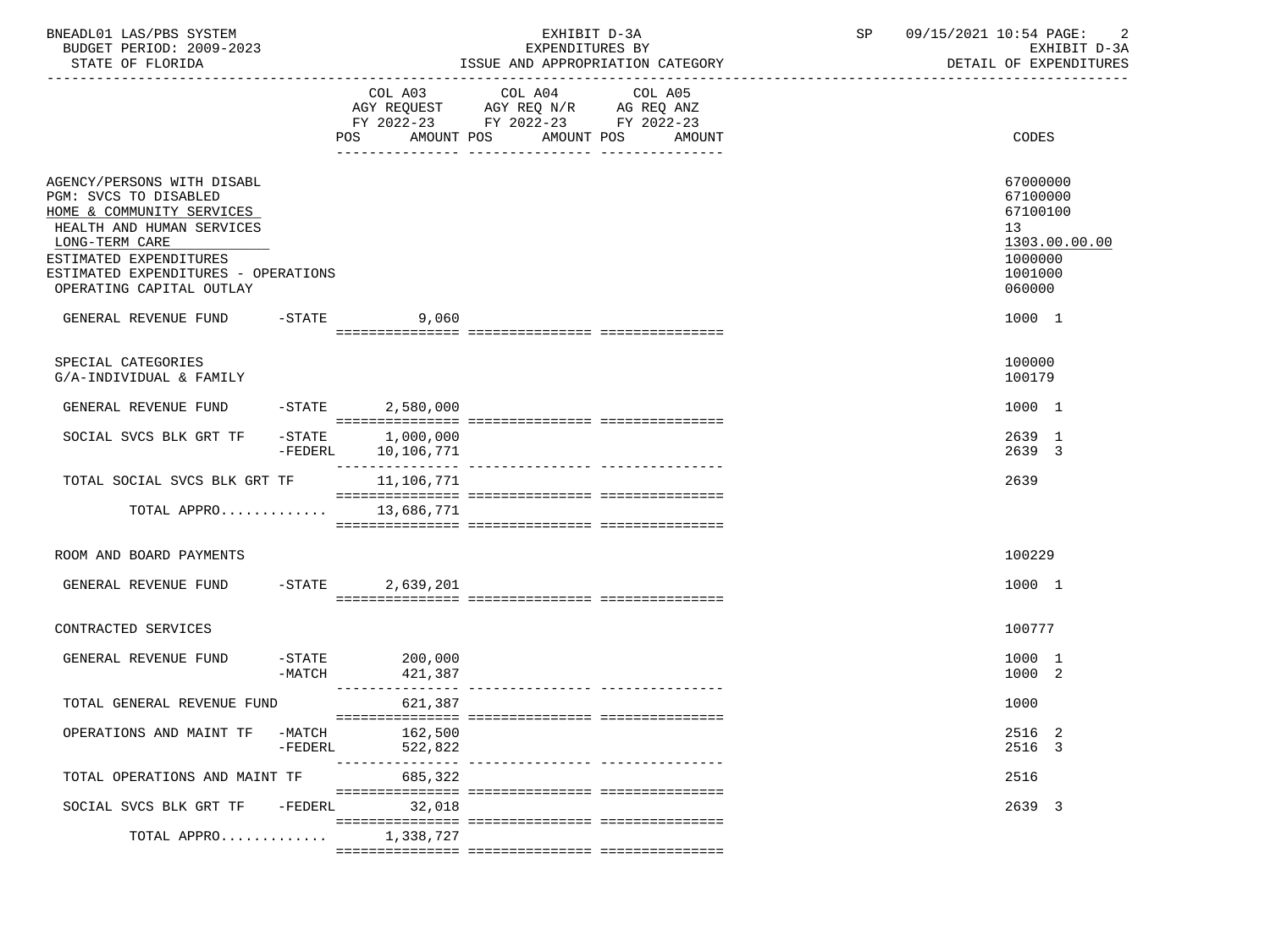| BNEADL01 LAS/PBS SYSTEM<br>BUDGET PERIOD: 2009-2023<br>STATE OF FLORIDA                                                                                                                                                                           | __________________________________ | EXHIBIT D-3A<br>EXPENDITURES BY<br>ISSUE AND APPROPRIATION CATEGORY                                                                        | SP | 09/15/2021 10:54 PAGE:<br>3<br>EXHIBIT D-3A<br>DETAIL OF EXPENDITURES                             |
|---------------------------------------------------------------------------------------------------------------------------------------------------------------------------------------------------------------------------------------------------|------------------------------------|--------------------------------------------------------------------------------------------------------------------------------------------|----|---------------------------------------------------------------------------------------------------|
|                                                                                                                                                                                                                                                   | POS                                | COL A03 COL A04<br>COL A05<br>AGY REQUEST AGY REQ N/R AG REQ ANZ<br>FY 2022-23 FY 2022-23 FY 2022-23<br>AMOUNT POS<br>AMOUNT POS<br>AMOUNT |    | CODES                                                                                             |
| AGENCY/PERSONS WITH DISABL<br>PGM: SVCS TO DISABLED<br>HOME & COMMUNITY SERVICES<br>HEALTH AND HUMAN SERVICES<br>LONG-TERM CARE<br>ESTIMATED EXPENDITURES<br>ESTIMATED EXPENDITURES - OPERATIONS<br>SPECIAL CATEGORIES<br>G/A-CONTRACTED SERVICES |                                    |                                                                                                                                            |    | 67000000<br>67100000<br>67100100<br>13<br>1303.00.00.00<br>1000000<br>1001000<br>100000<br>100778 |
| GENERAL REVENUE FUND -STATE 12,675,515                                                                                                                                                                                                            |                                    |                                                                                                                                            |    | 1000 1                                                                                            |
| HOME/COMM SERVICES WAIVER                                                                                                                                                                                                                         |                                    |                                                                                                                                            |    | 101555                                                                                            |
| GENERAL REVENUE FUND -MATCH 519, 213, 113<br>OPERATIONS AND MAINT TF -RECPNT 876,896,358                                                                                                                                                          |                                    |                                                                                                                                            |    | 1000 2<br>2516 9                                                                                  |
| TOTAL APPRO $1396, 109, 471$                                                                                                                                                                                                                      |                                    |                                                                                                                                            |    |                                                                                                   |
| RISK MANAGEMENT INSURANCE                                                                                                                                                                                                                         |                                    |                                                                                                                                            |    | 103241                                                                                            |
| GENERAL REVENUE FUND                                                                                                                                                                                                                              | -MATCH 498,493                     |                                                                                                                                            |    | 1000 2                                                                                            |
| TR/DMS/HR SVCS/STW CONTRCT                                                                                                                                                                                                                        |                                    |                                                                                                                                            |    | 107040                                                                                            |
| GENERAL REVENUE FUND                                                                                                                                                                                                                              | $-MATCH$ 85,130                    |                                                                                                                                            |    | 1000 2                                                                                            |
| OPERATIONS AND MAINT TF -STATE                                                                                                                                                                                                                    | 4,111<br>$-FEDERL$<br>57,466       |                                                                                                                                            |    | 2516 1<br>2516 3                                                                                  |
| TOTAL OPERATIONS AND MAINT TF                                                                                                                                                                                                                     | 61,577                             |                                                                                                                                            |    | 2516                                                                                              |
| TOTAL APPRO                                                                                                                                                                                                                                       | 146,707                            |                                                                                                                                            |    |                                                                                                   |
| TOTAL: ESTIMATED EXPENDITURES - OPERATIONS<br>TOTAL POSITIONS 434.00<br>TOTAL ISSUE $1463, 186, 450$<br>TOTAL SALARY RATE 19,140,068                                                                                                              |                                    |                                                                                                                                            |    | 1001000                                                                                           |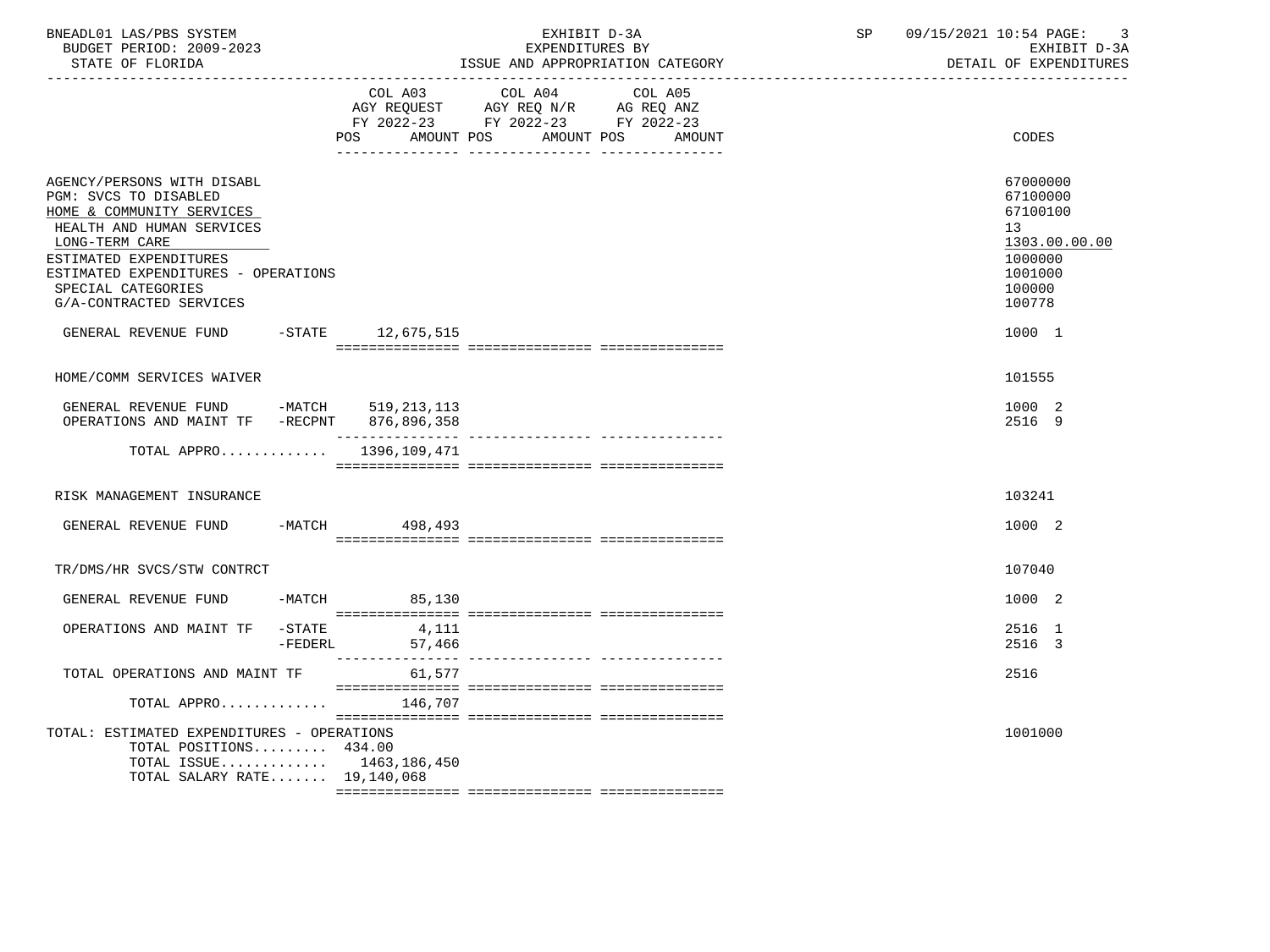| BNEADL01 LAS/PBS SYSTEM<br>BUDGET PERIOD: 2009-2023<br>STATE OF FLORIDA<br>------------------                                                                                                                                 |                                                                                                             | EXHIBIT D-3A<br>EXPENDITURES BY<br>ISSUE AND APPROPRIATION CATEGORY | SP | 09/15/2021 10:54 PAGE:<br>4<br>EXHIBIT D-3A<br>DETAIL OF EXPENDITURES           |
|-------------------------------------------------------------------------------------------------------------------------------------------------------------------------------------------------------------------------------|-------------------------------------------------------------------------------------------------------------|---------------------------------------------------------------------|----|---------------------------------------------------------------------------------|
|                                                                                                                                                                                                                               | COL A03 COL A04<br>AGY REQUEST AGY REQ N/R AG REQ ANZ<br>FY 2022-23 FY 2022-23 FY 2022-23<br>POS AMOUNT POS | COL A05<br>AMOUNT POS<br>AMOUNT                                     |    | CODES                                                                           |
| AGENCY/PERSONS WITH DISABL<br>PGM: SVCS TO DISABLED<br>HOME & COMMUNITY SERVICES<br>HEALTH AND HUMAN SERVICES<br>LONG-TERM CARE<br>ESTIMATED EXPENDITURES<br>SALARY INCREASES FOR FY 2021-22 -<br>STATE EMPLOYEE MINIMUM WAGE |                                                                                                             |                                                                     |    | 67000000<br>67100000<br>67100100<br>13 <sup>°</sup><br>1303.00.00.00<br>1000000 |
| INCREASE - EFFECTIVE 7/1/2021<br>SALARY RATE<br>SALARY RATE $58,451$                                                                                                                                                          |                                                                                                             |                                                                     |    | 1001030<br>000000                                                               |
| SALARIES AND BENEFITS                                                                                                                                                                                                         |                                                                                                             |                                                                     |    | 010000                                                                          |
| GENERAL REVENUE FUND                                                                                                                                                                                                          | -STATE 3,020<br>-MATCH 36,983                                                                               |                                                                     |    | 1000 1<br>1000 2                                                                |
| TOTAL GENERAL REVENUE FUND                                                                                                                                                                                                    | 40,003                                                                                                      |                                                                     |    | 1000                                                                            |
| OPERATIONS AND MAINT TF -FEDERL                                                                                                                                                                                               | 24,330                                                                                                      |                                                                     |    | 2516 3                                                                          |
| SOCIAL SVCS BLK GRT TF                                                                                                                                                                                                        | $-FEDERL$<br>4,709                                                                                          |                                                                     |    | 2639 3                                                                          |
| TOTAL APPRO                                                                                                                                                                                                                   | 69,042                                                                                                      |                                                                     |    |                                                                                 |
| OTHER PERSONAL SERVICES                                                                                                                                                                                                       |                                                                                                             |                                                                     |    | 030000                                                                          |
| GENERAL REVENUE FUND -MATCH 53,080<br>OPERATIONS AND MAINT TF -FEDERL<br>SOCIAL SVCS BLK GRT TF -FEDERL                                                                                                                       | 47,566<br>3,342                                                                                             |                                                                     |    | 1000 2<br>2516 3<br>2639 3                                                      |
| TOTAL APPRO<br>TOTAL: SALARY INCREASES FOR FY 2021-22 -<br>STATE EMPLOYEE MINIMUM WAGE<br>INCREASE - EFFECTIVE 7/1/2021                                                                                                       | 103,988                                                                                                     |                                                                     |    | 1001030                                                                         |
| TOTAL ISSUE $173,030$<br>TOTAL SALARY RATE 58,451                                                                                                                                                                             |                                                                                                             |                                                                     |    |                                                                                 |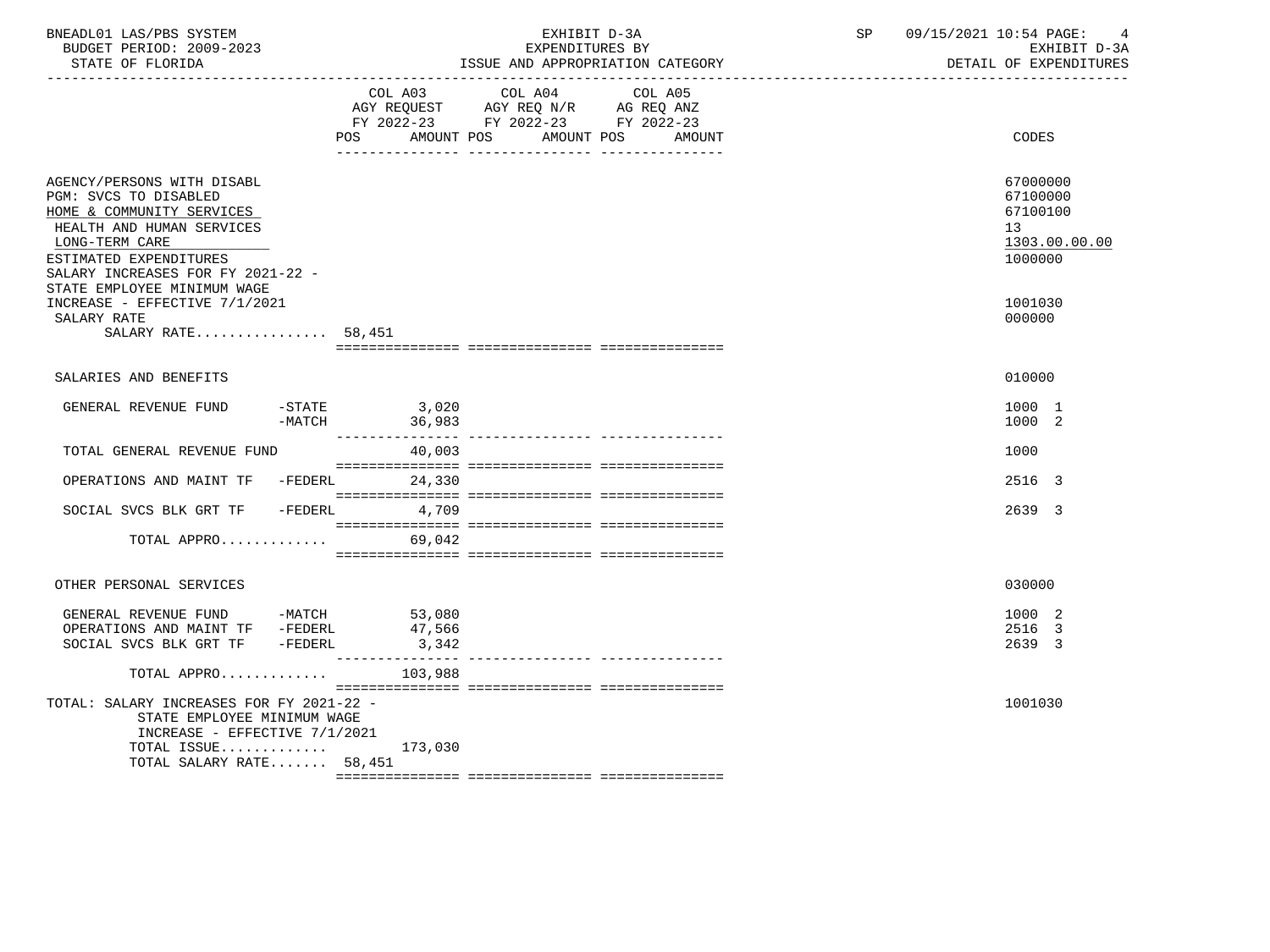| BNEADL01 LAS/PBS SYSTEM<br>BUDGET PERIOD: 2009-2023<br>STATE OF FLORIDA                                                                                                                                                                                   |                     |                                  | EXHIBIT D-3A<br>EXPENDITURES BY<br>ISSUE AND APPROPRIATION CATEGORY                       |         | SP | 09/15/2021 10:54 PAGE:<br>- 5<br>EXHIBIT D-3A<br>DETAIL OF EXPENDITURES         |
|-----------------------------------------------------------------------------------------------------------------------------------------------------------------------------------------------------------------------------------------------------------|---------------------|----------------------------------|-------------------------------------------------------------------------------------------|---------|----|---------------------------------------------------------------------------------|
|                                                                                                                                                                                                                                                           |                     | POS AMOUNT POS AMOUNT POS AMOUNT | COL A03 COL A04<br>AGY REQUEST AGY REQ N/R AG REQ ANZ<br>FY 2022-23 FY 2022-23 FY 2022-23 | COL A05 |    | CODES                                                                           |
| AGENCY/PERSONS WITH DISABL<br>PGM: SVCS TO DISABLED<br>HOME & COMMUNITY SERVICES<br>HEALTH AND HUMAN SERVICES<br>LONG-TERM CARE<br>ESTIMATED EXPENDITURES<br>FLORIDA RETIREMENT SYSTEM<br>ADJUSTMENT - FY 2021-22 - NORMAL<br>COST AND UNFUNDED ACTUARIAL |                     |                                  |                                                                                           |         |    | 67000000<br>67100000<br>67100100<br>13 <sup>°</sup><br>1303.00.00.00<br>1000000 |
| LIABILITY<br>SALARIES AND BENEFITS                                                                                                                                                                                                                        |                     |                                  |                                                                                           |         |    | 1001070<br>010000                                                               |
| GENERAL REVENUE FUND                                                                                                                                                                                                                                      | $-MATCH$            | $-STATE$ 6,621<br>81,068         |                                                                                           |         |    | 1000 1<br>1000 2                                                                |
| TOTAL GENERAL REVENUE FUND                                                                                                                                                                                                                                |                     | 87,689                           |                                                                                           |         |    | 1000                                                                            |
| OPERATIONS AND MAINT TF -FEDERL                                                                                                                                                                                                                           |                     | 53,334                           |                                                                                           |         |    | 2516 3                                                                          |
| SOCIAL SVCS BLK GRT TF -FEDERL 10,322                                                                                                                                                                                                                     |                     |                                  |                                                                                           |         |    | 2639 3                                                                          |
| TOTAL APPRO $151,345$                                                                                                                                                                                                                                     |                     |                                  |                                                                                           |         |    |                                                                                 |
| CASUALTY INSURANCE PREMIUM<br>ADJUSTMENT<br>SPECIAL CATEGORIES<br>RISK MANAGEMENT INSURANCE<br>GENERAL REVENUE FUND -MATCH 16,431-                                                                                                                        |                     |                                  |                                                                                           |         |    | 1001090<br>100000<br>103241<br>1000 2                                           |
| REALLOCATION OF HUMAN RESOURCES<br>OUTSOURCING<br>SPECIAL CATEGORIES<br>TR/DMS/HR SVCS/STW CONTRCT                                                                                                                                                        |                     |                                  |                                                                                           |         |    | 1005900<br>100000<br>107040                                                     |
| GENERAL REVENUE FUND                                                                                                                                                                                                                                      | -MATCH              | $7,715-$                         |                                                                                           |         |    | 1000 2                                                                          |
| OPERATIONS AND MAINT TF                                                                                                                                                                                                                                   | -STATE<br>$-FEDERL$ | $373 -$<br>$5,208-$              |                                                                                           |         |    | 2516 1<br>2516 3                                                                |
| TOTAL OPERATIONS AND MAINT TF                                                                                                                                                                                                                             |                     | $5,581-$                         |                                                                                           |         |    | 2516                                                                            |
| TOTAL APPRO                                                                                                                                                                                                                                               |                     | 13,296-                          |                                                                                           |         |    |                                                                                 |
|                                                                                                                                                                                                                                                           |                     |                                  |                                                                                           |         |    |                                                                                 |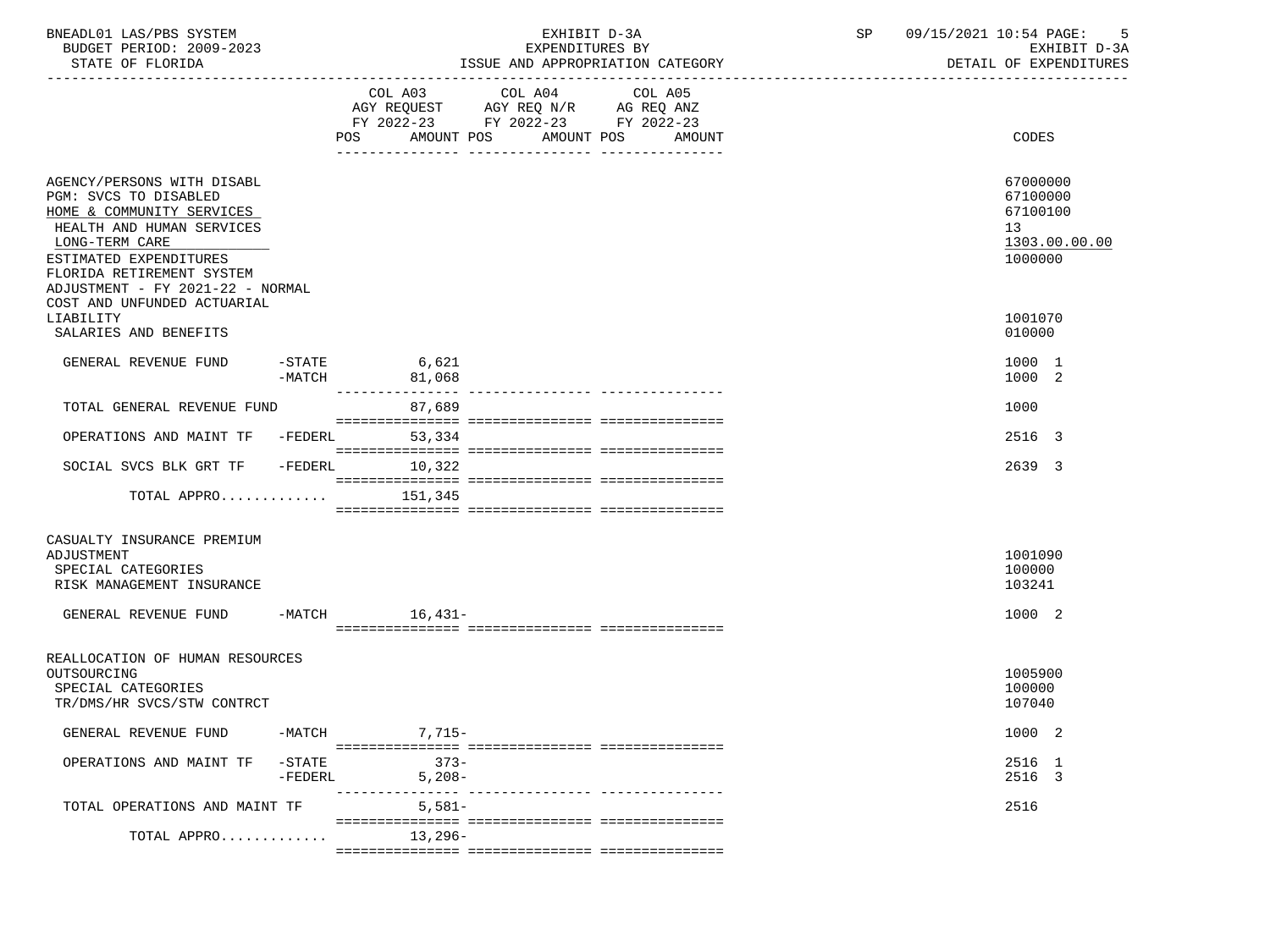| BNEADL01 LAS/PBS SYSTEM<br>BUDGET PERIOD: 2009-2023<br>STATE OF FLORIDA                                                                                                                                                                                                         |           | EXHIBIT D-3A                                                                                                                   | EXPENDITURES BY<br>ISSUE AND APPROPRIATION CATEGORY | SP | 09/15/2021 10:54 PAGE: 6<br>EXHIBIT D-3A<br>DETAIL OF EXPENDITURES |
|---------------------------------------------------------------------------------------------------------------------------------------------------------------------------------------------------------------------------------------------------------------------------------|-----------|--------------------------------------------------------------------------------------------------------------------------------|-----------------------------------------------------|----|--------------------------------------------------------------------|
|                                                                                                                                                                                                                                                                                 |           | COL A03 COL A04 COL A05<br>AGY REQUEST AGY REQ N/R AG REQ ANZ<br>FY 2022-23 FY 2022-23 FY 2022-23<br>POS AMOUNT POS AMOUNT POS | AMOUNT                                              |    | CODES                                                              |
| AGENCY/PERSONS WITH DISABL<br>PGM: SVCS TO DISABLED<br>HOME & COMMUNITY SERVICES<br>HEALTH AND HUMAN SERVICES<br>LONG-TERM CARE<br>INTER-AGENCY REORGANIZATIONS<br>TRANSFER FROM THE AGENCY FOR HEALTH<br>CARE ADMINISTRATION INTERMEDIATE<br>CARE FACILITIES TO THE AGENCY FOR |           |                                                                                                                                |                                                     |    | 67000000<br>67100000<br>67100100<br>13<br>1303.00.00.00<br>1700000 |
| PERSONS WITH DISABILITIES - WAIVERS<br>SPECIAL CATEGORIES<br>HOME/COMM SERVICES WAIVER                                                                                                                                                                                          |           |                                                                                                                                |                                                     |    | 1700020<br>100000<br>101555                                        |
| GENERAL REVENUE FUND -MATCH 864,244<br>OPERATIONS AND MAINT TF -RECPNT                                                                                                                                                                                                          | 1,341,586 |                                                                                                                                |                                                     |    | 1000 2<br>2516 9                                                   |
| TOTAL APPRO                                                                                                                                                                                                                                                                     | 2,205,830 |                                                                                                                                |                                                     |    |                                                                    |

#### \*\*\*\*\*\*\*\*\*\*\*\*\*\*\*\*\*\*\*\*\*\*\*\*\*\*\*\*\*\*\*\*\*\*\*\*\*\*\*\*\*\*\*\*\*\*\*\*\*\*\*\*\*\*\*\*\*\*\*\*\*\*\*\*\*\*\*\*\*\*\*\*\*\*\*\*\*\*\*\*\*\*\*\*\*\*\*\*\*\*\*\*\*\*\*\*\*\*\*\*\*\*\*\*\*\*\*\*\*\*\*\*\*\*\*\*\*\*\*\*\*\*\*\*\*\*\*

## AGENCY ISSUE NARRATIVE:

 2022-2023 BUDGET YEAR NARRATIVE: IT COMPONENT? NO ISSUE TITLE: TRANSFER FROM THE AGENCY FOR HEALTH CARE ADMINISTRATION INTERMEDIATE CARE FACILITIES TO THE AGENCY FOR PERSONS WITH DISABILITIES - WAIVERS

#### ISSUE SUMMARY:

 The Agency for Persons with Disabilities (APD) requests the transfer of \$2,205,830 from the Agency for Health Care Administration (AHCA)to the Home and Community Services budget entity (67100100),(\$864,244 in General Revenue (1000) and \$1,341,586 in Operations and Maintenance Trust Fund (2516)) in the Home and Community Based Services Waiver category (101555), to support the transition of 20 eligible beneficiaries from the Intermediate Care Facilities for the Individuals with Intellectual Disabilities (ICF/IID) to community based alternatives.

## ISSUE DETAIL:

 Proviso language in Chapter 2021-36, Laws of Florida (LOF), authorizes the Agency for Health Care Administration (AHCA), in consultation with the APD, to transfer funds from Specific Appropriations 218, 219, 220, 221 and 222 to Specific Appropriation 243 for the Developmentally Disabled Home and Community Based waiver category (101555)to allow eligible beneficiaries to transition from ICF/IID to the community. During the period of July 1, 2020 through June 30, 2021, 20 eligible beneficiaries transitioned into the community. The AHCA is submitting a companion issue (1700050) to transfer funds, based upon each individual's cost plans, to the APD's Home and Community Service waiver. The transfer between the two agencies will provide recurring funding to support the client transitions to the community.

 Return On Investment: Improved health care quality and improved health care access.

 Linkage to Agency Strategic Plan: Goal 1: Provide access to community-based services, treatment, and residential options.

Linkage to Strategic Plan for Economic Development: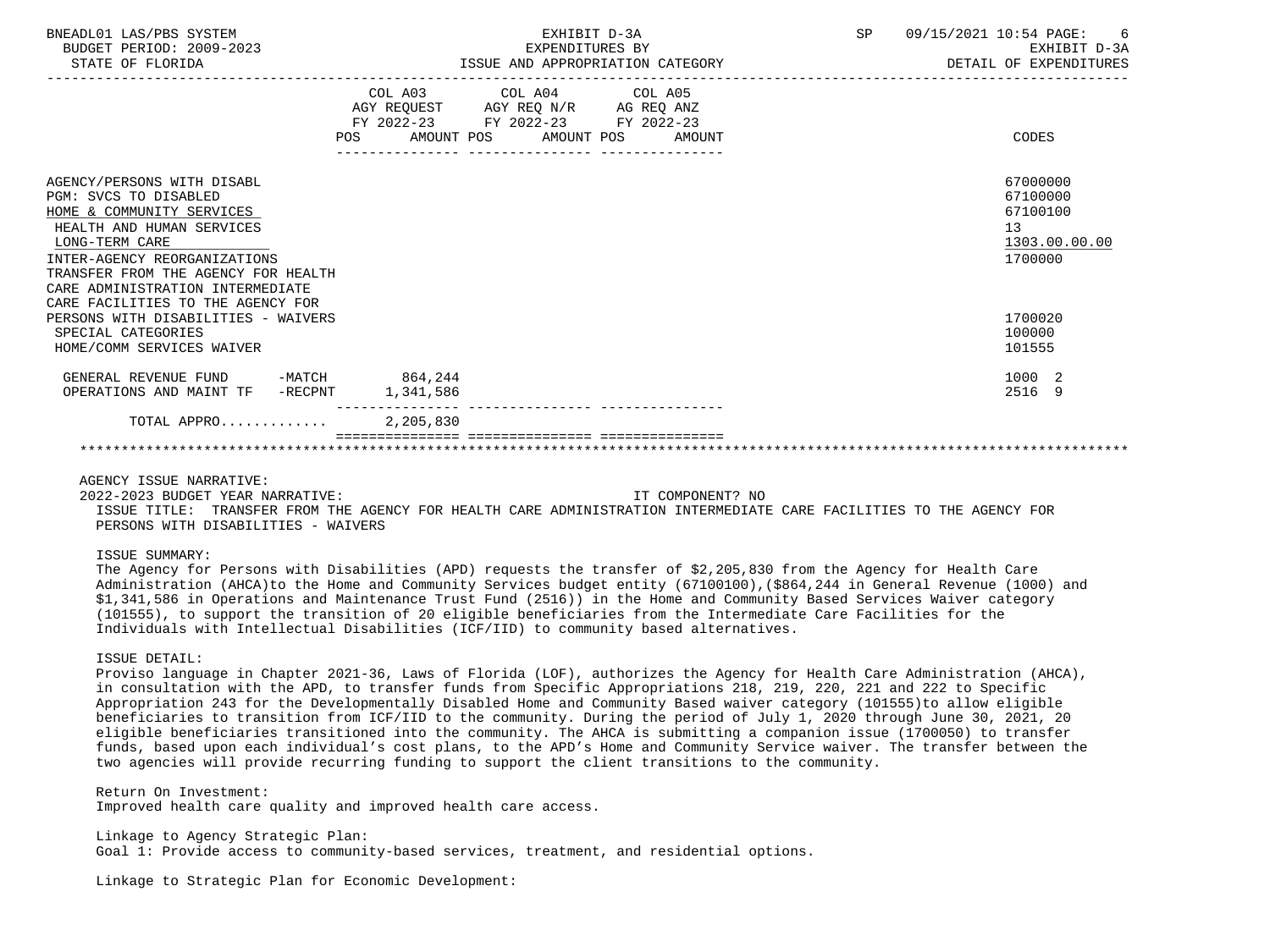| BNEADL01 LAS/PBS SYSTEM<br>BUDGET PERIOD: 2009-2023<br>STATE OF FLORIDA                                                                                                                                |     | EXHIBIT D-3A<br>EXPENDITURES BY<br>ISSUE AND APPROPRIATION CATEGORY                    | <b>SP</b>                                  | 09/15/2021 10:54 PAGE: 7<br>EXHIBIT D-3A<br>DETAIL OF EXPENDITURES |                                                                    |
|--------------------------------------------------------------------------------------------------------------------------------------------------------------------------------------------------------|-----|----------------------------------------------------------------------------------------|--------------------------------------------|--------------------------------------------------------------------|--------------------------------------------------------------------|
|                                                                                                                                                                                                        | POS | COL A03 COL A04 COL A05<br>AGY REOUEST AGY REO N/R AG REO ANZ<br>FY 2022-23 FY 2022-23 | FY 2022-23<br>AMOUNT POS AMOUNT POS AMOUNT |                                                                    | CODES                                                              |
| AGENCY/PERSONS WITH DISABL<br>PGM: SVCS TO DISABLED<br>HOME & COMMUNITY SERVICES<br>HEALTH AND HUMAN SERVICES<br>LONG-TERM CARE<br>INTER-AGENCY REORGANIZATIONS<br>TRANSFER FROM THE AGENCY FOR HEALTH |     |                                                                                        |                                            |                                                                    | 67000000<br>67100000<br>67100100<br>13<br>1303.00.00.00<br>1700000 |
| CARE ADMINISTRATION INTERMEDIATE<br>CARE FACILITIES TO THE AGENCY FOR<br>PERSONS WITH DISABILITIES - WAIVERS<br>5.2 Improve the efficiency and effectiveness of government agencies at all levels.     |     |                                                                                        |                                            |                                                                    | 1700020                                                            |

 Budget Summary: Budget Entity: Home and Community Services (67100100) Program Component: Long Term Care (1303000000) Category: Home and Community Based Services Waiver (101555)

|                                                                     | Recurring   | Nonrecurring | Total<br>FY 2022-23 |
|---------------------------------------------------------------------|-------------|--------------|---------------------|
| Fund: General Revenue (1000)                                        | 864.244     |              | 864,244             |
| Operations and Maintenance Trust Fund (2516)                        | \$1,341,586 |              | \$1,341,586         |
| Total Home and Community Based Services Waiver(101555) \$ 2,205,830 |             |              | \$2,205,830         |
|                                                                     |             |              |                     |

| NONRECURRING EXPENDITURES<br>GATEWAY ARC RESIDENTIAL SUPPORT FOR<br>JOB PLACEMENT<br>SPECIAL CATEGORIES<br>G/A-CONTRACTED SERVICES |           |             | 2100000<br>2103001<br>100000<br>100778 |  |
|------------------------------------------------------------------------------------------------------------------------------------|-----------|-------------|----------------------------------------|--|
| GENERAL REVENUE FUND                                                                                                               | $-$ STATE | $250,000-$  | 1000                                   |  |
| MACTOWN'S LIFE SKILLS SERVICES -<br>ADULT DAY TRAINING<br>SPECIAL CATEGORIES<br>G/A-CONTRACTED SERVICES                            |           |             | 2103002<br>100000<br>100778            |  |
| GENERAL REVENUE FUND                                                                                                               | $-STATE$  | $300,000 -$ | 1000                                   |  |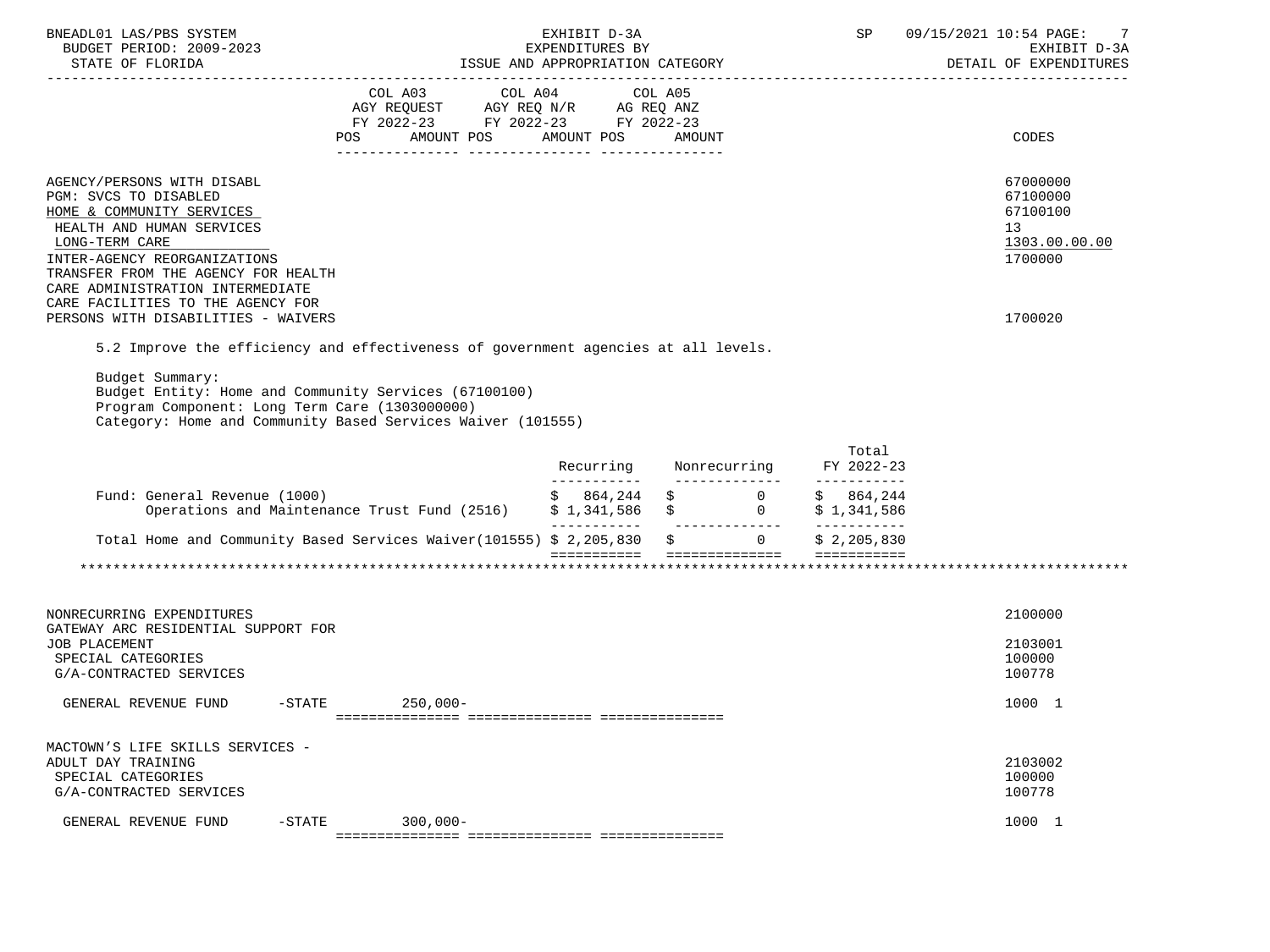| BNEADL01 LAS/PBS SYSTEM<br>BUDGET PERIOD: 2009-2023<br>STATE OF FLORIDA                                                                                                                                         |           |                                                                                                                               | EXHIBIT D-3A<br>EXPENDITURES BY<br>ISSUE AND APPROPRIATION CATEGORY |         | SP | 09/15/2021 10:54 PAGE:<br>- 8<br>EXHIBIT D-3A<br>DETAIL OF EXPENDITURES                 |
|-----------------------------------------------------------------------------------------------------------------------------------------------------------------------------------------------------------------|-----------|-------------------------------------------------------------------------------------------------------------------------------|---------------------------------------------------------------------|---------|----|-----------------------------------------------------------------------------------------|
|                                                                                                                                                                                                                 |           | COL A03 COL A04<br>AGY REQUEST AGY REQ N/R AG REQ ANZ<br>FY 2022-23 FY 2022-23 FY 2022-23<br>POS AMOUNT POS AMOUNT POS AMOUNT |                                                                     | COL A05 |    | CODES                                                                                   |
| AGENCY/PERSONS WITH DISABL<br>PGM: SVCS TO DISABLED<br>HOME & COMMUNITY SERVICES<br>HEALTH AND HUMAN SERVICES<br>LONG-TERM CARE<br>NONRECURRING EXPENDITURES<br>ENVISION AT DRE'S PATHWAY<br>SPECIAL CATEGORIES |           |                                                                                                                               |                                                                     |         |    | 67000000<br>67100000<br>67100100<br>13<br>1303.00.00.00<br>2100000<br>2103005<br>100000 |
| G/A-CONTRACTED SERVICES<br>GENERAL REVENUE FUND -STATE 100,000-                                                                                                                                                 |           |                                                                                                                               |                                                                     |         |    | 100778<br>1000 1                                                                        |
|                                                                                                                                                                                                                 |           |                                                                                                                               |                                                                     |         |    |                                                                                         |
| CHABAD OF KENDALL/FRIENDSHIP CIRCLE<br>COMMUNITY CRISIS LIFE LINE<br>SPECIAL CATEGORIES<br>G/A-CONTRACTED SERVICES                                                                                              |           |                                                                                                                               |                                                                     |         |    | 2103006<br>100000<br>100778                                                             |
| GENERAL REVENUE FUND -STATE 289,000-                                                                                                                                                                            |           |                                                                                                                               |                                                                     |         |    | 1000 1                                                                                  |
| EMPLOYMENT AND INTERNSHIPS -<br>INDIVIDUAL AND FAMILY SUPPORTS<br>SPECIAL CATEGORIES<br>G/A-INDIVIDUAL & FAMILY                                                                                                 |           |                                                                                                                               |                                                                     |         |    | 2103023<br>100000<br>100179                                                             |
| SOCIAL SVCS BLK GRT TF -STATE 1,000,000-                                                                                                                                                                        |           |                                                                                                                               |                                                                     |         |    | 2639 1                                                                                  |
| OPERATION GROW - SEMINOLE COUNTY<br>WORK OPPORTUNITY PROGRAM<br>SPECIAL CATEGORIES<br>G/A-CONTRACTED SERVICES                                                                                                   |           |                                                                                                                               |                                                                     |         |    | 2103038<br>100000<br>100778                                                             |
| GENERAL REVENUE FUND                                                                                                                                                                                            |           | -STATE 352,323-                                                                                                               |                                                                     |         |    | 1000 1                                                                                  |
| AREA STAGE COMPANY (ASC)<br>DEVELOPMENTAL DISABILITIES THEATER<br>PROGRAM FOR CHILDREN<br>SPECIAL CATEGORIES<br>G/A-CONTRACTED SERVICES                                                                         |           |                                                                                                                               |                                                                     |         |    | 2103040<br>100000<br>100778                                                             |
| GENERAL REVENUE FUND                                                                                                                                                                                            | $-$ STATE | $175,000-$                                                                                                                    |                                                                     |         |    | 1000 1                                                                                  |
|                                                                                                                                                                                                                 |           |                                                                                                                               |                                                                     |         |    |                                                                                         |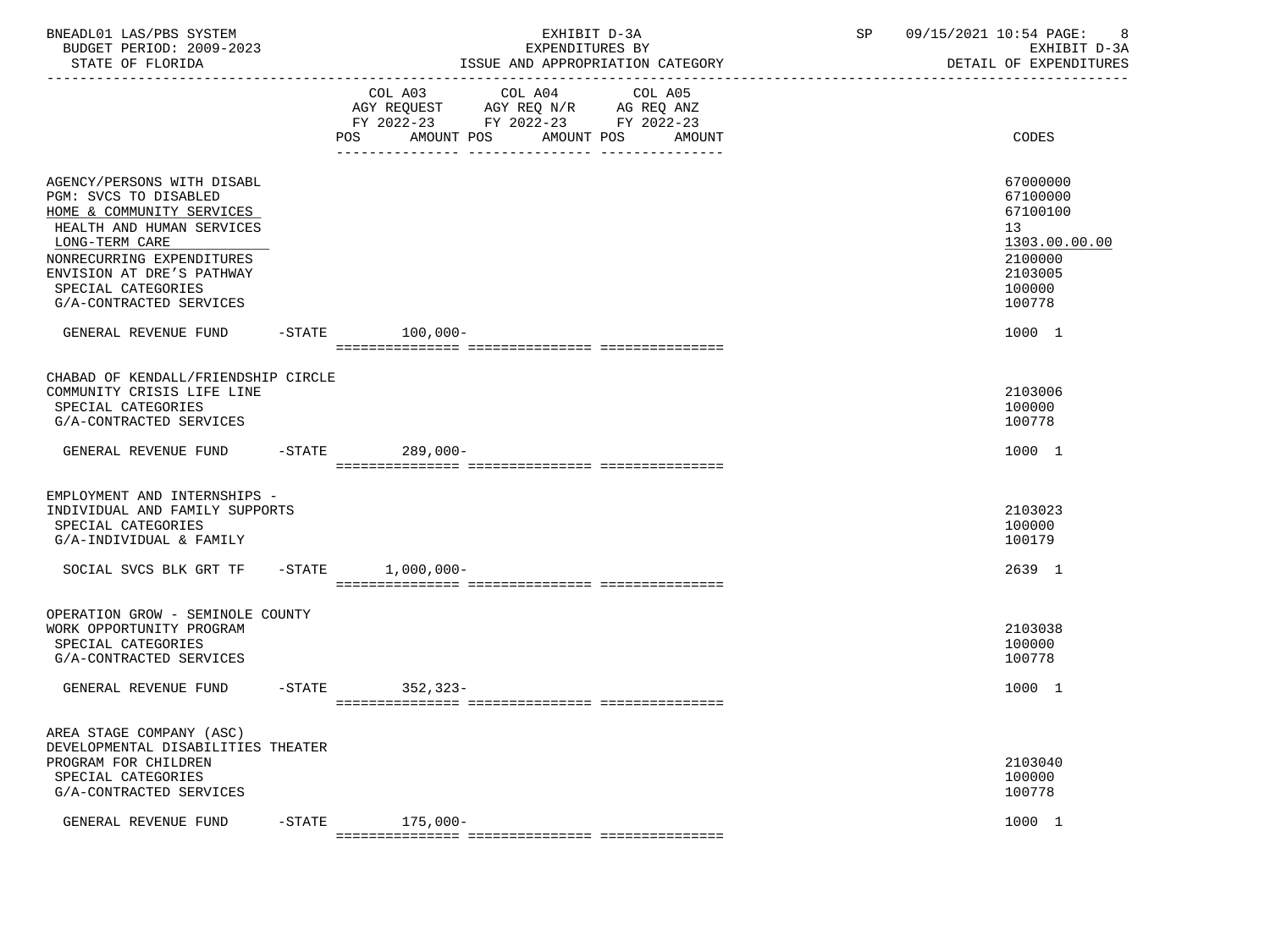| BNEADL01 LAS/PBS SYSTEM<br>BUDGET PERIOD: 2009-2023<br>STATE OF FLORIDA                                                                                                                                                                        |           |                          | EXPENDITURES BY                                                                           | EXHIBIT D-3A<br>ISSUE AND APPROPRIATION CATEGORY | SP | 09/15/2021 10:54 PAGE:<br>-9<br>EXHIBIT D-3A<br>DETAIL OF EXPENDITURES                            |
|------------------------------------------------------------------------------------------------------------------------------------------------------------------------------------------------------------------------------------------------|-----------|--------------------------|-------------------------------------------------------------------------------------------|--------------------------------------------------|----|---------------------------------------------------------------------------------------------------|
|                                                                                                                                                                                                                                                |           | POS<br>AMOUNT POS        | COL A03 COL A04<br>AGY REQUEST AGY REQ N/R AG REQ ANZ<br>FY 2022-23 FY 2022-23 FY 2022-23 | COL A05<br>AMOUNT POS<br>AMOUNT                  |    | CODES                                                                                             |
| AGENCY/PERSONS WITH DISABL<br>PGM: SVCS TO DISABLED<br>HOME & COMMUNITY SERVICES<br>HEALTH AND HUMAN SERVICES<br>LONG-TERM CARE<br>NONRECURRING EXPENDITURES<br>EASTER SEALS - BREVARD COUNTY<br>SPECIAL CATEGORIES<br>G/A-CONTRACTED SERVICES |           |                          |                                                                                           |                                                  |    | 67000000<br>67100000<br>67100100<br>13<br>1303.00.00.00<br>2100000<br>2103058<br>100000<br>100778 |
| GENERAL REVENUE FUND                                                                                                                                                                                                                           |           | $-$ STATE<br>$200,000 -$ |                                                                                           |                                                  |    | 1000 1                                                                                            |
| ARC JACKSONVILLE<br>SPECIAL CATEGORIES<br>G/A-CONTRACTED SERVICES                                                                                                                                                                              |           |                          |                                                                                           |                                                  |    | 2103075<br>100000<br>100778                                                                       |
| GENERAL REVENUE FUND                                                                                                                                                                                                                           |           | $-STATE$ 300,000-        |                                                                                           |                                                  |    | 1000 1                                                                                            |
| JEWISH ADOPTION AND FAMILY CARE<br>OPTIONS (JAFCO) CHILDREN'S ABILITY<br><b>CENTER</b><br>SPECIAL CATEGORIES<br>G/A-CONTRACTED SERVICES                                                                                                        |           |                          |                                                                                           |                                                  |    | 2103076<br>100000<br>100778                                                                       |
| GENERAL REVENUE FUND -STATE 850,000-                                                                                                                                                                                                           |           |                          |                                                                                           |                                                  |    | 1000 1                                                                                            |
| DNA COMPREHENSIVE THERAPY SERVICES<br>SPECIAL CATEGORIES<br>G/A-CONTRACTED SERVICES                                                                                                                                                            |           |                          |                                                                                           |                                                  |    | 2103077<br>100000<br>100778                                                                       |
| GENERAL REVENUE FUND                                                                                                                                                                                                                           |           | -STATE 1,667,000-        |                                                                                           |                                                  |    | 1000 1                                                                                            |
| CLUB CHALLENGE<br>SPECIAL CATEGORIES<br>G/A-CONTRACTED SERVICES                                                                                                                                                                                |           |                          |                                                                                           |                                                  |    | 2103078<br>100000<br>100778                                                                       |
| GENERAL REVENUE FUND                                                                                                                                                                                                                           | $-$ STATE | 200,000-                 |                                                                                           |                                                  |    | 1000 1                                                                                            |
|                                                                                                                                                                                                                                                |           |                          |                                                                                           |                                                  |    |                                                                                                   |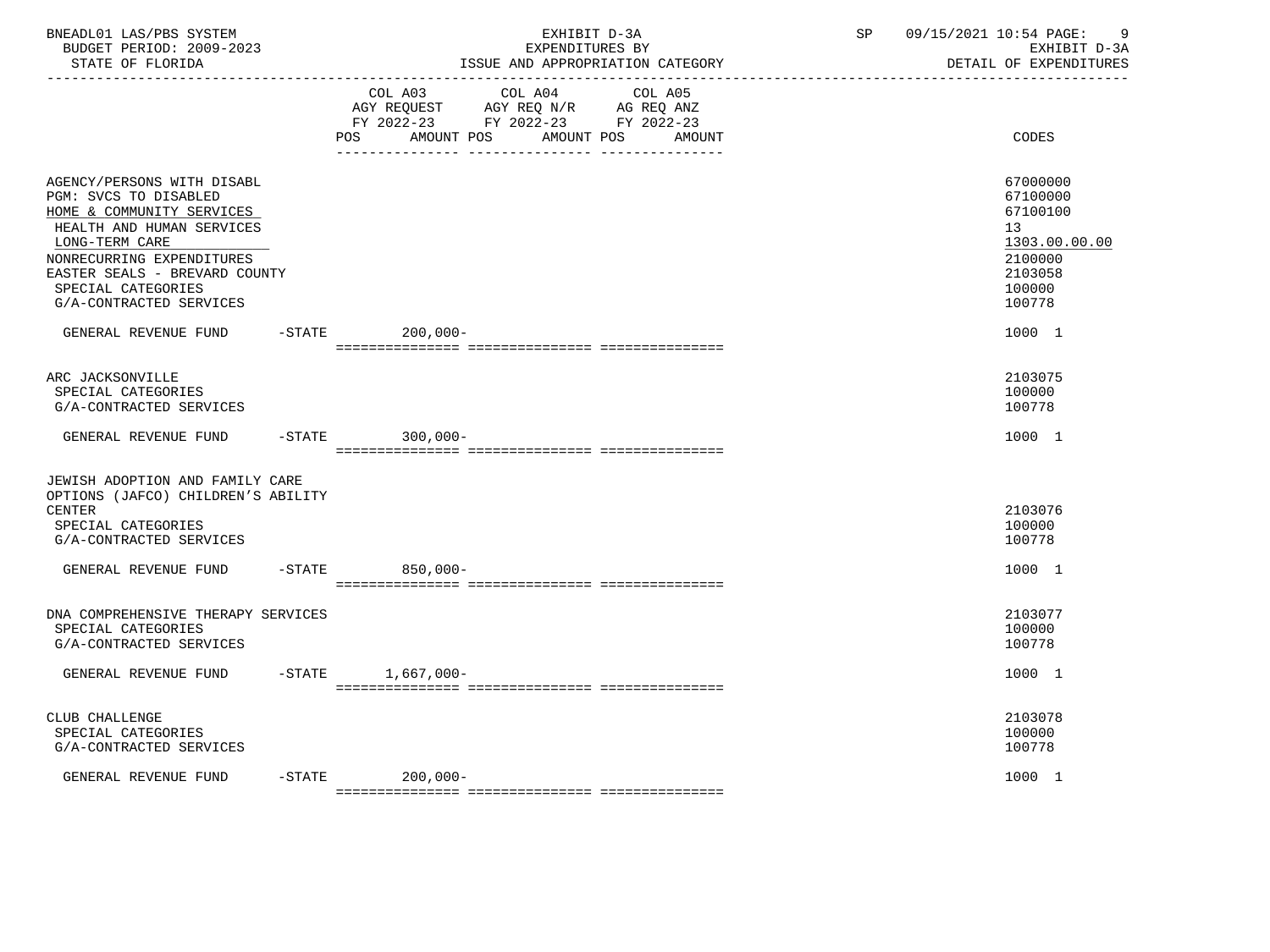| BNEADL01 LAS/PBS SYSTEM |                  |                          | EXHIBIT D-3A                     |
|-------------------------|------------------|--------------------------|----------------------------------|
|                         |                  | BUDGET PERIOD: 2009-2023 | EXPENDITURES BY                  |
|                         | STATE OF FLORIDA |                          | ISSUE AND APPROPRIATION CATEGORY |

BUDGET PERIOD: 2009-2023 EXPENDITURES BY EXHIBIT D-3A

|                                                                                                                                                                                                                                        | COL A03 COL A04<br>COL A05<br>AGY REQUEST AGY REQ N/R AG REQ ANZ<br>FY 2022-23 FY 2022-23 FY 2022-23<br>AMOUNT POS<br>POS<br>AMOUNT POS<br>AMOUNT | CODES                                                              |
|----------------------------------------------------------------------------------------------------------------------------------------------------------------------------------------------------------------------------------------|---------------------------------------------------------------------------------------------------------------------------------------------------|--------------------------------------------------------------------|
| AGENCY/PERSONS WITH DISABL<br>PGM: SVCS TO DISABLED<br>HOME & COMMUNITY SERVICES<br>HEALTH AND HUMAN SERVICES<br>LONG-TERM CARE<br>NONRECURRING EXPENDITURES<br>ASSOCIATION FOR THE DEVELOPMENT OF<br>THE EXCEPTIONAL, INC. - CULINARY |                                                                                                                                                   | 67000000<br>67100000<br>67100100<br>13<br>1303.00.00.00<br>2100000 |
| TRAINING & SENIOR SERV FOR PERSONS<br>WITH DEVELOPMENTAL DISABILITIES<br>SPECIAL CATEGORIES<br>G/A-CONTRACTED SERVICES                                                                                                                 |                                                                                                                                                   | 2103086<br>100000<br>100778                                        |
| GENERAL REVENUE FUND                                                                                                                                                                                                                   | -STATE 300,000-                                                                                                                                   | 1000 1                                                             |
| EASTERSEALS SOUTHWEST FLORIDA, INC.<br>SPECIAL CATEGORIES<br>G/A-CONTRACTED SERVICES                                                                                                                                                   |                                                                                                                                                   | 2103092<br>100000<br>100778                                        |
| GENERAL REVENUE FUND                                                                                                                                                                                                                   | $-STATE$<br>978,497-                                                                                                                              | 1000 1                                                             |
| OUR PRIDE ACADEMY, INC.<br>SPECIAL CATEGORIES<br>G/A-CONTRACTED SERVICES                                                                                                                                                               |                                                                                                                                                   | 2103093<br>100000<br>100778                                        |
| $-$ STATE<br>GENERAL REVENUE FUND                                                                                                                                                                                                      | $1,200,000 -$                                                                                                                                     | 1000 1                                                             |
| EASTERSEALS OF NORTHEAST CENTRAL<br>FLORIDA AUTISM CENTER OF EXCELLENCE<br>SPECIAL CATEGORIES<br>G/A-CONTRACTED SERVICES                                                                                                               |                                                                                                                                                   | 2103097<br>100000<br>100778                                        |
| GENERAL REVENUE FUND                                                                                                                                                                                                                   | -STATE 250,000-                                                                                                                                   | 1000 1                                                             |
| EASTERSEALS SOUTHWEST FLORIDA -<br>MENTAL WELLNESS FOR PERSONS WITH<br>DEVELOPMENTAL DISABILITIES<br>SPECIAL CATEGORIES<br>G/A-CONTRACTED SERVICES                                                                                     |                                                                                                                                                   | 2103099<br>100000<br>100778                                        |
| -STATE<br>GENERAL REVENUE FUND                                                                                                                                                                                                         | 1,718,695-                                                                                                                                        | 1000 1                                                             |

=============== =============== ===============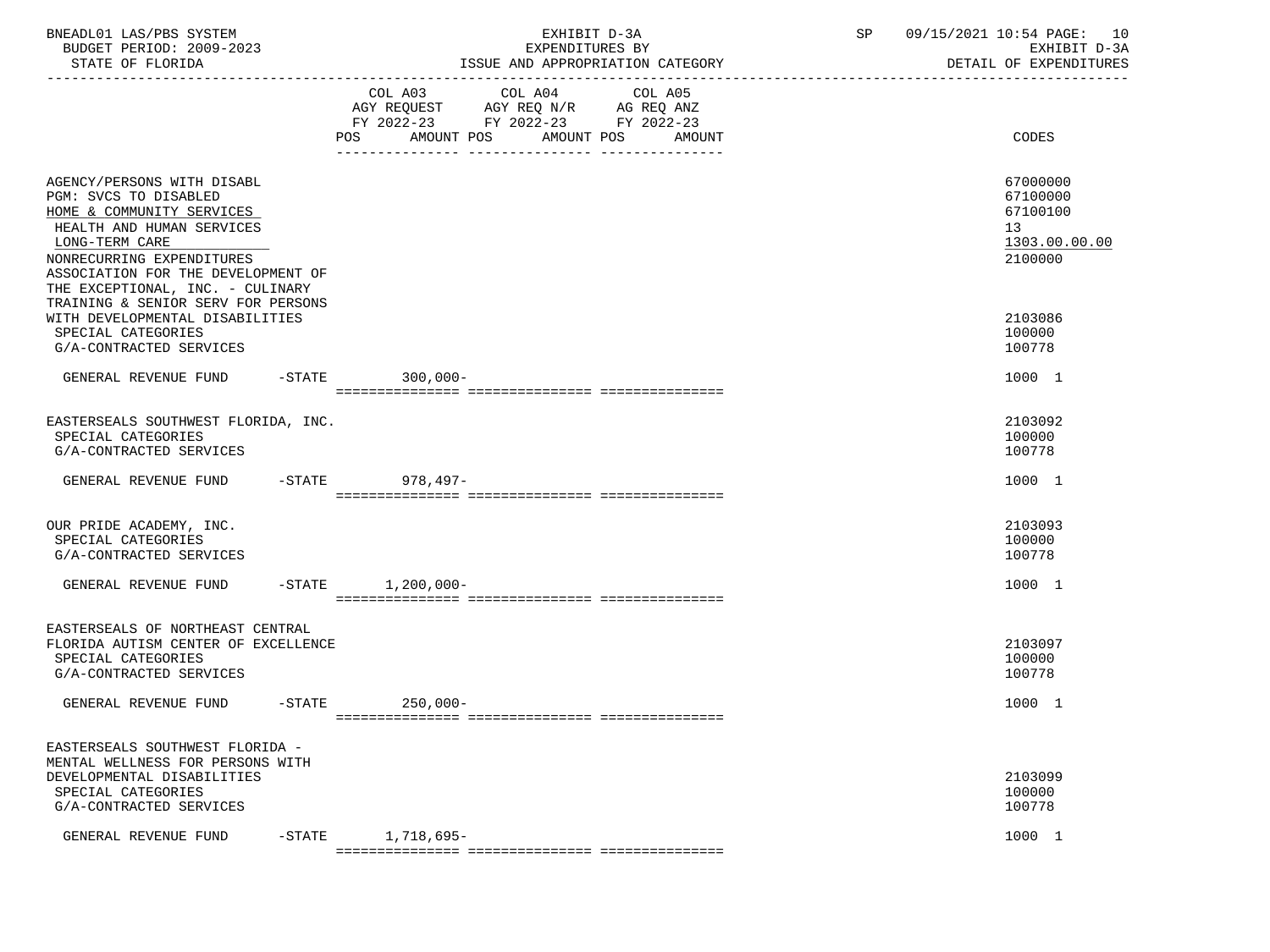| BNEADL01 LAS/PBS SYSTEM<br>BUDGET PERIOD: 2009-2023<br>STATE OF FLORIDA                                                                                                                                        |                                         | EXHIBIT D-3A<br>EXPENDITURES BY<br>ISSUE AND APPROPRIATION CATEGORY                                                                                                | SP and the set of the set of the set of the set of the set of the set of the set of the set of the set of the set of the set of the set of the set of the set of the set of the set of the set of the set of the set of the se | 09/15/2021 10:54 PAGE: 11<br>EXHIBIT D-3A<br>DETAIL OF EXPENDITURES           |
|----------------------------------------------------------------------------------------------------------------------------------------------------------------------------------------------------------------|-----------------------------------------|--------------------------------------------------------------------------------------------------------------------------------------------------------------------|--------------------------------------------------------------------------------------------------------------------------------------------------------------------------------------------------------------------------------|-------------------------------------------------------------------------------|
|                                                                                                                                                                                                                | AMOUNT POS<br>POS                       | COL A03 COL A04<br>COL A05<br>AGY REQUEST AGY REQ N/R AG REQ ANZ<br>FY 2022-23 FY 2022-23 FY 2022-23<br>AMOUNT POS<br>AMOUNT<br>---------------<br>--------------- |                                                                                                                                                                                                                                | CODES                                                                         |
| AGENCY/PERSONS WITH DISABL<br>PGM: SVCS TO DISABLED<br>HOME & COMMUNITY SERVICES<br>HEALTH AND HUMAN SERVICES<br>LONG-TERM CARE<br>NONRECURRING EXPENDITURES<br>DEVEREUX ADVANCED BEHAVIORAL HEALTH<br>FLORIDA |                                         |                                                                                                                                                                    |                                                                                                                                                                                                                                | 67000000<br>67100000<br>67100100<br>13<br>1303.00.00.00<br>2100000<br>2103100 |
| SPECIAL CATEGORIES<br>G/A-CONTRACTED SERVICES                                                                                                                                                                  |                                         |                                                                                                                                                                    |                                                                                                                                                                                                                                | 100000<br>100778                                                              |
| GENERAL REVENUE FUND                                                                                                                                                                                           | -STATE 350,000-                         |                                                                                                                                                                    |                                                                                                                                                                                                                                | 1000 1                                                                        |
| ABILITY TREE FLORIDA RECREATION,<br>EDUCATION, SUPPORT AND TRAINING<br>CENTER<br>SPECIAL CATEGORIES<br>G/A-CONTRACTED SERVICES                                                                                 |                                         |                                                                                                                                                                    |                                                                                                                                                                                                                                | 2103102<br>100000<br>100778                                                   |
| GENERAL REVENUE FUND -STATE 195,000-                                                                                                                                                                           |                                         |                                                                                                                                                                    |                                                                                                                                                                                                                                | 1000 1                                                                        |
| WORKLOAD<br>POSITION TRANSFERS TO SUPPORT<br>AGENCY INITIATIVES - ADD<br>SALARY RATE<br>SALARY RATE 569,465                                                                                                    |                                         |                                                                                                                                                                    |                                                                                                                                                                                                                                | 3000000<br>3000630<br>000000                                                  |
| SALARIES AND BENEFITS                                                                                                                                                                                          |                                         |                                                                                                                                                                    |                                                                                                                                                                                                                                | 010000                                                                        |
| GENERAL REVENUE FUND<br>OPERATIONS AND MAINT TF -FEDERL                                                                                                                                                        | $-MATCH$ 431,767<br>431,768             |                                                                                                                                                                    |                                                                                                                                                                                                                                | 1000 2<br>2516 3                                                              |
| TOTAL POSITIONS 13.00<br>TOTAL APPRO                                                                                                                                                                           | 863,535                                 |                                                                                                                                                                    |                                                                                                                                                                                                                                |                                                                               |
| SPECIAL CATEGORIES<br>TR/DMS/HR SVCS/STW CONTRCT                                                                                                                                                               |                                         |                                                                                                                                                                    |                                                                                                                                                                                                                                | 100000<br>107040                                                              |
| GENERAL REVENUE FUND<br>OPERATIONS AND MAINT TF                                                                                                                                                                | 1,982<br>$-MATCH$<br>1,983<br>$-FEDERL$ |                                                                                                                                                                    |                                                                                                                                                                                                                                | 1000 2<br>2516 3                                                              |
| TOTAL APPRO                                                                                                                                                                                                    | 3,965                                   |                                                                                                                                                                    |                                                                                                                                                                                                                                |                                                                               |

=============== =============== ===============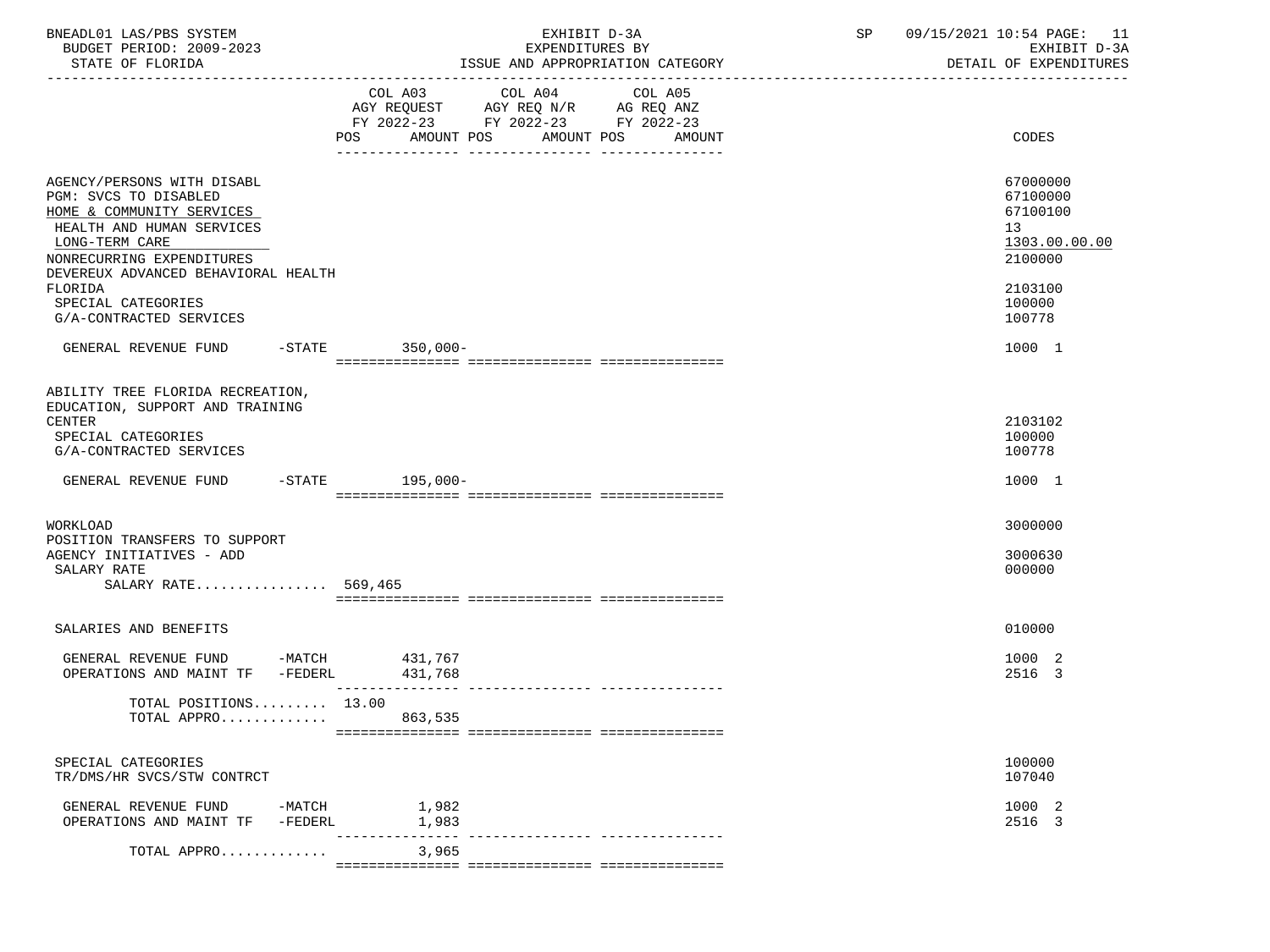| BNEADL01 LAS/PBS SYSTEM<br>BUDGET PERIOD: 2009-2023<br>STATE OF FLORIDA                                                                                                                                  |                                                                                                                                   | EXHIBIT D-3A<br>EXPENDITURES BY<br>ISSUE AND APPROPRIATION CATEGORY | SP | 09/15/2021 10:54 PAGE: 12<br>EXHIBIT D-3A<br>DETAIL OF EXPENDITURES                        |
|----------------------------------------------------------------------------------------------------------------------------------------------------------------------------------------------------------|-----------------------------------------------------------------------------------------------------------------------------------|---------------------------------------------------------------------|----|--------------------------------------------------------------------------------------------|
|                                                                                                                                                                                                          | COL A03 COL A04 COL A05<br>AGY REQUEST AGY REQ N/R AG REQ ANZ<br>FY 2022-23 FY 2022-23 FY 2022-23<br>AMOUNT POS AMOUNT POS<br>POS | AMOUNT                                                              |    | CODES                                                                                      |
| AGENCY/PERSONS WITH DISABL<br>PGM: SVCS TO DISABLED<br>HOME & COMMUNITY SERVICES<br>HEALTH AND HUMAN SERVICES<br>LONG-TERM CARE<br>WORKLOAD<br>POSITION TRANSFERS TO SUPPORT<br>AGENCY INITIATIVES - ADD |                                                                                                                                   |                                                                     |    | 67000000<br>67100000<br>67100100<br>13 <sup>°</sup><br>1303.00.00.00<br>3000000<br>3000630 |
| TOTAL: POSITION TRANSFERS TO SUPPORT<br>AGENCY INITIATIVES - ADD<br>TOTAL POSITIONS $13.00$<br>TOTAL ISSUE 867,500<br>TOTAL SALARY RATE 569,465                                                          |                                                                                                                                   |                                                                     |    | 3000630                                                                                    |
| AGENCY ISSUE NARRATIVE:<br>2022-2023 BUDGET YEAR NARRATIVE:                                                                                                                                              | ISSUE TITLE: POSITION TRANSFERS TO SUPPORT AGENCY INITIATIVES - ADD                                                               | IT COMPONENT? NO                                                    |    |                                                                                            |

### Issue Summary:

 The Agency for Persons with Disabilities (APD) requests the transfer of 19.0 FTE, \$1,216,599 of Rate, and a total of \$1,605,366 of funding (\$802,683 in General Revenue (GR) and \$802,683 in the Operations and Maintenance Trust Fund (OMTF)) from the Salaries and Benefits (010000) and the DMS -Human Resources Services Purchased per Statewide Contract (107040) categories, from the Developmental Disability Centers Civil budget entity (67100400,) and the transfer of 2.0 FTE, \$99,438 of Rate, and a total \$73,737 of General Revenue funding from the Salaries and Benefits (010000) and the DMS-Human Resources Services Purchased per Statewide Contract (107040) categories, from the Developmental Disability Centers Forensic budget entity (67100500), and additional budget authority of \$73,738 in federal match, to the Home and Community Based Services(67100100)and the Program Management and Compliance(67100200) budget entities. This transfer of 21 positions will properly align staffing resources with the current workload in each of the Agency's programs.

## Issue Detail:

 Over the past several years, the number of residents in the Agency-operated facilities has declined (from 727 in FY2013-14 to 490 in FY2020-21) and the number of clients served in the community has increased (from 55,366 in FY2013-14 to 61,603 in FY2020-21). Therefore, fewer personnel resources are required in the facilities and more personnel resources are needed to manage the services delivered to clients in the community.

 Also, changes in federal and state regulations for community services have resulted in an increased workload for existing staff.

 The Agency requests the realignment of staff and associated budget authority to address the following needs for managing services delivered to clients in the community:

- Six (6.0) FTE to perform incident management and reporting of suspected client abuse and provider violations;

 - Seven (7.0) FTE to ensure that Qualified Organizations and support coordinators are providing case management services to Waiver clients in accordance with Chapter 2020-71, Laws of Florida;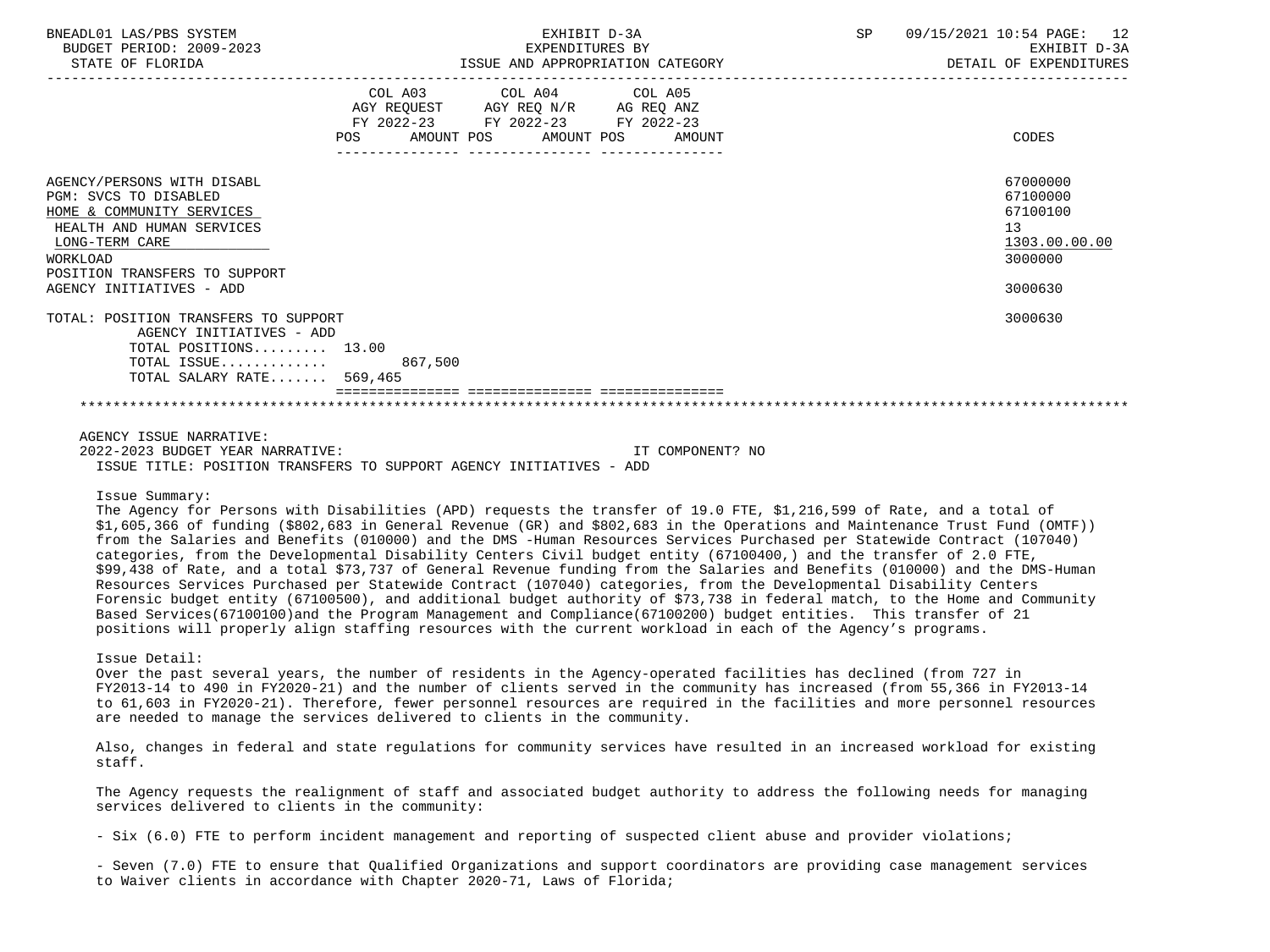| BNEADL01 LAS/PBS SYSTEM<br>BUDGET PERIOD: 2009-2023<br>STATE OF FLORIDA                                                                                                      | EXHIBIT D-3A<br>EXPENDITURES BY<br>ISSUE AND APPROPRIATION CATEGORY                                                                         | 09/15/2021 10:54 PAGE: 13<br>SP.<br>EXHIBIT D-3A<br>DETAIL OF EXPENDITURES |
|------------------------------------------------------------------------------------------------------------------------------------------------------------------------------|---------------------------------------------------------------------------------------------------------------------------------------------|----------------------------------------------------------------------------|
|                                                                                                                                                                              | COL A03 COL A04 COL A05<br>AGY REQUEST AGY REQ N/R AG REQ ANZ<br>FY 2022-23 FY 2022-23 FY 2022-23<br>AMOUNT POS AMOUNT POS<br>POS<br>AMOUNT | CODES                                                                      |
| AGENCY/PERSONS WITH DISABL<br>PGM: SVCS TO DISABLED<br>HOME & COMMUNITY SERVICES<br>HEALTH AND HUMAN SERVICES<br>LONG-TERM CARE<br>WORKLOAD<br>POSITION TRANSFERS TO SUPPORT |                                                                                                                                             | 67000000<br>67100000<br>67100100<br>13<br>1303.00.00.00<br>3000000         |
| AGENCY INITIATIVES - ADD                                                                                                                                                     |                                                                                                                                             | 3000630                                                                    |

 - Two (2.0) FTE to increase the number of Residential Planning Coordinators to seven (7.0) positions, with a concentration on clients with behavioral needs to ensure their placement with residential providers capable of meeting their unique needs;

- Four (4.0) FTE psychologists to ensure accurate eligibility determinations of individuals applying for Waiver services;

 - Two (2.0) FTE Senior Attorneys to properly enforce the requirements of Chapter 2020-71, Laws of Florida, for Qualified Organizations and support coordinators.

Incident Management Positions:

 The Agency requests six (6.0) FTE in the Regions to address incident reports. APD is required to prepare incident and abuse follow-up reports, ongoing provider reviews to ensure compliance with established program requirements. The federal waiver agreement also requires the generation of an incident report for every emergency room visit by an individual served through the Home and Community Based Services waiver (HCBS). The responsibility for monitoring the ongoing health and safety of APD clients, which includes the remediation and response to incidents, abuse investigations, and provider violations, is the responsibility of APD as the state agency responsible for the operation of the Medicaid Home and Community based Services Waivers (HCBS) program. The current Agency incident management system does not have the functionality to address the above requirements, therefore, many of the functions are performed manually. Additional positions are needed in the Regions to provide these critical services to the Agency's existing and growing number of customers.

Qualified Organization Positions:

 The Agency requests seven (7.0) FTE (6.0 FTE in the Regions and 1.0 FTE in State office) for managing the workload and new requirements related to Qualified Organizations (QO) and Waiver Support Coordinators (WSCs). Senate Bill 82 included several additional requirements for the Agency related to the Qualified Organizations (QOs) and Support Coordinators. The Agency must review violations reported by QOs, ensure the QO develops and implements a Corrective Action Plan addressing any administrative hearings that may occur as a result of punitive actions made against the Qualified Organization. The Agency must ensure that each new Support Coordinator has documentation of completing all Mentoring Program activities and, if not, develop a Plan of Remediation (POR) with the QO. APD will provide access to WSCs required training and will monitor successful completion of WSCs within required timeframes. The Agency will require a POR and/or take administrative action for any support coordinator that has not met the requirements. Additionally, the Agency must call each client/ legal representative that indicates in the electronic satisfaction survey that they want someone from APD to contact them, and pursue any complaints received during the call. The additional positions will enable the Agency to meet the requirements of Senate Bill 82 to ensure that the Qualified Organizations and support coordinators are performing as statutorily required to meet the needs of the clients.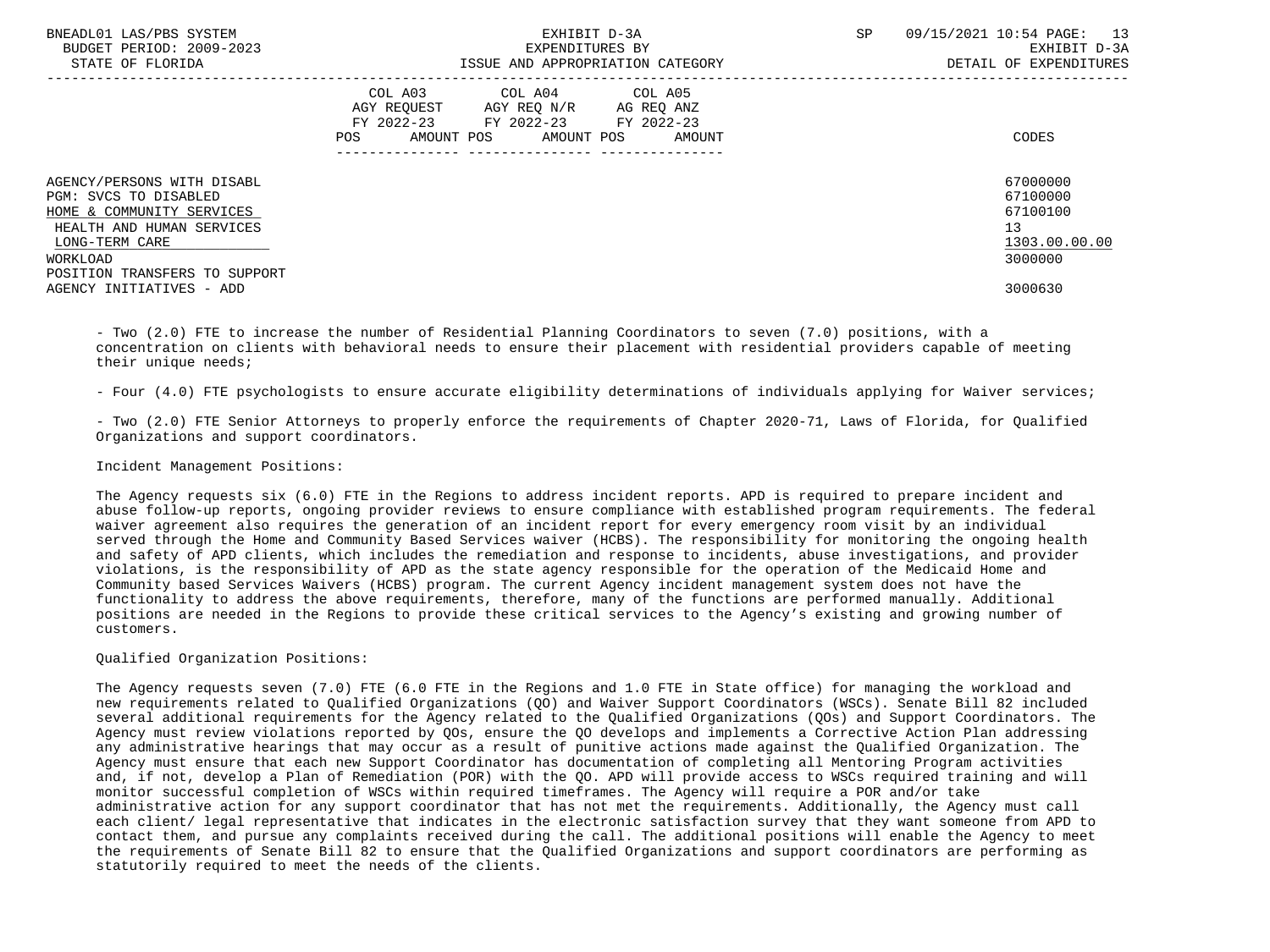| BNEADL01 LAS/PBS SYSTEM<br>BUDGET PERIOD: 2009-2023<br>STATE OF FLORIDA          | EXHIBIT D-3A<br>EXPENDITURES BY<br>ISSUE AND APPROPRIATION CATEGORY                                                                         | 09/15/2021 10:54 PAGE:<br>14<br><b>SP</b><br>EXHIBIT D-3A<br>DETAIL OF EXPENDITURES |
|----------------------------------------------------------------------------------|---------------------------------------------------------------------------------------------------------------------------------------------|-------------------------------------------------------------------------------------|
|                                                                                  | COL A03 COL A04 COL A05<br>AGY REQUEST AGY REQ N/R AG REQ ANZ<br>FY 2022-23 FY 2022-23 FY 2022-23<br>POS<br>AMOUNT POS AMOUNT POS<br>AMOUNT | CODES                                                                               |
| AGENCY/PERSONS WITH DISABL<br>PGM: SVCS TO DISABLED<br>HOME & COMMUNITY SERVICES |                                                                                                                                             | 67000000<br>67100000<br>67100100                                                    |
| HEALTH AND HUMAN SERVICES<br>LONG-TERM CARE<br>WORKLOAD                          |                                                                                                                                             | 13<br>1303.00.00.00<br>3000000                                                      |
| POSITION TRANSFERS TO SUPPORT<br>AGENCY INITIATIVES - ADD                        |                                                                                                                                             | 3000630                                                                             |

## Psychological Eligibility Positions:

 The Agency requests four (4.0) FTE psychologist positions located in State Office to perform eligibility determinations. Rule 65G requires a licensed psychologist to provide the diagnosis of Intellectual Disability (ID) and/or Autism. Determination of eligibility for iBudget Waiver services requires that additional criteria be met by the diagnosis. APD uses experienced non-psychologist staff to make the waiver eligibility determination after receiving the diagnosis. Using non-psychologists to perform eligibility determinations may lead to some individuals receiving inappropriate and costly waiver services. Using psychologists to perform the eligibility determinations should result in more consistent and accurate determinations which will not be overturned in fair hearings and will not allow ineligible individuals to receive waiver services. The four positions are requested based upon APD conducting approximately 300 reviews per month at an average 2.25 hours per review, and each position working 1,854 hours annually.

## Senior Attorney Positions:

 The Agency requests two (2.0) FTE Senior Attorney Positions. The enactment of section 393.0663, Florida Statutes, effective July 1, 2021, created a new entity called a Qualified Organization ("QO"). This new legislation created a process requiring the formation of business entities to employ support coordinators to perform the vital role of Medicaid liaison between the client and Agency. APD is required to approve, supervise, and monitor the QOs. The APD regional offices, Division of Operations, and Office of General Counsel (OGC) are responsible for properly enforcing the laws and rules associated with QOs. The Agency will need two (2) senior attorney FTEs to supervise and coordinate quality assurance and monitoring functions which results in enforcement actions by the Agency against non-complying QOs. These duties and responsibilities cannot be effectively met with the current staffing levels within OGC.

## Residential Planning Coordinator Positions:

 The Agency requests two (2.0) FTE Residential Planning Coordinator positions to specifically address the Intensive Behavioral Focused placements. APD Residential Planning staff are responsible in finding the most appropriate residential placement options in the community. There are three types of placements Standard, Behavior Focused, and Intensive Behavioral Focused. Intensive Behavioral Placements are the most difficult and time-consuming for APD's Residential Planners. They require months of documented coordination between providers, waiver support coordinators, regional staff, hospitals, crisis stabilization units, and CBC agencies. APD receives approximately 164 Intensive Behavioral Focused placement requests annually which require approximately 4,838 annual workload hours. The two (2) additional coordinator positions are needed for the timely processing of these challenging Intensive Behavioral Focused placements. These positions will be located in State Office and will serve statewide.

 The transfer of a total of 21.0 FTE and \$1,605,366 in funding from the Developmental Disability Centers to the Home and Community Based Services and Program and Management and Compliance budget entities will allow the Agency to align Agency resources with changing program needs.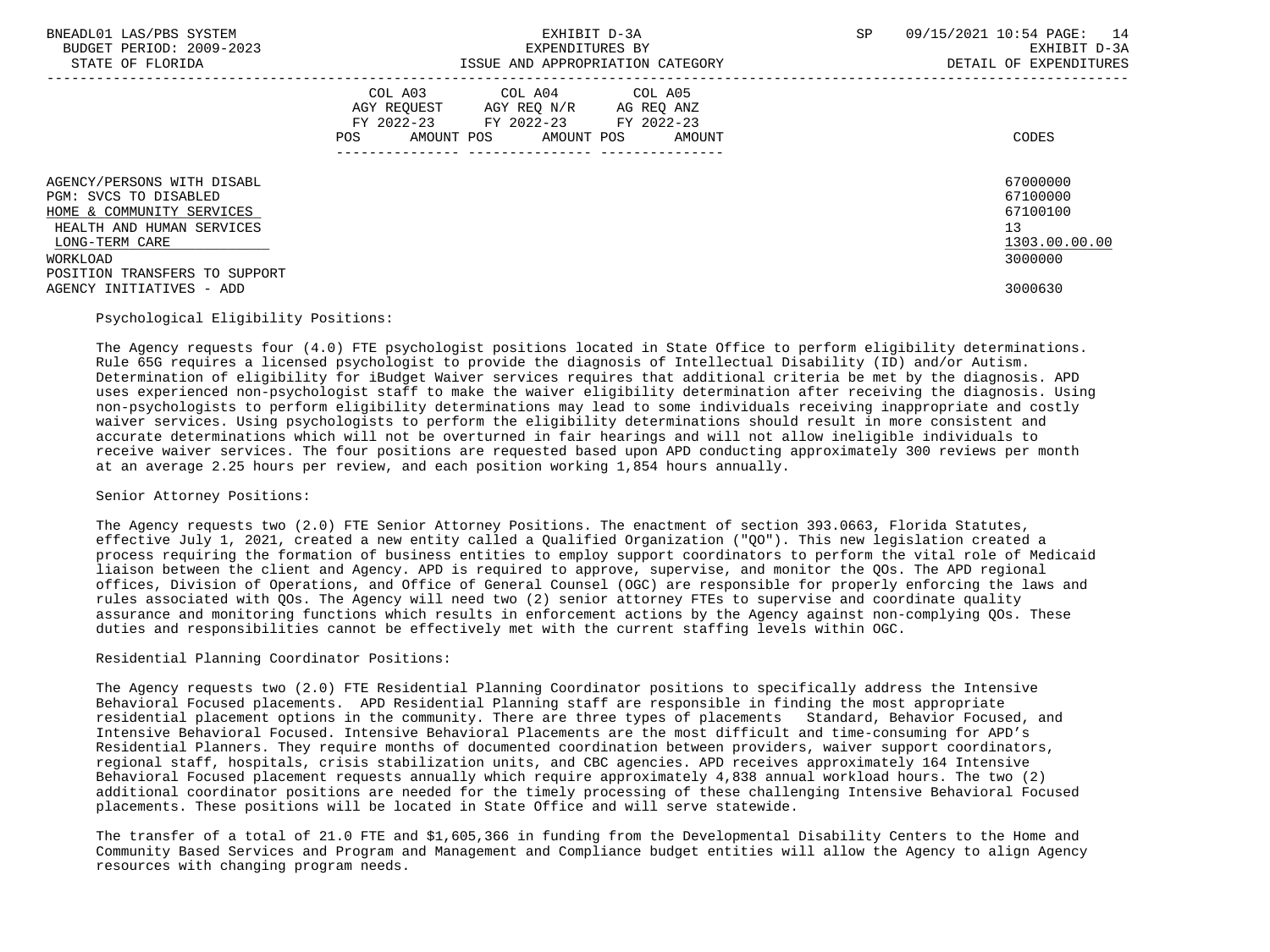| BNEADL01 LAS/PBS SYSTEM<br>BUDGET PERIOD: 2009-2023<br>STATE OF FLORIDA                                                                                                      | EXHIBIT D-3A<br>EXPENDITURES BY<br>ISSUE AND APPROPRIATION CATEGORY                                                                            | SP<br>09/15/2021 10:54 PAGE: 15<br>EXHIBIT D-3A<br>DETAIL OF EXPENDITURES |
|------------------------------------------------------------------------------------------------------------------------------------------------------------------------------|------------------------------------------------------------------------------------------------------------------------------------------------|---------------------------------------------------------------------------|
|                                                                                                                                                                              | COL A04 COL A05<br>COL A03<br>AGY REQUEST AGY REQ N/R AG REQ ANZ<br>FY 2022-23 FY 2022-23 FY 2022-23<br>AMOUNT POS AMOUNT POS<br>POS<br>AMOUNT | CODES                                                                     |
| AGENCY/PERSONS WITH DISABL<br>PGM: SVCS TO DISABLED<br>HOME & COMMUNITY SERVICES<br>HEALTH AND HUMAN SERVICES<br>LONG-TERM CARE<br>WORKLOAD<br>POSITION TRANSFERS TO SUPPORT |                                                                                                                                                | 67000000<br>67100000<br>67100100<br>13<br>1303.00.00.00<br>3000000        |
| AGENCY INITIATIVES - ADD                                                                                                                                                     |                                                                                                                                                | 3000630                                                                   |

The total budget impact nets to zero.

RETURN ON INVESTMENT:

 The Agency will be able to effectively address the increased workload in managing the delivery of community services, and the changes in federal and state regulations without increasing Agency FTE or General Revenue funding

LINKAGE TO AGENCY STRATEGIC PLAN:

Goal 3: Improve accountability of the agency and oversight of providers.

 LINKAGE TO STRATEGIC PLAN FOR ECONOMIC DEVELOPMENT: 5.2 Improve the efficiency and effectiveness of government agencies at all levels.

BUDGET SUMMARY: Budget Entity:

 Developmental Disability Centers Civil Program budget entity (67100400) Program Component: Long-Term Care (1303000000) Category: Salaries and Benefits (010000)

|       |                                                                        | FTE    | Rate                       |                                |              |         |                          |
|-------|------------------------------------------------------------------------|--------|----------------------------|--------------------------------|--------------|---------|--------------------------|
|       |                                                                        | (19.0) | $(S1, 117, 161)$ Recurring |                                | Nonrecurring |         | Total<br>FY 2022-23      |
| Fund: | General Revenue (1000)<br>Operations and Maintenance Trust Fund (2516) |        |                            | \$(799,785) \$<br>\$ (799,786) | S 5          | S<br>S. | (799, 785)<br>(799, 786) |
|       | Total Salaries and Benefits                                            |        |                            | $$(1,599,571)$ \$              |              |         | \$(1, 599, 571)          |

 Category: Transfer to the Department of Management Services - Human Resources Services Purchased Per Statewide Contract (107040)

|                                                                              | Recurring      | Nonrecurring                                                                                           | Total<br>FY 2022-23 |
|------------------------------------------------------------------------------|----------------|--------------------------------------------------------------------------------------------------------|---------------------|
| Fund: General Revenue (1000)<br>Operations and Maintenance Trust Fund (2516) | \$ (2,897)     | $\begin{array}{cccc} \xi & (2,898) & \xi & 0 & \xi & (2,898) \end{array}$<br>$\overline{0}$<br>- S - S | \$(2,897)           |
|                                                                              | $$(5, 795)$ \$ | $\overline{0}$                                                                                         | \$ (5,795)          |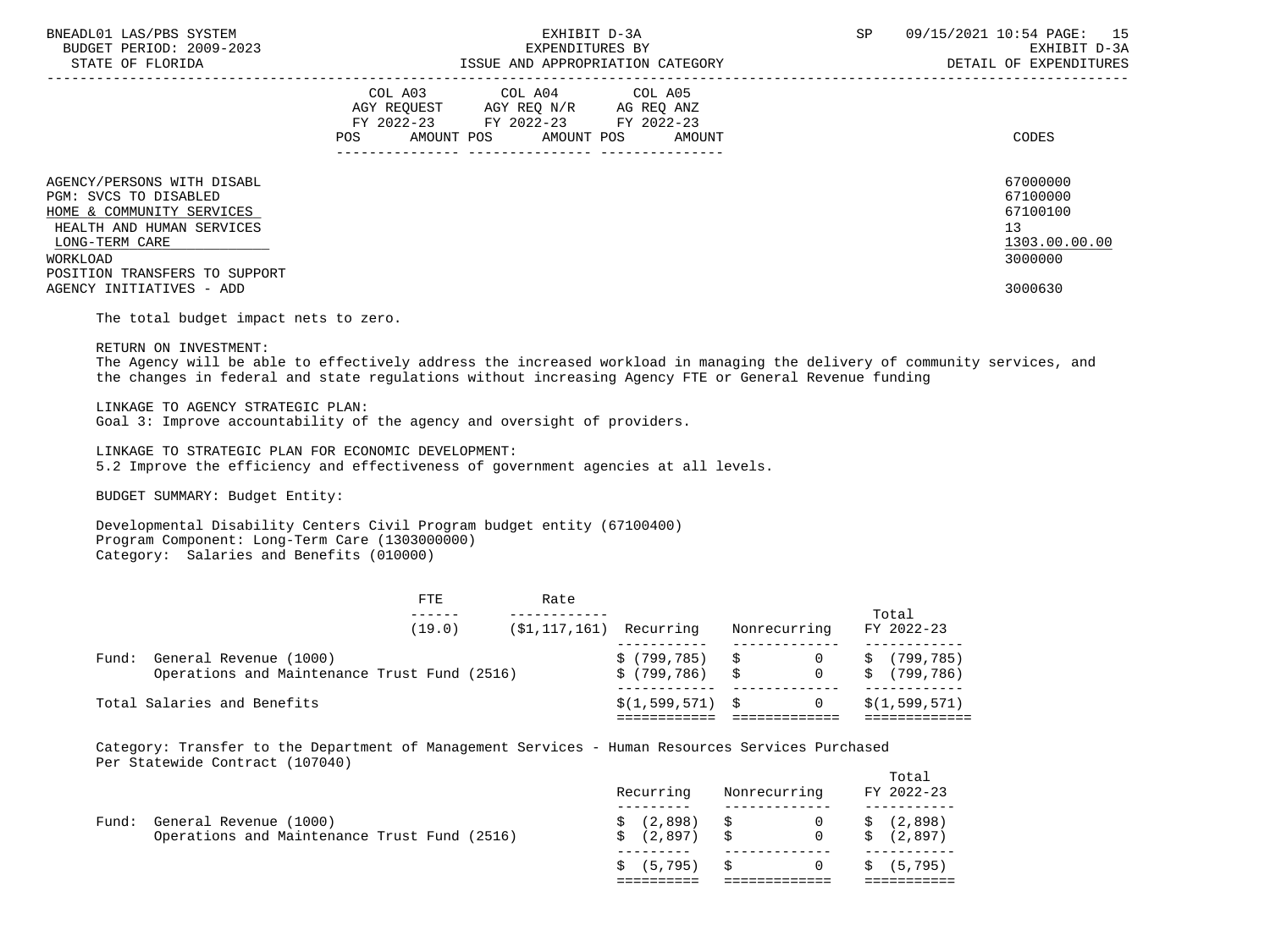| BNEADL01 LAS/PBS SYSTEM<br>BUDGET PERIOD: 2009-2023<br>STATE OF FLORIDA          | EXHIBIT D-3A<br>EXPENDITURES BY<br>ISSUE AND APPROPRIATION CATEGORY                                                                            | 09/15/2021 10:54 PAGE: 16<br>SP<br>EXHIBIT D-3A<br>DETAIL OF EXPENDITURES |
|----------------------------------------------------------------------------------|------------------------------------------------------------------------------------------------------------------------------------------------|---------------------------------------------------------------------------|
|                                                                                  | COL A03 COL A04 COL A05<br>AGY REQUEST<br>AGY REQ N/R AG REQ ANZ<br>FY 2022-23 FY 2022-23 FY 2022-23<br>AMOUNT POS AMOUNT POS<br>POS<br>AMOUNT | CODES                                                                     |
| AGENCY/PERSONS WITH DISABL<br>PGM: SVCS TO DISABLED<br>HOME & COMMUNITY SERVICES |                                                                                                                                                | 67000000<br>67100000<br>67100100                                          |
| HEALTH AND HUMAN SERVICES                                                        |                                                                                                                                                | 13                                                                        |
| LONG-TERM CARE<br>WORKLOAD                                                       |                                                                                                                                                | 1303.00.00.00<br>3000000                                                  |
| POSITION TRANSFERS TO SUPPORT<br>AGENCY INITIATIVES - ADD                        |                                                                                                                                                | 3000630                                                                   |

Total Developmental Disability Centers Civil Program budget entity (67100400)

|       | FTE                                             | Rate                       |                   |              |                  |
|-------|-------------------------------------------------|----------------------------|-------------------|--------------|------------------|
|       |                                                 |                            |                   |              | Total            |
|       | (19.0)                                          | $(51, 117, 161)$ Recurring |                   | Nonrecurring | FY 2022-23       |
| Fund: | General Revenue (1000)                          |                            | $(802, 683)$ \$   |              | (802, 683)<br>\$ |
|       | Operations and Maintenance Trust Fund (2516)    |                            | (802,683)\$<br>Ŝ. | $\Omega$     | (802, 683)<br>S. |
|       | Subtotal Home and Community Services (67100400) |                            | $$(1,605,366)$ \$ |              | \$(1,605,366)    |
|       |                                                 |                            |                   |              |                  |

BUDGET SUMMARY: Budget Entity:

 Developmental Disability Centers Forensic Program budget entity (67100500) Program Component: Long-Term Care (1301030000) Category: Salaries and Benefits (010000)

|       | FTE                                                                    | Rate         |                                                  |              | Total            |
|-------|------------------------------------------------------------------------|--------------|--------------------------------------------------|--------------|------------------|
|       | (2.0)                                                                  | $(S$ 99.438) | Recurring                                        | Nonrecurring | FY 2022-23       |
| Fund: | General Revenue (1000)<br>Operations and Maintenance Trust Fund (2516) |              | $\sin 73.432$ $\sin 0$ $\sin 73.432$<br>$(0)$ \$ | $0$ \$       | (0)              |
|       | Total Salaries and Benefits                                            |              | (73.432) \$                                      |              | 0 \$ $(73, 432)$ |

 Category: Transfer to the Department of Management Services - Human Resources Services Purchased Per Statewide Contract (107040)

|       |                                                                        | Recurring |                  | Nonrecurring   |                           | Total<br>FY 2022-23 |
|-------|------------------------------------------------------------------------|-----------|------------------|----------------|---------------------------|---------------------|
| Fund: | General Revenue (1000)<br>Operations and Maintenance Trust Fund (2516) | (0)       | $(305)$ \$<br>\$ | $\Omega$       | $0 \qquad \qquad$ \$<br>S | (305)<br>(0)        |
|       |                                                                        | (305)     | S.               | $\overline{0}$ | S.                        | (305)               |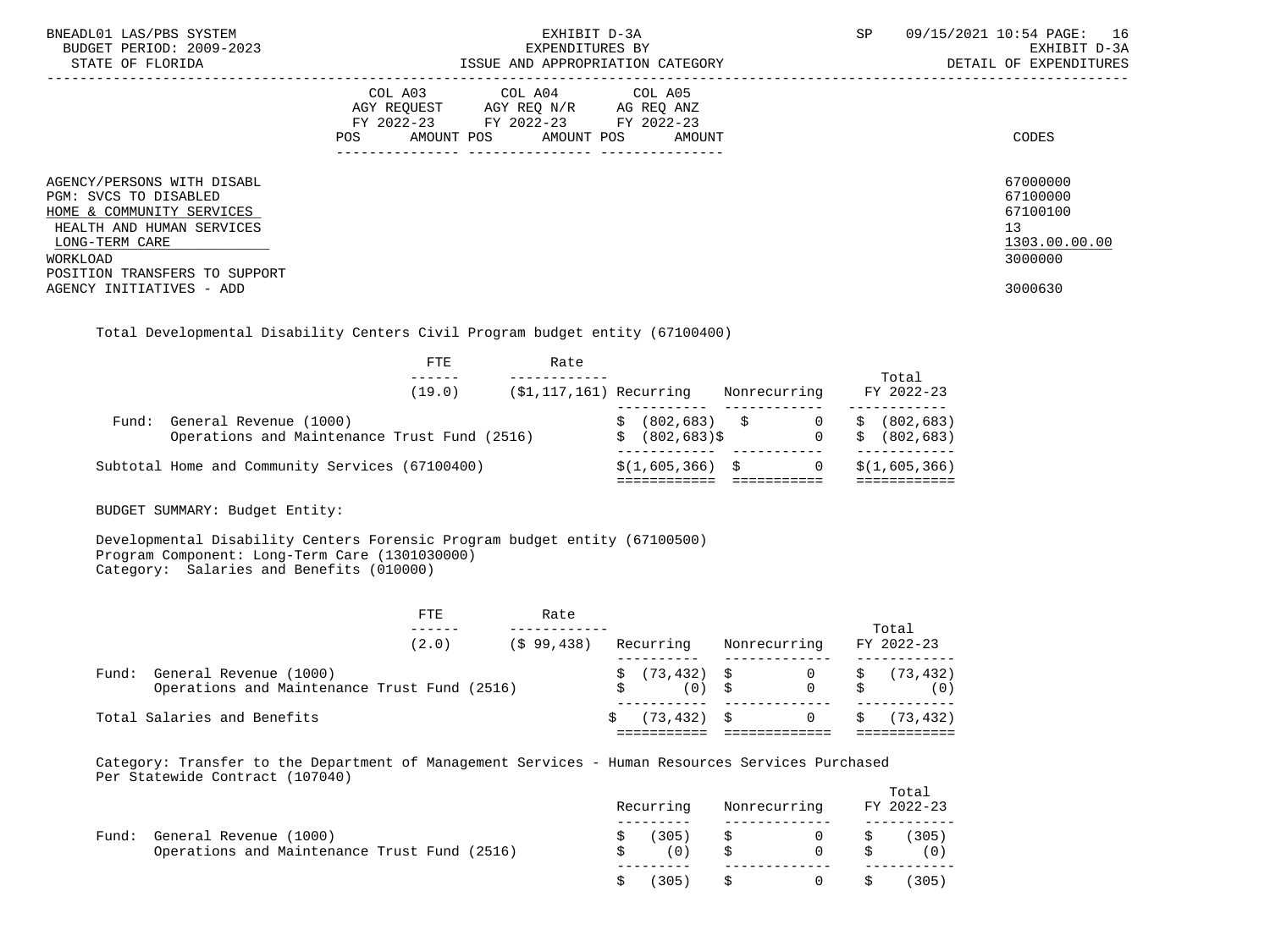| BNEADL01 LAS/PBS SYSTEM<br>BUDGET PERIOD: 2009-2023<br>STATE OF FLORIDA                                                                                                                                  | <b>SP</b><br>EXHIBIT D-3A<br>EXPENDITURES BY<br>ISSUE AND APPROPRIATION CATEGORY                                                            | 09/15/2021 10:54 PAGE: 17<br>EXHIBIT D-3A<br>DETAIL OF EXPENDITURES           |
|----------------------------------------------------------------------------------------------------------------------------------------------------------------------------------------------------------|---------------------------------------------------------------------------------------------------------------------------------------------|-------------------------------------------------------------------------------|
|                                                                                                                                                                                                          | COL A03 COL A04 COL A05<br>AGY REQUEST AGY REQ N/R AG REQ ANZ<br>FY 2022-23 FY 2022-23 FY 2022-23<br>AMOUNT POS AMOUNT POS<br>POS<br>AMOUNT | CODES                                                                         |
| AGENCY/PERSONS WITH DISABL<br>PGM: SVCS TO DISABLED<br>HOME & COMMUNITY SERVICES<br>HEALTH AND HUMAN SERVICES<br>LONG-TERM CARE<br>WORKLOAD<br>POSITION TRANSFERS TO SUPPORT<br>AGENCY INITIATIVES - ADD |                                                                                                                                             | 67000000<br>67100000<br>67100100<br>13<br>1303.00.00.00<br>3000000<br>3000630 |
|                                                                                                                                                                                                          | =============                                                                                                                               |                                                                               |

Total Developmental Disability Centers Forensic Program budget entity (67100500)

|                                                                              | FTE   | Rate       |                                                       |              |              |                       |
|------------------------------------------------------------------------------|-------|------------|-------------------------------------------------------|--------------|--------------|-----------------------|
|                                                                              | (2.0) | (\$99,438) | Recurring                                             |              | Nonrecurring | Total<br>FY 2022-23   |
| Fund: General Revenue (1000)<br>Operations and Maintenance Trust Fund (2516) |       |            | $\sharp$ (73,737) $\sharp$ 0 $\sharp$ (73,737)<br>(0) | $\mathbf{s}$ | $0$ \$       | (0)                   |
| Subtotal Home and Community Services (67100400)                              |       |            | \$ (73,737)                                           | $\mathbf{S}$ |              | $0 \quad$ \$ (73,737) |

 Budget Entity: Program Management and Compliance (67100200) Program Component: Home and Community Services Admin (1602000000) Category: Salaries and Benefits (010000)

|  |                                              | FTE | Rate      |               |              |            |
|--|----------------------------------------------|-----|-----------|---------------|--------------|------------|
|  |                                              |     |           |               |              | Total      |
|  |                                              | 8.0 | \$647,134 | Recurring     | Nonrecurring | FY 2022-23 |
|  |                                              |     |           |               |              |            |
|  | Fund: General Revenue (1000)                 |     |           | $$441,450$ \$ | 0            | \$441,450  |
|  | Operations and Maintenance Trust Fund (2516) |     |           | \$441.450     | 0<br>\$      | \$441.450  |
|  |                                              |     |           |               |              |            |
|  | Total Salaries and Benefits                  |     |           | $$882,900$ \$ |              | \$882.900  |
|  |                                              |     |           |               |              |            |
|  |                                              |     |           |               |              |            |

 Category: Transfer to the Department of Management Services - Human Resources Services Purchased Per Statewide Contract (107040)

|                                                                                 | Recurring      | Nonrecurring                                   | Total<br>FY 2022-23    |
|---------------------------------------------------------------------------------|----------------|------------------------------------------------|------------------------|
| General Revenue (1000)<br>Fund:<br>Operations and Maintenance Trust Fund (2516) | 1,221 \$<br>S. | $\overline{0}$<br>$1,220$ \$<br>$\overline{0}$ | 1,221<br>S.<br>\$1,220 |
| Total HR Assessment                                                             | 2,441 \$<br>S. | $\overline{0}$                                 | \$ 2.441               |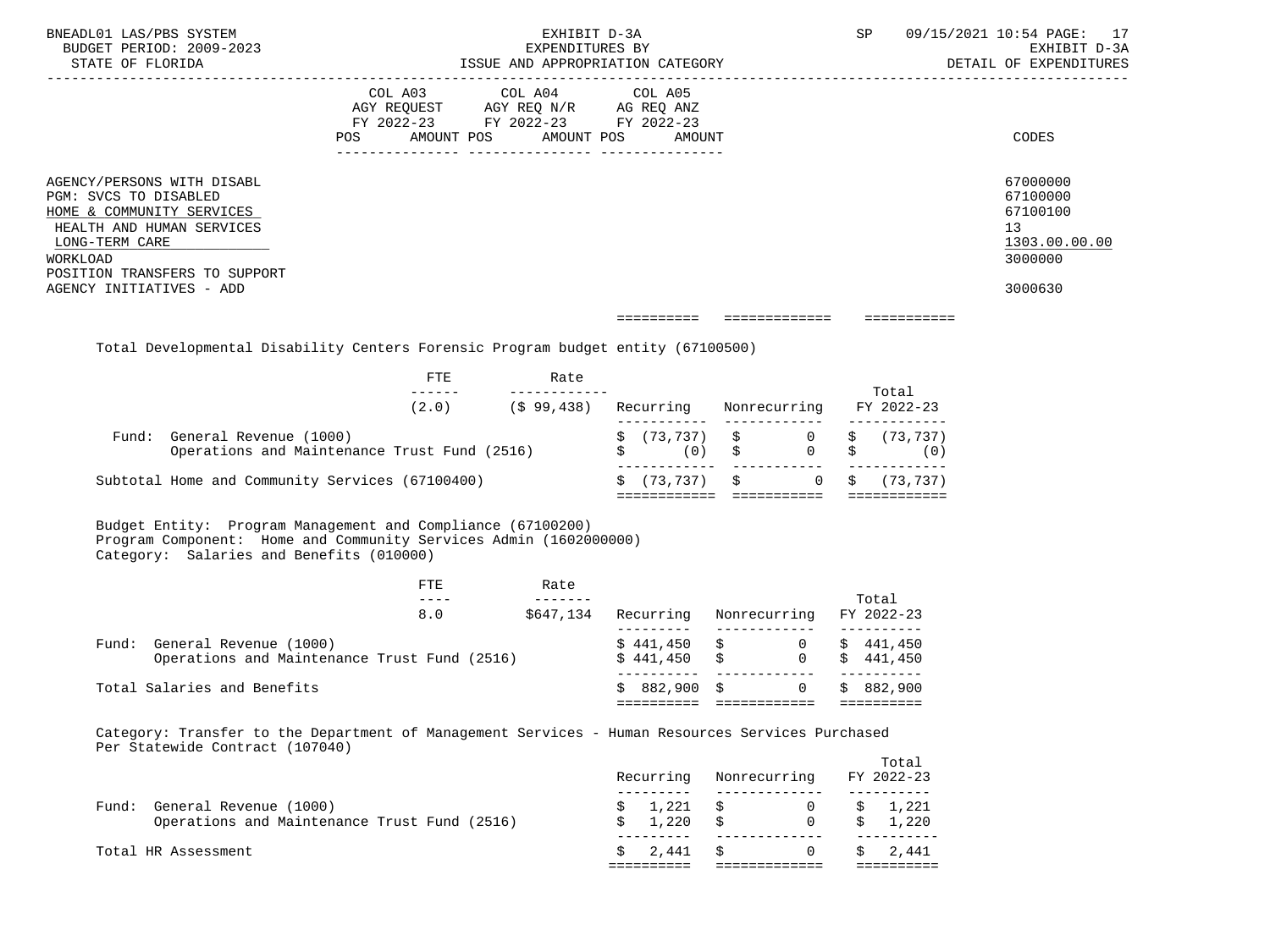| BNEADL01 LAS/PBS SYSTEM<br>BUDGET PERIOD: 2009-2023                                                                                                                          |                                                                                                                                                                                                                                                                                                                                                                                                     | EXHIBIT D-3A<br>EXPENDITURES BY |                         |                                           |                     | SP                                       | 09/15/2021 10:54 PAGE: 18<br>EXHIBIT D-3A                          |
|------------------------------------------------------------------------------------------------------------------------------------------------------------------------------|-----------------------------------------------------------------------------------------------------------------------------------------------------------------------------------------------------------------------------------------------------------------------------------------------------------------------------------------------------------------------------------------------------|---------------------------------|-------------------------|-------------------------------------------|---------------------|------------------------------------------|--------------------------------------------------------------------|
|                                                                                                                                                                              | FY 2022-23 FY 2022-23 FY 2022-23<br>POS                                                                                                                                                                                                                                                                                                                                                             | AMOUNT POS AMOUNT POS           | AMOUNT                  |                                           |                     |                                          | CODES                                                              |
| AGENCY/PERSONS WITH DISABL<br>PGM: SVCS TO DISABLED<br>HOME & COMMUNITY SERVICES<br>HEALTH AND HUMAN SERVICES<br>LONG-TERM CARE<br>WORKLOAD<br>POSITION TRANSFERS TO SUPPORT |                                                                                                                                                                                                                                                                                                                                                                                                     |                                 |                         |                                           |                     |                                          | 67000000<br>67100000<br>67100100<br>13<br>1303.00.00.00<br>3000000 |
| AGENCY INITIATIVES - ADD                                                                                                                                                     |                                                                                                                                                                                                                                                                                                                                                                                                     |                                 |                         |                                           |                     |                                          | 3000630                                                            |
|                                                                                                                                                                              | FTE<br>$\frac{1}{2}$                                                                                                                                                                                                                                                                                                                                                                                | Rate                            |                         |                                           |                     | Total                                    |                                                                    |
|                                                                                                                                                                              |                                                                                                                                                                                                                                                                                                                                                                                                     |                                 |                         | 8.0 \$647,134 Recurring Nonrecurring      |                     | FY 2022-23<br>___________                |                                                                    |
| Fund: General Revenue (1000)                                                                                                                                                 | Operations and Maintenance Trust Fund (2516) \$442,670                                                                                                                                                                                                                                                                                                                                              |                                 | \$442,671               | $\ddot{s}$ 0<br>$\zeta$ 0 $\zeta$ 442,670 |                     | \$442,671<br>___________                 |                                                                    |
| Subtotal Program Management and Compliance (67100200) \$885,341                                                                                                              |                                                                                                                                                                                                                                                                                                                                                                                                     |                                 |                         | $\ddot{\mathbf{s}}$ 0                     |                     | \$885,341                                |                                                                    |
| Budget Entity: Home and Community Services (67100100)<br>Program Component: Long-Term Care (1303000000)<br>Category: Salaries and Benefits (010000)                          |                                                                                                                                                                                                                                                                                                                                                                                                     |                                 |                         |                                           |                     |                                          |                                                                    |
|                                                                                                                                                                              | ETE<br>$\frac{1}{2} \frac{1}{2} \frac{1}{2} \frac{1}{2} \frac{1}{2} \frac{1}{2} \frac{1}{2} \frac{1}{2} \frac{1}{2} \frac{1}{2} \frac{1}{2} \frac{1}{2} \frac{1}{2} \frac{1}{2} \frac{1}{2} \frac{1}{2} \frac{1}{2} \frac{1}{2} \frac{1}{2} \frac{1}{2} \frac{1}{2} \frac{1}{2} \frac{1}{2} \frac{1}{2} \frac{1}{2} \frac{1}{2} \frac{1}{2} \frac{1}{2} \frac{1}{2} \frac{1}{2} \frac{1}{2} \frac{$ | Rate<br>_________               |                         |                                           |                     |                                          |                                                                    |
|                                                                                                                                                                              | 13.0                                                                                                                                                                                                                                                                                                                                                                                                | \$569,465                       |                         | Recurring Nonrecurring                    |                     | Total<br>FY 2022-23                      |                                                                    |
| Fund: General Revenue (1000)                                                                                                                                                 | Operations and Maintenance Trust Fund (2516)                                                                                                                                                                                                                                                                                                                                                        |                                 | $$431,768$ \$           | $$431,767$ \$ 0 \$ 431,767                | $\overline{0}$      | \$431,768                                |                                                                    |
| Total Salaries and Benefits                                                                                                                                                  |                                                                                                                                                                                                                                                                                                                                                                                                     |                                 |                         | $$863,535$ \$ 0                           |                     | \$863,535                                |                                                                    |
| Category: Transfer to the Department of Management Services - Human Resources Services Purchased<br>Per Statewide Contract (107040)                                          |                                                                                                                                                                                                                                                                                                                                                                                                     |                                 |                         |                                           |                     |                                          |                                                                    |
|                                                                                                                                                                              |                                                                                                                                                                                                                                                                                                                                                                                                     |                                 | Recurring<br>---------  | Nonrecurring                              |                     | Total<br>FY 2022-23                      |                                                                    |
| Fund: General Revenue (1000)                                                                                                                                                 | Operations and Maintenance Trust Fund (2516)                                                                                                                                                                                                                                                                                                                                                        |                                 | 1,982<br>1,983          |                                           | 0<br>$\overline{0}$ | 1,982<br>1,983                           |                                                                    |
| Total HR Assessment                                                                                                                                                          |                                                                                                                                                                                                                                                                                                                                                                                                     |                                 | ---------<br>3,965<br>Ś | \$<br>=========================           | $\overline{0}$      | ----------<br>3,965<br><b>BEBEDEDEER</b> |                                                                    |
|                                                                                                                                                                              | FTE<br>$- - - - -$                                                                                                                                                                                                                                                                                                                                                                                  | Rate<br>$- - - - - - -$         |                         |                                           |                     | Total                                    |                                                                    |

13.0 \$569,465 Recurring Nonrecurring FY 2022-23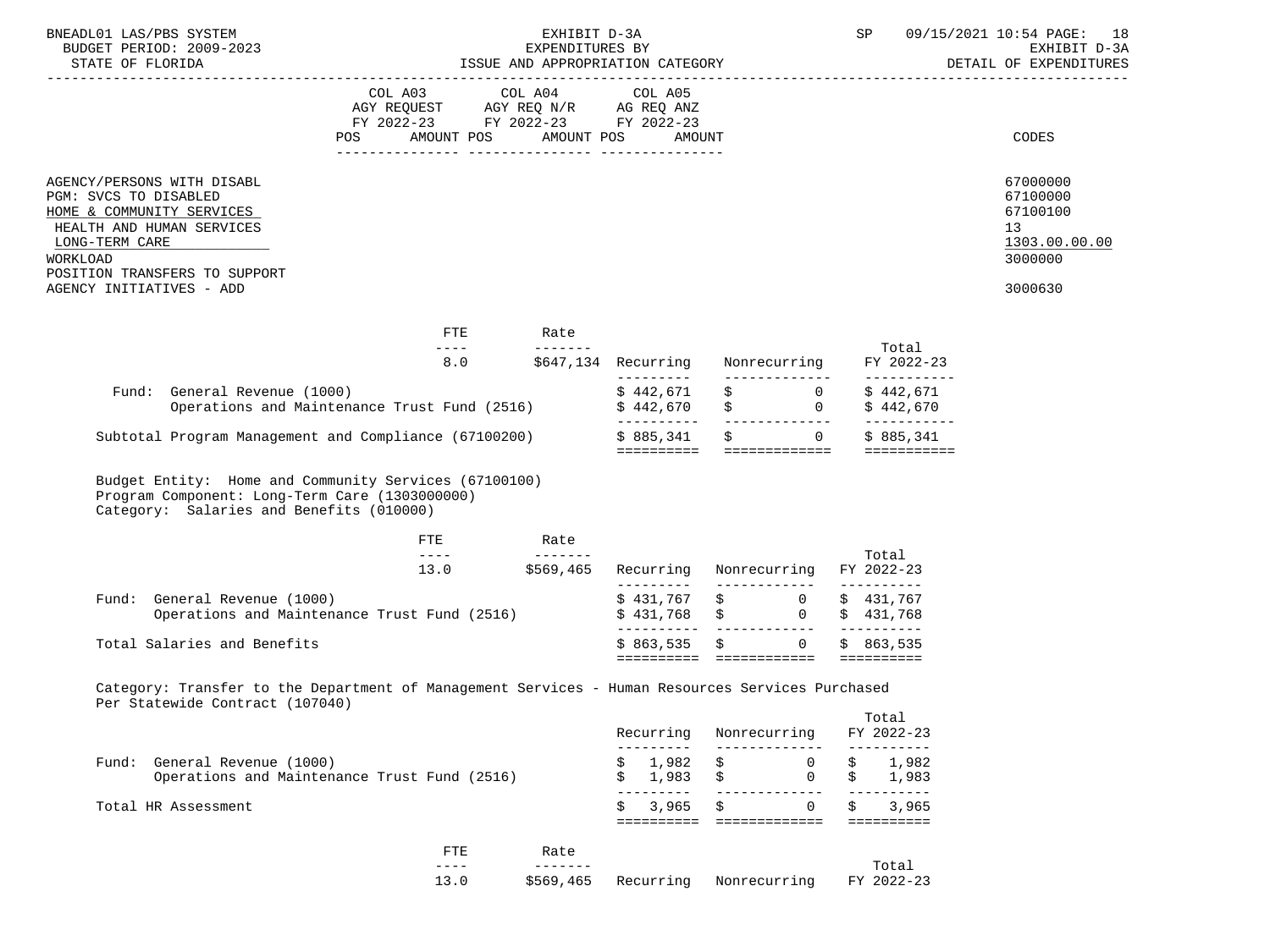| BNEADL01 LAS/PBS SYSTEM<br>BUDGET PERIOD: 2009-2023<br>STATE OF FLORIDA                                                                                                                                  | EXHIBIT D-3A<br>EXPENDITURES BY<br>ISSUE AND APPROPRIATION CATEGORY<br>-------------------------------- |                                                                                                                                                                                                                                                                                                                                                                                                                         |                                                                                                                                                                          |                                                        |  | SP                     |             | 09/15/2021 10:54 PAGE: 19<br>EXHIBIT D-3A<br>DETAIL OF EXPENDITURES           |
|----------------------------------------------------------------------------------------------------------------------------------------------------------------------------------------------------------|---------------------------------------------------------------------------------------------------------|-------------------------------------------------------------------------------------------------------------------------------------------------------------------------------------------------------------------------------------------------------------------------------------------------------------------------------------------------------------------------------------------------------------------------|--------------------------------------------------------------------------------------------------------------------------------------------------------------------------|--------------------------------------------------------|--|------------------------|-------------|-------------------------------------------------------------------------------|
|                                                                                                                                                                                                          | COL A03                                                                                                 | COL A04<br>AGY REQUEST AGY REQ N/R AG REQ ANZ<br>FY 2022-23 FY 2022-23 FY 2022-23<br>POS AMOUNT POS AMOUNT POS AMOUNT                                                                                                                                                                                                                                                                                                   | COL A05                                                                                                                                                                  |                                                        |  |                        |             | CODES                                                                         |
| AGENCY/PERSONS WITH DISABL<br>PGM: SVCS TO DISABLED<br>HOME & COMMUNITY SERVICES<br>HEALTH AND HUMAN SERVICES<br>LONG-TERM CARE<br>WORKLOAD<br>POSITION TRANSFERS TO SUPPORT<br>AGENCY INITIATIVES - ADD |                                                                                                         |                                                                                                                                                                                                                                                                                                                                                                                                                         |                                                                                                                                                                          |                                                        |  |                        |             | 67000000<br>67100000<br>67100100<br>13<br>1303.00.00.00<br>3000000<br>3000630 |
| Fund: General Revenue (1000)<br>Operations and Maintenance Trust Fund (2516)                                                                                                                             |                                                                                                         |                                                                                                                                                                                                                                                                                                                                                                                                                         | \$ 433,749 \$ 0<br>\$ 433,751 \$ 0                                                                                                                                       |                                                        |  | \$433,749<br>\$433,751 |             |                                                                               |
| Subtotal Home and Community Services (67100100)                                                                                                                                                          |                                                                                                         |                                                                                                                                                                                                                                                                                                                                                                                                                         | $$867,500$ \$                                                                                                                                                            | $\overline{0}$<br>========== ============= =========== |  | \$867.500              |             |                                                                               |
| Grand Total all Budget Entities                                                                                                                                                                          |                                                                                                         | FTE Rate                                                                                                                                                                                                                                                                                                                                                                                                                |                                                                                                                                                                          |                                                        |  |                        |             |                                                                               |
|                                                                                                                                                                                                          |                                                                                                         | _________<br>$\frac{1}{2} \frac{1}{2} \frac{1}{2} \frac{1}{2} \frac{1}{2} \frac{1}{2} \frac{1}{2} \frac{1}{2} \frac{1}{2} \frac{1}{2} \frac{1}{2} \frac{1}{2} \frac{1}{2} \frac{1}{2} \frac{1}{2} \frac{1}{2} \frac{1}{2} \frac{1}{2} \frac{1}{2} \frac{1}{2} \frac{1}{2} \frac{1}{2} \frac{1}{2} \frac{1}{2} \frac{1}{2} \frac{1}{2} \frac{1}{2} \frac{1}{2} \frac{1}{2} \frac{1}{2} \frac{1}{2} \frac{$<br>0.0<br>\$0 |                                                                                                                                                                          | Recurring Nonrecurring FY 2021-22                      |  |                        | Total       |                                                                               |
| Fund: General Revenue (1000)<br>Operations and Maintenance Trust Fund (2516)                                                                                                                             |                                                                                                         |                                                                                                                                                                                                                                                                                                                                                                                                                         | -----------<br>$\begin{matrix} \xi \quad & 0 & \xi \quad & 0 & \xi \quad & 0 \\ \xi \quad & 73\,,738 & \xi \quad & 0 & \xi \quad & 73\,,738 \end{matrix}$<br>----------- |                                                        |  |                        |             |                                                                               |
| Grand Total                                                                                                                                                                                              |                                                                                                         |                                                                                                                                                                                                                                                                                                                                                                                                                         | \$73,738                                                                                                                                                                 | $\ddot{s}$                                             |  |                        | 0 $$73,738$ |                                                                               |
| POSITION DETAIL OF SALARIES AND BENEFITS:                                                                                                                                                                |                                                                                                         |                                                                                                                                                                                                                                                                                                                                                                                                                         |                                                                                                                                                                          |                                                        |  |                        |             |                                                                               |
|                                                                                                                                                                                                          |                                                                                                         | FTE BASE RATE ADDITIVES BENEFITS SUBTOTAL % AND BENEFITS                                                                                                                                                                                                                                                                                                                                                                |                                                                                                                                                                          |                                                        |  |                        |             | LAPSE LAPSED SALARIES                                                         |
| A03 - AGY REQUEST FY 2022-23                                                                                                                                                                             |                                                                                                         |                                                                                                                                                                                                                                                                                                                                                                                                                         |                                                                                                                                                                          |                                                        |  |                        |             |                                                                               |
| CHANGES TO CURRENTLY AUTHORIZED POSITIONS<br>P101 PROPOSED CLASS CODE<br>C1001 001                                                                                                                       |                                                                                                         | 13.00 569,465                                                                                                                                                                                                                                                                                                                                                                                                           |                                                                                                                                                                          |                                                        |  |                        |             | 294,070 863,535 0.00 863,535                                                  |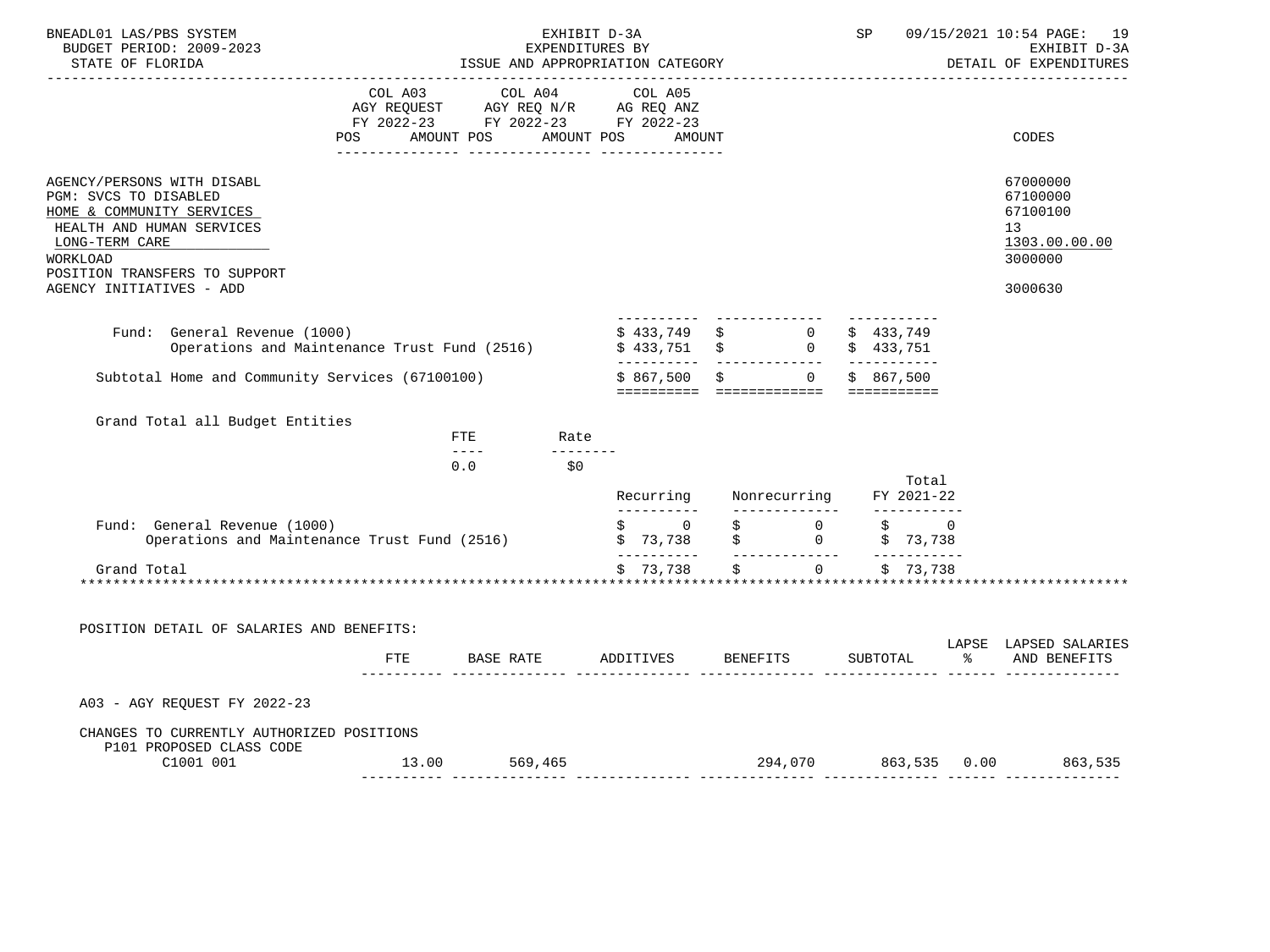| BNEADL01 LAS/PBS SYSTEM<br>BUDGET PERIOD: 2009-2023<br>STATE OF FLORIDA                                                                                                                                  |                       | ISSUE AND APPROPRIATION CATEGORY                                                                | EXHIBIT D-3A<br>EXPENDITURES BY | SP              |               | 09/15/2021 10:54 PAGE:<br>20<br>EXHIBIT D-3A<br>DETAIL OF EXPENDITURES        |
|----------------------------------------------------------------------------------------------------------------------------------------------------------------------------------------------------------|-----------------------|-------------------------------------------------------------------------------------------------|---------------------------------|-----------------|---------------|-------------------------------------------------------------------------------|
| POS.                                                                                                                                                                                                     | COL A03<br>AMOUNT POS | COL A04<br>AGY REQUEST AGY REQ N/R AG REQ ANZ<br>FY 2022-23 FY 2022-23 FY 2022-23<br>AMOUNT POS | COL A05<br>AMOUNT               |                 |               | CODES                                                                         |
| AGENCY/PERSONS WITH DISABL<br>PGM: SVCS TO DISABLED<br>HOME & COMMUNITY SERVICES<br>HEALTH AND HUMAN SERVICES<br>LONG-TERM CARE<br>WORKLOAD<br>POSITION TRANSFERS TO SUPPORT<br>AGENCY INITIATIVES - ADD |                       |                                                                                                 |                                 |                 |               | 67000000<br>67100000<br>67100100<br>13<br>1303.00.00.00<br>3000000<br>3000630 |
| POSITION DETAIL OF SALARIES AND BENEFITS:                                                                                                                                                                |                       |                                                                                                 |                                 |                 |               |                                                                               |
|                                                                                                                                                                                                          |                       | FTE BASE RATE ADDITIVES BENEFITS                                                                |                                 | SUBTOTAL        | $\sim$ $\sim$ | LAPSE LAPSED SALARIES<br>AND BENEFITS                                         |
| A03 - AGY REQUEST FY 2022-23<br>CHANGES TO CURRENTLY AUTHORIZED POSITIONS                                                                                                                                |                       |                                                                                                 |                                 |                 |               |                                                                               |
| TOTALS FOR ISSUE BY FUND<br>1000 GENERAL REVENUE FUND<br>2516 OPERATIONS AND MAINT TF                                                                                                                    |                       |                                                                                                 |                                 |                 |               | 431,767<br>431,768                                                            |
|                                                                                                                                                                                                          | 13.00                 | 569,465                                                                                         |                                 | 294,070 863,535 |               | --------------<br>863,535<br>==============                                   |
|                                                                                                                                                                                                          |                       |                                                                                                 |                                 |                 |               |                                                                               |
| AGENCY STRATEGIC PRIORITIES<br>EMPLOYMENT AND INTERNSHIPS -                                                                                                                                              |                       |                                                                                                 |                                 |                 |               | 4000000                                                                       |
| INDIVIDUAL AND FAMILY SUPPORTS<br>SPECIAL CATEGORIES<br>G/A-INDIVIDUAL & FAMILY                                                                                                                          |                       |                                                                                                 |                                 |                 |               | 4000050<br>100000<br>100179                                                   |
| GENERAL REVENUE FUND -STATE 1,000,000                                                                                                                                                                    |                       |                                                                                                 |                                 |                 |               | 1000 1                                                                        |
|                                                                                                                                                                                                          |                       |                                                                                                 |                                 |                 |               |                                                                               |
| AGENCY ISSUE NARRATIVE:<br>2022-2023 BUDGET YEAR NARRATIVE:<br>ISSUE TITLE: EMPLOYMENT AND INTERNSHIPS - INDIVIDUAL AND FAMILY SUPPORTS                                                                  |                       |                                                                                                 | IT COMPONENT? NO                |                 |               |                                                                               |

 ISSUE SUMMARY: The Agency for Persons with Disabilities (APD, Agency) requests \$1,000,000 of recurring General Revenue (1000) funding in the Grants and Aid - Individual and Family Supports category (100179) within the Home and Community Services budget entity (67100100), to continue the Employment Enhancement Project (EEP). The budget will be used to provide supported employment services to gain employment or paid internships to approximately 650 individuals with developmental disabilities on the Agency's waiver waiting list.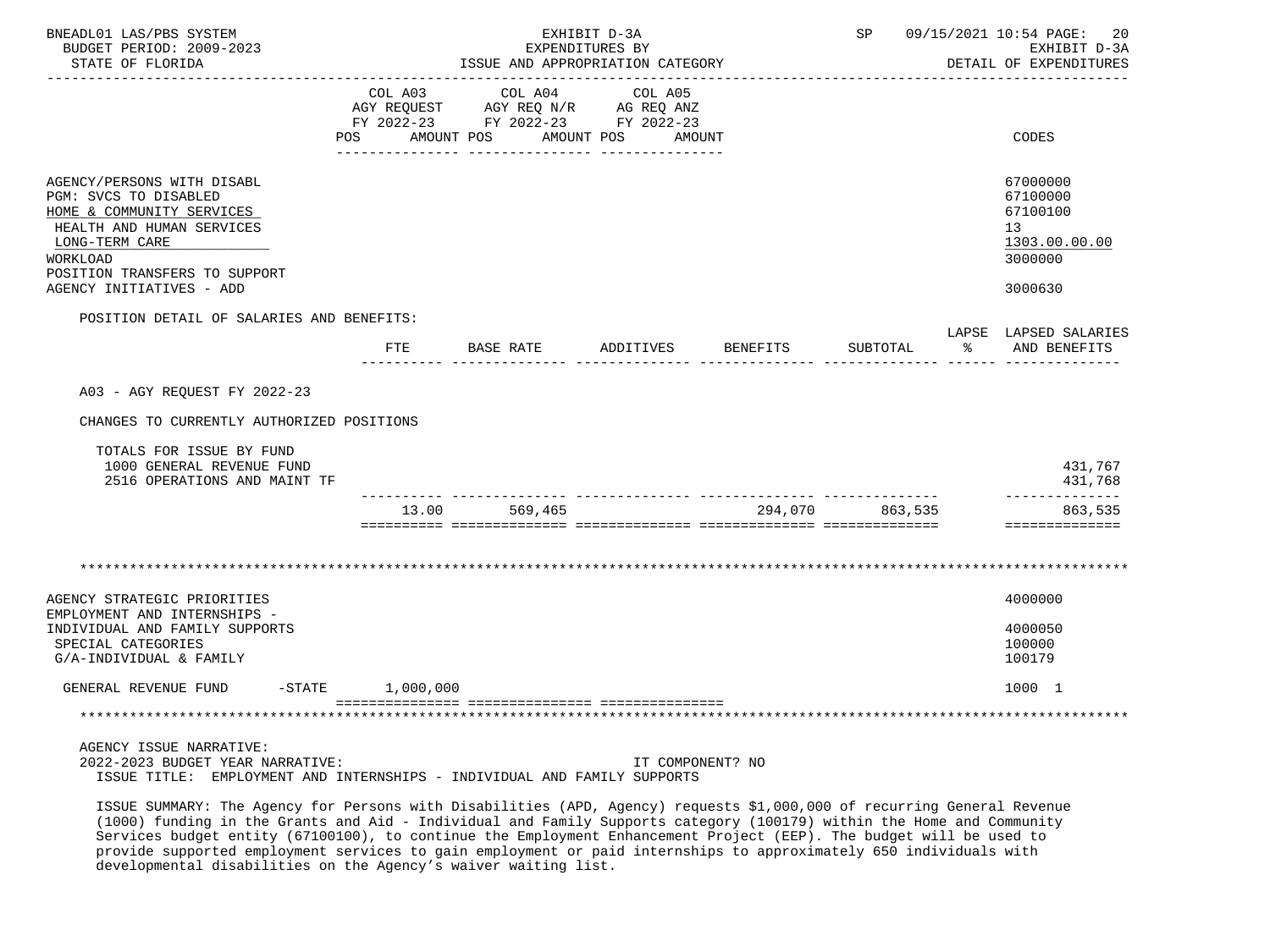| BNEADL01 LAS/PBS SYSTEM<br>BUDGET PERIOD: 2009-2023<br>STATE OF FLORIDA | EXHIBIT D-3A<br>EXPENDITURES BY<br>ISSUE AND APPROPRIATION CATEGORY                                                                            | 09/15/2021 10:54 PAGE: 21<br>SP<br>EXHIBIT D-3A<br>DETAIL OF EXPENDITURES |
|-------------------------------------------------------------------------|------------------------------------------------------------------------------------------------------------------------------------------------|---------------------------------------------------------------------------|
|                                                                         | COL A03 COL A04 COL A05<br>AGY REQUEST AGY REQ N/R AG REQ ANZ<br>FY 2022-23 FY 2022-23<br>FY 2022-23<br>AMOUNT POS AMOUNT POS<br>POS<br>AMOUNT | CODES                                                                     |
| AGENCY/PERSONS WITH DISABL<br>PGM: SVCS TO DISABLED                     |                                                                                                                                                | 67000000<br>67100000                                                      |
| HOME & COMMUNITY SERVICES                                               |                                                                                                                                                | 67100100                                                                  |
| HEALTH AND HUMAN SERVICES                                               |                                                                                                                                                | 13                                                                        |
| LONG-TERM CARE                                                          |                                                                                                                                                | 1303.00.00.00                                                             |
| AGENCY STRATEGIC PRIORITIES                                             |                                                                                                                                                | 4000000                                                                   |
| EMPLOYMENT AND INTERNSHIPS -                                            |                                                                                                                                                |                                                                           |
| INDIVIDUAL AND FAMILY SUPPORTS                                          |                                                                                                                                                | 4000050                                                                   |

## ISSUE DETAIL:

 The Agency for Persons with Disabilities administers the Home and Community Based Services waiver program serving over 35,000 clients. The waiver program provides critical services and supports to individuals with developmental disabilities and their families, so they can reach their full potential. Because there is not sufficient funding to enroll everyone on the waiver who applies for services, the Agency maintains a waiting list. There are currently over 22,000 individuals on the waiver waiting list. Studies have shown that individuals engaged in employment activities, have better mental and physical health outcomes. In addition, unique barriers to employment confronting persons with disabilities present lost opportunities for employers. While employment services are available to individuals on the waiver, additional budget authority is needed to provide employment services to individuals on the waiting list.

 The Agency has received nonrecurring funding for the past nine(9) fiscal years for employment and internships. The Agency requests \$1,000,000 in recurring funding to continue and expand employment services and internships for individuals on the waiting list. In previous years, the EEP has averaged a cost of \$1,538 per person per year. The supported employment services will help approximately 650 individuals with developmental disabilities obtain and maintain jobs and internships.

## RETURN ON INVESTMENT:

 Increased jobs and increased productivity. Cost avoidance by maintaining individuals on the waiting list through employment activities to avoid crisis enrollment.

## LINKAGE TO AGENCY STRATEGIC PLAN:

Goal 2: Increase the number of individuals with developmental disabilities in the workforce.

LINKAGE TO STRATEGIC PLAN FOR ECONOMIC DEVELOPMENT:

 6.2 Ensure Floridians in all communities and life stages have opportunities to achieve healthier outcomes and societal contributions.

 BUDGET SUMMARY: Budget Entity: Home and Community Services (67100100) Program Component: Long-Term Care (1303000000) Category: Grant and Aid Individual and Family Supports (IFS)(100179)

|                                                                              | Recurring      | Nonrecurring | Total<br>FY 2022-23            |  |
|------------------------------------------------------------------------------|----------------|--------------|--------------------------------|--|
| Fund: General Revenue (1000)<br>Operations and Maintenance Trust Fund (2516) | \$1,000,000 \$ |              | $0 \qquad \qquad$ \$ 1,000,000 |  |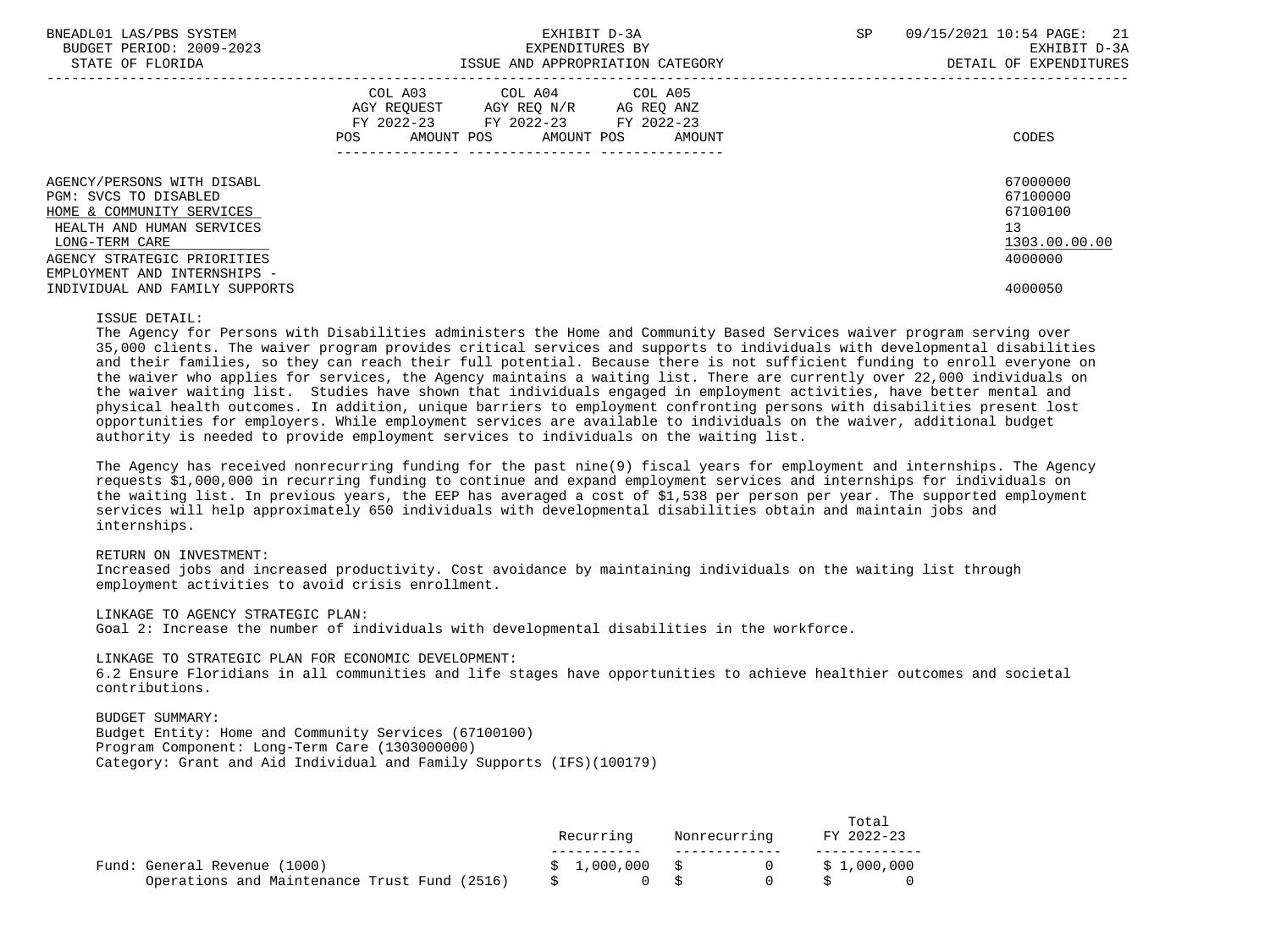| BNEADL01 LAS/PBS SYSTEM<br>BUDGET PERIOD: 2009-2023<br>STATE OF FLORIDA                                                                                                                                                          | ISSUE AND APPROPRIATION CATEGORY     | EXHIBIT D-3A<br>EXPENDITURES BY                                                                                                   |                                         | SP                          | 09/15/2021 10:54 PAGE: 22<br>EXHIBIT D-3A<br>DETAIL OF EXPENDITURES                        |
|----------------------------------------------------------------------------------------------------------------------------------------------------------------------------------------------------------------------------------|--------------------------------------|-----------------------------------------------------------------------------------------------------------------------------------|-----------------------------------------|-----------------------------|--------------------------------------------------------------------------------------------|
|                                                                                                                                                                                                                                  | POS FOR THE POST OF THE STATE STATES | COL A03 COL A04 COL A05<br>AGY REQUEST AGY REQ N/R AG REQ ANZ<br>FY 2022-23 FY 2022-23 FY 2022-23<br>AMOUNT POS AMOUNT POS AMOUNT |                                         |                             | CODES                                                                                      |
| AGENCY/PERSONS WITH DISABL<br>PGM: SVCS TO DISABLED<br>HOME & COMMUNITY SERVICES<br>HEALTH AND HUMAN SERVICES<br>LONG-TERM CARE<br>AGENCY STRATEGIC PRIORITIES<br>EMPLOYMENT AND INTERNSHIPS -<br>INDIVIDUAL AND FAMILY SUPPORTS |                                      |                                                                                                                                   |                                         |                             | 67000000<br>67100000<br>67100100<br>13 <sup>°</sup><br>1303.00.00.00<br>4000000<br>4000050 |
| Total IFS Category (100179)                                                                                                                                                                                                      |                                      | \$1,000,000                                                                                                                       | $\ddot{s}$<br>$\Omega$<br>============= | \$1,000,000<br>============ |                                                                                            |

\*\*\*\*\*\*\*\*\*\*\*\*\*\*\*\*\*\*\*\*\*\*\*\*\*\*\*\*\*\*\*\*\*\*\*\*\*\*\*\*\*\*\*\*\*\*\*\*\*\*\*\*\*\*\*\*\*\*\*\*\*\*\*\*\*\*\*\*\*\*\*\*\*\*\*\*\*\*\*\*\*\*\*\*\*\*\*\*\*\*\*\*\*\*\*\*\*\*\*\*\*\*\*\*\*\*\*\*\*\*\*\*\*\*\*\*\*\*\*\*\*\*\*\*\*\*\*

| WAIVER RATES FOR BEHAVIORAL<br>SERVICES<br>SPECIAL CATEGORIES<br>HOME/COMM SERVICES WAIVER |                          | 4000740<br>100000<br>101555 |
|--------------------------------------------------------------------------------------------|--------------------------|-----------------------------|
| -MATCH<br>GENERAL REVENUE FUND<br>-RECPNT<br>OPERATIONS AND MAINT TF                       | 11,150,569<br>17,309,280 | 1000 2<br>2516 9            |
| TOTAL APPRO                                                                                | 28,459,849               |                             |
|                                                                                            |                          |                             |

AGENCY ISSUE NARRATIVE:

 2022-2023 BUDGET YEAR NARRATIVE: IT COMPONENT? NO ISSUE TITLE: WAIVER RATES FOR BEHAVIORAL SERVICES

### ISSUE SUMMARY:

 The Agency for Persons with Disabilities requests a total of \$28,459,849 (\$11,150,569 in General Revenue (1000) and \$17,309,280 in Operations and Maintenance Trust Fund (2516)) of recurring funding in the Home and Community Services Waiver category (101555), within the Home and Community Services budget entity (67100100), to revise Waiver behavior services rates to the level of Medicaid State Plan behavior service rates.

## ISSUE DETAIL:

 The Agency requests recurring budget to revise the rates for behavior services to a level equivalent to the Medicaid State Plan (MSP) rates for comparable behavioral services. Prior to Fiscal Year 2016-17, the service rates for Waiver and MSP behavior services were equivalent. During Fiscal Year 2016-17, the MSP behavior rates were restructured resulting in many of the behavior service rates significantly higher than comparable Waiver behavior service rates. This rate disparity has caused some behavior service providers to reduce services provided to Waiver clients and increase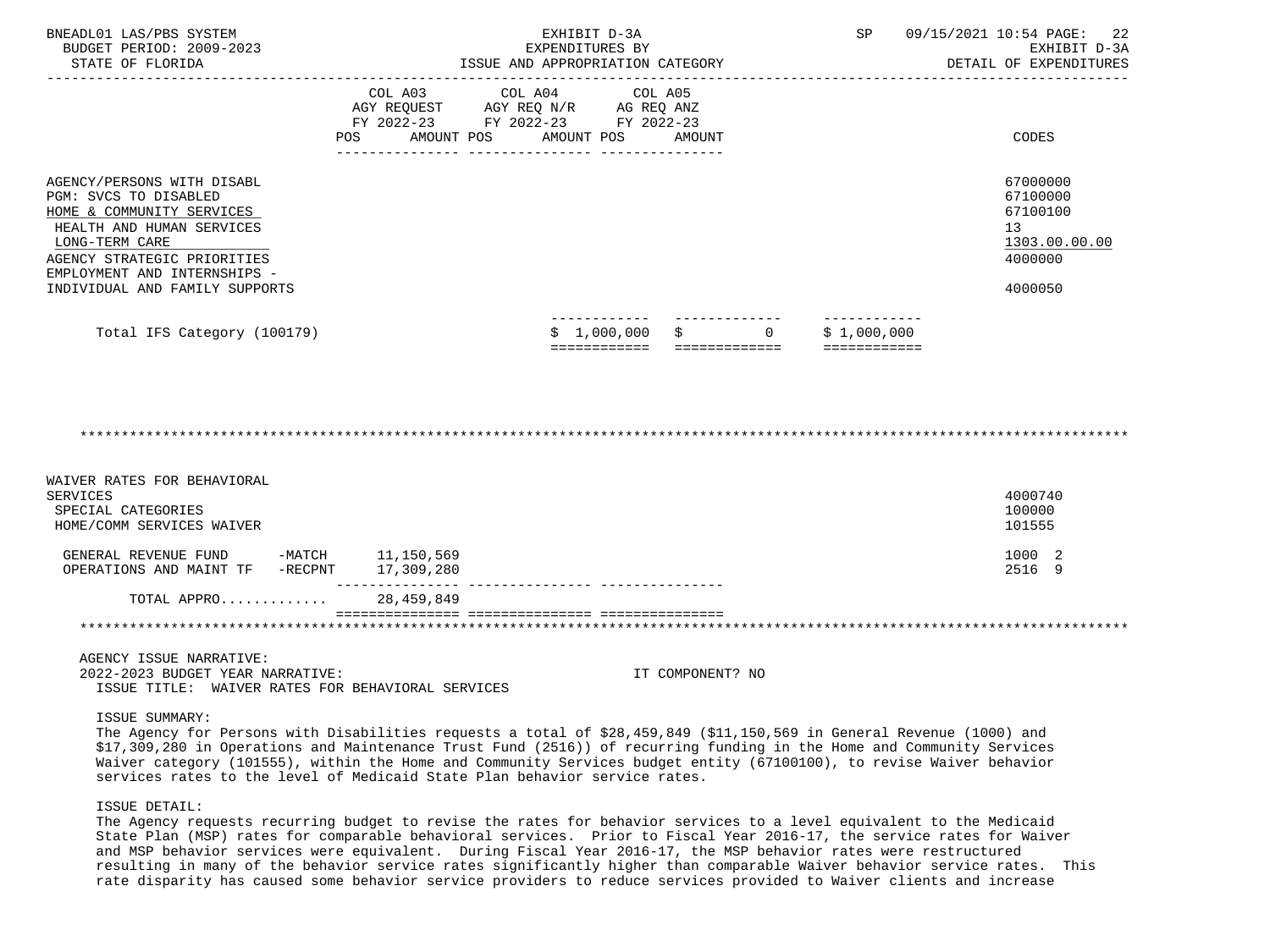| BNEADL01 LAS/PBS SYSTEM<br>BUDGET PERIOD: 2009-2023<br>STATE OF FLORIDA                                                                                                                       | EXHIBIT D-3A<br>EXPENDITURES BY<br>ISSUE AND APPROPRIATION CATEGORY                                                                            | <b>SP</b><br>09/15/2021 10:54 PAGE: 23<br>EXHIBIT D-3A<br>DETAIL OF EXPENDITURES |
|-----------------------------------------------------------------------------------------------------------------------------------------------------------------------------------------------|------------------------------------------------------------------------------------------------------------------------------------------------|----------------------------------------------------------------------------------|
|                                                                                                                                                                                               | COL A03 COL A04 COL A05<br>AGY REOUEST<br>AGY REQ N/R AG REQ ANZ<br>FY 2022-23 FY 2022-23 FY 2022-23<br>POS<br>AMOUNT POS AMOUNT POS<br>AMOUNT | CODES                                                                            |
| AGENCY/PERSONS WITH DISABL<br>PGM: SVCS TO DISABLED<br>HOME & COMMUNITY SERVICES<br>HEALTH AND HUMAN SERVICES<br>LONG-TERM CARE<br>AGENCY STRATEGIC PRIORITIES<br>WAIVER RATES FOR BEHAVIORAL |                                                                                                                                                | 67000000<br>67100000<br>67100100<br>13<br>1303.00.00.00<br>4000000               |
| SERVICES                                                                                                                                                                                      |                                                                                                                                                | 4000740                                                                          |

their services provided to MSP clients.

 Revising the Waiver service rates for behavior services to a level equivalent to comparable MSP behavior services will eliminate the incentive for behavior service providers to move to the MSP. Restoring parity between the programs will increase the availability of much needed behavior services for Waiver clients.

 The budget requested in the amount of \$28,459,849 was calculated by multiplying the number of approved service units for a Waiver adult behavior service by the difference between the rate for that service and the rate for the comparable MSP service then subtracting the cost of youth behavior services which will be covered by MSP.

The behavior services and change in cost are:

Behavior Analyst Level 1 \$7,029,749<br>Behavior Analyst Level 2 \$2,907,185 Behavior Analyst Level 2 \$2,907,185<br>Behavior Analyst Level 3 \$4,375,845 Behavior Analyst Level 3 Behavior Analyst Assessment \$ 369,739 Behavior Services Assistant \$13,777,331 ---------- Total \$28,459,849 ==========

RETURN ON INVESTMENT:

 Providing comparable behavior service rates will enable Waiver clients to receive the behavior services they need to live, work and learn in the community.

 LINKAGE TO AGENCY STRATEGIC PLAN: Goal 3: Improve accountability of the agency and oversight of providers.

LINKAGE TO STRATEGIC PLAN FOR ECONOMIC DEVELOPMENT:

 5.3 Strengthen local, regional and statewide partnerships to accomplish Florida's economic and quality of life and quality places goals.

 BUDGET SUMMARY: Budget Entity: Home and Community Services (67100100) Program Component: Long-Term Care (1303000000) Category: Home and Community Based Services Waiver (101555)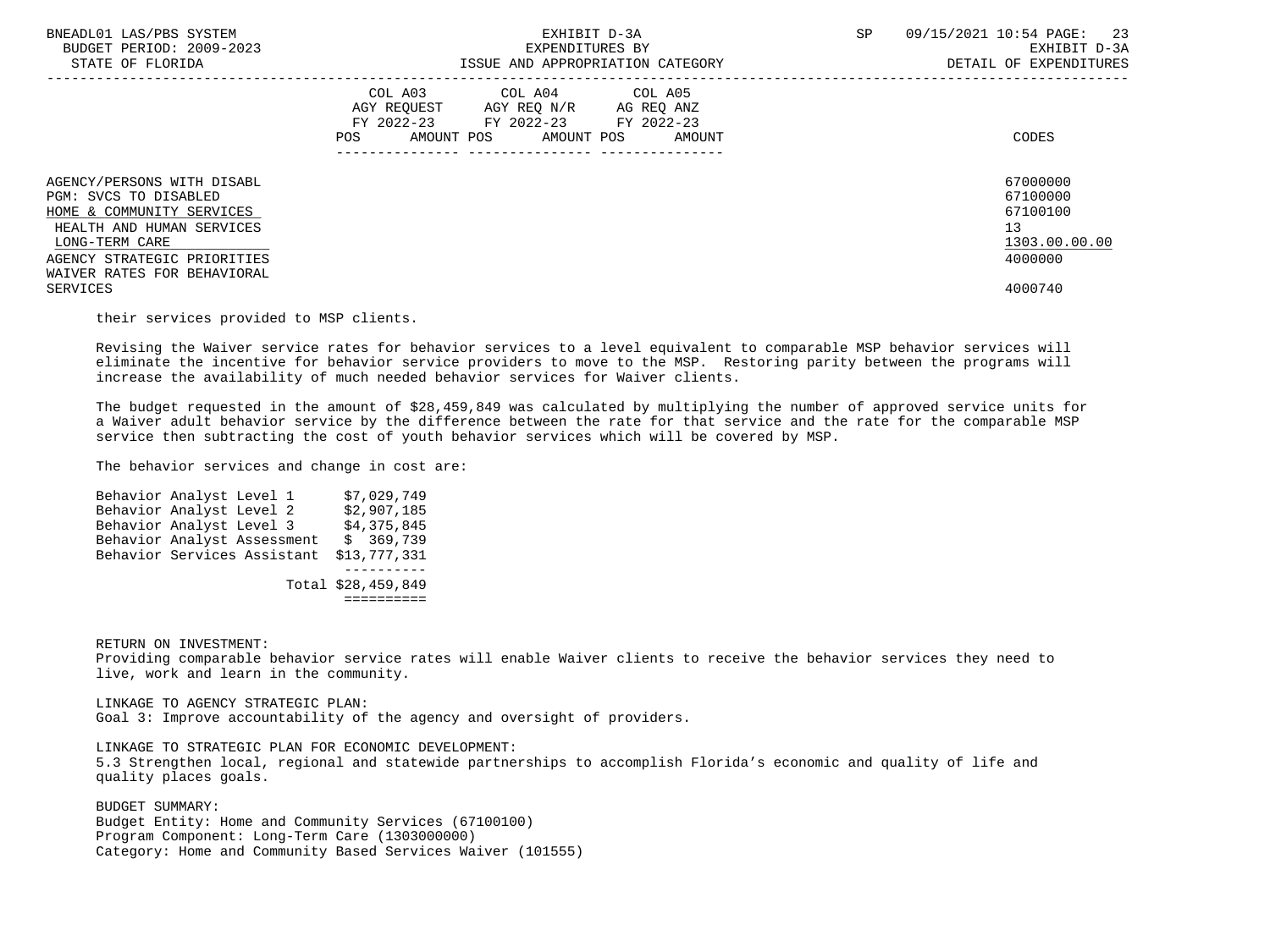| EXHIBIT D-3A                                                                                                                 |                                                                                                                                                                                    | SP               |                                  | 09/15/2021 10:54 PAGE: 24<br>EXHIBIT D-3A<br>DETAIL OF EXPENDITURES                                                                                                                                                                                                                                                                                                                 |
|------------------------------------------------------------------------------------------------------------------------------|------------------------------------------------------------------------------------------------------------------------------------------------------------------------------------|------------------|----------------------------------|-------------------------------------------------------------------------------------------------------------------------------------------------------------------------------------------------------------------------------------------------------------------------------------------------------------------------------------------------------------------------------------|
| <b>AMOUNT</b>                                                                                                                |                                                                                                                                                                                    |                  |                                  | CODES                                                                                                                                                                                                                                                                                                                                                                               |
|                                                                                                                              |                                                                                                                                                                                    |                  |                                  | 67000000<br>67100000<br>67100100<br>13<br>1303.00.00.00<br>4000000<br>4000740                                                                                                                                                                                                                                                                                                       |
| Recurring                                                                                                                    |                                                                                                                                                                                    |                  | Total<br>FY 2022-23              |                                                                                                                                                                                                                                                                                                                                                                                     |
|                                                                                                                              |                                                                                                                                                                                    |                  | \$11,150,569<br>\$17,309,280     |                                                                                                                                                                                                                                                                                                                                                                                     |
|                                                                                                                              |                                                                                                                                                                                    |                  |                                  |                                                                                                                                                                                                                                                                                                                                                                                     |
|                                                                                                                              |                                                                                                                                                                                    |                  |                                  | 4001200<br>100000<br>101555<br>1000 2                                                                                                                                                                                                                                                                                                                                               |
|                                                                                                                              |                                                                                                                                                                                    |                  |                                  | 2516 9                                                                                                                                                                                                                                                                                                                                                                              |
|                                                                                                                              |                                                                                                                                                                                    |                  |                                  |                                                                                                                                                                                                                                                                                                                                                                                     |
|                                                                                                                              |                                                                                                                                                                                    |                  |                                  |                                                                                                                                                                                                                                                                                                                                                                                     |
| AMOUNT POS<br>GENERAL REVENUE FUND -MATCH 10,000,000<br>OPERATIONS AND MAINT TF -RECPNT 15,523,226<br>TOTAL APPRO 25,523,226 | EXPENDITURES BY<br>COL A03 COL A04 COL A05<br>AGY REQUEST AGY REQ N/R AG REQ ANZ<br>FY 2022-23 FY 2022-23 FY 2022-23<br>AMOUNT POS<br>Operations and Maintenance Trust Fund (2516) | IT COMPONENT? NO | ISSUE AND APPROPRIATION CATEGORY | Non-Recurring<br>$$11,150,569$ $$$ 0<br>$$17,309,280$ \$ 0<br>Total Home and Community Based Services Waiver (101555) $$28,459,849 \$$ \$ 0 \$28,459,849<br>ISSUE TITLE: Serve Additional Clients on the Home and Community Based Services Waiver Waitlist<br>The Agency for Persons with Disabilities (APD, Agency) requests \$25,523,226 (\$10,000,000 General Revenue (1000) and |

# ISSUE DETAIL:

 The Agency for Persons with Disabilities administers the Home and Community Based Services Waiver program. The Waiver program provides critical services and supports to individuals with developmental disabilities and their families, so they can reach their full potential. There are over 35,000 individuals currently receiving Waiver services. Currently there are over 22,000 individuals on the waiting list for Waiver services.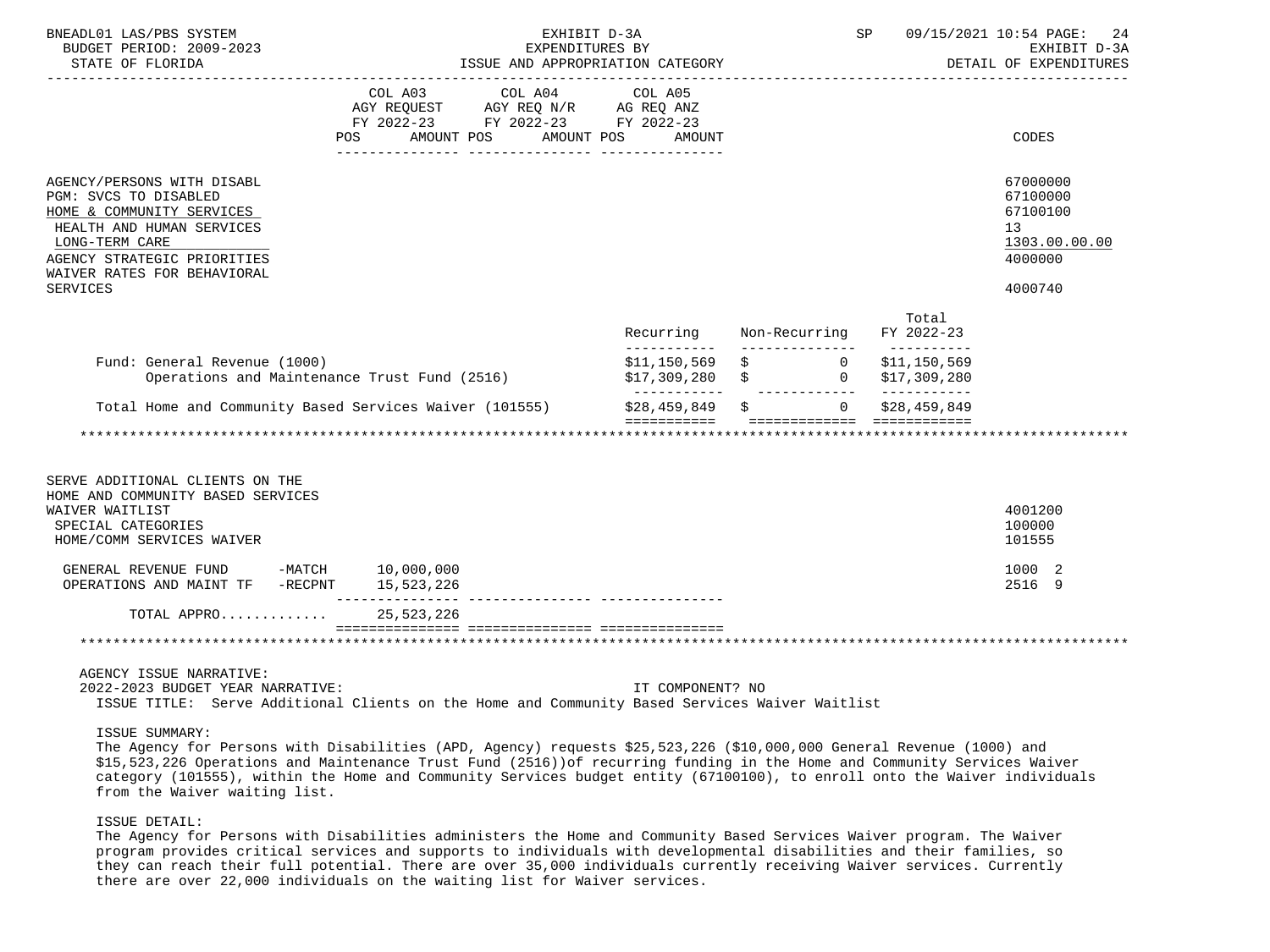| BNEADL01 LAS/PBS SYSTEM<br>BUDGET PERIOD: 2009-2023<br>STATE OF FLORIDA                                                                                                                           | EXHIBIT D-3A<br>EXPENDITURES BY<br>ISSUE AND APPROPRIATION CATEGORY                                                                                                           | 09/15/2021 10:54 PAGE: 25<br>SP<br>EXHIBIT D-3A<br>DETAIL OF EXPENDITURES |
|---------------------------------------------------------------------------------------------------------------------------------------------------------------------------------------------------|-------------------------------------------------------------------------------------------------------------------------------------------------------------------------------|---------------------------------------------------------------------------|
|                                                                                                                                                                                                   | COL A03 COL A04 COL A05<br>AGY REQUEST AGY REQ N/R AG REQ ANZ<br>FY 2022-23 FY 2022-23 FY 2022-23<br>AMOUNT POS AMOUNT POS<br>POS<br>AMOUNT<br>------------- ---------------- | CODES                                                                     |
| AGENCY/PERSONS WITH DISABL<br>PGM: SVCS TO DISABLED<br>HOME & COMMUNITY SERVICES<br>HEALTH AND HUMAN SERVICES<br>LONG-TERM CARE<br>AGENCY STRATEGIC PRIORITIES<br>SERVE ADDITIONAL CLIENTS ON THE |                                                                                                                                                                               | 67000000<br>67100000<br>67100100<br>13<br>1303.00.00.00<br>4000000        |
| HOME AND COMMUNITY BASED SERVICES<br>WAIVER WAITLIST                                                                                                                                              |                                                                                                                                                                               | 4001200                                                                   |

 In the past several years, additional funding has been provided to offer Waiver enrollment to individuals on the waiting list. The Agency requests funding to offer Waiver enrollment to the greatest number of individuals permissible in crisis on the waiting list. Individuals in crisis are the most in need of waiver services in order to continue living in a community setting and avoid entering a more costly institutional setting to receive services.

## RETURN ON INVESTMENT:

 The Waiver program provides critical services and supports to individuals with developmental disabilities and their families so they can reach their full potential.

LINKAGE TO AGENCY STRATEGIC PLAN:

Goal 1: Provide access to community-based services, treatment, and residential options.

### LINKAGE TO STRATEGIC PLAN FOR ECONOMIC DEVELOPMENT:

5.2 Improve the efficiency and effectiveness of government agencies at all levels.

# BUDGET SUMMARY:

 Budget Entity: Home and Community Services (67100100) Program Component: Long-Term Care (1303000000) Category: Home and Community Based Services Waiver (101555)

|                                                         | Recurring        | Nonrecurring   | Total<br>FY 2022-23    |
|---------------------------------------------------------|------------------|----------------|------------------------|
| Fund: General Revenue (1000)                            | $$10,000,000$ \$ | $\overline{0}$ | \$10,000,000           |
| Operations and Maintenance Trust Fund (2516)            | $$15,523,226$ \$ |                | $0 \qquad $15,523,226$ |
| Total Home and Community Based Services Waiver (101555) | $$25,523,226$ \$ | $\Omega$       | \$25,523,226           |
|                                                         |                  |                |                        |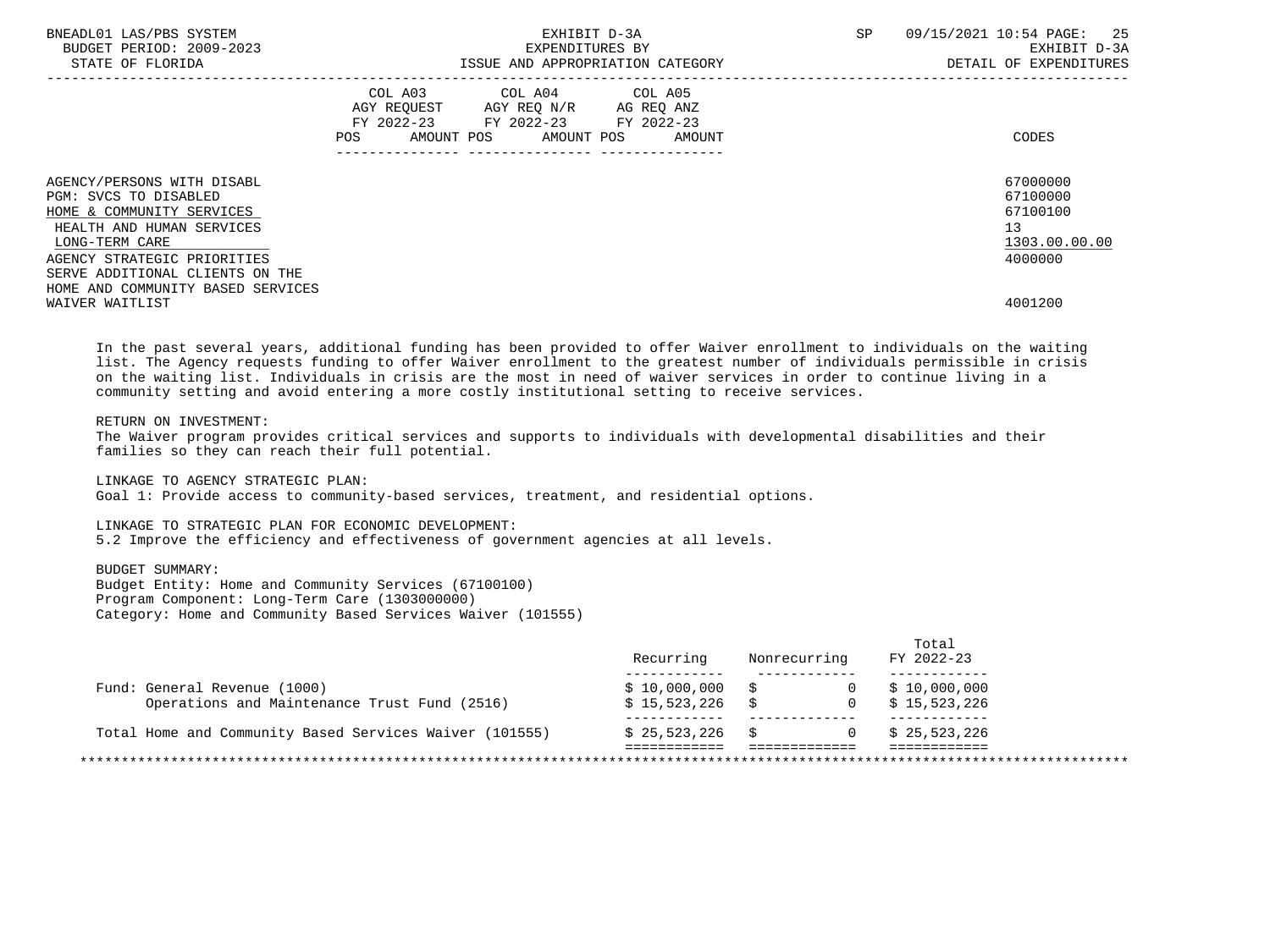| BNEADL01 LAS/PBS SYSTEM<br>BUDGET PERIOD: 2009-2023<br>STATE OF FLORIDA                                                                                                                                                                   | EXHIBIT D-3A<br>EXPENDITURES BY<br>ISSUE AND APPROPRIATION CATEGORY                                                                                | SP<br>09/15/2021 10:54 PAGE: 26<br>EXHIBIT D-3A<br>DETAIL OF EXPENDITURES |
|-------------------------------------------------------------------------------------------------------------------------------------------------------------------------------------------------------------------------------------------|----------------------------------------------------------------------------------------------------------------------------------------------------|---------------------------------------------------------------------------|
|                                                                                                                                                                                                                                           | COL A03 COL A04 COL A05<br>AGY REQUEST AGY REQ N/R AG REQ ANZ<br>FY 2022-23 FY 2022-23 FY 2022-23<br><b>POS</b><br>AMOUNT POS AMOUNT POS<br>AMOUNT | CODES                                                                     |
| AGENCY/PERSONS WITH DISABL<br>PGM: SVCS TO DISABLED<br>HOME & COMMUNITY SERVICES<br>HEALTH AND HUMAN SERVICES<br>LONG-TERM CARE<br>AGENCY STRATEGIC PRIORITIES<br>CONSUMER DIRECTED CARE PLUS (CDC+)<br>ADDITIONAL ADMINISTRATION COSTS - |                                                                                                                                                    | 67000000<br>67100000<br>67100100<br>13<br>1303.00.00.00<br>4000000        |
| DEDUCT<br>SPECIAL CATEGORIES<br>HOME/COMM SERVICES WAIVER                                                                                                                                                                                 |                                                                                                                                                    | 4009140<br>100000<br>101555                                               |
| GENERAL REVENUE FUND -MATCH 1,472,014-<br>OPERATIONS AND MAINT TF -RECPNT                                                                                                                                                                 | 2,285,040-                                                                                                                                         | 1000 2<br>2516 9                                                          |
| TOTAL APPRO                                                                                                                                                                                                                               | $3.757.054 -$                                                                                                                                      |                                                                           |
|                                                                                                                                                                                                                                           |                                                                                                                                                    |                                                                           |

# AGENCY ISSUE NARRATIVE:

 2022-2023 BUDGET YEAR NARRATIVE: IT COMPONENT? NO ISSUE TITLE: CONSUMER DIRECTED CARE PLUS (CDC+) ADDITIONAL ADMINISTRATION COSTS - DEDUCT

## ISSUE SUMMARY:

 The Agency for Persons with Disabilities (APD, Agency) requests the transfer of \$1,472,014 in General Revenue from the Home and Community Based Services Waiver category (101555, the Waiver) from the Home and Community Services budget entity (67100100) to the Home and Community Services Administration category (106090)in the Program Management and Compliance budget entity (67100200), and an increase in budget authority is requested in the Operations and Maintenance Trust Fund (OMTF) by \$1,472,015 as federal match. A reduction in the amount of \$2,285,040 in double budget in the Operations and Maintenance Trust Fund in the Waiver category (101555) is also included in this issue. This transfer will enable the Agency to properly staff and manage the Consumer Directed Care Plus (CDC+) Program by meeting the needs of current consumers and proactively planning for projected program growth. This transfer is intended to make the CDC+ program cost neutral.

#### ISSUE DETAIL:

 The CDC+ program is a long-term care program alternative to the Medicaid Home and Community-Based Services (HCBS) Medicaid Waiver. The program provides the opportunity for individuals to improve the quality of their lives by being empowered to make choices about the supports and services that will meet their long-term care needs and to help them reach their goals. The (CDC+) program is a popular choice among Waiver consumers with 4,017 enrolled as of June 2021. The program has seen elevated enrollment since the beginning of the pandemic.

 Each CDC+ consumer has a 4% or \$160.00 (whichever is less) administration fee withheld from their cost plan each month to support the administration of the program. Based on current enrollment, the collected administrative fee totals \$4,657,552. The collected administrative fee remains in the Waiver category and is unavailable to the program until transferred. To date, only \$1,715,523 has been transferred (FY 2009-2010) from the Home/Community Services Waiver category to support the CDC+ Program. Currently, the program is underfunded by \$2,942,029 based on the current enrollment. If this issue is not approved, APD will need to institute a moratorium on new enrollment and/or possibly cap the program indefinitely.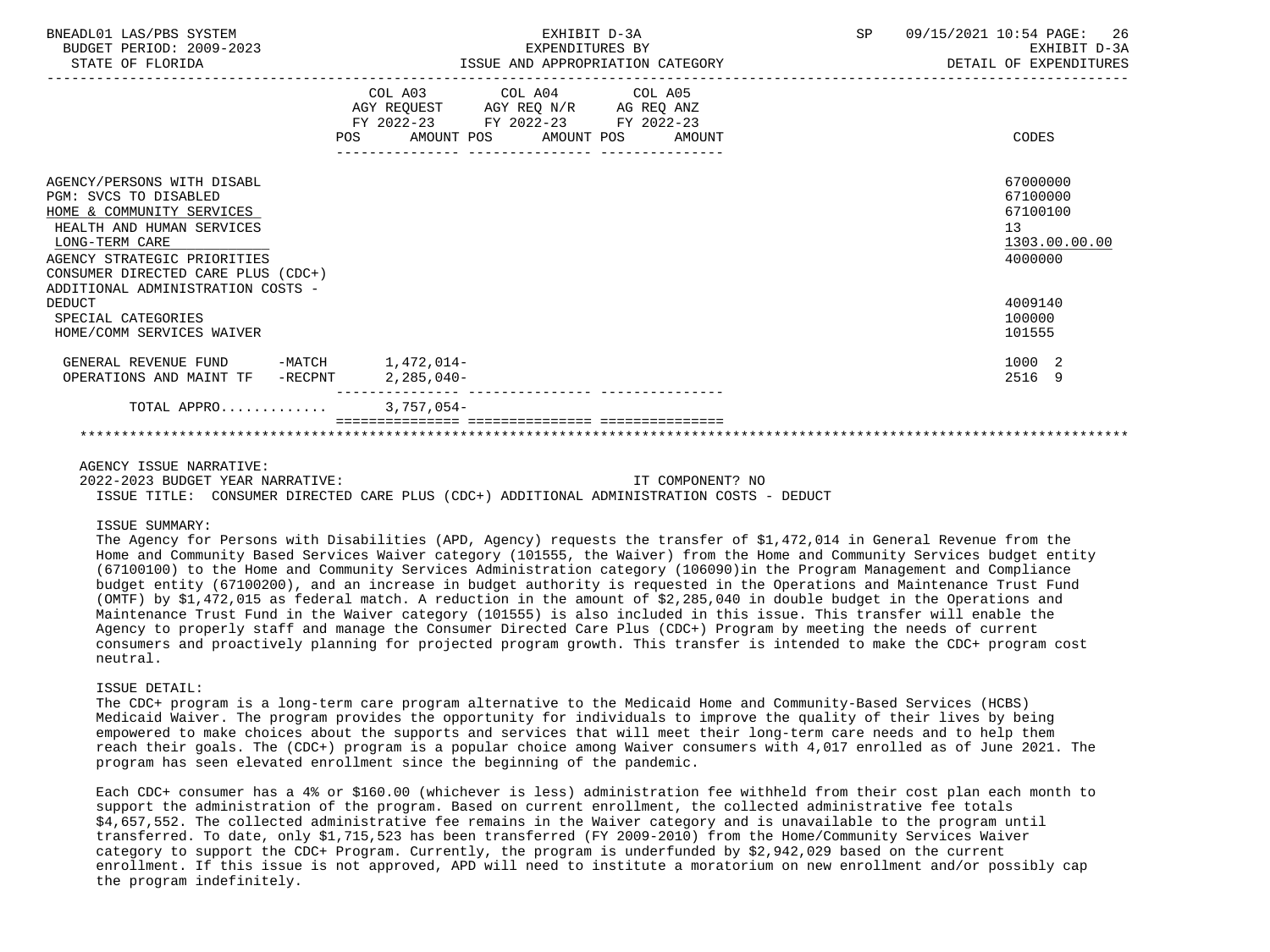| BNEADL01 LAS/PBS SYSTEM<br>BUDGET PERIOD: 2009-2023<br>STATE OF FLORIDA |     | EXPENDITURES BY                                                                                                            | EXHIBIT D-3A<br>ISSUE AND APPROPRIATION CATEGORY | SP.<br>09/15/2021 10:54 PAGE: | 27<br>EXHIBIT D-3A<br>DETAIL OF EXPENDITURES |
|-------------------------------------------------------------------------|-----|----------------------------------------------------------------------------------------------------------------------------|--------------------------------------------------|-------------------------------|----------------------------------------------|
|                                                                         | POS | COL A03 COL A04 COL A05<br>AGY REOUEST AGY REO N/R AG REO ANZ<br>FY 2022-23 FY 2022-23 FY 2022-23<br>AMOUNT POS AMOUNT POS | AMOUNT                                           |                               | CODES                                        |
| AGENCY/PERSONS WITH DISABL                                              |     |                                                                                                                            |                                                  |                               | 67000000                                     |
| PGM: SVCS TO DISABLED                                                   |     |                                                                                                                            |                                                  |                               | 67100000                                     |
| HOME & COMMUNITY SERVICES                                               |     |                                                                                                                            |                                                  |                               | 67100100                                     |
| HEALTH AND HUMAN SERVICES                                               |     |                                                                                                                            |                                                  | 13                            |                                              |
| LONG-TERM CARE                                                          |     |                                                                                                                            |                                                  |                               | 1303.00.00.00                                |
| AGENCY STRATEGIC PRIORITIES                                             |     |                                                                                                                            |                                                  |                               | 4000000                                      |
| CONSUMER DIRECTED CARE PLUS (CDC+)                                      |     |                                                                                                                            |                                                  |                               |                                              |
| ADDITIONAL ADMINISTRATION COSTS -                                       |     |                                                                                                                            |                                                  |                               |                                              |
| DEDUCT                                                                  |     |                                                                                                                            |                                                  |                               | 4009140                                      |

 Since FY 2009-10 participation in the program has grown from 990 to 4,017 consumers. The program has expanded by approximately 270 participants annually over the last few years. During FY 2021-22, an additional 207 participants are expected to enroll as APD moves 1,900 consumers from the APD Waiting List. These individuals will enroll onto the traditional Waiver Program or onto the CDC+ program. The projected 207 additional participants are based on the current ratio of CDC+ enrollment compared to Waiver enrollment. The increases in participant enrollment have resulted in the need for additional staffing and the need for additional funding for the Agency's contracted fiscal agent that manages the CDC+ participant payroll.

The nature and design of self-directed waiver programs such as CDC+ inherently necessitate a high level of direct support and involvement by Agency staff members. CDC+ staff must create, monitor, and maintain the participant's monthly budget based on their approved iBudget cost plan. The program provides assistance and training to all program participants, their representatives, consultants, and regional staff, as needed or requested. A toll-free call center is maintained for participants to call in with questions or concerns. All elevated issues must be resolved within 48 business hours. CDC+ processes payroll claims bi-weekly which are submitted via the toll-free call center or the CDC+ web portal. After claims are submitted, CDC+ staff must ensure each participant's budget has sufficient funds to pay the submitted payroll claims. Claims with sufficient funds are then sent to the CDC+ fiscal agent (contracted vendor) to process for payment. Claims with insufficient funds are placed in a Pending status and staff must work the claim to determine if a Corrective Action Plan is needed.

 Insufficient staffing causes delays in updating CDC+ budgets in a prompt and timely manner (pursuant to Agency decisions on Significant Additional Needs requests) which may lead to class action litigation. Presently, staff reassignments result in less time to devote to quality assurance and fraud detection activities. Transfer of these funds will enable the Agency to properly staff and manage the CDC+ program.

 RETURN ON INVESTMENT: Properly staffed CDC+ program to manage the services and financial needs of the clients enrolled in the program.

 LINKAGE TO AGENCY STRATEGIC PLAN: Goal 1: Provide access to community-based services, treatment, and residential options

 LINKAGE TO STRATEGIC PLAN FOR ECONOMIC DEVELOPMENT: 5.2 Improve the efficiency and effectiveness of government agencies at all levels.

 BUDGET SUMMARY: Budget Entity: 67100100 Home and Community Services Program Component: Long Term Care (1303000000) Category: Home and Community Services Waiver (101555)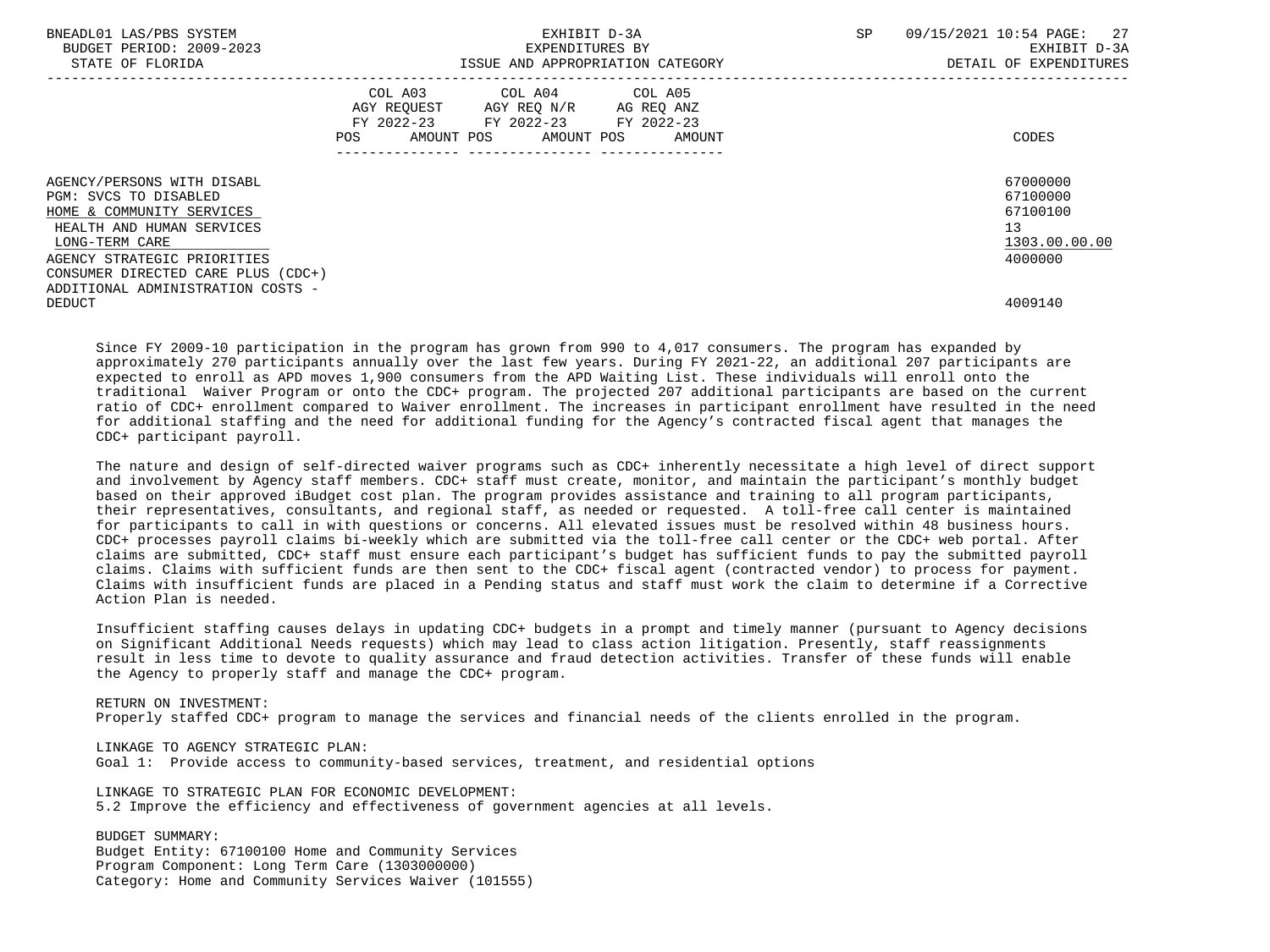| BNEADL01 LAS/PBS SYSTEM<br>BUDGET PERIOD: 2009-2023<br>STATE OF FLORIDA                                                                                                                                                                                    | EXHIBIT D-3A<br>EXPENDITURES BY<br>ISSUE AND APPROPRIATION CATEGORY                                                                    |                                        |  | $\operatorname{SP}$                                                                                                    | 09/15/2021 10:54 PAGE:<br>-28<br>EXHIBIT D-3A<br>DETAIL OF EXPENDITURES       |
|------------------------------------------------------------------------------------------------------------------------------------------------------------------------------------------------------------------------------------------------------------|----------------------------------------------------------------------------------------------------------------------------------------|----------------------------------------|--|------------------------------------------------------------------------------------------------------------------------|-------------------------------------------------------------------------------|
|                                                                                                                                                                                                                                                            | COL A03 COL A04 COL A05<br>AGY REQUEST AGY REQ N/R AG REQ ANZ<br>FY 2022-23 FY 2022-23 FY 2022-23<br>AMOUNT POS AMOUNT POS<br>POS      | <b>AMOUNT</b>                          |  |                                                                                                                        | CODES                                                                         |
| AGENCY/PERSONS WITH DISABL<br>PGM: SVCS TO DISABLED<br>HOME & COMMUNITY SERVICES<br>HEALTH AND HUMAN SERVICES<br>LONG-TERM CARE<br>AGENCY STRATEGIC PRIORITIES<br>CONSUMER DIRECTED CARE PLUS (CDC+)<br>ADDITIONAL ADMINISTRATION COSTS -<br><b>DEDUCT</b> |                                                                                                                                        |                                        |  |                                                                                                                        | 67000000<br>67100000<br>67100100<br>13<br>1303.00.00.00<br>4000000<br>4009140 |
|                                                                                                                                                                                                                                                            |                                                                                                                                        | Recurring Nonrecurring                 |  | Total<br>FY 2022-23                                                                                                    |                                                                               |
| Fund: General Revenue (1000)<br>Operations and Maintenance Trust Fund (2516)                                                                                                                                                                               |                                                                                                                                        |                                        |  | $\begin{array}{lcl} \xi(1,472,014) & \xi & 0 & \xi(1,472,014) \\ \xi(2,285,040 & \xi & 0 & \xi(2,285,040) \end{array}$ |                                                                               |
|                                                                                                                                                                                                                                                            | Total Home and Community Services Waiver (101555)                                                                                      | $\sharp$ (3,757,054) $\sharp$ 0        |  | \$(3, 757, 054)                                                                                                        |                                                                               |
| <b>BUDGET SUMMARY:</b><br>Category: Home and Community Services Admin (106090)                                                                                                                                                                             | Budget Entity: 67100200 Program Compliance and Management<br>Program Component: Executive Leadership and Support Services (1602000000) |                                        |  | Total                                                                                                                  |                                                                               |
|                                                                                                                                                                                                                                                            |                                                                                                                                        | Recurring Nonrecurring<br>------------ |  | FY 2022-23                                                                                                             |                                                                               |
| Fund: General Revenue (1000)<br>Operations and Maintenance Trust Fund (2516)                                                                                                                                                                               |                                                                                                                                        |                                        |  | $$1,472,014$<br>$$1,472,015$<br>$$0$<br>$$1,472,015$<br>$$0$<br>$$1,472,015$<br>$$1,472,015$<br>$$1,472,015$           |                                                                               |
|                                                                                                                                                                                                                                                            |                                                                                                                                        |                                        |  |                                                                                                                        |                                                                               |
| TOTAL: LONG-TERM CARE                                                                                                                                                                                                                                      |                                                                                                                                        |                                        |  |                                                                                                                        | 1303.00.00.00                                                                 |
| BY FUND TYPE<br>GENERAL REVENUE FUND<br>TRUST FUNDS                                                                                                                                                                                                        | 571,361,360<br>935,743,574                                                                                                             |                                        |  |                                                                                                                        | 1000<br>2000                                                                  |
| TOTAL POSITIONS 447.00<br>TOTAL PROG COMP 1507,104,934<br>TOTAL SALARY RATE 19,767,984                                                                                                                                                                     |                                                                                                                                        |                                        |  |                                                                                                                        |                                                                               |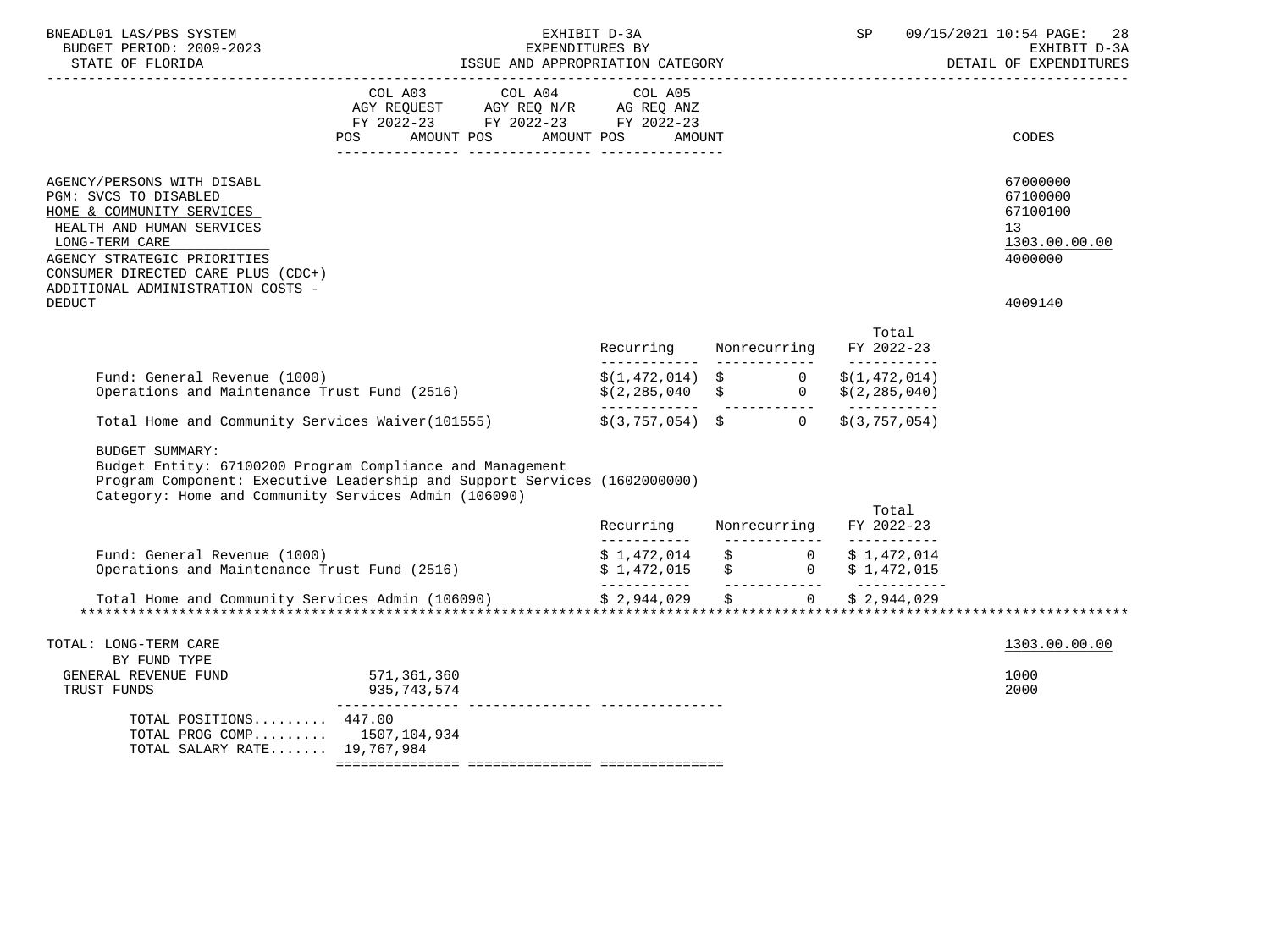| BNEADL01 LAS/PBS SYSTEM<br>BUDGET PERIOD: 2009-2023<br>STATE OF FLORIDA                                                                                                                                                                                 |                       |                                                 | EXHIBIT D-3A<br>EXPENDITURES BY                                                                            | ISSUE AND APPROPRIATION CATEGORY | SP | 09/15/2021 10:54 PAGE: 29<br>EXHIBIT D-3A<br>DETAIL OF EXPENDITURES                     |
|---------------------------------------------------------------------------------------------------------------------------------------------------------------------------------------------------------------------------------------------------------|-----------------------|-------------------------------------------------|------------------------------------------------------------------------------------------------------------|----------------------------------|----|-----------------------------------------------------------------------------------------|
|                                                                                                                                                                                                                                                         |                       | COL A03<br>POS                                  | COL A04<br>AGY REQUEST AGY REQ N/R AG REQ ANZ<br>FY 2022-23 FY 2022-23 FY 2022-23<br>AMOUNT POS AMOUNT POS | COL A05<br>AMOUNT                |    | <b>CODES</b>                                                                            |
| AGENCY/PERSONS WITH DISABL<br>PGM: SVCS TO DISABLED<br>PROGRAM MGT & COMPLIANCE<br><b>GOV OPERATIONS/SUPPORT</b><br>EXEC LEADERSHIP/SUPPRT SVC<br>ESTIMATED EXPENDITURES<br>ESTIMATED EXPENDITURES - OPERATIONS<br>SALARY RATE<br>SALARY RATE 9,819,453 |                       |                                                 |                                                                                                            |                                  |    | 67000000<br>67100000<br>67100200<br>16<br>1602.00.00.00<br>1000000<br>1001000<br>000000 |
| SALARIES AND BENEFITS                                                                                                                                                                                                                                   |                       |                                                 |                                                                                                            |                                  |    | 010000                                                                                  |
| GENERAL REVENUE FUND                                                                                                                                                                                                                                    |                       | STATE 271,295 -<br>MATCH 8,480,215<br>8,480,215 |                                                                                                            |                                  |    | 1000 1<br>1000 2                                                                        |
| TOTAL GENERAL REVENUE FUND                                                                                                                                                                                                                              |                       | 8,751,510                                       |                                                                                                            |                                  |    | 1000                                                                                    |
| OPERATIONS AND MAINT TF -FEDERL                                                                                                                                                                                                                         |                       | 5,989,478                                       |                                                                                                            |                                  |    | 2516 3                                                                                  |
| TOTAL POSITIONS 159.00<br>TOTAL APPRO 14,740,988                                                                                                                                                                                                        |                       |                                                 |                                                                                                            |                                  |    |                                                                                         |
| OTHER PERSONAL SERVICES                                                                                                                                                                                                                                 |                       |                                                 |                                                                                                            |                                  |    | 030000                                                                                  |
| GENERAL REVENUE FUND                                                                                                                                                                                                                                    |                       | $-STATE$ 11,345<br>$-MATCH$ 325, 295            |                                                                                                            |                                  |    | 1000 1<br>1000 2                                                                        |
| TOTAL GENERAL REVENUE FUND                                                                                                                                                                                                                              |                       | 336,640                                         |                                                                                                            |                                  |    | 1000                                                                                    |
| OPERATIONS AND MAINT TF -MATCH                                                                                                                                                                                                                          | $-{\tt FEDERL}$       | 29,493<br>239,200                               |                                                                                                            |                                  |    | 2516 2<br>2516 3                                                                        |
| TOTAL OPERATIONS AND MAINT TF                                                                                                                                                                                                                           |                       | 268,693                                         |                                                                                                            |                                  |    | 2516                                                                                    |
| TOTAL APPRO                                                                                                                                                                                                                                             |                       | 605,333                                         |                                                                                                            |                                  |    |                                                                                         |
| <b>EXPENSES</b>                                                                                                                                                                                                                                         |                       |                                                 |                                                                                                            |                                  |    | 040000                                                                                  |
| GENERAL REVENUE FUND                                                                                                                                                                                                                                    | $-$ STATE<br>$-MATCH$ | 40,265<br>595,615                               |                                                                                                            |                                  |    | 1000 1<br>1000 2                                                                        |
| TOTAL GENERAL REVENUE FUND                                                                                                                                                                                                                              |                       | 635,880                                         |                                                                                                            |                                  |    | 1000                                                                                    |
| OPERATIONS AND MAINT TF                                                                                                                                                                                                                                 | $-FEDERL$             | 402,345                                         |                                                                                                            |                                  |    | 2516 3                                                                                  |
|                                                                                                                                                                                                                                                         |                       |                                                 |                                                                                                            |                                  |    |                                                                                         |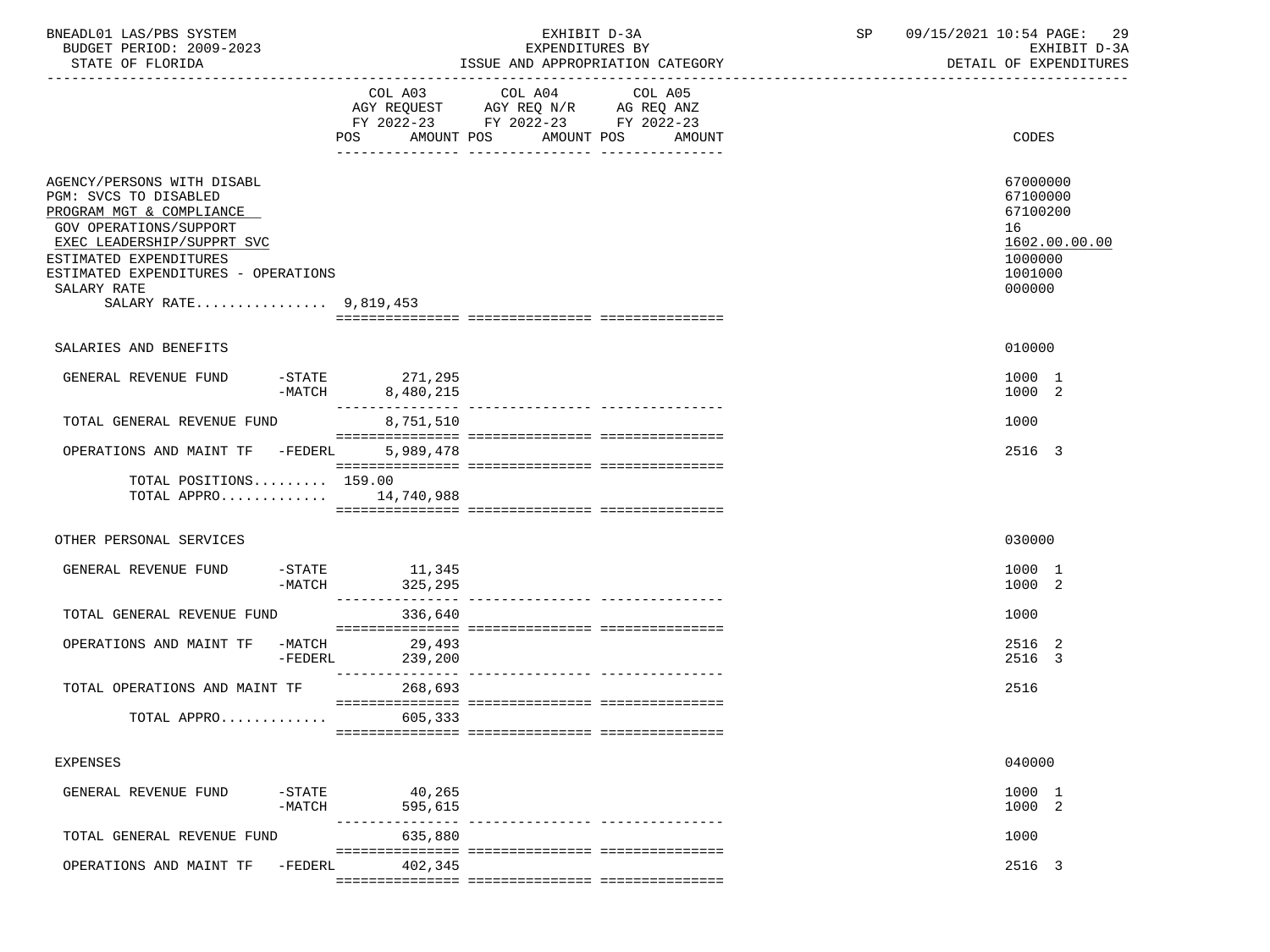| BNEADL01 LAS/PBS SYSTEM<br>BUDGET PERIOD: 2009-2023<br>STATE OF FLORIDA                                                                                                                                                                                       |                                          | EXHIBIT D-3A<br>EXPENDITURES BY<br>ISSUE AND APPROPRIATION CATEGORY                                                          | 09/15/2021 10:54 PAGE:<br>SP | 30<br>EXHIBIT D-3A<br>DETAIL OF EXPENDITURES                                            |
|---------------------------------------------------------------------------------------------------------------------------------------------------------------------------------------------------------------------------------------------------------------|------------------------------------------|------------------------------------------------------------------------------------------------------------------------------|------------------------------|-----------------------------------------------------------------------------------------|
|                                                                                                                                                                                                                                                               | COL A03<br>POS                           | COL A04<br>COL A05<br>AGY REQUEST AGY REQ N/R AG REQ ANZ<br>FY 2022-23 FY 2022-23 FY 2022-23<br>AMOUNT POS AMOUNT POS AMOUNT |                              | CODES                                                                                   |
| AGENCY/PERSONS WITH DISABL<br>PGM: SVCS TO DISABLED<br>PROGRAM MGT & COMPLIANCE<br><b>GOV OPERATIONS/SUPPORT</b><br>EXEC LEADERSHIP/SUPPRT SVC<br>ESTIMATED EXPENDITURES<br>ESTIMATED EXPENDITURES - OPERATIONS<br><b>EXPENSES</b><br>TOTAL APPRO $1,038,225$ |                                          |                                                                                                                              |                              | 67000000<br>67100000<br>67100200<br>16<br>1602.00.00.00<br>1000000<br>1001000<br>040000 |
| OPERATING CAPITAL OUTLAY                                                                                                                                                                                                                                      |                                          |                                                                                                                              |                              | 060000                                                                                  |
| GENERAL REVENUE FUND -STATE 23,974                                                                                                                                                                                                                            |                                          |                                                                                                                              |                              | 1000 1                                                                                  |
| SPECIAL CATEGORIES<br>TRANS TO DIV ADM HEARINGS                                                                                                                                                                                                               |                                          |                                                                                                                              |                              | 100000<br>100565                                                                        |
| GENERAL REVENUE FUND -MATCH<br>OPERATIONS AND MAINT TF -FEDERL                                                                                                                                                                                                | 40,754<br>1,130                          |                                                                                                                              |                              | 1000 2<br>2516 3                                                                        |
| TOTAL APPRO                                                                                                                                                                                                                                                   | 41,884                                   |                                                                                                                              |                              |                                                                                         |
| CONTRACTED SERVICES                                                                                                                                                                                                                                           |                                          |                                                                                                                              |                              | 100777                                                                                  |
| GENERAL REVENUE FUND -MATCH<br>OPERATIONS AND MAINT TF -FEDERL 142,425                                                                                                                                                                                        | 228,724                                  |                                                                                                                              |                              | 1000 2<br>2516 3                                                                        |
| TOTAL APPRO                                                                                                                                                                                                                                                   | 371,149                                  |                                                                                                                              |                              |                                                                                         |
| G/A-CONTRACTED SERVICES                                                                                                                                                                                                                                       |                                          |                                                                                                                              |                              | 100778                                                                                  |
| GENERAL REVENUE FUND                                                                                                                                                                                                                                          | $-$ STATE<br>500,000<br>-MATCH 1,488,073 |                                                                                                                              |                              | 1000 1<br>1000 2                                                                        |
| TOTAL GENERAL REVENUE FUND                                                                                                                                                                                                                                    | 1,988,073                                |                                                                                                                              |                              | 1000                                                                                    |
| OPERATIONS AND MAINT TF -FEDERL 1,043,094                                                                                                                                                                                                                     |                                          |                                                                                                                              |                              | 2516 3                                                                                  |
| TOTAL APPRO                                                                                                                                                                                                                                                   | 3,031,167                                |                                                                                                                              |                              |                                                                                         |
|                                                                                                                                                                                                                                                               |                                          |                                                                                                                              |                              |                                                                                         |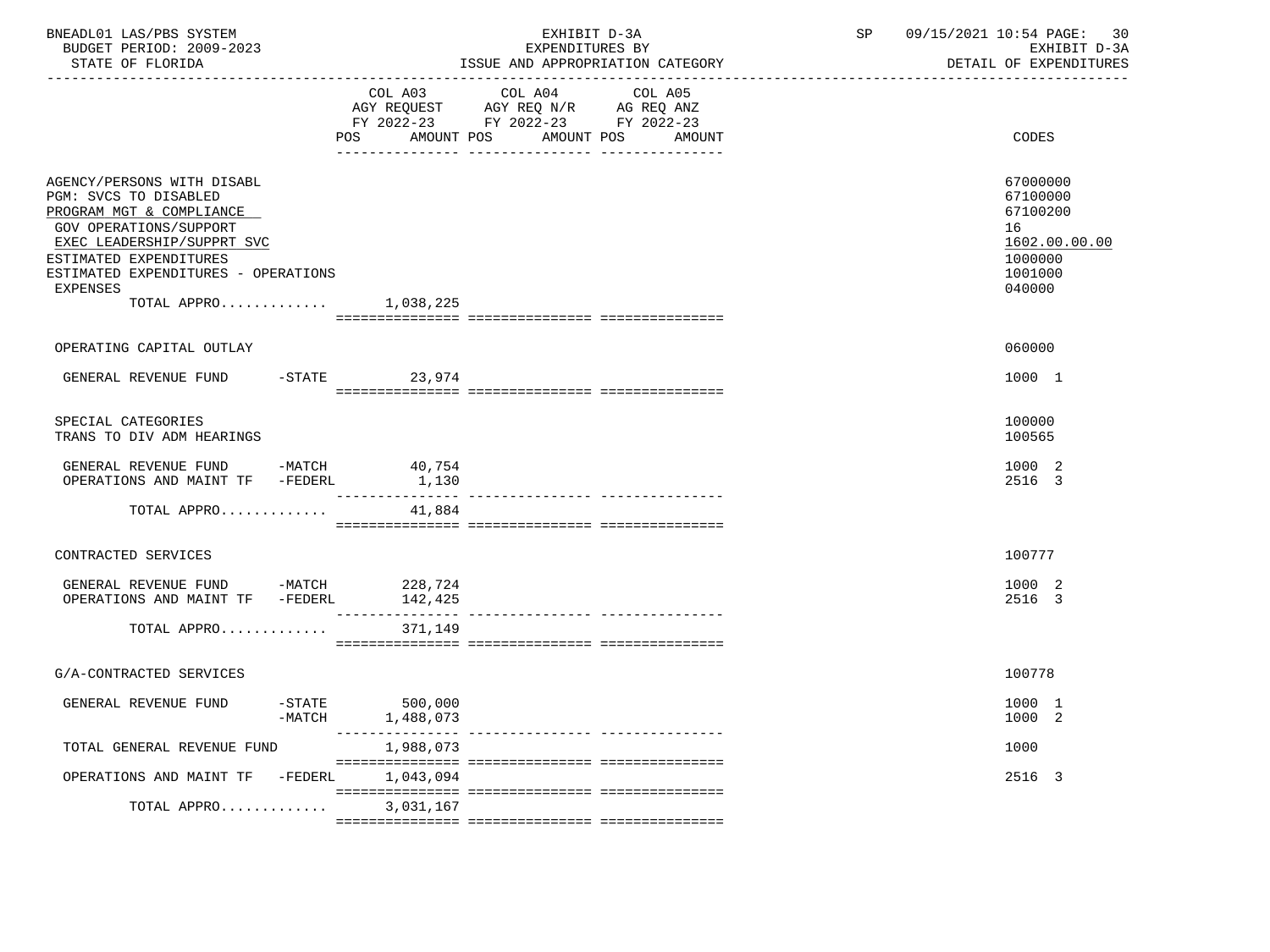| BNEADL01 LAS/PBS SYSTEM |                  |                          |  | EXHIBIT D-3A                     |  |
|-------------------------|------------------|--------------------------|--|----------------------------------|--|
|                         |                  | BUDGET PERIOD: 2009-2023 |  | EXPENDITURES BY                  |  |
|                         | STATE OF FLORIDA |                          |  | ISSUE AND APPROPRIATION CATEGORY |  |

BUDGET PERIOD: 2009-2023 EXPENDITURES BY EXHIBIT D-3A

|                                                                                                                                                                                                                                                             | POS AMOUNT POS                      | COL A03 COL A04 COL A05<br>AGY REQUEST AGY REQ N/R AG REQ ANZ<br>FY 2022-23 FY 2022-23 FY 2022-23<br>-- ------------ | AMOUNT POS AMOUNT                 | CODES                                                                                             |
|-------------------------------------------------------------------------------------------------------------------------------------------------------------------------------------------------------------------------------------------------------------|-------------------------------------|----------------------------------------------------------------------------------------------------------------------|-----------------------------------|---------------------------------------------------------------------------------------------------|
| AGENCY/PERSONS WITH DISABL<br>PGM: SVCS TO DISABLED<br>PROGRAM MGT & COMPLIANCE<br>GOV OPERATIONS/SUPPORT<br>EXEC LEADERSHIP/SUPPRT SVC<br>ESTIMATED EXPENDITURES<br>ESTIMATED EXPENDITURES - OPERATIONS<br>SPECIAL CATEGORIES<br>RISK MANAGEMENT INSURANCE |                                     |                                                                                                                      |                                   | 67000000<br>67100000<br>67100200<br>16<br>1602.00.00.00<br>1000000<br>1001000<br>100000<br>103241 |
| GENERAL REVENUE FUND -STATE<br>-MATCH                                                                                                                                                                                                                       | 3,329<br>151,423<br>--------------- |                                                                                                                      | ---------------- ---------------- | 1000 1<br>1000 2                                                                                  |
| TOTAL GENERAL REVENUE FUND                                                                                                                                                                                                                                  | 154,752                             |                                                                                                                      |                                   | 1000                                                                                              |
| TOTAL APPRO                                                                                                                                                                                                                                                 | 154,752                             |                                                                                                                      |                                   |                                                                                                   |
| HOME & COMM SERV ADMIN                                                                                                                                                                                                                                      |                                     |                                                                                                                      |                                   | 106090                                                                                            |
| $-MATCH$<br>GENERAL REVENUE FUND                                                                                                                                                                                                                            | 2,617,882                           |                                                                                                                      |                                   | 1000 2                                                                                            |
| OPERATIONS AND MAINT TF<br>$-MATCH$                                                                                                                                                                                                                         | 160,000<br>$-FEDERL$<br>2,778,393   |                                                                                                                      |                                   | 2516 2<br>2516 3                                                                                  |
| TOTAL OPERATIONS AND MAINT TF                                                                                                                                                                                                                               | 2,938,393                           |                                                                                                                      |                                   | 2516                                                                                              |
| TOTAL APPRO                                                                                                                                                                                                                                                 | 5,556,275                           |                                                                                                                      |                                   |                                                                                                   |
| TR/DMS/HR SVCS/STW CONTRCT                                                                                                                                                                                                                                  |                                     |                                                                                                                      |                                   | 107040                                                                                            |
| GENERAL REVENUE FUND<br>-MATCH                                                                                                                                                                                                                              | -STATE 1,093<br>28,443              |                                                                                                                      |                                   | 1000 1<br>1000 2                                                                                  |
| TOTAL GENERAL REVENUE FUND                                                                                                                                                                                                                                  | ---------------<br>29,536           |                                                                                                                      | -------------- ----------------   | 1000                                                                                              |
| OPERATIONS AND MAINT TF -STATE<br>-FEDERL                                                                                                                                                                                                                   | 14,056<br>19,266                    |                                                                                                                      |                                   | 2516 1<br>2516 3                                                                                  |
| TOTAL OPERATIONS AND MAINT TF                                                                                                                                                                                                                               | 33,322                              |                                                                                                                      |                                   | 2516                                                                                              |
| TOTAL APPRO                                                                                                                                                                                                                                                 | 62,858                              |                                                                                                                      |                                   |                                                                                                   |
| TOTAL: ESTIMATED EXPENDITURES - OPERATIONS<br>TOTAL POSITIONS 159.00<br>TOTAL ISSUE<br>TOTAL SALARY RATE $9,819,453$                                                                                                                                        | 25,626,605                          |                                                                                                                      |                                   | 1001000                                                                                           |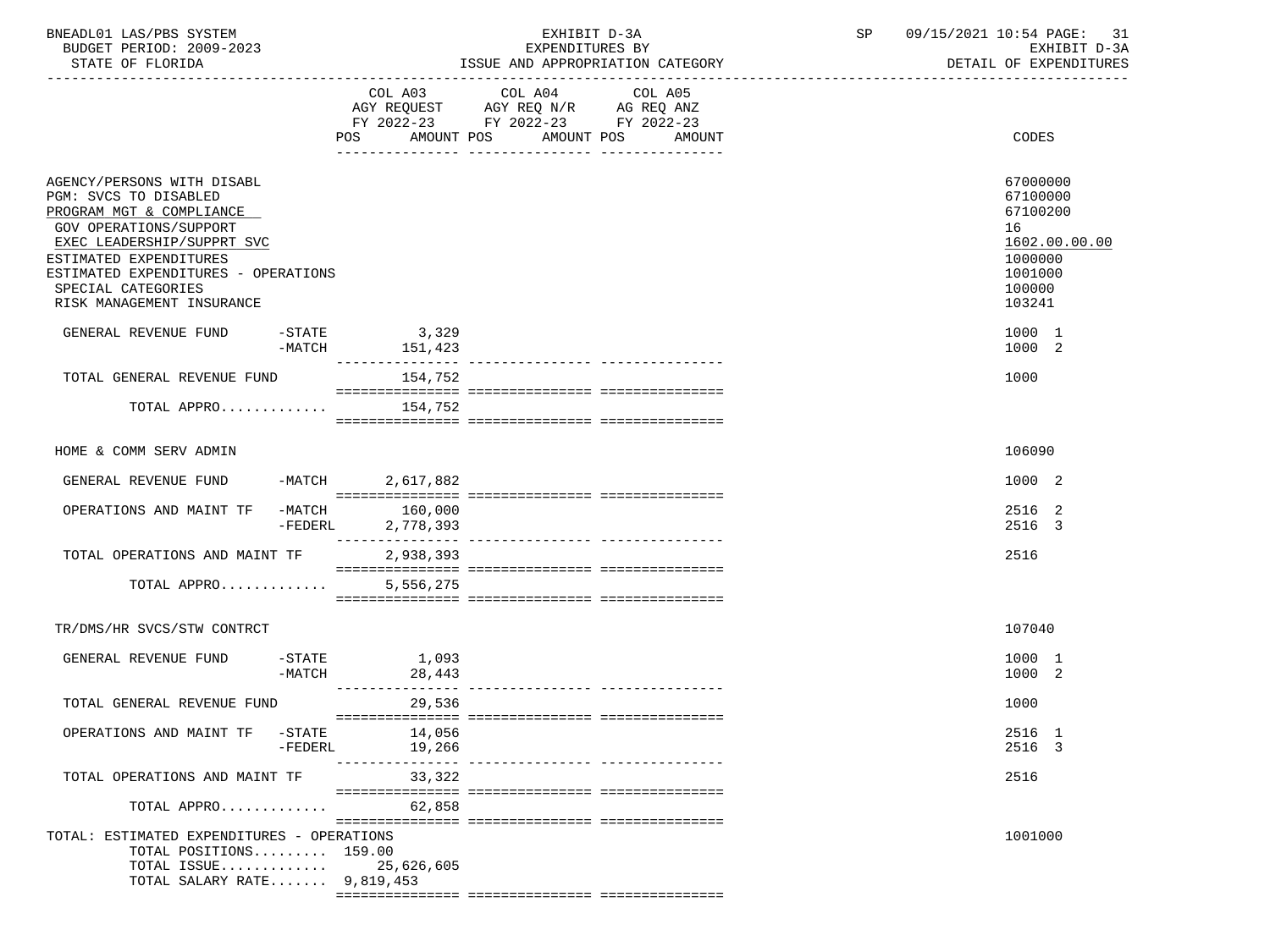| BNEADL01 LAS/PBS SYSTEM<br>BUDGET PERIOD: 2009-2023<br>STATE OF FLORIDA                                                                                                                                                               |                       | EXHIBIT D-3A<br>EXPENDITURES BY<br>ISSUE AND APPROPRIATION CATEGORY                                                                         | SP 09/15/2021 10:54 PAGE: 32 | EXHIBIT D-3A<br>DETAIL OF EXPENDITURES                             |
|---------------------------------------------------------------------------------------------------------------------------------------------------------------------------------------------------------------------------------------|-----------------------|---------------------------------------------------------------------------------------------------------------------------------------------|------------------------------|--------------------------------------------------------------------|
|                                                                                                                                                                                                                                       |                       | COL A03 COL A04<br>COL A05<br>AGY REQUEST AGY REQ N/R AG REQ ANZ<br>FY 2022-23 FY 2022-23 FY 2022-23<br>POS AMOUNT POS AMOUNT POS<br>AMOUNT |                              | CODES                                                              |
| AGENCY/PERSONS WITH DISABL<br>PGM: SVCS TO DISABLED<br>PROGRAM MGT & COMPLIANCE<br>GOV OPERATIONS/SUPPORT<br>EXEC LEADERSHIP/SUPPRT SVC<br>ESTIMATED EXPENDITURES<br>SALARY INCREASES FOR FY 2021-22 -<br>STATE EMPLOYEE MINIMUM WAGE |                       |                                                                                                                                             |                              | 67000000<br>67100000<br>67100200<br>16<br>1602.00.00.00<br>1000000 |
| INCREASE - EFFECTIVE 7/1/2021<br>SALARY RATE<br>SALARY RATE 397                                                                                                                                                                       |                       |                                                                                                                                             |                              | 1001030<br>000000                                                  |
| SALARIES AND BENEFITS                                                                                                                                                                                                                 |                       |                                                                                                                                             |                              | 010000                                                             |
| GENERAL REVENUE FUND<br>$-$ STATE<br>$-MATCH$                                                                                                                                                                                         | $\overline{9}$<br>271 |                                                                                                                                             |                              | 1000 1<br>1000 2                                                   |
| TOTAL GENERAL REVENUE FUND                                                                                                                                                                                                            | 280                   |                                                                                                                                             |                              | 1000                                                               |
| OPERATIONS AND MAINT TF -FEDERL                                                                                                                                                                                                       | 191                   |                                                                                                                                             |                              | 2516 3                                                             |
| TOTAL APPRO                                                                                                                                                                                                                           | 471                   |                                                                                                                                             |                              |                                                                    |
| OTHER PERSONAL SERVICES                                                                                                                                                                                                               |                       |                                                                                                                                             |                              | 030000                                                             |
| GENERAL REVENUE FUND -STATE 222<br>-MATCH                                                                                                                                                                                             | 6,369                 |                                                                                                                                             |                              | 1000 1<br>1000 2                                                   |
| TOTAL GENERAL REVENUE FUND                                                                                                                                                                                                            | 6,591                 |                                                                                                                                             |                              | 1000                                                               |
| OPERATIONS AND MAINT TF -MATCH<br>-FEDERL                                                                                                                                                                                             | 577<br>4,683          |                                                                                                                                             |                              | 2516 2<br>2516 3                                                   |
| TOTAL OPERATIONS AND MAINT TF                                                                                                                                                                                                         | 5,260                 |                                                                                                                                             |                              | 2516                                                               |
| TOTAL APPRO                                                                                                                                                                                                                           | 11,851                |                                                                                                                                             |                              |                                                                    |
| TOTAL: SALARY INCREASES FOR FY 2021-22 -<br>STATE EMPLOYEE MINIMUM WAGE<br>INCREASE - EFFECTIVE 7/1/2021                                                                                                                              |                       |                                                                                                                                             |                              | 1001030                                                            |
| TOTAL ISSUE<br>TOTAL SALARY RATE 397                                                                                                                                                                                                  | 12,322                |                                                                                                                                             |                              |                                                                    |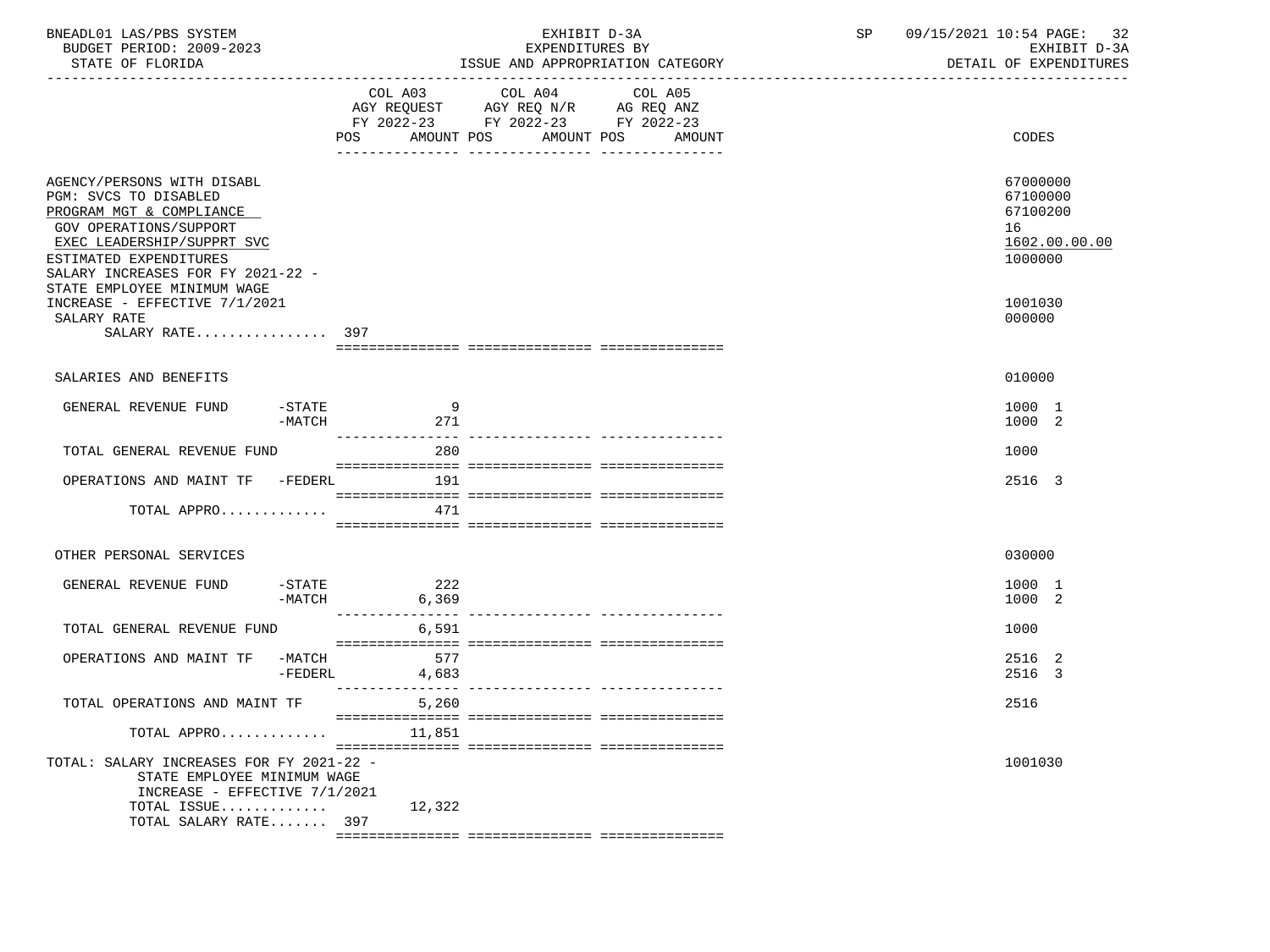| BNEADL01 LAS/PBS SYSTEM<br>BUDGET PERIOD: 2009-2023<br>STATE OF FLORIDA                                                                                                                                                              |                 | EXHIBIT D-3A<br>EXPENDITURES BY<br>ISSUE AND APPROPRIATION CATEGORY                                                              | 09/15/2021 10:54 PAGE: 33<br>SP<br>EXHIBIT D-3A<br>DETAIL OF EXPENDITURES |                                                                    |
|--------------------------------------------------------------------------------------------------------------------------------------------------------------------------------------------------------------------------------------|-----------------|----------------------------------------------------------------------------------------------------------------------------------|---------------------------------------------------------------------------|--------------------------------------------------------------------|
|                                                                                                                                                                                                                                      | COL A03         | COL A04<br>COL A05<br>AGY REQUEST AGY REQ N/R AG REQ ANZ<br>FY 2022-23 FY 2022-23 FY 2022-23<br>POS AMOUNT POS AMOUNT POS AMOUNT |                                                                           | CODES                                                              |
| AGENCY/PERSONS WITH DISABL<br>PGM: SVCS TO DISABLED<br>PROGRAM MGT & COMPLIANCE<br>GOV OPERATIONS/SUPPORT<br>EXEC LEADERSHIP/SUPPRT SVC<br>ESTIMATED EXPENDITURES<br>SALARY INCREASE FOR FY 2021-22 -<br>AGENCY HEADS PAY INCREASE - |                 |                                                                                                                                  |                                                                           | 67000000<br>67100000<br>67100200<br>16<br>1602.00.00.00<br>1000000 |
| EFFECTIVE 7/1/2021<br>SALARY RATE<br>SALARY RATE 13,177                                                                                                                                                                              |                 |                                                                                                                                  |                                                                           | 1001050<br>000000                                                  |
| SALARIES AND BENEFITS                                                                                                                                                                                                                |                 |                                                                                                                                  |                                                                           | 010000                                                             |
| $-\mathtt{STATE}$<br>GENERAL REVENUE FUND<br>$-MATCH$                                                                                                                                                                                | 316<br>9,893    |                                                                                                                                  |                                                                           | 1000 1<br>1000 2                                                   |
| TOTAL GENERAL REVENUE FUND                                                                                                                                                                                                           | 10,209          |                                                                                                                                  |                                                                           | 1000                                                               |
| OPERATIONS AND MAINT TF -FEDERL                                                                                                                                                                                                      | 6,987           |                                                                                                                                  |                                                                           | 2516 3                                                             |
| TOTAL APPRO                                                                                                                                                                                                                          | 17,196          |                                                                                                                                  |                                                                           |                                                                    |
| TOTAL: SALARY INCREASE FOR FY 2021-22 -<br>AGENCY HEADS PAY INCREASE -<br>EFFECTIVE 7/1/2021<br>TOTAL ISSUE $17,196$<br>TOTAL SALARY RATE 13,177                                                                                     |                 |                                                                                                                                  |                                                                           | 1001050                                                            |
| FLORIDA RETIREMENT SYSTEM<br>ADJUSTMENT - FY 2021-22 - NORMAL<br>COST AND UNFUNDED ACTUARIAL<br>LIABILITY<br>SALARIES AND BENEFITS                                                                                                   |                 |                                                                                                                                  |                                                                           | 1001070<br>010000                                                  |
| $-$ STATE<br>GENERAL REVENUE FUND<br>$-MATCH$                                                                                                                                                                                        | 1,626<br>50,837 |                                                                                                                                  |                                                                           | 1000 1<br>1000 2                                                   |
| TOTAL GENERAL REVENUE FUND                                                                                                                                                                                                           | 52,463          |                                                                                                                                  |                                                                           | 1000                                                               |
| OPERATIONS AND MAINT TF<br>$-FEDERL$                                                                                                                                                                                                 | 35,903          |                                                                                                                                  |                                                                           | 2516 3                                                             |
| TOTAL APPRO                                                                                                                                                                                                                          | 88,366          |                                                                                                                                  |                                                                           |                                                                    |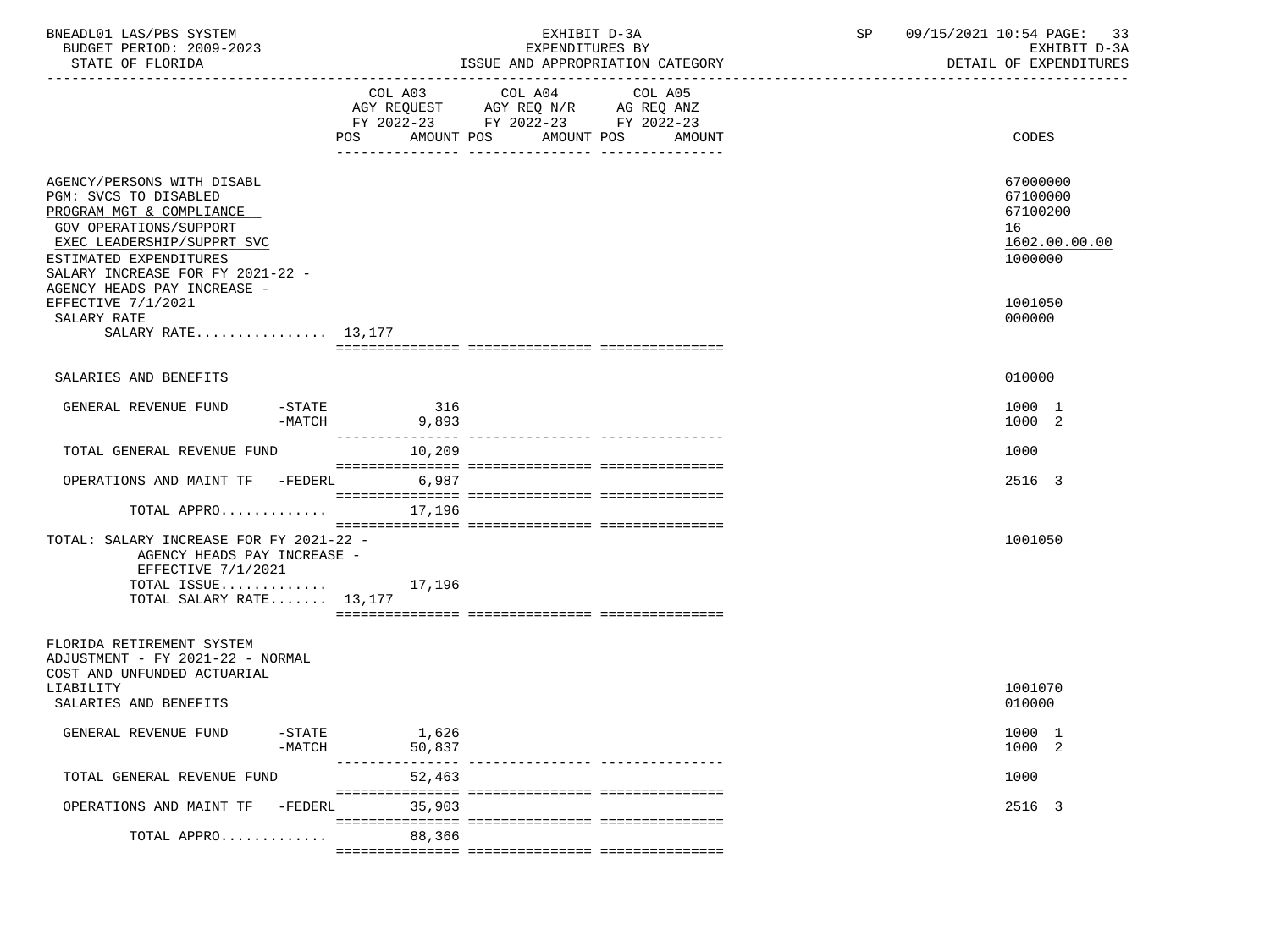| BNEADL01 LAS/PBS SYSTEM<br>BUDGET PERIOD: 2009-2023<br>STATE OF FLORIDA                                                                                                                                                                                          |           | EXHIBIT D-3A<br>EXPENDITURES BY<br>ISSUE AND APPROPRIATION CATEGORY |                                                                                   |                                             | SP | 09/15/2021 10:54 PAGE:<br>-34<br>EXHIBIT D-3A<br>DETAIL OF EXPENDITURES                           |  |
|------------------------------------------------------------------------------------------------------------------------------------------------------------------------------------------------------------------------------------------------------------------|-----------|---------------------------------------------------------------------|-----------------------------------------------------------------------------------|---------------------------------------------|----|---------------------------------------------------------------------------------------------------|--|
|                                                                                                                                                                                                                                                                  |           | COL A03                                                             | COL A04<br>AGY REQUEST AGY REQ N/R AG REQ ANZ<br>FY 2022-23 FY 2022-23 FY 2022-23 | COL A05<br>POS AMOUNT POS AMOUNT POS AMOUNT |    | CODES                                                                                             |  |
| AGENCY/PERSONS WITH DISABL<br>PGM: SVCS TO DISABLED<br>PROGRAM MGT & COMPLIANCE<br>GOV OPERATIONS/SUPPORT<br>EXEC LEADERSHIP/SUPPRT SVC<br>ESTIMATED EXPENDITURES<br>CASUALTY INSURANCE PREMIUM<br>ADJUSTMENT<br>SPECIAL CATEGORIES<br>RISK MANAGEMENT INSURANCE |           |                                                                     |                                                                                   |                                             |    | 67000000<br>67100000<br>67100200<br>16<br>1602.00.00.00<br>1000000<br>1001090<br>100000<br>103241 |  |
| GENERAL REVENUE FUND                                                                                                                                                                                                                                             |           | $-MATCH$                                                            | 5,701-                                                                            |                                             |    | 1000 2                                                                                            |  |
| REALLOCATION OF HUMAN RESOURCES<br>OUTSOURCING<br>SPECIAL CATEGORIES<br>TR/DMS/HR SVCS/STW CONTRCT                                                                                                                                                               |           |                                                                     |                                                                                   |                                             |    | 1005900<br>100000<br>107040                                                                       |  |
| GENERAL REVENUE FUND                                                                                                                                                                                                                                             | $-$ STATE | $-MATCH$ 2,578-                                                     | $99 -$                                                                            |                                             |    | 1000 1<br>1000 2                                                                                  |  |
| TOTAL GENERAL REVENUE FUND                                                                                                                                                                                                                                       |           |                                                                     | $2,677-$                                                                          |                                             |    | 1000                                                                                              |  |
| OPERATIONS AND MAINT TF -STATE 1,274-                                                                                                                                                                                                                            |           | -FEDERL 1,746-                                                      |                                                                                   |                                             |    | 2516 1<br>2516 3                                                                                  |  |
| TOTAL OPERATIONS AND MAINT TF<br>TOTAL APPRO                                                                                                                                                                                                                     |           |                                                                     | 3,020-<br>5,697-                                                                  |                                             |    | 2516                                                                                              |  |
| NONRECURRING EXPENDITURES<br>INDIVIDUAL COMPREHENSIVE ASSESSMENT<br>SPECIAL CATEGORIES<br>HOME & COMM SERV ADMIN                                                                                                                                                 |           |                                                                     |                                                                                   |                                             |    | 2100000<br>2103110<br>100000<br>106090                                                            |  |
| OPERATIONS AND MAINT TF -MATCH 160,000-                                                                                                                                                                                                                          |           | -FEDERL 160,000-                                                    |                                                                                   |                                             |    | 2516 2<br>2516 3                                                                                  |  |
| TOTAL OPERATIONS AND MAINT TF                                                                                                                                                                                                                                    |           | 320,000-                                                            |                                                                                   |                                             |    | 2516                                                                                              |  |
| TOTAL APPRO 320,000-                                                                                                                                                                                                                                             |           |                                                                     |                                                                                   |                                             |    |                                                                                                   |  |
|                                                                                                                                                                                                                                                                  |           |                                                                     |                                                                                   |                                             |    |                                                                                                   |  |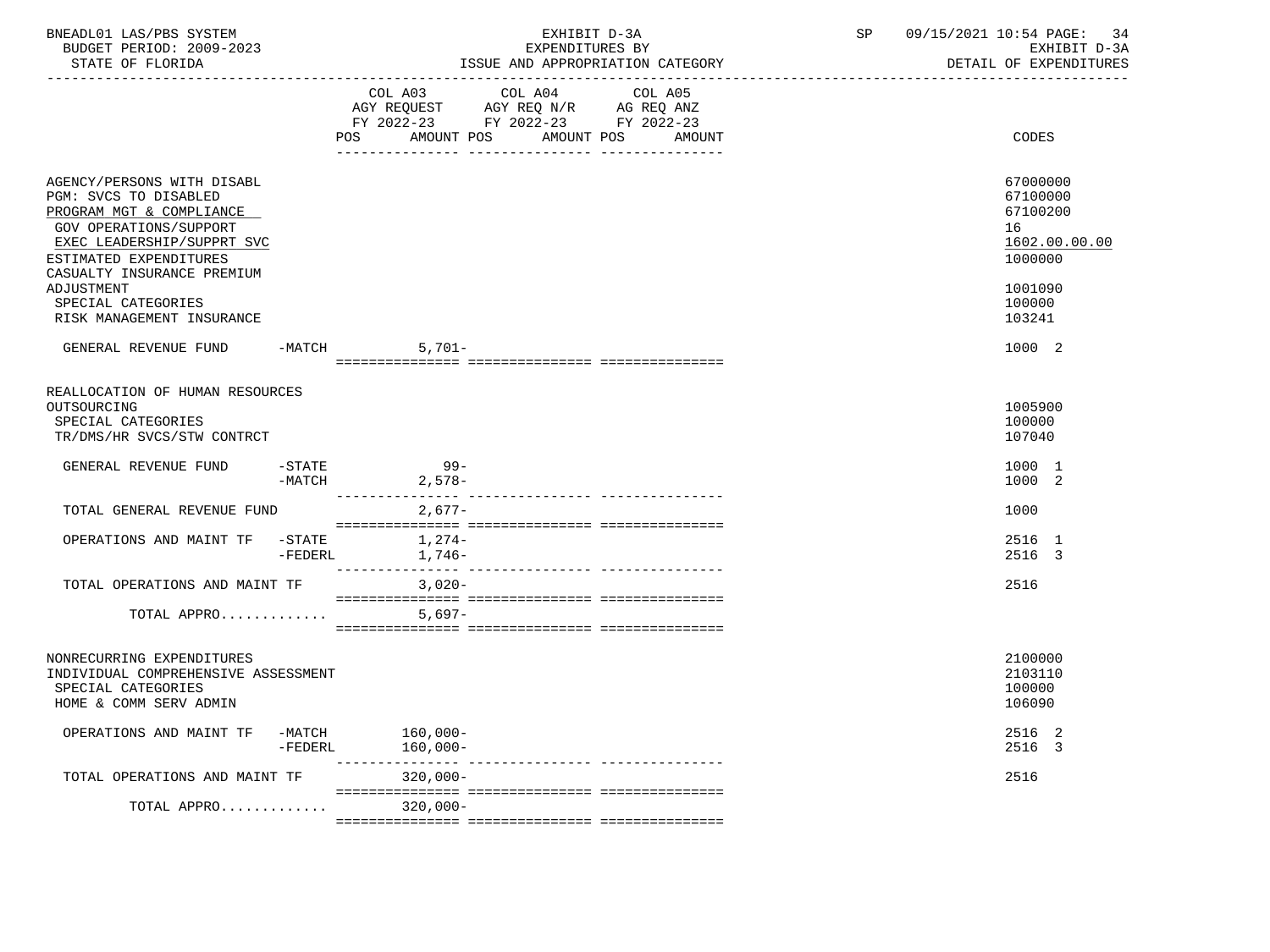| BNEADL01 LAS/PBS SYSTEM<br>BUDGET PERIOD: 2009-2023<br>STATE OF FLORIDA                                                                                                                                                                           | EXHIBIT D-3A<br>EXPENDITURES BY<br>ISSUE AND APPROPRIATION CATEGORY                                                                   |                  | SP | 09/15/2021 10:54 PAGE:<br>35<br>EXHIBIT D-3A<br>DETAIL OF EXPENDITURES                  |
|---------------------------------------------------------------------------------------------------------------------------------------------------------------------------------------------------------------------------------------------------|---------------------------------------------------------------------------------------------------------------------------------------|------------------|----|-----------------------------------------------------------------------------------------|
|                                                                                                                                                                                                                                                   | COL A03 COL A04 COL A05<br>AGY REQUEST AGY REQ N/R AG REQ ANZ<br>FY 2022-23 FY 2022-23 FY 2022-23<br>POS AMOUNT POS AMOUNT POS AMOUNT |                  |    | CODES                                                                                   |
| AGENCY/PERSONS WITH DISABL<br>PGM: SVCS TO DISABLED<br>PROGRAM MGT & COMPLIANCE<br>GOV OPERATIONS/SUPPORT<br>EXEC LEADERSHIP/SUPPRT SVC<br>WORKLOAD<br>QUESTIONNAIRE FOR SITUATIONAL<br>INFORMATION ASSESSOR POSITIONS<br>OTHER PERSONAL SERVICES |                                                                                                                                       |                  |    | 67000000<br>67100000<br>67100200<br>16<br>1602.00.00.00<br>3000000<br>3000270<br>030000 |
| GENERAL REVENUE FUND -MATCH 727,375<br>OPERATIONS AND MAINT TF -FEDERL 727,375                                                                                                                                                                    |                                                                                                                                       |                  |    | 1000 2                                                                                  |
| TOTAL APPRO $1,454,750$                                                                                                                                                                                                                           |                                                                                                                                       |                  |    | 2516 3                                                                                  |
|                                                                                                                                                                                                                                                   |                                                                                                                                       |                  |    |                                                                                         |
| <b>EXPENSES</b>                                                                                                                                                                                                                                   |                                                                                                                                       |                  |    | 040000                                                                                  |
| GENERAL REVENUE FUND -MATCH 121,198<br>OPERATIONS AND MAINT TF -FEDERL 121,198                                                                                                                                                                    | 51,128<br>51,128                                                                                                                      |                  |    | 1000 2<br>2516 3                                                                        |
| TOTAL APPRO                                                                                                                                                                                                                                       | 242,396 102,256                                                                                                                       |                  |    |                                                                                         |
| SPECIAL CATEGORIES<br>TR/DMS/HR SVCS/STW CONTRCT                                                                                                                                                                                                  |                                                                                                                                       |                  |    | 100000<br>107040                                                                        |
| GENERAL REVENUE FUND -MATCH<br>OPERATIONS AND MAINT TF -FEDERL                                                                                                                                                                                    | 1,052<br>1,053                                                                                                                        |                  |    | 1000 2<br>2516 3                                                                        |
| TOTAL APPRO                                                                                                                                                                                                                                       | 2,105                                                                                                                                 |                  |    |                                                                                         |
| TOTAL: QUESTIONNAIRE FOR SITUATIONAL<br>INFORMATION ASSESSOR POSITIONS<br>TOTAL ISSUE 1,699,251 102,256                                                                                                                                           |                                                                                                                                       |                  |    | 3000270                                                                                 |
|                                                                                                                                                                                                                                                   | ******************************                                                                                                        |                  |    |                                                                                         |
| AGENCY ISSUE NARRATIVE:<br>2022-2023 BUDGET YEAR NARRATIVE:<br>Issue Title: QUESTIONNAIRE FOR SITUATIONAL INFORMATION ASSESSOR POSITIONS                                                                                                          |                                                                                                                                       | IT COMPONENT? NO |    |                                                                                         |

ISSUE SUMMARY:

 The Agency for Persons with Disabilities (APD, Agency) requests funding in the amount of \$1,699,251 for twenty-two (22) Other Personal Services (OPS) positions to complete the required Questionnaire for Situational Information (QSI) assessments annually. Recurring funding is requested in the amount of \$1,596,995 (\$798,497 in General Revenue (GR) and 798,498 in Operations and Maintenance Trust Fund (OMTF)), in the Other Personal Services (030000), Expenses (040000), and Human Resources Services Purchased per Statewide Contract categories (107040) within the Program Management and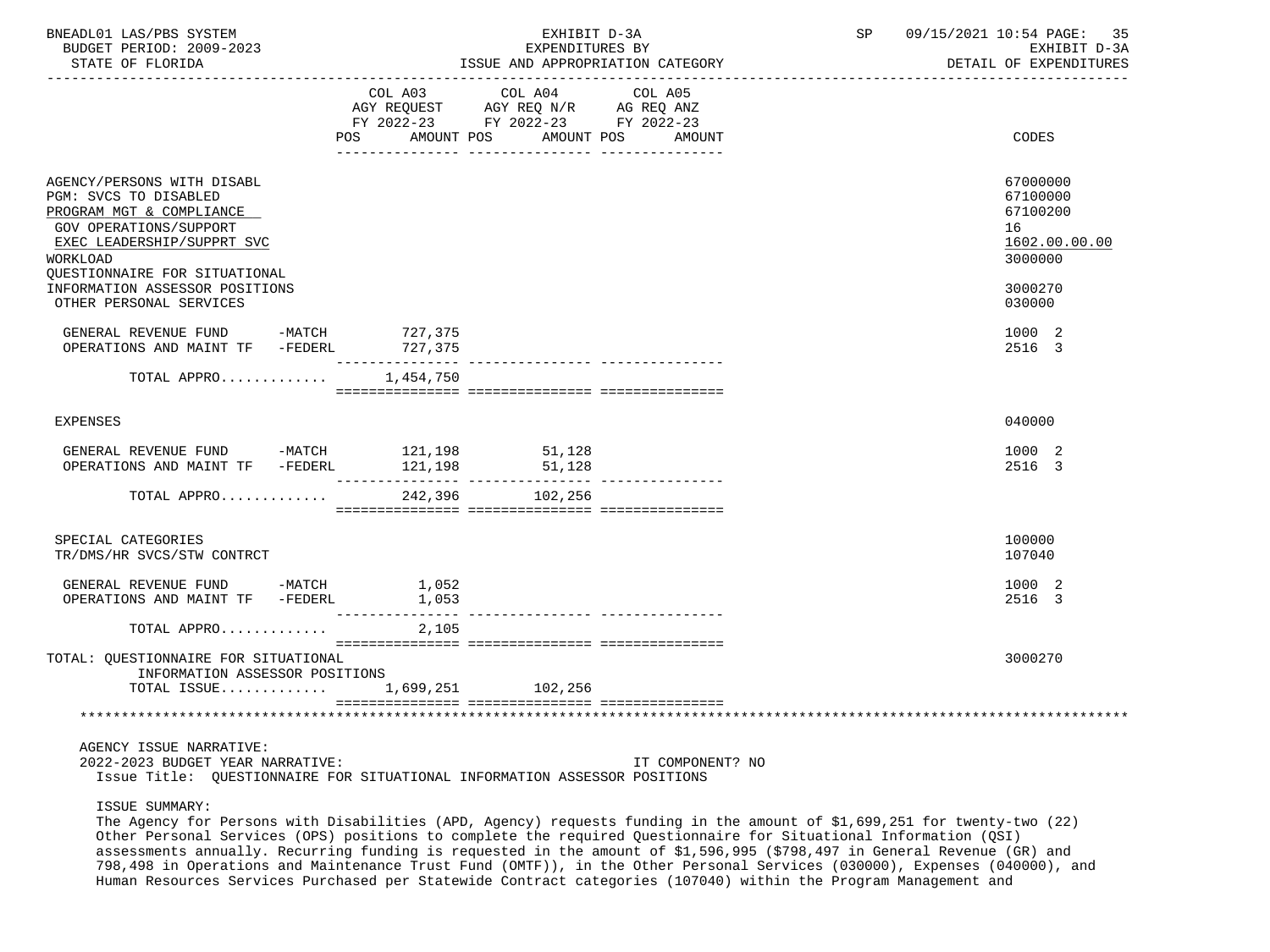| BNEADL01 LAS/PBS SYSTEM<br>BUDGET PERIOD: 2009-2023<br>STATE OF FLORIDA | EXHIBIT D-3A<br>EXPENDITURES BY<br>ISSUE AND APPROPRIATION CATEGORY                                                                                  | 36<br>SP<br>09/15/2021 10:54 PAGE:<br>EXHIBIT D-3A<br>DETAIL OF EXPENDITURES |
|-------------------------------------------------------------------------|------------------------------------------------------------------------------------------------------------------------------------------------------|------------------------------------------------------------------------------|
|                                                                         | COL A04 COL A05<br>COL A03<br>AGY REOUEST<br>AGY REO N/R<br>AG REO ANZ<br>FY 2022-23 FY 2022-23 FY 2022-23<br>POS<br>AMOUNT POS AMOUNT POS<br>AMOUNT | CODES                                                                        |
| AGENCY/PERSONS WITH DISABL<br>PGM: SVCS TO DISABLED                     |                                                                                                                                                      | 67000000<br>67100000                                                         |
| PROGRAM MGT & COMPLIANCE                                                |                                                                                                                                                      | 67100200                                                                     |
| GOV OPERATIONS/SUPPORT                                                  |                                                                                                                                                      | 16                                                                           |
| EXEC LEADERSHIP/SUPPRT SVC                                              |                                                                                                                                                      | 1602.00.00.00                                                                |
| WORKLOAD                                                                |                                                                                                                                                      | 3000000                                                                      |
| OUESTIONNAIRE FOR SITUATIONAL                                           |                                                                                                                                                      |                                                                              |
| INFORMATION ASSESSOR POSITIONS                                          |                                                                                                                                                      | 3000270                                                                      |

 Compliance budget entity (67100200). Nonrecurring funding is requested in the amount of \$102,256 (\$51,128 in GR and \$51,128 in OMTF, in the Expenses (040000) category for one time start-up costs associated with the positions.

ISSUE DETAIL:

 The Questionnaire for Situational Information (QSI) is the Agency's approved assessment that assesses a person's need for level of support in areas of community living, functional, behavioral, and physical health. The QSI determines an individual's budget for the iBudget Waiver. QSI assessments are completed every three years and are updated as the needs and life circumstances of the individual changes. The QSI is administered by trained and certified agency staff and is incorporated by reference in Rule 65G-4.0026, F.A.C.

 APD currently has 92 OPS Assessor positions and 13.0 FTE Master Trainer positions. Assessments are required to be conducted in person by a trained and certified assessor. Each assessor is expected to complete 240 assessments annually. However, there are approximately 27,402 assessments required each fiscal year, which leaves a gap of 5,420 assessments that are uncompleted each year. Master Trainers are also expected to complete assessments, when available. The addition of 22 OPS Assessors will bring the annual caseload completion expectation within reach of the 27,402 required. It's important that all assessments are completed each year to ensure the clients are receiving proper services for their health and safety.

 In 2020, due to the COVID-19 Public Health Emergency, the Agency operated under an Emergency Order which resulted in QSI assessments being suspended for a period of time. The suspension of QSI assessments contributed to a significant statewide backlog of outstanding assessments for the waiver.

Calculation Methodology for Other Personal Services category (030000):

 22 OPS Senior Human Services Program Analyst (\$51,638), plus the default health insurance coverage (\$14,487) pursuant to section 11.123,F.S.

 $22 \times $51,638 = $1,136,036$ 

 $22 \times $14,487 = $318,714$  ------------------------- \$1,454,750

## RETURN ON INVESTMENT:

 The Agency will have sufficient staff to handle the annual QSI reviews required to ensure APD clients are receiving proper services and avoiding costly services that may not be needed.

LINKAGE TO AGENCY STRATEGIC PLAN: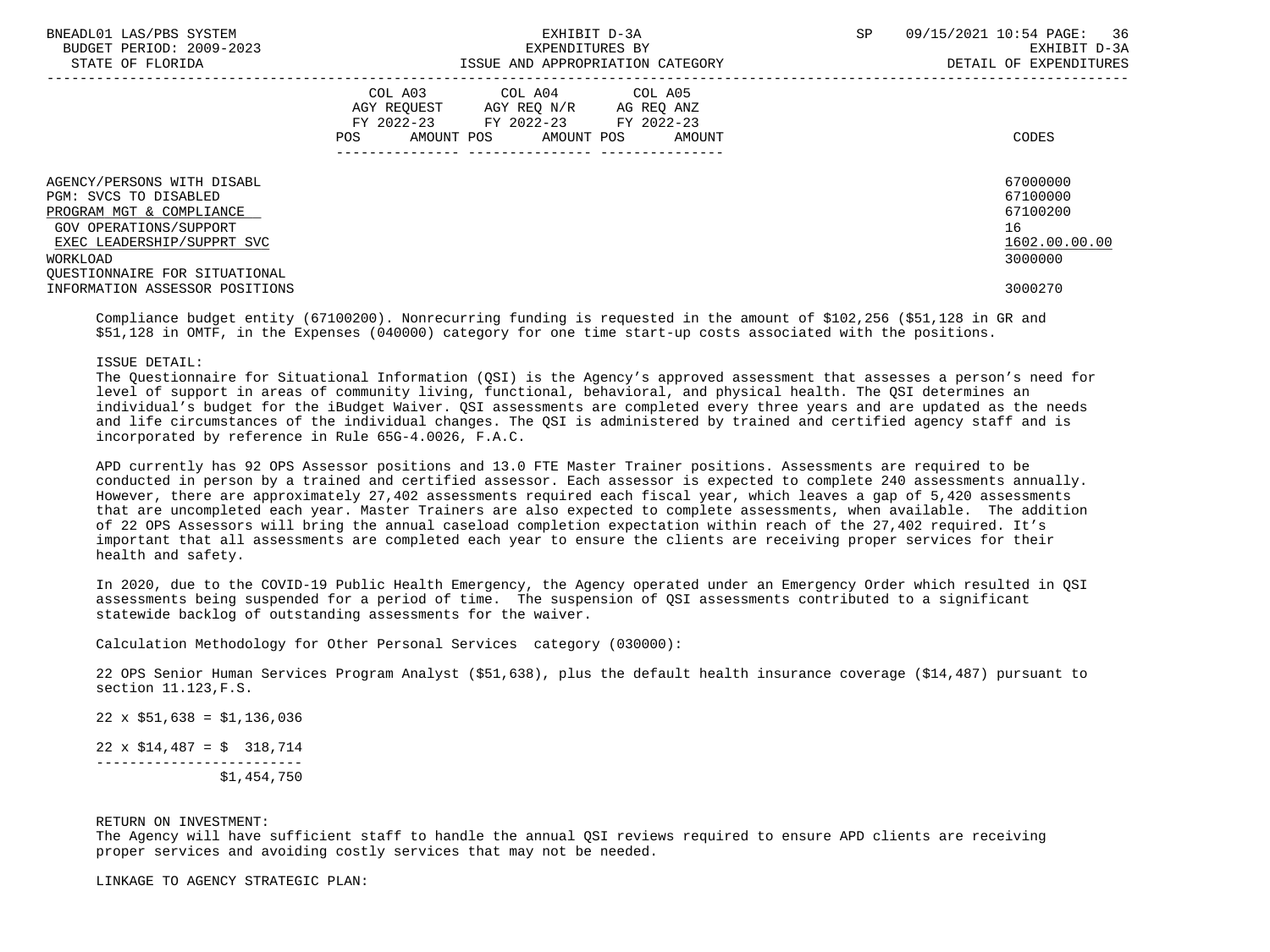| BNEADL01 LAS/PBS SYSTEM<br>BUDGET PERIOD: 2009-2023                                                                                                                                                                    |                                                                                                                                                                                                                                                                                                                                                                                                      | EXHIBIT D-3A |                                                                                                                                               |    |                | SP                    | 09/15/2021 10:54 PAGE: 37<br>EXHIBIT D-3A                                     |
|------------------------------------------------------------------------------------------------------------------------------------------------------------------------------------------------------------------------|------------------------------------------------------------------------------------------------------------------------------------------------------------------------------------------------------------------------------------------------------------------------------------------------------------------------------------------------------------------------------------------------------|--------------|-----------------------------------------------------------------------------------------------------------------------------------------------|----|----------------|-----------------------|-------------------------------------------------------------------------------|
|                                                                                                                                                                                                                        | COL A03 COL A04 COL A05<br>AGY REQUEST AGY REQ N/R AG REQ ANZ<br>FY 2022-23 FY 2022-23 FY 2022-23<br>AMOUNT POS AMOUNT POS<br>POS FOR THE POST OF THE STATE STATES                                                                                                                                                                                                                                   |              | AMOUNT                                                                                                                                        |    |                |                       | CODES                                                                         |
| AGENCY/PERSONS WITH DISABL<br>PGM: SVCS TO DISABLED<br>PROGRAM MGT & COMPLIANCE<br>GOV OPERATIONS/SUPPORT<br>EXEC LEADERSHIP/SUPPRT SVC<br>WORKLOAD<br>QUESTIONNAIRE FOR SITUATIONAL<br>INFORMATION ASSESSOR POSITIONS |                                                                                                                                                                                                                                                                                                                                                                                                      |              |                                                                                                                                               |    |                |                       | 67000000<br>67100000<br>67100200<br>16<br>1602.00.00.00<br>3000000<br>3000270 |
| Goal 3: Improve accountability of the agency and oversight of providers.<br>LINKAGE TO STRATEGIC PLAN FOR ECONOMIC DEVELOPMENT:<br>5.2 Improve the efficiency and effectiveness of government agencies at all levels.  |                                                                                                                                                                                                                                                                                                                                                                                                      |              |                                                                                                                                               |    |                |                       |                                                                               |
| BUDGET SUMMARY:<br>Budget Entity: Program Management and Compliance (67100200)<br>Program Component: Executive Leadership and Support Services (1602000000)                                                            |                                                                                                                                                                                                                                                                                                                                                                                                      |              |                                                                                                                                               |    |                |                       |                                                                               |
| Category: Other Personal Services (030000)                                                                                                                                                                             | OPS                                                                                                                                                                                                                                                                                                                                                                                                  |              |                                                                                                                                               |    |                |                       |                                                                               |
|                                                                                                                                                                                                                        | $\frac{1}{2} \frac{1}{2} \frac{1}{2} \frac{1}{2} \frac{1}{2} \frac{1}{2} \frac{1}{2} \frac{1}{2} \frac{1}{2} \frac{1}{2} \frac{1}{2} \frac{1}{2} \frac{1}{2} \frac{1}{2} \frac{1}{2} \frac{1}{2} \frac{1}{2} \frac{1}{2} \frac{1}{2} \frac{1}{2} \frac{1}{2} \frac{1}{2} \frac{1}{2} \frac{1}{2} \frac{1}{2} \frac{1}{2} \frac{1}{2} \frac{1}{2} \frac{1}{2} \frac{1}{2} \frac{1}{2} \frac{$<br>22.0 |              | Recurring Nonrecurring FY 2022-23                                                                                                             |    |                | Total                 |                                                                               |
| Fund: General Revenue (1000)                                                                                                                                                                                           | Operations and Maintenance Trust Fund (2516)                                                                                                                                                                                                                                                                                                                                                         |              | $\begin{array}{ccccccccc} \xi & 727\,, 375 & \xi & & & 0 & \xi & 727\,, 375 \\ \xi & 727\,, 375 & \xi & & & 0 & \xi & 727\,, 375 \end{array}$ |    |                |                       |                                                                               |
| Total Other Personal Services                                                                                                                                                                                          |                                                                                                                                                                                                                                                                                                                                                                                                      |              | $$1,454,750$ $$6$ 0 $$1,454,750$                                                                                                              |    |                |                       |                                                                               |
| Category: Transfer to the Department of Management Services - Human Resources Services Purchased<br>Per Statewide Contract (107040)                                                                                    |                                                                                                                                                                                                                                                                                                                                                                                                      |              |                                                                                                                                               |    |                | Total                 |                                                                               |
|                                                                                                                                                                                                                        |                                                                                                                                                                                                                                                                                                                                                                                                      |              | Recurring Nonrecurring FY 2022-23                                                                                                             |    |                |                       |                                                                               |
| Fund: General Revenue (1000)                                                                                                                                                                                           | Operations and Maintenance Trust Fund (2516)                                                                                                                                                                                                                                                                                                                                                         |              | $$1,052$ \$ 0 \$ 1,052<br>1,053                                                                                                               |    | 0              | 1,053                 |                                                                               |
| Total HR Assessment                                                                                                                                                                                                    |                                                                                                                                                                                                                                                                                                                                                                                                      |              | 2,105<br>\$<br>=========================                                                                                                      | Ŝ. | $\overline{0}$ | 2,105<br>==========   |                                                                               |
| Category: Expenses (040000)                                                                                                                                                                                            |                                                                                                                                                                                                                                                                                                                                                                                                      |              | Recurring                                                                                                                                     |    | Nonrecurring   | Total<br>FY 2022-23   |                                                                               |
| Fund: General Revenue (1000)                                                                                                                                                                                           |                                                                                                                                                                                                                                                                                                                                                                                                      |              | \$70,070                                                                                                                                      |    | 51,128         | --------<br>\$121,198 |                                                                               |

 Operations and Maintenance Trust Fund (2516) \$ 70,070 \$ 51,128 \$ 121,198 --------- ------------- ----------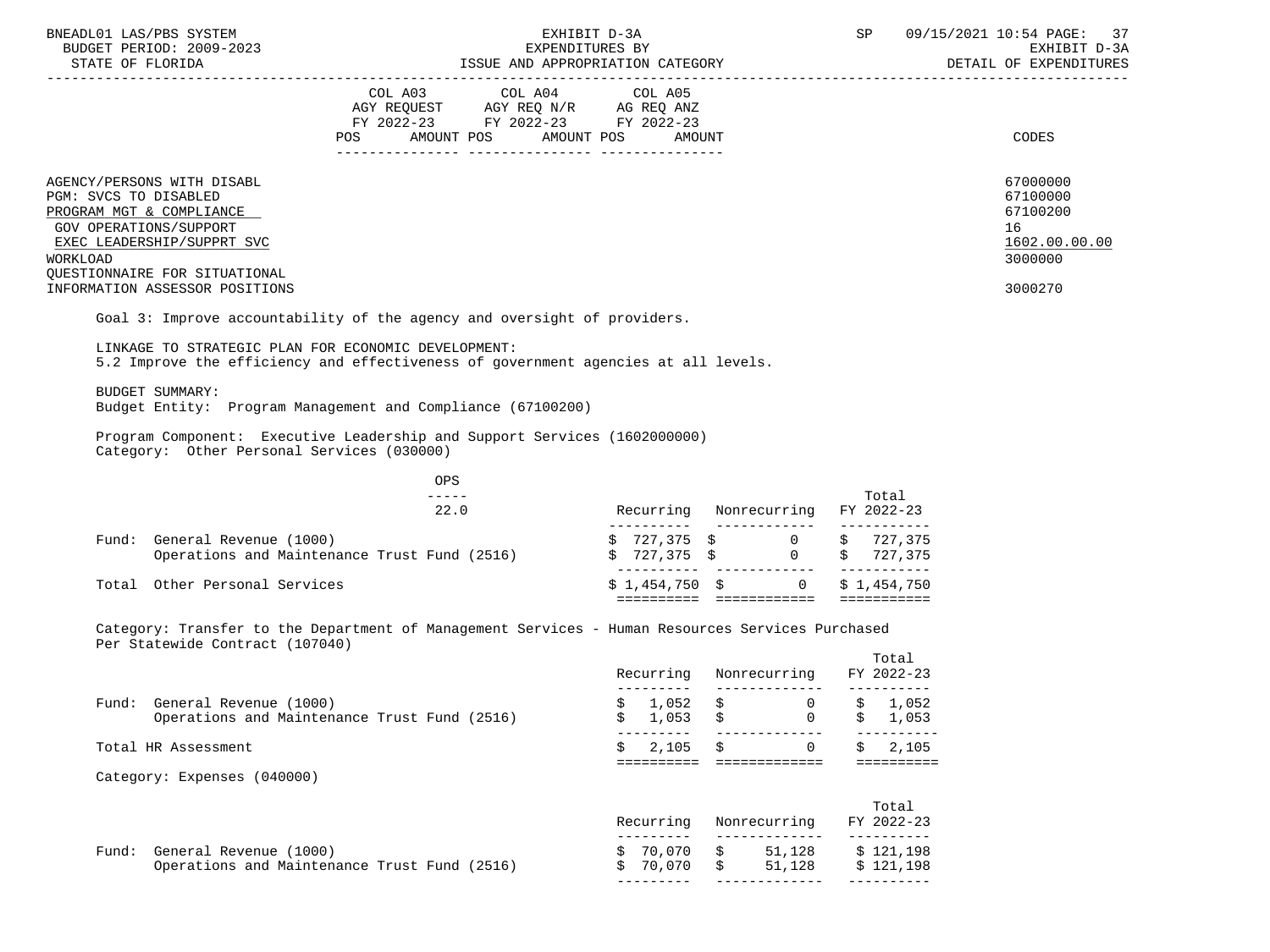| BNEADL01 LAS/PBS SYSTEM<br>BUDGET PERIOD: 2009-2023<br>STATE OF FLORIDA                                                                                                                     | EXHIBIT D-3A<br>EXPENDITURES BY<br>ISSUE AND APPROPRIATION CATEGORY                                                          |                                                                            | SP                                    | 09/15/2021 10:54 PAGE:<br>38<br>EXHIBIT D-3A<br>DETAIL OF EXPENDITURES |
|---------------------------------------------------------------------------------------------------------------------------------------------------------------------------------------------|------------------------------------------------------------------------------------------------------------------------------|----------------------------------------------------------------------------|---------------------------------------|------------------------------------------------------------------------|
|                                                                                                                                                                                             | COL A03 COL A04<br>AGY REQUEST AGY REQ N/R AG REQ ANZ<br>FY 2022-23 FY 2022-23 FY 2022-23<br>AMOUNT POS<br>AMOUNT POS<br>POS | COL A05<br>AMOUNT                                                          |                                       | CODES                                                                  |
| AGENCY/PERSONS WITH DISABL<br>PGM: SVCS TO DISABLED<br>PROGRAM MGT & COMPLIANCE<br><b>GOV OPERATIONS/SUPPORT</b><br>EXEC LEADERSHIP/SUPPRT SVC<br>WORKLOAD<br>QUESTIONNAIRE FOR SITUATIONAL |                                                                                                                              |                                                                            |                                       | 67000000<br>67100000<br>67100200<br>16<br>1602.00.00.00<br>3000000     |
| INFORMATION ASSESSOR POSITIONS                                                                                                                                                              |                                                                                                                              |                                                                            |                                       | 3000270                                                                |
| Total Expenses                                                                                                                                                                              |                                                                                                                              | $$140,140 \t$ 102,256 \t$ 242,396$<br>========== ============== ========== |                                       |                                                                        |
| Grand Total all Categories                                                                                                                                                                  | <b>OPS</b><br>$- - - -$                                                                                                      |                                                                            |                                       |                                                                        |
|                                                                                                                                                                                             | 22.0                                                                                                                         |                                                                            |                                       |                                                                        |
|                                                                                                                                                                                             |                                                                                                                              | Recurring<br>Nonrecurring<br>-----------<br>-------------                  | Total<br>FY 2021-22<br>------------   |                                                                        |
| Fund: General Revenue (1000)                                                                                                                                                                | Operations and Maintenance Trust Fund (2516)                                                                                 | \$798,497<br>\$51,128<br>\$51,128<br>\$798,498<br>_____________            | \$849,625<br>\$849,626<br>----------- |                                                                        |
| Grand Total                                                                                                                                                                                 |                                                                                                                              | ----------<br>\$1,596,995<br>\$102, 256                                    | \$1,699,251                           |                                                                        |
|                                                                                                                                                                                             |                                                                                                                              |                                                                            |                                       |                                                                        |
| POSITION TRANSFERS TO SUPPORT<br>AGENCY INITIATIVES - ADD<br>SALARY RATE<br>SALARY RATE 647,134                                                                                             |                                                                                                                              |                                                                            |                                       | 3000630<br>000000                                                      |
| SALARIES AND BENEFITS                                                                                                                                                                       |                                                                                                                              |                                                                            |                                       | 010000                                                                 |
| GENERAL REVENUE FUND<br>-FEDERL<br>OPERATIONS AND MAINT TF                                                                                                                                  | $-MATCH$ 441,450<br>441,450                                                                                                  |                                                                            |                                       | 1000 2<br>2516 3                                                       |
| TOTAL POSITIONS 8.00<br>TOTAL APPRO                                                                                                                                                         | 882,900                                                                                                                      |                                                                            |                                       |                                                                        |
| SPECIAL CATEGORIES<br>TR/DMS/HR SVCS/STW CONTRCT                                                                                                                                            |                                                                                                                              |                                                                            |                                       | 100000<br>107040                                                       |
| GENERAL REVENUE FUND<br>-MATCH<br>OPERATIONS AND MAINT TF<br>$-FEDERL$                                                                                                                      | 1,221<br>1,220                                                                                                               |                                                                            |                                       | 1000 2<br>2516 3                                                       |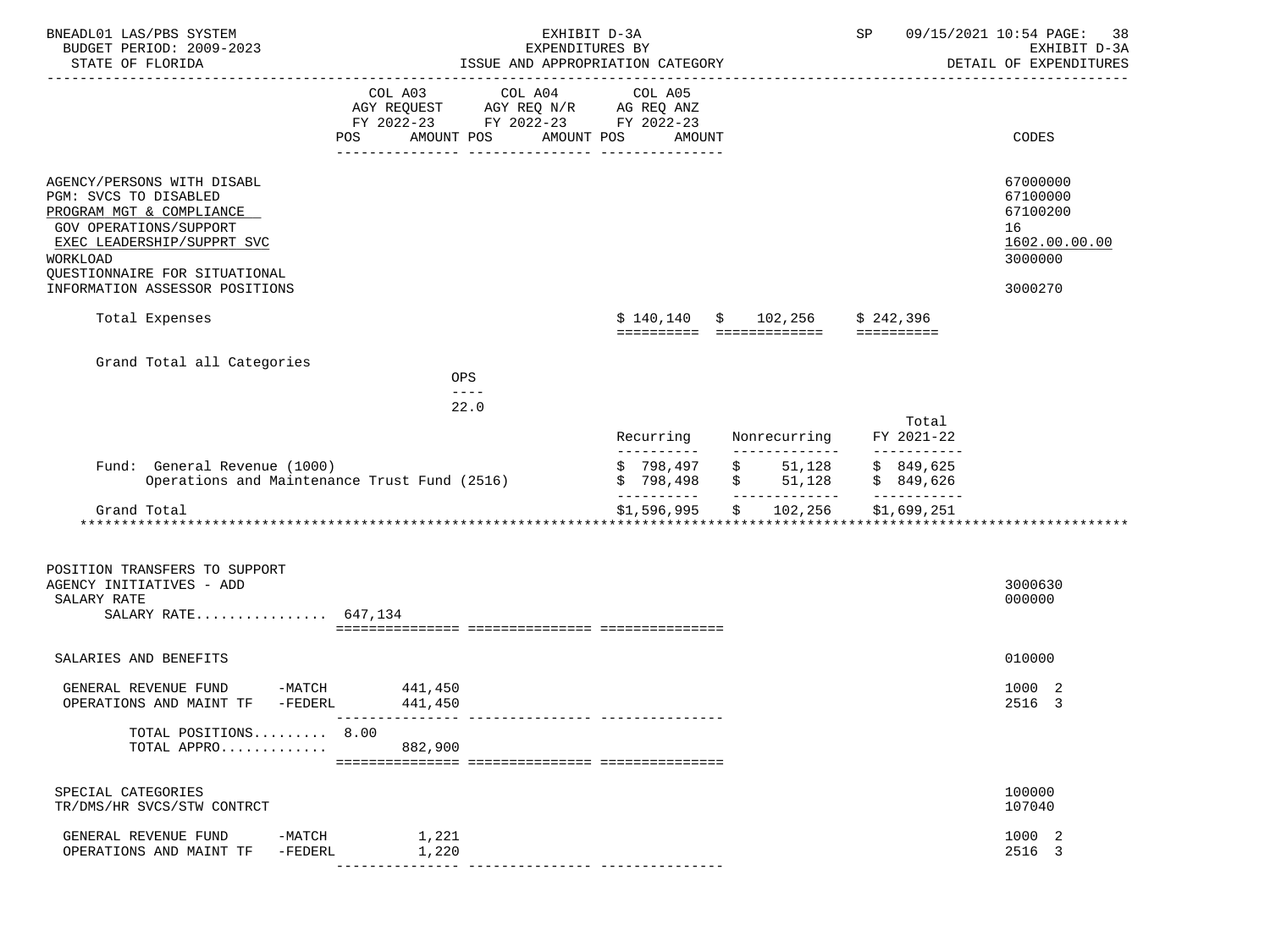| BNEADL01 LAS/PBS SYSTEM<br>BUDGET PERIOD: 2009-2023<br>STATE OF FLORIDA                                                                                                                                                                                                                                                                                                                                                                                                                                                  |            | EXHIBIT D-3A<br>EXPENDITURES BY                                                                                            | ISSUE AND APPROPRIATION CATEGORY | SP 09/15/2021 10:54 PAGE: 39<br>EXHIBIT D-3A<br>DETAIL OF EXPENDITURES |
|--------------------------------------------------------------------------------------------------------------------------------------------------------------------------------------------------------------------------------------------------------------------------------------------------------------------------------------------------------------------------------------------------------------------------------------------------------------------------------------------------------------------------|------------|----------------------------------------------------------------------------------------------------------------------------|----------------------------------|------------------------------------------------------------------------|
|                                                                                                                                                                                                                                                                                                                                                                                                                                                                                                                          | <b>POS</b> | COL A03 COL A04 COL A05<br>AGY REQUEST AGY REQ N/R AG REQ ANZ<br>FY 2022-23 FY 2022-23 FY 2022-23<br>AMOUNT POS AMOUNT POS | AMOIJNT                          | CODES                                                                  |
| AGENCY/PERSONS WITH DISABL<br>PGM: SVCS TO DISABLED<br>PROGRAM MGT & COMPLIANCE<br>GOV OPERATIONS/SUPPORT<br>EXEC LEADERSHIP/SUPPRT SVC<br><b>WORKLOAD</b><br>POSITION TRANSFERS TO SUPPORT                                                                                                                                                                                                                                                                                                                              |            |                                                                                                                            |                                  | 67000000<br>67100000<br>67100200<br>16<br>1602.00.00.00<br>3000000     |
| AGENCY INITIATIVES - ADD<br>SPECIAL CATEGORIES<br>TR/DMS/HR SVCS/STW CONTRCT<br>TOTAL APPRO                                                                                                                                                                                                                                                                                                                                                                                                                              | 2,441      |                                                                                                                            |                                  | 3000630<br>100000<br>107040                                            |
| TOTAL: POSITION TRANSFERS TO SUPPORT<br>AGENCY INITIATIVES - ADD<br>TOTAL POSITIONS 8.00<br>TOTAL ISSUE<br>TOTAL SALARY RATE 647,134                                                                                                                                                                                                                                                                                                                                                                                     | 885,341    |                                                                                                                            |                                  | 3000630                                                                |
| AGENCY ISSUE NARRATIVE:<br>2022-2023 BUDGET YEAR NARRATIVE:<br>ISSUE TITLE: POSITION TRANSFERS TO SUPPORT AGENCY INITIATIVES - ADD                                                                                                                                                                                                                                                                                                                                                                                       |            |                                                                                                                            | IT COMPONENT? NO                 |                                                                        |
| Issue Summary:<br>The Agency for Persons with Disabilities (APD) requests the transfer of 19.0 FTE, \$1,216,599 of Rate, and a total of<br>\$1,605,366 of funding (\$802,683 in General Revenue (GR) and \$802,683 in the Operations and Maintenance Trust Fund (OMTF))<br>from the Salaries and Benefits (010000) and the DMS -Human Resources Services Purchased per Statewide Contract (107040)<br>categories, from the Developmental Disability Centers Civil budget entity (67100400,) and the transfer of 2.0 FTE, |            |                                                                                                                            |                                  |                                                                        |

 \$99,438 of Rate, and a total \$73,737 of General Revenue funding from the Salaries and Benefits (010000) and the DMS-Human Resources Services Purchased per Statewide Contract (107040) categories, from the Developmental Disability Centers Forensic budget entity (67100500), and additional budget authority of \$73,738 in federal match, to the Home and Community Based Services(67100100)and the Program Management and Compliance(67100200) budget entities. This transfer of 21 positions will properly align staffing resources with the current workload in each of the Agency's programs.

Issue Detail:

 Over the past several years, the number of residents in the Agency-operated facilities has declined (from 727 in FY2013-14 to 490 in FY2020-21) and the number of clients served in the community has increased (from 55,366 in FY2013-14 to 61,603 in FY2020-21). Therefore, fewer personnel resources are required in the facilities and more personnel resources are needed to manage the services delivered to clients in the community.

 Also, changes in federal and state regulations for community services have resulted in an increased workload for existing staff.

 The Agency requests the realignment of staff and associated budget authority to address the following needs for managing services delivered to clients in the community:

- Six (6.0) FTE to perform incident management and reporting of suspected client abuse and provider violations;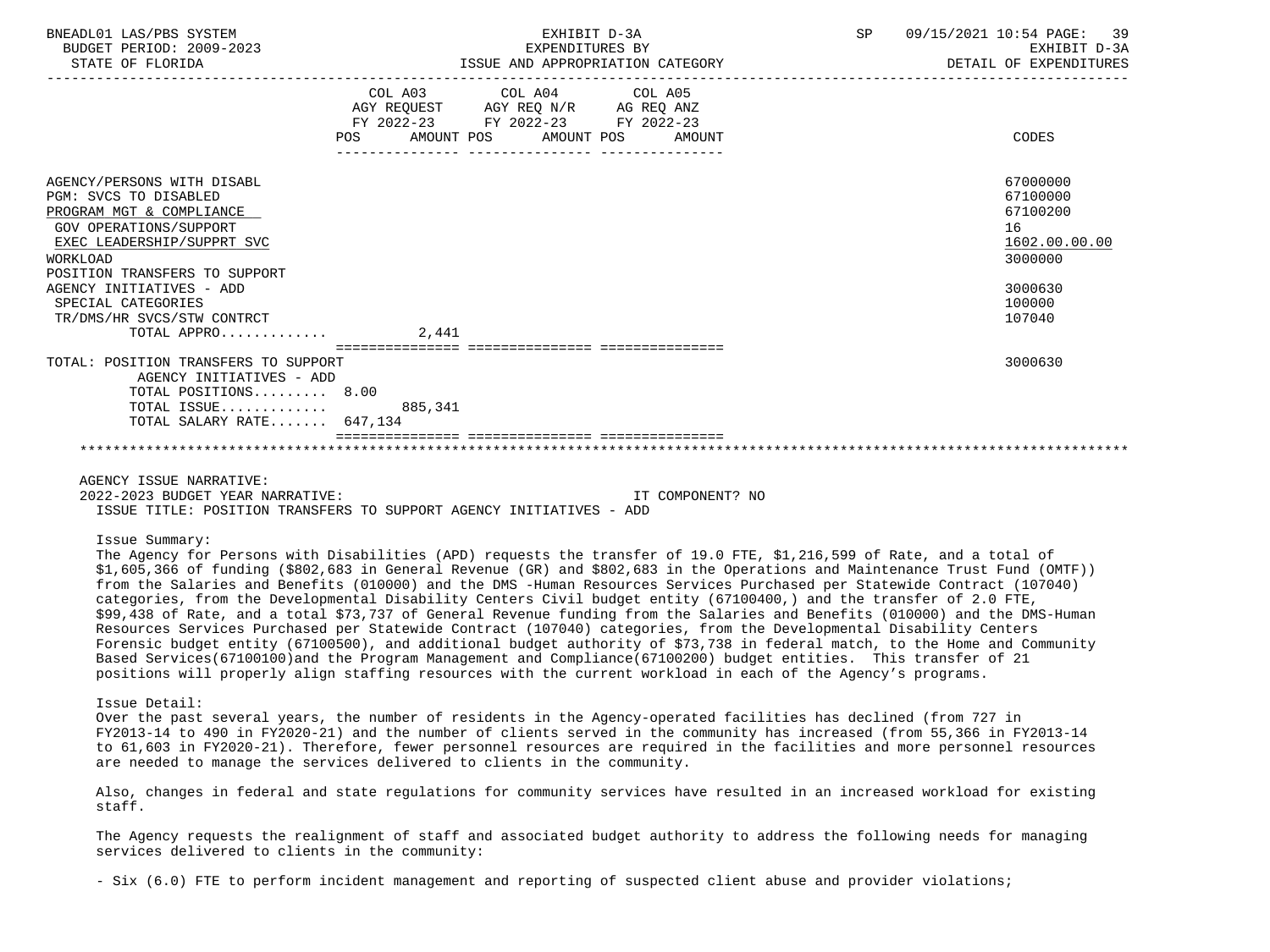| BNEADL01 LAS/PBS SYSTEM<br>BUDGET PERIOD: 2009-2023<br>STATE OF FLORIDA                                                                                                              | EXHIBIT D-3A<br>EXPENDITURES BY<br>ISSUE AND APPROPRIATION CATEGORY                                                                         | 09/15/2021 10:54 PAGE: 40<br><b>SP</b><br>EXHIBIT D-3A<br>DETAIL OF EXPENDITURES |
|--------------------------------------------------------------------------------------------------------------------------------------------------------------------------------------|---------------------------------------------------------------------------------------------------------------------------------------------|----------------------------------------------------------------------------------|
|                                                                                                                                                                                      | COL A03<br>COL A04 COL A05<br>AGY REQUEST AGY REQ N/R AG REQ ANZ<br>FY 2022-23 FY 2022-23 FY 2022-23<br>AMOUNT POS AMOUNT POS AMOUNT<br>POS | CODES                                                                            |
| AGENCY/PERSONS WITH DISABL<br>PGM: SVCS TO DISABLED<br>PROGRAM MGT & COMPLIANCE<br>GOV OPERATIONS/SUPPORT<br>EXEC LEADERSHIP/SUPPRT SVC<br>WORKLOAD<br>POSITION TRANSFERS TO SUPPORT |                                                                                                                                             | 67000000<br>67100000<br>67100200<br>16<br>1602.00.00.00<br>3000000               |
| AGENCY INITIATIVES - ADD                                                                                                                                                             |                                                                                                                                             | 3000630                                                                          |

 - Seven (7.0) FTE to ensure that Qualified Organizations and support coordinators are providing case management services to Waiver clients in accordance with Chapter 2020-71, Laws of Florida;

 - Two (2.0) FTE to increase the number of Residential Planning Coordinators to seven (7.0) positions, with a concentration on clients with behavioral needs to ensure their placement with residential providers capable of meeting their unique needs;

- Four (4.0) FTE psychologists to ensure accurate eligibility determinations of individuals applying for Waiver services;

 - Two (2.0) FTE Senior Attorneys to properly enforce the requirements of Chapter 2020-71, Laws of Florida, for Qualified Organizations and support coordinators.

Incident Management Positions:

 The Agency requests six (6.0) FTE in the Regions to address incident reports. APD is required to prepare incident and abuse follow-up reports, ongoing provider reviews to ensure compliance with established program requirements. The federal waiver agreement also requires the generation of an incident report for every emergency room visit by an individual served through the Home and Community Based Services waiver (HCBS). The responsibility for monitoring the ongoing health and safety of APD clients, which includes the remediation and response to incidents, abuse investigations, and provider violations, is the responsibility of APD as the state agency responsible for the operation of the Medicaid Home and Community based Services Waivers (HCBS) program. The current Agency incident management system does not have the functionality to address the above requirements, therefore, many of the functions are performed manually. Additional positions are needed in the Regions to provide these critical services to the Agency's existing and growing number of customers.

Qualified Organization Positions:

 The Agency requests seven (7.0) FTE (6.0 FTE in the Regions and 1.0 FTE in State office) for managing the workload and new requirements related to Qualified Organizations (QO) and Waiver Support Coordinators (WSCs). Senate Bill 82 included several additional requirements for the Agency related to the Qualified Organizations (QOs) and Support Coordinators. The Agency must review violations reported by QOs, ensure the QO develops and implements a Corrective Action Plan addressing any administrative hearings that may occur as a result of punitive actions made against the Qualified Organization. The Agency must ensure that each new Support Coordinator has documentation of completing all Mentoring Program activities and, if not, develop a Plan of Remediation (POR) with the QO. APD will provide access to WSCs required training and will monitor successful completion of WSCs within required timeframes. The Agency will require a POR and/or take administrative action for any support coordinator that has not met the requirements. Additionally, the Agency must call each client/ legal representative that indicates in the electronic satisfaction survey that they want someone from APD to contact them, and pursue any complaints received during the call. The additional positions will enable the Agency to meet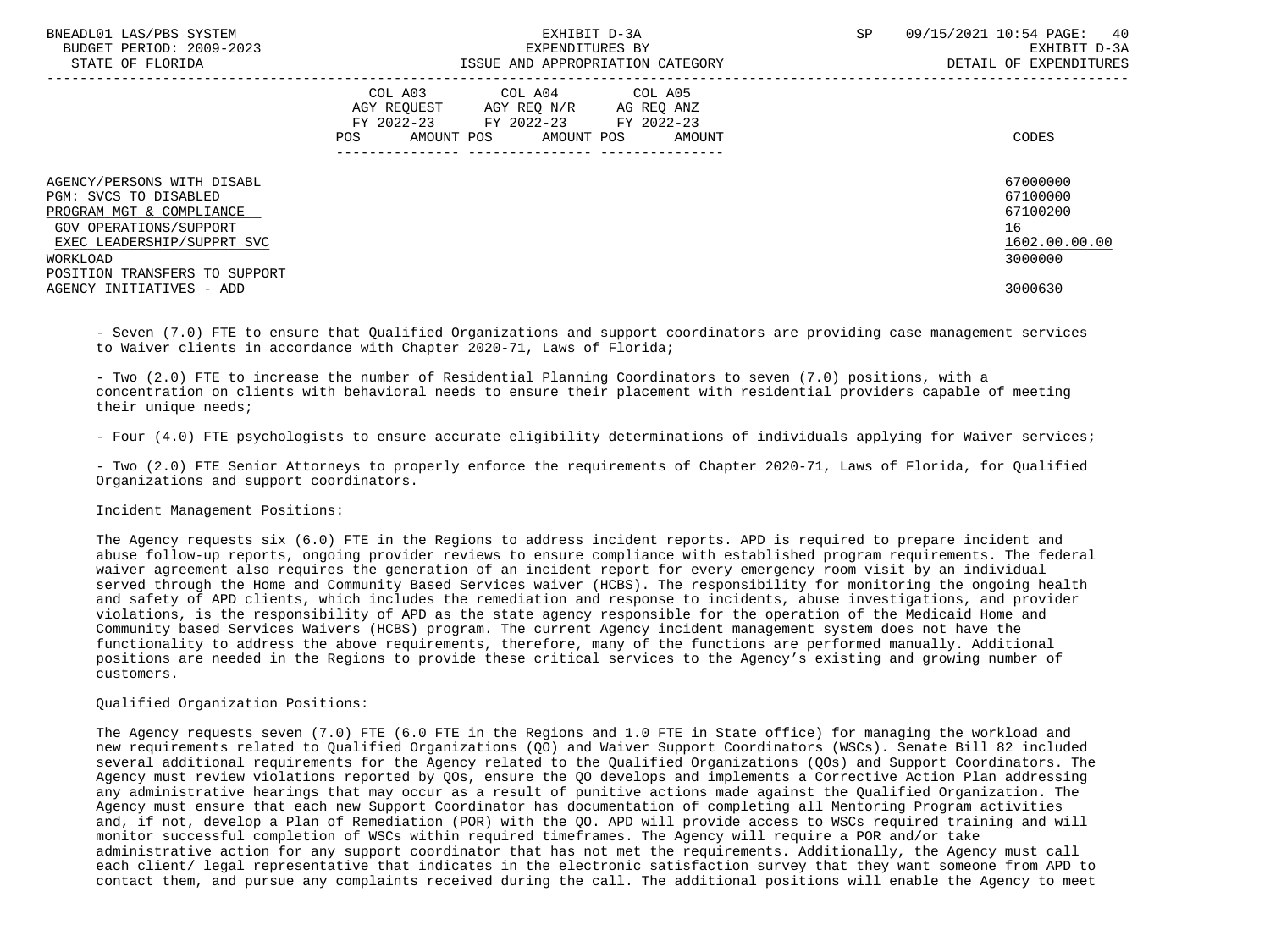| BNEADL01 LAS/PBS SYSTEM<br>BUDGET PERIOD: 2009-2023<br>STATE OF FLORIDA                                                                                                              | EXHIBIT D-3A<br>EXPENDITURES BY<br>ISSUE AND APPROPRIATION CATEGORY                                                                               | SP<br>09/15/2021 10:54 PAGE: 41<br>EXHIBIT D-3A<br>DETAIL OF EXPENDITURES |
|--------------------------------------------------------------------------------------------------------------------------------------------------------------------------------------|---------------------------------------------------------------------------------------------------------------------------------------------------|---------------------------------------------------------------------------|
|                                                                                                                                                                                      | COL A03 COL A04 COL A05<br>AGY REOUEST<br>AGY REO N/R<br>AG REO ANZ<br>FY 2022-23 FY 2022-23 FY 2022-23<br>AMOUNT POS AMOUNT POS<br>POS<br>AMOUNT | CODES                                                                     |
| AGENCY/PERSONS WITH DISABL<br>PGM: SVCS TO DISABLED<br>PROGRAM MGT & COMPLIANCE<br>GOV OPERATIONS/SUPPORT<br>EXEC LEADERSHIP/SUPPRT SVC<br>WORKLOAD<br>POSITION TRANSFERS TO SUPPORT |                                                                                                                                                   | 67000000<br>67100000<br>67100200<br>16<br>1602.00.00.00<br>3000000        |
| AGENCY INITIATIVES - ADD                                                                                                                                                             |                                                                                                                                                   | 3000630                                                                   |

 the requirements of Senate Bill 82 to ensure that the Qualified Organizations and support coordinators are performing as statutorily required to meet the needs of the clients.

### Psychological Eligibility Positions:

 The Agency requests four (4.0) FTE psychologist positions located in State Office to perform eligibility determinations. Rule 65G requires a licensed psychologist to provide the diagnosis of Intellectual Disability (ID) and/or Autism. Determination of eligibility for iBudget Waiver services requires that additional criteria be met by the diagnosis. APD uses experienced non-psychologist staff to make the waiver eligibility determination after receiving the diagnosis. Using non-psychologists to perform eligibility determinations may lead to some individuals receiving inappropriate and costly waiver services. Using psychologists to perform the eligibility determinations should result in more consistent and accurate determinations which will not be overturned in fair hearings and will not allow ineligible individuals to receive waiver services. The four positions are requested based upon APD conducting approximately 300 reviews per month at an average 2.25 hours per review, and each position working 1,854 hours annually.

### Senior Attorney Positions:

 The Agency requests two (2.0) FTE Senior Attorney Positions. The enactment of section 393.0663, Florida Statutes, effective July 1, 2021, created a new entity called a Qualified Organization ("QO"). This new legislation created a process requiring the formation of business entities to employ support coordinators to perform the vital role of Medicaid liaison between the client and Agency. APD is required to approve, supervise, and monitor the QOs. The APD regional offices, Division of Operations, and Office of General Counsel (OGC) are responsible for properly enforcing the laws and rules associated with QOs. The Agency will need two (2) senior attorney FTEs to supervise and coordinate quality assurance and monitoring functions which results in enforcement actions by the Agency against non-complying QOs. These duties and responsibilities cannot be effectively met with the current staffing levels within OGC.

# Residential Planning Coordinator Positions:

 The Agency requests two (2.0) FTE Residential Planning Coordinator positions to specifically address the Intensive Behavioral Focused placements. APD Residential Planning staff are responsible in finding the most appropriate residential placement options in the community. There are three types of placements Standard, Behavior Focused, and Intensive Behavioral Focused. Intensive Behavioral Placements are the most difficult and time-consuming for APD's Residential Planners. They require months of documented coordination between providers, waiver support coordinators, regional staff, hospitals, crisis stabilization units, and CBC agencies. APD receives approximately 164 Intensive Behavioral Focused placement requests annually which require approximately 4,838 annual workload hours. The two (2) additional coordinator positions are needed for the timely processing of these challenging Intensive Behavioral Focused placements. These positions will be located in State Office and will serve statewide.

The transfer of a total of 21.0 FTE and \$1,605,366 in funding from the Developmental Disability Centers to the Home and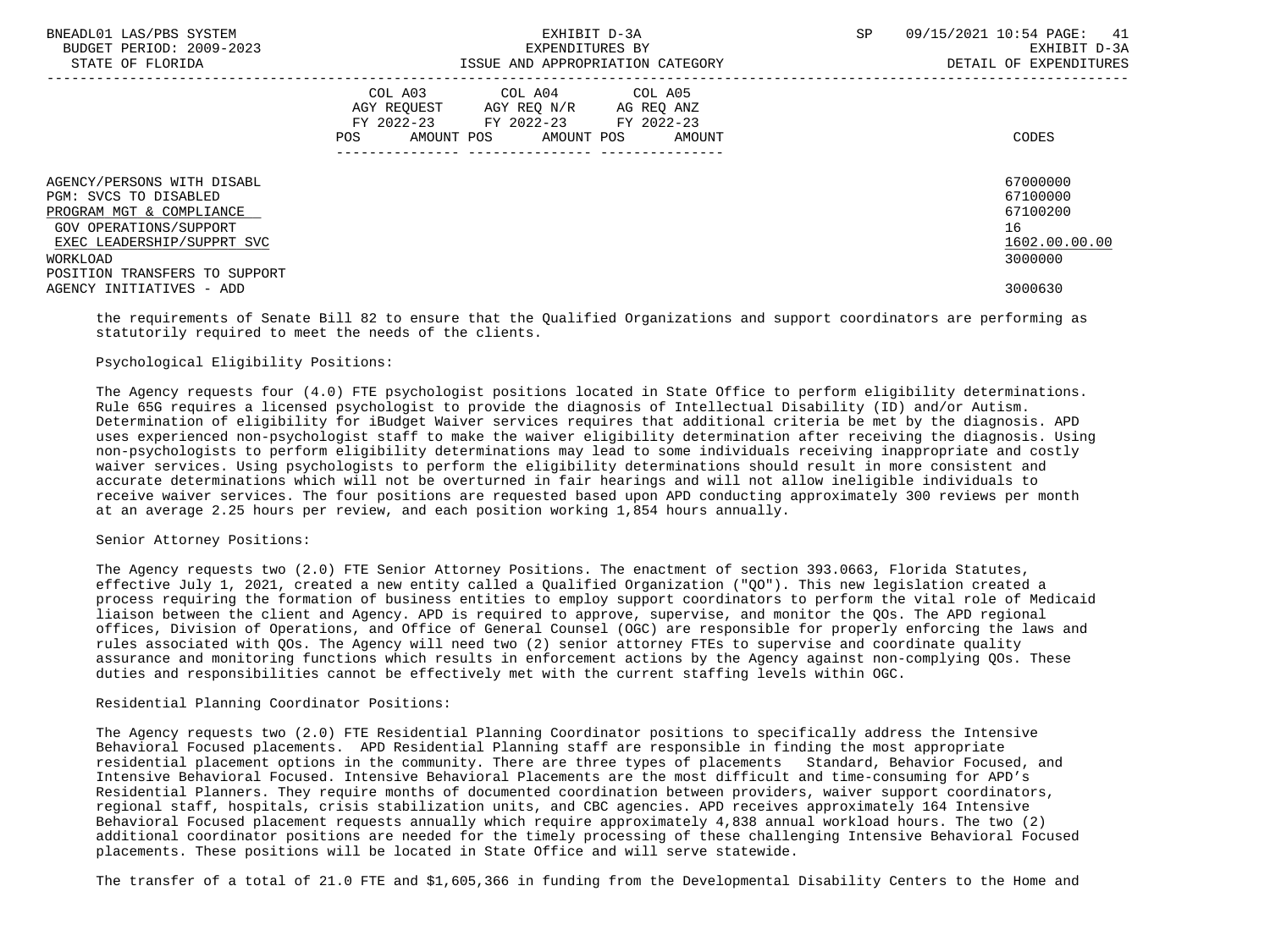| BNEADL01 LAS/PBS SYSTEM<br>BUDGET PERIOD: 2009-2023<br>STATE OF FLORIDA                                                                                                              | EXHIBIT D-3A<br>EXPENDITURES BY<br>ISSUE AND APPROPRIATION CATEGORY                                                                         | SP<br>09/15/2021 10:54 PAGE: 42<br>EXHIBIT D-3A<br>DETAIL OF EXPENDITURES |
|--------------------------------------------------------------------------------------------------------------------------------------------------------------------------------------|---------------------------------------------------------------------------------------------------------------------------------------------|---------------------------------------------------------------------------|
|                                                                                                                                                                                      | COL A03 COL A04 COL A05<br>AGY REOUEST AGY REO N/R AG REO ANZ<br>FY 2022-23 FY 2022-23 FY 2022-23<br>AMOUNT POS AMOUNT POS<br>POS<br>AMOUNT | CODES                                                                     |
| AGENCY/PERSONS WITH DISABL<br>PGM: SVCS TO DISABLED<br>PROGRAM MGT & COMPLIANCE<br>GOV OPERATIONS/SUPPORT<br>EXEC LEADERSHIP/SUPPRT SVC<br>WORKLOAD<br>POSITION TRANSFERS TO SUPPORT |                                                                                                                                             | 67000000<br>67100000<br>67100200<br>16<br>1602.00.00.00<br>3000000        |
| AGENCY INITIATIVES - ADD                                                                                                                                                             |                                                                                                                                             | 3000630                                                                   |

 Community Based Services and Program and Management and Compliance budget entities will allow the Agency to align Agency resources with changing program needs.

The total budget impact nets to zero.

RETURN ON INVESTMENT:

 The Agency will be able to effectively address the increased workload in managing the delivery of community services, and the changes in federal and state regulations without increasing Agency FTE or General Revenue funding

LINKAGE TO AGENCY STRATEGIC PLAN:

Goal 3: Improve accountability of the agency and oversight of providers.

 LINKAGE TO STRATEGIC PLAN FOR ECONOMIC DEVELOPMENT: 5.2 Improve the efficiency and effectiveness of government agencies at all levels.

BUDGET SUMMARY: Budget Entity:

 Developmental Disability Centers Civil Program budget entity (67100400) Program Component: Long-Term Care (1303000000) Category: Salaries and Benefits (010000)

|       |                                                                        | <b>FTE</b> | Rate                       |                                  |              |       |                          |
|-------|------------------------------------------------------------------------|------------|----------------------------|----------------------------------|--------------|-------|--------------------------|
|       |                                                                        | (19.0)     | $(S1, 117, 161)$ Recurring |                                  | Nonrecurring | Total | FY 2022-23               |
| Fund: | General Revenue (1000)<br>Operations and Maintenance Trust Fund (2516) |            |                            | \$(799,785) \$<br>\$(799,786) \$ | 0            | S     | (799.785)<br>\$(799,786) |
|       | Total Salaries and Benefits                                            |            |                            | $$(1,599,571)$ \$                |              |       | \$(1,599,571)            |

 Category: Transfer to the Department of Management Services - Human Resources Services Purchased Per Statewide Contract (107040)

|       |                                              | Recurring     | Nonrecurring |        | Total<br>FY 2022-23 |
|-------|----------------------------------------------|---------------|--------------|--------|---------------------|
| Fund: | General Revenue (1000)                       | \$ (2,898) \$ |              | $\cap$ | \$ (2,898)          |
|       | Operations and Maintenance Trust Fund (2516) | \$ (2,897)    |              |        | \$ (2,897)          |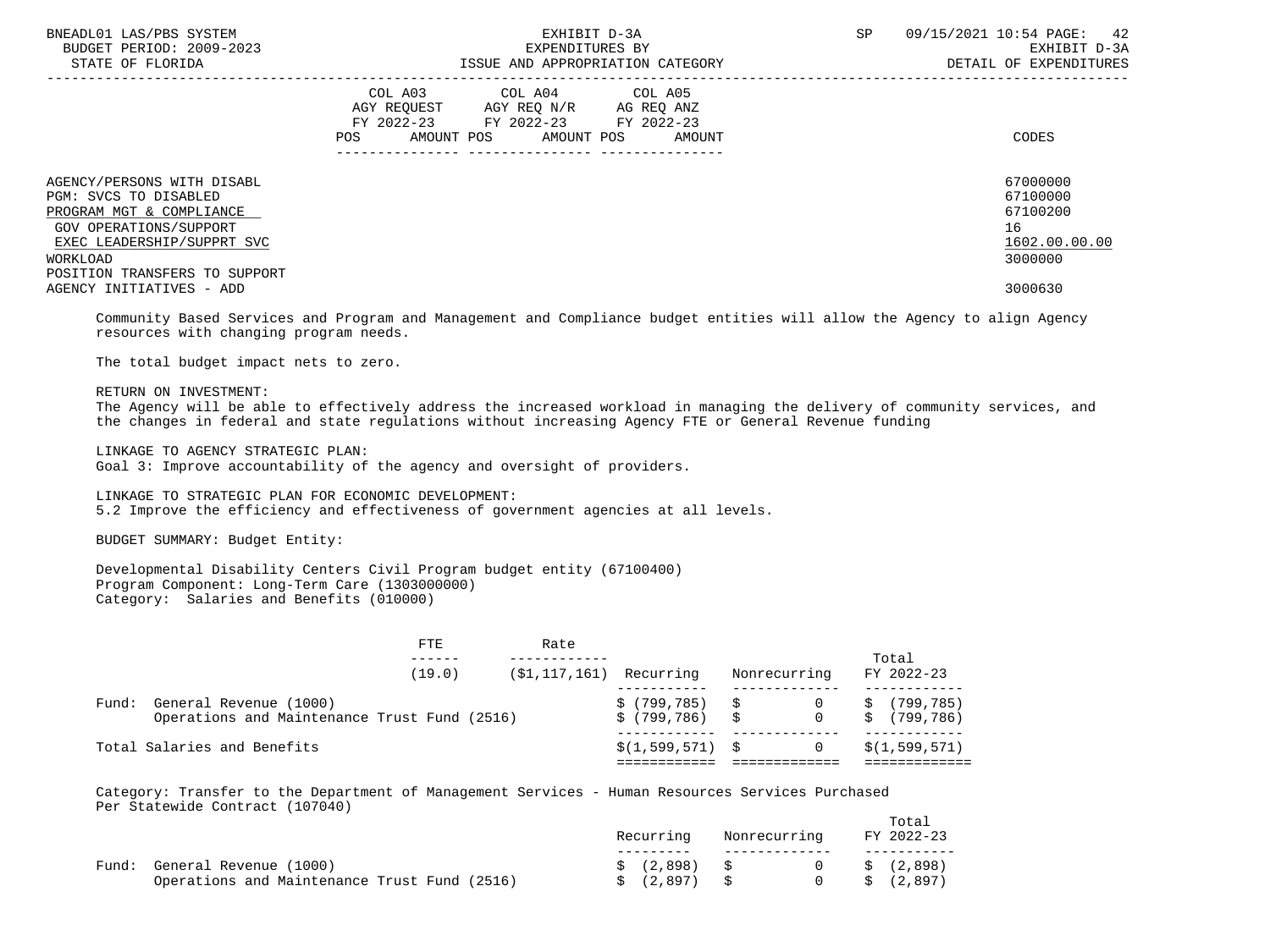| BNEADL01 LAS/PBS SYSTEM<br>BUDGET PERIOD: 2009-2023<br>STATE OF FLORIDA                                                                                                                                          |                                     | EXHIBIT D-3A<br>EXPENDITURES BY<br>ISSUE AND APPROPRIATION CATEGORY |                          |                                                                               |                     |   | SP                            | 43<br>09/15/2021 10:54 PAGE:<br>EXHIBIT D-3A<br>DETAIL OF EXPENDITURES        |
|------------------------------------------------------------------------------------------------------------------------------------------------------------------------------------------------------------------|-------------------------------------|---------------------------------------------------------------------|--------------------------|-------------------------------------------------------------------------------|---------------------|---|-------------------------------|-------------------------------------------------------------------------------|
|                                                                                                                                                                                                                  | COL A03<br>FY 2022-23<br><b>POS</b> | AMOUNT POS                                                          | FY 2022-23<br>AMOUNT POS | COL A04 COL A05<br>AGY REQUEST AGY REQ N/R AG REQ ANZ<br>FY 2022-23<br>AMOUNT |                     |   |                               | CODES                                                                         |
| AGENCY/PERSONS WITH DISABL<br>PGM: SVCS TO DISABLED<br>PROGRAM MGT & COMPLIANCE<br>GOV OPERATIONS/SUPPORT<br>EXEC LEADERSHIP/SUPPRT SVC<br>WORKLOAD<br>POSITION TRANSFERS TO SUPPORT<br>AGENCY INITIATIVES - ADD |                                     |                                                                     |                          |                                                                               |                     |   |                               | 67000000<br>67100000<br>67100200<br>16<br>1602.00.00.00<br>3000000<br>3000630 |
|                                                                                                                                                                                                                  |                                     |                                                                     |                          | (5, 795)<br>==========                                                        | \$<br>============= | 0 | (5, 795)<br>S.<br>=========== |                                                                               |

Total Developmental Disability Centers Civil Program budget entity (67100400)

|       | FTE                                                                    | Rate                        |                   |                                                            |                     |
|-------|------------------------------------------------------------------------|-----------------------------|-------------------|------------------------------------------------------------|---------------------|
|       | (19.0)                                                                 | $(\$1, 117, 161)$ Recurring |                   | Nonrecurring                                               | Total<br>FY 2022-23 |
| Fund: | General Revenue (1000)<br>Operations and Maintenance Trust Fund (2516) |                             | $$ (802, 683)$ \$ | $(802, 683)$ \$ 0 \$ $(802, 683)$<br>$0 \quad \mathcal{S}$ | (802, 683)          |
|       | Subtotal Home and Community Services (67100400)                        |                             | $$(1,605,366)$ \$ |                                                            | \$(1,605,366)       |

BUDGET SUMMARY: Budget Entity:

 Developmental Disability Centers Forensic Program budget entity (67100500) Program Component: Long-Term Care (1301030000) Category: Salaries and Benefits (010000)

| Rate<br>FTE                                                                     |                               |              | Total                                                                                  |
|---------------------------------------------------------------------------------|-------------------------------|--------------|----------------------------------------------------------------------------------------|
| (2.0)<br>$(S$ 99.438)                                                           | Recurring                     | Nonrecurring | FY 2022-23                                                                             |
| General Revenue (1000)<br>Fund:<br>Operations and Maintenance Trust Fund (2516) |                               | $(0)$ \$     | $\sin 73.432$ $\sin 0$ $\sin 73.432$<br>$0 \qquad \qquad \mathsf{S} \qquad \qquad (0)$ |
| Total Salaries and Benefits                                                     | $\sin(73.432)$ $\sin(73.432)$ |              | \$(73.432)<br>$\overline{0}$                                                           |

 Category: Transfer to the Department of Management Services - Human Resources Services Purchased Per Statewide Contract (107040)

|                              |  | Recurring Nonrecurring FY 2022-23 | Total |
|------------------------------|--|-----------------------------------|-------|
| Fund: General Revenue (1000) |  | $\sin 305$ $\sin 0$ $\sin 305$    |       |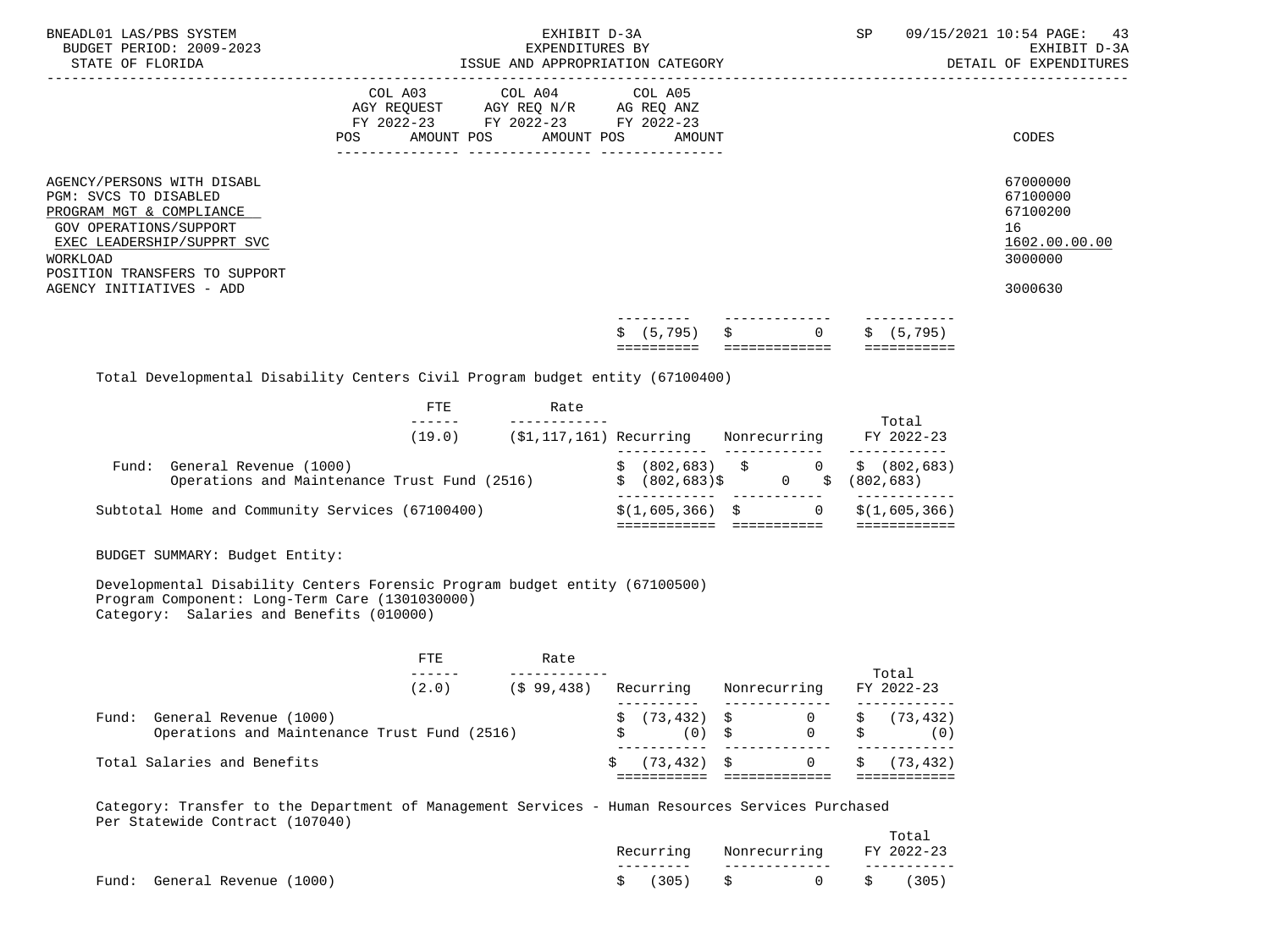| BNEADL01 LAS/PBS SYSTEM<br>BUDGET PERIOD: 2009-2023<br>STATE OF FLORIDA                                                                                                                                                                                          |                           | EXHIBIT D-3A<br>EXPENDITURES BY<br>ISSUE AND APPROPRIATION CATEGORY                                                                                                                                                           |                                                                                   |        |                           |       |                                                                                                                                                                                                                                                                                                                                                                                                                                                                                                                  | SP 09/15/2021 10:54 PAGE: 44<br>EXHIBIT D-3A<br>DETAIL OF EXPENDITURES        |
|------------------------------------------------------------------------------------------------------------------------------------------------------------------------------------------------------------------------------------------------------------------|---------------------------|-------------------------------------------------------------------------------------------------------------------------------------------------------------------------------------------------------------------------------|-----------------------------------------------------------------------------------|--------|---------------------------|-------|------------------------------------------------------------------------------------------------------------------------------------------------------------------------------------------------------------------------------------------------------------------------------------------------------------------------------------------------------------------------------------------------------------------------------------------------------------------------------------------------------------------|-------------------------------------------------------------------------------|
|                                                                                                                                                                                                                                                                  | POS AMOUNT POS AMOUNT POS | COL A03 COL A04 COL A05<br>$\begin{tabular}{lllllll} \bf AGY & \bf REQUEST & \bf AGY & \bf REQ & \tt N/R & \bf AG & \bf REQ & \tt ANZ \\ \bf FY & \tt 2022-23 & \tt FY & \tt 2022-23 & \tt FY & \tt 2022-23 \\ \end{tabular}$ |                                                                                   | AMOUNT |                           |       |                                                                                                                                                                                                                                                                                                                                                                                                                                                                                                                  | CODES                                                                         |
| AGENCY/PERSONS WITH DISABL<br>PGM: SVCS TO DISABLED<br>PROGRAM MGT & COMPLIANCE<br>GOV OPERATIONS/SUPPORT<br>EXEC LEADERSHIP/SUPPRT SVC<br>WORKLOAD<br>POSITION TRANSFERS TO SUPPORT<br>AGENCY INITIATIVES - ADD<br>Operations and Maintenance Trust Fund (2516) |                           |                                                                                                                                                                                                                               | (0)                                                                               |        | $\overline{0}$            |       | (0)                                                                                                                                                                                                                                                                                                                                                                                                                                                                                                              | 67000000<br>67100000<br>67100200<br>16<br>1602.00.00.00<br>3000000<br>3000630 |
|                                                                                                                                                                                                                                                                  |                           |                                                                                                                                                                                                                               | (305)<br>==========                                                               |        | $\Omega$<br>============= |       | $- - - - - -$<br>(305)<br>$\begin{array}{cccccccccccccc} \multicolumn{2}{c}{} & \multicolumn{2}{c}{} & \multicolumn{2}{c}{} & \multicolumn{2}{c}{} & \multicolumn{2}{c}{} & \multicolumn{2}{c}{} & \multicolumn{2}{c}{} & \multicolumn{2}{c}{} & \multicolumn{2}{c}{} & \multicolumn{2}{c}{} & \multicolumn{2}{c}{} & \multicolumn{2}{c}{} & \multicolumn{2}{c}{} & \multicolumn{2}{c}{} & \multicolumn{2}{c}{} & \multicolumn{2}{c}{} & \multicolumn{2}{c}{} & \multicolumn{2}{c}{} & \multicolumn{2}{c}{} & \$ |                                                                               |
| Total Developmental Disability Centers Forensic Program budget entity (67100500)                                                                                                                                                                                 |                           |                                                                                                                                                                                                                               |                                                                                   |        |                           |       |                                                                                                                                                                                                                                                                                                                                                                                                                                                                                                                  |                                                                               |
|                                                                                                                                                                                                                                                                  | FTE                       | Rate<br>____________                                                                                                                                                                                                          |                                                                                   |        |                           |       |                                                                                                                                                                                                                                                                                                                                                                                                                                                                                                                  |                                                                               |
|                                                                                                                                                                                                                                                                  |                           | $(2.0)$ $(5 99, 438)$ Recurring Nonrecurring                                                                                                                                                                                  |                                                                                   |        |                           |       | Total<br>FY 2022-23                                                                                                                                                                                                                                                                                                                                                                                                                                                                                              |                                                                               |
| Fund: General Revenue (1000)<br>Operations and Maintenance Trust Fund (2516)                                                                                                                                                                                     |                           |                                                                                                                                                                                                                               | $\begin{array}{cccc} \xi & (73,737) & \xi & 0 \\ \xi & (0) & \xi & 0 \end{array}$ |        |                           |       | \$ (73, 737)<br>$\uparrow$ (0)                                                                                                                                                                                                                                                                                                                                                                                                                                                                                   |                                                                               |
| Subtotal Home and Community Services (67100400)                                                                                                                                                                                                                  |                           |                                                                                                                                                                                                                               | $\zeta$ (73,737) $\zeta$ 0                                                        |        |                           |       | (73, 737)                                                                                                                                                                                                                                                                                                                                                                                                                                                                                                        |                                                                               |
| Budget Entity: Program Management and Compliance (67100200)<br>Program Component: Home and Community Services Admin (1602000000)<br>Category: Salaries and Benefits (010000)                                                                                     |                           |                                                                                                                                                                                                                               |                                                                                   |        |                           |       |                                                                                                                                                                                                                                                                                                                                                                                                                                                                                                                  |                                                                               |
|                                                                                                                                                                                                                                                                  | <b>FTE</b><br>$- - - - -$ | Rate<br>$- - - - - - - -$                                                                                                                                                                                                     |                                                                                   |        |                           | Total |                                                                                                                                                                                                                                                                                                                                                                                                                                                                                                                  |                                                                               |

|  |                                              | $\sim$    |              |              |                         |    |           |
|--|----------------------------------------------|-----------|--------------|--------------|-------------------------|----|-----------|
|  |                                              |           |              |              |                         |    | Total     |
|  | 8.0                                          | \$647.134 | Recurring    |              | Nonrecurring FY 2022-23 |    |           |
|  |                                              |           |              |              |                         |    |           |
|  | Fund: General Revenue (1000)                 |           | \$441,450 \$ |              | 0                       |    | \$441,450 |
|  | Operations and Maintenance Trust Fund (2516) |           | \$441,450    | $\mathbf{S}$ |                         |    | \$441.450 |
|  |                                              |           |              |              |                         |    |           |
|  | Total Salaries and Benefits                  |           | \$882.900S   |              | $\Omega$                | S. | 882,900   |
|  |                                              |           |              |              |                         |    |           |
|  |                                              |           |              |              |                         |    |           |

 Category: Transfer to the Department of Management Services - Human Resources Services Purchased Per Statewide Contract (107040)

|       |                                              |            | Recurring Nonrecurring | Total<br>FY 2022-23 |
|-------|----------------------------------------------|------------|------------------------|---------------------|
|       |                                              |            |                        |                     |
| Fund: | General Revenue (1000)                       | $1,221$ \$ | 0                      | 1,221               |
|       | Operations and Maintenance Trust Fund (2516) | $1.220$ \$ | $\cap$                 | 1,220               |
|       |                                              |            |                        |                     |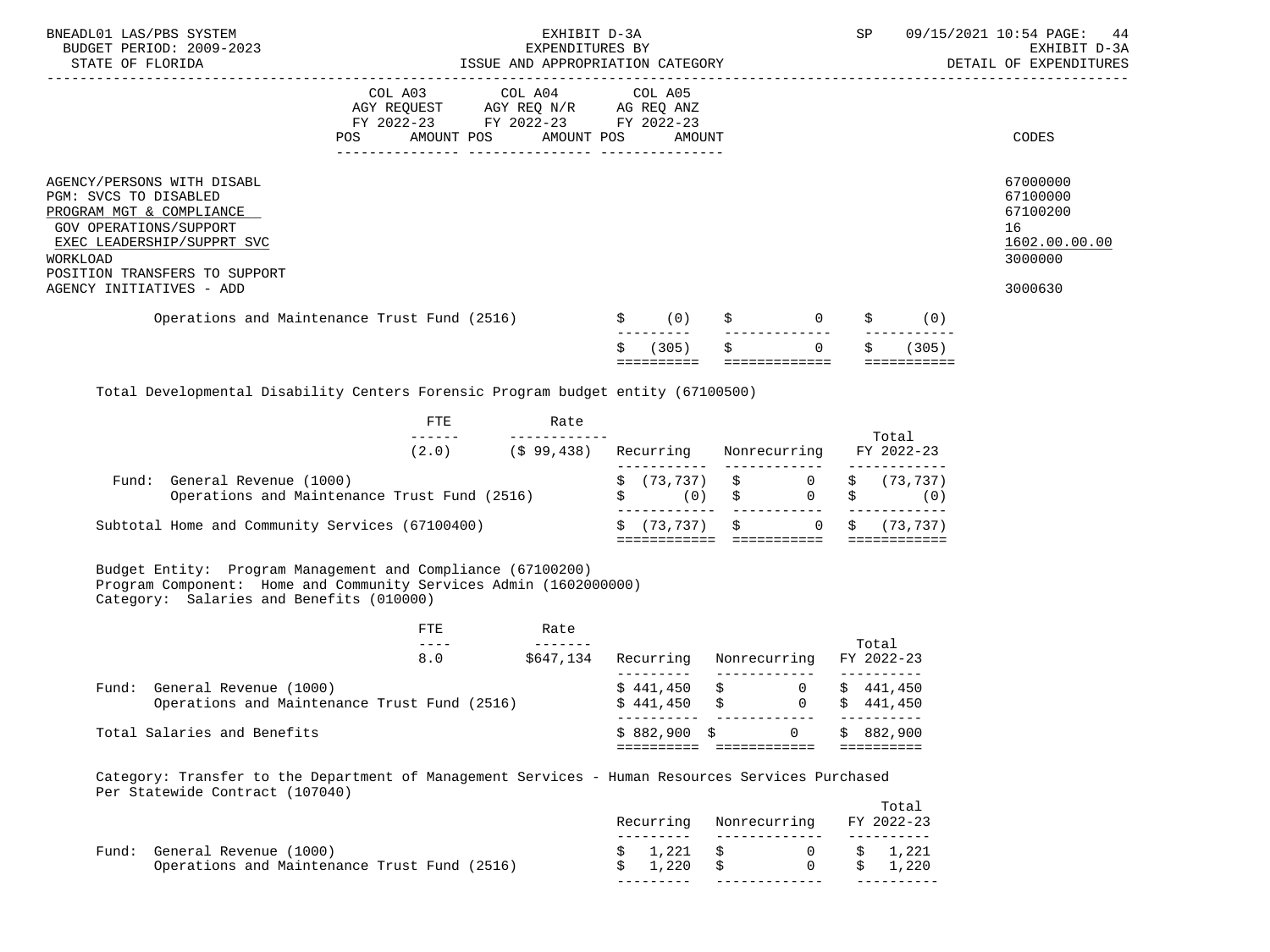| BNEADL01 LAS/PBS SYSTEM                                                                                             | BUDGET PERIOD: 2009-2023                                                                                                                                                                    | EXHIBIT D-3A<br>EXPENDITURES BY<br>ISSUE AND APPROPRIATION CATEGORY                                                                                                                                                                                                                                                                                                                                 |                                            |                                                 |                                    |                                     |    | 09/15/2021 10:54 PAGE:<br>SP<br>45<br>EXHIBIT D-3A |                                                                               |  |  |
|---------------------------------------------------------------------------------------------------------------------|---------------------------------------------------------------------------------------------------------------------------------------------------------------------------------------------|-----------------------------------------------------------------------------------------------------------------------------------------------------------------------------------------------------------------------------------------------------------------------------------------------------------------------------------------------------------------------------------------------------|--------------------------------------------|-------------------------------------------------|------------------------------------|-------------------------------------|----|----------------------------------------------------|-------------------------------------------------------------------------------|--|--|
| STATE OF FLORIDA                                                                                                    |                                                                                                                                                                                             |                                                                                                                                                                                                                                                                                                                                                                                                     |                                            |                                                 |                                    |                                     |    |                                                    | DETAIL OF EXPENDITURES                                                        |  |  |
|                                                                                                                     | POS                                                                                                                                                                                         | $\begin{tabular}{lllllllll} COL & A03 & \multicolumn{3}{l}COL & A04 & \multicolumn{3}{l}COL & A05 \\ AGY & REQUEST & \multicolumn{3}{l}AGY & REQ & N/R & \multicolumn{3}{l}AG & REQ & ANZ \\ FY & 2022-23 & \multicolumn{3}{l}FY & 2022-23 & \multicolumn{3}{l}FY & 2022-23 \\ \end{tabular}$                                                                                                       | AMOUNT POS AMOUNT POS                      | AMOUNT                                          |                                    |                                     |    |                                                    | CODES                                                                         |  |  |
| PGM: SVCS TO DISABLED<br>PROGRAM MGT & COMPLIANCE<br>GOV OPERATIONS/SUPPORT<br>WORKLOAD<br>AGENCY INITIATIVES - ADD | AGENCY/PERSONS WITH DISABL<br>EXEC LEADERSHIP/SUPPRT SVC<br>POSITION TRANSFERS TO SUPPORT<br>Total HR Assessment                                                                            |                                                                                                                                                                                                                                                                                                                                                                                                     |                                            | $\mathsf{S}$<br>2,441                           | $\ddot{\mathbf{S}}$ 0              |                                     |    | \$2,441                                            | 67000000<br>67100000<br>67100200<br>16<br>1602.00.00.00<br>3000000<br>3000630 |  |  |
|                                                                                                                     |                                                                                                                                                                                             |                                                                                                                                                                                                                                                                                                                                                                                                     |                                            | ==========  ==============  ==========          |                                    |                                     |    |                                                    |                                                                               |  |  |
|                                                                                                                     |                                                                                                                                                                                             | ETE                                                                                                                                                                                                                                                                                                                                                                                                 | Rate                                       |                                                 |                                    |                                     |    |                                                    |                                                                               |  |  |
|                                                                                                                     |                                                                                                                                                                                             | $- - - -$                                                                                                                                                                                                                                                                                                                                                                                           | 8.0 \$647,134 Recurring Nonrecurring       |                                                 |                                    |                                     |    | Total<br>FY 2022-23                                |                                                                               |  |  |
|                                                                                                                     | General Revenue (1000)<br>Operations and Maintenance Trust Fund (2516)<br>$\uparrow$ 442,670 $\uparrow$ 442,670 $\downarrow$ 9442,670 $\downarrow$ 9442,670<br>Fund: General Revenue (1000) |                                                                                                                                                                                                                                                                                                                                                                                                     |                                            | __________                                      |                                    |                                     |    | ______________                                     |                                                                               |  |  |
|                                                                                                                     | Subtotal Program Management and Compliance (67100200) $\qquad$ \$ 885,341 \$ 0 \$ 885,341                                                                                                   |                                                                                                                                                                                                                                                                                                                                                                                                     |                                            |                                                 |                                    |                                     |    |                                                    |                                                                               |  |  |
|                                                                                                                     | Budget Entity: Home and Community Services (67100100)<br>Program Component: Long-Term Care (1303000000)<br>Category: Salaries and Benefits (010000)                                         |                                                                                                                                                                                                                                                                                                                                                                                                     |                                            |                                                 |                                    |                                     |    |                                                    |                                                                               |  |  |
|                                                                                                                     |                                                                                                                                                                                             | FTE<br>$\frac{1}{2} \frac{1}{2} \frac{1}{2} \frac{1}{2} \frac{1}{2} \frac{1}{2} \frac{1}{2} \frac{1}{2} \frac{1}{2} \frac{1}{2} \frac{1}{2} \frac{1}{2} \frac{1}{2} \frac{1}{2} \frac{1}{2} \frac{1}{2} \frac{1}{2} \frac{1}{2} \frac{1}{2} \frac{1}{2} \frac{1}{2} \frac{1}{2} \frac{1}{2} \frac{1}{2} \frac{1}{2} \frac{1}{2} \frac{1}{2} \frac{1}{2} \frac{1}{2} \frac{1}{2} \frac{1}{2} \frac{$ | Rate<br>________                           |                                                 |                                    |                                     |    |                                                    |                                                                               |  |  |
|                                                                                                                     |                                                                                                                                                                                             | 13.0                                                                                                                                                                                                                                                                                                                                                                                                | \$569,465 Recurring Nonrecurring FY2022-23 |                                                 |                                    |                                     |    | Total                                              |                                                                               |  |  |
| Fund:                                                                                                               | General Revenue (1000)<br>Operations and Maintenance Trust Fund (2516)                                                                                                                      |                                                                                                                                                                                                                                                                                                                                                                                                     |                                            | $$431,767$ $$6$<br>$$431,768$ \$ 0 \$ 431,768   |                                    |                                     |    | \$431,767                                          |                                                                               |  |  |
|                                                                                                                     | Total Salaries and Benefits                                                                                                                                                                 |                                                                                                                                                                                                                                                                                                                                                                                                     |                                            | \$863,535<br>========== ============ ========== | $\ddot{s}$                         | $\overline{0}$                      |    | \$863,535                                          |                                                                               |  |  |
|                                                                                                                     | Category: Transfer to the Department of Management Services - Human Resources Services Purchased<br>Per Statewide Contract (107040)                                                         |                                                                                                                                                                                                                                                                                                                                                                                                     |                                            |                                                 |                                    |                                     |    |                                                    |                                                                               |  |  |
|                                                                                                                     |                                                                                                                                                                                             |                                                                                                                                                                                                                                                                                                                                                                                                     |                                            | Recurring Nonrecurring FY 2022-23               |                                    |                                     |    | Total                                              |                                                                               |  |  |
|                                                                                                                     | Fund: General Revenue (1000)<br>Operations and Maintenance Trust Fund (2516)                                                                                                                |                                                                                                                                                                                                                                                                                                                                                                                                     |                                            | ----------<br>1,982<br>\$1,983                  | ______________<br>\$<br>$\ddot{s}$ | $\overline{0}$<br>$0 \qquad \qquad$ | \$ | ----------<br>1,982<br>\$1,983                     |                                                                               |  |  |

 --------- ------------- ----------  $\begin{array}{cccc} \xi & 3,965 & \xi & 0 & \xi & 3,965 \end{array}$ ========== ============= ==========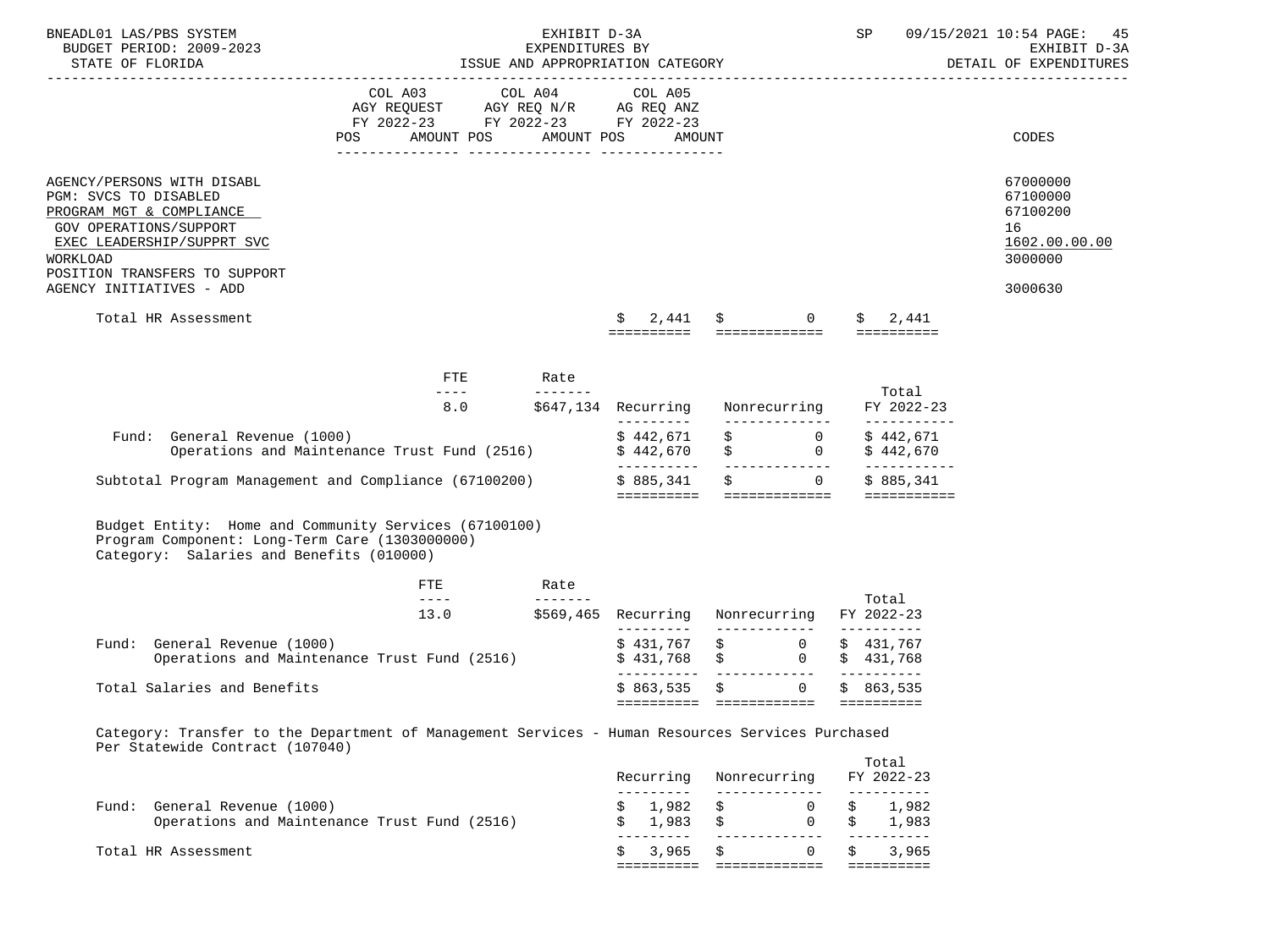| BNEADL01 LAS/PBS SYSTEM<br>BUDGET PERIOD: 2009-2023<br>STATE OF FLORIDA                                                                                                                                          | EXHIBIT D-3A<br>EXPENDITURES BY<br>ISSUE AND APPROPRIATION CATEGORY                                                                                                                                                                                                                                                                                                                                  |                                                                                                                                                                                                                                                                                                                                                                                                     |            |                                                    |                 |                                                                       |  | SP                     |                          |              | 09/15/2021 10:54 PAGE: 46<br>EXHIBIT D-3A<br>DETAIL OF EXPENDITURES           |
|------------------------------------------------------------------------------------------------------------------------------------------------------------------------------------------------------------------|------------------------------------------------------------------------------------------------------------------------------------------------------------------------------------------------------------------------------------------------------------------------------------------------------------------------------------------------------------------------------------------------------|-----------------------------------------------------------------------------------------------------------------------------------------------------------------------------------------------------------------------------------------------------------------------------------------------------------------------------------------------------------------------------------------------------|------------|----------------------------------------------------|-----------------|-----------------------------------------------------------------------|--|------------------------|--------------------------|--------------|-------------------------------------------------------------------------------|
|                                                                                                                                                                                                                  | AGY REQUEST AGY REQ N/R AG REQ ANZ<br>FY 2022-23 FY 2022-23 FY 2022-23<br>AMOUNT POS<br>POS                                                                                                                                                                                                                                                                                                          |                                                                                                                                                                                                                                                                                                                                                                                                     | AMOUNT POS | COL A03 COL A04 COL A05<br>AMOUNT                  |                 |                                                                       |  |                        |                          |              | CODES                                                                         |
| AGENCY/PERSONS WITH DISABL<br>PGM: SVCS TO DISABLED<br>PROGRAM MGT & COMPLIANCE<br>GOV OPERATIONS/SUPPORT<br>EXEC LEADERSHIP/SUPPRT SVC<br>WORKLOAD<br>POSITION TRANSFERS TO SUPPORT<br>AGENCY INITIATIVES - ADD |                                                                                                                                                                                                                                                                                                                                                                                                      |                                                                                                                                                                                                                                                                                                                                                                                                     |            |                                                    |                 |                                                                       |  |                        |                          |              | 67000000<br>67100000<br>67100200<br>16<br>1602.00.00.00<br>3000000<br>3000630 |
|                                                                                                                                                                                                                  | FTE                                                                                                                                                                                                                                                                                                                                                                                                  |                                                                                                                                                                                                                                                                                                                                                                                                     | Rate       |                                                    |                 |                                                                       |  |                        |                          |              |                                                                               |
|                                                                                                                                                                                                                  | $\frac{1}{2} \frac{1}{2} \frac{1}{2} \frac{1}{2} \frac{1}{2} \frac{1}{2} \frac{1}{2} \frac{1}{2} \frac{1}{2} \frac{1}{2} \frac{1}{2} \frac{1}{2} \frac{1}{2} \frac{1}{2} \frac{1}{2} \frac{1}{2} \frac{1}{2} \frac{1}{2} \frac{1}{2} \frac{1}{2} \frac{1}{2} \frac{1}{2} \frac{1}{2} \frac{1}{2} \frac{1}{2} \frac{1}{2} \frac{1}{2} \frac{1}{2} \frac{1}{2} \frac{1}{2} \frac{1}{2} \frac{$<br>13.0 |                                                                                                                                                                                                                                                                                                                                                                                                     | ________   | \$569,465 Recurring Nonrecurring                   |                 |                                                                       |  | Total<br>FY 2022-23    |                          |              |                                                                               |
| Fund: General Revenue (1000)<br>Operations and Maintenance Trust Fund (2516)                                                                                                                                     |                                                                                                                                                                                                                                                                                                                                                                                                      |                                                                                                                                                                                                                                                                                                                                                                                                     |            | $$433,749$ $$6$<br>$$433,751$ $$$                  |                 | $0 \qquad \qquad$                                                     |  | \$433,749<br>\$433,751 |                          |              |                                                                               |
| Subtotal Home and Community Services (67100100)                                                                                                                                                                  |                                                                                                                                                                                                                                                                                                                                                                                                      |                                                                                                                                                                                                                                                                                                                                                                                                     |            | \$867,500<br>========== ============== =========== | $\sharp$        | $0 \qquad \qquad$                                                     |  | \$867.500              |                          |              |                                                                               |
| Grand Total all Budget Entities                                                                                                                                                                                  |                                                                                                                                                                                                                                                                                                                                                                                                      | FTE                                                                                                                                                                                                                                                                                                                                                                                                 | Rate       |                                                    |                 |                                                                       |  |                        |                          |              |                                                                               |
|                                                                                                                                                                                                                  |                                                                                                                                                                                                                                                                                                                                                                                                      | $\frac{1}{2} \frac{1}{2} \frac{1}{2} \frac{1}{2} \frac{1}{2} \frac{1}{2} \frac{1}{2} \frac{1}{2} \frac{1}{2} \frac{1}{2} \frac{1}{2} \frac{1}{2} \frac{1}{2} \frac{1}{2} \frac{1}{2} \frac{1}{2} \frac{1}{2} \frac{1}{2} \frac{1}{2} \frac{1}{2} \frac{1}{2} \frac{1}{2} \frac{1}{2} \frac{1}{2} \frac{1}{2} \frac{1}{2} \frac{1}{2} \frac{1}{2} \frac{1}{2} \frac{1}{2} \frac{1}{2} \frac{$<br>0.0 | \$0        | Recurring                                          |                 | Nonrecurring FY 2021-22                                               |  |                        | Total                    |              |                                                                               |
| Fund: General Revenue (1000)                                                                                                                                                                                     |                                                                                                                                                                                                                                                                                                                                                                                                      |                                                                                                                                                                                                                                                                                                                                                                                                     |            | -----------<br>$\ddot{\mathbf{S}}$ 0               |                 | ______________<br>0                                                   |  | \$                     | ___________<br>$\Omega$  |              |                                                                               |
| Operations and Maintenance Trust Fund (2516)                                                                                                                                                                     |                                                                                                                                                                                                                                                                                                                                                                                                      |                                                                                                                                                                                                                                                                                                                                                                                                     |            | \$73,738<br>__________                             |                 | $\begin{array}{ccc} \xi & 0 \\ \xi & 0 \end{array}$<br>-------------- |  |                        | \$73,738<br>------------ |              |                                                                               |
| Grand Total                                                                                                                                                                                                      |                                                                                                                                                                                                                                                                                                                                                                                                      |                                                                                                                                                                                                                                                                                                                                                                                                     |            | \$73,738                                           | \$              | $\overline{0}$                                                        |  |                        | \$73,738                 |              |                                                                               |
| POSITION DETAIL OF SALARIES AND BENEFITS:                                                                                                                                                                        |                                                                                                                                                                                                                                                                                                                                                                                                      |                                                                                                                                                                                                                                                                                                                                                                                                     |            |                                                    |                 |                                                                       |  |                        |                          |              |                                                                               |
|                                                                                                                                                                                                                  | <b>FTE</b>                                                                                                                                                                                                                                                                                                                                                                                           | BASE RATE                                                                                                                                                                                                                                                                                                                                                                                           |            | ADDITIVES                                          | <b>BENEFITS</b> |                                                                       |  | SUBTOTAL               |                          | န္           | LAPSE LAPSED SALARIES<br>AND BENEFITS                                         |
| A03 - AGY REQUEST FY 2022-23                                                                                                                                                                                     |                                                                                                                                                                                                                                                                                                                                                                                                      |                                                                                                                                                                                                                                                                                                                                                                                                     |            |                                                    |                 |                                                                       |  |                        |                          |              |                                                                               |
| CHANGES TO CURRENTLY AUTHORIZED POSITIONS<br>P101 PROPOSED CLASS CODE                                                                                                                                            |                                                                                                                                                                                                                                                                                                                                                                                                      |                                                                                                                                                                                                                                                                                                                                                                                                     |            |                                                    |                 |                                                                       |  |                        |                          |              |                                                                               |
| C1002 001                                                                                                                                                                                                        | 8.00                                                                                                                                                                                                                                                                                                                                                                                                 |                                                                                                                                                                                                                                                                                                                                                                                                     | 647,134    |                                                    |                 | 235,766                                                               |  |                        |                          | 882,900 0.00 | 882,900                                                                       |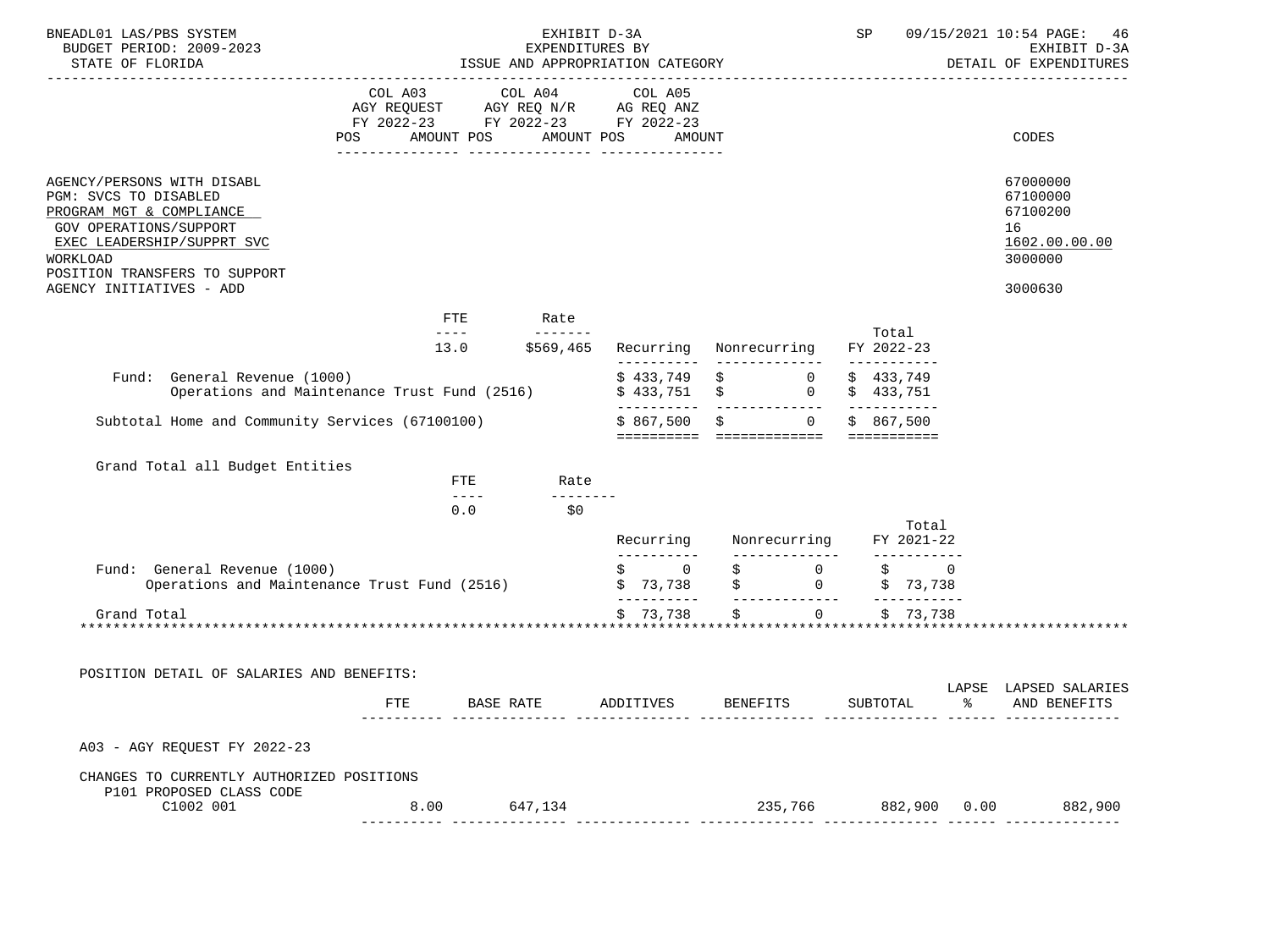| BNEADL01 LAS/PBS SYSTEM<br>BUDGET PERIOD: 2009-2023<br>STATE OF FLORIDA                                                   |     | EXHIBIT D-3A<br>EXPENDITURES BY<br>ISSUE AND APPROPRIATION CATEGORY |            |         |                                               |                  |          | SP 09/15/2021 10:54 PAGE: 47<br>EXHIBIT D-3A<br>DETAIL OF EXPENDITURES |         |                                       |  |  |
|---------------------------------------------------------------------------------------------------------------------------|-----|---------------------------------------------------------------------|------------|---------|-----------------------------------------------|------------------|----------|------------------------------------------------------------------------|---------|---------------------------------------|--|--|
|                                                                                                                           |     |                                                                     |            |         | ------------                                  |                  |          |                                                                        |         |                                       |  |  |
|                                                                                                                           |     | COL A03                                                             | COL A04    |         | COL A05<br>AGY REQUEST AGY REQ N/R AG REQ ANZ |                  |          |                                                                        |         |                                       |  |  |
|                                                                                                                           |     |                                                                     |            |         | FY 2022-23 FY 2022-23 FY 2022-23              |                  |          |                                                                        |         |                                       |  |  |
|                                                                                                                           | POS |                                                                     | AMOUNT POS |         | AMOUNT POS                                    | AMOUNT           |          |                                                                        |         | <b>CODES</b>                          |  |  |
|                                                                                                                           |     |                                                                     |            |         |                                               |                  |          |                                                                        |         |                                       |  |  |
| AGENCY/PERSONS WITH DISABL<br>PGM: SVCS TO DISABLED                                                                       |     |                                                                     |            |         |                                               |                  |          |                                                                        |         | 67000000<br>67100000                  |  |  |
| PROGRAM MGT & COMPLIANCE                                                                                                  |     |                                                                     |            |         |                                               |                  |          |                                                                        |         | 67100200                              |  |  |
| GOV OPERATIONS/SUPPORT                                                                                                    |     |                                                                     |            |         |                                               |                  |          |                                                                        |         | 16                                    |  |  |
| EXEC LEADERSHIP/SUPPRT SVC                                                                                                |     |                                                                     |            |         |                                               |                  |          |                                                                        |         | 1602.00.00.00                         |  |  |
| WORKLOAD<br>POSITION TRANSFERS TO SUPPORT                                                                                 |     |                                                                     |            |         |                                               |                  |          |                                                                        |         | 3000000                               |  |  |
| AGENCY INITIATIVES - ADD                                                                                                  |     |                                                                     |            |         |                                               |                  |          |                                                                        |         | 3000630                               |  |  |
| POSITION DETAIL OF SALARIES AND BENEFITS:                                                                                 |     |                                                                     |            |         |                                               |                  |          |                                                                        |         |                                       |  |  |
|                                                                                                                           | FTE |                                                                     | BASE RATE  |         | ADDITIVES                                     |                  | BENEFITS | SUBTOTAL                                                               | ႜၟ      | LAPSE LAPSED SALARIES<br>AND BENEFITS |  |  |
| A03 - AGY REOUEST FY 2022-23                                                                                              |     |                                                                     |            |         |                                               |                  |          |                                                                        |         |                                       |  |  |
|                                                                                                                           |     |                                                                     |            |         |                                               |                  |          |                                                                        |         |                                       |  |  |
| CHANGES TO CURRENTLY AUTHORIZED POSITIONS                                                                                 |     |                                                                     |            |         |                                               |                  |          |                                                                        |         |                                       |  |  |
| TOTALS FOR ISSUE BY FUND                                                                                                  |     |                                                                     |            |         |                                               |                  |          |                                                                        |         |                                       |  |  |
| 1000 GENERAL REVENUE FUND<br>2516 OPERATIONS AND MAINT TF                                                                 |     |                                                                     |            |         |                                               |                  |          |                                                                        |         | 441,450<br>441,450                    |  |  |
|                                                                                                                           |     | 8.00                                                                |            | 647,134 |                                               |                  | 235,766  |                                                                        | 882,900 | 882,900                               |  |  |
|                                                                                                                           |     |                                                                     |            |         |                                               |                  |          |                                                                        |         | ==============                        |  |  |
|                                                                                                                           |     |                                                                     |            |         |                                               |                  |          |                                                                        |         |                                       |  |  |
| AGENCY STRATEGIC PRIORITIES                                                                                               |     |                                                                     |            |         |                                               |                  |          |                                                                        |         | 4000000                               |  |  |
| MEDICAL CASE MANAGER CONTRACTED                                                                                           |     |                                                                     |            |         |                                               |                  |          |                                                                        |         |                                       |  |  |
| SERVICES<br>SPECIAL CATEGORIES                                                                                            |     |                                                                     |            |         |                                               |                  |          |                                                                        |         | 4000410<br>100000                     |  |  |
| CONTRACTED SERVICES                                                                                                       |     |                                                                     |            |         |                                               |                  |          |                                                                        |         | 100777                                |  |  |
| $-MATCH$<br>GENERAL REVENUE FUND                                                                                          |     | 607,500                                                             |            |         |                                               |                  |          |                                                                        |         | 1000 2                                |  |  |
| OPERATIONS AND MAINT TF -FEDERL                                                                                           |     | 607,500                                                             |            |         |                                               |                  |          |                                                                        |         | 2516 3                                |  |  |
| TOTAL APPRO                                                                                                               |     | 1,215,000                                                           |            |         |                                               |                  |          |                                                                        |         |                                       |  |  |
|                                                                                                                           |     |                                                                     |            |         |                                               |                  |          |                                                                        |         |                                       |  |  |
| AGENCY ISSUE NARRATIVE:                                                                                                   |     |                                                                     |            |         |                                               |                  |          |                                                                        |         |                                       |  |  |
| 2022-2023 BUDGET YEAR NARRATIVE:<br>Issue Title: MEDICAL CASE MANAGER CONTRACTED SERVICES                                 |     |                                                                     |            |         |                                               | IT COMPONENT? NO |          |                                                                        |         |                                       |  |  |
| ISSUE SUMMARY:                                                                                                            |     |                                                                     |            |         |                                               |                  |          |                                                                        |         |                                       |  |  |
| The Agency for Persons with Disabilities (APD, Agency) requests recurring funding in the amount of \$1,215,000 (\$607,500 |     |                                                                     |            |         |                                               |                  |          |                                                                        |         |                                       |  |  |
| in General Revenue (1000) and \$607,500 in Operations and Maintenance Trust Fund (2516)) in the Contracted Services       |     |                                                                     |            |         |                                               |                  |          |                                                                        |         |                                       |  |  |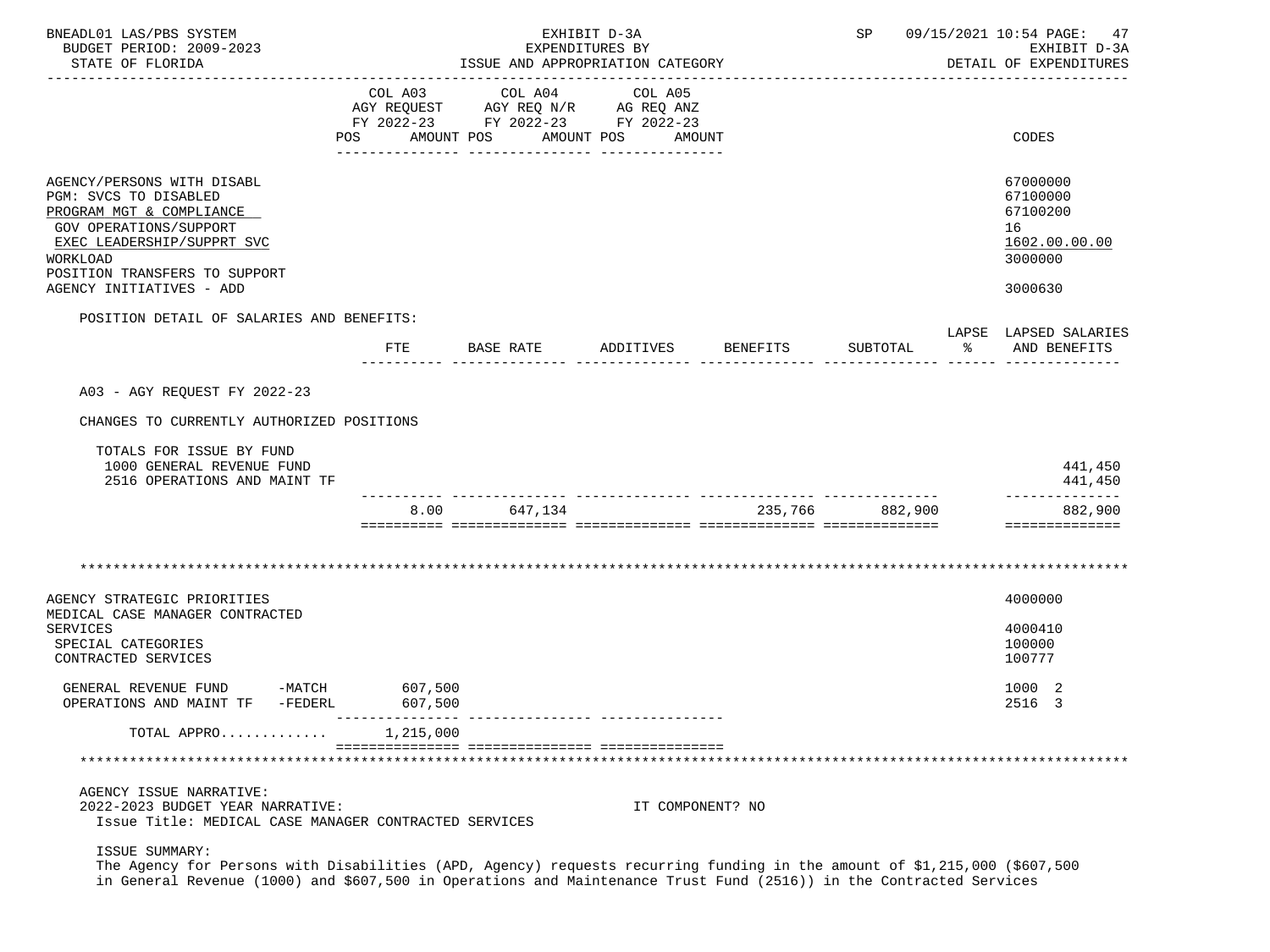| BNEADL01 LAS/PBS SYSTEM<br>BUDGET PERIOD: 2009-2023<br>STATE OF FLORIDA                                                                                                                                   | EXHIBIT D-3A<br>EXPENDITURES BY<br>ISSUE AND APPROPRIATION CATEGORY                                                                         | 09/15/2021 10:54 PAGE: 48<br><b>SP</b><br>EXHIBIT D-3A<br>DETAIL OF EXPENDITURES |
|-----------------------------------------------------------------------------------------------------------------------------------------------------------------------------------------------------------|---------------------------------------------------------------------------------------------------------------------------------------------|----------------------------------------------------------------------------------|
|                                                                                                                                                                                                           | COL A03 COL A04 COL A05<br>AGY REQUEST AGY REO N/R AG REO ANZ<br>FY 2022-23 FY 2022-23 FY 2022-23<br>AMOUNT POS AMOUNT POS<br>POS<br>AMOUNT | CODES                                                                            |
| AGENCY/PERSONS WITH DISABL<br>PGM: SVCS TO DISABLED<br>PROGRAM MGT & COMPLIANCE<br>GOV OPERATIONS/SUPPORT<br>EXEC LEADERSHIP/SUPPRT SVC<br>AGENCY STRATEGIC PRIORITIES<br>MEDICAL CASE MANAGER CONTRACTED |                                                                                                                                             | 67000000<br>67100000<br>67100200<br>16<br>1602.00.00.00<br>4000000               |
| SERVICES                                                                                                                                                                                                  |                                                                                                                                             | 4000410                                                                          |

 category (100777) within the Program Management and Compliance budget entity (67100200), to engage a vendor to complete the 2,250 licensed group home reviews that are required annually.

#### ISSUE DETAIL:

 APD provides oversight to the waiver and waiting list clients to assure that their health and safety needs are being met. The number of individuals that are served on the waiver increases every year. In 2012, there were 29,398 waiver consumers. As of May 2021, waiver consumer numbers have increased to 35,227. APD is responsible for reviewing all APD Licensed group homes annually. Currently, APD has 2,250 licensed group homes that requires medical/medication reviews to be completed annually. Each group home review takes an average of 9 hours to complete. Currently, the Agency has 25 Medical Case Managers (MCM) which consists of ten (10) FTE and fifteen (15) Other Personal Services (OPS) positions. The MCM's are unable to complete the annual group home reviews due to their other essential duties that include, but are not limited to:

- Medical necessity reviews of requested waiver services (health and safety);
- Follow-up concerning an illness, injury, or accident;
- Medication error oversight per Florida Administrative Code (F.A.C.) 65G-7 Medication Administration rule;
- Reporting of Death (ROD) reviews;
- Incident and Abuse Reporting and follow up;
- Review and processing of Significant Additional Need (SAN) requests for additional waiver services
- Licensing/monitoring visits (group homes);
- Oversight of Level II Pre-Admission Screen and Resident Review (PASRR screening) and Utilization Continued Stay Reviews

 Contracting the annual reviews will alleviate some of the overwhelming workload of the current Agency MCM positions. The contracted funding is needed in order for the Agency to complete the required medical/medication reviews for individuals in the group homes for oversight of their health and safety.

 RETURN ON INVESTMENT: Health and safety oversight of APD clients in group homes.

 LINKAGE TO AGENCY STRATEGIC PLAN: Goal 3: Improve accountability of the agency and oversight of providers.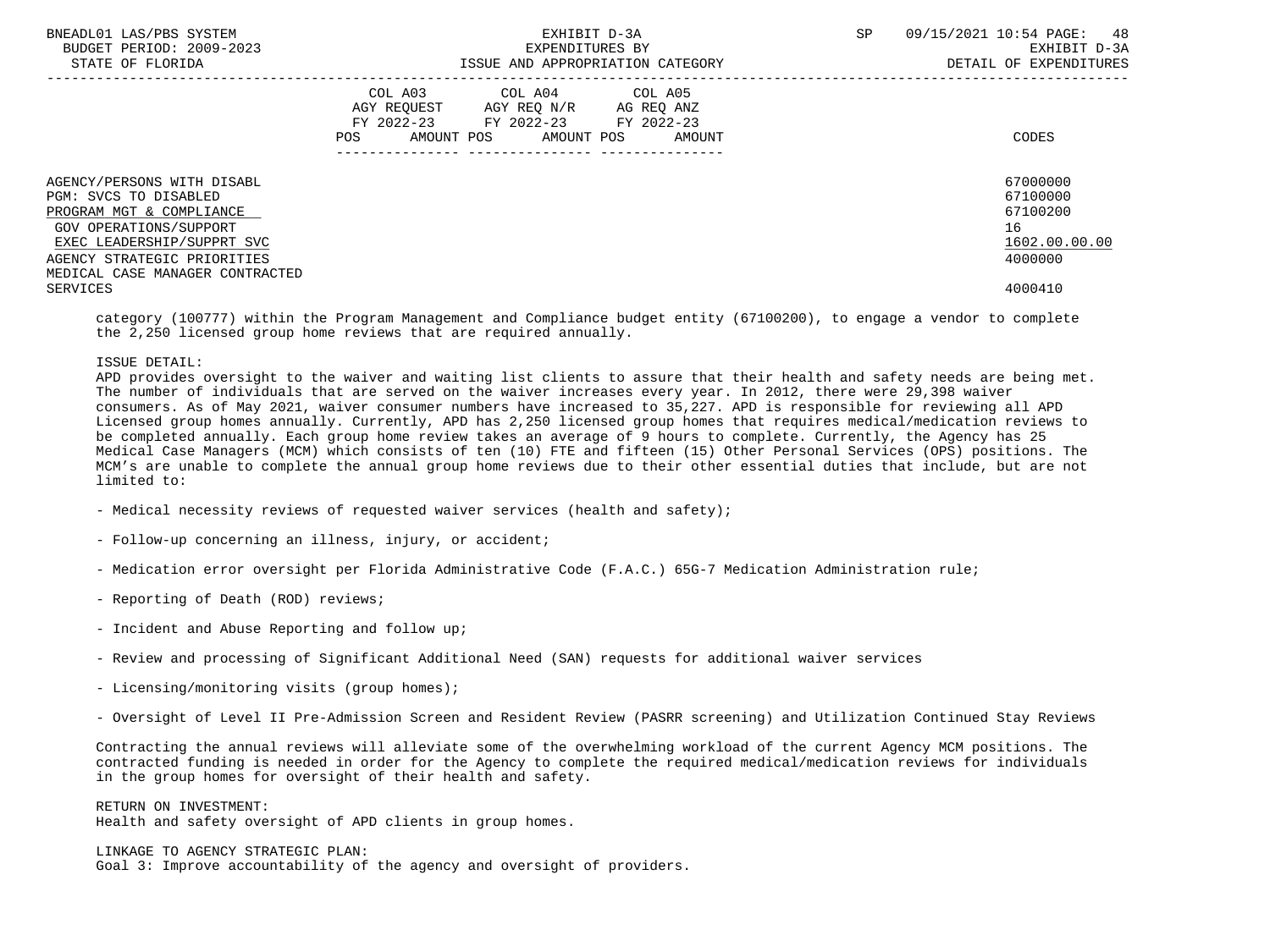| BNEADL01 LAS/PBS SYSTEM<br>BUDGET PERIOD: 2009-2023<br>STATE OF FLORIDA                                                                                                                                                             | EXHIBIT D-3A<br>EXPENDITURES BY<br>EXPENDITURES BY<br>ISSUE AND APPROPRIATION CATEGORY                                                                                                                                                                                                                                                                                                                                                                                   | SP SP                   | 09/15/2021 10:54 PAGE:<br>49<br>EXHIBIT D-3A<br>DETAIL OF EXPENDITURES |                                   |                                                                               |
|-------------------------------------------------------------------------------------------------------------------------------------------------------------------------------------------------------------------------------------|--------------------------------------------------------------------------------------------------------------------------------------------------------------------------------------------------------------------------------------------------------------------------------------------------------------------------------------------------------------------------------------------------------------------------------------------------------------------------|-------------------------|------------------------------------------------------------------------|-----------------------------------|-------------------------------------------------------------------------------|
|                                                                                                                                                                                                                                     | $\begin{tabular}{lllllllllllll} &\multicolumn{4}{c }{COL\ \ \text{AO3}} &\multicolumn{4}{c }{COL\ \ \text{AO4}} &\multicolumn{4}{c }{COL\ \ \text{AO5}} \\ \multicolumn{4}{c }{AGY\ \ \text{REQUEST}} &\multicolumn{4}{c }{AGY\ \ \text{REQ}\ \ \text{NY}} &\multicolumn{4}{c }{AG\ \ \text{REQ}\ \ \text{ANZ}} \\ \multicolumn{4}{c }{FY\ \ \text{2022--23}} &\multicolumn{4}{c }{FY\ \ \text{2022--23}} &\multicolumn{4}{c }{FY\ \ \text{$<br>AMOUNT POS<br><b>POS</b> | AMOUNT POS<br>AMOUNT    |                                                                        |                                   | CODES                                                                         |
| AGENCY/PERSONS WITH DISABL<br>PGM: SVCS TO DISABLED<br>PROGRAM MGT & COMPLIANCE<br><b>GOV OPERATIONS/SUPPORT</b><br>EXEC LEADERSHIP/SUPPRT SVC<br>AGENCY STRATEGIC PRIORITIES<br>MEDICAL CASE MANAGER CONTRACTED<br><b>SERVICES</b> |                                                                                                                                                                                                                                                                                                                                                                                                                                                                          |                         |                                                                        |                                   | 67000000<br>67100000<br>67100200<br>16<br>1602.00.00.00<br>4000000<br>4000410 |
| LINKAGE TO STRATEGIC PLAN FOR ECONOMIC DEVELOPMENT:<br><b>BUDGET SUMMARY:</b><br>Category: Contracted Services (100777)                                                                                                             | 5.2 Improve the efficiency and effectiveness of government agencies at all levels.<br>Budget Entity: Program Management and Compliance (67100200)<br>Program Component: Executive Leadership and Support Services (1602000000)                                                                                                                                                                                                                                           |                         |                                                                        |                                   |                                                                               |
|                                                                                                                                                                                                                                     |                                                                                                                                                                                                                                                                                                                                                                                                                                                                          | Recurring<br>---------- |                                                                        | Total<br>Non-Recurring FY 2022-23 |                                                                               |
| Fund: General Revenue (1000)                                                                                                                                                                                                        |                                                                                                                                                                                                                                                                                                                                                                                                                                                                          |                         |                                                                        |                                   |                                                                               |
| Total Contracted Services                                                                                                                                                                                                           |                                                                                                                                                                                                                                                                                                                                                                                                                                                                          | $$1,215,000$ \$         |                                                                        | $0$ \$1,215,000                   |                                                                               |
| CONSUMER DIRECTED CARE PLUS (CDC+)<br>ADDITIONAL ADMINISTRATION COSTS -<br>ADD<br>SPECIAL CATEGORIES<br>HOME & COMM SERV ADMIN                                                                                                      |                                                                                                                                                                                                                                                                                                                                                                                                                                                                          |                         |                                                                        |                                   | 4009170<br>100000<br>106090                                                   |
|                                                                                                                                                                                                                                     |                                                                                                                                                                                                                                                                                                                                                                                                                                                                          |                         |                                                                        |                                   | 1000 2<br>2516 3                                                              |
|                                                                                                                                                                                                                                     |                                                                                                                                                                                                                                                                                                                                                                                                                                                                          |                         |                                                                        |                                   |                                                                               |
|                                                                                                                                                                                                                                     |                                                                                                                                                                                                                                                                                                                                                                                                                                                                          |                         |                                                                        |                                   |                                                                               |
| AGENCY ISSUE NARRATIVE:<br>2022-2023 BUDGET YEAR NARRATIVE:                                                                                                                                                                         | ISSUE TITLE: CONSUMER DIRECTED CARE PLUS (CDC+) ADDITIONAL ADMINISTRATION COSTS - ADD                                                                                                                                                                                                                                                                                                                                                                                    | IT COMPONENT? NO        |                                                                        |                                   |                                                                               |

ISSUE SUMMARY:

 The Agency for Persons with Disabilities (APD, Agency) requests the transfer of \$1,472,014 in General Revenue from the Home and Community Based Services Waiver category (101555, the Waiver) from the Home and Community Services budget entity (67100100) to the Home and Community Services Administration category (106090)in the Program Management and Compliance budget entity (67100200), and an increase in budget authority is requested in the Operations and Maintenance Trust Fund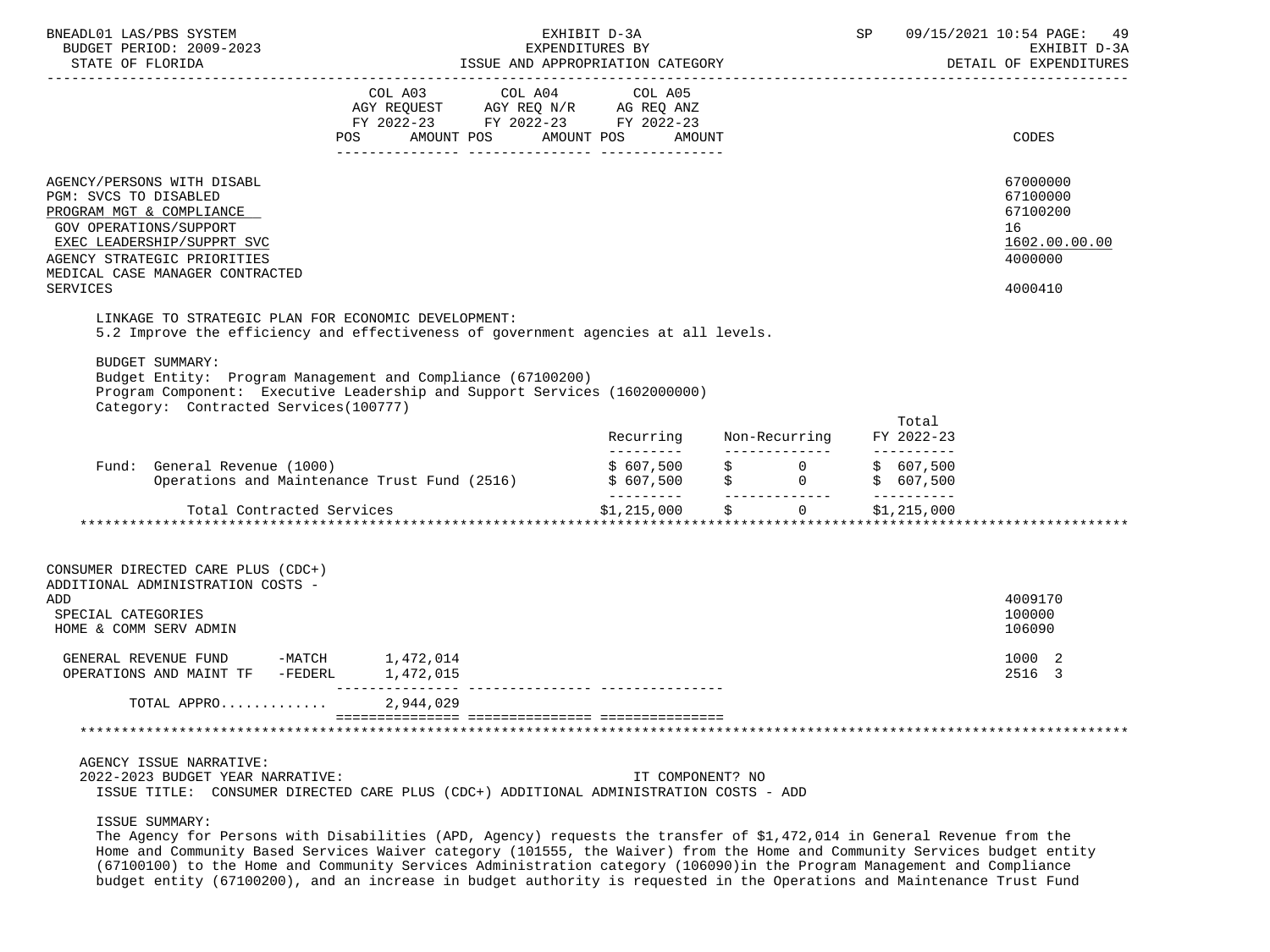| BNEADL01 LAS/PBS SYSTEM<br>BUDGET PERIOD: 2009-2023<br>STATE OF FLORIDA          |     | EXHIBIT D-3A<br>EXPENDITURES BY<br>ISSUE AND APPROPRIATION CATEGORY                                                               | SP | 09/15/2021 10:54 PAGE: 50<br>EXHIBIT D-3A<br>DETAIL OF EXPENDITURES |
|----------------------------------------------------------------------------------|-----|-----------------------------------------------------------------------------------------------------------------------------------|----|---------------------------------------------------------------------|
|                                                                                  | POS | COL A03 COL A04 COL A05<br>AGY REQUEST AGY REQ N/R AG REQ ANZ<br>FY 2022-23 FY 2022-23 FY 2022-23<br>AMOUNT POS AMOUNT POS AMOUNT |    | CODES                                                               |
| AGENCY/PERSONS WITH DISABL<br>PGM: SVCS TO DISABLED                              |     |                                                                                                                                   |    | 67000000<br>67100000<br>67100200                                    |
| PROGRAM MGT & COMPLIANCE<br>GOV OPERATIONS/SUPPORT<br>EXEC LEADERSHIP/SUPPRT SVC |     |                                                                                                                                   |    | 16<br>1602.00.00.00                                                 |
| AGENCY STRATEGIC PRIORITIES<br>CONSUMER DIRECTED CARE PLUS (CDC+)                |     |                                                                                                                                   |    | 4000000                                                             |
| ADDITIONAL ADMINISTRATION COSTS -<br>ADD                                         |     |                                                                                                                                   |    | 4009170                                                             |

 (OMTF) by \$1,472,015 as federal match. A reduction in the amount of \$2,285,040 in double budget in the Operations and Maintenance Trust Fund in the Waiver category (101555) is also included in this issue. This transfer will enable the Agency to properly staff and manage the Consumer Directed Care Plus (CDC+) Program by meeting the needs of current consumers and proactively planning for projected program growth. This transfer is intended to make the CDC+ program cost neutral.

# ISSUE DETAIL:

 The CDC+ program is a long-term care program alternative to the Medicaid Home and Community-Based Services (HCBS) Medicaid Waiver. The program provides the opportunity for individuals to improve the quality of their lives by being empowered to make choices about the supports and services that will meet their long-term care needs and to help them reach their goals. The (CDC+) program is a popular choice among Waiver consumers with 4,017 enrolled as of June 2021. The program has seen elevated enrollment since the beginning of the pandemic.

 Each CDC+ consumer has a 4% or \$160.00 (whichever is less) administration fee withheld from their cost plan each month to support the administration of the program. Based on current enrollment, the collected administrative fee totals \$4,657,552. The collected administrative fee remains in the Waiver category and is unavailable to the program until transferred. To date, only \$1,715,523 has been transferred (FY 2009-2010) from the Home/Community Services Waiver category to support the CDC+ Program. Currently, the program is underfunded by \$2,942,029 based on the current enrollment. If this issue is not approved, APD will need to institute a moratorium on new enrollment and/or possibly cap the program indefinitely.

 Since FY 2009-10 participation in the program has grown from 990 to 4,017 consumers. The program has expanded by approximately 270 participants annually over the last few years. During FY 2021-22, an additional 207 participants are expected to enroll as APD moves 1,900 consumers from the APD Waiting List. These individuals will enroll onto the traditional Waiver Program or onto the CDC+ program. The projected 207 additional participants are based on the current ratio of CDC+ enrollment compared to Waiver enrollment. The increases in participant enrollment have resulted in the need for additional staffing and the need for additional funding for the Agency's contracted fiscal agent that manages the CDC+ participant payroll.

 The nature and design of self-directed waiver programs such as CDC+ inherently necessitate a high level of direct support and involvement by Agency staff members. CDC+ staff must create, monitor, and maintain the participant's monthly budget based on their approved iBudget cost plan. The program provides assistance and training to all program participants, their representatives, consultants, and regional staff, as needed or requested. A toll-free call center is maintained for participants to call in with questions or concerns. All elevated issues must be resolved within 48 business hours. CDC+ processes payroll claims bi-weekly which are submitted via the toll-free call center or the CDC+ web portal. After claims are submitted, CDC+ staff must ensure each participant's budget has sufficient funds to pay the submitted payroll claims. Claims with sufficient funds are then sent to the CDC+ fiscal agent (contracted vendor) to process for payment. Claims with insufficient funds are placed in a Pending status and staff must work the claim to determine if a Corrective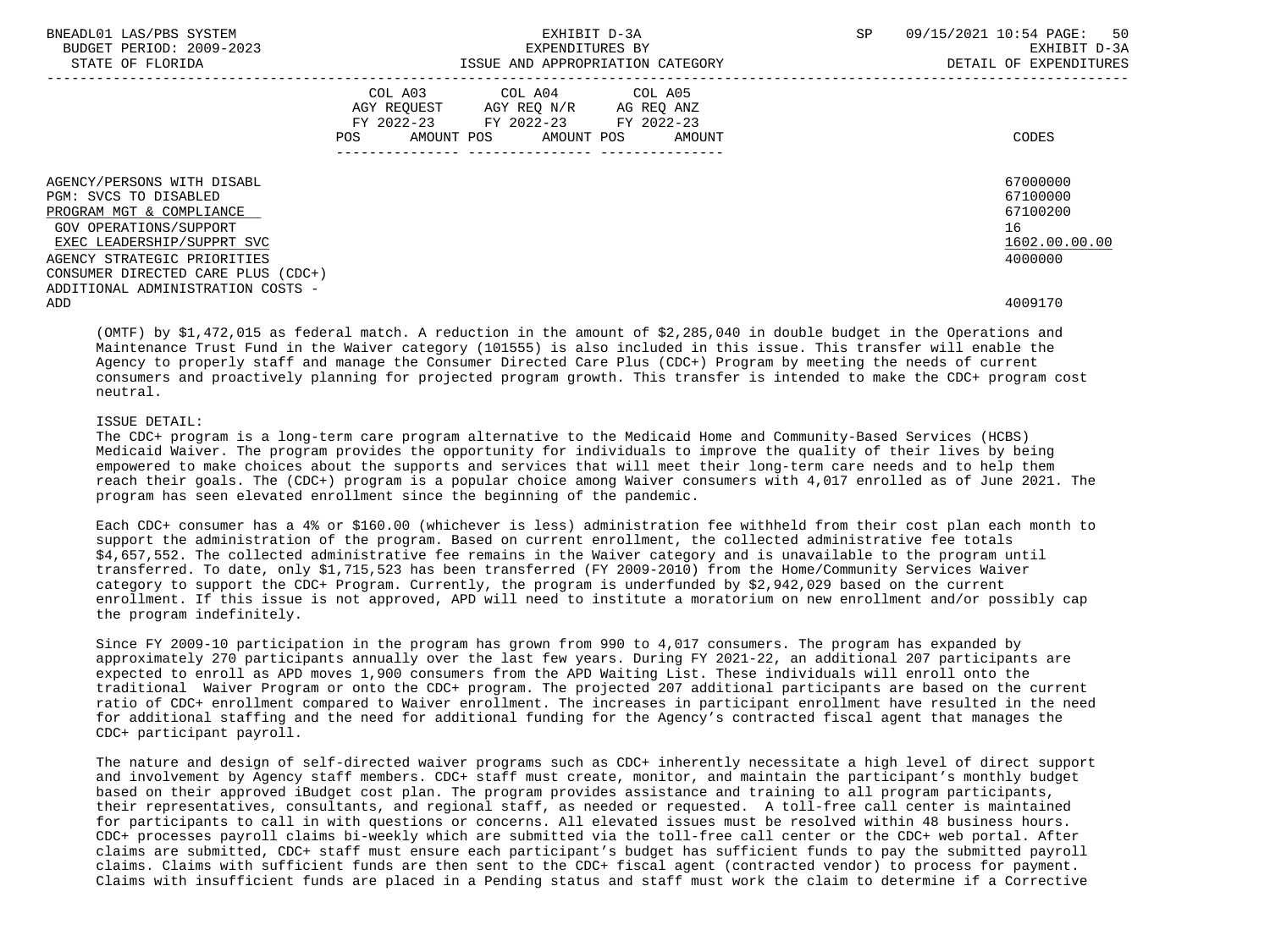| BNEADL01 LAS/PBS SYSTEM<br>BUDGET PERIOD: 2009-2023<br>STATE OF FLORIDA                                                                                                                                                                           | EXHIBIT D-3A<br>EXPENDITURES BY<br>ISSUE AND APPROPRIATION CATEGORY                                                                            | 09/15/2021 10:54 PAGE: 51<br>SP<br>EXHIBIT D-3A<br>DETAIL OF EXPENDITURES |
|---------------------------------------------------------------------------------------------------------------------------------------------------------------------------------------------------------------------------------------------------|------------------------------------------------------------------------------------------------------------------------------------------------|---------------------------------------------------------------------------|
|                                                                                                                                                                                                                                                   | COL A03 COL A04 COL A05<br>AGY REOUEST AGY REO N/R<br>AG REQ ANZ<br>FY 2022-23 FY 2022-23 FY 2022-23<br>POS<br>AMOUNT POS AMOUNT POS<br>AMOUNT | CODES                                                                     |
| AGENCY/PERSONS WITH DISABL<br>PGM: SVCS TO DISABLED<br>PROGRAM MGT & COMPLIANCE<br>GOV OPERATIONS/SUPPORT<br>EXEC LEADERSHIP/SUPPRT SVC<br>AGENCY STRATEGIC PRIORITIES<br>CONSUMER DIRECTED CARE PLUS (CDC+)<br>ADDITIONAL ADMINISTRATION COSTS - |                                                                                                                                                | 67000000<br>67100000<br>67100200<br>16<br>1602.00.00.00<br>4000000        |
| ADD                                                                                                                                                                                                                                               |                                                                                                                                                | 4009170                                                                   |

Action Plan is needed.

 Insufficient staffing causes delays in updating CDC+ budgets in a prompt and timely manner (pursuant to Agency decisions on Significant Additional Needs requests) which may lead to class action litigation. Presently, staff reassignments result in less time to devote to quality assurance and fraud detection activities. Transfer of these funds will enable the Agency to properly staff and manage the CDC+ program.

### RETURN ON INVESTMENT:

Properly staffed CDC+ program to manage the services and financial needs of the clients enrolled in the program.

LINKAGE TO AGENCY STRATEGIC PLAN:

Goal 1: Provide access to community-based services, treatment, and residential options

#### LINKAGE TO STRATEGIC PLAN FOR ECONOMIC DEVELOPMENT:

5.2 Improve the efficiency and effectiveness of government agencies at all levels.

# BUDGET SUMMARY:

 Budget Entity: 67100100 Home and Community Services Program Component: Long Term Care (1303000000) Category: Home and Community Services Waiver (101555)

|                                                                              | Recurring                              |                            | Total<br>Nonrecurring FY 2022-23 |
|------------------------------------------------------------------------------|----------------------------------------|----------------------------|----------------------------------|
| Fund: General Revenue (1000)<br>Operations and Maintenance Trust Fund (2516) | $$(1, 472, 014)$ \$<br>\$(2, 285, 040) | $\overline{0}$<br>$\Omega$ | \$(1,472,014)<br>\$(2, 285, 040) |
| Total Home and Community Services Waiver (101555)                            | $$(3, 757, 054)$ \$                    |                            | $0 \qquad $ (3, 757, 054)$       |

 BUDGET SUMMARY: Budget Entity: 67100200 Program Compliance and Management Program Component: Executive Leadership and Support Services (1602000000)

|  |  |  | Category: Home and Community Admin (106090) |  |  |
|--|--|--|---------------------------------------------|--|--|
|--|--|--|---------------------------------------------|--|--|

|                                              | Recurring       | Nonrecurring FY 2022-23 | Total                 |
|----------------------------------------------|-----------------|-------------------------|-----------------------|
|                                              |                 |                         |                       |
| Fund: General Revenue (1000)                 | \$1,472,014 \$  |                         | $0 \qquad $1,472,014$ |
| Operations and Maintenance Trust Fund (2516) | $$1.472.015$ \$ |                         | \$ 1,472,015          |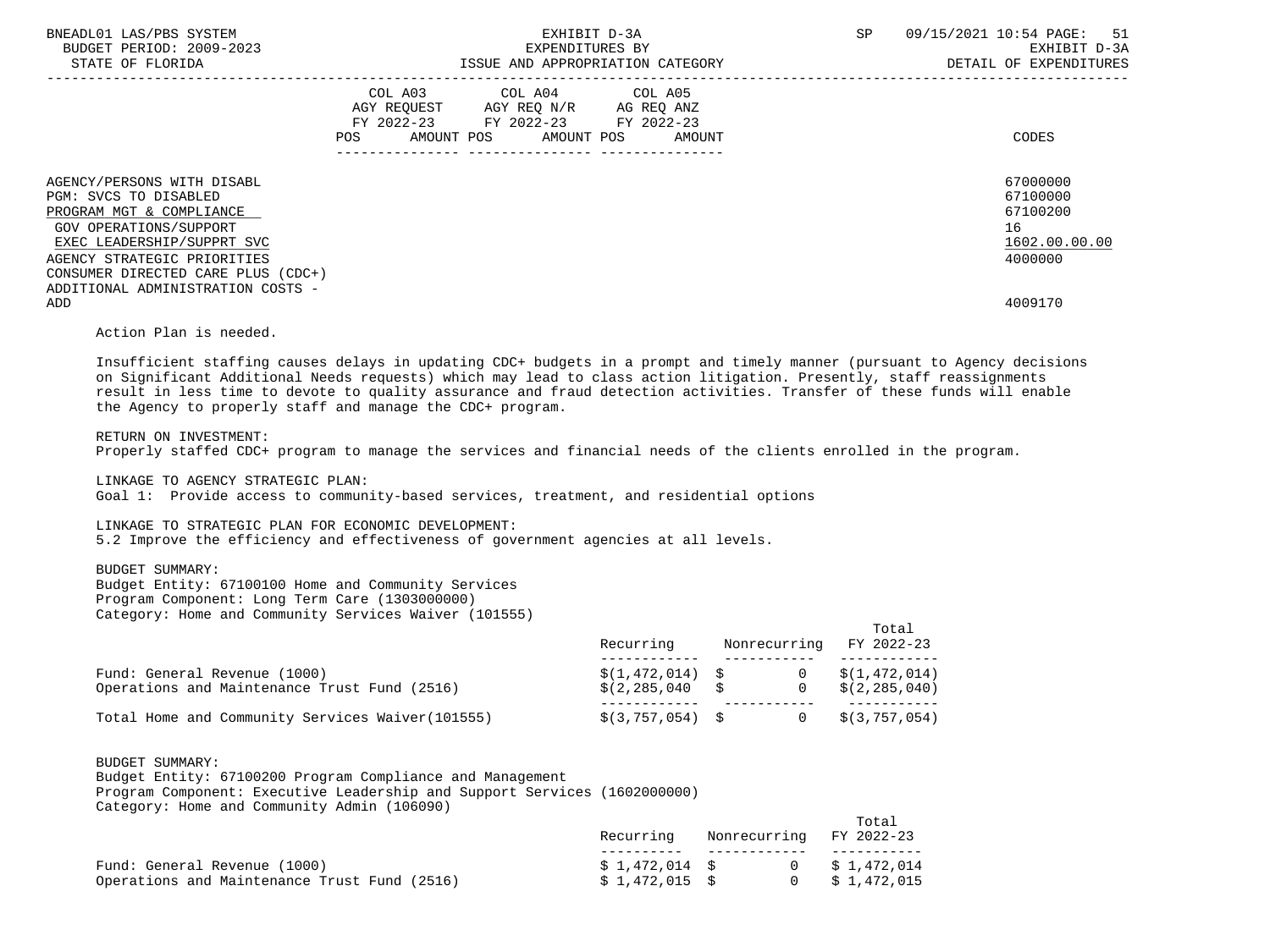| BNEADL01 LAS/PBS SYSTEM<br>BUDGET PERIOD: 2009-2023<br>STATE OF FLORIDA                                                                                                                                                                           | EXHIBIT D-3A<br>EXPENDITURES BY<br>ISSUE AND APPROPRIATION CATEGORY |                                                                                                   |  | SP | 09/15/2021 10:54 PAGE: 52<br>EXHIBIT D-3A<br>DETAIL OF EXPENDITURES |
|---------------------------------------------------------------------------------------------------------------------------------------------------------------------------------------------------------------------------------------------------|---------------------------------------------------------------------|---------------------------------------------------------------------------------------------------|--|----|---------------------------------------------------------------------|
|                                                                                                                                                                                                                                                   | POS AMOUNT POS AMOUNT POS AMOUNT                                    | COL A03 COL A04 COL A05<br>AGY REQUEST AGY REQ N/R AG REQ ANZ<br>FY 2022-23 FY 2022-23 FY 2022-23 |  |    | CODES                                                               |
| AGENCY/PERSONS WITH DISABL<br>PGM: SVCS TO DISABLED<br>PROGRAM MGT & COMPLIANCE<br>GOV OPERATIONS/SUPPORT<br>EXEC LEADERSHIP/SUPPRT SVC<br>AGENCY STRATEGIC PRIORITIES<br>CONSUMER DIRECTED CARE PLUS (CDC+)<br>ADDITIONAL ADMINISTRATION COSTS - |                                                                     |                                                                                                   |  |    | 67000000<br>67100000<br>67100200<br>16<br>1602.00.00.00<br>4000000  |
| ADD                                                                                                                                                                                                                                               |                                                                     |                                                                                                   |  |    | 4009170                                                             |
| Total Home and Community Admin (106090)<br>\$ 2,944,029 \$ 0 \$ 2,944,029                                                                                                                                                                         |                                                                     |                                                                                                   |  |    |                                                                     |
| TOTAL: EXEC LEADERSHIP/SUPPRT SVC<br>BY FUND TYPE                                                                                                                                                                                                 |                                                                     |                                                                                                   |  |    | 1602.00.00.00                                                       |
| GENERAL REVENUE FUND<br>TRUST FUNDS                                                                                                                                                                                                               | 18,240,700 51,128<br>13,916,012                                     | 51,128                                                                                            |  |    | 1000<br>2000                                                        |
| TOTAL POSITIONS 167.00<br>TOTAL PROG COMP 32, 156, 712 102, 256<br>TOTAL SALARY RATE 10,480,161                                                                                                                                                   |                                                                     |                                                                                                   |  |    |                                                                     |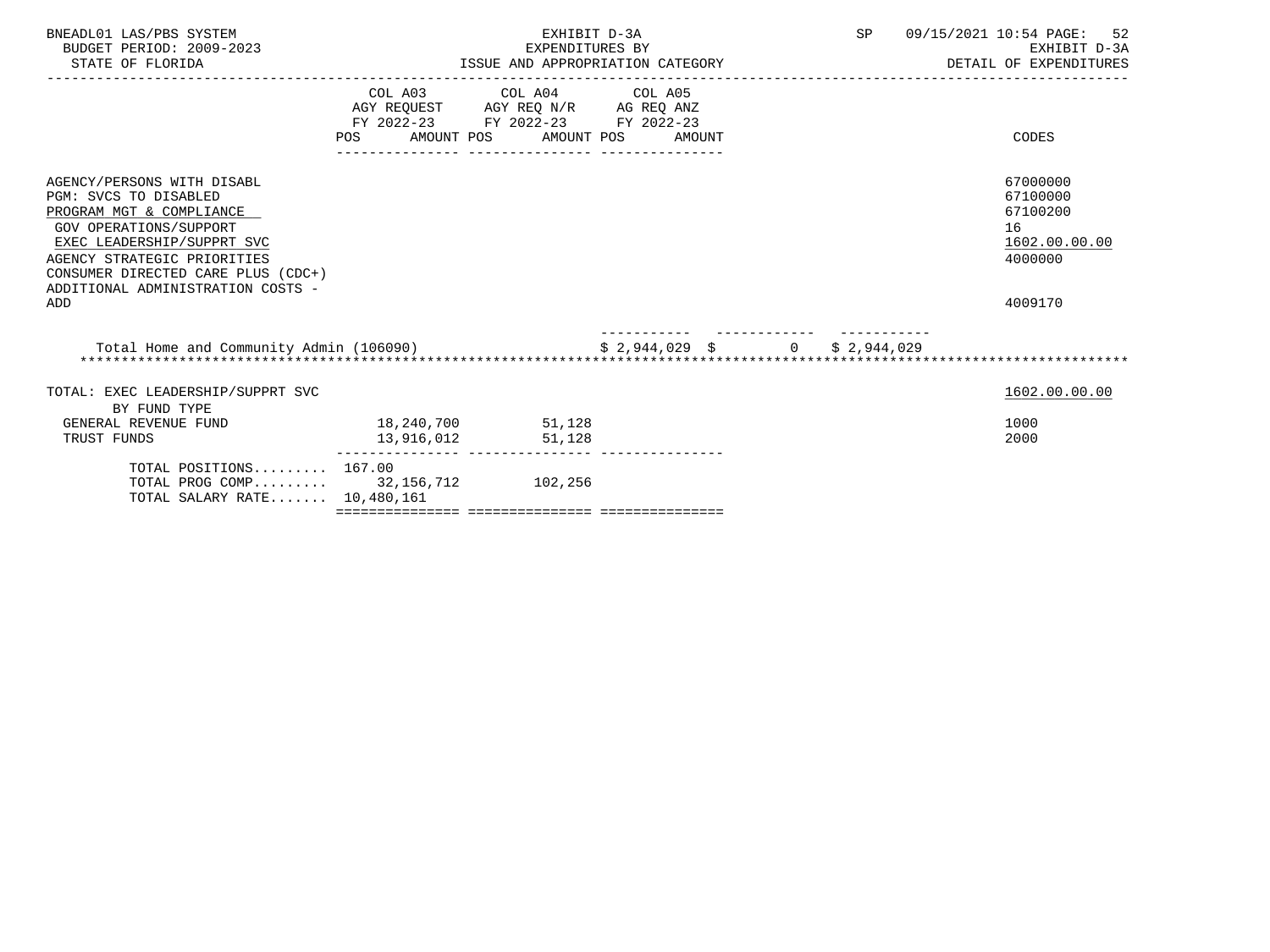| BNEADL01 LAS/PBS SYSTEM<br>BUDGET PERIOD: 2009-2023<br>STATE OF FLORIDA                                                                                                                                                                      |                  | EXHIBIT D-3A<br>EXPENDITURES BY<br>ISSUE AND APPROPRIATION CATEGORY                                                                      | 09/15/2021 10:54 PAGE:<br>SP<br>53<br>EXHIBIT D-3A<br>DETAIL OF EXPENDITURES            |
|----------------------------------------------------------------------------------------------------------------------------------------------------------------------------------------------------------------------------------------------|------------------|------------------------------------------------------------------------------------------------------------------------------------------|-----------------------------------------------------------------------------------------|
|                                                                                                                                                                                                                                              |                  | COL A03 COL A04<br>COL A05<br>AGY REQUEST AGY REQ N/R AG REQ ANZ<br>FY 2022-23 FY 2022-23 FY 2022-23<br>POS AMOUNT POS AMOUNT POS AMOUNT | <b>CODES</b>                                                                            |
| AGENCY/PERSONS WITH DISABL<br>PGM: SVCS TO DISABLED<br>PROGRAM MGT & COMPLIANCE<br>GOV OPERATIONS/SUPPORT<br>INFORMATION TECHNOLOGY<br>ESTIMATED EXPENDITURES<br>ESTIMATED EXPENDITURES - OPERATIONS<br>SALARY RATE<br>SALARY RATE 1,171,060 |                  |                                                                                                                                          | 67000000<br>67100000<br>67100200<br>16<br>1603.00.00.00<br>1000000<br>1001000<br>000000 |
| SALARIES AND BENEFITS                                                                                                                                                                                                                        |                  |                                                                                                                                          | 010000                                                                                  |
| GENERAL REVENUE FUND -MATCH 984,863                                                                                                                                                                                                          |                  |                                                                                                                                          | 1000 2<br>2516 3                                                                        |
| TOTAL POSITIONS $24.00$<br>TOTAL APPRO 1,629,393                                                                                                                                                                                             |                  |                                                                                                                                          |                                                                                         |
| OTHER PERSONAL SERVICES                                                                                                                                                                                                                      |                  |                                                                                                                                          | 030000                                                                                  |
| GENERAL REVENUE FUND -MATCH<br>OPERATIONS AND MAINT TF -FEDERL                                                                                                                                                                               | 38,722<br>30,117 |                                                                                                                                          | 1000 2<br>2516 3                                                                        |
| TOTAL APPRO                                                                                                                                                                                                                                  | 68,839           |                                                                                                                                          |                                                                                         |
| <b>EXPENSES</b>                                                                                                                                                                                                                              |                  |                                                                                                                                          | 040000                                                                                  |
| GENERAL REVENUE FUND -MATCH 518,524<br>OPERATIONS AND MAINT TF -FEDERL 394,467                                                                                                                                                               |                  |                                                                                                                                          | 1000 2<br>2516 3                                                                        |
| TOTAL APPRO                                                                                                                                                                                                                                  | 912,991          |                                                                                                                                          |                                                                                         |
| SPECIAL CATEGORIES<br>CONTRACTED SERVICES                                                                                                                                                                                                    |                  |                                                                                                                                          | 100000<br>100777                                                                        |
| GENERAL REVENUE FUND -MATCH 354,243<br>OPERATIONS AND MAINT TF -FEDERL 220,087                                                                                                                                                               |                  |                                                                                                                                          | 1000 2<br>2516 3                                                                        |
| TOTAL APPRO                                                                                                                                                                                                                                  | 574,330          |                                                                                                                                          |                                                                                         |
|                                                                                                                                                                                                                                              |                  |                                                                                                                                          |                                                                                         |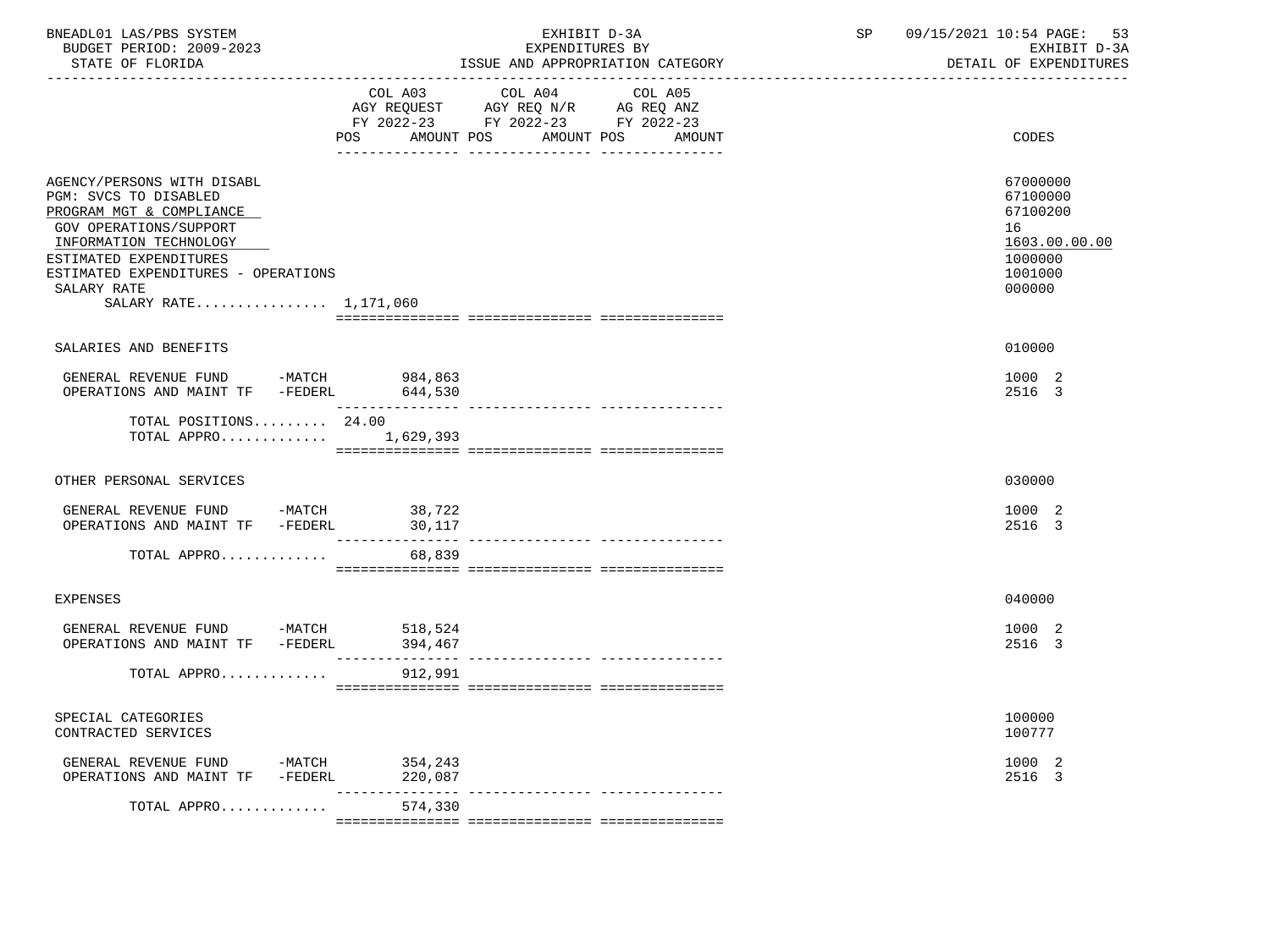| BNEADL01 LAS/PBS SYSTEM<br>BUDGET PERIOD: 2009-2023<br>STATE OF FLORIDA                                                                                                                                                                                       |                        | EXHIBIT D-3A<br>EXPENDITURES BY<br>ISSUE AND APPROPRIATION CATEGORY |                                                                                                                       |                   | SP                               | 09/15/2021 10:54 PAGE: 54<br>EXHIBIT D-3A<br>DETAIL OF EXPENDITURES                               |
|---------------------------------------------------------------------------------------------------------------------------------------------------------------------------------------------------------------------------------------------------------------|------------------------|---------------------------------------------------------------------|-----------------------------------------------------------------------------------------------------------------------|-------------------|----------------------------------|---------------------------------------------------------------------------------------------------|
|                                                                                                                                                                                                                                                               |                        | POS.                                                                | COL A03 COL A04<br>AGY REQUEST AGY REQ N/R AG REQ ANZ<br>FY 2022-23 FY 2022-23 FY 2022-23<br>AMOUNT POS<br>AMOUNT POS | COL A05<br>AMOUNT | -------------------------------- | CODES                                                                                             |
| AGENCY/PERSONS WITH DISABL<br>PGM: SVCS TO DISABLED<br>PROGRAM MGT & COMPLIANCE<br><b>GOV OPERATIONS/SUPPORT</b><br>INFORMATION TECHNOLOGY<br>ESTIMATED EXPENDITURES<br>ESTIMATED EXPENDITURES - OPERATIONS<br>SPECIAL CATEGORIES<br>FLAIR SYSTEM REPLACEMENT |                        |                                                                     |                                                                                                                       |                   |                                  | 67000000<br>67100000<br>67100200<br>16<br>1603.00.00.00<br>1000000<br>1001000<br>100000<br>100781 |
| OPERATIONS AND MAINT TF                                                                                                                                                                                                                                       | -FEDERL                | -MATCH 294,500<br>180,500<br>_______________                        |                                                                                                                       |                   |                                  | 2516 2<br>2516 3                                                                                  |
| TOTAL OPERATIONS AND MAINT TF<br>TOTAL APPRO                                                                                                                                                                                                                  |                        | 475,000<br>475,000                                                  |                                                                                                                       |                   |                                  | 2516                                                                                              |
|                                                                                                                                                                                                                                                               |                        |                                                                     |                                                                                                                       |                   |                                  |                                                                                                   |
| APD - ICONNECT                                                                                                                                                                                                                                                |                        |                                                                     |                                                                                                                       |                   |                                  | 101556                                                                                            |
| GENERAL REVENUE FUND                                                                                                                                                                                                                                          |                        | -MATCH 783,434                                                      |                                                                                                                       |                   |                                  | 1000 2                                                                                            |
| OPERATIONS AND MAINT TF                                                                                                                                                                                                                                       | -MATCH<br>-FEDERL      | 418,092<br>2,612,460                                                |                                                                                                                       |                   |                                  | 2516 2<br>2516 3                                                                                  |
| TOTAL OPERATIONS AND MAINT TF                                                                                                                                                                                                                                 |                        | 3,030,552                                                           |                                                                                                                       |                   |                                  | 2516                                                                                              |
| TOTAL APPRO                                                                                                                                                                                                                                                   |                        | 3,813,986                                                           |                                                                                                                       |                   |                                  |                                                                                                   |
| RISK MANAGEMENT INSURANCE                                                                                                                                                                                                                                     |                        |                                                                     |                                                                                                                       |                   |                                  | 103241                                                                                            |
| GENERAL REVENUE FUND                                                                                                                                                                                                                                          |                        | $-MATCH$<br>2,168                                                   |                                                                                                                       |                   |                                  | 1000 2                                                                                            |
| HOME & COMM SERV ADMIN                                                                                                                                                                                                                                        |                        |                                                                     |                                                                                                                       |                   |                                  | 106090                                                                                            |
| GENERAL REVENUE FUND -MATCH 62,051<br>OPERATIONS AND MAINT TF -FEDERL                                                                                                                                                                                         |                        | 52,413                                                              |                                                                                                                       |                   |                                  | 1000 2<br>2516 3                                                                                  |
| TOTAL APPRO                                                                                                                                                                                                                                                   |                        | 114,464                                                             |                                                                                                                       |                   |                                  |                                                                                                   |
| TR/DMS/HR SVCS/STW CONTRCT                                                                                                                                                                                                                                    |                        |                                                                     |                                                                                                                       |                   |                                  | 107040                                                                                            |
| GENERAL REVENUE FUND                                                                                                                                                                                                                                          | -MATCH                 | 3,867                                                               |                                                                                                                       |                   |                                  | 1000 2                                                                                            |
| OPERATIONS AND MAINT TF                                                                                                                                                                                                                                       | $-$ STATE<br>$-FEDERL$ | 40<br>2,423                                                         |                                                                                                                       |                   |                                  | 2516 1<br>2516 3                                                                                  |
|                                                                                                                                                                                                                                                               |                        |                                                                     |                                                                                                                       |                   |                                  |                                                                                                   |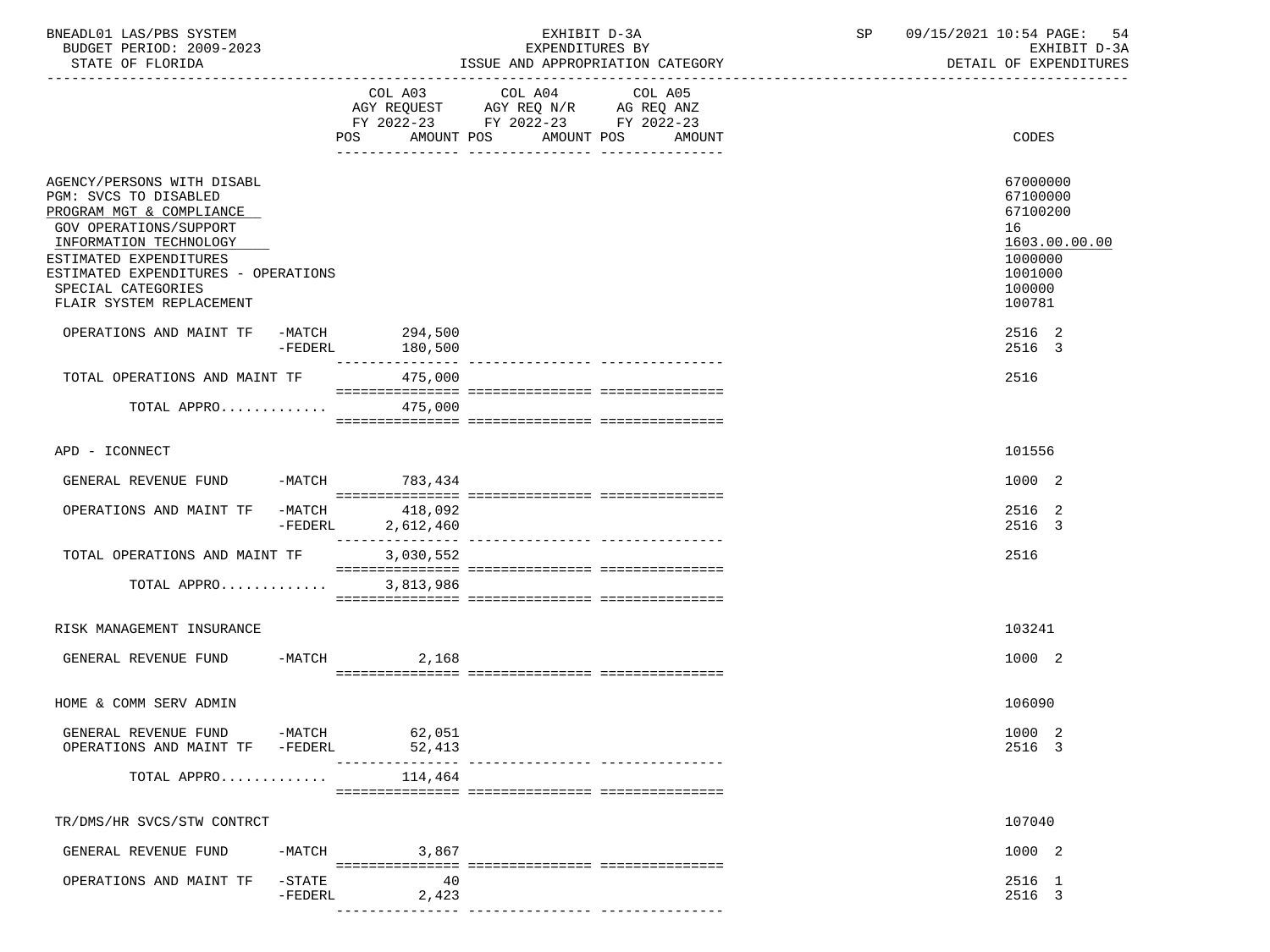| BNEADL01 LAS/PBS SYSTEM |                  |                          | RXHIRIT D-3A                     |  |
|-------------------------|------------------|--------------------------|----------------------------------|--|
|                         |                  | BUDGET PERIOD: 2009-2023 | EXPENDITURES BY                  |  |
|                         | STATE OF FLORIDA |                          | ISSUE AND APPROPRIATION CATEGORY |  |

BUDGET PERIOD: 2009-2023 EXPENDITURES BY EXHIBIT D-3A

|                                                                                                                                                                                                                                                                                           | COL A03                              | COL A04<br>AGY REQUEST AGY REQ N/R AG REQ ANZ<br>FY 2022-23 FY 2022-23 FY 2022-23 | COL A05              |                                                                                                           |
|-------------------------------------------------------------------------------------------------------------------------------------------------------------------------------------------------------------------------------------------------------------------------------------------|--------------------------------------|-----------------------------------------------------------------------------------|----------------------|-----------------------------------------------------------------------------------------------------------|
|                                                                                                                                                                                                                                                                                           | POS<br>AMOUNT POS                    |                                                                                   | AMOUNT POS<br>AMOUNT | CODES                                                                                                     |
| AGENCY/PERSONS WITH DISABL<br>PGM: SVCS TO DISABLED<br>PROGRAM MGT & COMPLIANCE<br>GOV OPERATIONS/SUPPORT<br>INFORMATION TECHNOLOGY<br>ESTIMATED EXPENDITURES<br>ESTIMATED EXPENDITURES - OPERATIONS<br>SPECIAL CATEGORIES<br>TR/DMS/HR SVCS/STW CONTRCT<br>TOTAL OPERATIONS AND MAINT TF | 2,463                                |                                                                                   |                      | 67000000<br>67100000<br>67100200<br>16<br>1603.00.00.00<br>1000000<br>1001000<br>100000<br>107040<br>2516 |
| TOTAL APPRO                                                                                                                                                                                                                                                                               | 6,330                                |                                                                                   |                      |                                                                                                           |
| DATA PROCESSING SERVICES<br>DP ASSESSMENT (DMS)<br>GENERAL REVENUE FUND                                                                                                                                                                                                                   | $-MATCH$ 83,352                      |                                                                                   |                      | 210000<br>210004<br>1000 2                                                                                |
| $-$ STATE<br>OPERATIONS AND MAINT TF<br>$-FEDERL$                                                                                                                                                                                                                                         | 284,898<br>50,513<br>_______________ |                                                                                   |                      | 2516 1<br>2516 3                                                                                          |
| TOTAL OPERATIONS AND MAINT TF                                                                                                                                                                                                                                                             | 335,411                              |                                                                                   |                      | 2516                                                                                                      |
| TOTAL APPRO                                                                                                                                                                                                                                                                               | 418,763                              |                                                                                   |                      |                                                                                                           |
| TOTAL: ESTIMATED EXPENDITURES - OPERATIONS<br>TOTAL POSITIONS 24.00<br>TOTAL ISSUE 8,016,264<br>TOTAL SALARY RATE $1,171,060$                                                                                                                                                             |                                      |                                                                                   |                      | 1001000                                                                                                   |
| SALARY INCREASES FOR FY 2021-22 -<br>STATE EMPLOYEE MINIMUM WAGE<br>INCREASE - EFFECTIVE 7/1/2021<br>OTHER PERSONAL SERVICES                                                                                                                                                              |                                      |                                                                                   |                      | 1001030<br>030000                                                                                         |
| GENERAL REVENUE FUND -MATCH<br>OPERATIONS AND MAINT TF -FEDERL                                                                                                                                                                                                                            | 758<br>589                           |                                                                                   |                      | 1000 2<br>2516 3                                                                                          |
| TOTAL APPRO                                                                                                                                                                                                                                                                               | ------------<br>1,347                |                                                                                   |                      |                                                                                                           |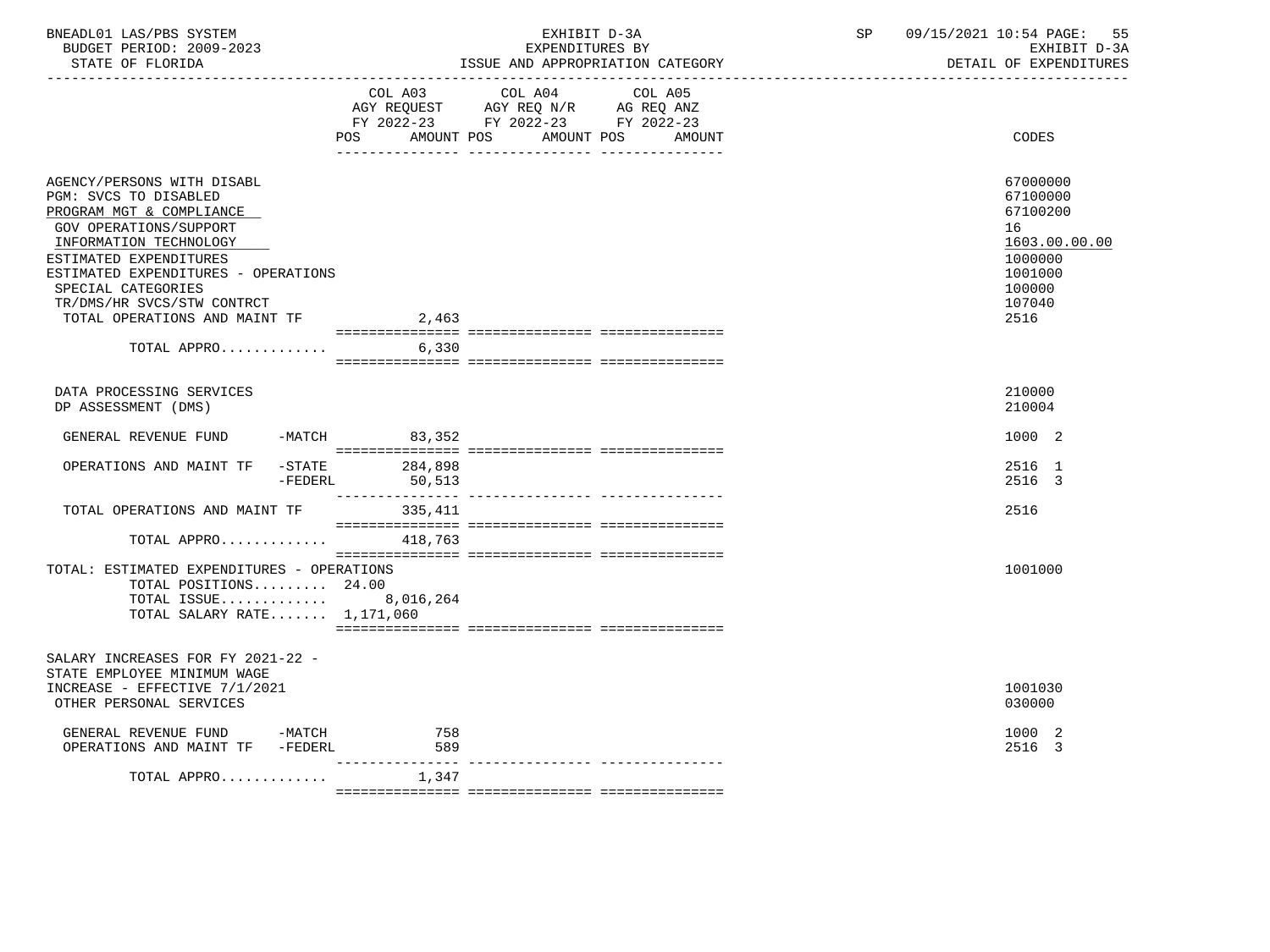| BNEADL01 LAS/PBS SYSTEM<br>BUDGET PERIOD: 2009-2023                                                                                                                                                                            |                 | EXHIBIT D-3A<br>EXPENDITURES BY                                                                                                          | 09/15/2021 10:54 PAGE:<br>SP<br>-56<br>EXHIBIT D-3A                |
|--------------------------------------------------------------------------------------------------------------------------------------------------------------------------------------------------------------------------------|-----------------|------------------------------------------------------------------------------------------------------------------------------------------|--------------------------------------------------------------------|
| STATE OF FLORIDA                                                                                                                                                                                                               |                 | ISSUE AND APPROPRIATION CATEGORY                                                                                                         | DETAIL OF EXPENDITURES<br>-------------------------------------    |
|                                                                                                                                                                                                                                |                 | COL A03 COL A04<br>COL A05<br>AGY REQUEST AGY REQ N/R AG REQ ANZ<br>FY 2022-23 FY 2022-23 FY 2022-23<br>POS AMOUNT POS AMOUNT POS AMOUNT | CODES                                                              |
| AGENCY/PERSONS WITH DISABL<br>PGM: SVCS TO DISABLED<br>PROGRAM MGT & COMPLIANCE<br>GOV OPERATIONS/SUPPORT<br>INFORMATION TECHNOLOGY<br>ESTIMATED EXPENDITURES<br>FLORIDA RETIREMENT SYSTEM<br>ADJUSTMENT - FY 2021-22 - NORMAL |                 |                                                                                                                                          | 67000000<br>67100000<br>67100200<br>16<br>1603.00.00.00<br>1000000 |
| COST AND UNFUNDED ACTUARIAL<br>LIABILITY<br>SALARIES AND BENEFITS                                                                                                                                                              |                 |                                                                                                                                          | 1001070<br>010000                                                  |
| GENERAL REVENUE FUND -MATCH 6,779<br>OPERATIONS AND MAINT TF -FEDERL                                                                                                                                                           | 4,437           |                                                                                                                                          | 1000 2<br>2516 3                                                   |
| TOTAL APPRO $11,216$                                                                                                                                                                                                           |                 |                                                                                                                                          |                                                                    |
| DATA PROCESSING SERVICES<br>DP ASSESSMENT (DMS)                                                                                                                                                                                |                 |                                                                                                                                          | 210000<br>210004                                                   |
| GENERAL REVENUE FUND -MATCH 108                                                                                                                                                                                                |                 |                                                                                                                                          | 1000 2                                                             |
| OPERATIONS AND MAINT TF -STATE<br>$-FEDERL$                                                                                                                                                                                    | 369<br>65       |                                                                                                                                          | 2516 1<br>2516 3                                                   |
| TOTAL OPERATIONS AND MAINT TF                                                                                                                                                                                                  | 434             |                                                                                                                                          | 2516                                                               |
| TOTAL APPRO                                                                                                                                                                                                                    | 542             |                                                                                                                                          |                                                                    |
| TOTAL: FLORIDA RETIREMENT SYSTEM<br>ADJUSTMENT - FY 2021-22 - NORMAL<br>COST AND UNFUNDED ACTUARIAL<br>LIABILITY                                                                                                               |                 |                                                                                                                                          | 1001070                                                            |
| TOTAL ISSUE $11,758$                                                                                                                                                                                                           |                 |                                                                                                                                          |                                                                    |
| REALLOCATION OF HUMAN RESOURCES<br>OUTSOURCING<br>SPECIAL CATEGORIES<br>TR/DMS/HR SVCS/STW CONTRCT                                                                                                                             |                 |                                                                                                                                          | 1005900<br>100000<br>107040                                        |
| GENERAL REVENUE FUND<br>-MATCH                                                                                                                                                                                                 | $350 -$         |                                                                                                                                          | 1000 2                                                             |
| $-$ STATE<br>OPERATIONS AND MAINT TF<br>$-FEDERL$                                                                                                                                                                              | $4-$<br>$220 -$ |                                                                                                                                          | 2516 1<br>2516 3                                                   |
| TOTAL OPERATIONS AND MAINT TF                                                                                                                                                                                                  | $224-$          |                                                                                                                                          | 2516                                                               |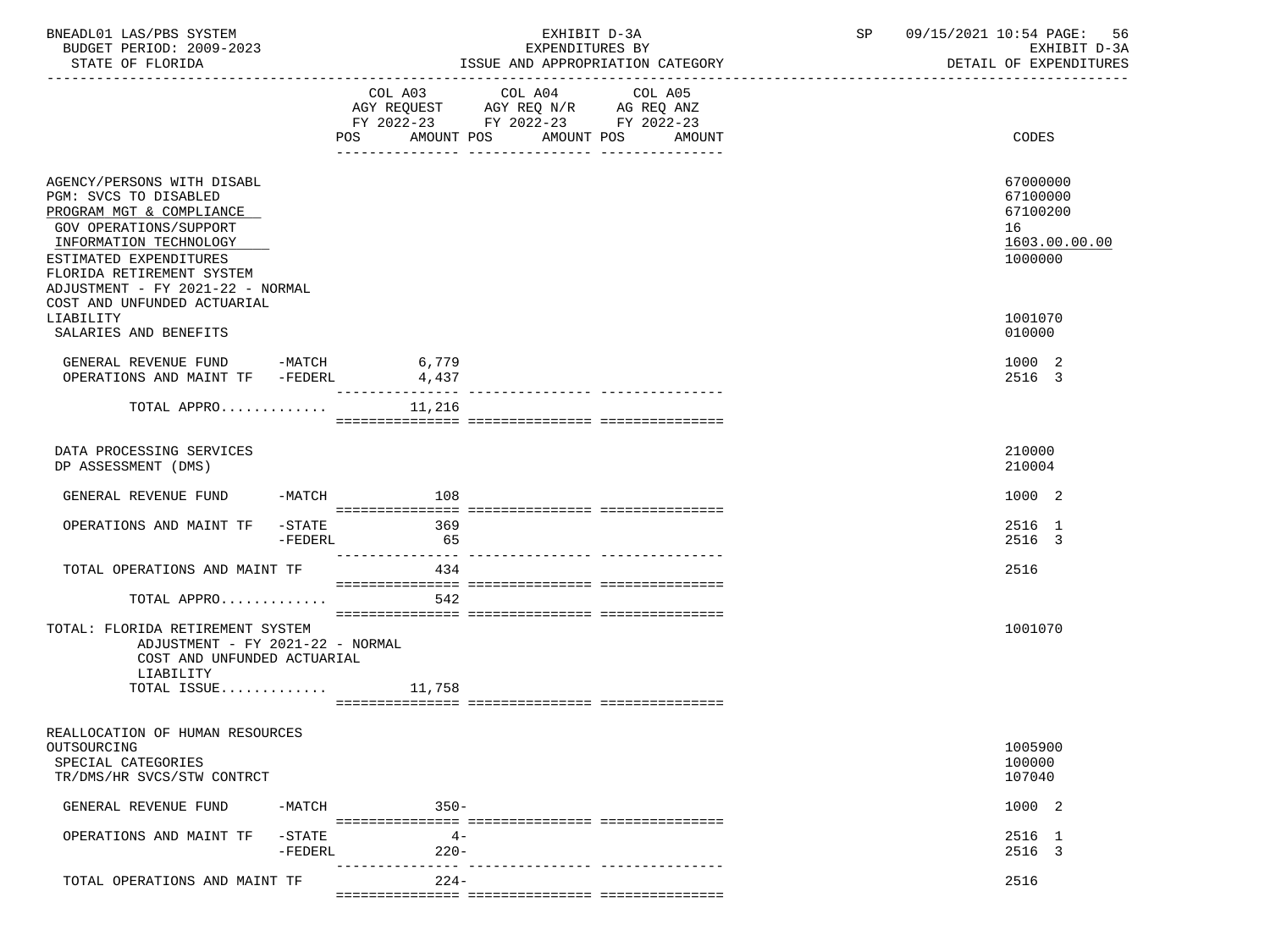| BNEADL01 LAS/PBS SYSTEM<br>BUDGET PERIOD: 2009-2023<br>STATE OF FLORIDA                                                                                                                                                                                                                   |                 | EXHIBIT D-3A<br>EXPENDITURES BY<br>ISSUE AND APPROPRIATION CATEGORY                                                                               | 09/15/2021 10:54 PAGE:<br>57<br>SP<br>EXHIBIT D-3A<br>DETAIL OF EXPENDITURES                      |
|-------------------------------------------------------------------------------------------------------------------------------------------------------------------------------------------------------------------------------------------------------------------------------------------|-----------------|---------------------------------------------------------------------------------------------------------------------------------------------------|---------------------------------------------------------------------------------------------------|
|                                                                                                                                                                                                                                                                                           |                 | COL A03 COL A04<br>COL A05<br>AGY REQUEST AGY REQ N/R AG REQ ANZ<br>FY 2022-23 FY 2022-23 FY 2022-23<br>POS<br>AMOUNT POS<br>AMOUNT POS<br>AMOUNT | CODES                                                                                             |
| AGENCY/PERSONS WITH DISABL<br>PGM: SVCS TO DISABLED<br>PROGRAM MGT & COMPLIANCE<br><b>GOV OPERATIONS/SUPPORT</b><br>INFORMATION TECHNOLOGY<br>ESTIMATED EXPENDITURES<br>REALLOCATION OF HUMAN RESOURCES<br>OUTSOURCING<br>SPECIAL CATEGORIES<br>TR/DMS/HR SVCS/STW CONTRCT<br>TOTAL APPRO |                 | $574-$                                                                                                                                            | 67000000<br>67100000<br>67100200<br>16<br>1603.00.00.00<br>1000000<br>1005900<br>100000<br>107040 |
| STATE ENTERPRISE INFORMATION<br>TECHNOLOGY DISTRIBUTION<br>DATA PROCESSING SERVICES<br>DP ASSESSMENT (DMS)                                                                                                                                                                                |                 |                                                                                                                                                   | 1006600<br>210000<br>210004                                                                       |
| GENERAL REVENUE FUND -MATCH 1,265-                                                                                                                                                                                                                                                        |                 |                                                                                                                                                   | 1000 2                                                                                            |
| OPERATIONS AND MAINT TF -STATE                                                                                                                                                                                                                                                            | $-{\tt FEDERL}$ | $4,323-$<br>$766-$                                                                                                                                | 2516 1<br>2516 3                                                                                  |
| TOTAL OPERATIONS AND MAINT TF                                                                                                                                                                                                                                                             |                 | $5,089-$                                                                                                                                          | 2516                                                                                              |
| TOTAL APPRO                                                                                                                                                                                                                                                                               |                 | 6,354-                                                                                                                                            |                                                                                                   |
| DATA PROCESSING ASSESSMENT BASE<br>BUDGET ADJUSTMENT<br>DATA PROCESSING SERVICES<br>DP ASSESSMENT (DMS)                                                                                                                                                                                   |                 |                                                                                                                                                   | 1006800<br>210000<br>210004                                                                       |
| GENERAL REVENUE FUND                                                                                                                                                                                                                                                                      |                 | -MATCH 17,291-                                                                                                                                    | 1000 2                                                                                            |
| OPERATIONS AND MAINT TF -STATE                                                                                                                                                                                                                                                            | -FEDERL         | $59,102-$<br>10,479-                                                                                                                              | 2516 1<br>2516 3                                                                                  |
| TOTAL OPERATIONS AND MAINT TF                                                                                                                                                                                                                                                             |                 | $69,581-$                                                                                                                                         | 2516                                                                                              |
| TOTAL APPRO                                                                                                                                                                                                                                                                               |                 | 86,872-                                                                                                                                           |                                                                                                   |
|                                                                                                                                                                                                                                                                                           |                 |                                                                                                                                                   |                                                                                                   |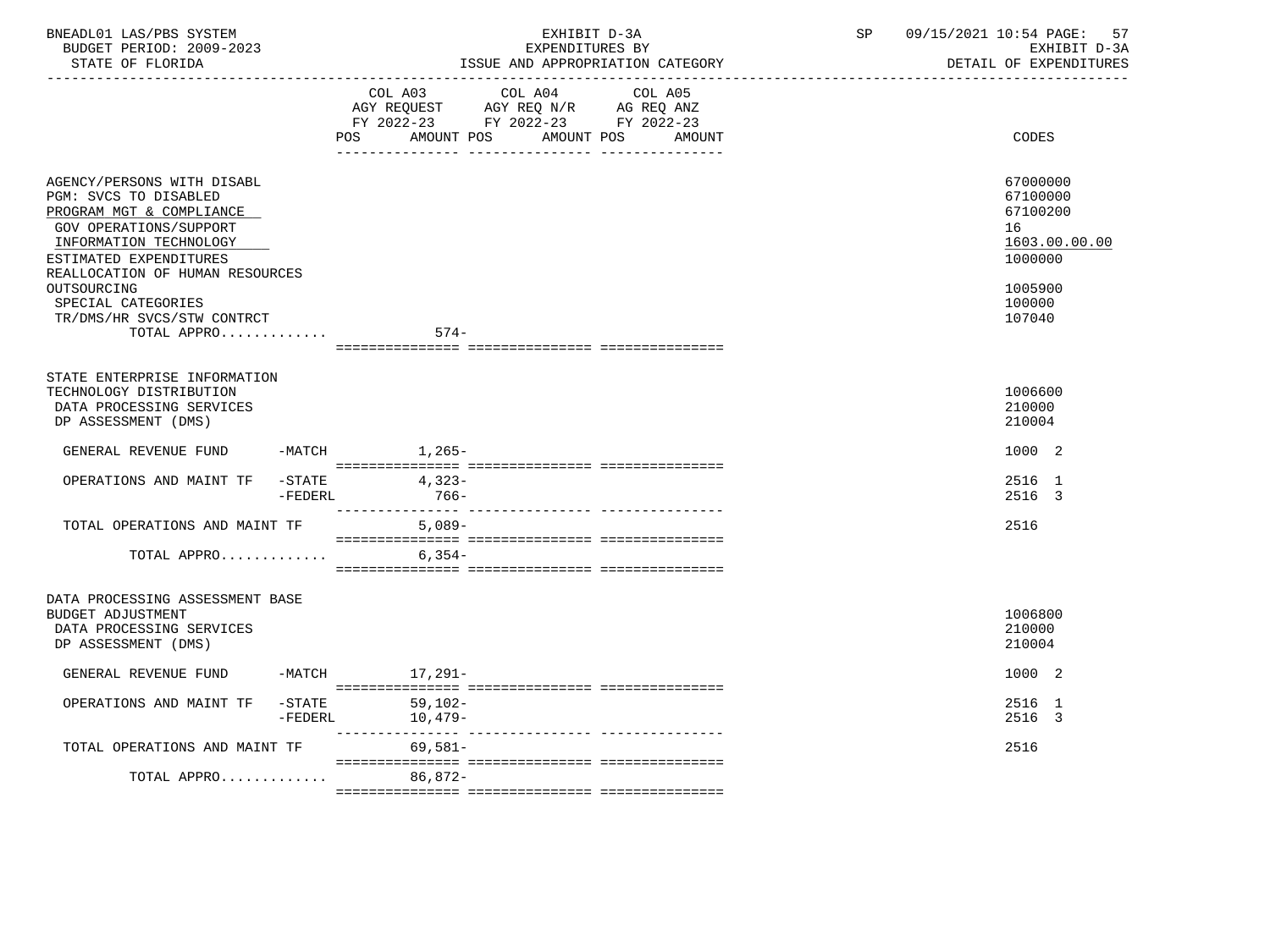| BNEADL01 LAS/PBS SYSTEM<br>BUDGET PERIOD: 2009-2023<br>STATE OF FLORIDA                                                                                                                               |                     |                                | EXHIBIT D-3A<br>EXPENDITURES BY<br>ISSUE AND APPROPRIATION CATEGORY                                                                                                                                                                                | SP | 09/15/2021 10:54 PAGE:<br>58<br>EXHIBIT D-3A<br>DETAIL OF EXPENDITURES |
|-------------------------------------------------------------------------------------------------------------------------------------------------------------------------------------------------------|---------------------|--------------------------------|----------------------------------------------------------------------------------------------------------------------------------------------------------------------------------------------------------------------------------------------------|----|------------------------------------------------------------------------|
|                                                                                                                                                                                                       |                     | POS<br>AMOUNT POS              | COL A03 COL A04<br>COL A05<br>$\begin{tabular}{lllllll} AGY & \texttt{REQUEST} & \texttt{AGY} & \texttt{REG} & \texttt{N/R} & \texttt{AG} & \texttt{REQ} & \texttt{ANZ} \end{tabular}$<br>FY 2022-23 FY 2022-23 FY 2022-23<br>AMOUNT POS<br>AMOUNT |    | CODES                                                                  |
| AGENCY/PERSONS WITH DISABL<br>PGM: SVCS TO DISABLED<br>PROGRAM MGT & COMPLIANCE<br>GOV OPERATIONS/SUPPORT<br>INFORMATION TECHNOLOGY<br>NONRECURRING EXPENDITURES<br>FLORIDA PLANNING, ACCOUNTING, AND |                     |                                |                                                                                                                                                                                                                                                    |    | 67000000<br>67100000<br>67100200<br>16<br>1603.00.00.00<br>2100000     |
| LEDGER MANAGEMENT (PALM) READINESS<br>SPECIAL CATEGORIES<br>FLAIR SYSTEM REPLACEMENT                                                                                                                  |                     |                                |                                                                                                                                                                                                                                                    |    | 2103007<br>100000<br>100781                                            |
| OPERATIONS AND MAINT TF                                                                                                                                                                               | $-FEDERL$           | -MATCH 294,500-<br>$180,500 -$ |                                                                                                                                                                                                                                                    |    | 2516 2<br>2516 3                                                       |
| TOTAL OPERATIONS AND MAINT TF                                                                                                                                                                         |                     | $475,000-$                     |                                                                                                                                                                                                                                                    |    | 2516                                                                   |
| TOTAL APPRO                                                                                                                                                                                           |                     | $475.000 -$                    |                                                                                                                                                                                                                                                    |    |                                                                        |
| ICONNECT SYSTEM<br>SPECIAL CATEGORIES<br>APD - ICONNECT                                                                                                                                               |                     |                                |                                                                                                                                                                                                                                                    |    | 2103090<br>100000<br>101556                                            |
| OPERATIONS AND MAINT TF -MATCH 418,092-                                                                                                                                                               | -FEDERL             | $954,026-$                     |                                                                                                                                                                                                                                                    |    | 2516 2<br>2516 3                                                       |
| TOTAL OPERATIONS AND MAINT TF                                                                                                                                                                         |                     | 1,372,118-                     |                                                                                                                                                                                                                                                    |    | 2516                                                                   |
| TOTAL APPRO                                                                                                                                                                                           |                     | 1,372,118-                     |                                                                                                                                                                                                                                                    |    |                                                                        |
| NEW INFORMATION RESOURCE MANAGEMENT<br>INFRASTRUCTURE PROJECT                                                                                                                                         |                     |                                |                                                                                                                                                                                                                                                    |    | 3600000                                                                |
| FLORIDA PLANNING, ACCOUNTING, AND<br>LEDGER MANAGEMENT (PALM) READINESS<br>SPECIAL CATEGORIES<br>FLAIR SYSTEM REPLACEMENT                                                                             |                     |                                |                                                                                                                                                                                                                                                    |    | 3600PC0<br>100000<br>100781                                            |
| GENERAL REVENUE FUND<br>OPERATIONS AND MAINT TF                                                                                                                                                       | -MATCH<br>$-FEDERL$ | 294,500<br>180,500             | 294,500<br>180,500                                                                                                                                                                                                                                 |    | 1000 2<br>2516 3                                                       |
| TOTAL APPRO                                                                                                                                                                                           |                     | 475,000                        | 475,000                                                                                                                                                                                                                                            |    |                                                                        |
|                                                                                                                                                                                                       |                     |                                |                                                                                                                                                                                                                                                    |    |                                                                        |
| AGENCY ISSUE NARRATIVE:                                                                                                                                                                               |                     |                                |                                                                                                                                                                                                                                                    |    |                                                                        |

 2022-2023 BUDGET YEAR NARRATIVE: IT COMPONENT? YES ISSUE TITLE: FLORIDA PLANNING, ACCOUNTING, AND LEDGER MANAGEMENT (PALM) READINESS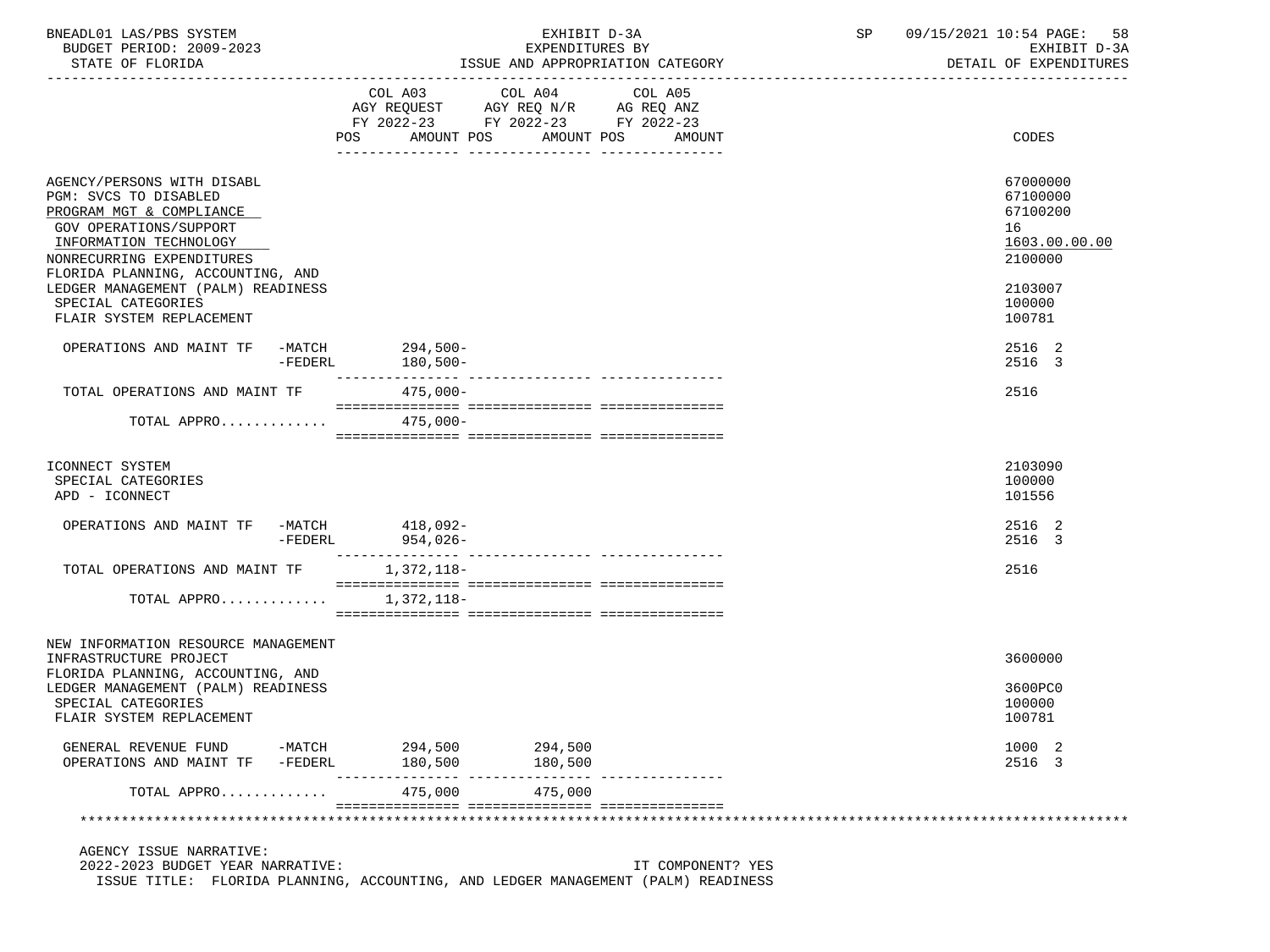| BNEADL01 LAS/PBS SYSTEM<br>BUDGET PERIOD: 2009-2023<br>STATE OF FLORIDA                                                                  | EXHIBIT D-3A<br>EXPENDITURES BY<br>ISSUE AND APPROPRIATION CATEGORY                                                                                                                                                                                 | - 59<br><b>SP</b><br>09/15/2021 10:54 PAGE:<br>EXHIBIT D-3A<br>DETAIL OF EXPENDITURES |
|------------------------------------------------------------------------------------------------------------------------------------------|-----------------------------------------------------------------------------------------------------------------------------------------------------------------------------------------------------------------------------------------------------|---------------------------------------------------------------------------------------|
|                                                                                                                                          | COL A03 COL A04 COL A05<br>AGY REOUEST AGY REO N/R AG REO ANZ<br>FY 2022-23 FY 2022-23 FY 2022-23<br>AMOUNT POS AMOUNT POS AMOUNT<br>POS FOR THE POST OF THE STATE STATE STATE STATE STATE STATE STATE STATE STATE STATE STATE STATE STATE STATE ST | CODES                                                                                 |
| AGENCY/PERSONS WITH DISABL<br>PGM: SVCS TO DISABLED<br>PROGRAM MGT & COMPLIANCE<br>GOV OPERATIONS/SUPPORT<br>INFORMATION TECHNOLOGY      |                                                                                                                                                                                                                                                     | 67000000<br>67100000<br>67100200<br>16<br>1603.00.00.00                               |
| NEW INFORMATION RESOURCE MANAGEMENT<br>INFRASTRUCTURE PROJECT<br>FLORIDA PLANNING, ACCOUNTING, AND<br>LEDGER MANAGEMENT (PALM) READINESS |                                                                                                                                                                                                                                                     | 3600000<br>3600PC0                                                                    |

#### ISSUE SUMMARY:

 The Agency for Persons with Disabilities (APD, Agency) requests nonrecurring budget in the amount of \$475,000 (\$294,500 General Revenue (1000) and \$180,500 Operations and Maintenance Trust Fund (2516)) in the FLAIR System Replacement category(100781)in the Program Management and Compliance Budget Entity (67100200) for funding needed for the Agency to internally implement The Florida Planning, Accounting, and Ledger Management (PALM) Project.

#### ISSUE DETAIL:

 The PALM Project is replacing the State of Florida's current accounting and cash management systems known as Florida Accounting Information Resource (FLAIR) with an integrated, enterprise financial management solution (FMS). FLAIR has provided accounting resources to State Agencies since the 1980s. Agencies created Business System Connections with FLAIR to meet their business needs as they extended the systems' capabilities. FLAIR is undergoing a modernization to PALM providing an enterprise-wide solution. The new statewide financial management solution will enable agencies to meet their accounting system needs.

 Many state agencies, including APD, over time, developed many individualized systems and applications to augment legacy FLAIR. These customized systems and applications are critical for agency leadership to monitor their daily financial business. The PALM Project developed an inventory of Agency Business Systems in November 2016. This inventory was not comprehensive and did not consider the new PALM Project wave strategy. This new wave strategy will impact each State Agency simultaneously. To prepare, APD must mitigate/remediate their business systems to interact with PALM. To ensure resources are available to mitigate/remediate those systems, APD must first determine the scope of interaction with FLAIR.

 The Agency has determined that \$475,000 of funding is needed to provide business assessments to determine new requirements or anticipate emerging business issues at the beginning of an assignment, develop plans and agreements, provide project management, and training during the different phases of the project. The following contracted service positions will be needed: Project Manager - \$125,000; IT support - \$150,00; 2 IT trainers \$200,000.

RETURN ON INVESTMENT: Financial management solution to enable APD to meet our accounting system needs.

LINKAGE TO AGENCY STRATEGIC PLAN:

Goal 3: Improve accountability of the agency and oversight of providers.

 LINKAGE TO STRATEGIC PLAN FOR ECONOMIC DEVELOPMENT: 5.2 Improve the efficiency and effectiveness of government agencies at all levels.

 BUDGET SUMMARY: Budget Entity: Program Management and Compliance (67100200)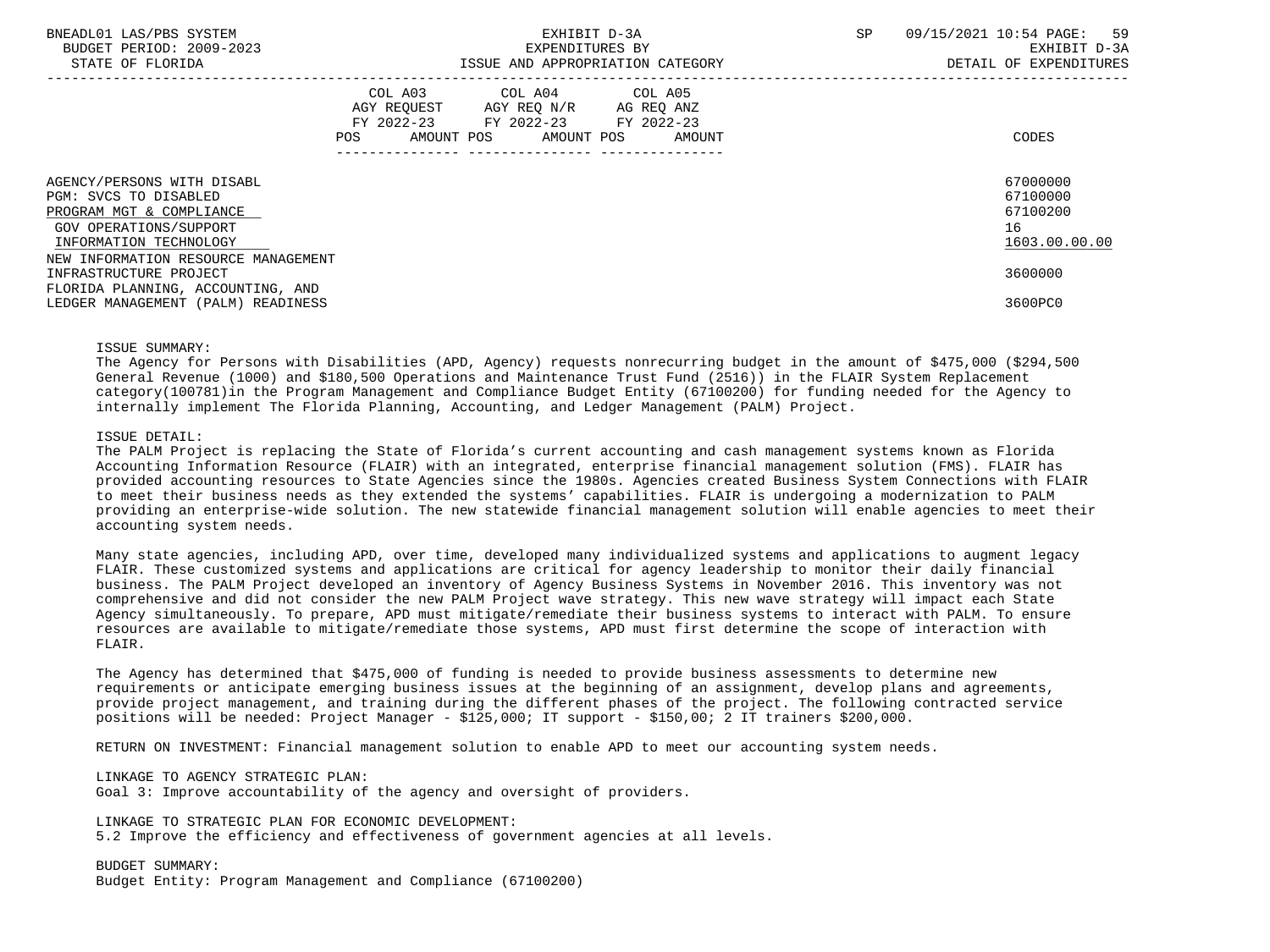| BNEADL01 LAS/PBS SYSTEM<br>BUDGET PERIOD: 2009-2023<br>STATE OF FLORIDA                                                                                                                                                                                                                                                                                                                                     |         | EXHIBIT D-3A<br>EXPENDITURES BY<br>ISSUE AND APPROPRIATION CATEGORY                                                   |         |                   | <b>SP</b> SP SP SP |       | 09/15/2021 10:54 PAGE:<br>60<br>EXHIBIT D-3A<br>DETAIL OF EXPENDITURES        |
|-------------------------------------------------------------------------------------------------------------------------------------------------------------------------------------------------------------------------------------------------------------------------------------------------------------------------------------------------------------------------------------------------------------|---------|-----------------------------------------------------------------------------------------------------------------------|---------|-------------------|--------------------|-------|-------------------------------------------------------------------------------|
|                                                                                                                                                                                                                                                                                                                                                                                                             | COL A03 | COL A04<br>AGY REQUEST AGY REQ N/R AG REQ ANZ<br>FY 2022-23 FY 2022-23 FY 2022-23<br>POS AMOUNT POS AMOUNT POS AMOUNT | COL A05 |                   |                    |       | CODES                                                                         |
| AGENCY/PERSONS WITH DISABL<br>PGM: SVCS TO DISABLED<br>PROGRAM MGT & COMPLIANCE<br>GOV OPERATIONS/SUPPORT<br>INFORMATION TECHNOLOGY<br>NEW INFORMATION RESOURCE MANAGEMENT<br>INFRASTRUCTURE PROJECT<br>FLORIDA PLANNING, ACCOUNTING, AND<br>LEDGER MANAGEMENT (PALM) READINESS<br>Program Component: Executive Leadership and Support Services (1602000000)<br>Category: FLAIR System Replacement (100781) |         |                                                                                                                       |         |                   |                    |       | 67000000<br>67100000<br>67100200<br>16<br>1603.00.00.00<br>3600000<br>3600PC0 |
|                                                                                                                                                                                                                                                                                                                                                                                                             |         |                                                                                                                       |         |                   |                    | Total |                                                                               |
|                                                                                                                                                                                                                                                                                                                                                                                                             |         |                                                                                                                       |         |                   |                    |       |                                                                               |
|                                                                                                                                                                                                                                                                                                                                                                                                             |         |                                                                                                                       |         |                   |                    |       |                                                                               |
| AGENCY-WIDE INFORMATION TECHNOLOGY<br>ICONNECT SYSTEM<br>SPECIAL CATEGORIES<br>APD - ICONNECT                                                                                                                                                                                                                                                                                                               |         |                                                                                                                       |         |                   |                    |       | 3620000<br>36204C0<br>100000<br>101556                                        |
| GENERAL REVENUE FUND -MATCH 428,199 428,199                                                                                                                                                                                                                                                                                                                                                                 |         |                                                                                                                       |         |                   |                    |       | 1000 2<br>2516 3                                                              |
| TOTAL APPRO 1,473,193 1,473,193                                                                                                                                                                                                                                                                                                                                                                             |         |                                                                                                                       |         |                   |                    |       |                                                                               |
|                                                                                                                                                                                                                                                                                                                                                                                                             |         |                                                                                                                       |         |                   |                    |       |                                                                               |
| AGENCY ISSUE NARRATIVE:<br>2022-2023 BUDGET YEAR NARRATIVE:                                                                                                                                                                                                                                                                                                                                                 |         |                                                                                                                       |         | IT COMPONENT? YES |                    |       |                                                                               |

ISSUE TITLE: iConnect System

### ISSUE SUMMARY:

 The Agency for Persons with Disabilities (APD, Agency) requests \$1,473,193 (\$428,199 General Revenue (1000) and \$1,044,994 Operations and Maintenance Trust Fund (2516)) of nonrecurring funding in the APD iConnect category (101556), within the Program Management and Compliance budget entity (67100200), to continue the implementation of a statewide system for the management, reporting, and trending of data for all Agency Medicaid customers.

# ISSUE DETAIL:

 The Agency for Persons with Disabilities administers the Home and Community Based Services waiver program. The Agency engages thousands of providers to provide services for over 35,000 individuals on the waiver and over 22,000 individuals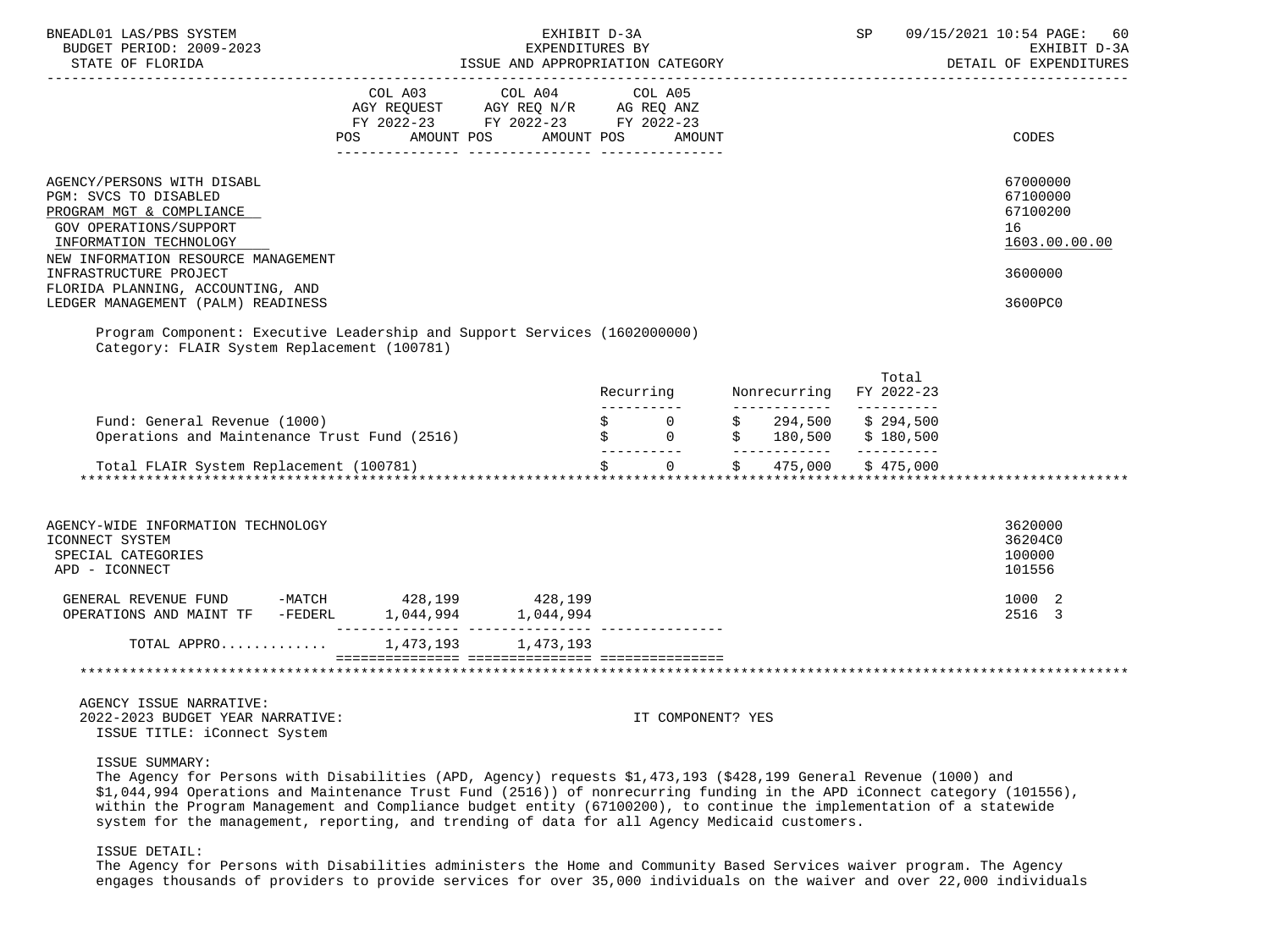| BNEADL01 LAS/PBS SYSTEM<br>BUDGET PERIOD: 2009-2023<br>STATE OF FLORIDA                                   | EXHIBIT D-3A<br>EXPENDITURES BY<br>ISSUE AND APPROPRIATION CATEGORY                                                                                  | SP<br>09/15/2021 10:54 PAGE:<br>61<br>EXHIBIT D-3A<br>DETAIL OF EXPENDITURES |
|-----------------------------------------------------------------------------------------------------------|------------------------------------------------------------------------------------------------------------------------------------------------------|------------------------------------------------------------------------------|
|                                                                                                           | COL A03 COL A04 COL A05<br>AGY REOUEST<br>AGY REQ N/R<br>AG REO ANZ<br>FY 2022-23 FY 2022-23 FY 2022-23<br>AMOUNT POS<br>AMOUNT POS<br>POS<br>AMOUNT | CODES                                                                        |
| AGENCY/PERSONS WITH DISABL                                                                                |                                                                                                                                                      | 67000000                                                                     |
| PGM: SVCS TO DISABLED<br>PROGRAM MGT & COMPLIANCE                                                         |                                                                                                                                                      | 67100000<br>67100200                                                         |
| GOV OPERATIONS/SUPPORT<br>INFORMATION TECHNOLOGY<br>AGENCY-WIDE INFORMATION TECHNOLOGY<br>ICONNECT SYSTEM |                                                                                                                                                      | 16<br>1603.00.00.00<br>3620000<br>36204C0                                    |

on the waiting list for the waiver.

 iConnect provides a centralized client system for managing, reporting, and trending data for the over 57,000 agency customers. Phased implementation of iConnect continues with support coordinators, agency staff, and some service providers already using the system. Additional service providers will begin using the system in subsequent phases. Electronic visit verification (EVV) functionality has been deployed and additional functionality will continue to be deployed through FY 2022-23.

All project deliverables are expected to be completed by December 2022 with project rollout continuing through June 2023.

 The Agency requests a total of \$1,473,193 in funding for FY 2022-23, \$1,064,921 to continue the implementation of the iConnect system and \$408,272 to continue helpdesk support to over 57,000 APD clients and 1,000 Waiver Support Coordinators.

Calculation Methodology:

 As a strategic part of the funding process, an enhanced funding plan was submitted to CMS (Centers for Medicare and Medicaid Services) by the agency via the Florida Agency for Health Care Administration.

 The Planning and Implementation Advance Planning Document (IAPD) for Florida Medicaid and subsequent updates (UIAPDs) have been approved by CMS and have provided enhanced funding rates as follows for the APD iConnect system: Deliverables and Contracted Staff Required for Implementation - 90%; Help Desk - 75% during implementation and 50% thereafter; Training - 50%; SaaS Licensing Fees - 75%.

 Using this methodology, the funding request for FY 2022-23 was calculated as follows: For the non-recurring request: Harmony/WellSky Deliverables \$179,173 (\$17,917 GR, \$161,256 OMTF) 90% Federal match

Contracted Staff (not trainers)- \$591,820 (\$59,182 GR, \$532,638 OMTF) 90% Federal Match

OPS helpdesk Staff/Contracted Trainers - \$702,200 (\$351,100 GR, \$351,100 OMTF) 50% Federal Match

Total Nonrecurring Request - \$1,473,193 (\$428,199 GR, \$1,044,994 OMTF)

Project funding will not impact the rate structure or cost allocation methodology for agency customers or providers.

#### RETURN ON INVESTMENT:

 Avoid loss of federal funding due to non-compliance, maintain more accurate and accessible client records which will improve decision making on client's behalf, and detect and prevent fraud through electronic visit verification.

LINKAGE TO AGENCY STRATEGIC PLAN: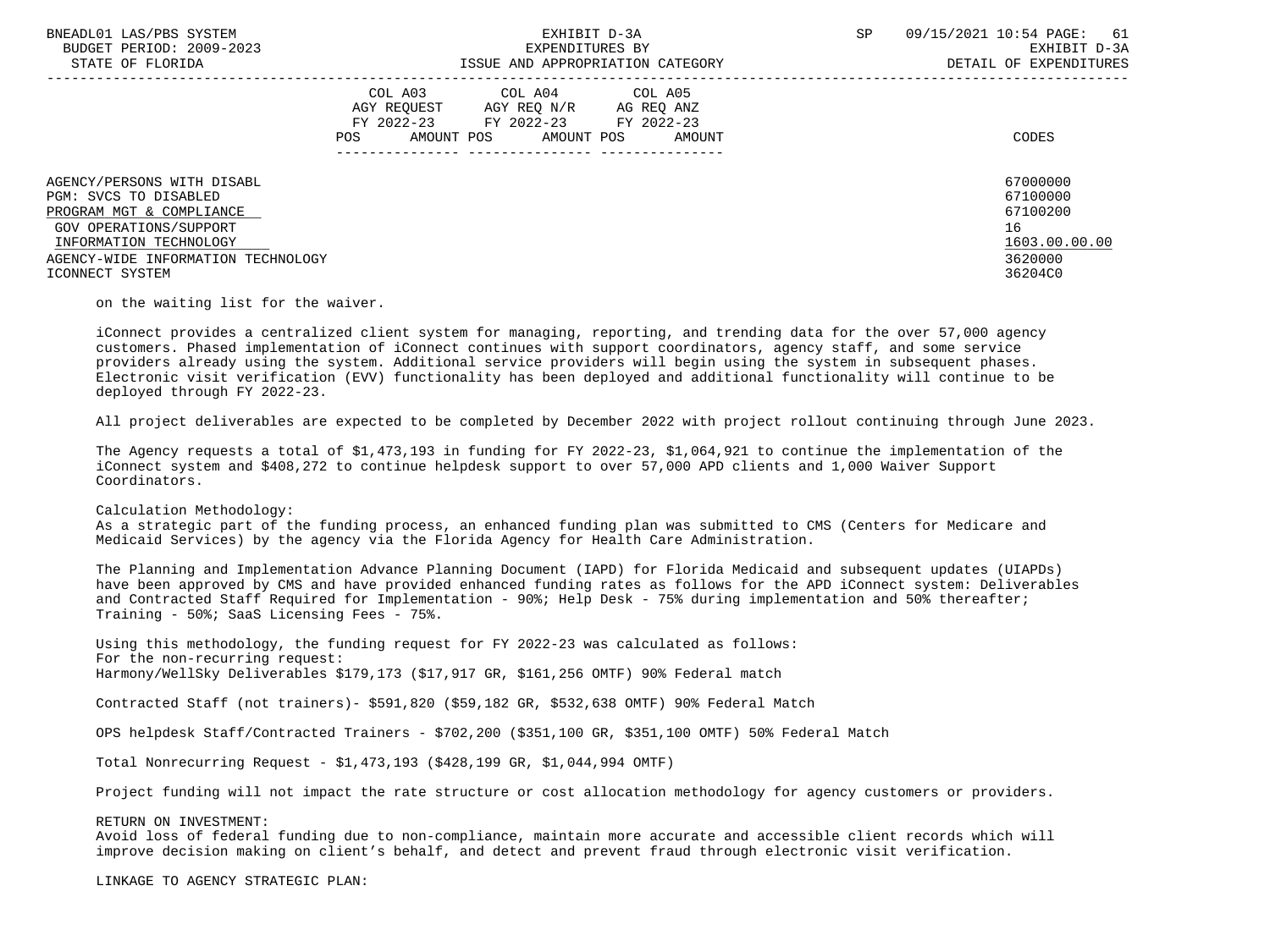| BNEADL01 LAS/PBS SYSTEM<br>BUDGET PERIOD: 2009-2023                                                                                                                                          |                                                                                                                                                                                                                                                                                                          | EXHIBIT D-3A<br>EXPENDITURES BY |                                        | SP    | 09/15/2021 10:54 PAGE:<br>62<br>EXHIBIT D-3A                                  |
|----------------------------------------------------------------------------------------------------------------------------------------------------------------------------------------------|----------------------------------------------------------------------------------------------------------------------------------------------------------------------------------------------------------------------------------------------------------------------------------------------------------|---------------------------------|----------------------------------------|-------|-------------------------------------------------------------------------------|
|                                                                                                                                                                                              |                                                                                                                                                                                                                                                                                                          |                                 |                                        |       | DETAIL OF EXPENDITURES                                                        |
|                                                                                                                                                                                              | COL A03<br>AGY REQUEST AGY REQ N/R AG REQ ANZ<br>FY 2022-23 FY 2022-23 FY 2022-23<br>POS AMOUNT POS AMOUNT POS AMOUNT                                                                                                                                                                                    | COL A04                         | COL A05                                |       | CODES                                                                         |
| AGENCY/PERSONS WITH DISABL<br>PGM: SVCS TO DISABLED<br>PROGRAM MGT & COMPLIANCE<br>GOV OPERATIONS/SUPPORT<br>INFORMATION TECHNOLOGY<br>AGENCY-WIDE INFORMATION TECHNOLOGY<br>ICONNECT SYSTEM |                                                                                                                                                                                                                                                                                                          |                                 |                                        |       | 67000000<br>67100000<br>67100200<br>16<br>1603.00.00.00<br>3620000<br>36204C0 |
|                                                                                                                                                                                              | Goal 3: Improve accountability of the agency and oversight of providers.                                                                                                                                                                                                                                 |                                 |                                        |       |                                                                               |
| LINKAGE TO STRATEGIC PLAN FOR ECONOMIC DEVELOPMENT:                                                                                                                                          | 5.2 Improve the efficiency and effectiveness of government agencies at all levels.                                                                                                                                                                                                                       |                                 |                                        |       |                                                                               |
| <b>BUDGET SUMMARY:</b><br>Category: APD iConnect (101556)                                                                                                                                    | Budget Entity: Program Management and Compliance (67100200)<br>Program Component: Information Technology (1603000000)                                                                                                                                                                                    |                                 |                                        | Total |                                                                               |
|                                                                                                                                                                                              |                                                                                                                                                                                                                                                                                                          | Recurring                       | Nonrecurring FY 2022-23                |       |                                                                               |
| Fund: General Revenue (1000)                                                                                                                                                                 | General Revenue (1000)<br>Operations and Maintenance Trust Fund (2516) $\begin{array}{cccc} \xi & 0 & \xi & 428,199 & \xi & 428,199 \\ 0 & 0 & 0 & 0 & 0 \\ 0 & 0 & 0 & 0 & 0 \\ 0 & 0 & 0 & 0 & 0 \\ 0 & 0 & 0 & 0 & 0 \\ 0 & 0 & 0 & 0 & 0 \\ 0 & 0 & 0 & 0 & 0 \\ 0 & 0 & 0 & 0 & 0 \\ 0 & 0 & 0 & 0$ |                                 |                                        |       |                                                                               |
| Total APD iConnect                                                                                                                                                                           |                                                                                                                                                                                                                                                                                                          |                                 | $$1,473,193$ $$1,473,193$ $$1,473,193$ |       |                                                                               |
| CONTRACTED SERVICES FOR INCIDENT<br>MANAGEMENT SYSTEM<br>SPECIAL CATEGORIES<br>CONTRACTED SERVICES                                                                                           | Estimated \$3.1M net Return on Investment annually for Medicaid fraud prevention once fully implemented.                                                                                                                                                                                                 |                                 |                                        |       | 36215C0<br>100000<br>100777                                                   |
| GENERAL REVENUE FUND -MATCH<br>OPERATIONS AND MAINT TF                                                                                                                                       | 1,050,000<br>1,050,000<br>-FEDERL                                                                                                                                                                                                                                                                        | 650,000<br>650,000              |                                        |       | 1000 2<br>2516 3                                                              |
| TOTAL APPRO                                                                                                                                                                                  | ----------<br>2,100,000                                                                                                                                                                                                                                                                                  | 1,300,000                       |                                        |       |                                                                               |
|                                                                                                                                                                                              |                                                                                                                                                                                                                                                                                                          |                                 |                                        |       |                                                                               |
| AGENCY ISSUE NARRATIVE:<br>2022-2023 BUDGET YEAR NARRATIVE:                                                                                                                                  | Issue Title: CONTRACTED SERVICES FOR INCIDENT MANAGEMENT SYSTEM                                                                                                                                                                                                                                          |                                 | IT COMPONENT? YES                      |       |                                                                               |
| ISSUE SUMMARY:                                                                                                                                                                               |                                                                                                                                                                                                                                                                                                          |                                 |                                        |       |                                                                               |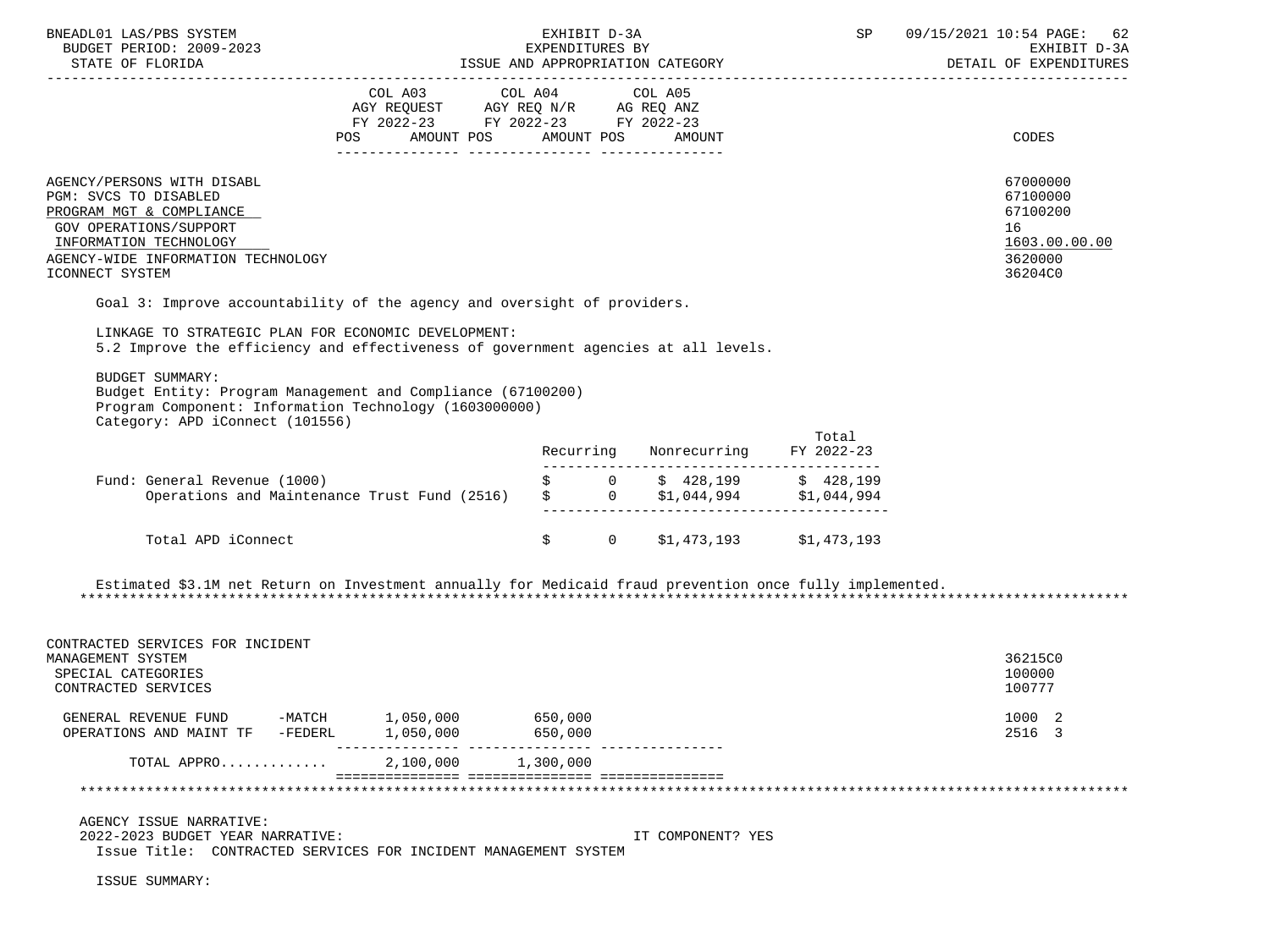| BNEADL01 LAS/PBS SYSTEM<br>BUDGET PERIOD: 2009-2023<br>STATE OF FLORIDA                                                                                                                                       | EXHIBIT D-3A<br>EXPENDITURES BY<br>ISSUE AND APPROPRIATION CATEGORY                                                                         | 09/15/2021 10:54 PAGE: 63<br>SP<br>EXHIBIT D-3A<br>DETAIL OF EXPENDITURES |
|---------------------------------------------------------------------------------------------------------------------------------------------------------------------------------------------------------------|---------------------------------------------------------------------------------------------------------------------------------------------|---------------------------------------------------------------------------|
|                                                                                                                                                                                                               | COL A03 COL A04 COL A05<br>AGY REQUEST AGY REO N/R AG REO ANZ<br>FY 2022-23 FY 2022-23 FY 2022-23<br>AMOUNT POS AMOUNT POS<br>POS<br>AMOUNT | CODES                                                                     |
| AGENCY/PERSONS WITH DISABL<br>PGM: SVCS TO DISABLED<br>PROGRAM MGT & COMPLIANCE<br>GOV OPERATIONS/SUPPORT<br>INFORMATION TECHNOLOGY<br>AGENCY-WIDE INFORMATION TECHNOLOGY<br>CONTRACTED SERVICES FOR INCIDENT |                                                                                                                                             | 67000000<br>67100000<br>67100200<br>16<br>1603.00.00.00<br>3620000        |
| MANAGEMENT SYSTEM                                                                                                                                                                                             |                                                                                                                                             | 36215C0                                                                   |

 The Agency for Persons with Disabilities (APD) requests a total of \$2,100,000 (\$400,000 in General Revenue (1000) and \$400,000 in Operations and Maintenance Trust Fund (2516) in recurring budget) and (\$650,000 in General Revenue and \$650,000 in Operations and Maintenance Trust Fund in nonrecurring) in the Contracted Services category (100777) within the Program Management and Compliance Budget Entity (67100200), to update the incident management system to proactively monitor critical incidents and to comply with the Centers for Medicare & Medicaid Services (CMS) reporting requirements.

### ISSUE DETAIL:

 The Agency's incident management system is outdated and housed in five (5) separate systems with no predictive analytic capabilities. The federal waiver agreement requires the generation of an incident report for every emergency room visit by an individual served through the Medicaid Home and Community-Based Services (HCBS) waiver. CMS requires that incident management systems include the following information and capabilities: provider performance measures, predictive analytics, and integration of claims data, encounter data and state incident management data. The current Agency incident management system does not have the functionality to address the above requirements, therefore, many of the functions are performed manually. Updating the Incident Management System will integrate, fuse, and analyze multiple data sets from any agency or source, including incident reports, Medicaid and Medicare claims, encounter forms, admit, discharge and transfer data, and multi-agency data.

 Updating the system will enable the Agency to respond to audits and be more proactive in addressing client incidents by consolidating data from multiple sources and providing a more holistic view of client situations. The updated system will enable Agency staff to research the living setting of the person at time of the initial emergency room visit, follow up with the provider or the waiver support coordinator who was serving the client at the time of the hospitalization, request the incident report, review the medical findings from the emergency room claims data to determine whether the incident report meets reportable or critical criteria, ensures proper follow up and closure of the incident occurs, and complete the provider remediation, all in a timely manner.

#### RETURN ON INVESTMENT:

 The Agency will have a proactive data driven response that promotes the health and safety of clients. A comprehensive business analytics system could assist APD in identifying and help reduce fraud, waste, and abuse in the Medicaid program.

 LINKAGE TO AGENCY STRATEGIC PLAN: Goal 3: Improve accountability of the agency and oversight of providers.

 LINKAGE TO STRATEGIC PLAN FOR ECONOMIC DEVELOPMENT: 5.2 Improve the efficiency and effectiveness of government agencies at all levels.

 BUDGET SUMMARY: Budget Entity: Program Management and Compliance (67100200)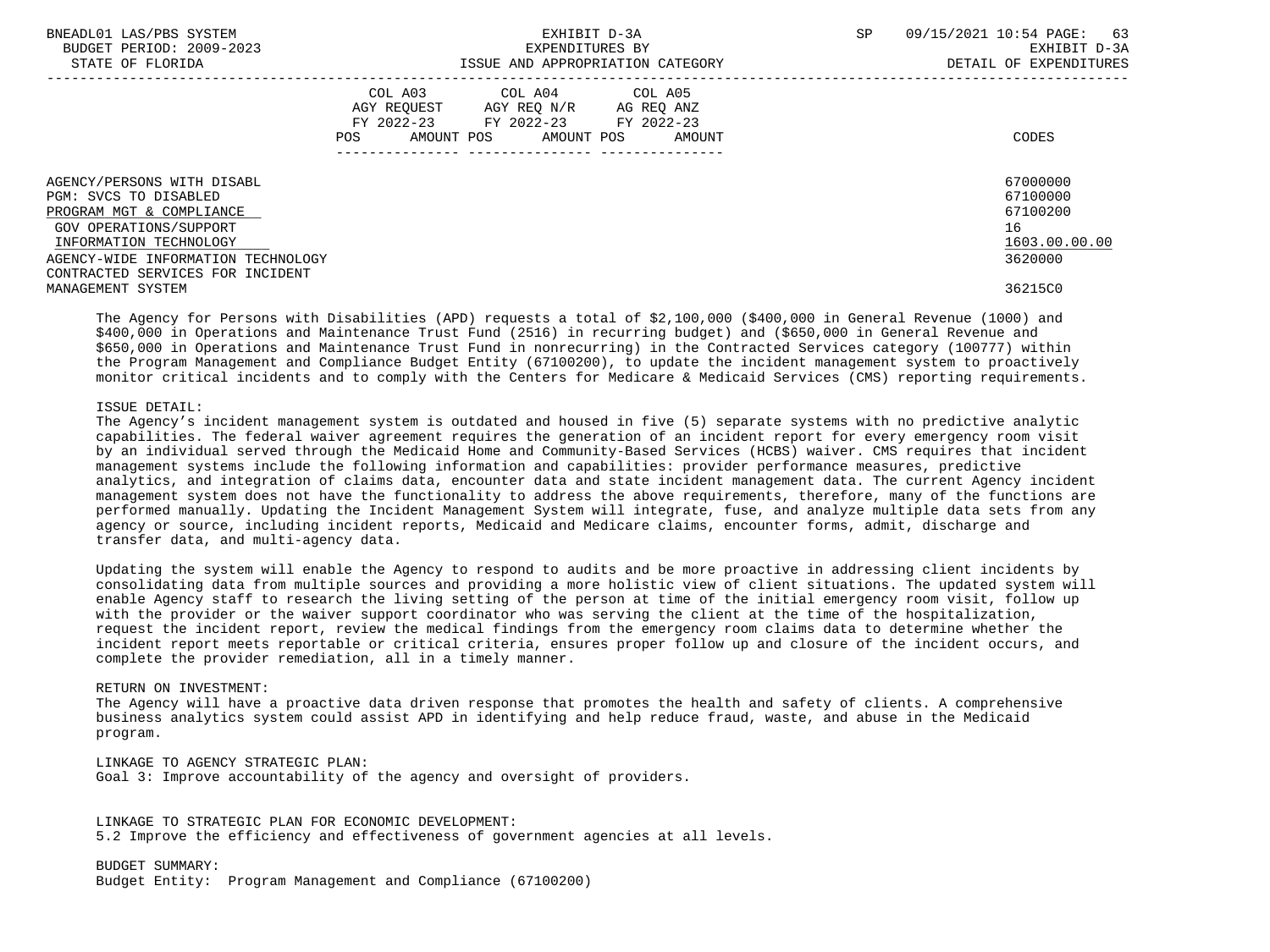| BNEADL01 LAS/PBS SYSTEM<br>BUDGET PERIOD: 2009-2023<br>STATE OF FLORIDA<br><u> Ludwado Ludwado Ludwa</u>                                                                                                      |         | EXPENDITURES BY<br>ISSUE AND APPROPRIATION CATEGORY                                                                                                                                                                                                           | EXHIBIT D-3A             |                                          | SP                         | 09/15/2021 10:54 PAGE:<br>64<br>EXHIBIT D-3A<br>DETAIL OF EXPENDITURES |
|---------------------------------------------------------------------------------------------------------------------------------------------------------------------------------------------------------------|---------|---------------------------------------------------------------------------------------------------------------------------------------------------------------------------------------------------------------------------------------------------------------|--------------------------|------------------------------------------|----------------------------|------------------------------------------------------------------------|
|                                                                                                                                                                                                               | POS     | COL A03 COL A04 COL A05<br>$\begin{tabular}{lllllll} \bf AGY & \bf REQUEST & \bf AGY & \bf REQ & \tt N/R & \tt AG & \tt REQ & \tt ANZ \\ \bf FY & \tt 2022-23 & \tt FY & \tt 2022-23 & \tt FY & \tt 2022-23 \\ \end{tabular}$<br>AMOUNT POS AMOUNT POS AMOUNT |                          |                                          |                            | CODES                                                                  |
|                                                                                                                                                                                                               |         |                                                                                                                                                                                                                                                               |                          |                                          |                            |                                                                        |
| AGENCY/PERSONS WITH DISABL<br>PGM: SVCS TO DISABLED<br>PROGRAM MGT & COMPLIANCE<br>GOV OPERATIONS/SUPPORT<br>INFORMATION TECHNOLOGY<br>AGENCY-WIDE INFORMATION TECHNOLOGY<br>CONTRACTED SERVICES FOR INCIDENT |         |                                                                                                                                                                                                                                                               |                          |                                          |                            | 67000000<br>67100000<br>67100200<br>16<br>1603.00.00.00<br>3620000     |
| MANAGEMENT SYSTEM                                                                                                                                                                                             |         |                                                                                                                                                                                                                                                               |                          |                                          |                            | 36215C0                                                                |
| Program Component: Executive Leadership and Support Services (1603000000)<br>Category: Contracted Services (100777)                                                                                           |         |                                                                                                                                                                                                                                                               |                          |                                          |                            |                                                                        |
|                                                                                                                                                                                                               |         |                                                                                                                                                                                                                                                               | Recurring<br>----------- | Nonrecurring FY 2022-23<br>------------- | Total<br>___________       |                                                                        |
| Fund: General Revenue (1000)<br>Operations and Maintenance Trust Fund (2516)                                                                                                                                  |         |                                                                                                                                                                                                                                                               | 400,000                  | \$650,000<br>$$400,000$ \$650,000        | \$1,050,000<br>\$1,050,000 |                                                                        |
| Total Contracted Services (100777)                                                                                                                                                                            |         |                                                                                                                                                                                                                                                               | \$                       | 800,000 \$1,300,000                      | \$2,100,000                |                                                                        |
|                                                                                                                                                                                                               |         |                                                                                                                                                                                                                                                               |                          | ===========  ============  ===========   |                            |                                                                        |
| PROGRAM OR SERVICE-LEVEL                                                                                                                                                                                      |         |                                                                                                                                                                                                                                                               |                          |                                          |                            |                                                                        |
| INFORMATION TECHNOLOGY<br>CONTRACTED CLOUD SERVICES<br>SPECIAL CATEGORIES<br>CONTRACTED SERVICES                                                                                                              |         |                                                                                                                                                                                                                                                               |                          |                                          |                            | 3630000<br>36320C0<br>100000<br>100777                                 |
| GENERAL REVENUE FUND -MATCH 164,461 164,461<br>OPERATIONS AND MAINT TF -FEDERL 100,799 100,799                                                                                                                |         |                                                                                                                                                                                                                                                               |                          |                                          |                            | 1000 2<br>2516 3                                                       |
| TOTAL APPRO                                                                                                                                                                                                   | 265,260 | 265,260                                                                                                                                                                                                                                                       |                          |                                          |                            |                                                                        |
|                                                                                                                                                                                                               |         |                                                                                                                                                                                                                                                               |                          |                                          |                            |                                                                        |
| AGENCY ISSUE NARRATIVE:<br>2022-2023 BUDGET YEAR NARRATIVE:<br>ISSUE TITLE: CONTRACTED CLOUD SERVICES                                                                                                         |         |                                                                                                                                                                                                                                                               | IT COMPONENT? YES        |                                          |                            |                                                                        |

ISSUE SUMMARY:

 The Agency for Persons with Disabilities (APD, Agency) requests nonrecurring budget in the amount of \$265,260 (\$164,461 in General Revenue (1000) and \$100,799 in Operations and Maintenance Trust Fund (2516)) in the Contracted Services category (100777) in the Program Management and Compliance Budget Entity (67100200) for funding needed to engage a third-party project management consultant to provide security recommendations, and general guidance for site-to-cloud migration services.

ISSUE DETAIL: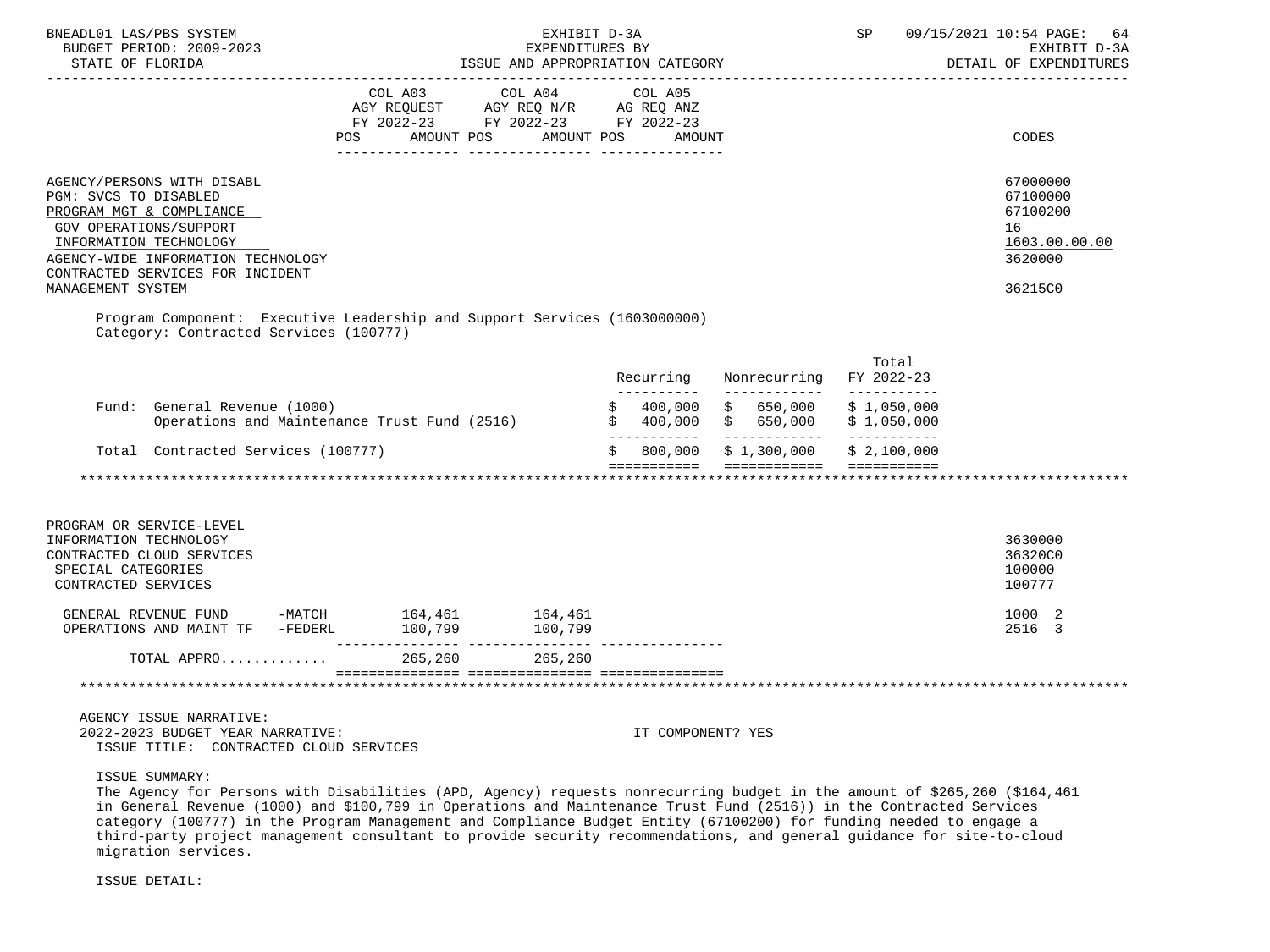| BNEADL01 LAS/PBS SYSTEM<br>BUDGET PERIOD: 2009-2023<br>STATE OF FLORIDA                                                                                         | EXHIBIT D-3A<br>EXPENDITURES BY<br>ISSUE AND APPROPRIATION CATEGORY                                                                         | SP<br>09/15/2021 10:54 PAGE: 65<br>EXHIBIT D-3A<br>DETAIL OF EXPENDITURES |
|-----------------------------------------------------------------------------------------------------------------------------------------------------------------|---------------------------------------------------------------------------------------------------------------------------------------------|---------------------------------------------------------------------------|
|                                                                                                                                                                 | COL A03 COL A04 COL A05<br>AGY REQUEST AGY REQ N/R AG REQ ANZ<br>FY 2022-23 FY 2022-23 FY 2022-23<br>POS<br>AMOUNT POS AMOUNT POS<br>AMOUNT | CODES                                                                     |
| AGENCY/PERSONS WITH DISABL<br>PGM: SVCS TO DISABLED<br>PROGRAM MGT & COMPLIANCE<br>GOV OPERATIONS/SUPPORT<br>INFORMATION TECHNOLOGY<br>PROGRAM OR SERVICE-LEVEL |                                                                                                                                             | 67000000<br>67100000<br>67100200<br>16<br>1603.00.00.00                   |
| INFORMATION TECHNOLOGY<br>CONTRACTED CLOUD SERVICES                                                                                                             |                                                                                                                                             | 3630000<br>36320C0                                                        |

 The Agency for Persons with Disabilities (APD) production data currently is stored at the Florida Digital Services (FDS) data center. Currently, the FDS are not able to facilitate moving to serverless application development and hosting that APD would like to utilize. Cloud Services offers a scalable and dynamic platform that can evolve without the need to invest in costly hardware. Other state agencies have shown success and cost savings by moving to cost-based services. APD requests nonrecurring funding to hire a project management consultant to research, acquire, setup and test a cloud based environment for production application, database, and file services. This includes all network connections, framework, and resources necessary to ensure a smooth and secure transition from FDS to a Cloud-base system. This request will enable the Agency to ultimately reduce application management and file storage costs.

 Return On Investment: Reduce application management and file storage costs.

 Linkage to Agency Strategic Plan: Goal 3. Improve accountability of the agency and oversight of providers.

 Linkage to Strategic Plan for Economic Development: 5.2 Improve the efficiency and effectiveness of government agencies at all levels.

 Budget Summary: Budget Entity: Program Management and Compliance (67100200) Program Component: Information Systems (1603000000) Category: Contracted Services (100777)

|                                              | Recurring | Nonrecurring | Total<br>FY 2022-23 |
|----------------------------------------------|-----------|--------------|---------------------|
|                                              |           |              |                     |
| Fund: General Revenue (1000)                 |           | 164,461      | 164,461             |
| Operations and Maintenance Trust Fund (2516) |           | 100,799      | 100,799             |
|                                              |           |              |                     |
| Total Contracted Services (100777)           |           | 265,260      | 265,260             |
|                                              |           |              |                     |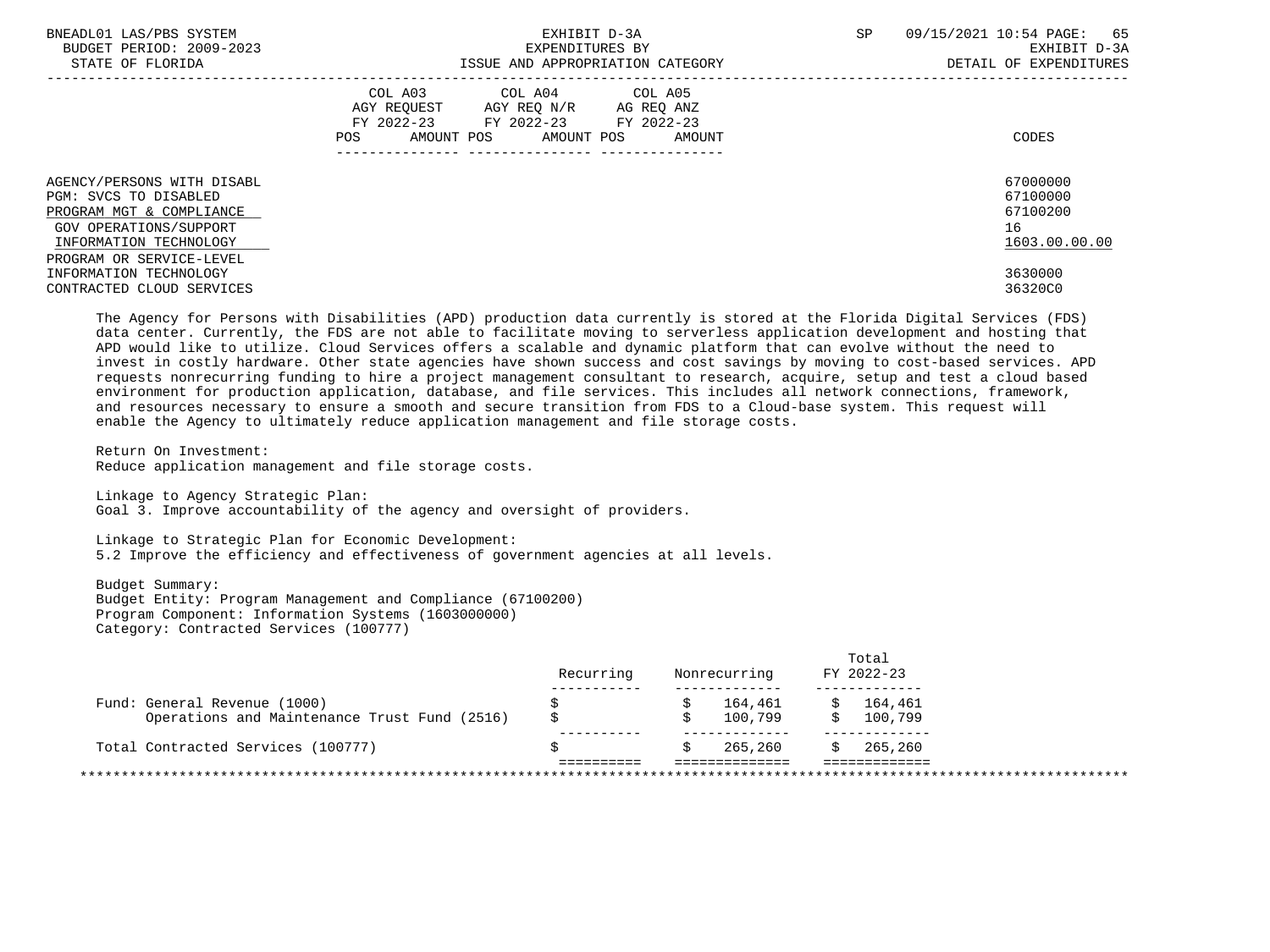| BNEADL01 LAS/PBS SYSTEM |                  |                          |  | EXHIBIT D-3A                     |  |
|-------------------------|------------------|--------------------------|--|----------------------------------|--|
|                         |                  | BUDGET PERIOD: 2009-2023 |  | EXPENDITURES BY                  |  |
|                         | STATE OF FLORIDA |                          |  | ISSUE AND APPROPRIATION CATEGORY |  |

|                                                                                                                                            |                      | COL A03 COL A04 COL A05<br>AGY REQUEST AGY REQ N/R AG REQ ANZ<br>FY 2022-23 FY 2022-23 FY 2022-23<br>POS AMOUNT POS AMOUNT POS AMOUNT | CODES                                                   |  |
|--------------------------------------------------------------------------------------------------------------------------------------------|----------------------|---------------------------------------------------------------------------------------------------------------------------------------|---------------------------------------------------------|--|
| AGENCY/PERSONS WITH DISABL<br>PGM: SVCS TO DISABLED<br>PROGRAM MGT & COMPLIANCE<br><b>GOV OPERATIONS/SUPPORT</b><br>INFORMATION TECHNOLOGY |                      |                                                                                                                                       | 67000000<br>67100000<br>67100200<br>16<br>1603.00.00.00 |  |
| TOTAL: INFORMATION TECHNOLOGY<br>BY FUND TYPE<br>GENERAL REVENUE FUND<br>TRUST FUNDS                                                       |                      | 4,757,123 1,537,160<br>5,644,781 1,976,293                                                                                            | 1603.00.00.00<br>1000<br>2000                           |  |
| TOTAL POSITIONS 24.00<br>TOTAL PROG COMP 10,401,904 3,513,453<br>TOTAL SALARY RATE 1,171,060                                               |                      |                                                                                                                                       |                                                         |  |
| TOTAL: PROGRAM MGT & COMPLIANCE<br>BY FUND TYPE                                                                                            |                      |                                                                                                                                       | 67100200                                                |  |
| GENERAL REVENUE FUND<br>TRUST FUNDS                                                                                                        | 22,997,823 1,588,288 | 19,560,793 2,027,421                                                                                                                  | 1000<br>2000                                            |  |
| TOTAL POSITIONS 191.00<br>TOTAL BUREAU 42,558,616 3,615,709<br>TOTAL SALARY RATE 11,651,221                                                | -------------------- |                                                                                                                                       |                                                         |  |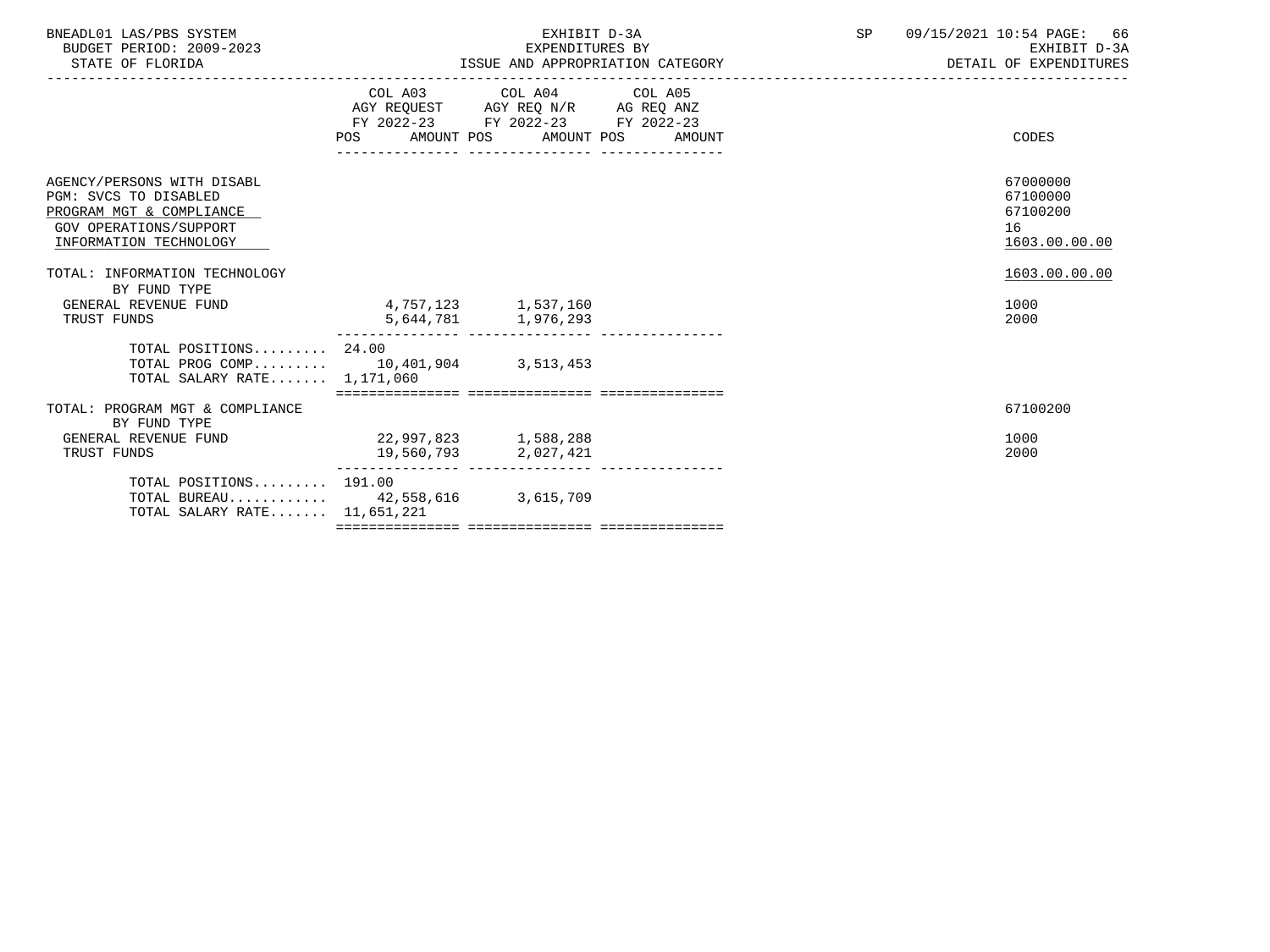| BNEADL01 LAS/PBS SYSTEM<br>BUDGET PERIOD: 2009-2023                                                                                                                                                                                     |                       |                             | EXHIBIT D-3A<br>EXPENDITURES BY                                                           |                                             | SP | 09/15/2021 10:54 PAGE: 67<br>EXHIBIT D-3A                                                            |
|-----------------------------------------------------------------------------------------------------------------------------------------------------------------------------------------------------------------------------------------|-----------------------|-----------------------------|-------------------------------------------------------------------------------------------|---------------------------------------------|----|------------------------------------------------------------------------------------------------------|
| STATE OF FLORIDA                                                                                                                                                                                                                        |                       |                             |                                                                                           | ISSUE AND APPROPRIATION CATEGORY            |    | DETAIL OF EXPENDITURES                                                                               |
|                                                                                                                                                                                                                                         |                       |                             | COL A03 COL A04<br>AGY REQUEST AGY REQ N/R AG REQ ANZ<br>FY 2022-23 FY 2022-23 FY 2022-23 | COL A05<br>POS AMOUNT POS AMOUNT POS AMOUNT |    | CODES                                                                                                |
| AGENCY/PERSONS WITH DISABL<br>PGM: SVCS TO DISABLED<br>DEV DISAB CENTERS CIVIL<br>HEALTH AND HUMAN SERVICES<br>LONG-TERM CARE<br>ESTIMATED EXPENDITURES<br>ESTIMATED EXPENDITURES - OPERATIONS<br>SALARY RATE<br>SALARY RATE 58,049,616 |                       |                             |                                                                                           |                                             |    | 67000000<br>67100000<br>67100400<br>13 <sup>°</sup><br>1303.00.00.00<br>1000000<br>1001000<br>000000 |
| SALARIES AND BENEFITS                                                                                                                                                                                                                   |                       |                             |                                                                                           |                                             |    | 010000                                                                                               |
| GENERAL REVENUE FUND -MATCH 32,481,544                                                                                                                                                                                                  |                       |                             |                                                                                           |                                             |    | 1000 2                                                                                               |
| OPERATIONS AND MAINT TF -MATCH 1,858,501                                                                                                                                                                                                | -RECPNT               | 44,529,276                  |                                                                                           |                                             |    | 2516 2<br>2516 9                                                                                     |
| TOTAL OPERATIONS AND MAINT TF                                                                                                                                                                                                           |                       | 46,387,777                  |                                                                                           |                                             |    | 2516                                                                                                 |
| TOTAL POSITIONS $1,580.00$<br>TOTAL APPRO 78,869,321                                                                                                                                                                                    |                       |                             |                                                                                           |                                             |    |                                                                                                      |
| OTHER PERSONAL SERVICES                                                                                                                                                                                                                 |                       |                             |                                                                                           |                                             |    | 030000                                                                                               |
| GENERAL REVENUE FUND                                                                                                                                                                                                                    | $-$ STATE<br>-MATCH   | 597<br>802,365              |                                                                                           |                                             |    | 1000 1<br>1000 2                                                                                     |
| TOTAL GENERAL REVENUE FUND                                                                                                                                                                                                              |                       | 802,962                     |                                                                                           |                                             |    | 1000                                                                                                 |
| OPERATIONS AND MAINT TF -STATE                                                                                                                                                                                                          |                       | 50,113<br>-RECPNT 1,147,895 |                                                                                           |                                             |    | 2516 1<br>2516 9                                                                                     |
| TOTAL OPERATIONS AND MAINT TF                                                                                                                                                                                                           |                       | 1,198,008                   |                                                                                           |                                             |    | 2516                                                                                                 |
| TOTAL APPRO                                                                                                                                                                                                                             |                       | 2,000,970                   |                                                                                           |                                             |    |                                                                                                      |
| <b>EXPENSES</b>                                                                                                                                                                                                                         |                       |                             |                                                                                           |                                             |    | 040000                                                                                               |
| GENERAL REVENUE FUND                                                                                                                                                                                                                    | $-$ STATE<br>$-MATCH$ | 67,219<br>2, 135, 288       |                                                                                           |                                             |    | 1000 1<br>1000 2                                                                                     |
| TOTAL GENERAL REVENUE FUND                                                                                                                                                                                                              |                       | 2,202,507                   |                                                                                           |                                             |    | 1000                                                                                                 |
| OPERATIONS AND MAINT TF                                                                                                                                                                                                                 | $-STATE$<br>-RECPNT   | 292,713<br>3,061,319        |                                                                                           |                                             |    | 2516 1<br>2516 9                                                                                     |
|                                                                                                                                                                                                                                         |                       |                             |                                                                                           |                                             |    |                                                                                                      |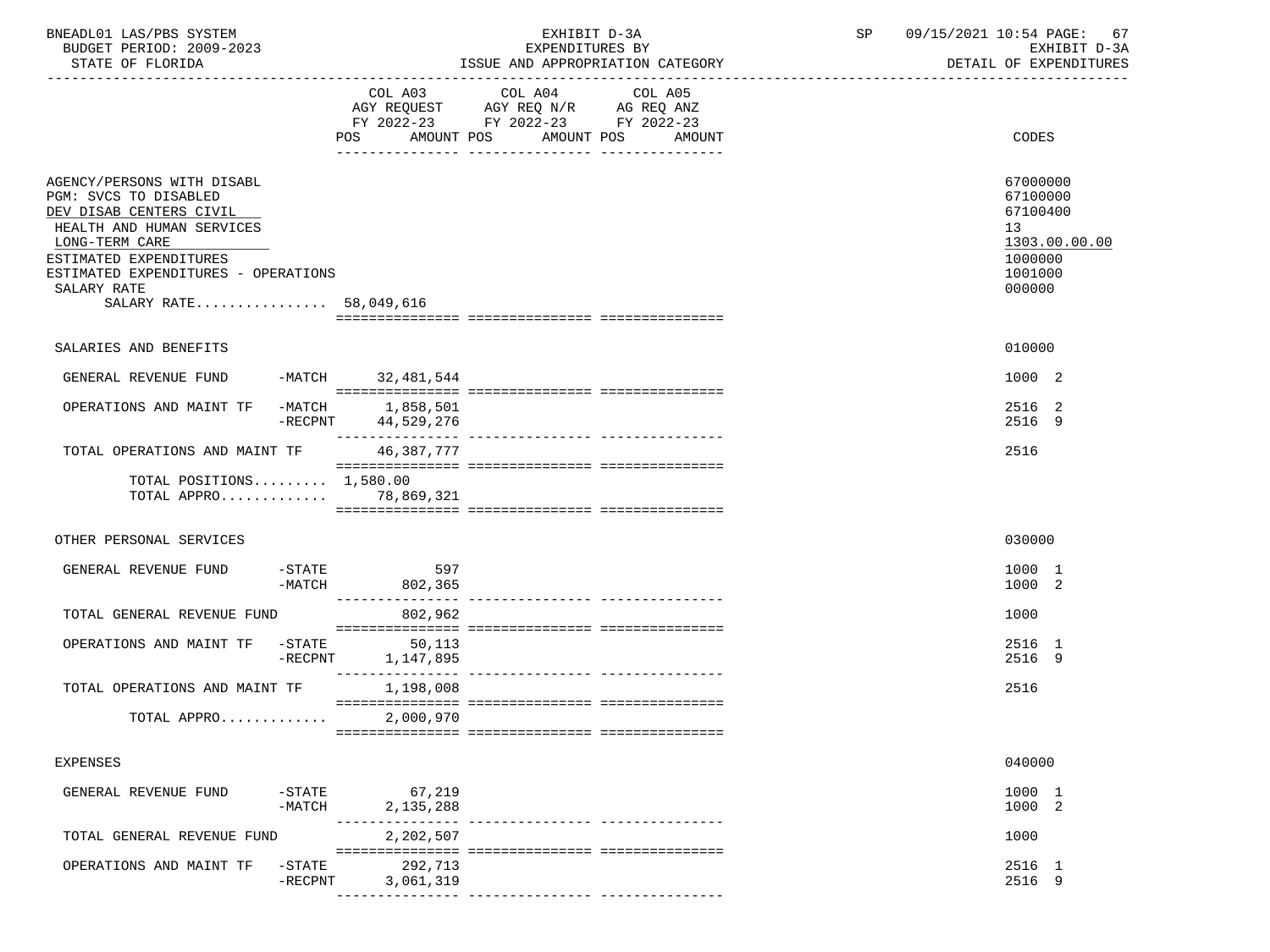| BNEADL01 LAS/PBS SYSTEM<br>BUDGET PERIOD: 2009-2023<br>STATE OF FLORIDA        |                                     |                             | EXHIBIT D-3A<br>EXPENDITURES BY                                                                                        | ISSUE AND APPROPRIATION CATEGORY | SP | 09/15/2021 10:54 PAGE:<br>68<br>EXHIBIT D-3A<br>DETAIL OF EXPENDITURES |
|--------------------------------------------------------------------------------|-------------------------------------|-----------------------------|------------------------------------------------------------------------------------------------------------------------|----------------------------------|----|------------------------------------------------------------------------|
|                                                                                |                                     |                             |                                                                                                                        |                                  |    |                                                                        |
|                                                                                |                                     |                             | COL A03 COL A04<br>AGY REQUEST AGY REQ N/R AG REQ ANZ<br>FY 2022-23 FY 2022-23 FY 2022-23<br>POS AMOUNT POS AMOUNT POS | COL A05<br>AMOUNT                |    | CODES                                                                  |
| AGENCY/PERSONS WITH DISABL<br>PGM: SVCS TO DISABLED<br>DEV DISAB CENTERS CIVIL |                                     |                             |                                                                                                                        |                                  |    | 67000000<br>67100000<br>67100400                                       |
| HEALTH AND HUMAN SERVICES<br>LONG-TERM CARE<br>ESTIMATED EXPENDITURES          |                                     |                             |                                                                                                                        |                                  |    | 13<br>1303.00.00.00<br>1000000                                         |
| ESTIMATED EXPENDITURES - OPERATIONS<br>EXPENSES                                |                                     |                             |                                                                                                                        |                                  |    | 1001000<br>040000                                                      |
| TOTAL OPERATIONS AND MAINT TF<br>TOTAL APPRO                                   |                                     | 3,354,032<br>5,556,539      |                                                                                                                        |                                  |    | 2516                                                                   |
|                                                                                |                                     |                             |                                                                                                                        |                                  |    |                                                                        |
| OPERATING CAPITAL OUTLAY                                                       |                                     |                             |                                                                                                                        |                                  |    | 060000                                                                 |
| GENERAL REVENUE FUND                                                           | -MATCH                              | $-STATE$ 64,965<br>20,528   |                                                                                                                        |                                  |    | 1000 1<br>1000 2                                                       |
| TOTAL GENERAL REVENUE FUND                                                     |                                     | 85,493                      |                                                                                                                        |                                  |    | 1000                                                                   |
| OPERATIONS AND MAINT TF -RECPNT 32,972                                         |                                     |                             |                                                                                                                        |                                  |    | 2516 9                                                                 |
| TOTAL APPRO $118,465$                                                          |                                     |                             |                                                                                                                        |                                  |    |                                                                        |
| FOOD PRODUCTS                                                                  |                                     |                             |                                                                                                                        |                                  |    | 070000                                                                 |
| GENERAL REVENUE FUND -MATCH 788,707                                            |                                     |                             |                                                                                                                        |                                  |    | 1000 2                                                                 |
| OPERATIONS AND MAINT TF                                                        | $-$ STATE<br>$-$ RECPNT             | 37,364<br>1,072,856         |                                                                                                                        |                                  |    | 2516 1<br>2516 9                                                       |
| TOTAL OPERATIONS AND MAINT TF                                                  |                                     | 1,110,220                   |                                                                                                                        |                                  |    | 2516                                                                   |
| TOTAL APPRO 1,898,927                                                          |                                     |                             |                                                                                                                        |                                  |    |                                                                        |
| SPECIAL CATEGORIES<br>CONTRACTED SERVICES                                      |                                     |                             |                                                                                                                        |                                  |    | 100000<br>100777                                                       |
| GENERAL REVENUE FUND                                                           | -MATCH                              | 611,767                     |                                                                                                                        |                                  |    | 1000 2                                                                 |
| OPERATIONS AND MAINT TF                                                        | $-STATE$<br>$-FEDERL$<br>$-$ RECPNT | 20,587<br>20,520<br>831,090 |                                                                                                                        |                                  |    | 2516 1<br>2516 3<br>2516 9                                             |
| TOTAL OPERATIONS AND MAINT TF                                                  |                                     | 872,197                     | ---------------- ---------------                                                                                       |                                  |    | 2516                                                                   |
| SOCIAL SVCS BLK GRT TF                                                         | $-FEDERL$                           | 33,480                      |                                                                                                                        |                                  |    | 2639 3                                                                 |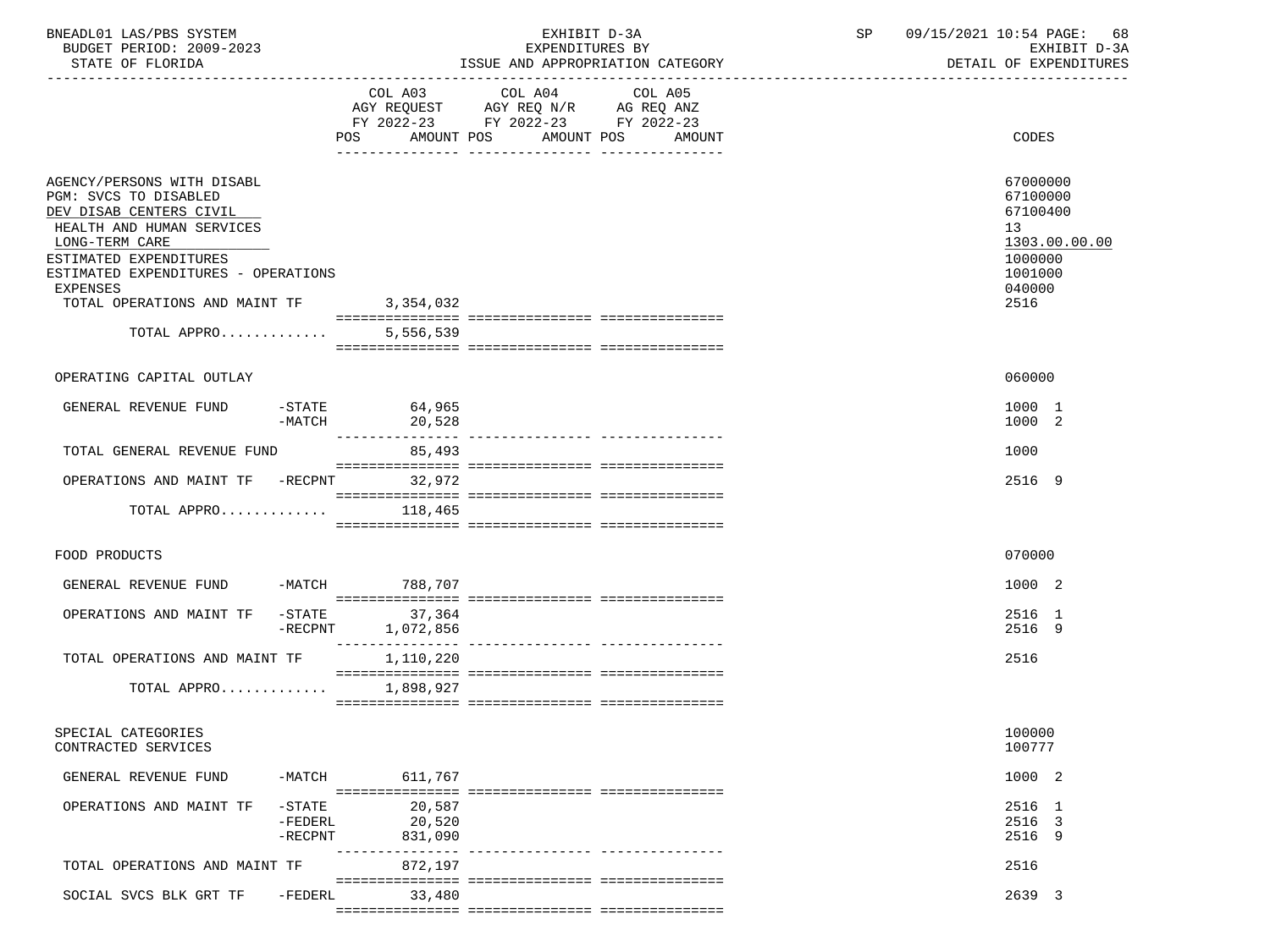| BNEADL01 LAS/PBS SYSTEM |                  |                          |  | EXHIBIT D-3A                     |  |
|-------------------------|------------------|--------------------------|--|----------------------------------|--|
|                         |                  | BUDGET PERIOD: 2009-2023 |  | EXPENDITURES BY                  |  |
|                         | STATE OF FLORIDA |                          |  | ISSUE AND APPROPRIATION CATEGORY |  |

EXPENDITURES BY EXHIBIT D-3A<br>AND APPROPRIATION CATEGORY AND APPROPRIATION CATEGORY

|                                                                                                                                                                                                                                                                        |                         |                      | COL A03 COL A04 COL A05<br>AGY REQUEST AGY REQ N/R AG REQ ANZ<br>FY 2022-23 FY 2022-23 FY 2022-23 |            |                             |                                                                                  |               |
|------------------------------------------------------------------------------------------------------------------------------------------------------------------------------------------------------------------------------------------------------------------------|-------------------------|----------------------|---------------------------------------------------------------------------------------------------|------------|-----------------------------|----------------------------------------------------------------------------------|---------------|
|                                                                                                                                                                                                                                                                        |                         | POS AMOUNT POS       |                                                                                                   | AMOUNT POS | AMOUNT                      | CODES                                                                            |               |
| AGENCY/PERSONS WITH DISABL<br>PGM: SVCS TO DISABLED<br>DEV DISAB CENTERS CIVIL<br>HEALTH AND HUMAN SERVICES<br>LONG-TERM CARE<br>ESTIMATED EXPENDITURES<br>ESTIMATED EXPENDITURES - OPERATIONS<br>SPECIAL CATEGORIES<br>CONTRACTED SERVICES<br>TOTAL APPRO $1,517,444$ |                         |                      |                                                                                                   |            |                             | 67000000<br>67100000<br>67100400<br>13<br>1000000<br>1001000<br>100000<br>100777 | 1303.00.00.00 |
|                                                                                                                                                                                                                                                                        |                         |                      |                                                                                                   |            |                             |                                                                                  |               |
| G/A-CONTRACT PROF SERVICES                                                                                                                                                                                                                                             |                         |                      |                                                                                                   |            |                             | 100779                                                                           |               |
| GENERAL REVENUE FUND                                                                                                                                                                                                                                                   |                         | -MATCH 1,918,146     |                                                                                                   |            |                             | 1000 2                                                                           |               |
| OPERATIONS AND MAINT TF                                                                                                                                                                                                                                                | $-$ STATE<br>$-$ RECPNT | 529,514<br>2,686,389 |                                                                                                   |            |                             | 2516 1<br>2516 9                                                                 |               |
| TOTAL OPERATIONS AND MAINT TF                                                                                                                                                                                                                                          |                         | 3,215,903            |                                                                                                   |            |                             | 2516                                                                             |               |
| TOTAL APPRO                                                                                                                                                                                                                                                            |                         | 5,134,049            |                                                                                                   |            |                             |                                                                                  |               |
| PRESCRIBE MED/DRUG NON-MED                                                                                                                                                                                                                                             |                         |                      |                                                                                                   |            |                             | 102682                                                                           |               |
| GENERAL REVENUE FUND -STATE 338,721                                                                                                                                                                                                                                    | -MATCH                  | 23,022               |                                                                                                   |            |                             | 1000 1<br>1000 2                                                                 |               |
| TOTAL GENERAL REVENUE FUND                                                                                                                                                                                                                                             |                         | 361,743              |                                                                                                   |            |                             | 1000                                                                             |               |
| OPERATIONS AND MAINT TF -RECPNT 36,978                                                                                                                                                                                                                                 |                         |                      |                                                                                                   |            |                             | 2516 9                                                                           |               |
| TOTAL APPRO                                                                                                                                                                                                                                                            |                         | 398,721              |                                                                                                   |            |                             |                                                                                  |               |
| RISK MANAGEMENT INSURANCE                                                                                                                                                                                                                                              |                         |                      |                                                                                                   |            |                             | 103241                                                                           |               |
| GENERAL REVENUE FUND -MATCH 2,067,800                                                                                                                                                                                                                                  |                         |                      |                                                                                                   |            |                             | 1000 2                                                                           |               |
| OPERATIONS AND MAINT TF                                                                                                                                                                                                                                                | $-$ STATE<br>$-$ RECPNT | 260,277<br>2,010,619 |                                                                                                   |            |                             | 2516 1<br>2516 9                                                                 |               |
| TOTAL OPERATIONS AND MAINT TF                                                                                                                                                                                                                                          |                         | 2,270,896            |                                                                                                   |            | ___________________________ | 2516                                                                             |               |
| TOTAL APPRO                                                                                                                                                                                                                                                            |                         | 4,338,696            |                                                                                                   |            |                             |                                                                                  |               |
|                                                                                                                                                                                                                                                                        |                         |                      |                                                                                                   |            |                             |                                                                                  |               |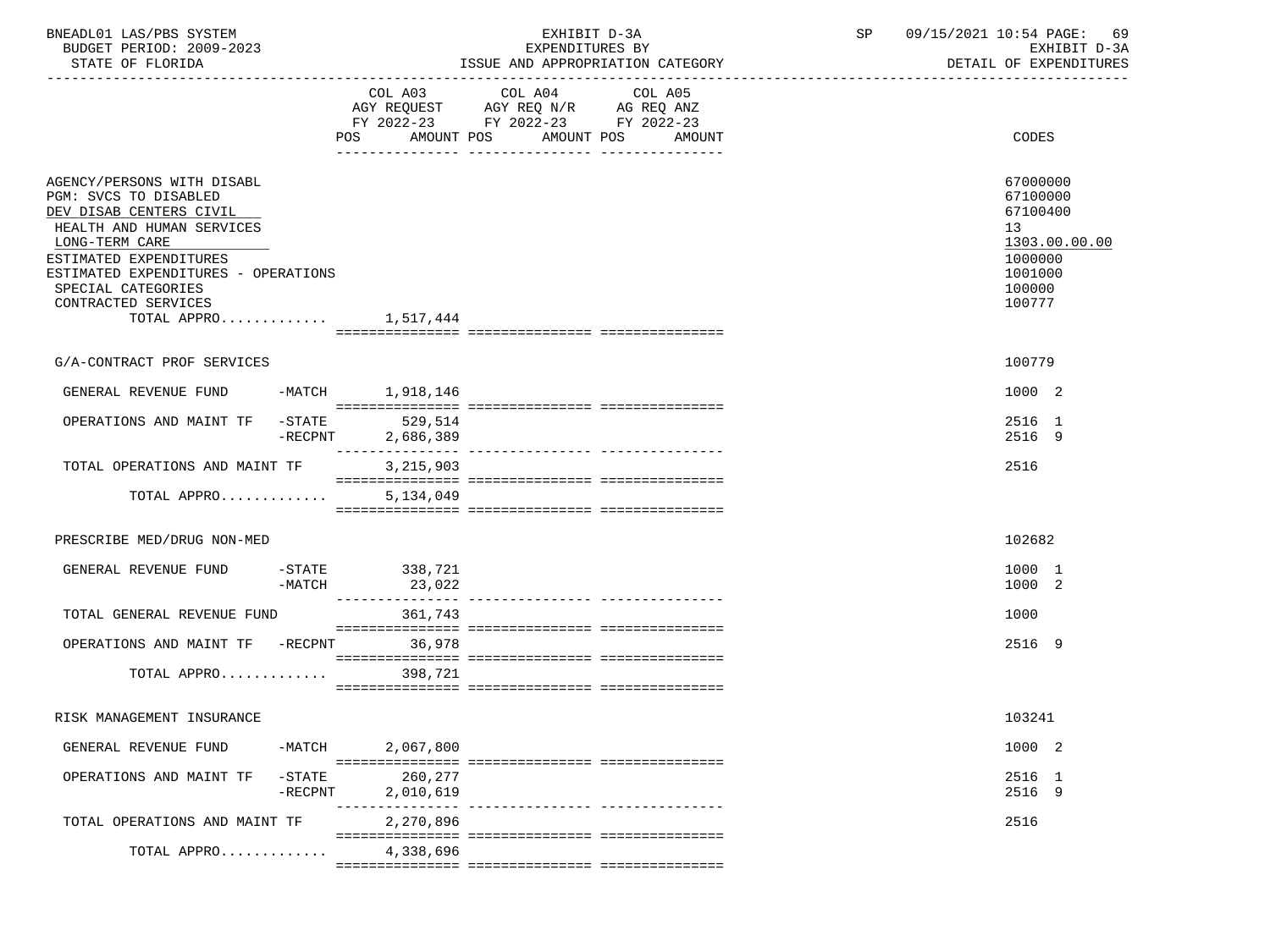| BNEADL01 LAS/PBS SYSTEM |                  |                          | EXHIBIT D-3A                     |
|-------------------------|------------------|--------------------------|----------------------------------|
|                         |                  | BUDGET PERIOD: 2009-2023 | EXPENDITURES BY                  |
|                         | STATE OF FLORIDA |                          | ISSUE AND APPROPRIATION CATEGORY |

BUDGET PERIOD: 2009-2023 EXPENDITURES BY EXHIBIT D-3A

|                                                                                                                                                                                                                                                    |                      | COL A03<br><b>POS</b><br>AMOUNT POS | COL A04<br>AGY REQUEST AGY REQ N/R AG REQ ANZ<br>FY 2022-23 FY 2022-23 FY 2022-23 | COL A05<br>AMOUNT POS<br>AMOUNT | CODES                                                                                             |
|----------------------------------------------------------------------------------------------------------------------------------------------------------------------------------------------------------------------------------------------------|----------------------|-------------------------------------|-----------------------------------------------------------------------------------|---------------------------------|---------------------------------------------------------------------------------------------------|
| AGENCY/PERSONS WITH DISABL<br>PGM: SVCS TO DISABLED<br>DEV DISAB CENTERS CIVIL<br>HEALTH AND HUMAN SERVICES<br>LONG-TERM CARE<br>ESTIMATED EXPENDITURES<br>ESTIMATED EXPENDITURES - OPERATIONS<br>SPECIAL CATEGORIES<br>TR/DMS/HR SVCS/STW CONTRCT |                      |                                     |                                                                                   |                                 | 67000000<br>67100000<br>67100400<br>13<br>1303.00.00.00<br>1000000<br>1001000<br>100000<br>107040 |
| GENERAL REVENUE FUND                                                                                                                                                                                                                               | -MATCH               | 238,602                             |                                                                                   |                                 | 1000 2                                                                                            |
| OPERATIONS AND MAINT TF                                                                                                                                                                                                                            | -STATE<br>$-$ RECPNT | 34,975<br>333,376                   |                                                                                   |                                 | 2516 1<br>2516 9                                                                                  |
| TOTAL OPERATIONS AND MAINT TF                                                                                                                                                                                                                      |                      | 368,351                             |                                                                                   |                                 | 2516                                                                                              |
| TOTAL APPRO                                                                                                                                                                                                                                        |                      | 606,953                             |                                                                                   |                                 |                                                                                                   |
| TOTAL: ESTIMATED EXPENDITURES - OPERATIONS<br>TOTAL POSITIONS $1,580.00$<br>TOTAL ISSUE $100,440,085$<br>TOTAL SALARY RATE 58,049,616                                                                                                              |                      |                                     |                                                                                   |                                 | 1001000                                                                                           |
| SALARY INCREASES FOR FY 2021-22 -<br>STATE EMPLOYEE MINIMUM WAGE<br>INCREASE - EFFECTIVE 7/1/2021<br>SALARY RATE<br>SALARY RATE 2,755,466                                                                                                          |                      |                                     |                                                                                   |                                 | 1001030<br>000000                                                                                 |
| SALARIES AND BENEFITS                                                                                                                                                                                                                              |                      |                                     |                                                                                   |                                 | 010000                                                                                            |
| GENERAL REVENUE FUND                                                                                                                                                                                                                               |                      | -MATCH 1,344,567                    |                                                                                   |                                 | 1000 2                                                                                            |
| OPERATIONS AND MAINT TF                                                                                                                                                                                                                            | -MATCH<br>$-$ RECPNT | 77,013<br>1,843,518                 |                                                                                   |                                 | 2516 2<br>2516 9                                                                                  |
| TOTAL OPERATIONS AND MAINT TF                                                                                                                                                                                                                      |                      | 1,920,531                           |                                                                                   |                                 | 2516                                                                                              |
| TOTAL APPRO                                                                                                                                                                                                                                        |                      | 3,265,098                           |                                                                                   |                                 |                                                                                                   |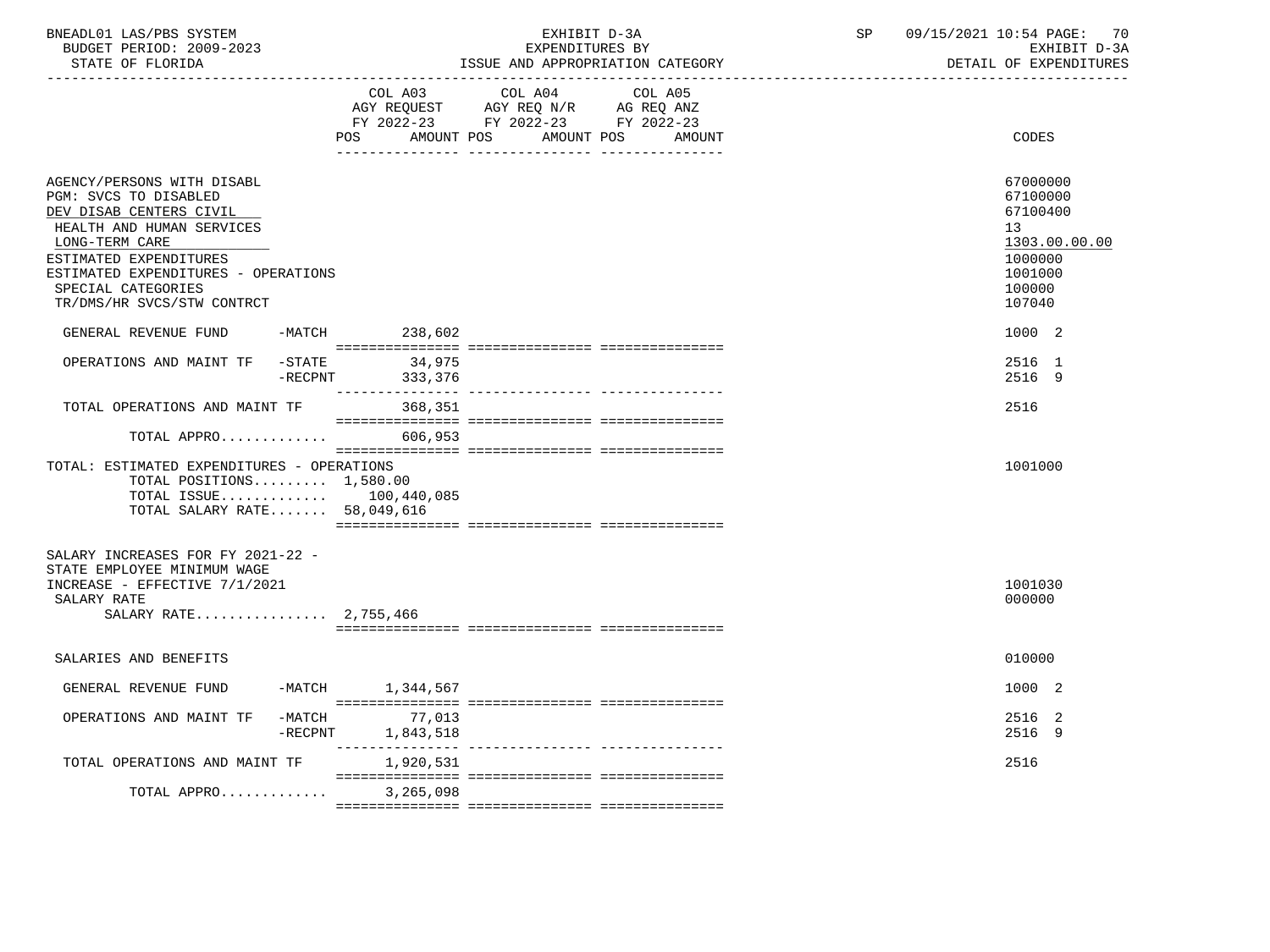| BNEADL01 LAS/PBS SYSTEM<br>BUDGET PERIOD: 2009-2023<br>STATE OF FLORIDA                                                                                                                                                     |                                 | EXHIBIT D-3A<br>EXPENDITURES BY<br>ISSUE AND APPROPRIATION CATEGORY                                                                      | 09/15/2021 10:54 PAGE: 71<br>SP<br>EXHIBIT D-3A<br>DETAIL OF EXPENDITURES |  |  |
|-----------------------------------------------------------------------------------------------------------------------------------------------------------------------------------------------------------------------------|---------------------------------|------------------------------------------------------------------------------------------------------------------------------------------|---------------------------------------------------------------------------|--|--|
|                                                                                                                                                                                                                             |                                 | COL A03 COL A04<br>COL A05<br>AGY REQUEST AGY REQ N/R AG REQ ANZ<br>FY 2022-23 FY 2022-23 FY 2022-23<br>POS AMOUNT POS AMOUNT POS AMOUNT | CODES                                                                     |  |  |
| AGENCY/PERSONS WITH DISABL<br>PGM: SVCS TO DISABLED<br>DEV DISAB CENTERS CIVIL<br>HEALTH AND HUMAN SERVICES<br>LONG-TERM CARE<br>ESTIMATED EXPENDITURES<br>SALARY INCREASES FOR FY 2021-22 -<br>STATE EMPLOYEE MINIMUM WAGE |                                 |                                                                                                                                          | 67000000<br>67100000<br>67100400<br>13<br>1303.00.00.00<br>1000000        |  |  |
| INCREASE - EFFECTIVE 7/1/2021<br>OTHER PERSONAL SERVICES                                                                                                                                                                    |                                 |                                                                                                                                          | 1001030<br>030000                                                         |  |  |
| GENERAL REVENUE FUND -STATE                                                                                                                                                                                                 | 11<br>$-MATCH$ 15,710           |                                                                                                                                          | 1000 1<br>1000 2                                                          |  |  |
| TOTAL GENERAL REVENUE FUND                                                                                                                                                                                                  | 15,721                          |                                                                                                                                          | 1000                                                                      |  |  |
| OPERATIONS AND MAINT TF -STATE 981                                                                                                                                                                                          | $-RECPNT$ 22,475                |                                                                                                                                          | 2516 1<br>2516 9                                                          |  |  |
| TOTAL OPERATIONS AND MAINT TF 23,456                                                                                                                                                                                        |                                 |                                                                                                                                          | 2516                                                                      |  |  |
| TOTAL APPRO                                                                                                                                                                                                                 | 39,177                          |                                                                                                                                          |                                                                           |  |  |
| TOTAL: SALARY INCREASES FOR FY 2021-22 -<br>STATE EMPLOYEE MINIMUM WAGE<br>INCREASE - EFFECTIVE 7/1/2021<br>TOTAL ISSUE $3,304,275$<br>TOTAL SALARY RATE $2,755,466$                                                        |                                 |                                                                                                                                          | 1001030                                                                   |  |  |
| FLORIDA RETIREMENT SYSTEM<br>ADJUSTMENT - FY 2021-22 - NORMAL<br>COST AND UNFUNDED ACTUARIAL                                                                                                                                |                                 |                                                                                                                                          |                                                                           |  |  |
| LIABILITY<br>SALARIES AND BENEFITS                                                                                                                                                                                          |                                 |                                                                                                                                          | 1001070<br>010000                                                         |  |  |
| GENERAL REVENUE FUND<br>$-MATCH$                                                                                                                                                                                            | 171,069                         |                                                                                                                                          | 1000 2                                                                    |  |  |
| $-MATCH$<br>OPERATIONS AND MAINT TF<br>-RECPNT                                                                                                                                                                              | 9,798<br>234,550<br>----------- | ---------------- ----------------                                                                                                        | 2516 2<br>2516 9                                                          |  |  |
| TOTAL OPERATIONS AND MAINT TF                                                                                                                                                                                               | 244,348                         |                                                                                                                                          | 2516                                                                      |  |  |
| TOTAL APPRO                                                                                                                                                                                                                 | 415,417                         |                                                                                                                                          |                                                                           |  |  |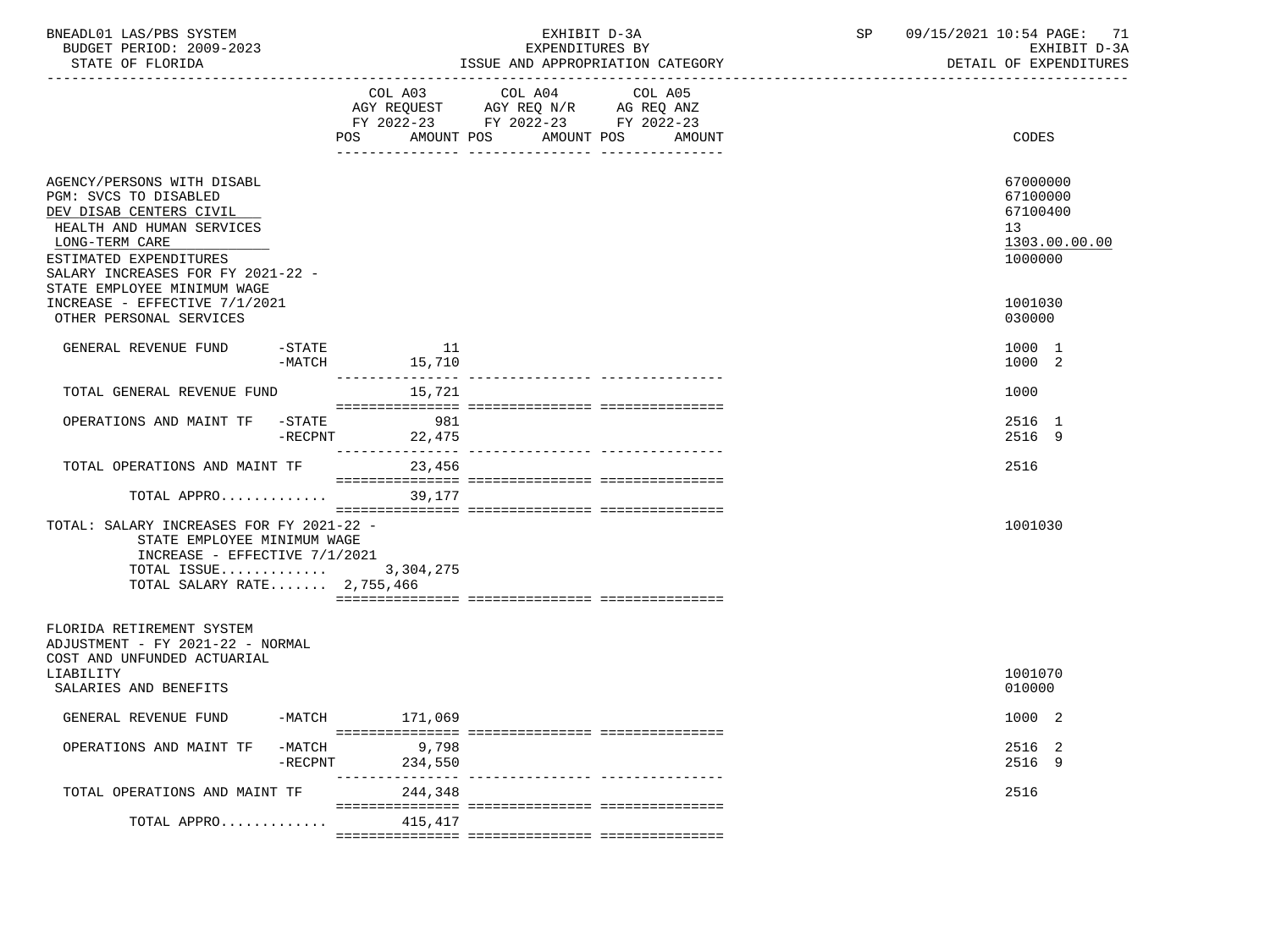| BNEADL01 LAS/PBS SYSTEM  | EXHIBIT D-3A                     | 09/15/2021 10:54 PAGE: 72 |
|--------------------------|----------------------------------|---------------------------|
| BUDGET PERIOD: 2009-2023 | EXPENDITURES BY                  | EXHIBIT D-3A              |
| STATE OF FLORIDA         | ISSUE AND APPROPRIATION CATEGORY | DETAIL OF EXPENDITURES    |

|                                                                                                                                                         | <b>POS</b>                                          | COL A03 COL A04 COL A05<br>AGY REQUEST AGY REQ N/R AG REQ ANZ<br>FY 2022-23 FY 2022-23 FY 2022-23<br>AMOUNT POS AMOUNT POS<br>____________ | AMOUNT                     | CODES                                                              |
|---------------------------------------------------------------------------------------------------------------------------------------------------------|-----------------------------------------------------|--------------------------------------------------------------------------------------------------------------------------------------------|----------------------------|--------------------------------------------------------------------|
| AGENCY/PERSONS WITH DISABL<br>PGM: SVCS TO DISABLED<br>DEV DISAB CENTERS CIVIL<br>HEALTH AND HUMAN SERVICES<br>LONG-TERM CARE<br>ESTIMATED EXPENDITURES |                                                     |                                                                                                                                            |                            | 67000000<br>67100000<br>67100400<br>13<br>1303.00.00.00<br>1000000 |
| CASUALTY INSURANCE PREMIUM<br>ADJUSTMENT<br>SPECIAL CATEGORIES<br>RISK MANAGEMENT INSURANCE                                                             |                                                     |                                                                                                                                            |                            | 1001090<br>100000<br>103241                                        |
| GENERAL REVENUE FUND -MATCH $183,185$<br>OPERATIONS AND MAINT TF -RECPNT 201,178                                                                        | _______________                                     |                                                                                                                                            |                            | 1000 2<br>2516 9                                                   |
| TOTAL APPRO                                                                                                                                             | 384,363                                             |                                                                                                                                            |                            |                                                                    |
| REALLOCATION OF HUMAN RESOURCES<br>OUTSOURCING<br>SPECIAL CATEGORIES<br>TR/DMS/HR SVCS/STW CONTRCT                                                      |                                                     |                                                                                                                                            |                            | 1005900<br>100000<br>107040                                        |
| GENERAL REVENUE FUND                                                                                                                                    | $21,625-$<br>$-MATCH$                               |                                                                                                                                            |                            | 1000 2                                                             |
| OPERATIONS AND MAINT TF                                                                                                                                 | $-\mathtt{STATE}$<br>$3,170-$<br>-RECPNT<br>30,214- |                                                                                                                                            |                            | 2516 1<br>2516 9                                                   |
| TOTAL OPERATIONS AND MAINT TF                                                                                                                           | $33,384-$                                           |                                                                                                                                            |                            | 2516                                                               |
| TOTAL APPRO                                                                                                                                             | $55,009-$                                           |                                                                                                                                            |                            |                                                                    |
| INTER-AGENCY REORGANIZATIONS<br>TRANSFER FROM THE AGENCY FOR<br>PERSONS WITH DISABILITIES TO THE                                                        |                                                     |                                                                                                                                            |                            | 1700000                                                            |
| DEPARTMENT OF ENVIRONMENTAL<br>PROTECTION - DEDUCT<br>SALARY RATE<br>SALARY RATE 92,542-                                                                |                                                     |                                                                                                                                            |                            | 1700040<br>000000                                                  |
| SALARIES AND BENEFITS                                                                                                                                   |                                                     |                                                                                                                                            |                            | 010000                                                             |
| GENERAL REVENUE FUND<br>OPERATIONS AND MAINT TF                                                                                                         | $55,256-$<br>-MATCH<br>$85,776-$<br>$-$ RECPNT      |                                                                                                                                            | ------------- ------------ | 1000 2<br>2516 9                                                   |
| TOTAL POSITIONS 2.00-<br>TOTAL APPRO                                                                                                                    | 141,032-                                            |                                                                                                                                            |                            |                                                                    |

=============== =============== ===============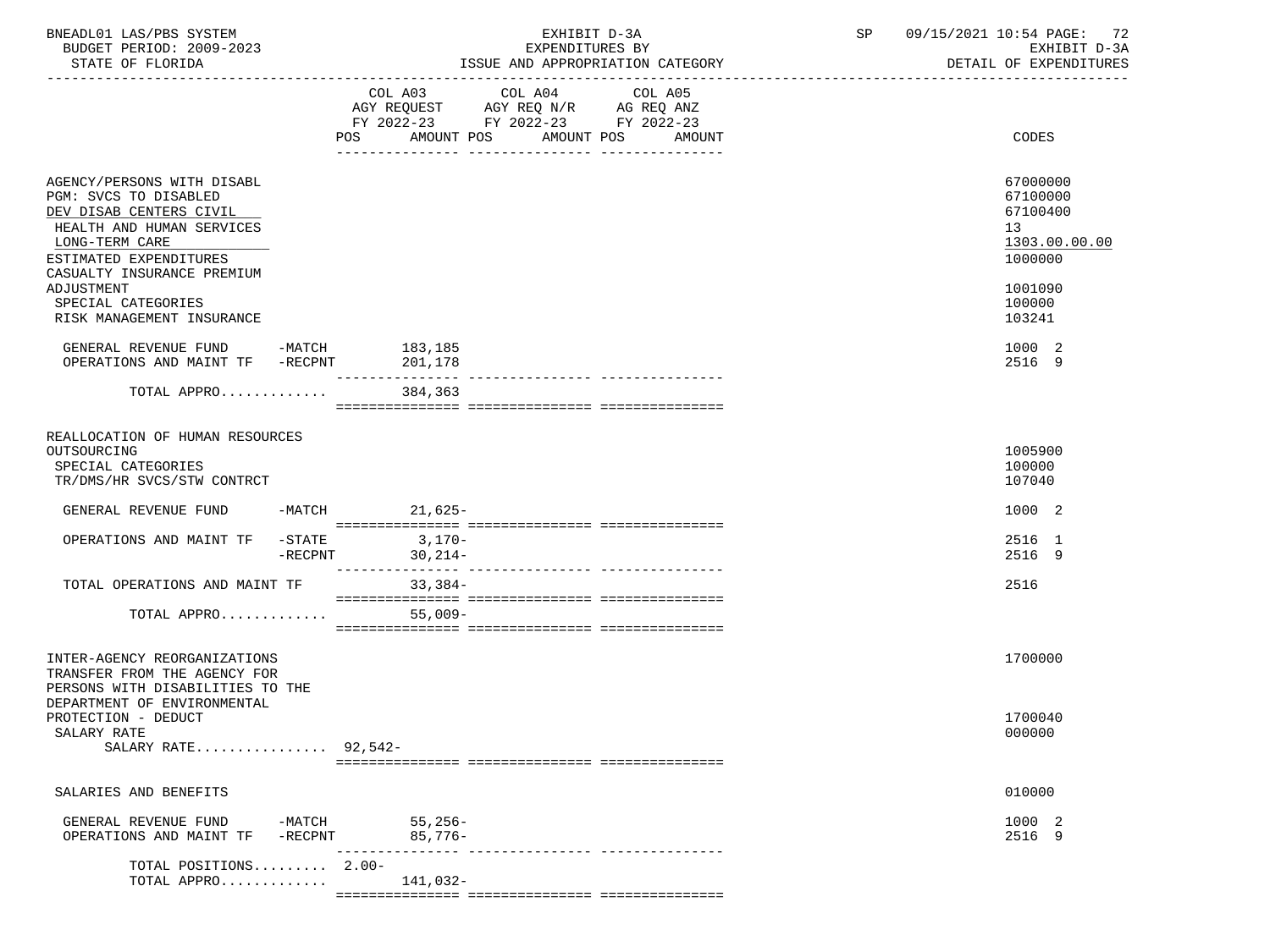| BNEADL01 LAS/PBS SYSTEM<br>BUDGET PERIOD: 2009-2023<br>STATE OF FLORIDA                                                                                                                                                           |                                                                          | EXHIBIT D-3A<br>EXPENDITURES BY<br>ISSUE AND APPROPRIATION CATEGORY |         |                  | SP and the set of the set of the set of the set of the set of the set of the set of the set of the set of the set of the set of the set of the set of the set of the set of the set of the set of the set of the set of the se | 09/15/2021 10:54 PAGE: 73<br>EXHIBIT D-3A<br>DETAIL OF EXPENDITURES |
|-----------------------------------------------------------------------------------------------------------------------------------------------------------------------------------------------------------------------------------|--------------------------------------------------------------------------|---------------------------------------------------------------------|---------|------------------|--------------------------------------------------------------------------------------------------------------------------------------------------------------------------------------------------------------------------------|---------------------------------------------------------------------|
|                                                                                                                                                                                                                                   | COL A03 COL A04<br>FY 2022-23 FY 2022-23 FY 2022-23<br>AMOUNT POS<br>POS | AMOUNT POS                                                          | COL A05 | AMOUNT           |                                                                                                                                                                                                                                | CODES                                                               |
| AGENCY/PERSONS WITH DISABL<br>PGM: SVCS TO DISABLED<br>DEV DISAB CENTERS CIVIL<br>HEALTH AND HUMAN SERVICES<br>LONG-TERM CARE<br>INTER-AGENCY REORGANIZATIONS<br>TRANSFER FROM THE AGENCY FOR<br>PERSONS WITH DISABILITIES TO THE |                                                                          |                                                                     |         |                  |                                                                                                                                                                                                                                | 67000000<br>67100000<br>67100400<br>13<br>1303.00.00.00<br>1700000  |
| DEPARTMENT OF ENVIRONMENTAL<br>PROTECTION - DEDUCT<br>EXPENSES                                                                                                                                                                    |                                                                          |                                                                     |         |                  |                                                                                                                                                                                                                                | 1700040<br>040000                                                   |
| GENERAL REVENUE FUND $-MATCH$ 17,749-<br>OPERATIONS AND MAINT TF -RECPNT                                                                                                                                                          | $27,551-$                                                                |                                                                     |         |                  |                                                                                                                                                                                                                                | 1000 2<br>2516 9                                                    |
| TOTAL APPRO                                                                                                                                                                                                                       | $45,300-$                                                                |                                                                     |         |                  |                                                                                                                                                                                                                                |                                                                     |
| SPECIAL CATEGORIES<br>CONTRACTED SERVICES                                                                                                                                                                                         |                                                                          |                                                                     |         |                  |                                                                                                                                                                                                                                | 100000<br>100777                                                    |
| GENERAL REVENUE FUND -MATCH 784-<br>OPERATIONS AND MAINT TF -RECPNT 1,216-                                                                                                                                                        |                                                                          |                                                                     |         |                  |                                                                                                                                                                                                                                | 1000 2<br>2516 9                                                    |
| TOTAL APPRO                                                                                                                                                                                                                       | $2,000-$                                                                 |                                                                     |         |                  |                                                                                                                                                                                                                                |                                                                     |
| TR/DMS/HR SVCS/STW CONTRCT                                                                                                                                                                                                        |                                                                          |                                                                     |         |                  |                                                                                                                                                                                                                                | 107040                                                              |
| GENERAL REVENUE FUND -MATCH<br>OPERATIONS AND MAINT TF -RECPNT                                                                                                                                                                    | $239-$<br>$372-$                                                         |                                                                     |         |                  |                                                                                                                                                                                                                                | 1000 2<br>2516 9                                                    |
| TOTAL APPRO                                                                                                                                                                                                                       | $611 -$                                                                  |                                                                     |         |                  |                                                                                                                                                                                                                                |                                                                     |
| TOTAL: TRANSFER FROM THE AGENCY FOR<br>PERSONS WITH DISABILITIES TO THE<br>DEPARTMENT OF ENVIRONMENTAL<br>PROTECTION - DEDUCT<br>TOTAL POSITIONS $2.00-$<br>TOTAL ISSUE<br>TOTAL SALARY RATE 92,542-                              | 188,943-                                                                 |                                                                     |         |                  |                                                                                                                                                                                                                                | 1700040                                                             |
|                                                                                                                                                                                                                                   |                                                                          |                                                                     |         |                  |                                                                                                                                                                                                                                |                                                                     |
| AGENCY ISSUE NARRATIVE:<br>2022-2023 BUDGET YEAR NARRATIVE:<br>ISSUE TITLE: TRANSFER FROM THE AGENCY FOR PERSONS WITH DISABILITIES TO THE DEPARTMENT OF ENVIRONMENTAL PROTECTION -<br>DEDUCT                                      |                                                                          |                                                                     |         | IT COMPONENT? NO |                                                                                                                                                                                                                                |                                                                     |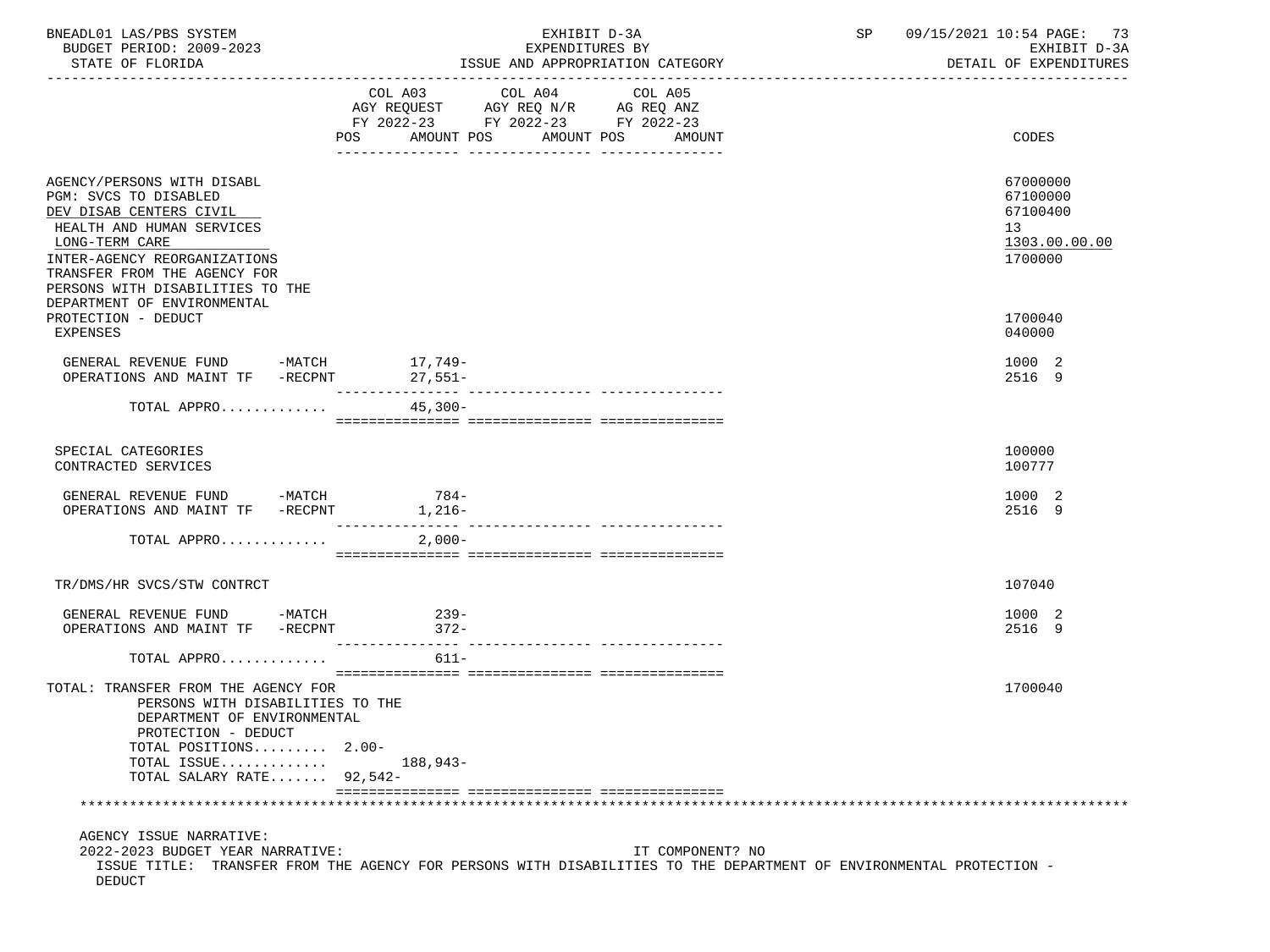| BNEADL01 LAS/PBS SYSTEM<br>BUDGET PERIOD: 2009-2023<br>STATE OF FLORIDA                                                                                                                       | EXHIBIT D-3A<br>EXPENDITURES BY<br>ISSUE AND APPROPRIATION CATEGORY                                                                         | -74<br>SP<br>09/15/2021 10:54 PAGE:<br>EXHIBIT D-3A<br>DETAIL OF EXPENDITURES |
|-----------------------------------------------------------------------------------------------------------------------------------------------------------------------------------------------|---------------------------------------------------------------------------------------------------------------------------------------------|-------------------------------------------------------------------------------|
|                                                                                                                                                                                               | COL A03 COL A04 COL A05<br>AGY REQUEST AGY REQ N/R AG REQ ANZ<br>FY 2022-23 FY 2022-23 FY 2022-23<br>AMOUNT POS AMOUNT POS<br>POS<br>AMOUNT | CODES                                                                         |
| AGENCY/PERSONS WITH DISABL<br>PGM: SVCS TO DISABLED<br>DEV DISAB CENTERS CIVIL<br>HEALTH AND HUMAN SERVICES<br>LONG-TERM CARE<br>INTER-AGENCY REORGANIZATIONS<br>TRANSFER FROM THE AGENCY FOR |                                                                                                                                             | 67000000<br>67100000<br>67100400<br>13<br>1303.00.00.00<br>1700000            |
| PERSONS WITH DISABILITIES TO THE<br>DEPARTMENT OF ENVIRONMENTAL<br>PROTECTION - DEDUCT                                                                                                        |                                                                                                                                             | 1700040                                                                       |

#### ISSUE SUMMARY:

 The Agency for Persons with Disabilities (APD, Agency) requests the transfer of two (2.0) Full-Time Equivalent (FTE) positions, \$92,542 in Rate, and \$188,943 in funding (\$74,028 in General Revenue (1000) and \$114,915 in Operations and Maintenance Trust Fund (2516)) from the Salaries and Benefits (010000), Expenses (040000), Contracted Services (100777), and the Transfer to DMS Human Resource Services Purchased Per Statewide Contract (107040) categories, from the Developmental Disability Centers Civil budget entity (67100400) to the Department of Environmental Protection (DEP) for the operation and management of the William J. (Billy Joe) Rish Recreational Park located on Cape San Blas, Florida.

#### ISSUE DETAIL:

 Rish Park is a 100-acre recreational park located on Cape San Blas near Port St. Joe in the Florida Panhandle. The park is located on the beautiful Gulf of Mexico and affords individuals with disabilities a safe beach experience. Rish Park, which originally opened in 1975, is the state's only park specifically for individuals with disabilities and is currently operated by APD. APD subleases the land used for the park but does not intend to renew the lease which expires November 2021. Instead, the park will be transferred to DEP to be operated by the Division of Recreation and Parks (DRP).

 The Division of Recreation and Parks, within the Department of Environmental Protection, operates the Florida Park Service with 175 state parks, trails, and historic sites. DRP's success with providing resource-based recreation while protecting and interpreting natural and cultural resources makes them capable of managing this unique park. APD has agreed to transfer two (2) positions along with other funding resources to DEP so that Rish Park can continue to operate for the enjoyment of individuals with disabilities by providing appropriate recreational opportunities. During FY 2021-22 DRP and APD will work together to continue making improvements at the park. DEP is submitting the companion add issue (#1700210).

 BUDGET SUMMARY: Budget Entity: Developmental Disability Centers - Civil (67100400) Program Component: Long Term Care (1303000000) Category: Salaries and Benefits (010000)

**FTE** Rate ---- ---- (2.0) (\$92,542)

 Recurring Nonrecurring FY 2022-23 ---------- ------------- ----------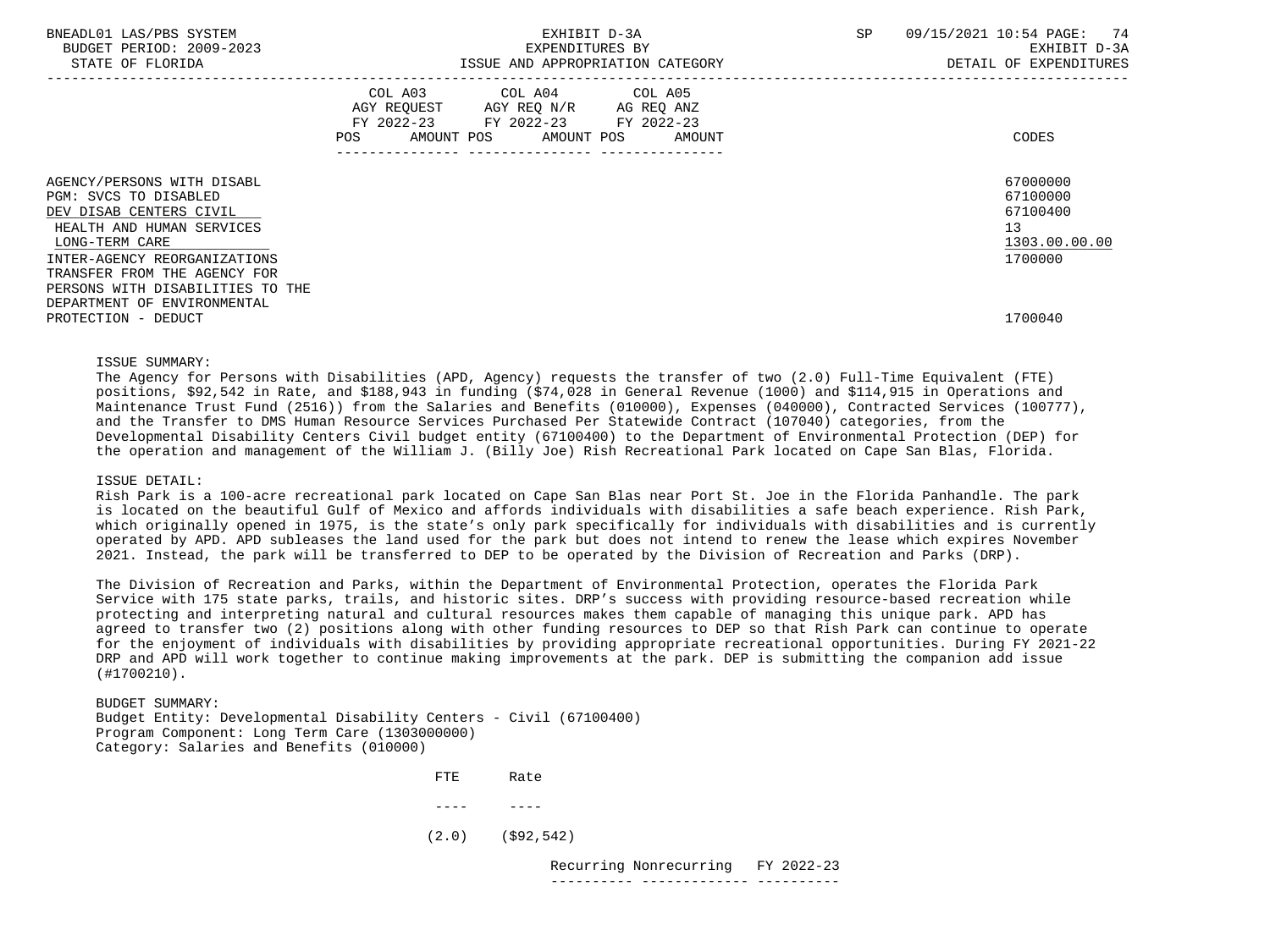| BNEADL01 LAS/PBS SYSTEM |                  |                          |
|-------------------------|------------------|--------------------------|
|                         |                  | BUDGET PERIOD: 2009-2023 |
|                         | CEARE OR RIODIDA |                          |

# EXHIBIT D-3A SP 09/15/2021 10:54 PAGE: 75<br>EXPENDITURES BY SERENGERS SAN SEXHIBIT D-3A BUDGET PERIOD: 2009-2023 EXPENDITURES BY EXHIBIT D-3A

# STATE OF FLORIDA **ISSUE AND APPROPRIATION CATEGORY**

| COL A03 COL A04 COL A05<br>AGY REQUEST AGY REQ N/R AG REQ ANZ<br>FY 2022-23 FY 2022-23 FY 2022-23<br>POS AMOUNT POS AMOUNT POS<br>CODES<br>AMOUNT<br>AGENCY/PERSONS WITH DISABL<br>PGM: SVCS TO DISABLED<br>DEV DISAB CENTERS CIVIL<br>HEALTH AND HUMAN SERVICES<br>13<br>LONG-TERM CARE<br>INTER-AGENCY REORGANIZATIONS<br>TRANSFER FROM THE AGENCY FOR<br>PERSONS WITH DISABILITIES TO THE<br>DEPARTMENT OF ENVIRONMENTAL<br>1700040<br>PROTECTION - DEDUCT<br>Fund: General Revenue (1000)<br>(\$55,256)    \$0 (\$55,256)<br>(\$85,776) \$0 (\$85,776)<br>--------- ------------ ----------<br>Operations and Maintenance Trust Fund (2516)<br>$(\$141,032)$ $\$0$ $(\$141,032)$<br>Total Salaries and Benefits (010000)<br>Category: Expenses (040000)<br>Recurring Nonrecurring FY 2022-23<br>$\begin{array}{llll} (\dot{\mathbf{5}}17,749) & \dot{\mathbf{5}}0 & (\dot{\mathbf{5}}17,749) \\ (\dot{\mathbf{5}}27,551) & \dot{\mathbf{5}}0 & (\dot{\mathbf{5}}27,551) \end{array}$<br>Fund: General Revenue (1000)<br>Operations and Maintenance Trust Fund (2516)<br>$(\$45,300)$ $\$0$ $(\$45,300)$<br>Total Expenses (040000)<br>Category: Contracted Services (100777)<br>Recurring Nonrecurring FY 2022-23<br>$(\begin{array}{cccc} (5 & 784) & 50 & (5 & 784) \\ (5 & 1,216) & 50 & (5 & 1,216) \\ - & - & - & - & - & - & - & - & - & - \end{array}$<br>Fund: General Revenue (1000)<br>Operations and Maintenance Trust Fund (2516)<br>$(\$ 2,000)$ $\$ 0$ $(\$ 2,000)$<br>Total Contracted Services (100777)<br>Category: Transfer to DMS/HR Services Purchased Per Statewide Contract (107040)<br>Recurring Nonrecurring FY 2022-2023 |  |  |  |                                                              |
|-------------------------------------------------------------------------------------------------------------------------------------------------------------------------------------------------------------------------------------------------------------------------------------------------------------------------------------------------------------------------------------------------------------------------------------------------------------------------------------------------------------------------------------------------------------------------------------------------------------------------------------------------------------------------------------------------------------------------------------------------------------------------------------------------------------------------------------------------------------------------------------------------------------------------------------------------------------------------------------------------------------------------------------------------------------------------------------------------------------------------------------------------------------------------------------------------------------------------------------------------------------------------------------------------------------------------------------------------------------------------------------------------------------------------------------------------------------------------------------------------------------------------------------------------------------------------------------------------------------------------------------------------------|--|--|--|--------------------------------------------------------------|
|                                                                                                                                                                                                                                                                                                                                                                                                                                                                                                                                                                                                                                                                                                                                                                                                                                                                                                                                                                                                                                                                                                                                                                                                                                                                                                                                                                                                                                                                                                                                                                                                                                                       |  |  |  |                                                              |
|                                                                                                                                                                                                                                                                                                                                                                                                                                                                                                                                                                                                                                                                                                                                                                                                                                                                                                                                                                                                                                                                                                                                                                                                                                                                                                                                                                                                                                                                                                                                                                                                                                                       |  |  |  | 67000000<br>67100000<br>67100400<br>1303.00.00.00<br>1700000 |
|                                                                                                                                                                                                                                                                                                                                                                                                                                                                                                                                                                                                                                                                                                                                                                                                                                                                                                                                                                                                                                                                                                                                                                                                                                                                                                                                                                                                                                                                                                                                                                                                                                                       |  |  |  |                                                              |
|                                                                                                                                                                                                                                                                                                                                                                                                                                                                                                                                                                                                                                                                                                                                                                                                                                                                                                                                                                                                                                                                                                                                                                                                                                                                                                                                                                                                                                                                                                                                                                                                                                                       |  |  |  |                                                              |
|                                                                                                                                                                                                                                                                                                                                                                                                                                                                                                                                                                                                                                                                                                                                                                                                                                                                                                                                                                                                                                                                                                                                                                                                                                                                                                                                                                                                                                                                                                                                                                                                                                                       |  |  |  |                                                              |
|                                                                                                                                                                                                                                                                                                                                                                                                                                                                                                                                                                                                                                                                                                                                                                                                                                                                                                                                                                                                                                                                                                                                                                                                                                                                                                                                                                                                                                                                                                                                                                                                                                                       |  |  |  |                                                              |
|                                                                                                                                                                                                                                                                                                                                                                                                                                                                                                                                                                                                                                                                                                                                                                                                                                                                                                                                                                                                                                                                                                                                                                                                                                                                                                                                                                                                                                                                                                                                                                                                                                                       |  |  |  |                                                              |
|                                                                                                                                                                                                                                                                                                                                                                                                                                                                                                                                                                                                                                                                                                                                                                                                                                                                                                                                                                                                                                                                                                                                                                                                                                                                                                                                                                                                                                                                                                                                                                                                                                                       |  |  |  |                                                              |
|                                                                                                                                                                                                                                                                                                                                                                                                                                                                                                                                                                                                                                                                                                                                                                                                                                                                                                                                                                                                                                                                                                                                                                                                                                                                                                                                                                                                                                                                                                                                                                                                                                                       |  |  |  |                                                              |
|                                                                                                                                                                                                                                                                                                                                                                                                                                                                                                                                                                                                                                                                                                                                                                                                                                                                                                                                                                                                                                                                                                                                                                                                                                                                                                                                                                                                                                                                                                                                                                                                                                                       |  |  |  |                                                              |
|                                                                                                                                                                                                                                                                                                                                                                                                                                                                                                                                                                                                                                                                                                                                                                                                                                                                                                                                                                                                                                                                                                                                                                                                                                                                                                                                                                                                                                                                                                                                                                                                                                                       |  |  |  |                                                              |
|                                                                                                                                                                                                                                                                                                                                                                                                                                                                                                                                                                                                                                                                                                                                                                                                                                                                                                                                                                                                                                                                                                                                                                                                                                                                                                                                                                                                                                                                                                                                                                                                                                                       |  |  |  |                                                              |
|                                                                                                                                                                                                                                                                                                                                                                                                                                                                                                                                                                                                                                                                                                                                                                                                                                                                                                                                                                                                                                                                                                                                                                                                                                                                                                                                                                                                                                                                                                                                                                                                                                                       |  |  |  |                                                              |
| $(\begin{array}{cccc} \xi & 239 \\ \xi & 372 \end{array})$ $\begin{array}{cccc} \xi 0 & (\xi & 239) \\ \xi 0 & (\xi & 372) \\ -2222 & 2222 & 2222 & 2222 \end{array}$<br>Fund: General Revenue (1000)<br>Operations and Maintenance Trust Fund (2516)                                                                                                                                                                                                                                                                                                                                                                                                                                                                                                                                                                                                                                                                                                                                                                                                                                                                                                                                                                                                                                                                                                                                                                                                                                                                                                                                                                                                 |  |  |  |                                                              |
| Total Transfer to DMS/HR Services Purchased<br>Per Statewide Contract (107040)<br>$(5 \t 611)$ $50 \t (5 \t 611)$                                                                                                                                                                                                                                                                                                                                                                                                                                                                                                                                                                                                                                                                                                                                                                                                                                                                                                                                                                                                                                                                                                                                                                                                                                                                                                                                                                                                                                                                                                                                     |  |  |  |                                                              |

 Recurring Nonrecurring FY 2022-23 ---------- ------------- ---------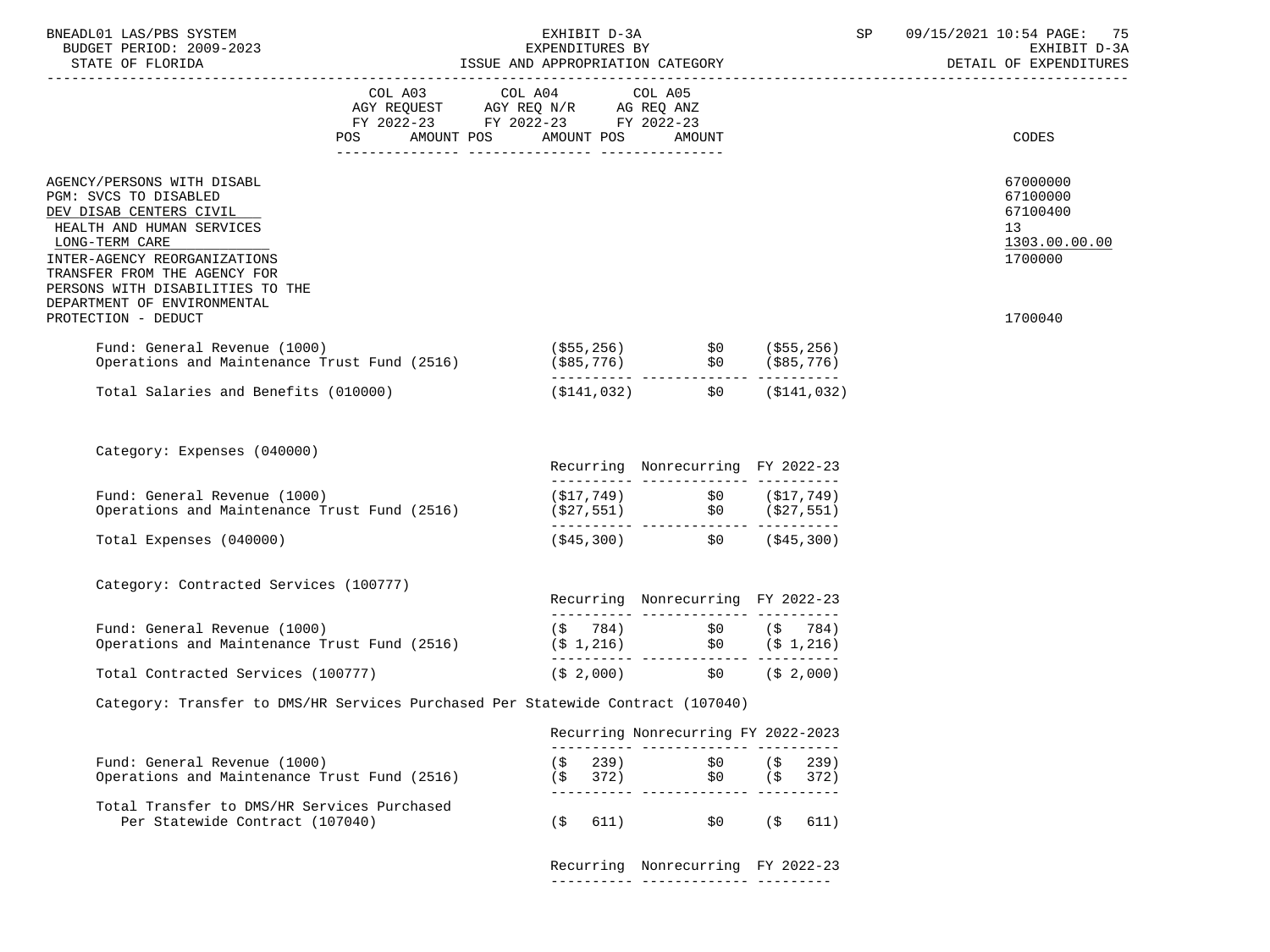| BUDGET PERIOD: 2009-2023<br>STATE OF FLORIDA                                                                                                                                                                                      | ISSUE AND APPROPRIATION CATEGORY                         | EXHIBIT D-3A<br>EXPENDITURES BY  |  |                          | SP 09/15/2021 10:54 PAGE: 76<br>EXHIBIT D-3A<br>DETAIL OF EXPENDITURES |
|-----------------------------------------------------------------------------------------------------------------------------------------------------------------------------------------------------------------------------------|----------------------------------------------------------|----------------------------------|--|--------------------------|------------------------------------------------------------------------|
|                                                                                                                                                                                                                                   | COL A03 COL A04 COL A05                                  |                                  |  |                          |                                                                        |
|                                                                                                                                                                                                                                   | POS AMOUNT POS AMOUNT POS AMOUNT                         |                                  |  |                          | CODES                                                                  |
| AGENCY/PERSONS WITH DISABL<br>PGM: SVCS TO DISABLED<br>DEV DISAB CENTERS CIVIL<br>HEALTH AND HUMAN SERVICES<br>LONG-TERM CARE<br>INTER-AGENCY REORGANIZATIONS<br>TRANSFER FROM THE AGENCY FOR<br>PERSONS WITH DISABILITIES TO THE |                                                          |                                  |  |                          | 67000000<br>67100000<br>67100400<br>13<br>1303.00.00.00<br>1700000     |
| DEPARTMENT OF ENVIRONMENTAL<br>PROTECTION - DEDUCT                                                                                                                                                                                |                                                          |                                  |  |                          | 1700040                                                                |
| Fund: General Revenue (1000) (\$ 74,028 \$0 (\$ 74,028)<br>Operations and Maintenance Trust Fund (2516) (\$ 114,915 \$0 (\$ 114,915)                                                                                              |                                                          |                                  |  |                          |                                                                        |
|                                                                                                                                                                                                                                   |                                                          |                                  |  |                          |                                                                        |
| Grand Total All Categories                                                                                                                                                                                                        |                                                          | $($ \$ 188,943) \$0 (\$ 188,943) |  |                          |                                                                        |
| POSITION DETAIL OF SALARIES AND BENEFITS:                                                                                                                                                                                         |                                                          |                                  |  |                          |                                                                        |
|                                                                                                                                                                                                                                   | FTE BASE RATE ADDITIVES BENEFITS SUBTOTAL % AND BENEFITS |                                  |  |                          |                                                                        |
| A03 - AGY REOUEST FY 2022-23                                                                                                                                                                                                      |                                                          |                                  |  |                          | LAPSE LAPSED SALARIES                                                  |
| CHANGES TO CURRENTLY AUTHORIZED POSITIONS                                                                                                                                                                                         |                                                          |                                  |  |                          |                                                                        |
| 6618 RESIDENT ASSISTANT PARK MANAGER - SES<br>12820 001                                                                                                                                                                           | $1.00 - 42,395 -$                                        |                                  |  |                          | $23,527 - 65,922 - 0.00$ 65,922-                                       |
| 6624 RESIDENT PARK MANAGER II - SES<br>39037 001 1.00- 50,147-                                                                                                                                                                    |                                                          |                                  |  | $24,963 - 75,110 - 0.00$ | 75,110-                                                                |
| TOTALS FOR ISSUE BY FUND<br>1000 GENERAL REVENUE FUND<br>2516 OPERATIONS AND MAINT TF                                                                                                                                             |                                                          |                                  |  |                          | 55,256-<br>85,776-<br>--------------                                   |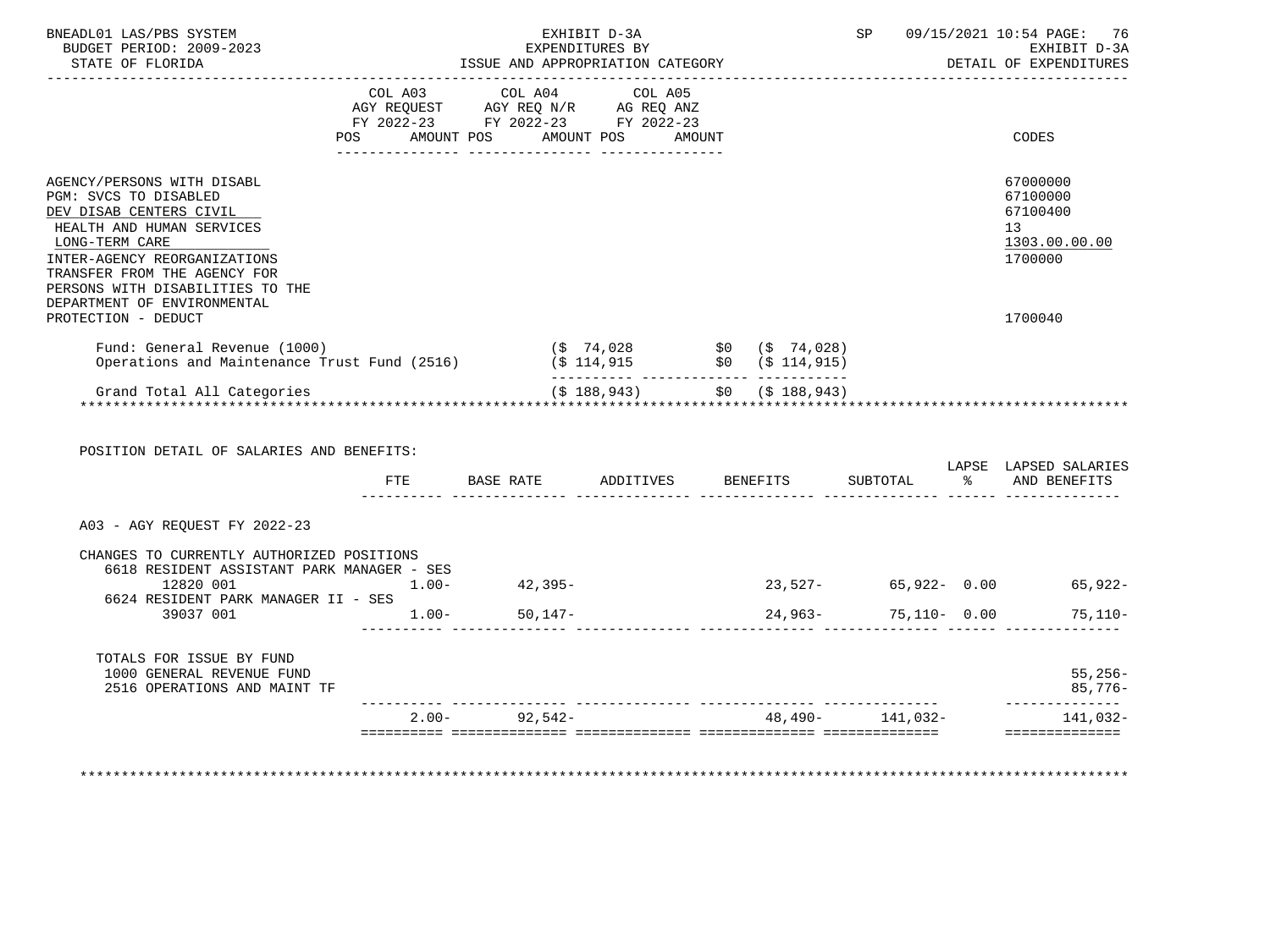| BNEADL01 LAS/PBS SYSTEM<br>BUDGET PERIOD: 2009-2023<br>STATE OF FLORIDA                                                                                                             | EXHIBIT D-3A<br>EXPENDITURES BY<br>ISSUE AND APPROPRIATION CATEGORY                                                                   | 09/15/2021 10:54 PAGE: 77<br>SP <sub>2</sub><br>EXHIBIT D-3A<br>DETAIL OF EXPENDITURES |
|-------------------------------------------------------------------------------------------------------------------------------------------------------------------------------------|---------------------------------------------------------------------------------------------------------------------------------------|----------------------------------------------------------------------------------------|
|                                                                                                                                                                                     | COL A03 COL A04 COL A05<br>AGY REQUEST AGY REQ N/R AG REQ ANZ<br>FY 2022-23 FY 2022-23 FY 2022-23<br>POS AMOUNT POS AMOUNT POS AMOUNT | CODES                                                                                  |
| AGENCY/PERSONS WITH DISABL<br>PGM: SVCS TO DISABLED<br>DEV DISAB CENTERS CIVIL<br>HEALTH AND HUMAN SERVICES<br>LONG-TERM CARE<br>EOUIPMENT NEEDS<br>REPLACEMENT OF MOTOR VEHICLES - |                                                                                                                                       | 67000000<br>67100000<br>67100400<br>13<br>1303.00.00.00<br>2400000                     |
| CIVIL<br>SPECIAL CATEGORIES<br>ACOUISITION/MOTOR VEHICLES                                                                                                                           |                                                                                                                                       | 2402430<br>100000<br>100021                                                            |
| GENERAL REVENUE FUND -MATCH 123,046 123,046<br>OPERATIONS AND MAINT TF -RECPNT 191,006 191,006                                                                                      |                                                                                                                                       | 1000 2<br>2516 9                                                                       |
| TOTAL APPRO 314,052 314,052                                                                                                                                                         |                                                                                                                                       |                                                                                        |
|                                                                                                                                                                                     |                                                                                                                                       |                                                                                        |

AGENCY ISSUE NARRATIVE: 2022-2023 BUDGET YEAR NARRATIVE: IT COMPONENT? NO ISSUE TITLE: REPLACEMENT OF MOTOR VEHICLES - CIVIL

ISSUE SUMMARY:

The Agency for Persons with Disabilities (APD, Agency) requests \$314,052 in nonrecurring funding (\$123,046 in General Revenue (1000) and \$191,006 in the Operations and Maintenance Trust Fund (2516)), in the Acquisition of Motor Vehicles category (100021), within the Developmental Disability Centers (DDC) Civil budget entity (67100400), to replace several motor vehicles for transporting clients and providing for critical needs at the DDCs.

# ISSUE DETAIL:

The Agency is requesting to replace one (1)food delivery vehicle, one (1) wheelchair van, and six (6) 12-passenger vans at the DDCs that have exceeded the Department of Management Services (DMS) criteria for replacement based on age, (12+ years) or mileage in excess of 120,000 miles.

The vehicles are needed for various reasons. At Sunland in Marianna, Florida, passenger trucks are used for the routine maintenance of over 130 buildings and structures in addition to hauling equipment located on the 500+ acres that is the facility campus. The request is to replace (1) one wheelchair lift van. Currently, there are only four (4) wheelchair lift vans to serve 34 non-ambulatory clients. Of the four (4) wheelchair lift vans, two are beyond the Department of Management Services (DMS) replacement criteria of 12 years and/or 120,000 miles. The wheelchair lift vans are used for off-campus medical appointments, and for other required trips needed by the residents.

At Tacachale in Gainesville, Florida, meals, nutritional supplements, and groceries are delivered to the residential homes in four (4) large food delivery vehicles. Three (3) of the four (4) are beyond the Department of Management Services (DMS) replacement criteria. Two (2) to Three (3) food delivery vehicles are needed each meal period. The funding requested would replace one (1) food delivery vehicle at Tacachale, which is 20 years old and is no longer cost-effective to continue repairing.

At Sunland and Tacachale vans are used for transporting clients. The funding requested would replace six (6) 12-passenger vans for Sunland and Tacachale. The age and high mileage of these current vehicles have made them unreliable regarding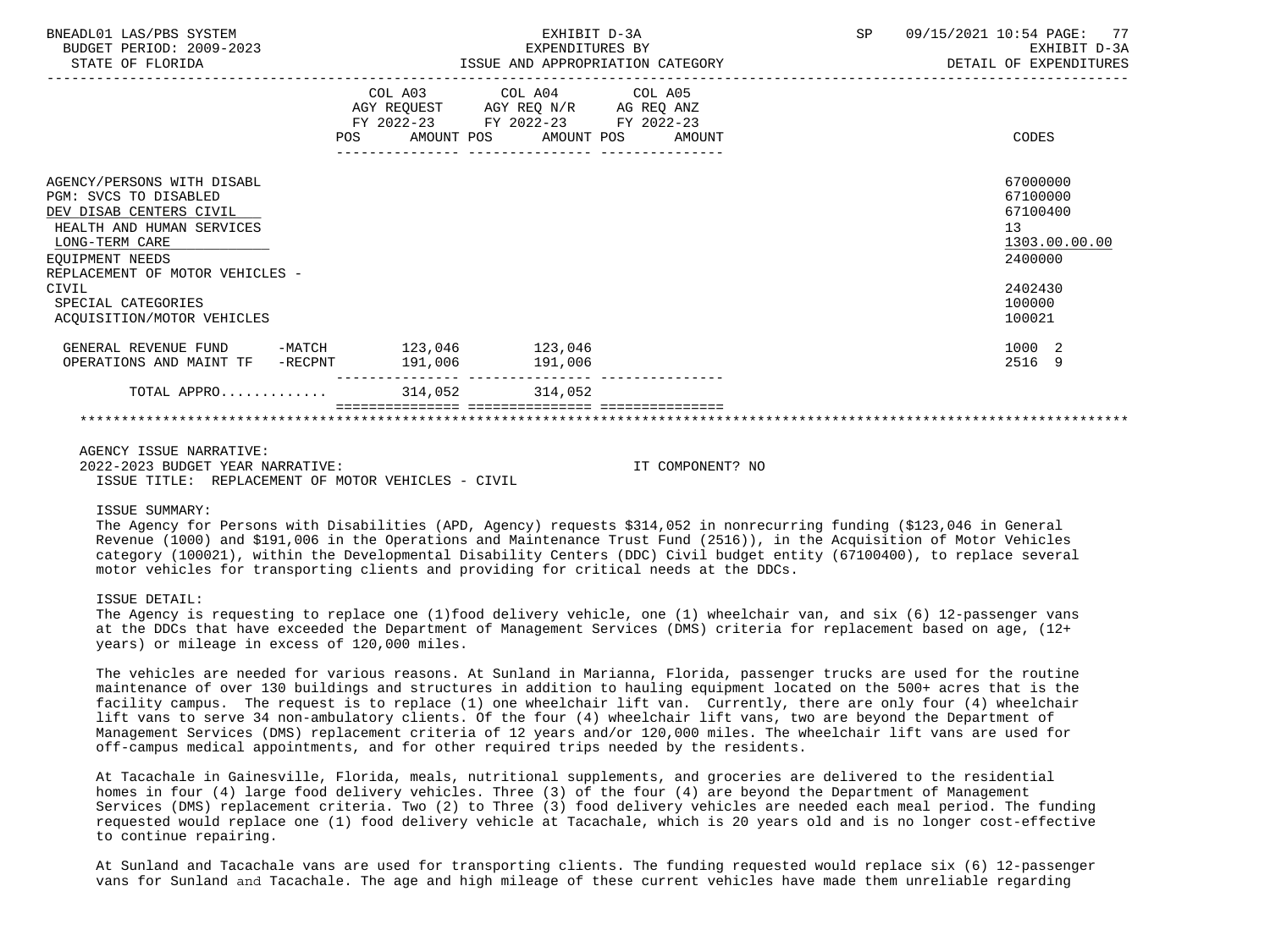| BNEADL01 LAS/PBS SYSTEM<br>BUDGET PERIOD: 2009-2023<br>STATE OF FLORIDA                                                                                                             | EXHIBIT D-3A<br>EXPENDITURES BY<br>ISSUE AND APPROPRIATION CATEGORY                                                                         | SP<br>09/15/2021 10:54 PAGE: 78<br>EXHIBIT D-3A<br>DETAIL OF EXPENDITURES |
|-------------------------------------------------------------------------------------------------------------------------------------------------------------------------------------|---------------------------------------------------------------------------------------------------------------------------------------------|---------------------------------------------------------------------------|
|                                                                                                                                                                                     | COL A03 COL A04 COL A05<br>AGY REOUEST AGY REO N/R AG REO ANZ<br>FY 2022-23 FY 2022-23 FY 2022-23<br>AMOUNT POS AMOUNT POS<br>POS<br>AMOUNT | CODES                                                                     |
| AGENCY/PERSONS WITH DISABL<br>PGM: SVCS TO DISABLED<br>DEV DISAB CENTERS CIVIL<br>HEALTH AND HUMAN SERVICES<br>LONG-TERM CARE<br>EOUIPMENT NEEDS<br>REPLACEMENT OF MOTOR VEHICLES - |                                                                                                                                             | 67000000<br>67100000<br>67100400<br>13<br>1303.00.00.00<br>2400000        |
| CIVIL                                                                                                                                                                               |                                                                                                                                             | 2402430                                                                   |

 their personal safety and in maintaining cost effective means for fulfilling the agency's client transportation needs. When a vehicle reaches the replacement age or mileage, it begins to become uneconomical to repair and maintain, with these costs only escalating with each succeeding year. More importantly, these older vehicles on the road pose a safety risk to our clients, employees, and the general public.

 The nonrecurring funding of \$314,052 would provide replacement for motor vehicles at the Developmental Disability Centers (DDC) and provide a safe and cost-effective means for fulfilling the Agency's client needs and ensure compliance with statutory requirements and AHCA regulations.

| Ouantity | Description Calculations FY 2022 - 23<br>2021 Ford Transit Wagon T-350 (Vans)<br>(148" Med Roof XLT, Sliding RH Dr at \$34,760)<br>plus modification to include wheelchair lift<br>& related safety features at \$14,442) | Calculations<br>$1 \times $49,172$ | FY 2022-23 Total<br>49,172 |
|----------|---------------------------------------------------------------------------------------------------------------------------------------------------------------------------------------------------------------------------|------------------------------------|----------------------------|
|          | 2021 Step Van (Food Delivery)                                                                                                                                                                                             | $1 \times $56,500$                 | 56,500                     |
| 6        | 2021 Ford Transit Wagon T-350 (Vans)<br>(148" Med Roof XLT, Sliding RH Dr)                                                                                                                                                | $6 \times $34,760$                 | 208,380<br>S.              |
|          |                                                                                                                                                                                                                           | Grand Total                        | \$314,052                  |

RETURN ON INVESTMENT:

Provide safe and reliable transportation for residents and reduce costly repairs/maintenance of vehicles.

LINKAGE TO AGENCY STRATEGIC PLAN:

Goal 3: Improve accountability of the agency and oversight of providers.

 LINKAGE TO STRATEGIC PLAN FOR ECONOMIC DEVELOPMENT: 5.2: Improve the efficiency and effectiveness of government agencies at all levels.

 BUDGET SUMMARY: Budget Entity: Developmental Disability - Civil (67100400) Program Component: Long Term Care (1303000000)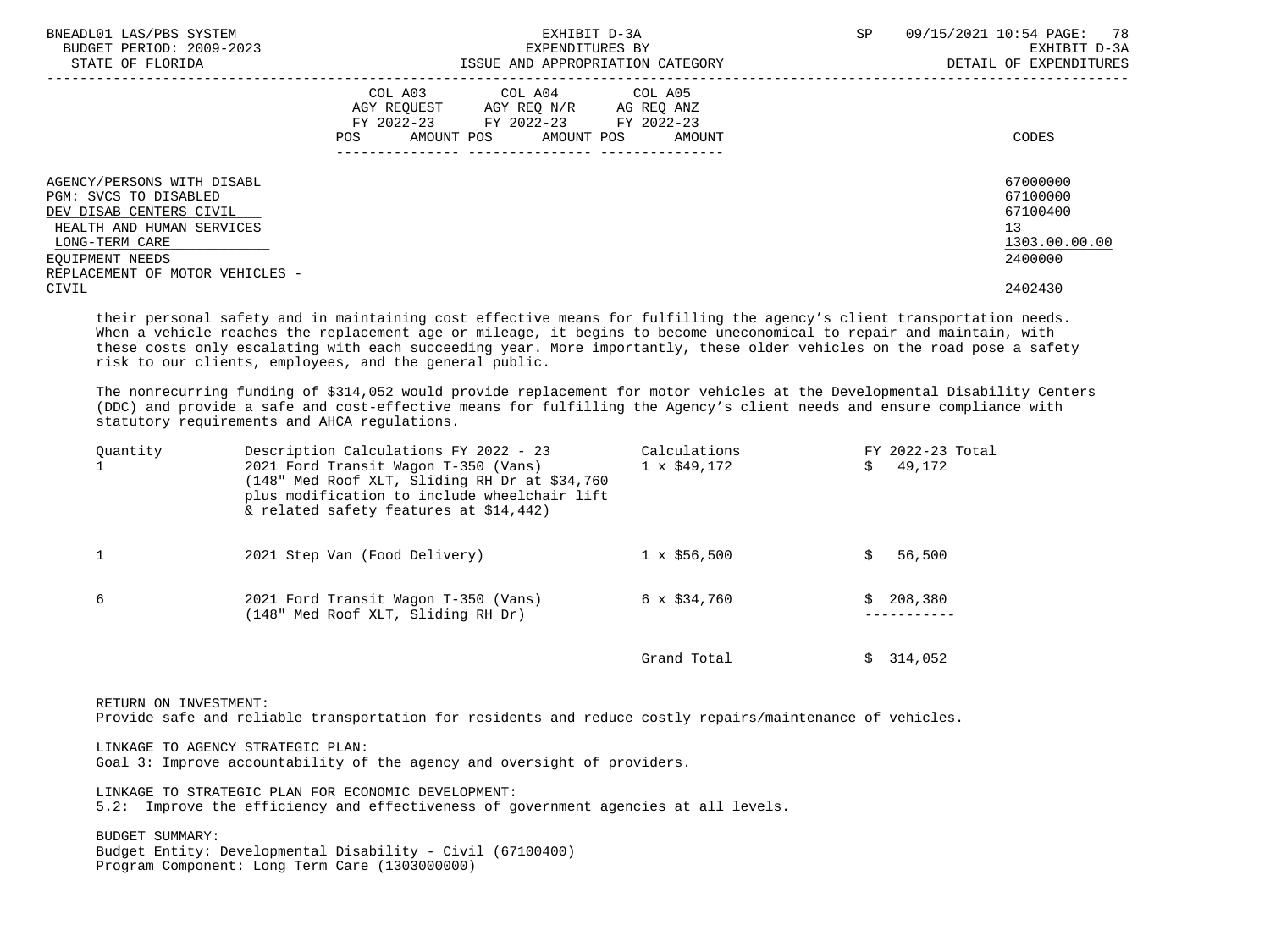| BNEADL01 LAS/PBS SYSTEM<br>BUDGET PERIOD: 2009-2023<br>STATE OF FLORIDA                                                                                                                                                                                                                                                                                                                                                                              |                                                | EXHIBIT D-3A<br>EXPENDITURES BY<br>ISSUE AND APPROPRIATION CATEGORY                                                                                                                                             | SP                                 | 09/15/2021 10:54 PAGE: 79<br>EXHIBIT D-3A<br>DETAIL OF EXPENDITURES           |
|------------------------------------------------------------------------------------------------------------------------------------------------------------------------------------------------------------------------------------------------------------------------------------------------------------------------------------------------------------------------------------------------------------------------------------------------------|------------------------------------------------|-----------------------------------------------------------------------------------------------------------------------------------------------------------------------------------------------------------------|------------------------------------|-------------------------------------------------------------------------------|
| COL A03 COL A04                                                                                                                                                                                                                                                                                                                                                                                                                                      |                                                | COL A05<br>$\begin{tabular}{lllllll} \bf AGY & \bf REQUEST & \bf AGY & \bf REQ & \bf N/R & \bf AG & \bf REQ & \bf ANZ \\ \end{tabular}$<br>FY 2022-23 FY 2022-23 FY 2022-23<br>POS AMOUNT POS AMOUNT POS AMOUNT |                                    | CODES                                                                         |
| AGENCY/PERSONS WITH DISABL<br>PGM: SVCS TO DISABLED<br>DEV DISAB CENTERS CIVIL<br>HEALTH AND HUMAN SERVICES<br>LONG-TERM CARE<br>EOUIPMENT NEEDS<br>REPLACEMENT OF MOTOR VEHICLES -<br>CIVIL                                                                                                                                                                                                                                                         |                                                |                                                                                                                                                                                                                 |                                    | 67000000<br>67100000<br>67100400<br>13<br>1303.00.00.00<br>2400000<br>2402430 |
| Category: Acquisition of Motor Vehicles Special Category (100021)                                                                                                                                                                                                                                                                                                                                                                                    | Recurring                                      | Nonrecurring<br>___________                                                                                                                                                                                     | Total<br>FY 2022-23<br>___________ |                                                                               |
| Fund: General Revenue (1000)<br>Operations and Maintenance Trust Fund (2516) $\qquad \qquad \, \mathfrak{h}$ 0                                                                                                                                                                                                                                                                                                                                       | $\begin{matrix} \xi & 0 \\ 0 & 0 \end{matrix}$ | $$123,046$ $$123,046$<br>$$191,006$ $$191,006$                                                                                                                                                                  |                                    |                                                                               |
| Total Special Category (100021)                                                                                                                                                                                                                                                                                                                                                                                                                      |                                                | $0$ $\frac{1}{5}$ 314,052 $\frac{1}{5}$ 314,052                                                                                                                                                                 |                                    |                                                                               |
|                                                                                                                                                                                                                                                                                                                                                                                                                                                      |                                                |                                                                                                                                                                                                                 |                                    |                                                                               |
| WORKLOAD<br>CONTRACTED SERVICES FOR                                                                                                                                                                                                                                                                                                                                                                                                                  |                                                |                                                                                                                                                                                                                 |                                    | 3000000                                                                       |
| DEVELOPMENTAL DISABILITIES CENTERS<br><b>NURSES</b><br>SPECIAL CATEGORIES<br>G/A-CONTRACT PROF SERVICES                                                                                                                                                                                                                                                                                                                                              |                                                |                                                                                                                                                                                                                 |                                    | 3000290<br>100000<br>100779                                                   |
| $\begin{tabular}{lllllllllll} \multicolumn{2}{c}{\textbf{GENERAL}} & \textbf{REVENUE} & \textbf{FUND} & & -\textbf{MATCH} & & 591,574 \\ \multicolumn{2}{c}{\textbf{OPERATIONS AND MAINT TF}} & -\textbf{RECPNT} & & 918,314 \\ \multicolumn{2}{c}{\textbf{D1B}} & & & \multicolumn{2}{c}{\textbf{D2B}} & \multicolumn{2}{c}{\textbf{D3B}} & \multicolumn{2}{c}{\textbf{D4B}} & \multicolumn{2}{c}{\textbf{D5B}} & \multicolumn{2}{c}{\textbf{D6B}}$ |                                                |                                                                                                                                                                                                                 |                                    | 1000 2<br>2516 9                                                              |
| TOTAL APPRO<br>1,509,888                                                                                                                                                                                                                                                                                                                                                                                                                             |                                                |                                                                                                                                                                                                                 |                                    |                                                                               |
|                                                                                                                                                                                                                                                                                                                                                                                                                                                      |                                                |                                                                                                                                                                                                                 |                                    |                                                                               |
| AGENCY ISSUE NARRATIVE:<br>2022-2023 BUDGET YEAR NARRATIVE:<br>ISSUE TITLE: CONTRACTED SERVICES FOR DEVELOPMENTAL DISABILITIES CENTERS NURSES                                                                                                                                                                                                                                                                                                        |                                                | IT COMPONENT? NO                                                                                                                                                                                                |                                    |                                                                               |

ISSUE SUMMARY:

 The Agency for Persons with Disabilities (APD, Agency) requests a total of \$1,509,888 (\$591,574 in General Revenue (1000) and \$918,314 in the Operations and Maintenance Trust Fund (2516)) in the Contracted Professional Services category (100779) within the Developmental Disability Centers (DDC) Civil Budget Entity (67100400), to contract for additional nurses at the Tacachale Center in Gainesville, Florida.

### ISSUE DETAIL:

 The Agency requests additional funding to contract for twelve (12) Registered Nurses at the Tacachale Center in Gainesville, Florida. The Tacachale Center provides nursing services to approximately 275 residents through a combination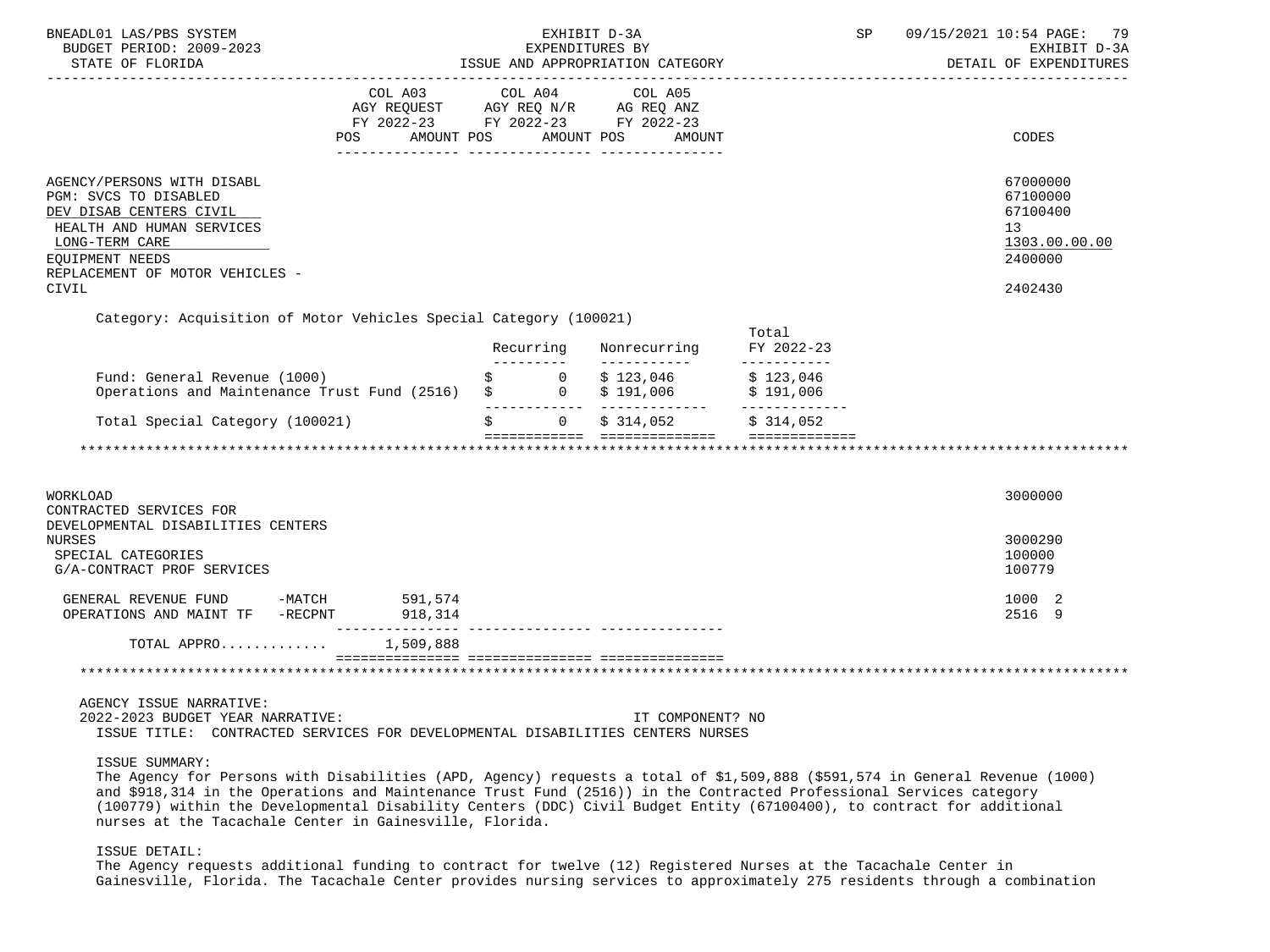| BNEADL01 LAS/PBS SYSTEM<br>BUDGET PERIOD: 2009-2023<br>STATE OF FLORIDA                                                                                                                                    |                    | EXHIBIT D-3A<br>EXPENDITURES BY<br>ISSUE AND APPROPRIATION CATEGORY        | SP                                         | 80<br>09/15/2021 10:54 PAGE:<br>EXHIBIT D-3A<br>DETAIL OF EXPENDITURES |                                                                    |
|------------------------------------------------------------------------------------------------------------------------------------------------------------------------------------------------------------|--------------------|----------------------------------------------------------------------------|--------------------------------------------|------------------------------------------------------------------------|--------------------------------------------------------------------|
|                                                                                                                                                                                                            | AGY REOUEST<br>POS | COL A03 COL A04 COL A05<br>AGY REO N/R<br>FY 2022-23 FY 2022-23 FY 2022-23 | AG REQ ANZ<br>AMOUNT POS AMOUNT POS AMOUNT |                                                                        | CODES                                                              |
| AGENCY/PERSONS WITH DISABL<br>PGM: SVCS TO DISABLED<br>DEV DISAB CENTERS CIVIL<br>HEALTH AND HUMAN SERVICES<br>LONG-TERM CARE<br>WORKLOAD<br>CONTRACTED SERVICES FOR<br>DEVELOPMENTAL DISABILITIES CENTERS |                    |                                                                            |                                            |                                                                        | 67000000<br>67100000<br>67100400<br>13<br>1303.00.00.00<br>3000000 |

 of Full Time Equivalents (FTEs), Other Personal Services staff, and contracted staff. The nurses at the facility provide critical services such as medication administration, resident incident management, crisis intervention, triage, first aid, assessment, and evaluations to make recommendations for annual updates of the residents' Individual Support Plans. The nurses also monitor quality of care, provide case management to the clients, and provide training to both clients and staff on health maintenance and prevention.

NURSES 3000290

 The Tacachale Center has multiple vacant nursing positions (27 out of 60 positions) because of the difficulty of competing in the Gainesville job market for nursing positions. They are unable to effectively recruit and retain nurses because of the salaries offered to nurses by the other medical facilities located in Gainesville. It is critical to be able to staff all three shifts of this 24-hour facility. Having both FTE and contracted staff increases the likelihood that shifts can be fully staffed. To address this situation, the Agency proposes to contract with a nurse staffing company which offers greater flexibility in recruiting and wages paid to nurses.

 The Agency requests \$1,509,888 in budget to contract for twelve (12) skilled nurses to provide services to the residents of the Tacachale Center.

 RETURN ON INVESTMENT: Retain skilled nurses for continuity of care for our clients.

 LINKAGE TO AGENCY STRATEGIC PLAN: Goal 3: Improve accountability of the agency and oversight of providers.

 LINKAGE TO STRATEGIC PLAN FOR ECONOMIC DEVELOPMENT: 5.2 Improve the efficiency and effectiveness of government agencies at all levels.

 BUDGET SUMMARY: Budget Entity: Developmental Disability Centers Civil (67100400) Program Component: Long Term Care (1303000000)

Category: Contracted Professional Services (100779)

|                                                                              | Recurring      | Nonrecurring | Total<br>FY 2022-2023                   |
|------------------------------------------------------------------------------|----------------|--------------|-----------------------------------------|
|                                                                              |                |              | $\frac{1}{5}$ 591,574 \$ 0 \$ 591,574   |
| Fund: General Revenue (1000)<br>Operations and Maintenance Trust Fund (2516) |                |              | $\frac{1}{2}$ 5 918.314 \$ 0 \$ 918.314 |
|                                                                              |                |              |                                         |
| Total Contracted Professional Services (100779)                              | \$1,509,888 \$ |              | 0 \$1,509,888                           |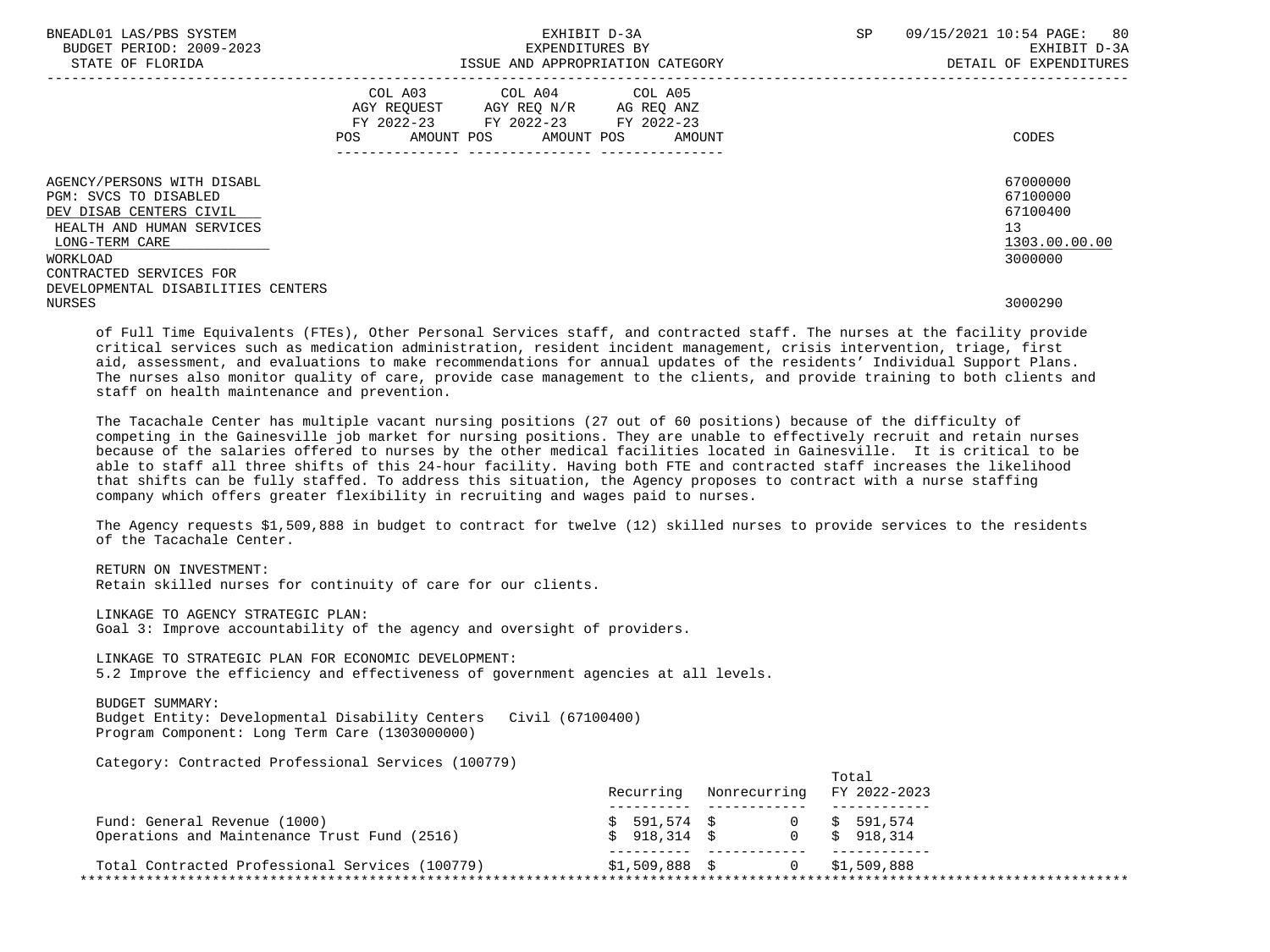| BNEADL01 LAS/PBS SYSTEM<br>BUDGET PERIOD: 2009-2023<br>STATE OF FLORIDA                                                                                                                                                  |                                                                                                                                                                                                                                                       | EXHIBIT D-3A<br>EXPENDITURES BY<br>ISSUE AND APPROPRIATION CATEGORY | SP | 09/15/2021 10:54 PAGE: 81<br>EXHIBIT D-3A<br>DETAIL OF EXPENDITURES                     |
|--------------------------------------------------------------------------------------------------------------------------------------------------------------------------------------------------------------------------|-------------------------------------------------------------------------------------------------------------------------------------------------------------------------------------------------------------------------------------------------------|---------------------------------------------------------------------|----|-----------------------------------------------------------------------------------------|
|                                                                                                                                                                                                                          | COL A03<br>COL A04 COL A05<br>AGY REQUEST AGY REQ N/R AG REQ ANZ<br>FY 2022-23 FY 2022-23 FY 2022-23<br>POS AMOUNT POS AMOUNT POS AMOUNT                                                                                                              |                                                                     |    | <b>CODES</b>                                                                            |
| AGENCY/PERSONS WITH DISABL<br>PGM: SVCS TO DISABLED<br>DEV DISAB CENTERS CIVIL<br>HEALTH AND HUMAN SERVICES<br>LONG-TERM CARE<br>WORKLOAD<br>POSITION TRANSFERS TO SUPPORT<br>AGENCY INITIATIVES - DEDUCT<br>SALARY RATE |                                                                                                                                                                                                                                                       |                                                                     |    | 67000000<br>67100000<br>67100400<br>13<br>1303.00.00.00<br>3000000<br>3000620<br>000000 |
| SALARY RATE 1,117,161-<br>SALARIES AND BENEFITS                                                                                                                                                                          |                                                                                                                                                                                                                                                       |                                                                     |    | 010000                                                                                  |
| GENERAL REVENUE FUND -MATCH 799,785-<br>OPERATIONS AND MAINT TF -RECPNT 799,786-                                                                                                                                         |                                                                                                                                                                                                                                                       |                                                                     |    | 1000 2<br>2516 9                                                                        |
| TOTAL POSITIONS 19.00-<br>TOTAL APPRO 1,599,571-                                                                                                                                                                         |                                                                                                                                                                                                                                                       |                                                                     |    |                                                                                         |
| SPECIAL CATEGORIES<br>TR/DMS/HR SVCS/STW CONTRCT                                                                                                                                                                         |                                                                                                                                                                                                                                                       |                                                                     |    | 100000<br>107040                                                                        |
| GENERAL REVENUE FUND -MATCH<br>OPERATIONS AND MAINT TF -RECPNT 2,897-                                                                                                                                                    | 2,898-                                                                                                                                                                                                                                                |                                                                     |    | 1000 2<br>2516 9                                                                        |
| TOTAL APPRO<br>TOTAL: POSITION TRANSFERS TO SUPPORT                                                                                                                                                                      | $5,795-$                                                                                                                                                                                                                                              |                                                                     |    | 3000620                                                                                 |
| AGENCY INITIATIVES - DEDUCT<br>TOTAL POSITIONS 19.00-<br>TOTAL ISSUE 1,605,366-<br>TOTAL SALARY RATE $1,117,161-$                                                                                                        |                                                                                                                                                                                                                                                       |                                                                     |    |                                                                                         |
| AGENCY ISSUE NARRATIVE:<br>2022-2023 BUDGET YEAR NARRATIVE:                                                                                                                                                              | ISSUE TITLE: POSITION TRANSFERS TO SUPPORT AGENCY INITIATIVES - DEDUCT                                                                                                                                                                                | IT COMPONENT? NO                                                    |    |                                                                                         |
| Issue Summary:                                                                                                                                                                                                           | The Agency for Persons with Disabilities (APD) requests the transfer of 19.0 FTE, \$1,216,599 of Rate, and a total of<br>\$1,605,366 of funding (\$802,683 in General Revenue (GR) and \$802,683 in the Operations and Maintenance Trust Fund (OMTE)) |                                                                     |    |                                                                                         |

 $_{15}$  (\$802,683 in General Revenue (GR) and \$802,683 in the Ope from the Salaries and Benefits (010000) and the DMS -Human Resources Services Purchased per Statewide Contract (107040) categories, from the Developmental Disability Centers Civil budget entity (67100400,) and the transfer of 2.0 FTE, \$99,438 of Rate, and a total \$73,737 of General Revenue funding from the Salaries and Benefits (010000) and the DMS-Human Resources Services Purchased per Statewide Contract (107040) categories, from the Developmental Disability Centers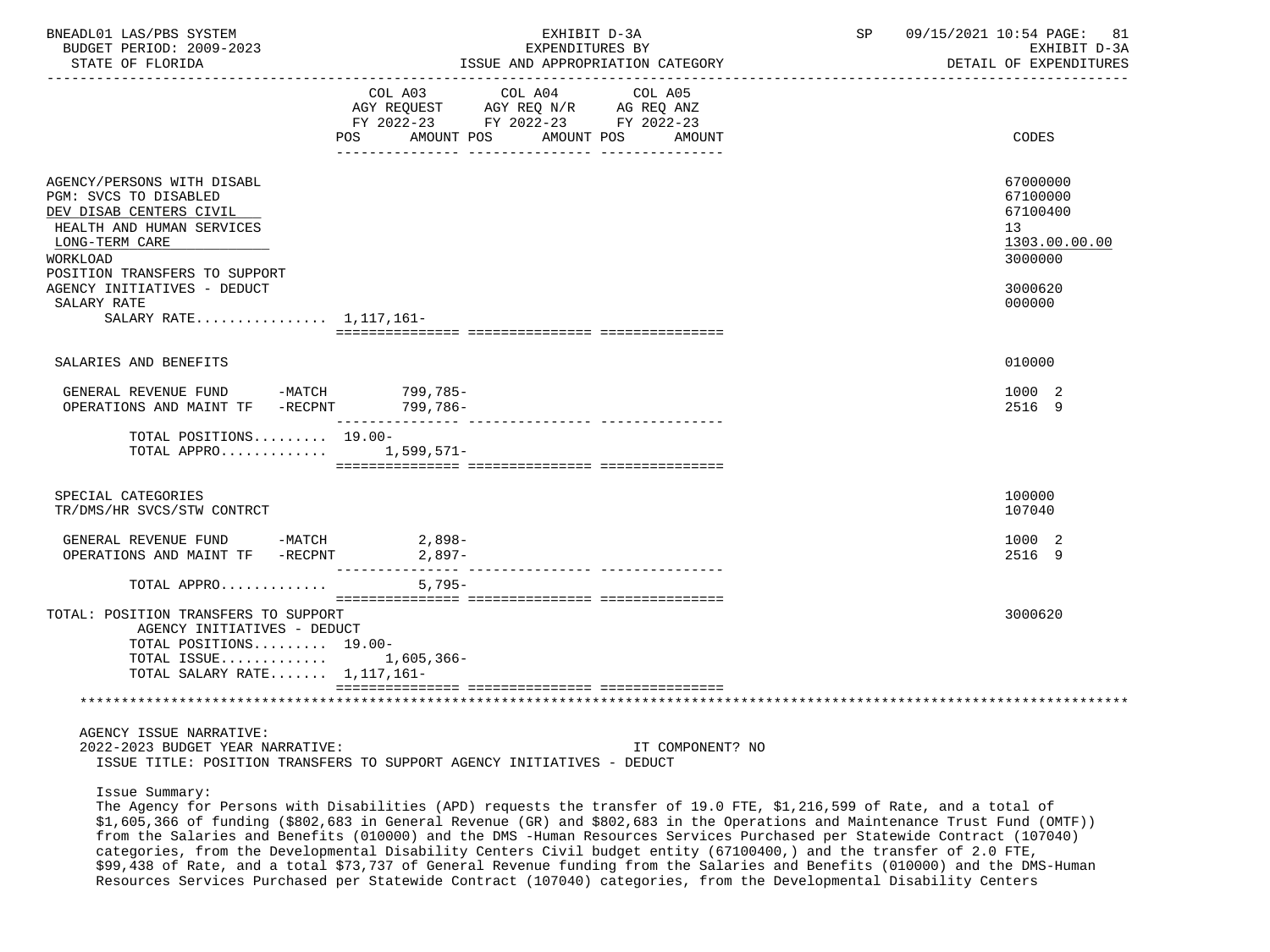| BNEADL01 LAS/PBS SYSTEM<br>BUDGET PERIOD: 2009-2023<br>STATE OF FLORIDA | EXHIBIT D-3A<br>EXPENDITURES BY<br>ISSUE AND APPROPRIATION CATEGORY                                                                            | 82<br>SP<br>09/15/2021 10:54 PAGE:<br>EXHIBIT D-3A<br>DETAIL OF EXPENDITURES |
|-------------------------------------------------------------------------|------------------------------------------------------------------------------------------------------------------------------------------------|------------------------------------------------------------------------------|
|                                                                         | COL A03 COL A04 COL A05<br>AGY REOUEST<br>AGY REO N/R<br>AG REQ ANZ<br>FY 2022-23 FY 2022-23 FY 2022-23<br>AMOUNT POS AMOUNT POS AMOUNT<br>POS | CODES                                                                        |
| AGENCY/PERSONS WITH DISABL<br>PGM: SVCS TO DISABLED                     |                                                                                                                                                | 67000000<br>67100000                                                         |
| DEV DISAB CENTERS CIVIL                                                 |                                                                                                                                                | 67100400                                                                     |
| HEALTH AND HUMAN SERVICES                                               |                                                                                                                                                | 13                                                                           |
| LONG-TERM CARE                                                          |                                                                                                                                                | 1303.00.00.00                                                                |
| WORKLOAD                                                                |                                                                                                                                                | 3000000                                                                      |
| POSITION TRANSFERS TO SUPPORT                                           |                                                                                                                                                |                                                                              |
| AGENCY INITIATIVES - DEDUCT                                             |                                                                                                                                                | 3000620                                                                      |

 Forensic budget entity (67100500), and additional budget authority of \$73,738 in federal match, to the Home and Community Based Services(67100100)and the Program Management and Compliance(67100200) budget entities. This transfer of 21 positions will properly align staffing resources with the current workload in each of the Agency's programs. Issue Detail:

 Over the past several years, the number of residents in the Agency-operated facilities has declined (from 727 in FY2013-14 to 490 in FY2020-21) and the number of clients served in the community has increased (from 55,366 in FY2013-14 to 61,603 in FY2020-21). Therefore, fewer personnel resources are required in the facilities and more personnel resources are needed to manage the services delivered to clients in the community.

 Also, changes in federal and state regulations for community services have resulted in an increased workload for existing staff.

 The Agency requests the realignment of staff and associated budget authority to address the following needs for managing services delivered to clients in the community:

- Six (6.0) FTE to perform incident management and reporting of suspected client abuse and provider violations;

 - Seven (7.0) FTE to ensure that Qualified Organizations and support coordinators are providing case management services to Waiver clients in accordance with Chapter 2020-71, Laws of Florida;

 - Two (2.0) FTE to increase the number of Residential Planning Coordinators to seven (7.0) positions, with a concentration on clients with behavioral needs to ensure their placement with residential providers capable of meeting their unique needs;

- Four (4.0) FTE psychologists to ensure accurate eligibility determinations of individuals applying for Waiver services;

 - Two (2.0) FTE Senior Attorneys to properly enforce the requirements of Chapter 2020-71, Laws of Florida, for Qualified Organizations and support coordinators.

#### Incident Management Positions:

 The Agency requests six (6.0) FTE in the Regions to address incident reports. APD is required to prepare incident and abuse follow-up reports, ongoing provider reviews to ensure compliance with established program requirements. The federal waiver agreement also requires the generation of an incident report for every emergency room visit by an individual served through the Home and Community Based Services waiver (HCBS). The responsibility for monitoring the ongoing health and safety of APD clients, which includes the remediation and response to incidents, abuse investigations, and provider violations, is the responsibility of APD as the state agency responsible for the operation of the Medicaid Home and Community based Services Waivers (HCBS) program. The current Agency incident management system does not have the functionality to address the above requirements, therefore, many of the functions are performed manually. Additional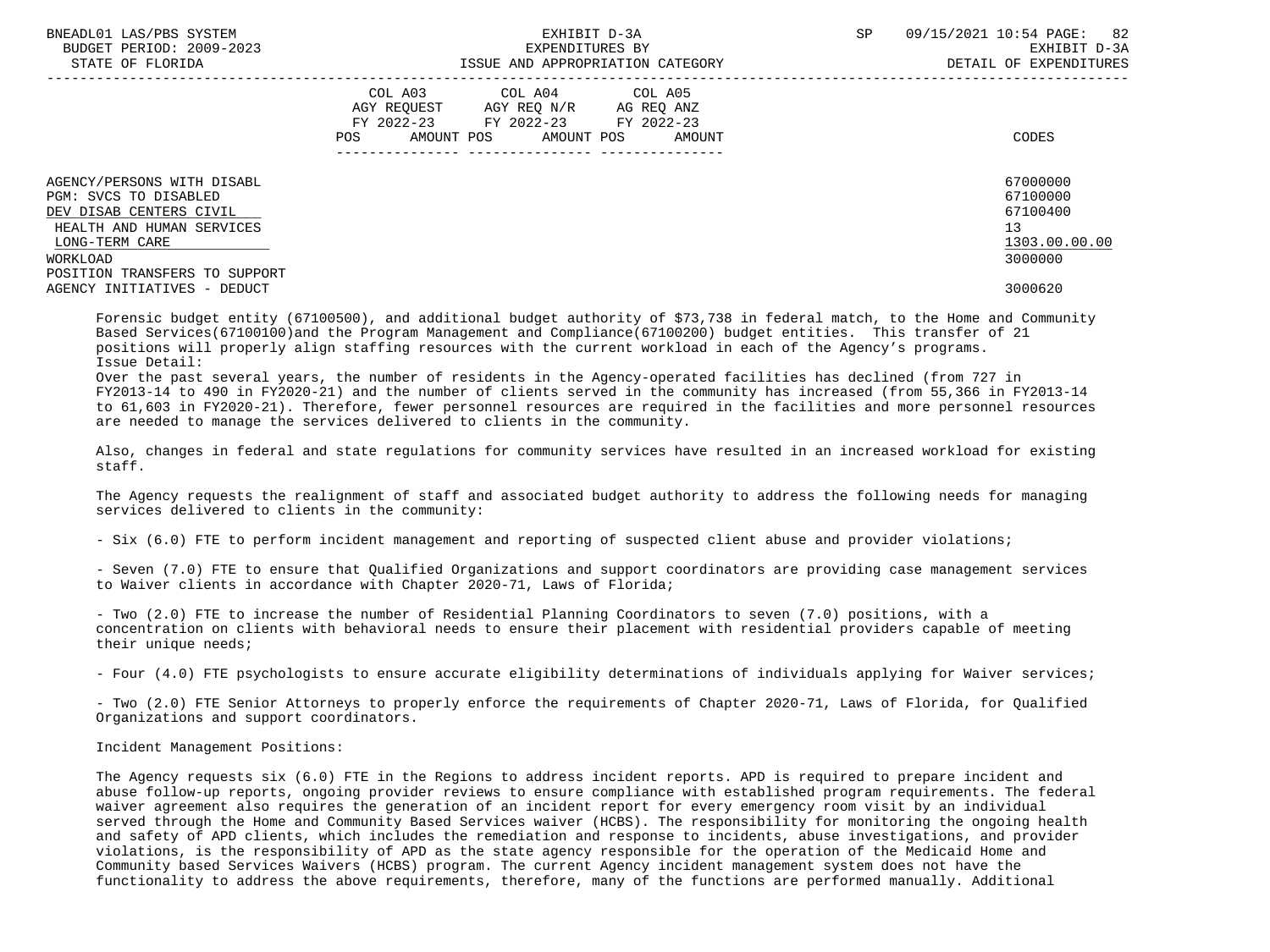| BNEADL01 LAS/PBS SYSTEM<br>BUDGET PERIOD: 2009-2023<br>STATE OF FLORIDA                                                                                                    | EXHIBIT D-3A<br>EXPENDITURES BY<br>ISSUE AND APPROPRIATION CATEGORY                                                                         | 09/15/2021 10:54 PAGE: 83<br>SP<br>EXHIBIT D-3A<br>DETAIL OF EXPENDITURES |
|----------------------------------------------------------------------------------------------------------------------------------------------------------------------------|---------------------------------------------------------------------------------------------------------------------------------------------|---------------------------------------------------------------------------|
|                                                                                                                                                                            | COL A03 COL A04 COL A05<br>AGY REQUEST AGY REQ N/R AG REQ ANZ<br>FY 2022-23 FY 2022-23 FY 2022-23<br>AMOUNT POS AMOUNT POS<br>POS<br>AMOUNT | CODES                                                                     |
| AGENCY/PERSONS WITH DISABL<br>PGM: SVCS TO DISABLED<br>DEV DISAB CENTERS CIVIL<br>HEALTH AND HUMAN SERVICES<br>LONG-TERM CARE<br>WORKLOAD<br>POSITION TRANSFERS TO SUPPORT |                                                                                                                                             | 67000000<br>67100000<br>67100400<br>13<br>1303.00.00.00<br>3000000        |
| AGENCY INITIATIVES - DEDUCT                                                                                                                                                |                                                                                                                                             | 3000620                                                                   |

 positions are needed in the Regions to provide these critical services to the Agency's existing and growing number of customers.

# Qualified Organization Positions:

 The Agency requests seven (7.0) FTE (6.0 FTE in the Regions and 1.0 FTE in State office) for managing the workload and new requirements related to Qualified Organizations (QO) and Waiver Support Coordinators (WSCs). Senate Bill 82 included several additional requirements for the Agency related to the Qualified Organizations (QOs) and Support Coordinators. The Agency must review violations reported by QOs, ensure the QO develops and implements a Corrective Action Plan addressing any administrative hearings that may occur as a result of punitive actions made against the Qualified Organization. The Agency must ensure that each new Support Coordinator has documentation of completing all Mentoring Program activities and, if not, develop a Plan of Remediation (POR) with the QO. APD will provide access to WSCs required training and will monitor successful completion of WSCs within required timeframes. The Agency will require a POR and/or take administrative action for any support coordinator that has not met the requirements. Additionally, the Agency must call each client/ legal representative that indicates in the electronic satisfaction survey that they want someone from APD to contact them, and pursue any complaints received during the call. The additional positions will enable the Agency to meet the requirements of Senate Bill 82 to ensure that the Qualified Organizations and support coordinators are performing as statutorily required to meet the needs of the clients.

Psychological Eligibility Positions:

 The Agency requests four (4.0) FTE psychologist positions located in State Office to perform eligibility determinations. Rule 65G requires a licensed psychologist to provide the diagnosis of Intellectual Disability (ID) and/or Autism. Determination of eligibility for iBudget Waiver services requires that additional criteria be met by the diagnosis. APD uses experienced non-psychologist staff to make the waiver eligibility determination after receiving the diagnosis. Using non-psychologists to perform eligibility determinations may lead to some individuals receiving inappropriate and costly waiver services. Using psychologists to perform the eligibility determinations should result in more consistent and accurate determinations which will not be overturned in fair hearings and will not allow ineligible individuals to receive waiver services. The four positions are requested based upon APD conducting approximately 300 reviews per month at an average 2.25 hours per review, and each position working 1,854 hours annually.

Senior Attorney Positions:

 The Agency requests two (2.0) FTE Senior Attorney Positions. The enactment of section 393.0663, Florida Statutes, effective July 1, 2021, created a new entity called a Qualified Organization ("QO"). This new legislation created a process requiring the formation of business entities to employ support coordinators to perform the vital role of Medicaid liaison between the client and Agency. APD is required to approve, supervise, and monitor the QOs. The APD regional offices, Division of Operations, and Office of General Counsel (OGC) are responsible for properly enforcing the laws and rules associated with QOs. The Agency will need two (2) senior attorney FTEs to supervise and coordinate quality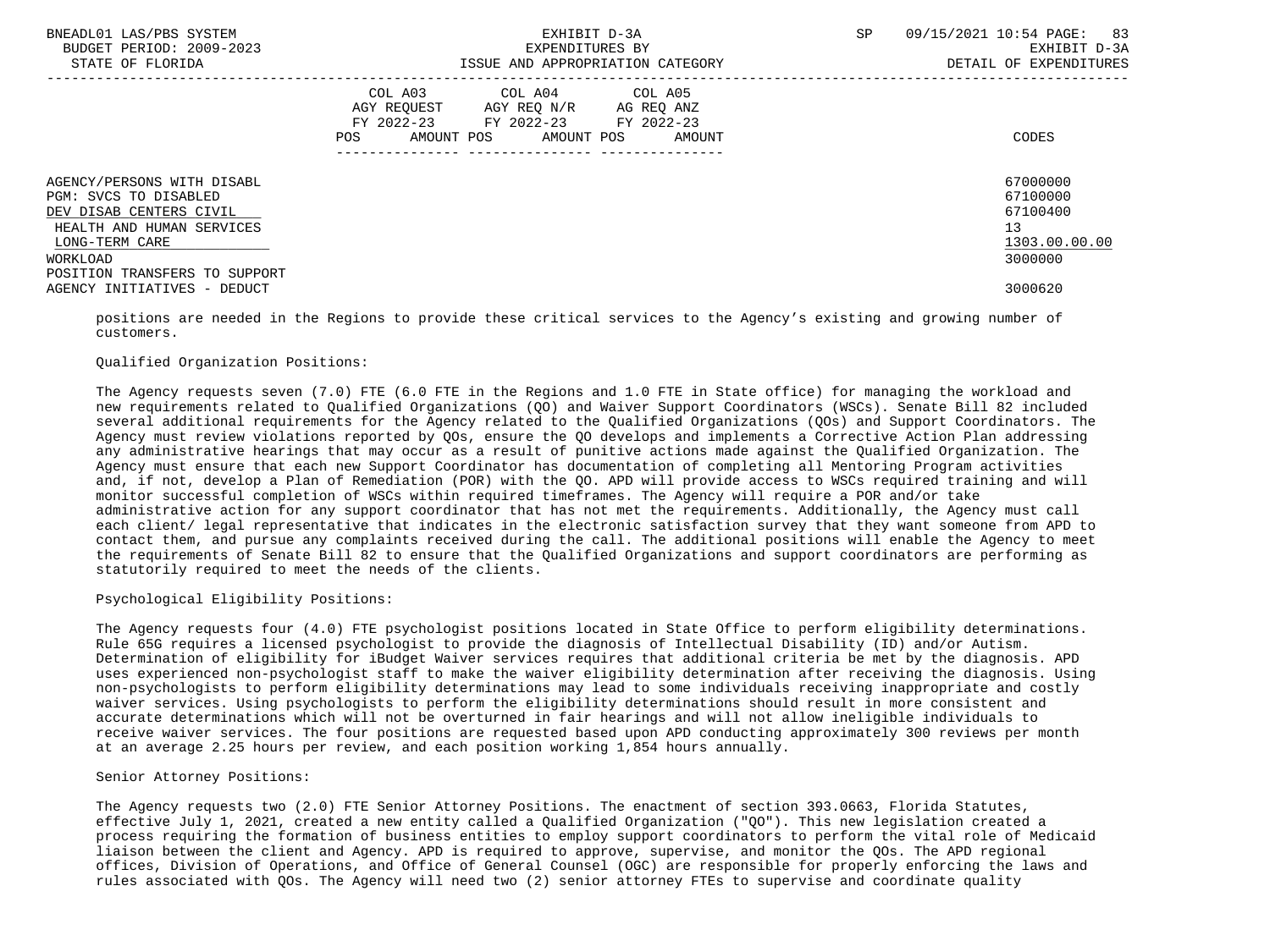| BNEADL01 LAS/PBS SYSTEM<br>BUDGET PERIOD: 2009-2023<br>STATE OF FLORIDA                                                                                                    | EXHIBIT D-3A<br>EXPENDITURES BY<br>ISSUE AND APPROPRIATION CATEGORY                                                                         | SP<br>09/15/2021 10:54 PAGE: 84<br>EXHIBIT D-3A<br>DETAIL OF EXPENDITURES |
|----------------------------------------------------------------------------------------------------------------------------------------------------------------------------|---------------------------------------------------------------------------------------------------------------------------------------------|---------------------------------------------------------------------------|
|                                                                                                                                                                            | COL A03 COL A04 COL A05<br>AGY REOUEST AGY REO N/R AG REO ANZ<br>FY 2022-23 FY 2022-23 FY 2022-23<br>AMOUNT POS AMOUNT POS<br>POS<br>AMOUNT | CODES                                                                     |
| AGENCY/PERSONS WITH DISABL<br>PGM: SVCS TO DISABLED<br>DEV DISAB CENTERS CIVIL<br>HEALTH AND HUMAN SERVICES<br>LONG-TERM CARE<br>WORKLOAD<br>POSITION TRANSFERS TO SUPPORT |                                                                                                                                             | 67000000<br>67100000<br>67100400<br>13<br>1303.00.00.00<br>3000000        |
| AGENCY INITIATIVES - DEDUCT                                                                                                                                                |                                                                                                                                             | 3000620                                                                   |

 assurance and monitoring functions which results in enforcement actions by the Agency against non-complying QOs. These duties and responsibilities cannot be effectively met with the current staffing levels within OGC.

Residential Planning Coordinator Positions:

 The Agency requests two (2.0) FTE Residential Planning Coordinator positions to specifically address the Intensive Behavioral Focused placements. APD Residential Planning staff are responsible in finding the most appropriate residential placement options in the community. There are three types of placements Standard, Behavior Focused, and Intensive Behavioral Focused. Intensive Behavioral Placements are the most difficult and time-consuming for APD's Residential Planners. They require months of documented coordination between providers, waiver support coordinators, regional staff, hospitals, crisis stabilization units, and CBC agencies. APD receives approximately 164 Intensive Behavioral Focused placement requests annually which require approximately 4,838 annual workload hours. The two (2) additional coordinator positions are needed for the timely processing of these challenging Intensive Behavioral Focused placements. These positions will be located in State Office and will serve statewide.

 The transfer of a total of 21.0 FTE and \$1,605,366 in funding from the Developmental Disability Centers to the Home and Community Based Services and Program and Management and Compliance budget entities will allow the Agency to align Agency resources with changing program needs.

The total budget impact nets to zero.

RETURN ON INVESTMENT:

 The Agency will be able to effectively address the increased workload in managing the delivery of community services, and the changes in federal and state regulations without increasing Agency FTE or General Revenue funding

 LINKAGE TO AGENCY STRATEGIC PLAN: Goal 3: Improve accountability of the agency and oversight of providers.

 LINKAGE TO STRATEGIC PLAN FOR ECONOMIC DEVELOPMENT: 5.2 Improve the efficiency and effectiveness of government agencies at all levels.

BUDGET SUMMARY: Budget Entity:

 Developmental Disability Centers Civil Program budget entity (67100400) Program Component: Long-Term Care (1303000000) Category: Salaries and Benefits (010000)

**FTE** Rate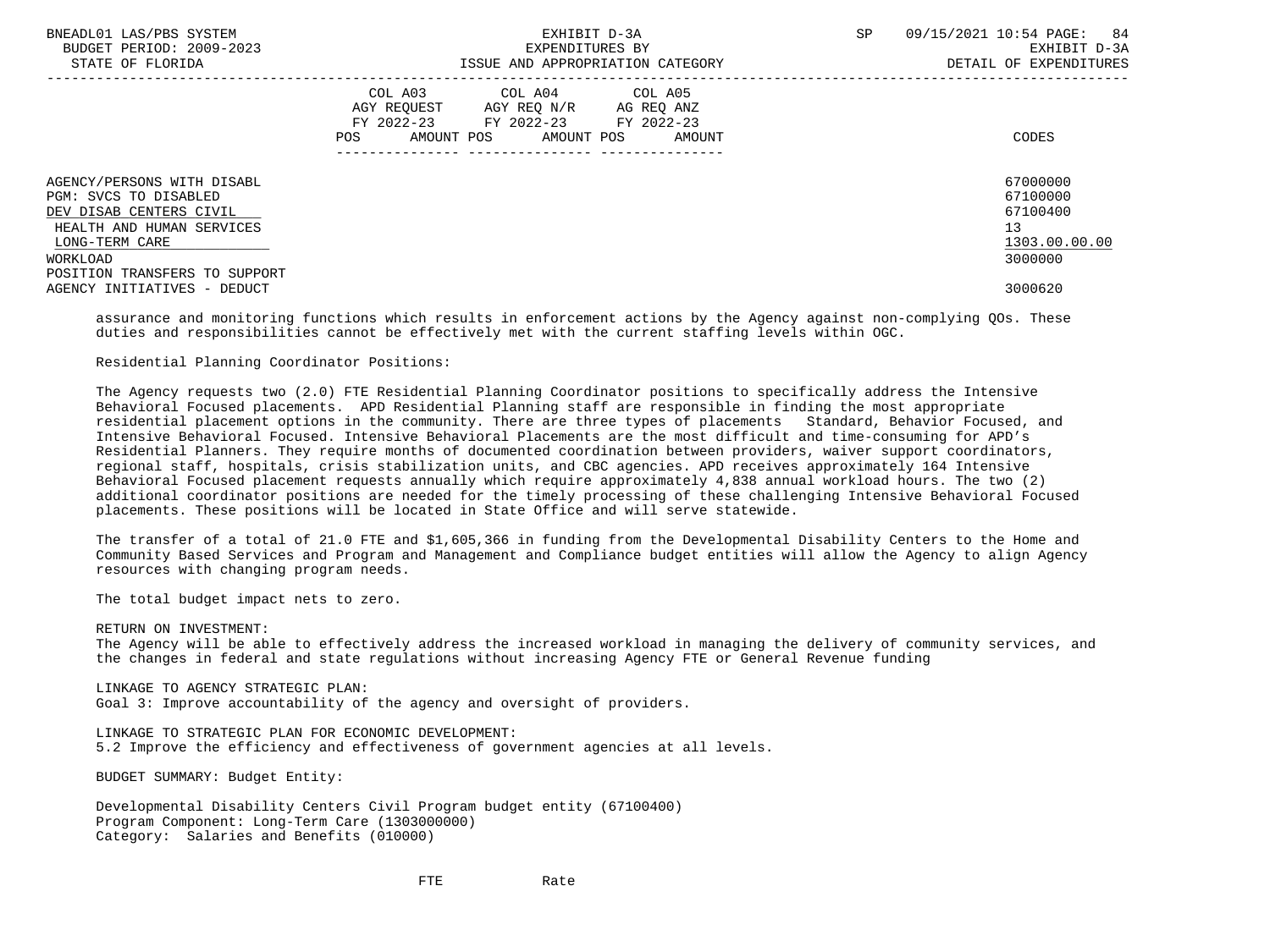| BNEADL01 LAS/PBS SYSTEM<br>BUDGET PERIOD: 2009-2023<br>STATE OF FLORIDA                                                                                                                                   |                                                                                                                                       | EXHIBIT D-3A<br>EXPENDITURES BY |                   |                                                                                                                                                | SP                                                               | 09/15/2021 10:54 PAGE: 85<br>EXHIBIT D-3A                                     |
|-----------------------------------------------------------------------------------------------------------------------------------------------------------------------------------------------------------|---------------------------------------------------------------------------------------------------------------------------------------|---------------------------------|-------------------|------------------------------------------------------------------------------------------------------------------------------------------------|------------------------------------------------------------------|-------------------------------------------------------------------------------|
|                                                                                                                                                                                                           | COL A03 COL A04 COL A05<br>AGY REQUEST AGY REQ N/R AG REQ ANZ<br>FY 2022-23 FY 2022-23 FY 2022-23<br>POS AMOUNT POS AMOUNT POS AMOUNT |                                 |                   |                                                                                                                                                |                                                                  | CODES                                                                         |
| AGENCY/PERSONS WITH DISABL<br>PGM: SVCS TO DISABLED<br>DEV DISAB CENTERS CIVIL<br>HEALTH AND HUMAN SERVICES<br>LONG-TERM CARE<br>WORKLOAD<br>POSITION TRANSFERS TO SUPPORT<br>AGENCY INITIATIVES - DEDUCT |                                                                                                                                       |                                 |                   |                                                                                                                                                |                                                                  | 67000000<br>67100000<br>67100400<br>13<br>1303.00.00.00<br>3000000<br>3000620 |
|                                                                                                                                                                                                           |                                                                                                                                       |                                 |                   | (19.0) (\$1,117,161) Recurring Nonrecurring FY 2022-23                                                                                         | Total                                                            |                                                                               |
| General Revenue (1000)<br>Operations and Maintenance Trust Fund (2516)<br>Fund: General Revenue (1000)                                                                                                    |                                                                                                                                       |                                 |                   |                                                                                                                                                | \$ (799,785) \$ 0 \$ (799,785)<br>\$ (799,786) \$ 0 \$ (799,786) |                                                                               |
| Total Salaries and Benefits                                                                                                                                                                               |                                                                                                                                       |                                 | $$(1,599,571)$ \$ | $\Omega$<br>============================                                                                                                       | ------------<br>\$(1.599.571)<br>=============                   |                                                                               |
| Category: Transfer to the Department of Management Services - Human Resources Services Purchased<br>Per Statewide Contract (107040)                                                                       |                                                                                                                                       |                                 |                   |                                                                                                                                                |                                                                  |                                                                               |
|                                                                                                                                                                                                           |                                                                                                                                       |                                 |                   | Recurring Nonrecurring FY 2022-23                                                                                                              | Total<br>------------                                            |                                                                               |
| Fund: General Revenue (1000)<br>Operations and Maintenance Trust Fund (2516)                                                                                                                              |                                                                                                                                       |                                 |                   | $\begin{array}{ccccccccc} \xi & (2,898) & \xi & & 0 & \xi & (2,898) \\ \xi & (2,897) & \xi & & 0 & \xi & (2,897) \end{array}$<br>_____________ |                                                                  |                                                                               |

 $\zeta$  (5,795)  $\zeta$  0  $\zeta$  (5,795) ========== ============= ===========

Total Developmental Disability Centers Civil Program budget entity (67100400)

|       | <b>FTE</b>                                                             | Rate                       |                                  |                       |              |                                                       |
|-------|------------------------------------------------------------------------|----------------------------|----------------------------------|-----------------------|--------------|-------------------------------------------------------|
|       | (19.0)                                                                 | $(51, 117, 161)$ Recurring |                                  |                       | Nonrecurring | Total<br>FY 2022-23                                   |
| Fund: | General Revenue (1000)<br>Operations and Maintenance Trust Fund (2516) |                            | $(802, 683)$ \$<br>\$ (802, 683) | $S$ is the set of $S$ | 0 \$         | $0 \qquad \frac{1}{5} \qquad (802,683)$<br>(802, 683) |
|       | Subtotal Home and Community Services (67100400)                        |                            | $$(1,605,366)$ \$                |                       |              | \$(1,605,366)                                         |

BUDGET SUMMARY: Budget Entity:

 Developmental Disability Centers Forensic Program budget entity (67100500) Program Component: Long-Term Care (1301030000) Category: Salaries and Benefits (010000)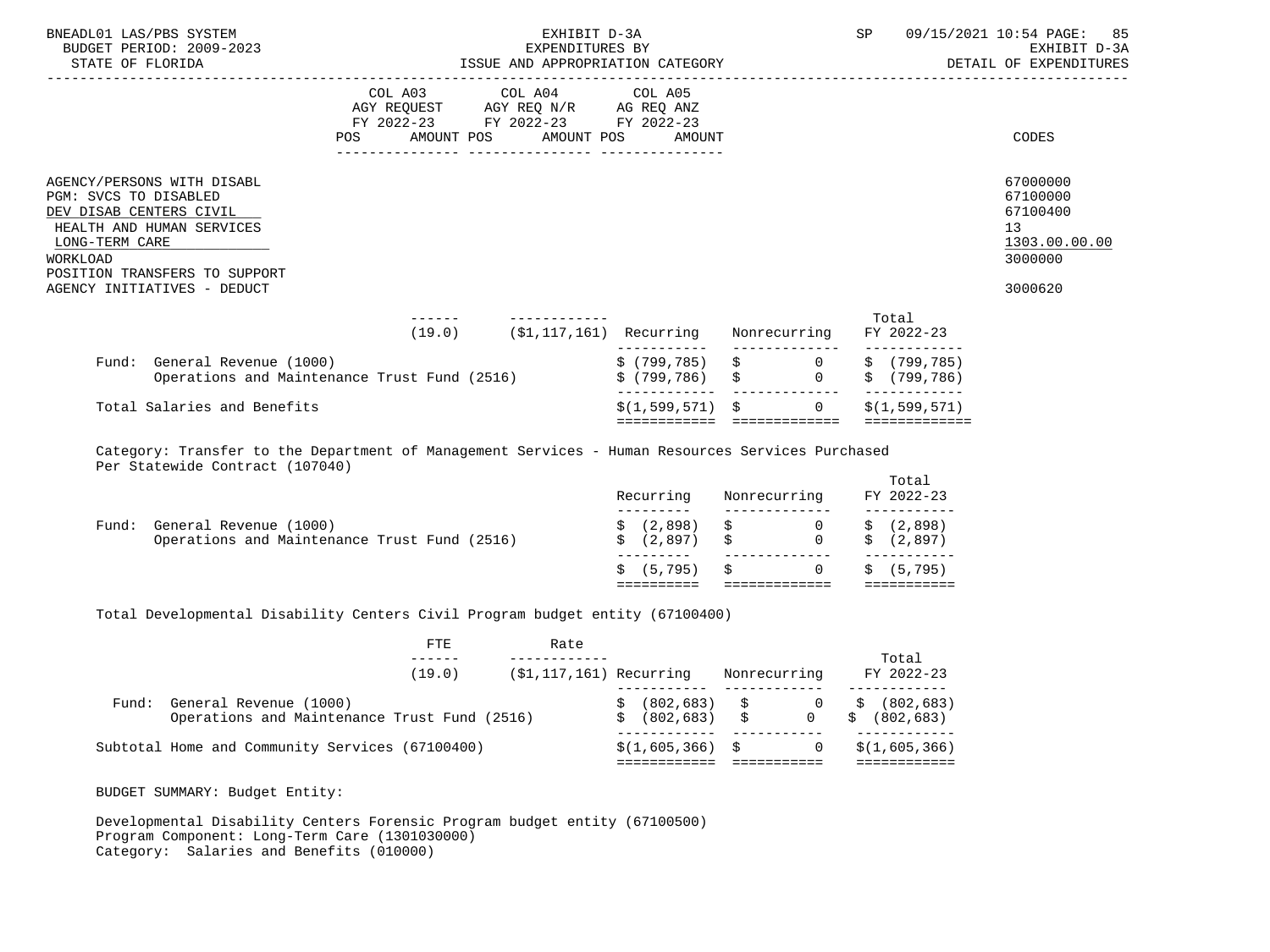| BNEADL01 LAS/PBS SYSTEM<br>BUDGET PERIOD: 2009-2023<br>STATE OF FLORIDA                                                                                                                                   | EXHIBIT D-3A<br>SP<br>EXPENDITURES BY<br>ISSUE AND APPROPRIATION CATEGORY                                       |  |                       |  |                               |    |                              |    |                           | 09/15/2021 10:54 PAGE: 86<br>EXHIBIT D-3A<br>DETAIL OF EXPENDITURES                        |  |
|-----------------------------------------------------------------------------------------------------------------------------------------------------------------------------------------------------------|-----------------------------------------------------------------------------------------------------------------|--|-----------------------|--|-------------------------------|----|------------------------------|----|---------------------------|--------------------------------------------------------------------------------------------|--|
|                                                                                                                                                                                                           | COL A03 COL A04 COL A05<br>AGY REQUEST AGY REQ N/R AG REQ ANZ<br>FY 2022-23 FY 2022-23 FY 2022-23<br><b>POS</b> |  | AMOUNT POS AMOUNT POS |  | AMOUNT                        |    |                              |    |                           | CODES                                                                                      |  |
| AGENCY/PERSONS WITH DISABL<br>PGM: SVCS TO DISABLED<br>DEV DISAB CENTERS CIVIL<br>HEALTH AND HUMAN SERVICES<br>LONG-TERM CARE<br>WORKLOAD<br>POSITION TRANSFERS TO SUPPORT<br>AGENCY INITIATIVES - DEDUCT |                                                                                                                 |  |                       |  |                               |    |                              |    |                           | 67000000<br>67100000<br>67100400<br>13 <sup>°</sup><br>1303.00.00.00<br>3000000<br>3000620 |  |
|                                                                                                                                                                                                           | FTE                                                                                                             |  | Rate                  |  |                               |    |                              |    |                           |                                                                                            |  |
|                                                                                                                                                                                                           | (2.0)                                                                                                           |  | (\$99,438)            |  | Recurring Nonrecurring        |    |                              |    | Total<br>FY 2022-23       |                                                                                            |  |
| Fund: General Revenue (1000)<br>Operations and Maintenance Trust Fund (2516)                                                                                                                              |                                                                                                                 |  |                       |  | (0)                           | \$ | $\sharp$ (73,432) $\sharp$ 0 | \$ | \$(73, 432)<br>(0)        |                                                                                            |  |
| Total Salaries and Benefits                                                                                                                                                                               |                                                                                                                 |  |                       |  | $(73, 432)$ \$<br>=========== |    | $\Omega$<br>=============    |    | (73, 432)<br>============ |                                                                                            |  |

 Category: Transfer to the Department of Management Services - Human Resources Services Purchased Per Statewide Contract (107040)

|       |                                                                        | (305)        | 0                          | (305)               |
|-------|------------------------------------------------------------------------|--------------|----------------------------|---------------------|
| Fund: | General Revenue (1000)<br>Operations and Maintenance Trust Fund (2516) | (305)<br>(0) | $\overline{0}$<br>$\Omega$ | (305)<br>0)         |
|       |                                                                        | Recurring    | Nonrecurring               | Total<br>FY 2022-23 |

Total Developmental Disability Centers Forensic Program budget entity (67100500)

|       |                                                                        | FTE   | Rate       |                                             |     |              | Total                 |
|-------|------------------------------------------------------------------------|-------|------------|---------------------------------------------|-----|--------------|-----------------------|
|       |                                                                        | (2.0) | (\$99,438) | Recurring                                   |     | Nonrecurring | FY 2022-23            |
| Fund: | General Revenue (1000)<br>Operations and Maintenance Trust Fund (2516) |       |            | $\sin 73.737$ $\sin 0$ $\sin 73.737$<br>(0) | 5 S | $0 \quad S$  | (0)                   |
|       | Subtotal Home and Community Services (67100400)                        |       |            | \$(73.737)                                  | S.  |              | $0 \quad$ \$ (73,737) |

 Budget Entity: Program Management and Compliance (67100200) Program Component: Home and Community Services Admin (1602000000) Category: Salaries and Benefits (010000)

| <b>TRITUE</b><br>-- | Ka Le    |  |
|---------------------|----------|--|
| $- - - -$           | -------- |  |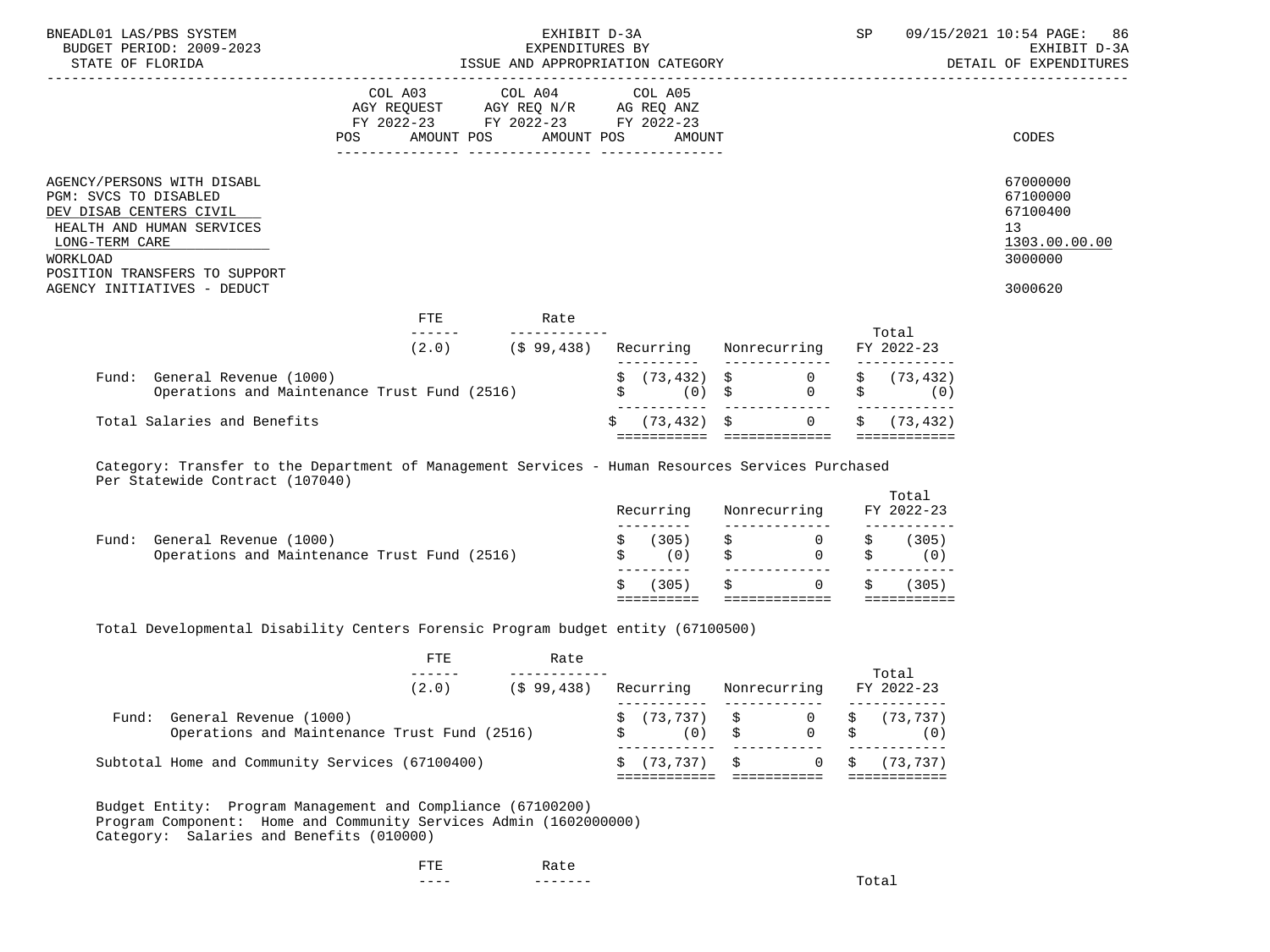| BNEADL01 LAS/PBS SYSTEM<br>BUDGET PERIOD: 2009-2023<br>STATE OF FLORIDA                                                                                                    | EXPENDITURES BY<br>ISSUE AND APPROPRIATION CATEGORY DETAIL OF EXPENDITURES | EXHIBIT D-3A              |                          | SP                                                                                                                                                         | 09/15/2021 10:54 PAGE:<br>87                                    |                                                                                 |
|----------------------------------------------------------------------------------------------------------------------------------------------------------------------------|----------------------------------------------------------------------------|---------------------------|--------------------------|------------------------------------------------------------------------------------------------------------------------------------------------------------|-----------------------------------------------------------------|---------------------------------------------------------------------------------|
|                                                                                                                                                                            | FY 2022-23 FY 2022-23 FY 2022-23<br>AMOUNT POS AMOUNT POS<br>POS FOR       |                           | AMOUNT                   |                                                                                                                                                            |                                                                 | CODES                                                                           |
| AGENCY/PERSONS WITH DISABL<br>PGM: SVCS TO DISABLED<br>DEV DISAB CENTERS CIVIL<br>HEALTH AND HUMAN SERVICES<br>LONG-TERM CARE<br>WORKLOAD<br>POSITION TRANSFERS TO SUPPORT |                                                                            |                           |                          |                                                                                                                                                            |                                                                 | 67000000<br>67100000<br>67100400<br>13 <sup>°</sup><br>1303.00.00.00<br>3000000 |
| AGENCY INITIATIVES - DEDUCT                                                                                                                                                |                                                                            |                           |                          |                                                                                                                                                            |                                                                 | 3000620                                                                         |
|                                                                                                                                                                            | 8.0                                                                        |                           |                          | \$647,134 Recurring Nonrecurring FY 2022-23                                                                                                                | ----------                                                      |                                                                                 |
| Fund: General Revenue (1000)                                                                                                                                               | Operations and Maintenance Trust Fund (2516)                               |                           |                          | $\begin{array}{ccc} \xi & 441,450 & \xi & 0 \\ \xi & 441,450 & \xi & 0 \end{array}$<br>____________                                                        | \$441,450<br>\$441,450<br>__________                            |                                                                                 |
| Total Salaries and Benefits                                                                                                                                                |                                                                            |                           | $$882,900$ \$            | $0 \qquad \qquad$                                                                                                                                          | \$882,900<br>==========                                         |                                                                                 |
| Fund: General Revenue (1000)<br>Total HR Assessment                                                                                                                        | Operations and Maintenance Trust Fund (2516)                               |                           | Recurring<br>Ŝ.<br>2,441 | Nonrecurring<br>$\begin{matrix} \xi & 1,221 & \xi & 0 & \xi & 1,221 \\ \xi & 1,220 & \xi & 0 & \xi & 1,220 \\ \hline \end{matrix}$<br>$\overline{0}$<br>\$ | Total<br>FY 2022-23<br>-----------<br>__________<br>2,441<br>\$ |                                                                                 |
|                                                                                                                                                                            |                                                                            |                           |                          |                                                                                                                                                            |                                                                 |                                                                                 |
|                                                                                                                                                                            | <b>FTE</b><br>$---$                                                        | Rate                      |                          |                                                                                                                                                            | Total                                                           |                                                                                 |
|                                                                                                                                                                            | 8.0                                                                        |                           | _________                | \$647,134 Recurring Nonrecurring<br>______________                                                                                                         | FY 2022-23<br>------------                                      |                                                                                 |
| Fund: General Revenue (1000)                                                                                                                                               | Operations and Maintenance Trust Fund (2516) \$442,670                     |                           | \$442,671                | $\begin{array}{ccc} \xi & 0 \\ \xi & 0 \end{array}$                                                                                                        | \$442,671<br>\$442,670                                          |                                                                                 |
|                                                                                                                                                                            | Subtotal Program Management and Compliance (67100200)                      |                           | \$885,341<br>==========  | $\Omega$<br>=============                                                                                                                                  | \$885,341<br>===========                                        |                                                                                 |
| Program Component: Long-Term Care (1303000000)<br>Category: Salaries and Benefits (010000)                                                                                 | Budget Entity: Home and Community Services (67100100)                      |                           |                          |                                                                                                                                                            |                                                                 |                                                                                 |
|                                                                                                                                                                            | <b>FTE</b><br>$- - - -$                                                    | Rate<br>$- - - - - - - -$ |                          |                                                                                                                                                            |                                                                 |                                                                                 |
|                                                                                                                                                                            | 2.0                                                                        | \$99,438                  | Recurring<br>---------   | Nonrecurring<br>$- - - -$                                                                                                                                  | Total<br>FY 2022-23<br>--------                                 |                                                                                 |
| Fund: General Revenue (1000)                                                                                                                                               |                                                                            |                           | \$431,767                | \$<br>0                                                                                                                                                    | 431,767<br>Ŝ.                                                   |                                                                                 |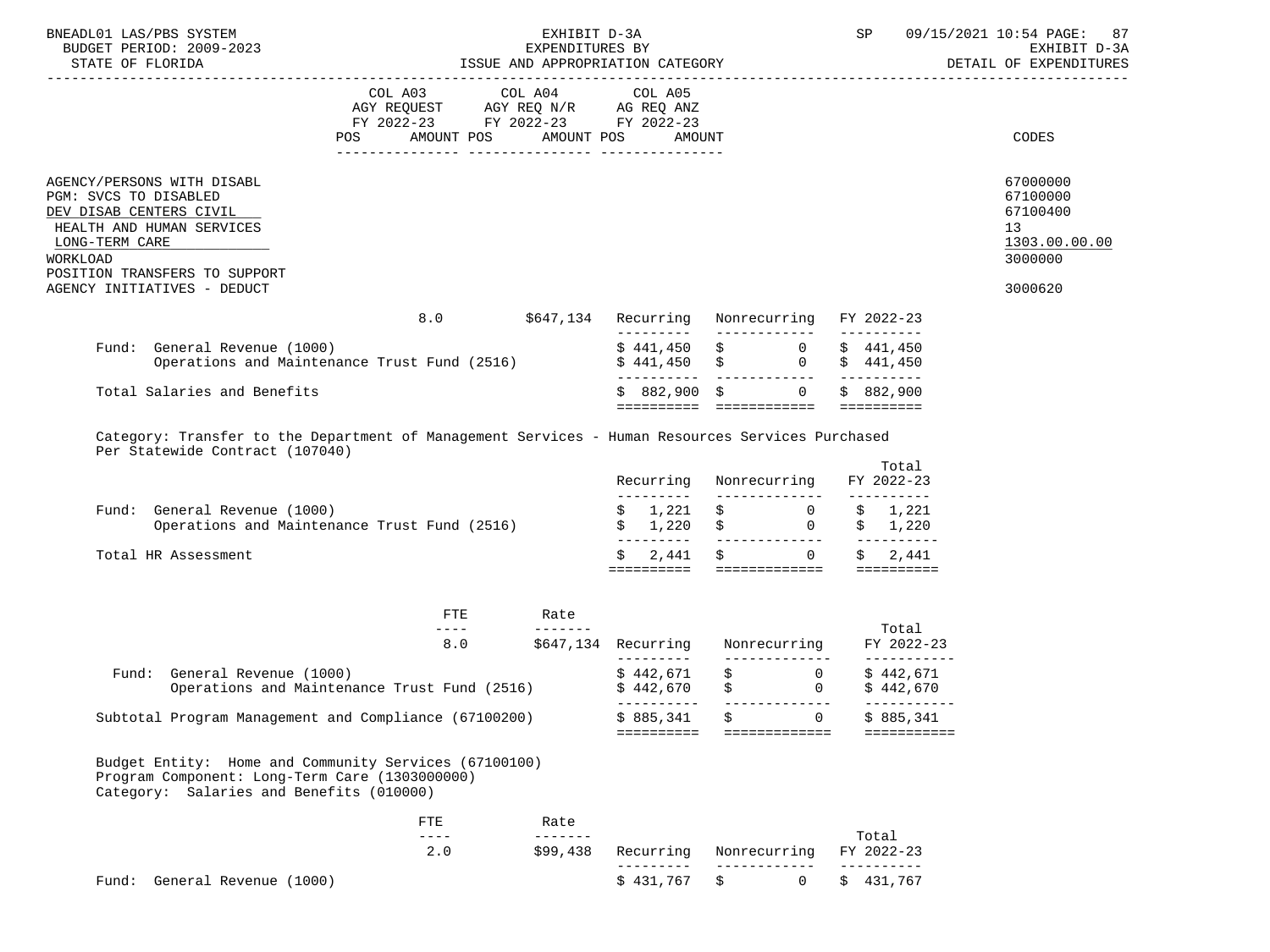| BNEADL01 LAS/PBS SYSTEM<br>BUDGET PERIOD: 2009-2023<br>STATE OF FLORIDA                                                                                                    | EXPENDITURES BY<br>ISSUE AND APPROPRIATION CATEGORY                                                                                                                                                                                              | EXHIBIT D-3A    | SP                      | 09/15/2021 10:54 PAGE:<br>88<br>EXHIBIT D-3A<br>DETAIL OF EXPENDITURES                                                                 |                                    |                                                                    |
|----------------------------------------------------------------------------------------------------------------------------------------------------------------------------|--------------------------------------------------------------------------------------------------------------------------------------------------------------------------------------------------------------------------------------------------|-----------------|-------------------------|----------------------------------------------------------------------------------------------------------------------------------------|------------------------------------|--------------------------------------------------------------------|
|                                                                                                                                                                            | COL A03 COL A04 COL A05<br>$\begin{tabular}{lllllll} AGY & \texttt{REQUEST} & & \texttt{AGY} & \texttt{REG} & \texttt{N/R} & & \texttt{AG} & \texttt{REQ} & \texttt{ANZ} \end{tabular}$<br>FY 2022-23 FY 2022-23 FY 2022-23<br>AMOUNT POS<br>POS | AMOUNT POS      | AMOUNT                  |                                                                                                                                        |                                    | CODES                                                              |
| AGENCY/PERSONS WITH DISABL<br>PGM: SVCS TO DISABLED<br>DEV DISAB CENTERS CIVIL<br>HEALTH AND HUMAN SERVICES<br>LONG-TERM CARE<br>WORKLOAD<br>POSITION TRANSFERS TO SUPPORT |                                                                                                                                                                                                                                                  |                 |                         |                                                                                                                                        |                                    | 67000000<br>67100000<br>67100400<br>13<br>1303.00.00.00<br>3000000 |
| AGENCY INITIATIVES - DEDUCT                                                                                                                                                |                                                                                                                                                                                                                                                  |                 |                         |                                                                                                                                        |                                    | 3000620                                                            |
| Operations and Maintenance Trust Fund (2516) $\qquad$ \$ 431,768 \$ 0 \$ 431,768                                                                                           |                                                                                                                                                                                                                                                  |                 |                         |                                                                                                                                        |                                    |                                                                    |
| Total Salaries and Benefits                                                                                                                                                |                                                                                                                                                                                                                                                  |                 | \$863,535               | $\sin 0$ $\sin 863,535$<br>========== ============  ==========                                                                         |                                    |                                                                    |
| Category: Transfer to the Department of Management Services - Human Resources Services Purchased<br>Per Statewide Contract (107040)                                        |                                                                                                                                                                                                                                                  |                 |                         |                                                                                                                                        | Total                              |                                                                    |
|                                                                                                                                                                            |                                                                                                                                                                                                                                                  |                 | Recurring<br>---------- | Nonrecurring                                                                                                                           | FY 2022-23                         |                                                                    |
| Fund: General Revenue (1000)<br>Operations and Maintenance Trust Fund (2516)                                                                                               |                                                                                                                                                                                                                                                  |                 |                         | $\begin{matrix} \xi & 1,982 & \xi & 0 & \xi & 1,982 \\ \xi & 1,983 & \xi & 0 & \xi & 1,983 \end{matrix}$                               |                                    |                                                                    |
| Total HR Assessment                                                                                                                                                        |                                                                                                                                                                                                                                                  |                 | 3,965<br>S              | $\ddot{\mathbf{S}}$ 0<br>========== ============== ==========                                                                          | Ŝ.<br>3,965                        |                                                                    |
|                                                                                                                                                                            | FTE                                                                                                                                                                                                                                              | Rate            |                         |                                                                                                                                        |                                    |                                                                    |
|                                                                                                                                                                            | $\frac{1}{2}$                                                                                                                                                                                                                                    | $2.0$ \$99,438  |                         | Recurring Nonrecurring                                                                                                                 | Total<br>FY 2022-23                |                                                                    |
| Fund: General Revenue (1000)<br>Operations and Maintenance Trust Fund (2516)                                                                                               |                                                                                                                                                                                                                                                  |                 |                         | $\begin{array}{cccccc} \xi & 433\,,749 & & \xi & & 0 & \xi & 433\,,749 \\ \xi & 433\,,751 & & \xi & & 0 & \xi & 433\,,751 \end{array}$ |                                    |                                                                    |
| Subtotal Home and Community Services (67100100)                                                                                                                            |                                                                                                                                                                                                                                                  |                 | \$687,500               | $\ddot{s}$<br>$0 \qquad \qquad$                                                                                                        | \$687,500                          |                                                                    |
| Grand Total all Budget Entities                                                                                                                                            | <b>FTE</b>                                                                                                                                                                                                                                       | Rate            |                         |                                                                                                                                        |                                    |                                                                    |
|                                                                                                                                                                            | $- - - -$<br>0.0                                                                                                                                                                                                                                 | --------<br>\$0 |                         |                                                                                                                                        |                                    |                                                                    |
|                                                                                                                                                                            |                                                                                                                                                                                                                                                  |                 | Recurring               | Nonrecurring                                                                                                                           | Total<br>FY 2021-22                |                                                                    |
| Fund: General Revenue (1000)<br>Operations and Maintenance Trust Fund (2516)                                                                                               |                                                                                                                                                                                                                                                  |                 | Ś<br>0<br>73,738<br>\$  | $\Omega$<br>$\Omega$                                                                                                                   | $\mathbf 0$<br>\$<br>73,738<br>\$  |                                                                    |
| Grand Total<br>**************                                                                                                                                              |                                                                                                                                                                                                                                                  |                 | 73,738                  | ------<br>$\Omega$                                                                                                                     | \$73,738<br>********************** |                                                                    |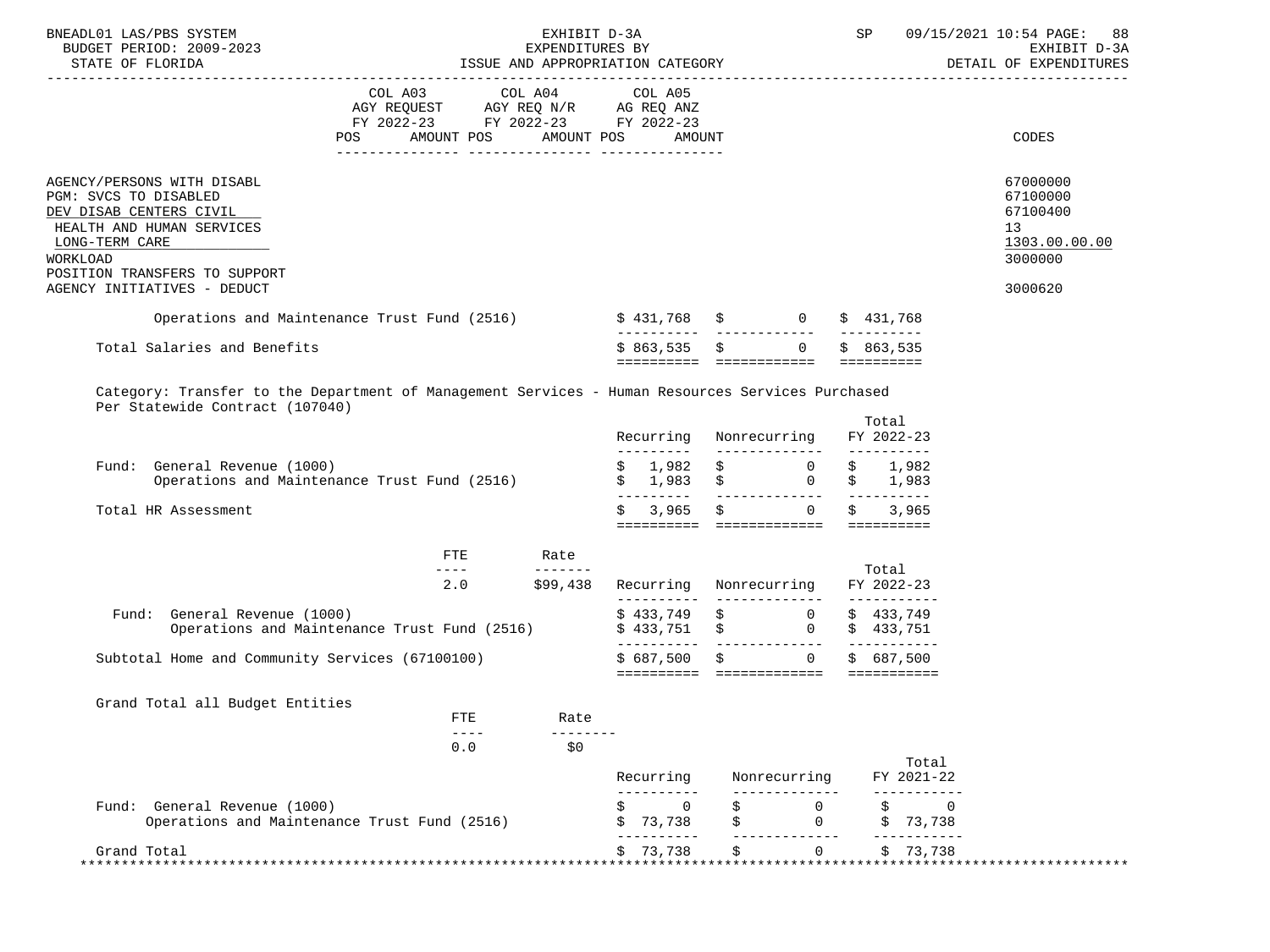| BNEADL01 LAS/PBS SYSTEM<br>BUDGET PERIOD: 2009-2023<br>STATE OF FLORIDA                                                                                                                                                                                                                |                              | ISSUE AND APPROPRIATION CATEGORY                                                  | EXHIBIT D-3A<br>EXPENDITURES BY |                    | 09/15/2021 10:54 PAGE: 89<br>SP<br>EXHIBIT D-3A<br>DETAIL OF EXPENDITURES |                      |                                                                               |  |  |
|----------------------------------------------------------------------------------------------------------------------------------------------------------------------------------------------------------------------------------------------------------------------------------------|------------------------------|-----------------------------------------------------------------------------------|---------------------------------|--------------------|---------------------------------------------------------------------------|----------------------|-------------------------------------------------------------------------------|--|--|
|                                                                                                                                                                                                                                                                                        | COL A03<br>POS<br>AMOUNT POS | COL A04<br>AGY REQUEST AGY REQ N/R AG REQ ANZ<br>FY 2022-23 FY 2022-23 FY 2022-23 | COL A05<br>AMOUNT POS<br>AMOUNT |                    |                                                                           |                      | CODES                                                                         |  |  |
| AGENCY/PERSONS WITH DISABL<br>PGM: SVCS TO DISABLED<br>DEV DISAB CENTERS CIVIL<br>HEALTH AND HUMAN SERVICES<br>LONG-TERM CARE<br>WORKLOAD<br>POSITION TRANSFERS TO SUPPORT<br>AGENCY INITIATIVES - DEDUCT                                                                              |                              |                                                                                   |                                 |                    |                                                                           |                      | 67000000<br>67100000<br>67100400<br>13<br>1303.00.00.00<br>3000000<br>3000620 |  |  |
| POSITION DETAIL OF SALARIES AND BENEFITS:                                                                                                                                                                                                                                              | FTE                          | BASE RATE                                                                         |                                 | ADDITIVES BENEFITS | SUBTOTAL                                                                  | $\sim$ $\sim$ $\sim$ | LAPSE LAPSED SALARIES<br>AND BENEFITS                                         |  |  |
| A03 - AGY REOUEST FY 2022-23                                                                                                                                                                                                                                                           |                              |                                                                                   |                                 |                    |                                                                           |                      |                                                                               |  |  |
| CHANGES TO CURRENTLY AUTHORIZED POSITIONS<br>P101 PROPOSED CLASS CODE<br>C1003 001                                                                                                                                                                                                     |                              | 19.00- 1,117,161-                                                                 |                                 |                    |                                                                           |                      | $482,410-1,599,571-0.00$ 1,599,571-                                           |  |  |
| TOTALS FOR ISSUE BY FUND<br>1000 GENERAL REVENUE FUND<br>2516 OPERATIONS AND MAINT TF                                                                                                                                                                                                  |                              |                                                                                   |                                 |                    |                                                                           |                      | 799,785-<br>799,786-                                                          |  |  |
|                                                                                                                                                                                                                                                                                        |                              | $19.00 - 1,117,161 -$                                                             |                                 |                    | 482, 410- 1, 599, 571-                                                    |                      | --------------<br>$1,599,571-$<br>==============                              |  |  |
|                                                                                                                                                                                                                                                                                        |                              |                                                                                   |                                 |                    |                                                                           |                      |                                                                               |  |  |
| CAPITAL IMPROVEMENT PLAN<br>DEFERRED BUILDING MAINTENANCE<br>FIXED CAPITAL OUTLAY<br>APD/FCO NEEDS/CEN MGD FACS                                                                                                                                                                        |                              |                                                                                   |                                 |                    |                                                                           |                      | 9900000<br>990Z000<br>080000<br>080754                                        |  |  |
| $-$ STATE<br>GENERAL REVENUE FUND                                                                                                                                                                                                                                                      | 16,311,826                   | 16,311,826                                                                        |                                 |                    |                                                                           |                      | 1000 1                                                                        |  |  |
|                                                                                                                                                                                                                                                                                        |                              |                                                                                   |                                 |                    |                                                                           |                      |                                                                               |  |  |
| AGENCY NARRATIVE:<br>2022-2023 BUDGET YEAR NARRATIVE:<br>ISSUE TITLE: DEFERRED BUILDING MAINTENANCE                                                                                                                                                                                    |                              | APD/FCO NEEDS/CEN MGD FACS                                                        | IT COMPONENT? NO                |                    |                                                                           |                      |                                                                               |  |  |
| ISSUE SUMMARY:<br>The Agency for Persons with Disabilities (APD) requests a total of \$16,311,826 in nonrecurring funding in General Revenue<br>in the Fixed Capital Outlay (FCO) category (087054) in the Developmental Disability Centers Civil Program (67100400)<br>budget entity. |                              |                                                                                   |                                 |                    |                                                                           |                      |                                                                               |  |  |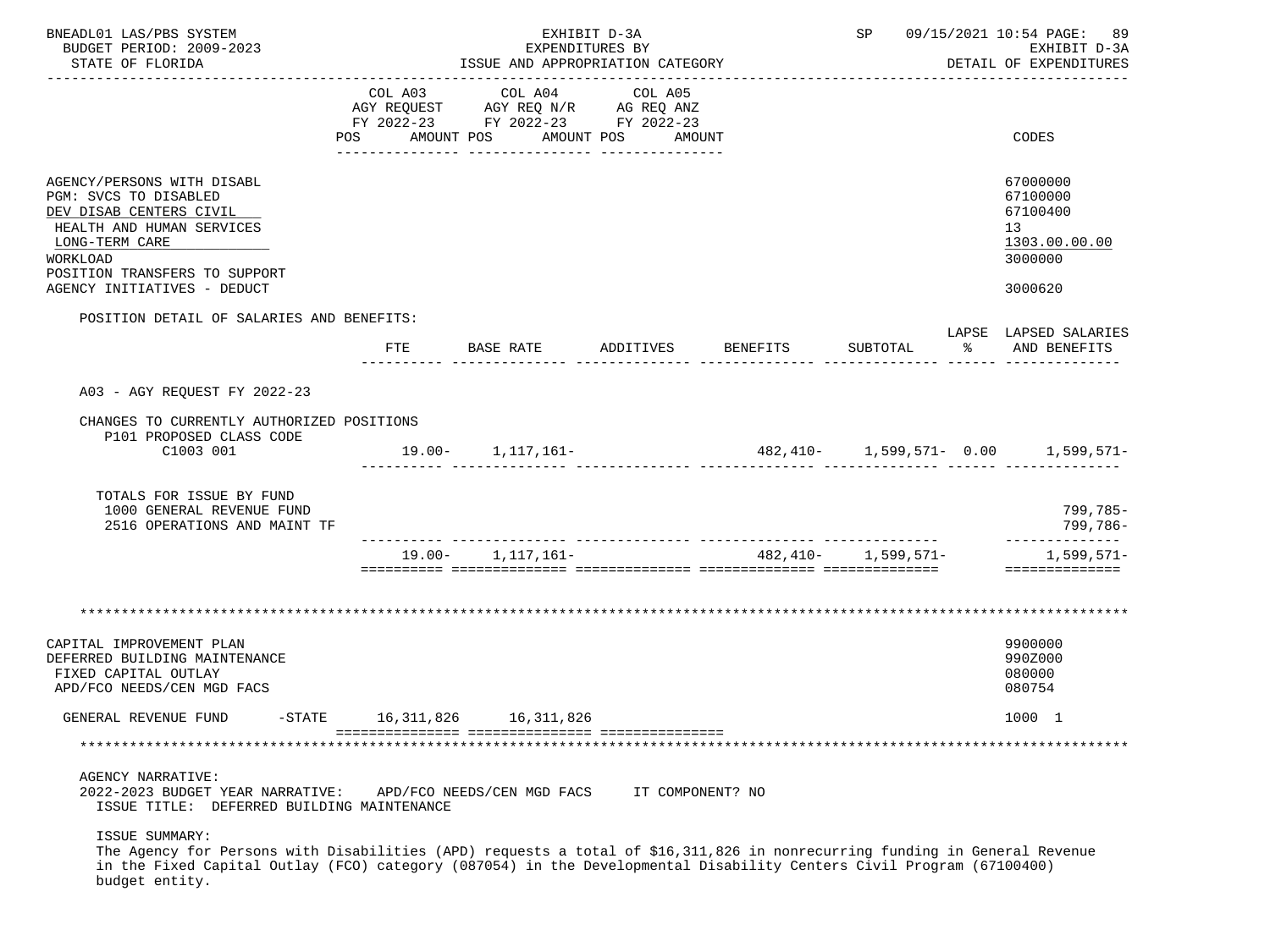| BNEADL01 LAS/PBS SYSTEM<br>BUDGET PERIOD: 2009-2023<br>STATE OF FLORIDA | EXHIBIT D-3A<br>EXPENDITURES BY<br>ISSUE AND APPROPRIATION CATEGORY                                                                                  | 90<br>09/15/2021 10:54 PAGE:<br><b>SP</b><br>EXHIBIT D-3A<br>DETAIL OF EXPENDITURES |
|-------------------------------------------------------------------------|------------------------------------------------------------------------------------------------------------------------------------------------------|-------------------------------------------------------------------------------------|
|                                                                         | COL A03 COL A04 COL A05<br>AGY REOUEST<br>AGY REO N/R<br>AG REO ANZ<br>FY 2022-23<br>FY 2022-23 FY 2022-23<br>AMOUNT POS AMOUNT POS<br>AMOUNT<br>POS | CODES                                                                               |
| AGENCY/PERSONS WITH DISABL<br>PGM: SVCS TO DISABLED                     |                                                                                                                                                      | 67000000<br>67100000                                                                |
| DEV DISAB CENTERS CIVIL                                                 |                                                                                                                                                      | 67100400                                                                            |
| HEALTH AND HUMAN SERVICES                                               |                                                                                                                                                      | 13                                                                                  |
| LONG-TERM CARE                                                          |                                                                                                                                                      | 1303.00.00.00                                                                       |
| CAPITAL IMPROVEMENT PLAN                                                |                                                                                                                                                      | 9900000                                                                             |
| DEFERRED BUILDING MAINTENANCE                                           |                                                                                                                                                      | 990Z000                                                                             |

### ISSUE DETAIL:

 The Agency for Persons with Disabilities administers the Home and Community Based Services waiver program for over 35,000 individuals with developmental disabilities. APD also operates the Developmental Disability Centers around the state: Sunland-Marianna; Tacachale-Gainesville; Pathways at Sunland; and the Developmental Disabilities Defendant Program (DDDP)at Florida State Hospital (FSH)-Chattahoochee) to provide care to approximately 600 individuals requiring Intermediate Care Facility (ICF) settings and non-ICF (forensic) settings. These services are provided largely within the 1.45 million square feet of building space and 1,675 acres of state-owned property entrusted to the Agency.

 Two Developmental Disability Centers (facilities), Sunland Marianna and Tacachale are the core of the facility-based client care program. The majority of the buildings used in operating the program are 60+ years old and are in need of renovations to address licensure, code and safety violations. Others require repair or replacement of building and utility systems which are nearing the end of their useful life thereby creating an unsafe living and work environment for the clients and staff.

 The Agency requests \$16,311,826 for the following critical maintenance and repair needs identified for Agency facilities for FY22-23:

 Tacachale - \$ 11,304,299 - Interior renovations to extend walls to ceiling to resist the passage of smoke to comply with State Fire Marshall regulations; install bedroom doors, upgrade HVAC system, upgrade sprinkler systems and install new fire alarm panels; renovate roof to repair leaks and stop interior building damage; and repair or replace HVAC center-wide to maintain building environment compliance required by AHCA.

Sunland - \$ 3,489,527 - Road paving project (Phase 1 to replace heavily deteriorated asphalt roads; and replace 1987 chiller and cooling tower to provide a higher level of efficiency resulting in a reduction in power consumption and energy cost for 19 resident homes.

 DDDP/FSH - \$ 1,018,000 - Replace storefront, doors and lock with security grade; replace/repair Sally-port main gate at DDDP Building; and harden ceilings to upgrade the building to detention/security grade. This will eliminate the current tile system possibly being used as weapons or to hide contraband.

 Pathways - \$ 500,000 - Harden ceilings in building to detention/security grade. This will eliminate the current tile system possibly being used as weapons or to hide contraband. Build/renovate Guard Building and Control Room which is a small space that creates a safety hazard for moving residents and staff in and out of the building.

 RETURN ON INVESTMENT: These repairs will help ensure the health and safety of APD clients and staff.

LINKAGE TO AGENCY STRATEGIC PLAN: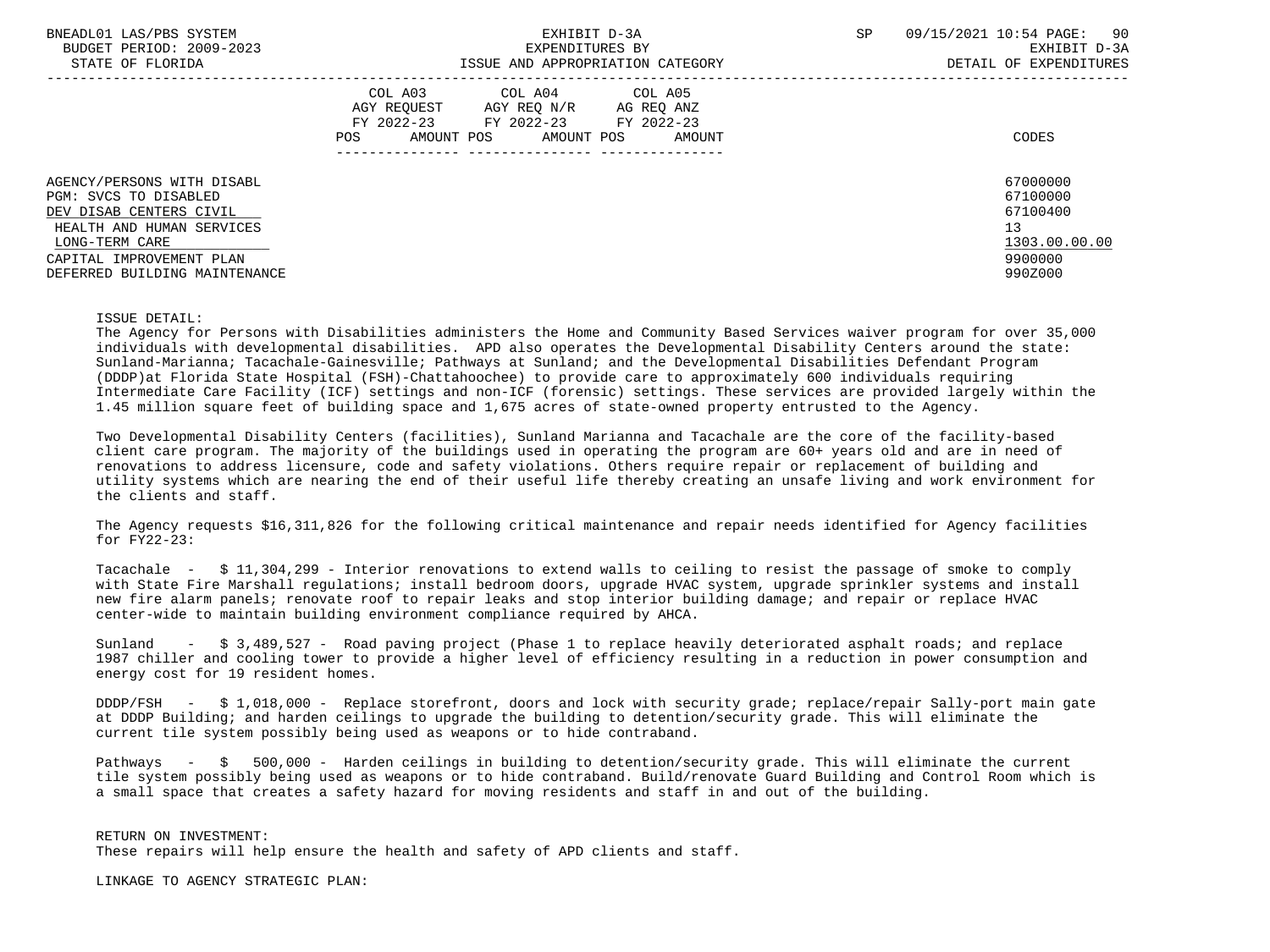| BNEADL01 LAS/PBS SYSTEM                                                                                                                                                                    |                                                                                                                                                                                                                                                                                                                                                          | EXHIBIT D-3A |                         | 09/15/2021 10:54 PAGE: 91<br>SP<br>BUDGET PERIOD: 2009–2023 EXPENDITURES BY EXPENDITURES BY EXHIBIT D-3A<br>STATE OF FLORIDA                                 ISSUE AND APPROPRIATION CATEGORY                         DETAIL OF EXPENDITURES |                                                                                            |  |
|--------------------------------------------------------------------------------------------------------------------------------------------------------------------------------------------|----------------------------------------------------------------------------------------------------------------------------------------------------------------------------------------------------------------------------------------------------------------------------------------------------------------------------------------------------------|--------------|-------------------------|----------------------------------------------------------------------------------------------------------------------------------------------------------------------------------------------------------------------------------------------|--------------------------------------------------------------------------------------------|--|
|                                                                                                                                                                                            | COL A03 COL A04 COL A05<br>AGY REQUEST AGY REQ N/R AG REQ ANZ<br>FY 2022-23 FY 2022-23 FY 2022-23<br>AMOUNT POS AMOUNT POS<br><b>POS</b>                                                                                                                                                                                                                 | AMOUNT       |                         |                                                                                                                                                                                                                                              | CODES                                                                                      |  |
| AGENCY/PERSONS WITH DISABL<br>PGM: SVCS TO DISABLED<br>DEV DISAB CENTERS CIVIL<br>HEALTH AND HUMAN SERVICES<br>LONG-TERM CARE<br>CAPITAL IMPROVEMENT PLAN<br>DEFERRED BUILDING MAINTENANCE |                                                                                                                                                                                                                                                                                                                                                          |              |                         |                                                                                                                                                                                                                                              | 67000000<br>67100000<br>67100400<br>13 <sup>7</sup><br>1303.00.00.00<br>9900000<br>990Z000 |  |
| LINKAGE TO STRATEGIC PLAN FOR ECONOMIC DEVELOPMENT:<br><b>BUDGET SUMMARY:</b><br>Program Component: Long Term Care (1303000000)                                                            | Goal 3: Improve accountability of the agency and oversight of providers.<br>5.2 Improve the efficiency and effectiveness of government agencies at all levels.<br>Budget Entity: Developmental Disability - Civil (67100400)<br>Category: Agency for Persons with Disabilities Fixed Capital Outlay Needs for Centrally Managed Facilities (FCO)(080754) | Recurring    | Nonrecurring FY 2022-23 | Total<br>-------------                                                                                                                                                                                                                       |                                                                                            |  |
| Fund: General Revenue (1000)                                                                                                                                                               | General Revenue (1000)<br>Operations and Maintenance Trust Fund (2516)<br>S 30 \$ 0 \$ 0 \$<br>0 \$                                                                                                                                                                                                                                                      |              |                         |                                                                                                                                                                                                                                              |                                                                                            |  |
|                                                                                                                                                                                            |                                                                                                                                                                                                                                                                                                                                                          | ___________  |                         |                                                                                                                                                                                                                                              |                                                                                            |  |
| TOTAL: LONG-TERM CARE<br>BY FUND TYPE                                                                                                                                                      |                                                                                                                                                                                                                                                                                                                                                          |              |                         |                                                                                                                                                                                                                                              | 1303.00.00.00                                                                              |  |
| GENERAL REVENUE FUND<br>TRUST FUNDS                                                                                                                                                        | 59,401,923 16,434,872<br>191,006<br>61,428,665                                                                                                                                                                                                                                                                                                           |              |                         |                                                                                                                                                                                                                                              | 1000<br>2000                                                                               |  |

| TOTAL POSITIONS $1,559.00$   |             |            |  |
|------------------------------|-------------|------------|--|
| TOTAL PROG COMP              | 120,830,588 | 16,625,878 |  |
| TOTAL SALARY RATE 59,595,379 |             |            |  |
|                              |             |            |  |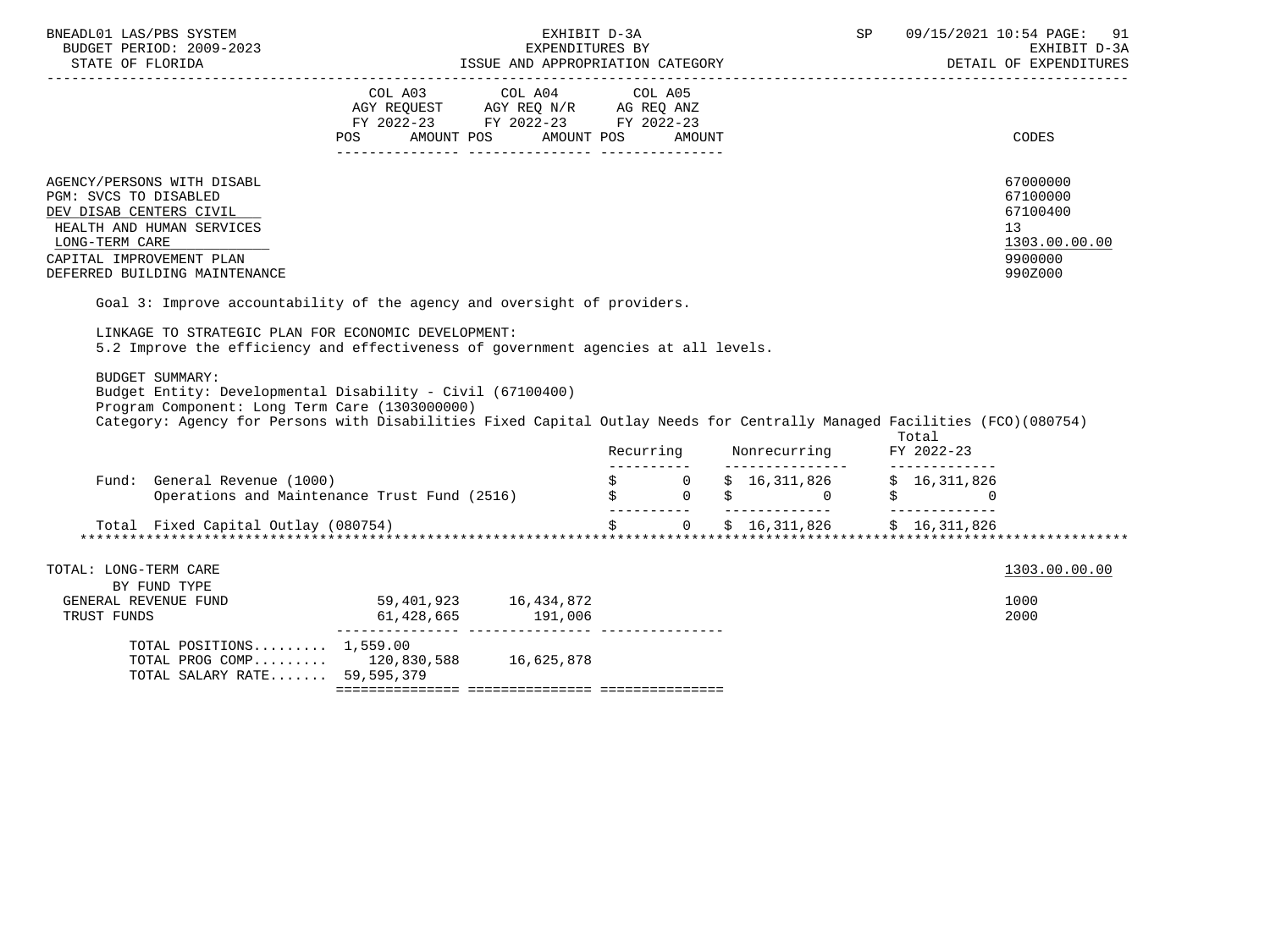| BNEADL01 LAS/PBS SYSTEM<br>BUDGET PERIOD: 2009-2023<br>STATE OF FLORIDA                                                                                                                                                                              |           |                              | EXHIBIT D-3A<br>EXPENDITURES BY<br>ISSUE AND APPROPRIATION CATEGORY                                                  | SP | 09/15/2021 10:54 PAGE: 92<br>EXHIBIT D-3A<br>DETAIL OF EXPENDITURES                     |
|------------------------------------------------------------------------------------------------------------------------------------------------------------------------------------------------------------------------------------------------------|-----------|------------------------------|----------------------------------------------------------------------------------------------------------------------|----|-----------------------------------------------------------------------------------------|
|                                                                                                                                                                                                                                                      |           | COL A03<br>AMOUNT POS<br>POS | COL A04<br>COL A05<br>AGY REQUEST AGY REQ N/R AG REQ ANZ<br>FY 2022-23 FY 2022-23 FY 2022-23<br>AMOUNT POS<br>AMOUNT |    | CODES                                                                                   |
| AGENCY/PERSONS WITH DISABL<br>PGM: SVCS TO DISABLED<br>DEV DISAB CENTERS FORENSIC<br>HEALTH AND HUMAN SERVICES<br>FORENSIC COMMITMENT PROG<br>ESTIMATED EXPENDITURES<br>ESTIMATED EXPENDITURES - OPERATIONS<br>SALARY RATE<br>SALARY RATE 17,876,393 |           |                              |                                                                                                                      |    | 67000000<br>67100000<br>67100500<br>13<br>1301.03.00.00<br>1000000<br>1001000<br>000000 |
| SALARIES AND BENEFITS                                                                                                                                                                                                                                |           |                              |                                                                                                                      |    | 010000                                                                                  |
| GENERAL REVENUE FUND                                                                                                                                                                                                                                 | $-$ STATE | 503.50<br>26,780,577         |                                                                                                                      |    | 1000 1                                                                                  |
| OTHER PERSONAL SERVICES                                                                                                                                                                                                                              |           |                              |                                                                                                                      |    | 030000                                                                                  |
| GENERAL REVENUE FUND                                                                                                                                                                                                                                 | $-$ STATE | 283,169                      |                                                                                                                      |    | 1000 1                                                                                  |
| <b>EXPENSES</b>                                                                                                                                                                                                                                      |           |                              |                                                                                                                      |    | 040000                                                                                  |
| GENERAL REVENUE FUND                                                                                                                                                                                                                                 | $-STATE$  | 936,672                      |                                                                                                                      |    | 1000 1                                                                                  |
| OPERATING CAPITAL OUTLAY                                                                                                                                                                                                                             |           |                              |                                                                                                                      |    | 060000                                                                                  |
| GENERAL REVENUE FUND                                                                                                                                                                                                                                 | $-$ STATE | 76,316                       |                                                                                                                      |    | 1000 1                                                                                  |
| FOOD PRODUCTS                                                                                                                                                                                                                                        |           |                              |                                                                                                                      |    | 070000                                                                                  |
| GENERAL REVENUE FUND                                                                                                                                                                                                                                 | $-$ STATE | 456,200                      |                                                                                                                      |    | 1000 1                                                                                  |
| SPECIAL CATEGORIES<br>CONTRACTED SERVICES                                                                                                                                                                                                            |           |                              |                                                                                                                      |    | 100000<br>100777                                                                        |
| GENERAL REVENUE FUND                                                                                                                                                                                                                                 | $-$ STATE | 571,137                      |                                                                                                                      |    | 1000 1                                                                                  |
| G/A-CONTRACT PROF SERVICES                                                                                                                                                                                                                           |           |                              |                                                                                                                      |    | 100779                                                                                  |
| GENERAL REVENUE FUND                                                                                                                                                                                                                                 | $-$ STATE | 350,122                      |                                                                                                                      |    | 1000 1                                                                                  |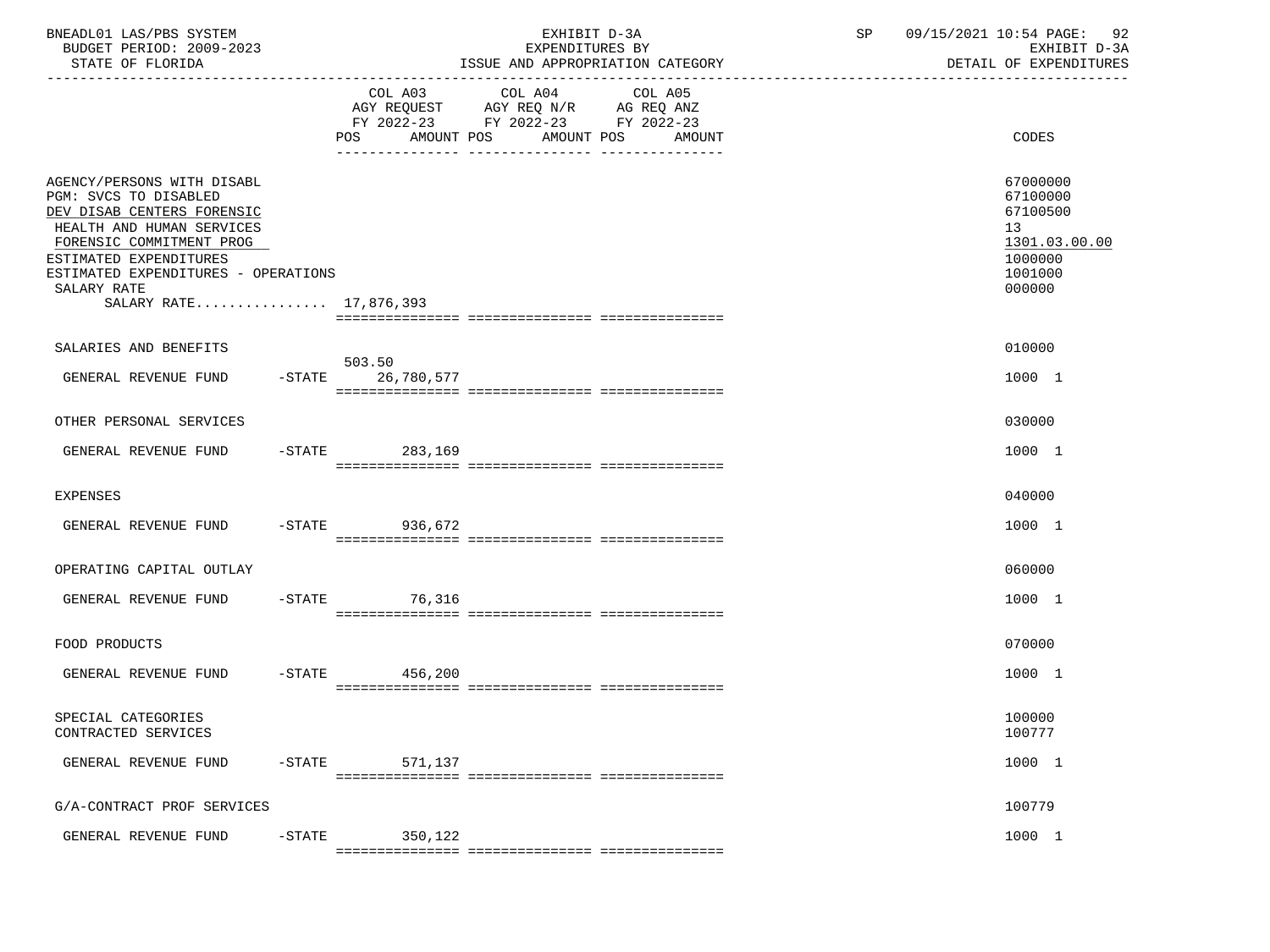| BNEADL01 LAS/PBS SYSTEM<br>BUDGET PERIOD: 2009-2023<br>STATE OF FLORIDA                                                                                                                                                                                         |                   | EXHIBIT D-3A<br>EXPENDITURES BY<br>ISSUE AND APPROPRIATION CATEGORY                                                                                                | SP | 09/15/2021 10:54 PAGE: 93<br>EXHIBIT D-3A<br>DETAIL OF EXPENDITURES                                            |
|-----------------------------------------------------------------------------------------------------------------------------------------------------------------------------------------------------------------------------------------------------------------|-------------------|--------------------------------------------------------------------------------------------------------------------------------------------------------------------|----|----------------------------------------------------------------------------------------------------------------|
|                                                                                                                                                                                                                                                                 | POS<br>AMOUNT POS | COL A03 COL A04<br>COL A05<br>AGY REQUEST AGY REQ N/R AG REQ ANZ<br>FY 2022-23 FY 2022-23 FY 2022-23<br>AMOUNT POS<br>AMOUNT<br>---------------<br>--------------- |    | CODES                                                                                                          |
| AGENCY/PERSONS WITH DISABL<br>PGM: SVCS TO DISABLED<br>DEV DISAB CENTERS FORENSIC<br>HEALTH AND HUMAN SERVICES<br>FORENSIC COMMITMENT PROG<br>ESTIMATED EXPENDITURES<br>ESTIMATED EXPENDITURES - OPERATIONS<br>SPECIAL CATEGORIES<br>PRESCRIBE MED/DRUG NON-MED |                   |                                                                                                                                                                    |    | 67000000<br>67100000<br>67100500<br>13 <sup>°</sup><br>1301.03.00.00<br>1000000<br>1001000<br>100000<br>102682 |
| GENERAL REVENUE FUND                                                                                                                                                                                                                                            | $-STATE$ 534,180  |                                                                                                                                                                    |    | 1000 1                                                                                                         |
| RISK MANAGEMENT INSURANCE                                                                                                                                                                                                                                       |                   |                                                                                                                                                                    |    | 103241                                                                                                         |
| GENERAL REVENUE FUND                                                                                                                                                                                                                                            | -STATE 1,047,240  |                                                                                                                                                                    |    | 1000 1                                                                                                         |
| SALARY INCENTIVE PAYMENTS                                                                                                                                                                                                                                       |                   |                                                                                                                                                                    |    | 103290                                                                                                         |
| GENERAL REVENUE FUND -STATE 18,751                                                                                                                                                                                                                              |                   |                                                                                                                                                                    |    | 1000 1                                                                                                         |
| TR/DMS/HR SVCS/STW CONTRCT                                                                                                                                                                                                                                      |                   |                                                                                                                                                                    |    | 107040                                                                                                         |
| GENERAL REVENUE FUND -STATE 123,325                                                                                                                                                                                                                             |                   |                                                                                                                                                                    |    | 1000 1                                                                                                         |
| TOTAL: ESTIMATED EXPENDITURES - OPERATIONS<br>TOTAL POSITIONS 503.50<br>TOTAL ISSUE 31,177,689<br>TOTAL SALARY RATE 17,876,393                                                                                                                                  |                   |                                                                                                                                                                    |    | 1001000                                                                                                        |
| SALARY INCREASES FOR FY 2021-22 -<br>STATE EMPLOYEE MINIMUM WAGE<br>INCREASE - EFFECTIVE 7/1/2021<br>SALARY RATE<br>SALARY RATE 744,258                                                                                                                         |                   |                                                                                                                                                                    |    | 1001030<br>000000                                                                                              |
| SALARIES AND BENEFITS                                                                                                                                                                                                                                           |                   |                                                                                                                                                                    |    | 010000                                                                                                         |
| $-$ STATE<br>GENERAL REVENUE FUND                                                                                                                                                                                                                               | 881,814           |                                                                                                                                                                    |    | 1000 1                                                                                                         |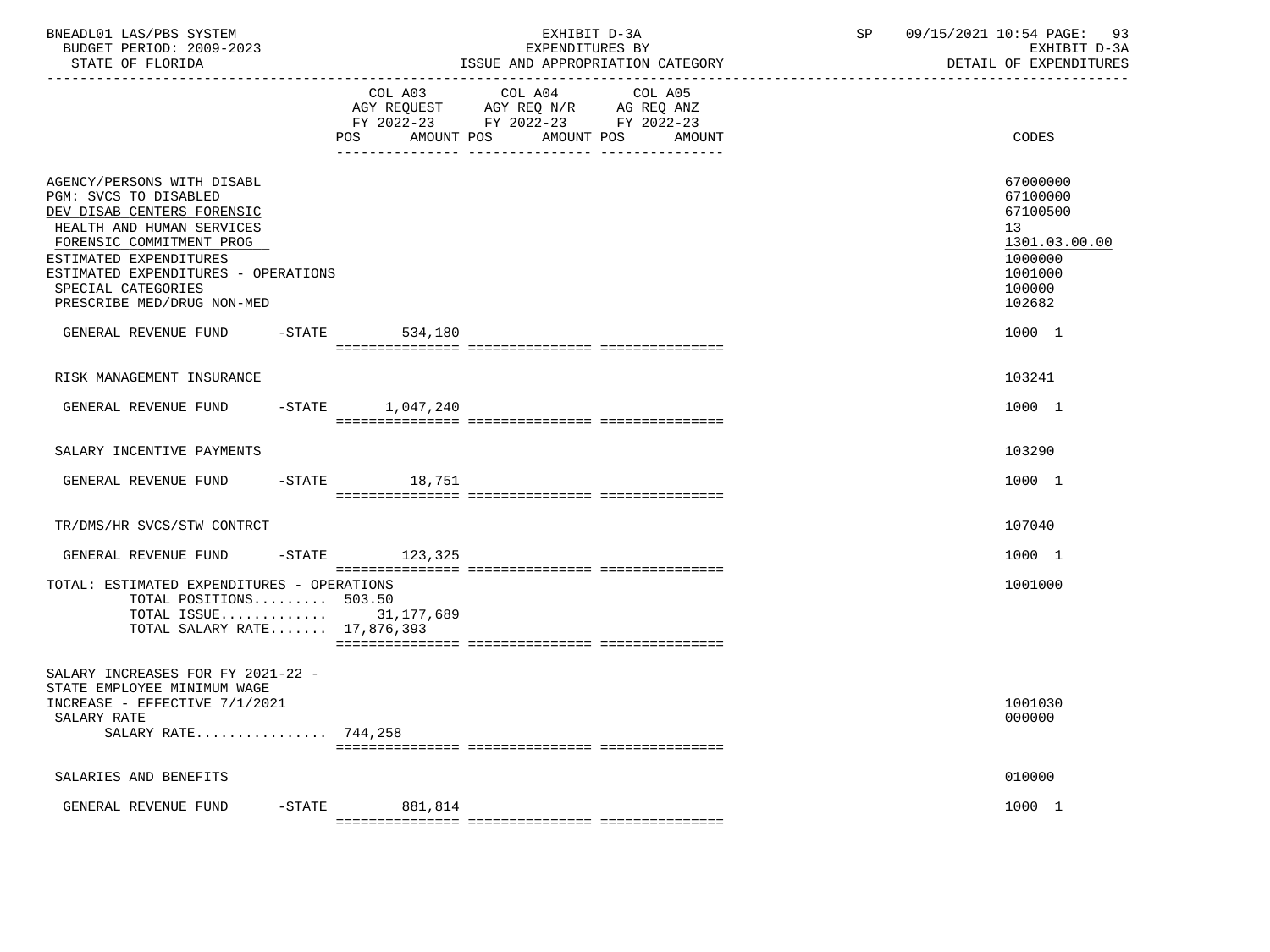| BNEADL01 LAS/PBS SYSTEM<br>BUDGET PERIOD: 2009-2023<br>STATE OF FLORIDA                                                                                                                                                                  |           | EXHIBIT D-3A<br>EXPENDITURES BY<br>ISSUE AND APPROPRIATION CATEGORY |                                                                                                 |                              | $\operatorname{SP}$ | 09/15/2021 10:54 PAGE:<br>94<br>EXHIBIT D-3A<br>DETAIL OF EXPENDITURES |
|------------------------------------------------------------------------------------------------------------------------------------------------------------------------------------------------------------------------------------------|-----------|---------------------------------------------------------------------|-------------------------------------------------------------------------------------------------|------------------------------|---------------------|------------------------------------------------------------------------|
|                                                                                                                                                                                                                                          |           | COL A03<br><b>POS</b>                                               | COL A04<br>AGY REQUEST AGY REQ N/R AG REQ ANZ<br>FY 2022-23 FY 2022-23 FY 2022-23<br>AMOUNT POS | COL A05<br>AMOUNT POS AMOUNT |                     | CODES                                                                  |
| AGENCY/PERSONS WITH DISABL<br>PGM: SVCS TO DISABLED<br>DEV DISAB CENTERS FORENSIC<br>HEALTH AND HUMAN SERVICES<br>FORENSIC COMMITMENT PROG<br>ESTIMATED EXPENDITURES<br>SALARY INCREASES FOR FY 2021-22 -<br>STATE EMPLOYEE MINIMUM WAGE |           |                                                                     |                                                                                                 |                              |                     | 67000000<br>67100000<br>67100500<br>13<br>1301.03.00.00<br>1000000     |
| INCREASE - EFFECTIVE 7/1/2021<br>OTHER PERSONAL SERVICES                                                                                                                                                                                 |           |                                                                     |                                                                                                 |                              |                     | 1001030<br>030000                                                      |
| GENERAL REVENUE FUND                                                                                                                                                                                                                     | $-$ STATE | 5,544                                                               |                                                                                                 |                              |                     | 1000 1                                                                 |
| TOTAL: SALARY INCREASES FOR FY 2021-22 -<br>STATE EMPLOYEE MINIMUM WAGE<br>INCREASE - EFFECTIVE 7/1/2021<br>TOTAL ISSUE 887,358<br>TOTAL SALARY RATE 744,258                                                                             |           |                                                                     |                                                                                                 |                              |                     | 1001030                                                                |
| FLORIDA RETIREMENT SYSTEM<br>ADJUSTMENT - FY 2021-22 - NORMAL<br>COST AND UNFUNDED ACTUARIAL<br>LIABILITY<br>SALARIES AND BENEFITS                                                                                                       |           |                                                                     |                                                                                                 |                              |                     | 1001070<br>010000                                                      |
| GENERAL REVENUE FUND -STATE 175,946                                                                                                                                                                                                      |           |                                                                     |                                                                                                 |                              |                     | 1000 1                                                                 |
| CASUALTY INSURANCE PREMIUM<br>ADJUSTMENT<br>SPECIAL CATEGORIES<br>RISK MANAGEMENT INSURANCE                                                                                                                                              |           |                                                                     |                                                                                                 |                              |                     | 1001090<br>100000<br>103241                                            |
| GENERAL REVENUE FUND                                                                                                                                                                                                                     | $-$ STATE | 184,564                                                             |                                                                                                 |                              |                     | 1000 1                                                                 |
| REALLOCATION OF HUMAN RESOURCES<br>OUTSOURCING<br>SPECIAL CATEGORIES<br>TR/DMS/HR SVCS/STW CONTRCT                                                                                                                                       |           |                                                                     |                                                                                                 |                              |                     | 1005900<br>100000<br>107040                                            |
| GENERAL REVENUE FUND                                                                                                                                                                                                                     | $-$ STATE | $11,177-$                                                           |                                                                                                 |                              |                     | 1000 1                                                                 |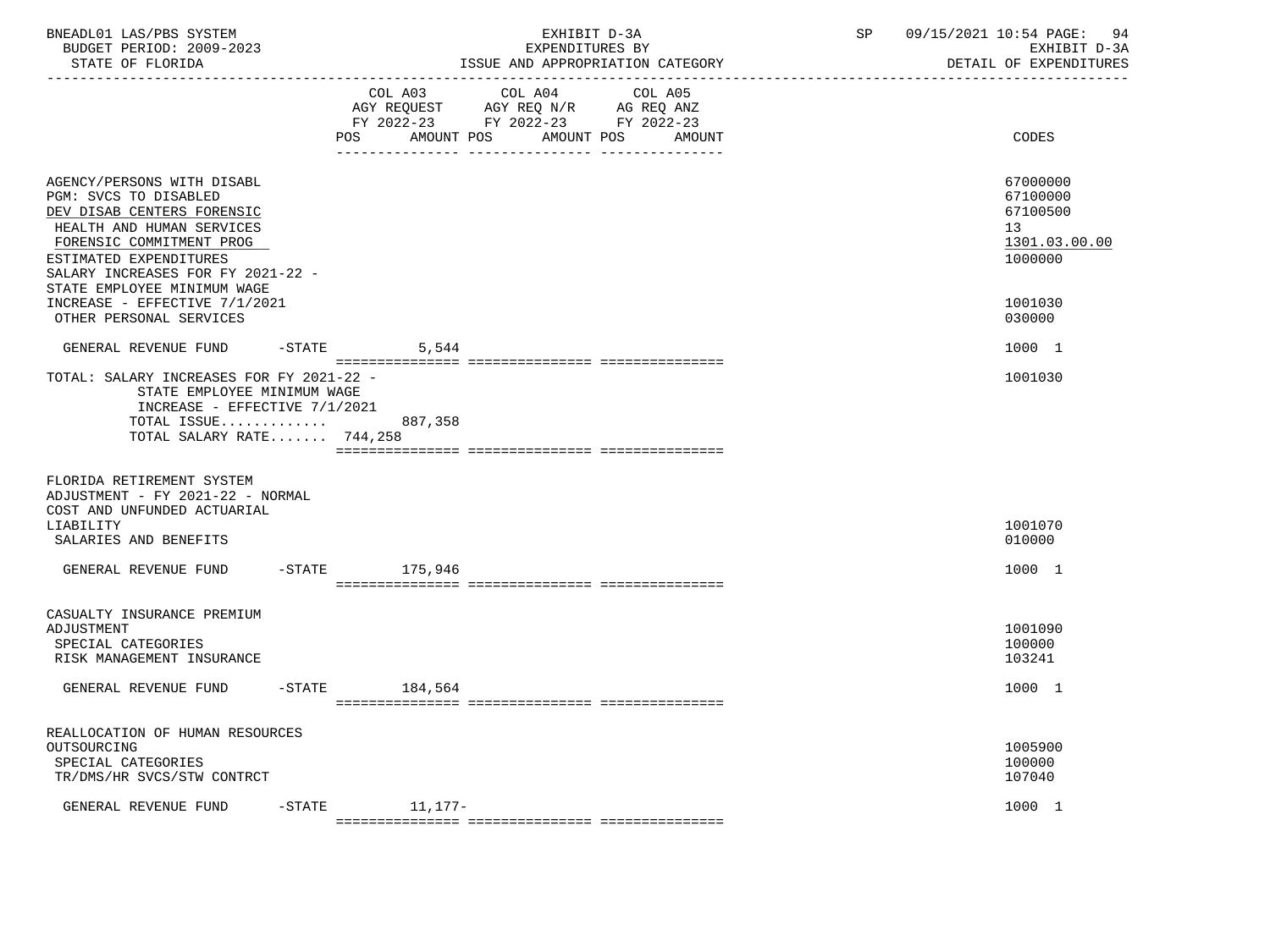| BNEADL01 LAS/PBS SYSTEM<br>BUDGET PERIOD: 2009-2023<br>STATE OF FLORIDA                                                                                                                                                               | EXHIBIT D-3A<br>EXPENDITURES BY<br>ISSUE AND APPROPRIATION CATEGORY                                                                                                                                                                                                                                                                                                                                                                                                                                                                                                                                                                                                                                                                                                                                                                                                                                                                                                                                                                                                                                                            |  | SP 09/15/2021 10:54 PAGE: 95<br>EXHIBIT D-3A<br>DETAIL OF EXPENDITURES                               |
|---------------------------------------------------------------------------------------------------------------------------------------------------------------------------------------------------------------------------------------|--------------------------------------------------------------------------------------------------------------------------------------------------------------------------------------------------------------------------------------------------------------------------------------------------------------------------------------------------------------------------------------------------------------------------------------------------------------------------------------------------------------------------------------------------------------------------------------------------------------------------------------------------------------------------------------------------------------------------------------------------------------------------------------------------------------------------------------------------------------------------------------------------------------------------------------------------------------------------------------------------------------------------------------------------------------------------------------------------------------------------------|--|------------------------------------------------------------------------------------------------------|
|                                                                                                                                                                                                                                       | COL A03 COL A04<br>COL A05<br>AGY REQUEST AGY REQ N/R AG REQ ANZ<br>FY 2022-23 FY 2022-23 FY 2022-23<br>POS<br>AMOUNT POS<br>AMOUNT POS<br>AMOUNT                                                                                                                                                                                                                                                                                                                                                                                                                                                                                                                                                                                                                                                                                                                                                                                                                                                                                                                                                                              |  | CODES                                                                                                |
| AGENCY/PERSONS WITH DISABL<br>PGM: SVCS TO DISABLED<br>DEV DISAB CENTERS FORENSIC<br>HEALTH AND HUMAN SERVICES<br>FORENSIC COMMITMENT PROG<br>WORKLOAD<br>POSITION TRANSFERS TO SUPPORT<br>AGENCY INITIATIVES - DEDUCT<br>SALARY RATE |                                                                                                                                                                                                                                                                                                                                                                                                                                                                                                                                                                                                                                                                                                                                                                                                                                                                                                                                                                                                                                                                                                                                |  | 67000000<br>67100000<br>67100500<br>13 <sup>°</sup><br>1301.03.00.00<br>3000000<br>3000620<br>000000 |
| SALARY RATE 99.438-                                                                                                                                                                                                                   |                                                                                                                                                                                                                                                                                                                                                                                                                                                                                                                                                                                                                                                                                                                                                                                                                                                                                                                                                                                                                                                                                                                                |  |                                                                                                      |
|                                                                                                                                                                                                                                       |                                                                                                                                                                                                                                                                                                                                                                                                                                                                                                                                                                                                                                                                                                                                                                                                                                                                                                                                                                                                                                                                                                                                |  |                                                                                                      |
| SALARIES AND BENEFITS                                                                                                                                                                                                                 | $2.00-$                                                                                                                                                                                                                                                                                                                                                                                                                                                                                                                                                                                                                                                                                                                                                                                                                                                                                                                                                                                                                                                                                                                        |  | 010000                                                                                               |
| GENERAL REVENUE FUND -STATE                                                                                                                                                                                                           | $73,432-$                                                                                                                                                                                                                                                                                                                                                                                                                                                                                                                                                                                                                                                                                                                                                                                                                                                                                                                                                                                                                                                                                                                      |  | 1000 1                                                                                               |
| SPECIAL CATEGORIES<br>TR/DMS/HR SVCS/STW CONTRCT                                                                                                                                                                                      |                                                                                                                                                                                                                                                                                                                                                                                                                                                                                                                                                                                                                                                                                                                                                                                                                                                                                                                                                                                                                                                                                                                                |  | 100000<br>107040                                                                                     |
| GENERAL REVENUE FUND<br>$-$ STATE                                                                                                                                                                                                     | $305 -$                                                                                                                                                                                                                                                                                                                                                                                                                                                                                                                                                                                                                                                                                                                                                                                                                                                                                                                                                                                                                                                                                                                        |  | 1000 1                                                                                               |
| TOTAL: POSITION TRANSFERS TO SUPPORT<br>AGENCY INITIATIVES - DEDUCT<br>TOTAL POSITIONS 2.00-<br>TOTAL ISSUE<br>TOTAL SALARY RATE 99,438-                                                                                              | 73,737-                                                                                                                                                                                                                                                                                                                                                                                                                                                                                                                                                                                                                                                                                                                                                                                                                                                                                                                                                                                                                                                                                                                        |  | 3000620                                                                                              |
|                                                                                                                                                                                                                                       |                                                                                                                                                                                                                                                                                                                                                                                                                                                                                                                                                                                                                                                                                                                                                                                                                                                                                                                                                                                                                                                                                                                                |  |                                                                                                      |
| AGENCY ISSUE NARRATIVE:<br>2022-2023 BUDGET YEAR NARRATIVE:                                                                                                                                                                           | IT COMPONENT? NO<br>ISSUE TITLE: POSITION TRANSFERS TO SUPPORT AGENCY INITIATIVES - DEDUCT                                                                                                                                                                                                                                                                                                                                                                                                                                                                                                                                                                                                                                                                                                                                                                                                                                                                                                                                                                                                                                     |  |                                                                                                      |
| Issue Summary:<br>Issue Detail:                                                                                                                                                                                                       | The Agency for Persons with Disabilities (APD) requests the transfer of 19.0 FTE, \$1,216,599 of Rate, and a total of<br>\$1,605,366 of funding (\$802,683 in General Revenue (GR) and \$802,683 in the Operations and Maintenance Trust Fund (OMTF))<br>from the Salaries and Benefits (010000) and the DMS -Human Resources Services Purchased per Statewide Contract (107040)<br>categories, from the Developmental Disability Centers Civil budget entity (67100400,) and the transfer of 2.0 FTE,<br>\$99,438 of Rate, and a total \$73,737 of General Revenue funding from the Salaries and Benefits (010000) and the DMS-Human<br>Resources Services Purchased per Statewide Contract (107040) categories, from the Developmental Disability Centers<br>Forensic budget entity (67100500), and additional budget authority of \$73,738 in federal match, to the Home and Community<br>Based Services(67100100) and the Program Management and Compliance(67100200) budget entities. This transfer of 21<br>positions will properly align staffing resources with the current workload in each of the Agency's programs. |  |                                                                                                      |

 Over the past several years, the number of residents in the Agency-operated facilities has declined (from 727 in FY2013-14 to 490 in FY2020-21) and the number of clients served in the community has increased (from 55,366 in FY2013-14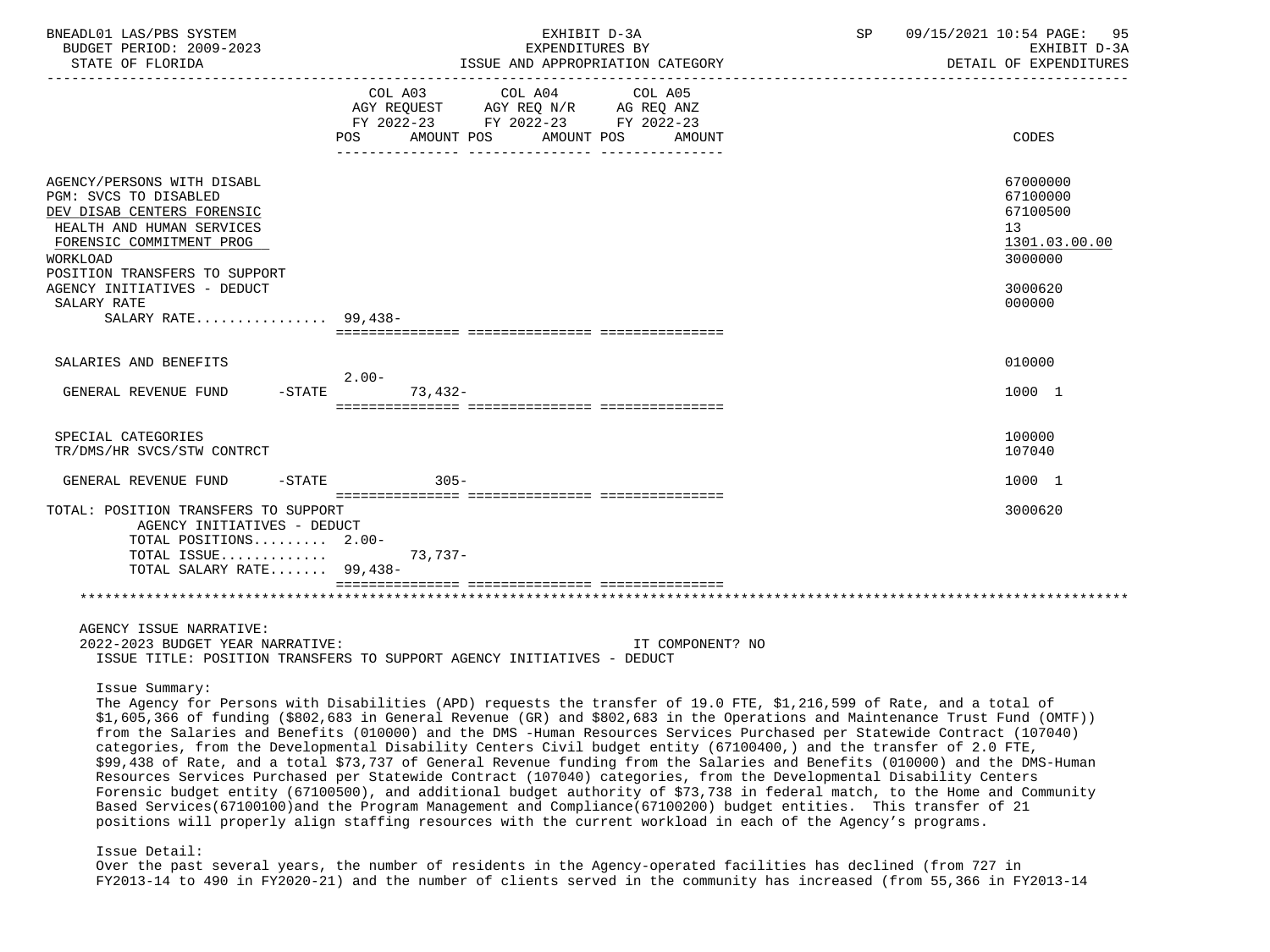| BNEADL01 LAS/PBS SYSTEM<br>BUDGET PERIOD: 2009-2023<br>STATE OF FLORIDA | EXHIBIT D-3A<br>EXPENDITURES BY<br>ISSUE AND APPROPRIATION CATEGORY                                                                         | 09/15/2021 10:54 PAGE: 96<br><b>SP</b><br>EXHIBIT D-3A<br>DETAIL OF EXPENDITURES |
|-------------------------------------------------------------------------|---------------------------------------------------------------------------------------------------------------------------------------------|----------------------------------------------------------------------------------|
|                                                                         | COL A03<br>COL A04 COL A05<br>AGY REQUEST AGY REQ N/R AG REQ ANZ<br>FY 2022-23 FY 2022-23 FY 2022-23<br>AMOUNT POS AMOUNT POS AMOUNT<br>POS | CODES                                                                            |
| AGENCY/PERSONS WITH DISABL                                              |                                                                                                                                             | 67000000<br>67100000                                                             |
| PGM: SVCS TO DISABLED<br>DEV DISAB CENTERS FORENSIC                     |                                                                                                                                             | 67100500                                                                         |
| HEALTH AND HUMAN SERVICES                                               |                                                                                                                                             | 13                                                                               |
| FORENSIC COMMITMENT PROG                                                |                                                                                                                                             | 1301.03.00.00                                                                    |
| WORKLOAD                                                                |                                                                                                                                             | 3000000                                                                          |
| POSITION TRANSFERS TO SUPPORT                                           |                                                                                                                                             |                                                                                  |
| AGENCY INITIATIVES - DEDUCT                                             |                                                                                                                                             | 3000620                                                                          |

 to 61,603 in FY2020-21). Therefore, fewer personnel resources are required in the facilities and more personnel resources are needed to manage the services delivered to clients in the community.

 Also, changes in federal and state regulations for community services have resulted in an increased workload for existing staff.

 The Agency requests the realignment of staff and associated budget authority to address the following needs for managing services delivered to clients in the community:

- Six (6.0) FTE to perform incident management and reporting of suspected client abuse and provider violations;

 - Seven (7.0) FTE to ensure that Qualified Organizations and support coordinators are providing case management services to Waiver clients in accordance with Chapter 2020-71, Laws of Florida;

 - Two (2.0) FTE to increase the number of Residential Planning Coordinators to seven (7.0) positions, with a concentration on clients with behavioral needs to ensure their placement with residential providers capable of meeting their unique needs;

- Four (4.0) FTE psychologists to ensure accurate eligibility determinations of individuals applying for Waiver services;

 - Two (2.0) FTE Senior Attorneys to properly enforce the requirements of Chapter 2020-71, Laws of Florida, for Qualified Organizations and support coordinators.

Incident Management Positions:

 The Agency requests six (6.0) FTE in the Regions to address incident reports. APD is required to prepare incident and abuse follow-up reports, ongoing provider reviews to ensure compliance with established program requirements. The federal waiver agreement also requires the generation of an incident report for every emergency room visit by an individual served through the Home and Community Based Services waiver (HCBS). The responsibility for monitoring the ongoing health and safety of APD clients, which includes the remediation and response to incidents, abuse investigations, and provider violations, is the responsibility of APD as the state agency responsible for the operation of the Medicaid Home and Community based Services Waivers (HCBS) program. The current Agency incident management system does not have the functionality to address the above requirements, therefore, many of the functions are performed manually. Additional positions are needed in the Regions to provide these critical services to the Agency's existing and growing number of customers.

# Qualified Organization Positions:

The Agency requests seven (7.0) FTE (6.0 FTE in the Regions and 1.0 FTE in State office) for managing the workload and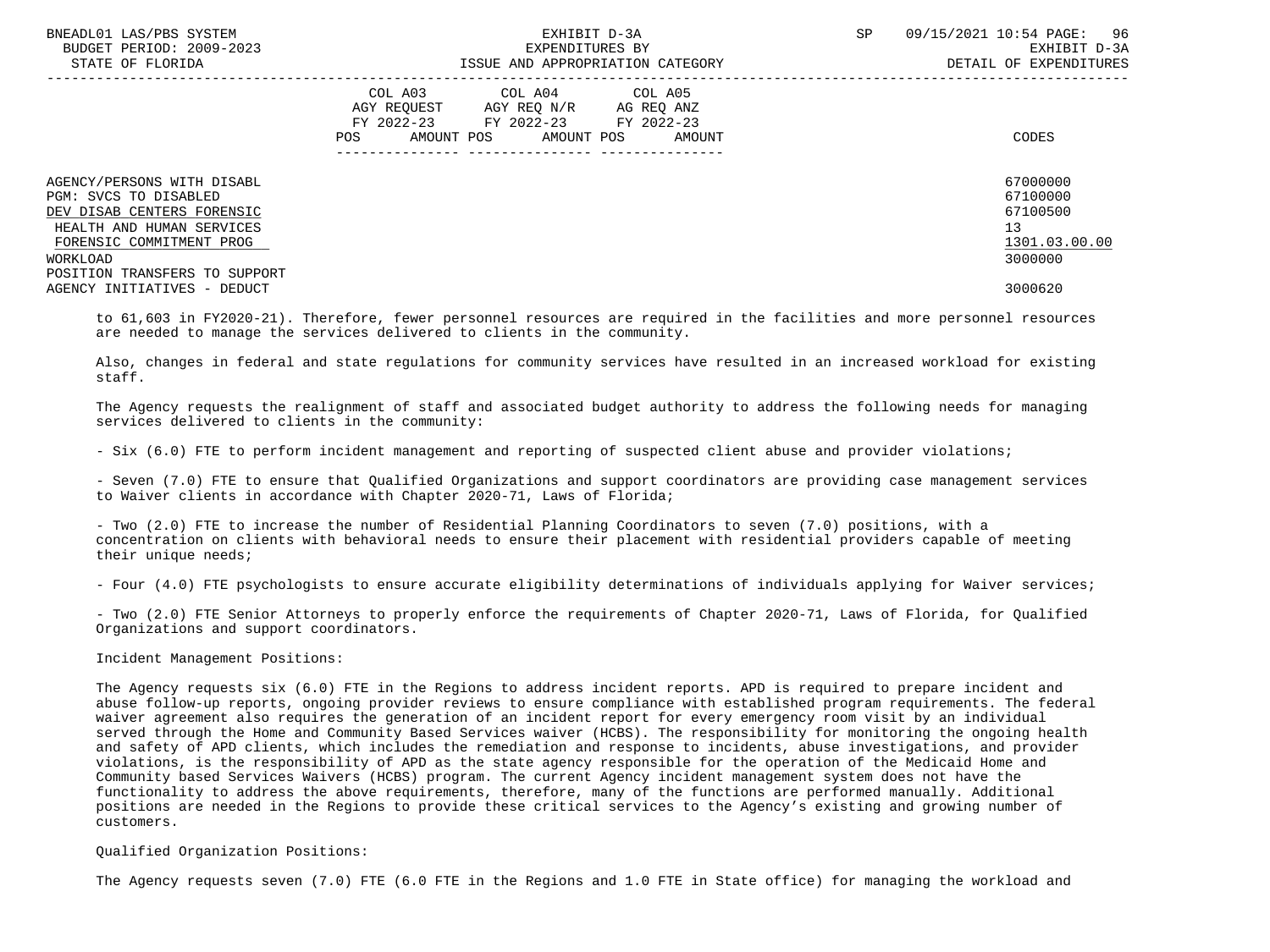| BNEADL01 LAS/PBS SYSTEM<br>BUDGET PERIOD: 2009-2023<br>STATE OF FLORIDA | EXHIBIT D-3A<br>EXPENDITURES BY<br>ISSUE AND APPROPRIATION CATEGORY                                                                      | 09/15/2021 10:54 PAGE: 97<br>SP<br>EXHIBIT D-3A<br>DETAIL OF EXPENDITURES |
|-------------------------------------------------------------------------|------------------------------------------------------------------------------------------------------------------------------------------|---------------------------------------------------------------------------|
|                                                                         | COL A03<br>COL A04 COL A05<br>AGY REQUEST AGY REQ N/R AG REQ ANZ<br>FY 2022-23 FY 2022-23 FY 2022-23<br>POS AMOUNT POS AMOUNT POS AMOUNT | CODES                                                                     |
| AGENCY/PERSONS WITH DISABL                                              |                                                                                                                                          | 67000000                                                                  |
| PGM: SVCS TO DISABLED                                                   |                                                                                                                                          | 67100000                                                                  |
| DEV DISAB CENTERS FORENSIC                                              |                                                                                                                                          | 67100500                                                                  |
| HEALTH AND HUMAN SERVICES                                               |                                                                                                                                          | 13                                                                        |
| FORENSIC COMMITMENT PROG                                                |                                                                                                                                          | 1301.03.00.00                                                             |
| WORKLOAD                                                                |                                                                                                                                          | 3000000                                                                   |
| POSITION TRANSFERS TO SUPPORT                                           |                                                                                                                                          |                                                                           |
| AGENCY INITIATIVES - DEDUCT                                             |                                                                                                                                          | 3000620                                                                   |

 new requirements related to Qualified Organizations (QO) and Waiver Support Coordinators (WSCs). Senate Bill 82 included several additional requirements for the Agency related to the Qualified Organizations (QOs) and Support Coordinators. The Agency must review violations reported by QOs, ensure the QO develops and implements a Corrective Action Plan addressing any administrative hearings that may occur as a result of punitive actions made against the Qualified Organization. The Agency must ensure that each new Support Coordinator has documentation of completing all Mentoring Program activities and, if not, develop a Plan of Remediation (POR) with the QO. APD will provide access to WSCs required training and will monitor successful completion of WSCs within required timeframes. The Agency will require a POR and/or take administrative action for any support coordinator that has not met the requirements. Additionally, the Agency must call each client/ legal representative that indicates in the electronic satisfaction survey that they want someone from APD to contact them, and pursue any complaints received during the call. The additional positions will enable the Agency to meet the requirements of Senate Bill 82 to ensure that the Qualified Organizations and support coordinators are performing as statutorily required to meet the needs of the clients.

# Psychological Eligibility Positions:

 The Agency requests four (4.0) FTE psychologist positions located in State Office to perform eligibility determinations. Rule 65G requires a licensed psychologist to provide the diagnosis of Intellectual Disability (ID) and/or Autism. Determination of eligibility for iBudget Waiver services requires that additional criteria be met by the diagnosis. APD uses experienced non-psychologist staff to make the waiver eligibility determination after receiving the diagnosis. Using non-psychologists to perform eligibility determinations may lead to some individuals receiving inappropriate and costly waiver services. Using psychologists to perform the eligibility determinations should result in more consistent and accurate determinations which will not be overturned in fair hearings and will not allow ineligible individuals to receive waiver services. The four positions are requested based upon APD conducting approximately 300 reviews per month at an average 2.25 hours per review, and each position working 1,854 hours annually.

#### Senior Attorney Positions:

 The Agency requests two (2.0) FTE Senior Attorney Positions. The enactment of section 393.0663, Florida Statutes, effective July 1, 2021, created a new entity called a Qualified Organization ("QO"). This new legislation created a process requiring the formation of business entities to employ support coordinators to perform the vital role of Medicaid liaison between the client and Agency. APD is required to approve, supervise, and monitor the QOs. The APD regional offices, Division of Operations, and Office of General Counsel (OGC) are responsible for properly enforcing the laws and rules associated with QOs. The Agency will need two (2) senior attorney FTEs to supervise and coordinate quality assurance and monitoring functions which results in enforcement actions by the Agency against non-complying QOs. These duties and responsibilities cannot be effectively met with the current staffing levels within OGC.

# Residential Planning Coordinator Positions:

The Agency requests two (2.0) FTE Residential Planning Coordinator positions to specifically address the Intensive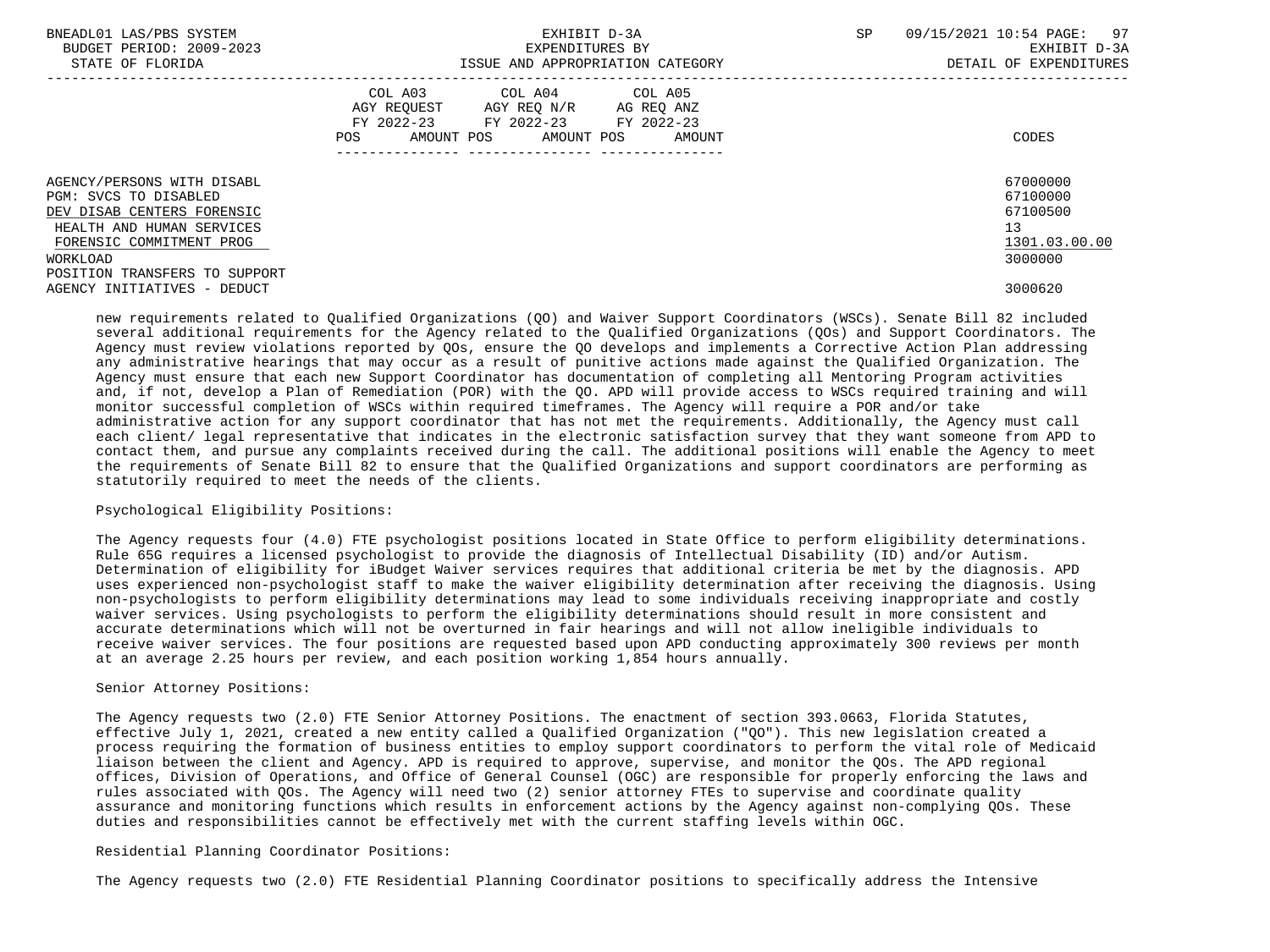| BNEADL01 LAS/PBS SYSTEM<br>BUDGET PERIOD: 2009-2023<br>STATE OF FLORIDA | EXHIBIT D-3A<br>EXPENDITURES BY<br>ISSUE AND APPROPRIATION CATEGORY                                                                                                                                                                                    | <b>SP</b> | 09/15/2021 10:54 PAGE: 98<br>EXHIBIT D-3A<br>DETAIL OF EXPENDITURES |
|-------------------------------------------------------------------------|--------------------------------------------------------------------------------------------------------------------------------------------------------------------------------------------------------------------------------------------------------|-----------|---------------------------------------------------------------------|
|                                                                         | COL A03 COL A04 COL A05<br>AGY REOUEST AGY REO N/R<br>AG REQ ANZ<br>FY 2022-23 FY 2022-23 FY 2022-23<br>AMOUNT POS AMOUNT POS AMOUNT<br>POS FOR THE POST OF THE STATE STATE STATE STATE STATE STATE STATE STATE STATE STATE STATE STATE STATE STATE ST |           | CODES                                                               |
| AGENCY/PERSONS WITH DISABL                                              |                                                                                                                                                                                                                                                        |           | 67000000                                                            |
| PGM: SVCS TO DISABLED                                                   |                                                                                                                                                                                                                                                        |           | 67100000                                                            |
| DEV DISAB CENTERS FORENSIC                                              |                                                                                                                                                                                                                                                        |           | 67100500                                                            |
| HEALTH AND HUMAN SERVICES                                               |                                                                                                                                                                                                                                                        |           | 13                                                                  |
| FORENSIC COMMITMENT PROG                                                |                                                                                                                                                                                                                                                        |           | 1301.03.00.00                                                       |
| WORKLOAD                                                                |                                                                                                                                                                                                                                                        |           | 3000000                                                             |
| POSITION TRANSFERS TO SUPPORT                                           |                                                                                                                                                                                                                                                        |           |                                                                     |
| AGENCY INITIATIVES - DEDUCT                                             |                                                                                                                                                                                                                                                        |           | 3000620                                                             |

 Behavioral Focused placements. APD Residential Planning staff are responsible in finding the most appropriate residential placement options in the community. There are three types of placements Standard, Behavior Focused, and Intensive Behavioral Focused. Intensive Behavioral Placements are the most difficult and time-consuming for APD's Residential Planners. They require months of documented coordination between providers, waiver support coordinators, regional staff, hospitals, crisis stabilization units, and CBC agencies. APD receives approximately 164 Intensive Behavioral Focused placement requests annually which require approximately 4,838 annual workload hours. The two (2) additional coordinator positions are needed for the timely processing of these challenging Intensive Behavioral Focused placements. These positions will be located in State Office and will serve statewide.

 The transfer of a total of 21.0 FTE and \$1,605,366 in funding from the Developmental Disability Centers to the Home and Community Based Services and Program and Management and Compliance budget entities will allow the Agency to align Agency resources with changing program needs.

The total budget impact nets to zero.

RETURN ON INVESTMENT:

 The Agency will be able to effectively address the increased workload in managing the delivery of community services, and the changes in federal and state regulations without increasing Agency FTE or General Revenue funding

 LINKAGE TO AGENCY STRATEGIC PLAN: Goal 3: Improve accountability of the agency and oversight of providers.

 LINKAGE TO STRATEGIC PLAN FOR ECONOMIC DEVELOPMENT: 5.2 Improve the efficiency and effectiveness of government agencies at all levels.

BUDGET SUMMARY: Budget Entity:

 Developmental Disability Centers Civil Program budget entity (67100400) Program Component: Long-Term Care (1303000000) Category: Salaries and Benefits (010000)

|       |                                                                        | FTE.   | Rate |                                |                       |    |                          |
|-------|------------------------------------------------------------------------|--------|------|--------------------------------|-----------------------|----|--------------------------|
|       |                                                                        | (19.0) |      | (\$1,117,161) Recurring        | Nonrecurring          |    | Total<br>FY 2022-23      |
| Fund: | General Revenue (1000)<br>Operations and Maintenance Trust Fund (2516) |        |      | \$(799,785) \$<br>\$ (799,786) | $\Omega$ and $\Omega$ | S. | \$(799.785)<br>(799,786) |
|       |                                                                        |        |      |                                |                       |    |                          |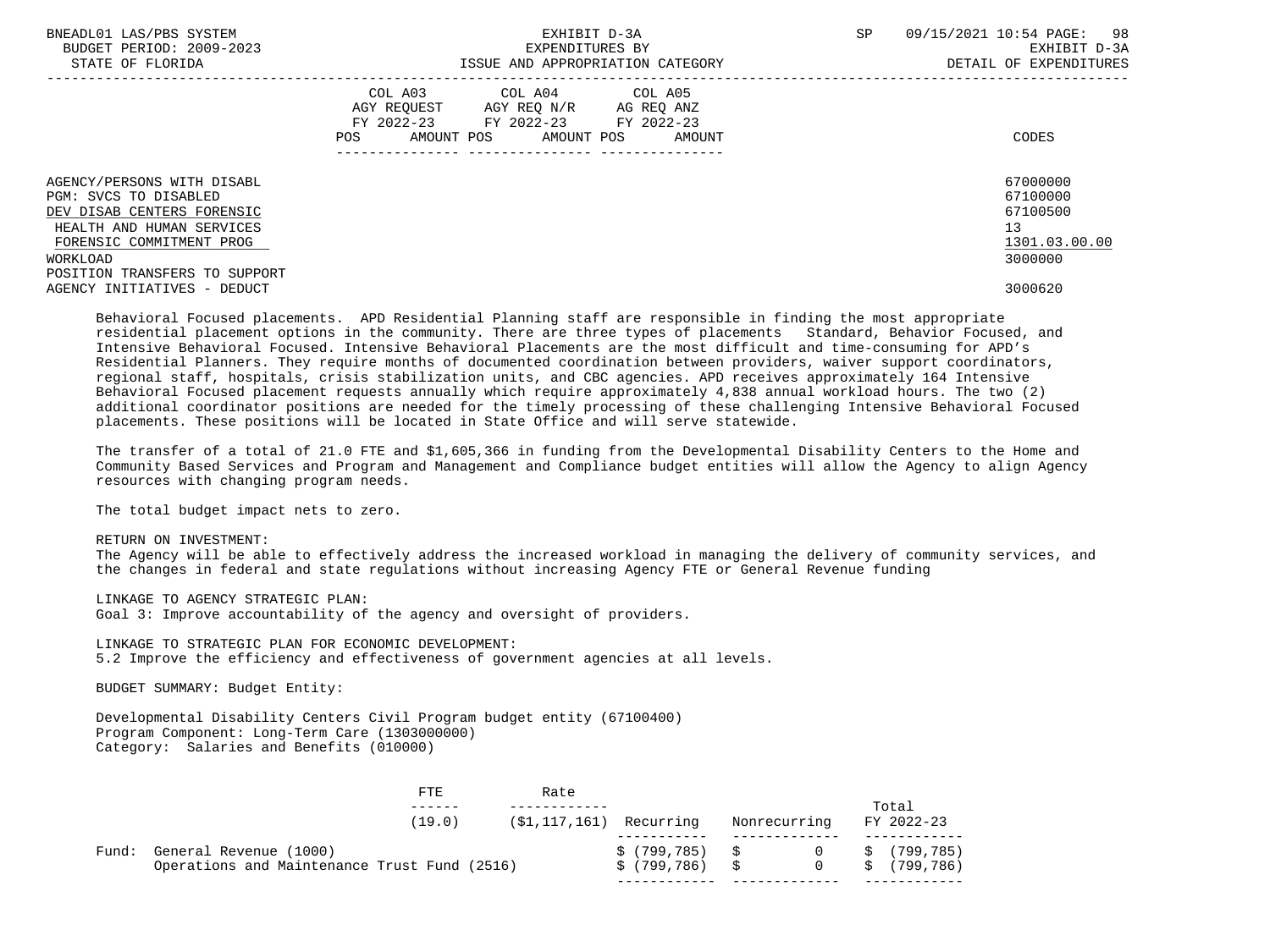| BNEADL01 LAS/PBS SYSTEM<br>BUDGET PERIOD: 2009-2023<br>STATE OF FLORIDA                                                                                                                                                | EXHIBIT D-3A<br>SP<br>EXPENDITURES BY<br>ISSUE AND APPROPRIATION CATEGORY |                                                                                                                                   |                                              |                |                                | 09/15/2021 10:54 PAGE: 99<br>EXHIBIT D-3A<br>DETAIL OF EXPENDITURES           |
|------------------------------------------------------------------------------------------------------------------------------------------------------------------------------------------------------------------------|---------------------------------------------------------------------------|-----------------------------------------------------------------------------------------------------------------------------------|----------------------------------------------|----------------|--------------------------------|-------------------------------------------------------------------------------|
|                                                                                                                                                                                                                        | POS                                                                       | COL A03 COL A04 COL A05<br>AGY REQUEST AGY REQ N/R AG REQ ANZ<br>FY 2022-23 FY 2022-23 FY 2022-23<br>AMOUNT POS AMOUNT POS AMOUNT |                                              |                |                                | CODES                                                                         |
| AGENCY/PERSONS WITH DISABL<br>PGM: SVCS TO DISABLED<br>DEV DISAB CENTERS FORENSIC<br>HEALTH AND HUMAN SERVICES<br>FORENSIC COMMITMENT PROG<br>WORKLOAD<br>POSITION TRANSFERS TO SUPPORT<br>AGENCY INITIATIVES - DEDUCT |                                                                           |                                                                                                                                   |                                              |                |                                | 67000000<br>67100000<br>67100500<br>13<br>1301.03.00.00<br>3000000<br>3000620 |
| Total Salaries and Benefits                                                                                                                                                                                            |                                                                           |                                                                                                                                   | $\zeta(1,599,571)$ $\zeta$ 0<br>============ | -------------- | \$(1,599,571)<br>============= |                                                                               |
|                                                                                                                                                                                                                        |                                                                           |                                                                                                                                   |                                              |                |                                |                                                                               |

 Category: Transfer to the Department of Management Services - Human Resources Services Purchased Per Statewide Contract (107040)

|                                                                                 | Recurring                                 | Nonrecurring         | Total<br>FY 2022-23     |
|---------------------------------------------------------------------------------|-------------------------------------------|----------------------|-------------------------|
| General Revenue (1000)<br>Fund:<br>Operations and Maintenance Trust Fund (2516) | $\sin(2,898)$ $\sin(2,898)$<br>\$ (2.897) | $\sim$ 0<br>0<br>- S | \$(2,898)<br>\$ (2,897) |
|                                                                                 | \$ (5,795) \$                             | 0                    | \$ (5, 795)             |

Total Developmental Disability Centers Civil Program budget entity (67100400)

| FTE<br>Rate                                                                     |                               |                                   |                                       |
|---------------------------------------------------------------------------------|-------------------------------|-----------------------------------|---------------------------------------|
| (19.0)<br>$(§1, 117, 161)$ Recurring                                            |                               | Nonrecurring                      | Total<br>FY 2022-23                   |
| General Revenue (1000)<br>Fund:<br>Operations and Maintenance Trust Fund (2516) | (802,683) \$<br>\$ (802, 683) | $\overline{0}$<br>$\Omega$<br>- S | (802, 683)<br>\$<br>- S<br>(802, 683) |
| Subtotal Home and Community Services (67100400)                                 | $$(1,605,366)$ \$             |                                   | \$(1,605,366)                         |

BUDGET SUMMARY: Budget Entity:

 Developmental Disability Centers Forensic Program budget entity (67100500) Program Component: Long-Term Care (1301030000) Category: Salaries and Benefits (010000)

|  | FTE                                          |  | Rate         |  |                |              |  |                  |
|--|----------------------------------------------|--|--------------|--|----------------|--------------|--|------------------|
|  |                                              |  |              |  |                | Total        |  |                  |
|  | (2.0)                                        |  | $(S$ 99.438) |  | Recurring      | Nonrecurring |  | FY 2022-23       |
|  |                                              |  |              |  |                |              |  |                  |
|  | Fund: General Revenue (1000)                 |  |              |  | \$ (73,432) \$ |              |  | 0 \$ $(73, 432)$ |
|  | Operations and Maintenance Trust Fund (2516) |  |              |  | $(0)$ \$       |              |  | (0)              |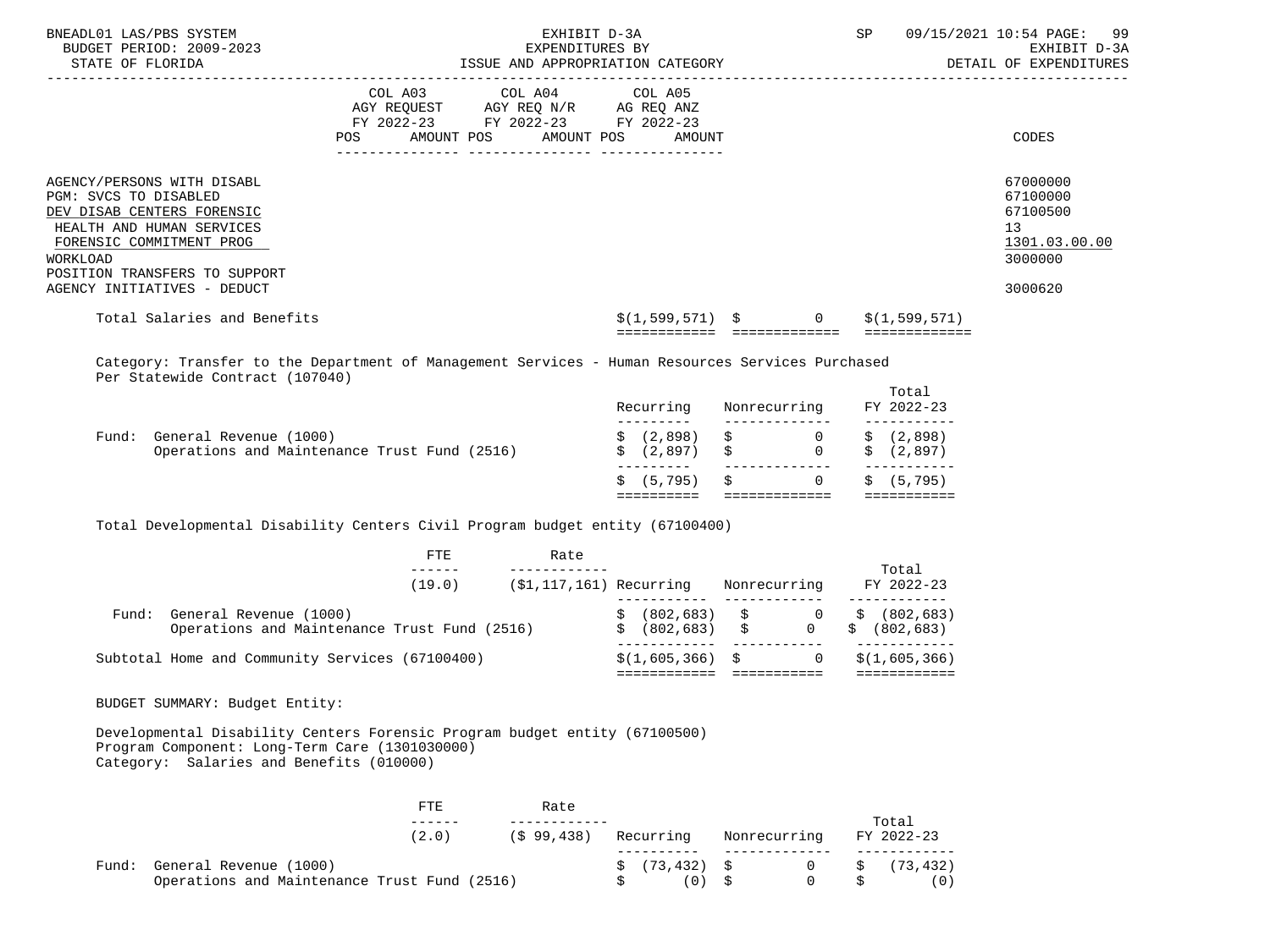| BNEADL01 LAS/PBS SYSTEM<br>BUDGET PERIOD: 2009-2023<br>STATE OF FLORIDA                                                                                                                                                       | ISSUE AND APPROPRIATION CATEGORY  | EXHIBIT D-3A<br>EXPENDITURES BY                                                                                                       | SP            | 09/15/2021 10:54 PAGE: 100<br>EXHIBIT D-3A<br>DETAIL OF EXPENDITURES |                                                                               |
|-------------------------------------------------------------------------------------------------------------------------------------------------------------------------------------------------------------------------------|-----------------------------------|---------------------------------------------------------------------------------------------------------------------------------------|---------------|----------------------------------------------------------------------|-------------------------------------------------------------------------------|
|                                                                                                                                                                                                                               | ---------------- ---------------- | COL A03 COL A04 COL A05<br>AGY REQUEST AGY REQ N/R AG REQ ANZ<br>FY 2022-23 FY 2022-23 FY 2022-23<br>POS AMOUNT POS AMOUNT POS AMOUNT |               |                                                                      | CODES                                                                         |
| AGENCY/PERSONS WITH DISABL<br>PGM: SVCS TO DISABLED<br>DEV DISAB CENTERS FORENSIC<br>HEALTH AND HUMAN SERVICES<br>FORENSIC COMMITMENT PROG<br><b>WORKLOAD</b><br>POSITION TRANSFERS TO SUPPORT<br>AGENCY INITIATIVES - DEDUCT |                                   |                                                                                                                                       |               |                                                                      | 67000000<br>67100000<br>67100500<br>13<br>1301.03.00.00<br>3000000<br>3000620 |
| Total Salaries and Benefits                                                                                                                                                                                                   |                                   | Ŝ.                                                                                                                                    | $(73.432)$ \$ | \$(73, 432)<br>$\Omega$                                              |                                                                               |
| Category: Transfer to the Department of Management Services - Human Resources Services Purchased<br>Per Statewide Contract (107040)                                                                                           |                                   |                                                                                                                                       |               | Total                                                                |                                                                               |

|                                              | (305)     |                                                                                                                                                                                                                               | (305)<br>S.         |
|----------------------------------------------|-----------|-------------------------------------------------------------------------------------------------------------------------------------------------------------------------------------------------------------------------------|---------------------|
| Operations and Maintenance Trust Fund (2516) | (0)<br>S. | $\Omega$                                                                                                                                                                                                                      | (0)<br>S.           |
| General Revenue (1000)<br>Fund:              | (305)     | $S$ and $S$ and $S$ and $S$ and $S$ and $S$ and $S$ and $S$ and $S$ and $S$ and $S$ and $S$ and $S$ and $S$ and $S$ and $S$ and $S$ and $S$ and $S$ and $S$ and $S$ and $S$ and $S$ and $S$ and $S$ and $S$ and $S$ and $S$ a | (305)<br>S.         |
|                                              | Recurring | Nonrecurring                                                                                                                                                                                                                  | TOLAT<br>FY 2022-23 |

Total Developmental Disability Centers Forensic Program budget entity (67100500)

|       |                                                                        | FTE   | Rate      |  |                                                       |              |              | Total                 |
|-------|------------------------------------------------------------------------|-------|-----------|--|-------------------------------------------------------|--------------|--------------|-----------------------|
|       |                                                                        | (2.0) | (599.438) |  | Recurring                                             |              | Nonrecurring | FY 2022-23            |
| Fund: | General Revenue (1000)<br>Operations and Maintenance Trust Fund (2516) |       |           |  | $\sharp$ (73,737) $\sharp$ 0 $\sharp$ (73,737)<br>(0) | $\mathbf{s}$ | 0 \$         | (0)                   |
|       | Subtotal Home and Community Services (67100400)                        |       |           |  | \$(73.737)                                            | S.           |              | $0 \quad$ \$ (73,737) |

 Budget Entity: Program Management and Compliance (67100200) Program Component: Home and Community Services Admin (1602000000) Category: Salaries and Benefits (010000)

|       |                                                                        | FTE.<br>8.0 | Rate<br>\$647.134 | Recurring              | Nonrecurring | Total<br>FY 2022-23    |
|-------|------------------------------------------------------------------------|-------------|-------------------|------------------------|--------------|------------------------|
| Fund: | General Revenue (1000)<br>Operations and Maintenance Trust Fund (2516) |             |                   | \$441,450<br>\$441,450 | Ŝ.           | \$441,450<br>\$441,450 |
|       | Total Salaries and Benefits                                            |             |                   | $$882,900$ \$          |              | \$882,900              |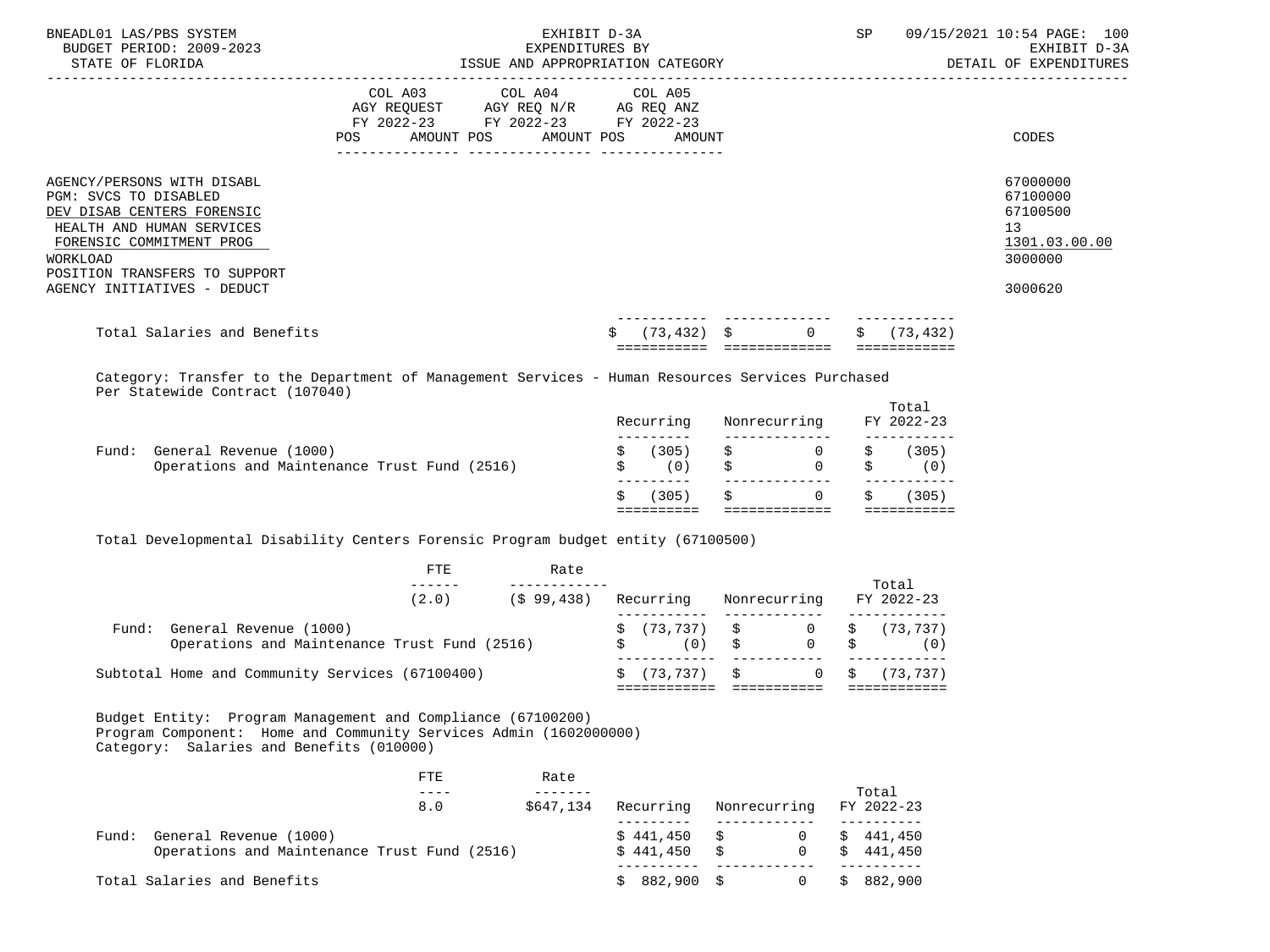|                       | BNEADL01 LAS/PBS SYSTEM                                                                    |                                                                                                                                                                                                                                                                                                                                                                                                                                                                                   | EXHIBIT D-3A                                    |                                                                                                                          |                                                    |                | SP                  |         | 09/15/2021 10:54 PAGE: 101             |
|-----------------------|--------------------------------------------------------------------------------------------|-----------------------------------------------------------------------------------------------------------------------------------------------------------------------------------------------------------------------------------------------------------------------------------------------------------------------------------------------------------------------------------------------------------------------------------------------------------------------------------|-------------------------------------------------|--------------------------------------------------------------------------------------------------------------------------|----------------------------------------------------|----------------|---------------------|---------|----------------------------------------|
| STATE OF FLORIDA      | BUDGET PERIOD: 2009-2023                                                                   | EXPENDITURES BY<br>ISSUE AND APPROPRIATION CATEGORY                                                                                                                                                                                                                                                                                                                                                                                                                               |                                                 |                                                                                                                          |                                                    |                |                     |         | EXHIBIT D-3A<br>DETAIL OF EXPENDITURES |
|                       |                                                                                            |                                                                                                                                                                                                                                                                                                                                                                                                                                                                                   |                                                 |                                                                                                                          |                                                    |                |                     |         |                                        |
|                       |                                                                                            | COL A03                                                                                                                                                                                                                                                                                                                                                                                                                                                                           | COL A04                                         | COL A05                                                                                                                  |                                                    |                |                     |         |                                        |
|                       |                                                                                            | AGY REQUEST AGY REQ N/R AG REQ ANZ                                                                                                                                                                                                                                                                                                                                                                                                                                                |                                                 |                                                                                                                          |                                                    |                |                     |         |                                        |
|                       |                                                                                            | FY 2022-23 FY 2022-23 FY 2022-23<br>POS AMOUNT POS AMOUNT POS AMOUNT                                                                                                                                                                                                                                                                                                                                                                                                              |                                                 |                                                                                                                          |                                                    |                |                     |         | CODES                                  |
|                       |                                                                                            |                                                                                                                                                                                                                                                                                                                                                                                                                                                                                   |                                                 |                                                                                                                          |                                                    |                |                     |         |                                        |
|                       |                                                                                            |                                                                                                                                                                                                                                                                                                                                                                                                                                                                                   |                                                 |                                                                                                                          |                                                    |                |                     |         |                                        |
| PGM: SVCS TO DISABLED | AGENCY/PERSONS WITH DISABL                                                                 |                                                                                                                                                                                                                                                                                                                                                                                                                                                                                   |                                                 |                                                                                                                          |                                                    |                |                     |         | 67000000<br>67100000                   |
|                       | DEV DISAB CENTERS FORENSIC                                                                 |                                                                                                                                                                                                                                                                                                                                                                                                                                                                                   |                                                 |                                                                                                                          |                                                    |                |                     |         | 67100500                               |
|                       | HEALTH AND HUMAN SERVICES                                                                  |                                                                                                                                                                                                                                                                                                                                                                                                                                                                                   |                                                 |                                                                                                                          |                                                    |                |                     |         | 13                                     |
|                       | FORENSIC COMMITMENT PROG                                                                   |                                                                                                                                                                                                                                                                                                                                                                                                                                                                                   |                                                 |                                                                                                                          |                                                    |                |                     |         | 1301.03.00.00                          |
| WORKLOAD              |                                                                                            |                                                                                                                                                                                                                                                                                                                                                                                                                                                                                   |                                                 |                                                                                                                          |                                                    |                |                     |         | 3000000                                |
|                       | POSITION TRANSFERS TO SUPPORT<br>AGENCY INITIATIVES - DEDUCT                               |                                                                                                                                                                                                                                                                                                                                                                                                                                                                                   |                                                 |                                                                                                                          |                                                    |                |                     |         | 3000620                                |
|                       |                                                                                            |                                                                                                                                                                                                                                                                                                                                                                                                                                                                                   |                                                 |                                                                                                                          |                                                    |                |                     |         |                                        |
|                       |                                                                                            |                                                                                                                                                                                                                                                                                                                                                                                                                                                                                   |                                                 |                                                                                                                          |                                                    |                |                     |         |                                        |
|                       |                                                                                            | Category: Transfer to the Department of Management Services - Human Resources Services Purchased                                                                                                                                                                                                                                                                                                                                                                                  |                                                 |                                                                                                                          |                                                    |                |                     |         |                                        |
|                       | Per Statewide Contract (107040)                                                            |                                                                                                                                                                                                                                                                                                                                                                                                                                                                                   |                                                 |                                                                                                                          |                                                    |                |                     | Total   |                                        |
|                       |                                                                                            |                                                                                                                                                                                                                                                                                                                                                                                                                                                                                   |                                                 | Recurring Nonrecurring FY 2022-23                                                                                        |                                                    |                |                     |         |                                        |
|                       |                                                                                            |                                                                                                                                                                                                                                                                                                                                                                                                                                                                                   |                                                 | ----------                                                                                                               |                                                    |                |                     |         |                                        |
|                       | Fund: General Revenue (1000)                                                               |                                                                                                                                                                                                                                                                                                                                                                                                                                                                                   |                                                 | $\begin{matrix} \xi & 1 \,, 221 & \xi & 0 & \xi & 1 \,, 221 \\ \xi & 1 \,, 220 & \xi & 0 & \xi & 1 \,, 220 \end{matrix}$ |                                                    |                |                     |         |                                        |
|                       |                                                                                            | Operations and Maintenance Trust Fund (2516)                                                                                                                                                                                                                                                                                                                                                                                                                                      |                                                 |                                                                                                                          |                                                    |                |                     |         |                                        |
| Total HR Assessment   |                                                                                            |                                                                                                                                                                                                                                                                                                                                                                                                                                                                                   |                                                 | Ŝ.                                                                                                                       | $2,441 \quad \xi \qquad 0 \qquad \xi \qquad 2,441$ |                |                     |         |                                        |
|                       |                                                                                            |                                                                                                                                                                                                                                                                                                                                                                                                                                                                                   |                                                 |                                                                                                                          |                                                    |                |                     |         |                                        |
|                       |                                                                                            |                                                                                                                                                                                                                                                                                                                                                                                                                                                                                   |                                                 |                                                                                                                          |                                                    |                |                     |         |                                        |
|                       |                                                                                            | ETE<br>$\frac{1}{2} \left( \frac{1}{2} \right) \left( \frac{1}{2} \right) \left( \frac{1}{2} \right) \left( \frac{1}{2} \right) \left( \frac{1}{2} \right) \left( \frac{1}{2} \right) \left( \frac{1}{2} \right) \left( \frac{1}{2} \right) \left( \frac{1}{2} \right) \left( \frac{1}{2} \right) \left( \frac{1}{2} \right) \left( \frac{1}{2} \right) \left( \frac{1}{2} \right) \left( \frac{1}{2} \right) \left( \frac{1}{2} \right) \left( \frac{1}{2} \right) \left( \frac$ | Rate<br>---                                     |                                                                                                                          |                                                    |                |                     | Total   |                                        |
|                       |                                                                                            |                                                                                                                                                                                                                                                                                                                                                                                                                                                                                   | 8.0 \$647,134 Recurring Nonrecurring FY 2022-23 |                                                                                                                          |                                                    |                |                     |         |                                        |
|                       |                                                                                            |                                                                                                                                                                                                                                                                                                                                                                                                                                                                                   |                                                 | _________                                                                                                                |                                                    |                |                     |         |                                        |
|                       | Fund: General Revenue (1000)                                                               | General Revenue (1000)<br>Operations and Maintenance Trust Fund (2516)<br>$\frac{1}{2}$ $\frac{1}{2}$ $\frac{1}{2}$ $\frac{1}{2}$ $\frac{1}{2}$ $\frac{1}{2}$ $\frac{1}{2}$ $\frac{1}{2}$ $\frac{1}{2}$ $\frac{1}{2}$ $\frac{1}{2}$ $\frac{1}{2}$ $\frac{1}{2}$ $\frac{1}{2}$ $\frac{1}{2}$                                                                                                                                                                                       |                                                 |                                                                                                                          |                                                    |                |                     |         |                                        |
|                       |                                                                                            |                                                                                                                                                                                                                                                                                                                                                                                                                                                                                   |                                                 |                                                                                                                          |                                                    |                |                     |         |                                        |
|                       |                                                                                            | Subtotal Program Management and Compliance (67100200) $\qquad$ \$ 885,341 \$ 0 \$ 885,341                                                                                                                                                                                                                                                                                                                                                                                         |                                                 |                                                                                                                          |                                                    |                |                     |         |                                        |
|                       |                                                                                            |                                                                                                                                                                                                                                                                                                                                                                                                                                                                                   |                                                 |                                                                                                                          |                                                    |                |                     |         |                                        |
|                       | Program Component: Long-Term Care (1303000000)<br>Category: Salaries and Benefits (010000) | Budget Entity: Home and Community Services (67100100)                                                                                                                                                                                                                                                                                                                                                                                                                             |                                                 |                                                                                                                          |                                                    |                |                     |         |                                        |
|                       |                                                                                            | FTE.                                                                                                                                                                                                                                                                                                                                                                                                                                                                              | Rate                                            |                                                                                                                          |                                                    |                |                     |         |                                        |
|                       |                                                                                            | $\qquad \qquad - - -$<br>13.0                                                                                                                                                                                                                                                                                                                                                                                                                                                     | $- - - - - - -$                                 |                                                                                                                          | Nonrecurring                                       |                | Total<br>FY 2022-23 |         |                                        |
|                       |                                                                                            |                                                                                                                                                                                                                                                                                                                                                                                                                                                                                   | \$569,465                                       | Recurring<br>$- - - -$                                                                                                   |                                                    |                | ----------          |         |                                        |
|                       | Fund: General Revenue (1000)                                                               |                                                                                                                                                                                                                                                                                                                                                                                                                                                                                   |                                                 | \$431,767                                                                                                                | \$                                                 | $\mathbf{0}$   | \$431,767           |         |                                        |
|                       |                                                                                            | Operations and Maintenance Trust Fund (2516)                                                                                                                                                                                                                                                                                                                                                                                                                                      |                                                 | \$431,768                                                                                                                | \$                                                 | $\Omega$       | \$431,768           |         |                                        |
|                       | Total Salaries and Benefits                                                                |                                                                                                                                                                                                                                                                                                                                                                                                                                                                                   |                                                 | \$863,535                                                                                                                | \$                                                 | $\overline{0}$ | ----------<br>S.    | 863,535 |                                        |
|                       |                                                                                            |                                                                                                                                                                                                                                                                                                                                                                                                                                                                                   |                                                 |                                                                                                                          |                                                    |                |                     |         |                                        |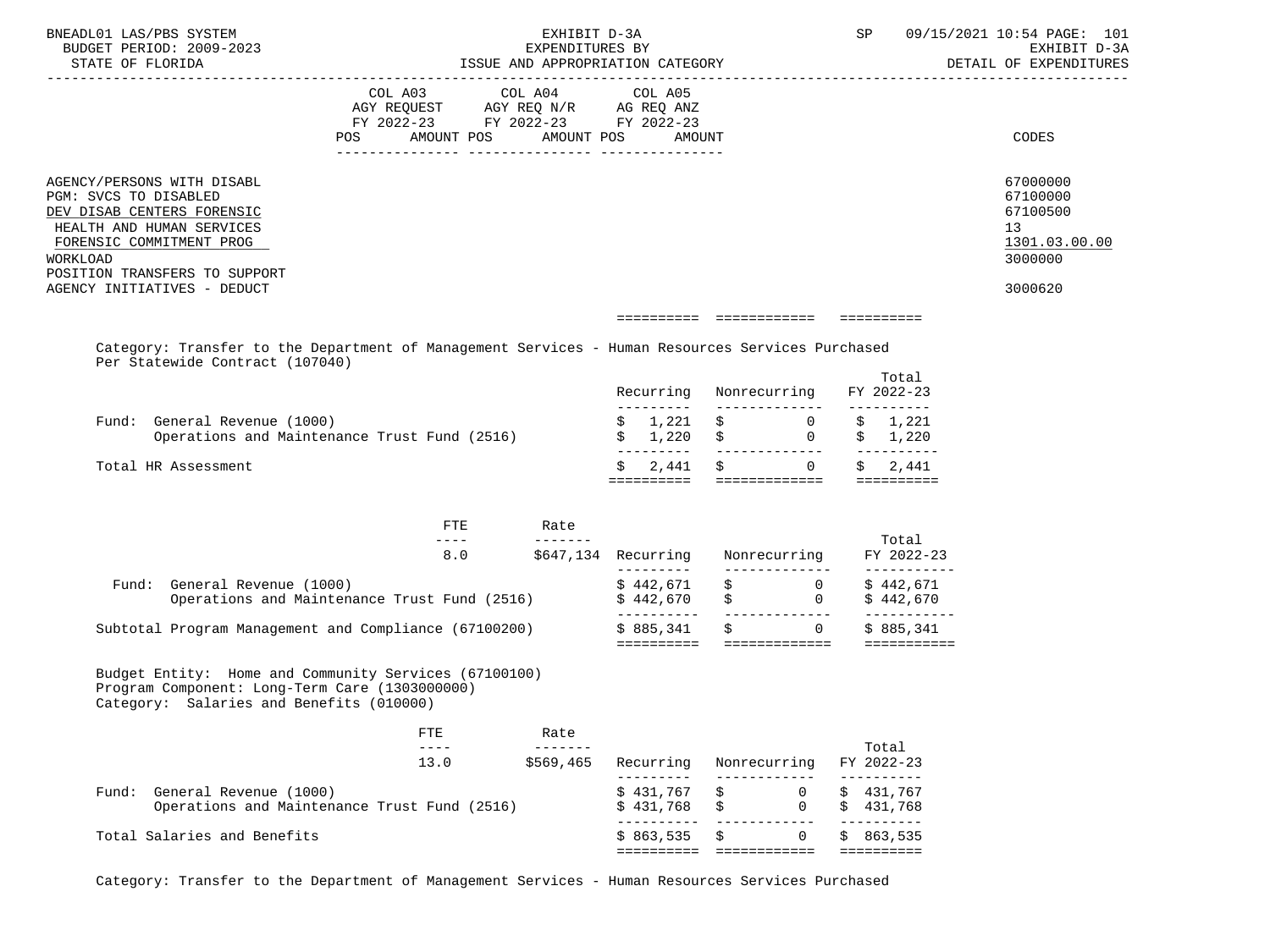| BNEADL01 LAS/PBS SYSTEM<br>BUDGET PERIOD: 2009-2023                                                                                                                                                                    |                                                                                                                                                                                                                                                                                                                                                                                              | SP                                                                                                              | 09/15/2021 10:54 PAGE: 102<br>EXHIBIT D-3A                 |                                                                                                                          |                                                 |                                                                               |
|------------------------------------------------------------------------------------------------------------------------------------------------------------------------------------------------------------------------|----------------------------------------------------------------------------------------------------------------------------------------------------------------------------------------------------------------------------------------------------------------------------------------------------------------------------------------------------------------------------------------------|-----------------------------------------------------------------------------------------------------------------|------------------------------------------------------------|--------------------------------------------------------------------------------------------------------------------------|-------------------------------------------------|-------------------------------------------------------------------------------|
| STATE OF FLORIDA                                                                                                                                                                                                       |                                                                                                                                                                                                                                                                                                                                                                                              | ISSUE AND APPROPRIATION CATEGORY                                                                                |                                                            | DETAIL OF EXPENDITURES                                                                                                   |                                                 |                                                                               |
| POS.                                                                                                                                                                                                                   | AMOUNT POS                                                                                                                                                                                                                                                                                                                                                                                   | COL A03 COL A04 COL A05<br>AGY REQUEST AGY REQ N/R AG REQ ANZ<br>FY 2022-23 FY 2022-23 FY 2022-23<br>AMOUNT POS | AMOUNT                                                     |                                                                                                                          |                                                 | CODES                                                                         |
| AGENCY/PERSONS WITH DISABL<br>PGM: SVCS TO DISABLED<br>DEV DISAB CENTERS FORENSIC<br>HEALTH AND HUMAN SERVICES<br>FORENSIC COMMITMENT PROG<br>WORKLOAD<br>POSITION TRANSFERS TO SUPPORT<br>AGENCY INITIATIVES - DEDUCT |                                                                                                                                                                                                                                                                                                                                                                                              |                                                                                                                 |                                                            |                                                                                                                          |                                                 | 67000000<br>67100000<br>67100500<br>13<br>1301.03.00.00<br>3000000<br>3000620 |
| Per Statewide Contract (107040)                                                                                                                                                                                        |                                                                                                                                                                                                                                                                                                                                                                                              |                                                                                                                 |                                                            | Recurring Nonrecurring                                                                                                   | Total<br>FY 2022-23                             |                                                                               |
| Fund: General Revenue (1000)<br>Operations and Maintenance Trust Fund (2516)                                                                                                                                           |                                                                                                                                                                                                                                                                                                                                                                                              |                                                                                                                 | <u>La La La La L</u><br>1,982<br>\$<br>1,983<br>---------- | $\ddot{\mathbf{S}}$ 0<br>$\ddot{\mathbf{S}}$ 0                                                                           | 1,982<br>\$<br>\$1,983<br>_____________________ |                                                                               |
| Total HR Assessment                                                                                                                                                                                                    |                                                                                                                                                                                                                                                                                                                                                                                              |                                                                                                                 | 3,965<br>Ŝ.                                                | $\Omega$                                                                                                                 | 3,965                                           |                                                                               |
|                                                                                                                                                                                                                        | FTE                                                                                                                                                                                                                                                                                                                                                                                          | Rate                                                                                                            |                                                            |                                                                                                                          |                                                 |                                                                               |
|                                                                                                                                                                                                                        | $\frac{1}{2} \frac{1}{2} \frac{1}{2} \frac{1}{2} \frac{1}{2} \frac{1}{2} \frac{1}{2} \frac{1}{2} \frac{1}{2} \frac{1}{2} \frac{1}{2} \frac{1}{2} \frac{1}{2} \frac{1}{2} \frac{1}{2} \frac{1}{2} \frac{1}{2} \frac{1}{2} \frac{1}{2} \frac{1}{2} \frac{1}{2} \frac{1}{2} \frac{1}{2} \frac{1}{2} \frac{1}{2} \frac{1}{2} \frac{1}{2} \frac{1}{2} \frac{1}{2} \frac{1}{2} \frac{1}{2} \frac{$ | ________<br>13.0 \$569,465                                                                                      |                                                            | Recurring Nonrecurring                                                                                                   | Total<br>FY 2022-23                             |                                                                               |
| Fund: General Revenue (1000)<br>Operations and Maintenance Trust Fund (2516)                                                                                                                                           |                                                                                                                                                                                                                                                                                                                                                                                              |                                                                                                                 |                                                            | $\begin{matrix} \xi & 433\,,749 & \xi & 0 & \xi & 433\,,749 \\ \xi & 433\,,751 & \xi & 0 & \xi & 433\,,751 \end{matrix}$ |                                                 |                                                                               |
| Subtotal Home and Community Services (67100100)                                                                                                                                                                        |                                                                                                                                                                                                                                                                                                                                                                                              |                                                                                                                 |                                                            | $$867,500 \t$$ 0<br>========== ============== ===========                                                                | \$867.500                                       |                                                                               |
| Grand Total all Budget Entities                                                                                                                                                                                        | ETE<br>$- - - - -$                                                                                                                                                                                                                                                                                                                                                                           | Rate                                                                                                            |                                                            |                                                                                                                          |                                                 |                                                                               |
|                                                                                                                                                                                                                        | 0.0                                                                                                                                                                                                                                                                                                                                                                                          | \$0                                                                                                             |                                                            | Recurring Nonrecurring                                                                                                   | Total<br>FY 2021-22                             |                                                                               |
| Fund: General Revenue (1000)<br>Operations and Maintenance Trust Fund (2516)                                                                                                                                           |                                                                                                                                                                                                                                                                                                                                                                                              |                                                                                                                 | $\overline{0}$<br>\$73,738<br>-----------                  | \$<br>$\overline{0}$<br>$\begin{array}{ccc}\n\stackrel{\rightarrow}{\mathbf{S}} & \mathbf{0}\n\end{array}$<br>---------  | $\dot{\mathbf{S}}$ 0<br>\$73,738<br>___________ |                                                                               |
| Grand Total                                                                                                                                                                                                            |                                                                                                                                                                                                                                                                                                                                                                                              |                                                                                                                 | \$73,738                                                   | $\ddot{s}$                                                                                                               | $\Omega$<br>\$73,738                            |                                                                               |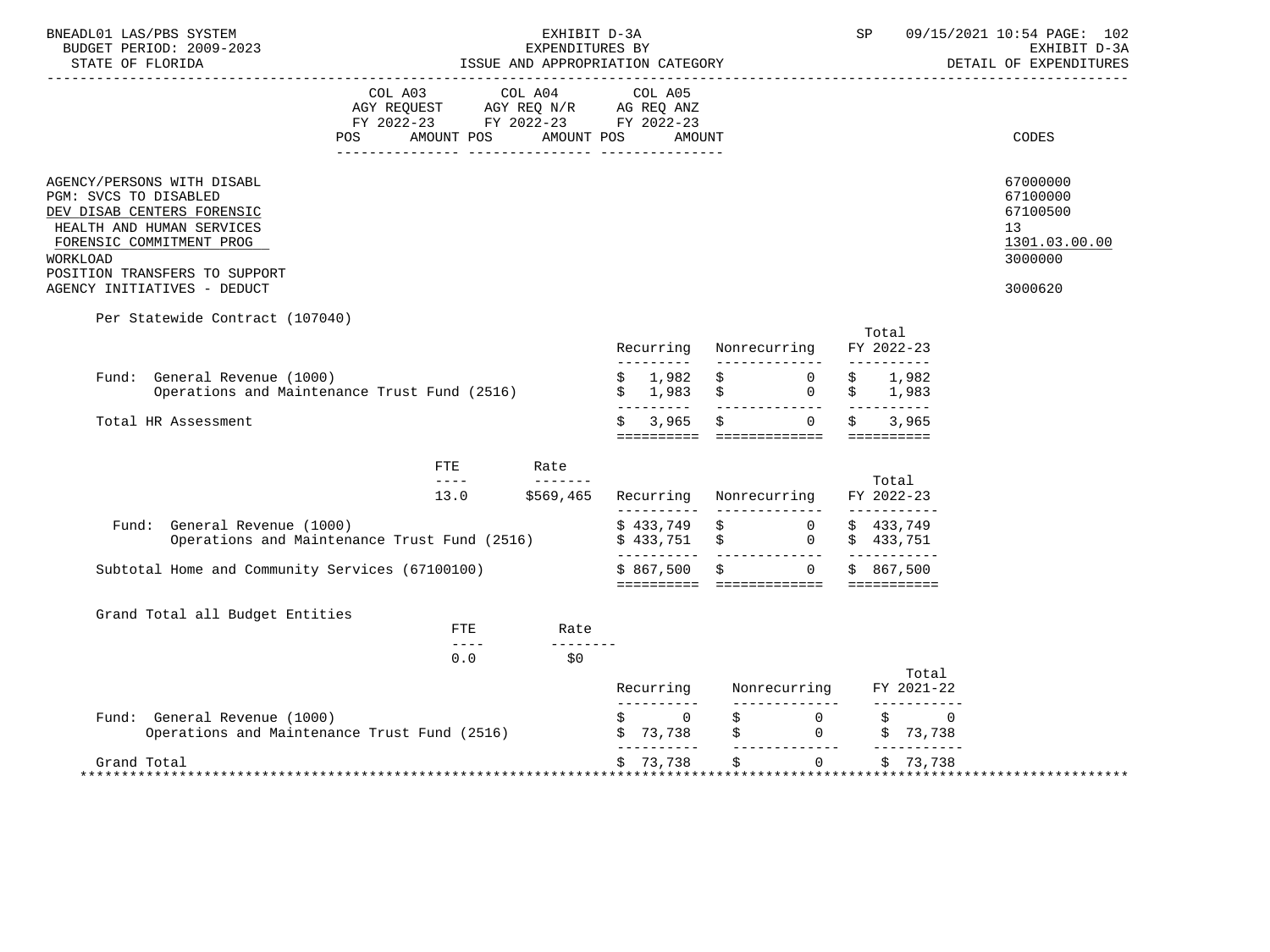| BNEADL01 LAS/PBS SYSTEM<br>BUDGET PERIOD: 2009-2023<br>STATE OF FLORIDA                                                                                                                                                |                   | EXHIBIT D-3A<br>EXPENDITURES BY<br>ISSUE AND APPROPRIATION CATEGORY                               |                    | SP 09/15/2021 10:54 PAGE: 103<br>EXHIBIT D-3A<br>DETAIL OF EXPENDITURES |          |                                                                               |
|------------------------------------------------------------------------------------------------------------------------------------------------------------------------------------------------------------------------|-------------------|---------------------------------------------------------------------------------------------------|--------------------|-------------------------------------------------------------------------|----------|-------------------------------------------------------------------------------|
|                                                                                                                                                                                                                        | AMOUNT POS<br>POS | COL A03 COL A04 COL A05<br>AGY REQUEST AGY REQ N/R AG REQ ANZ<br>FY 2022-23 FY 2022-23 FY 2022-23 | AMOUNT POS AMOUNT  |                                                                         |          | <b>CODES</b>                                                                  |
| AGENCY/PERSONS WITH DISABL<br>PGM: SVCS TO DISABLED<br>DEV DISAB CENTERS FORENSIC<br>HEALTH AND HUMAN SERVICES<br>FORENSIC COMMITMENT PROG<br>WORKLOAD<br>POSITION TRANSFERS TO SUPPORT<br>AGENCY INITIATIVES - DEDUCT |                   |                                                                                                   |                    |                                                                         |          | 67000000<br>67100000<br>67100500<br>13<br>1301.03.00.00<br>3000000<br>3000620 |
| POSITION DETAIL OF SALARIES AND BENEFITS:                                                                                                                                                                              | FTE               | BASE RATE                                                                                         | ADDITIVES BENEFITS | SUBTOTAL                                                                | - 20년 3월 | LAPSE LAPSED SALARIES<br>AND BENEFITS                                         |
|                                                                                                                                                                                                                        |                   |                                                                                                   |                    | ________ ______________ _____ _______                                   |          |                                                                               |
| A03 - AGY REOUEST FY 2022-23                                                                                                                                                                                           |                   |                                                                                                   |                    |                                                                         |          |                                                                               |
| CHANGES TO CURRENTLY AUTHORIZED POSITIONS<br>P101 PROPOSED CLASS CODE                                                                                                                                                  |                   |                                                                                                   |                    |                                                                         |          |                                                                               |
| C1004 001                                                                                                                                                                                                              |                   | $2.00 - 37,454 -$                                                                                 |                    |                                                                         |          | $35,978-73,432-0.00$ 73,432-                                                  |
| TOTALS FOR ISSUE BY FUND<br>1000 GENERAL REVENUE FUND                                                                                                                                                                  |                   |                                                                                                   |                    |                                                                         |          | 73,432-                                                                       |
|                                                                                                                                                                                                                        |                   | $2.00 - 37.454 -$                                                                                 |                    | $35.978 - 73.432 -$                                                     |          | ______________<br>$73,432-$<br>==============                                 |
|                                                                                                                                                                                                                        |                   |                                                                                                   |                    |                                                                         |          |                                                                               |
| RA06 RATE ADJ - NO FTE - NO SALARY - NO BENEFITS<br>C1005 001                                                                                                                                                          |                   | $61,984-$                                                                                         |                    |                                                                         |          |                                                                               |
| TOTAL SALARY RATE                                                                                                                                                                                                      |                   | $61,984-$                                                                                         |                    |                                                                         |          |                                                                               |
|                                                                                                                                                                                                                        |                   |                                                                                                   |                    |                                                                         |          | ---------------                                                               |
|                                                                                                                                                                                                                        |                   |                                                                                                   |                    |                                                                         |          | *************************************                                         |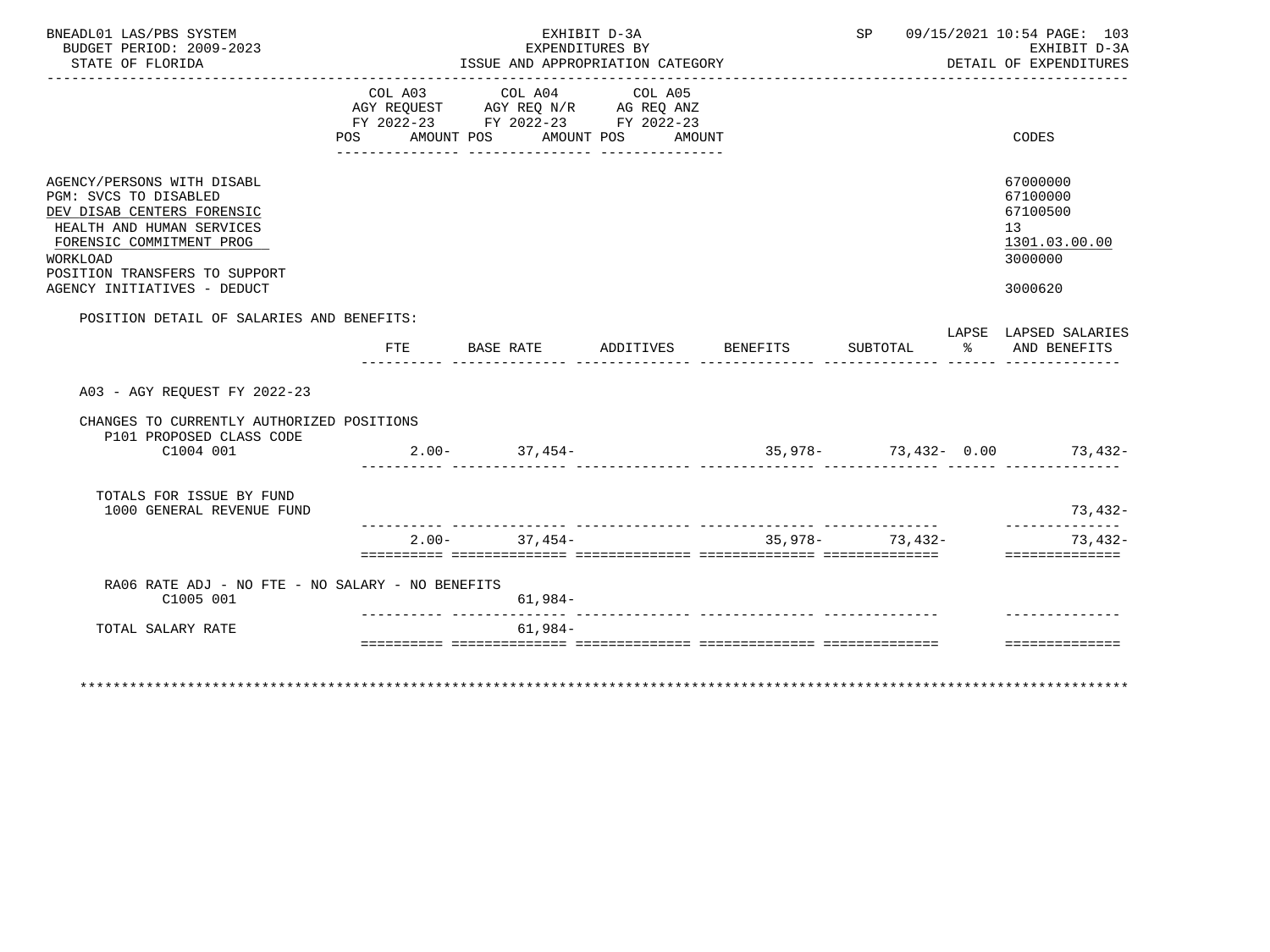| BNEADL01 LAS/PBS SYSTEM<br>BUDGET PERIOD: 2009-2023                                                                                                                    |                  | EXHIBIT D-3A<br>EXPENDITURES BY                                                                                                       | <b>SP</b> | 09/15/2021 10:54 PAGE: 104<br>EXHIBIT D-3A              |
|------------------------------------------------------------------------------------------------------------------------------------------------------------------------|------------------|---------------------------------------------------------------------------------------------------------------------------------------|-----------|---------------------------------------------------------|
| STATE OF FLORIDA                                                                                                                                                       |                  | ISSUE AND APPROPRIATION CATEGORY                                                                                                      |           | DETAIL OF EXPENDITURES                                  |
|                                                                                                                                                                        |                  | COL A03 COL A04 COL A05<br>AGY REQUEST AGY REO N/R AG REO ANZ<br>FY 2022-23 FY 2022-23 FY 2022-23<br>POS AMOUNT POS AMOUNT POS AMOUNT |           | CODES                                                   |
| AGENCY/PERSONS WITH DISABL<br>PGM: SVCS TO DISABLED<br>DEV DISAB CENTERS FORENSIC<br>HEALTH AND HUMAN SERVICES<br>FORENSIC COMMITMENT PROG<br>PROGRAM OR SERVICE-LEVEL |                  |                                                                                                                                       |           | 67000000<br>67100000<br>67100500<br>13<br>1301.03.00.00 |
| INFORMATION TECHNOLOGY                                                                                                                                                 |                  |                                                                                                                                       |           | 3630000                                                 |
| REPLACEMENT OF VIDEO SURVEILLANCE<br>SYSTEM<br>OPERATING CAPITAL OUTLAY                                                                                                |                  |                                                                                                                                       |           | 36306C0<br>060000                                       |
| GENERAL REVENUE FUND                                                                                                                                                   | $-STATE$ 231,895 | 231,895                                                                                                                               |           | 1000 1                                                  |
|                                                                                                                                                                        |                  |                                                                                                                                       |           |                                                         |

AGENCY ISSUE NARRATIVE:

 2022-2023 BUDGET YEAR NARRATIVE: IT COMPONENT? YES ISSUE TITLE: REPLACEMENT OF VIDEO SURVEILLANCE SYSTEM

ISSUE SUMMARY:

 The Agency for Persons with Disabilities (APD, Agency) requests \$231,895 in General Revenue (1000) in nonrecurring funding in the Operating Capital Outlay category (060000), within the Developmental Disability Centers Forensic budget entity (67100500), to purchase a video surveillance system for the security and safety of the residents at the Developmental Disability Defendant Program (DDDP).

#### ISSUE DETAIL:

 The Developmental Disability Defendant Program is a 146 bed Forensic facility on the grounds of the Florida State Hospital in Chattahoochee, Florida. DDDP is a program for the treatment and training of individuals who have been charged with a felony and have been found to be incompetent to stand trial due to their mental illness, intellectual disability, or autism. DDDP also houses individuals who have been acquitted of a felony by reason of insanity and have been committed to the agency by the courts. Many of these individuals pose a threat to staff and other residents.

 The Agency requests to replace a Video Surveillance System at the DDDP facility with a complete system with reliable coverage. The current video surveillance system is over 10 years old and failing. The system also does not cover blind spots in the facility which makes it difficult to properly monitor staff and residents to ensure health and safety. Staff must constantly monitor the residents to ensure that they do not engage in self-injurious behaviors and illegal activities.

 The new surveillance system will enable staff to effectively monitor the activity and actions of staff and residents to more quickly respond to incidents that may occur. The video system will help ensure the protection and security to residents, personnel, and prevent damages to equipment and buildings at the facility.

RETURN ON INVESTMENT:

Proper monitoring of staff and residents to ensure health and safety.

LINKAGE TO AGENCY STRATEGIC PLAN:

Goal 3: Improve accountability of the agency and oversight of providers.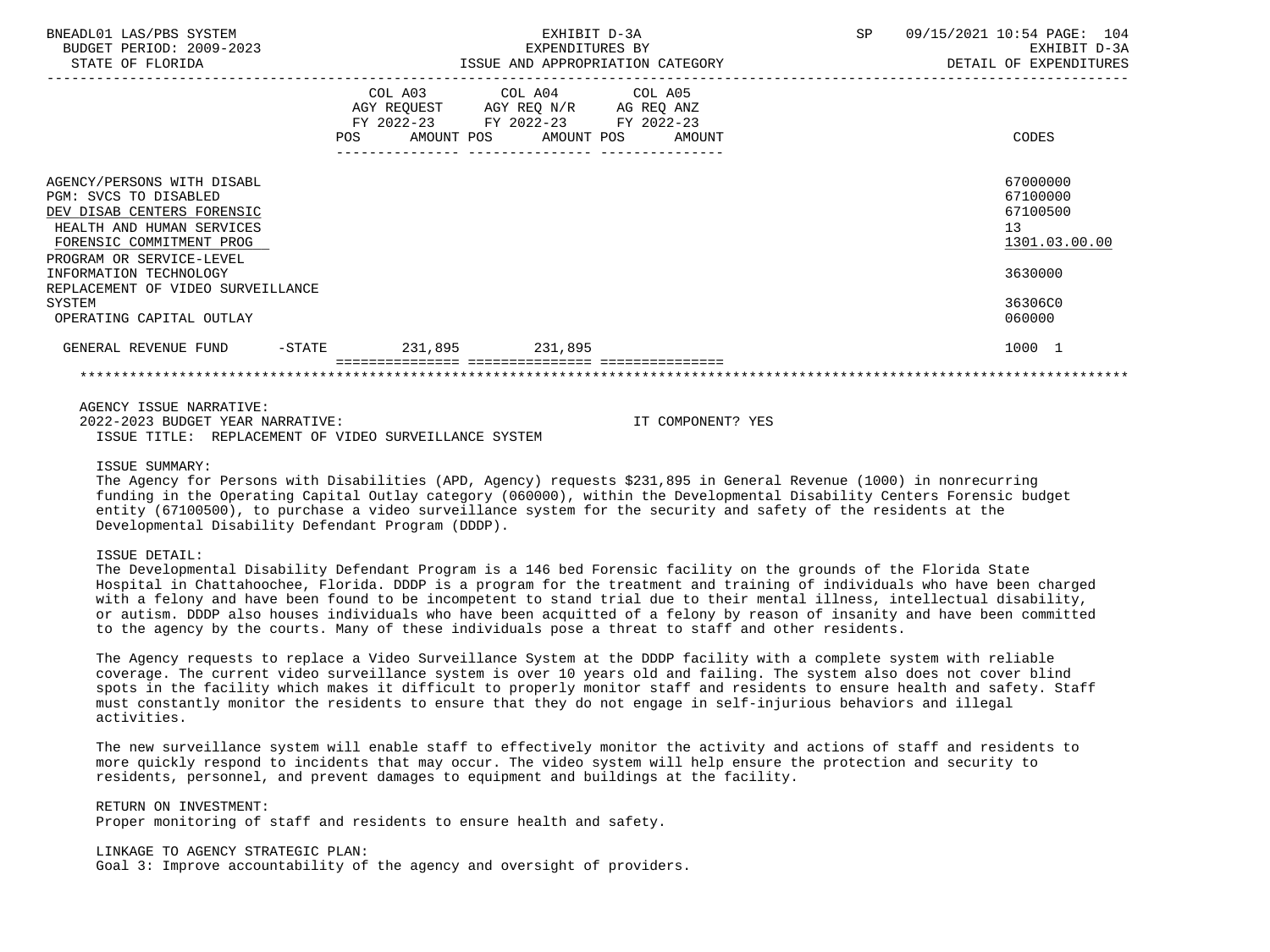| BNEADL01 LAS/PBS SYSTEM<br>BUDGET PERIOD: 2009-2023<br>STATE OF FLORIDA                                                                                                                                                                                                                                                                                                                                                           | EXHIBIT D-3A<br>EXPENDITURES BY<br>ISSUE AND APPROPRIATION CATEGORY                                                                   |  |  |  |  |                   |  |                                                                                                |  |                                                           | SP 09/15/2021 10:54 PAGE: 105<br>EXHIBIT D-3A<br>DETAIL OF EXPENDITURES |
|-----------------------------------------------------------------------------------------------------------------------------------------------------------------------------------------------------------------------------------------------------------------------------------------------------------------------------------------------------------------------------------------------------------------------------------|---------------------------------------------------------------------------------------------------------------------------------------|--|--|--|--|-------------------|--|------------------------------------------------------------------------------------------------|--|-----------------------------------------------------------|-------------------------------------------------------------------------|
|                                                                                                                                                                                                                                                                                                                                                                                                                                   | COL A03 COL A04 COL A05<br>AGY REQUEST AGY REQ N/R AG REQ ANZ<br>FY 2022-23 FY 2022-23 FY 2022-23<br>POS AMOUNT POS AMOUNT POS AMOUNT |  |  |  |  |                   |  |                                                                                                |  |                                                           | CODES                                                                   |
|                                                                                                                                                                                                                                                                                                                                                                                                                                   |                                                                                                                                       |  |  |  |  |                   |  |                                                                                                |  |                                                           |                                                                         |
| AGENCY/PERSONS WITH DISABL<br>PGM: SVCS TO DISABLED<br>DEV DISAB CENTERS FORENSIC<br>HEALTH AND HUMAN SERVICES<br>FORENSIC COMMITMENT PROG<br>PROGRAM OR SERVICE-LEVEL                                                                                                                                                                                                                                                            |                                                                                                                                       |  |  |  |  |                   |  |                                                                                                |  |                                                           | 67000000<br>67100000<br>67100500<br>13<br>1301.03.00.00                 |
| INFORMATION TECHNOLOGY<br>REPLACEMENT OF VIDEO SURVEILLANCE                                                                                                                                                                                                                                                                                                                                                                       |                                                                                                                                       |  |  |  |  |                   |  |                                                                                                |  |                                                           | 3630000                                                                 |
| SYSTEM                                                                                                                                                                                                                                                                                                                                                                                                                            |                                                                                                                                       |  |  |  |  |                   |  |                                                                                                |  |                                                           | 36306C0                                                                 |
| LINKAGE TO STRATEGIC PLAN FOR ECONOMIC DEVELOPMENT:                                                                                                                                                                                                                                                                                                                                                                               |                                                                                                                                       |  |  |  |  |                   |  |                                                                                                |  |                                                           |                                                                         |
| 5.2: Improve the efficiency and effectiveness of government agencies at all levels.                                                                                                                                                                                                                                                                                                                                               |                                                                                                                                       |  |  |  |  |                   |  |                                                                                                |  |                                                           |                                                                         |
| <b>BUDGET SUMMARY:</b><br>Budget Entity: Developmental Disability Centers - Forensic (67100500)<br>Program Component: Forensic Commitment (13010300000)                                                                                                                                                                                                                                                                           |                                                                                                                                       |  |  |  |  |                   |  |                                                                                                |  |                                                           |                                                                         |
| Category: Operating and Capital Outlay (OCO) (060000)                                                                                                                                                                                                                                                                                                                                                                             |                                                                                                                                       |  |  |  |  |                   |  |                                                                                                |  |                                                           |                                                                         |
|                                                                                                                                                                                                                                                                                                                                                                                                                                   |                                                                                                                                       |  |  |  |  |                   |  |                                                                                                |  | Total<br>Recurring Nonrecurring FY 2022-23<br>___________ |                                                                         |
| Fund: General Revenue (1000)<br>Operations and Maintenance Trust Fund (2516)                                                                                                                                                                                                                                                                                                                                                      |                                                                                                                                       |  |  |  |  |                   |  | $\begin{array}{ccccccc} \xi & & & 0 & & \xi & 231,895 \ \xi & & & 0 & & \xi & & 0 \end{array}$ |  | \$231,895<br>$\uparrow$ 0                                 |                                                                         |
| Total Operating and Capital Outlay Category (060000)                                                                                                                                                                                                                                                                                                                                                                              |                                                                                                                                       |  |  |  |  |                   |  |                                                                                                |  | <b>EEEEEEEEEE</b>                                         |                                                                         |
|                                                                                                                                                                                                                                                                                                                                                                                                                                   |                                                                                                                                       |  |  |  |  |                   |  |                                                                                                |  |                                                           |                                                                         |
|                                                                                                                                                                                                                                                                                                                                                                                                                                   |                                                                                                                                       |  |  |  |  |                   |  |                                                                                                |  |                                                           |                                                                         |
| REPLACEMENT OF FENCE ALERT SYSTEM<br>OPERATING CAPITAL OUTLAY                                                                                                                                                                                                                                                                                                                                                                     |                                                                                                                                       |  |  |  |  |                   |  |                                                                                                |  |                                                           | 36307C0<br>060000                                                       |
| GENERAL REVENUE FUND -STATE 103,265 103,265                                                                                                                                                                                                                                                                                                                                                                                       |                                                                                                                                       |  |  |  |  |                   |  |                                                                                                |  |                                                           | 1000 1                                                                  |
|                                                                                                                                                                                                                                                                                                                                                                                                                                   |                                                                                                                                       |  |  |  |  |                   |  |                                                                                                |  |                                                           |                                                                         |
| AGENCY ISSUE NARRATIVE:<br>2022-2023 BUDGET YEAR NARRATIVE:<br>ISSUE TITLE: REPLACEMENT OF FENCE ALERT SYSTEM                                                                                                                                                                                                                                                                                                                     |                                                                                                                                       |  |  |  |  | IT COMPONENT? YES |  |                                                                                                |  |                                                           |                                                                         |
| ISSUE SUMMARY:<br>The Agency for Persons with Disabilities (APD, Agency) requests \$103,265 in General Revenue (1000) in nonrecurring<br>funding in the Operating Capital Outlay category (060000), within the Developmental Disability Centers Forensic budget<br>entity (67100500), to purchase and install a Fence Alert System for the safety of the residents at the Developmental<br>Disabilities Defendant Program (DDDP). |                                                                                                                                       |  |  |  |  |                   |  |                                                                                                |  |                                                           |                                                                         |

ISSUE DETAIL:

The Developmental Disability Defendant Program is a 146 bed Forensic facility on the grounds of the Florida State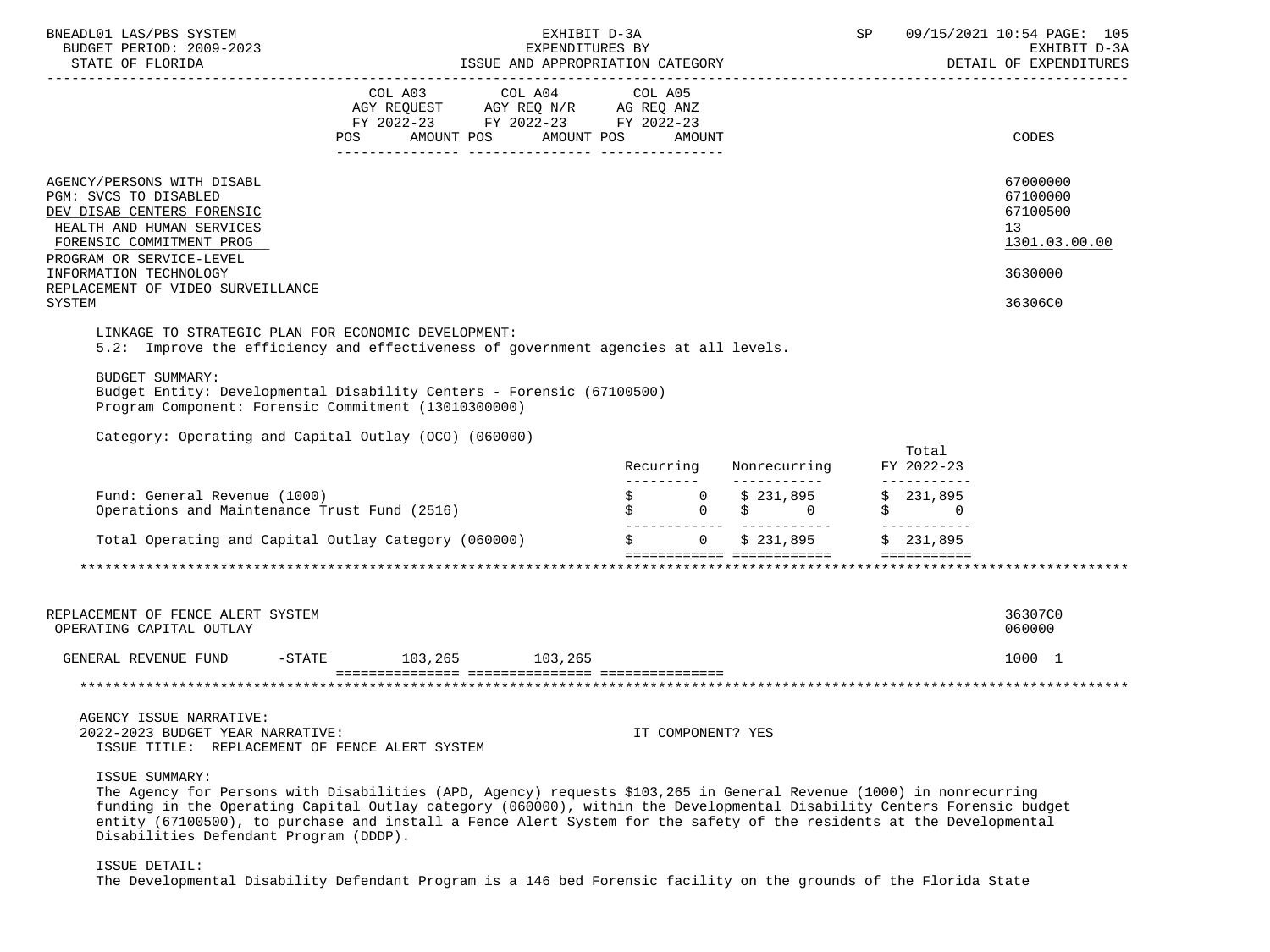| BNEADL01 LAS/PBS SYSTEM<br>BUDGET PERIOD: 2009-2023<br>STATE OF FLORIDA           |     | EXHIBIT D-3A<br>EXPENDITURES BY<br>ISSUE AND APPROPRIATION CATEGORY                                                        | SP.    | 09/15/2021 10:54 PAGE: 106<br>EXHIBIT D-3A<br>DETAIL OF EXPENDITURES |  |
|-----------------------------------------------------------------------------------|-----|----------------------------------------------------------------------------------------------------------------------------|--------|----------------------------------------------------------------------|--|
|                                                                                   | POS | COL A03 COL A04 COL A05<br>AGY REOUEST AGY REO N/R AG REO ANZ<br>FY 2022-23 FY 2022-23 FY 2022-23<br>AMOUNT POS AMOUNT POS | AMOUNT | CODES                                                                |  |
| AGENCY/PERSONS WITH DISABL<br>PGM: SVCS TO DISABLED                               |     |                                                                                                                            |        | 67000000<br>67100000                                                 |  |
| DEV DISAB CENTERS FORENSIC                                                        |     |                                                                                                                            |        | 67100500                                                             |  |
| HEALTH AND HUMAN SERVICES<br>FORENSIC COMMITMENT PROG<br>PROGRAM OR SERVICE-LEVEL |     |                                                                                                                            |        | 13<br>1301.03.00.00                                                  |  |
| INFORMATION TECHNOLOGY                                                            |     |                                                                                                                            |        | 3630000                                                              |  |
| REPLACEMENT OF FENCE ALERT SYSTEM                                                 |     |                                                                                                                            |        | 36307C0                                                              |  |
|                                                                                   |     |                                                                                                                            |        |                                                                      |  |

 Hospital in Chattahoochee, Florida. DDDP is a program for the treatment and training of individuals who have been charged with a felony and have been found to be incompetent to stand trial due to their mental illness, intellectual disability, or autism. DDDP also houses individuals who have been acquitted of a felony by reason of insanity and have been committed to the agency by the courts. Many of these individuals pose a threat to staff and other residents.

 The Agency requests to replace a Fence Alert System at the DDDP facility. The facility is surrounded by a chain link and razor wire fence to prevent residents from escaping the facility and potentially posing a danger to the community. The fence had an alert system to detect residents attempting to breach the fence, however the alert system no longer functions.

 Replacement of the Fence Alert System will detect if residents are touching, cutting, or climbing the fence. Currently, staff must remain alert at all times for possible escapes because the residents are able to breach the fence without warning. Installing the new fence alert system will help prevent escapes and protect community and staff.

 RETURN ON INVESTMENT: Prevent escapes and protect staff, property, and the community

 LINKAGE TO AGENCY STRATEGIC PLAN: Goal 3: Improve accountability of the agency and oversight of providers.

 LINKAGE TO STRATEGIC PLAN FOR ECONOMIC DEVELOPMENT: 5.2: Improve the efficiency and effectiveness of government agencies at all levels.

BUDGET SUMMARY:

 Budget Entity: Developmental Disability Centers - Forensic (67100500) Program Component: Forensic Commitment (13010300000)

Category: Operating and Capital Outlay (OCO) (060000)

|                                                      | Recurring |   | Nonrecurring        | FY 2022-23 |
|------------------------------------------------------|-----------|---|---------------------|------------|
| Fund: General Revenue (1000)                         |           |   | $0 \qquad $103,265$ | \$103,265  |
| Operations and Maintenance Trust Fund (2516)         |           |   | 0 \$                |            |
| Total Operating and Capital Outlay Category (060000) |           | 0 | \$103,265           | \$103.265  |
|                                                      |           |   |                     |            |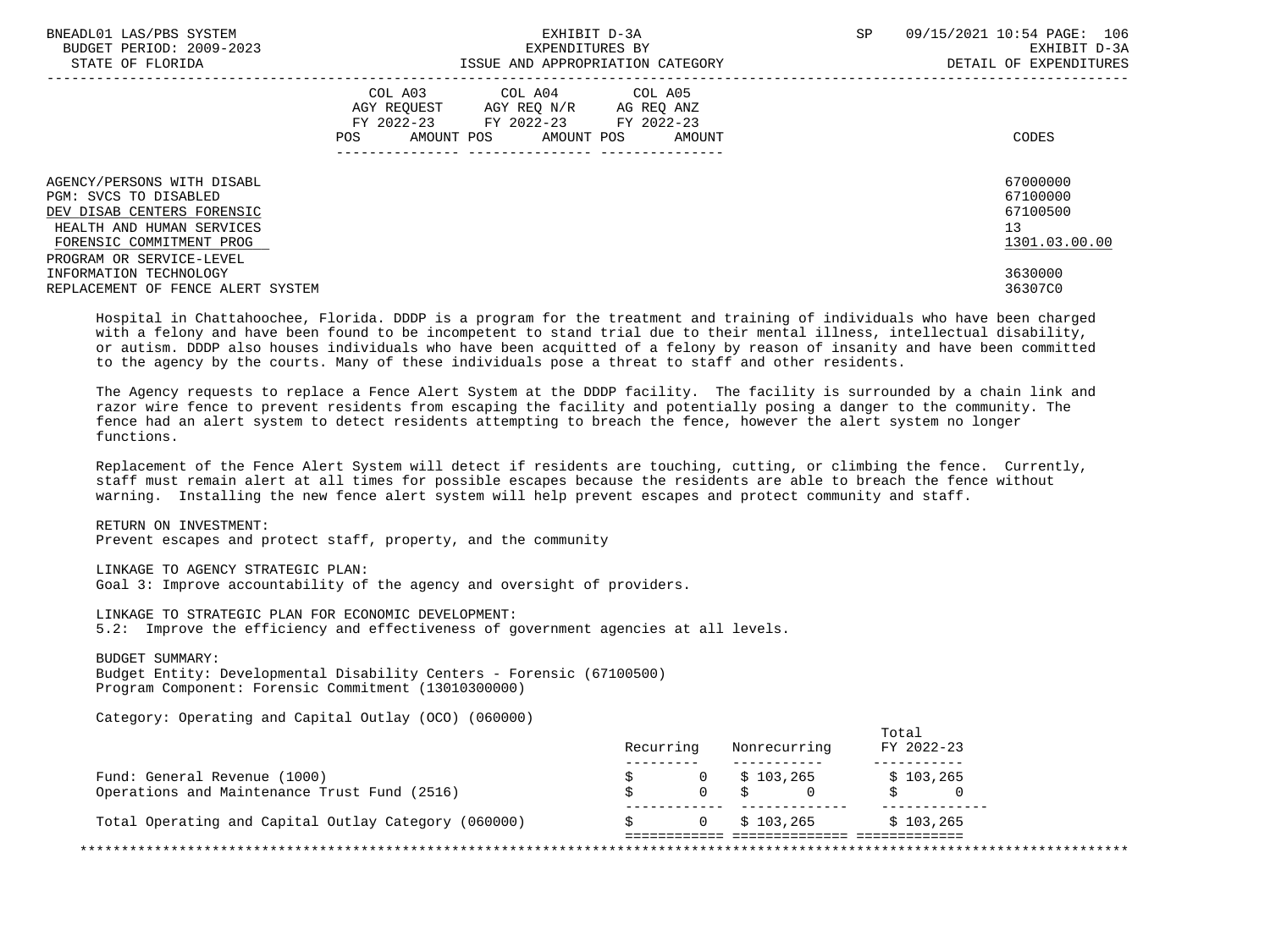| BNEADL01 LAS/PBS SYSTEM<br>BUDGET PERIOD: 2009-2023<br>STATE OF FLORIDA                                                                                                                                                                                       | EXHIBIT D-3A<br>EXPENDITURES BY<br>ISSUE AND APPROPRIATION CATEGORY |                                                                                                                                                                             |  |  |  | 09/15/2021 10:54 PAGE: 107<br>EXHIBIT D-3A<br>DETAIL OF EXPENDITURES                    |
|---------------------------------------------------------------------------------------------------------------------------------------------------------------------------------------------------------------------------------------------------------------|---------------------------------------------------------------------|-----------------------------------------------------------------------------------------------------------------------------------------------------------------------------|--|--|--|-----------------------------------------------------------------------------------------|
|                                                                                                                                                                                                                                                               |                                                                     | COL A03 COL A04 COL A05<br>AGY REQUEST AGY REQ N/R AG REQ ANZ<br>FY 2022-23 FY 2022-23 FY 2022-23<br>POS AMOUNT POS AMOUNT POS AMOUNT<br>---------------- ----------------- |  |  |  | <b>CODES</b>                                                                            |
| AGENCY/PERSONS WITH DISABL<br>PGM: SVCS TO DISABLED<br>DEV DISAB CENTERS FORENSIC<br>HEALTH AND HUMAN SERVICES<br>FORENSIC COMMITMENT PROG<br>AGENCY STRATEGIC PRIORITIES<br>REPLACEMENT OF PREFABRICATED<br>FORENSIC<br>BUILDING<br>OPERATING CAPITAL OUTLAY |                                                                     |                                                                                                                                                                             |  |  |  | 67000000<br>67100000<br>67100500<br>13<br>1301.03.00.00<br>4000000<br>4000100<br>060000 |
| GENERAL REVENUE FUND -STATE                                                                                                                                                                                                                                   |                                                                     | 244,680 244,680                                                                                                                                                             |  |  |  | 1000 1                                                                                  |
| AGENCY ISSUE NARRATIVE:                                                                                                                                                                                                                                       |                                                                     |                                                                                                                                                                             |  |  |  |                                                                                         |

 2022-2023 BUDGET YEAR NARRATIVE: IT COMPONENT? NO ISSUE TITLE: REPLACEMENT OF PREFABRICATED BUILDING FORENSIC

#### ISSUE SUMMARY:

 The Agency for Persons with Disabilities (APD, Agency) requests \$244,680 in General Revenue (1000) in nonrecurring funding in the Operating Capital Outlay category (060000), within the Developmental Disability Centers Forensic budget entity (67100500), to replace two prefabricated buildings for the Pathways program at the Sunland Center to continue their vocational program.

#### ISSUE DETAIL:

 The Pathways facility located on the grounds of the Sunland Center campus in Marianna, Florida, is a secure facility setting serving individuals with forensic histories. Pathways' mission is to provide training that will prepare these individuals for their eventual return to the community. Pathways' residents are provided social and life management training opportunities through limited contact within the community setting. Two of the prefabricated buildings at Pathways, used for classrooms/vocational programs are unusable, have been demolished, and need replacement.

 The vocational work training program was designed to improve individual's present work skills and/or develop new work skills. Through the development of these skills, the individual will have the opportunity to become more self-sufficient when they return to the community. The remote worksite provided training opportunities such as car washing, planting/tending to gardens, animal care, work safety courses, grounds care, and many other such activities that provide important work skills that enhance the individual and valuable observations that aid in the support for a less secure environment. On average about thirty-four (34) residents per year benefit from the acquisitional work skills training program. However, the program enrollment has been severely reduced due to limited space.

 New buildings will allow full operations for the vocational work training program to resume. The portable buildings will be utilized for training classrooms and office space for staff and other professionals who work with these individuals.

 RETURN ON INVESTMENT: Provides a secure environment to prepare residents for community placement.

 LINKAGE TO AGENCY STRATEGIC PLAN: Goal 3: Improve accountability of the agency and oversight of providers.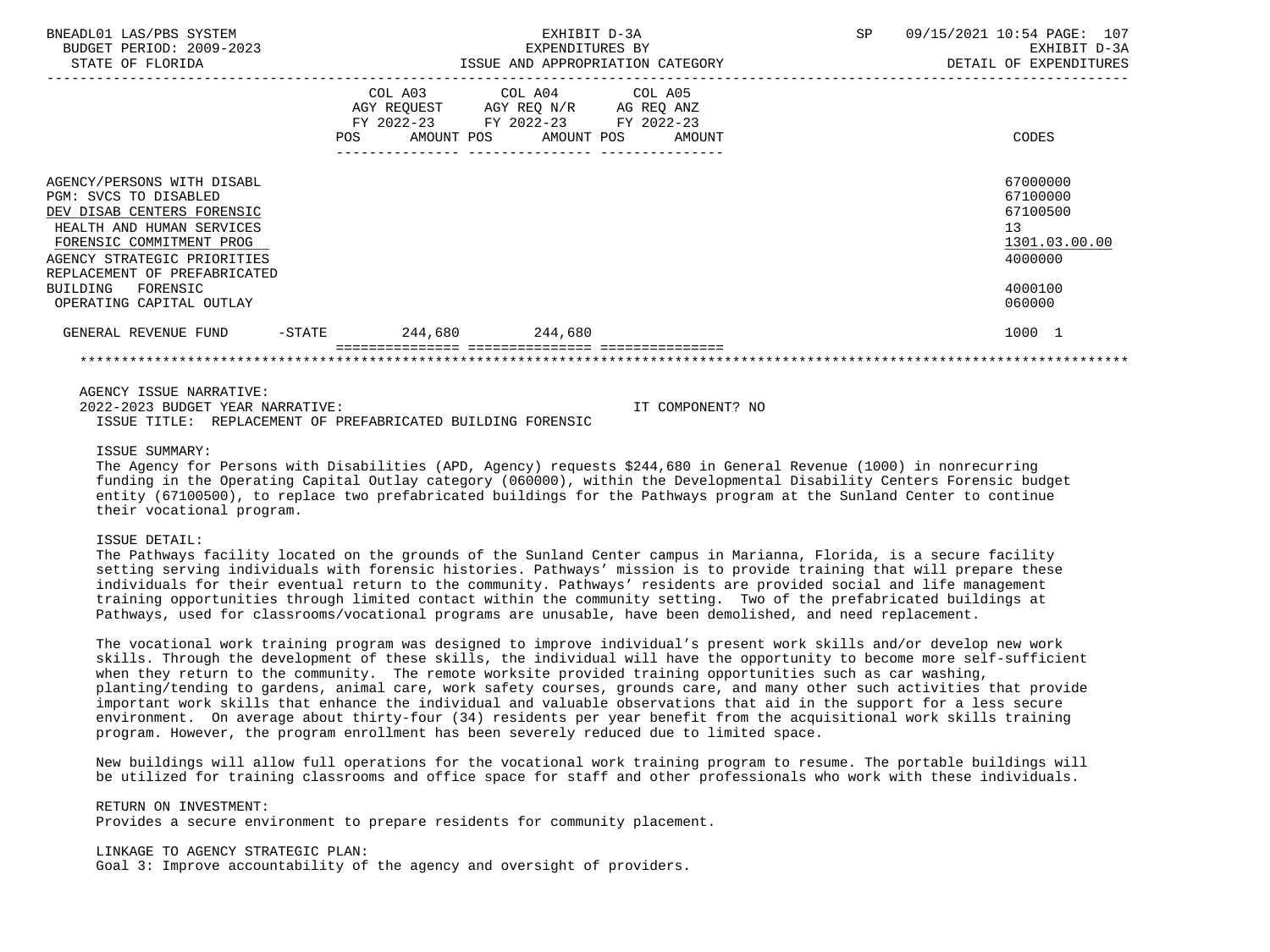| BNEADL01 LAS/PBS SYSTEM                               | EXHIBIT D-3A                                                                                                                                                                                                                                       | SP 09/15/2021 10:54 PAGE: 108 |                  |                                                                             |                                           |                                        |
|-------------------------------------------------------|----------------------------------------------------------------------------------------------------------------------------------------------------------------------------------------------------------------------------------------------------|-------------------------------|------------------|-----------------------------------------------------------------------------|-------------------------------------------|----------------------------------------|
| BUDGET PERIOD: 2009-2023                              | EXPENDITURES BY                                                                                                                                                                                                                                    |                               |                  |                                                                             |                                           | EXHIBIT D-3A<br>DETAIL OF EXPENDITURES |
|                                                       |                                                                                                                                                                                                                                                    |                               |                  |                                                                             |                                           |                                        |
|                                                       |                                                                                                                                                                                                                                                    |                               |                  |                                                                             |                                           |                                        |
|                                                       | FY 2022-23 FY 2022-23 FY 2022-23                                                                                                                                                                                                                   |                               |                  |                                                                             |                                           |                                        |
|                                                       | POS AMOUNT POS AMOUNT POS AMOUNT                                                                                                                                                                                                                   |                               |                  |                                                                             |                                           | CODES                                  |
|                                                       |                                                                                                                                                                                                                                                    |                               |                  |                                                                             |                                           |                                        |
| AGENCY/PERSONS WITH DISABL                            |                                                                                                                                                                                                                                                    |                               |                  |                                                                             |                                           | 67000000                               |
| PGM: SVCS TO DISABLED                                 |                                                                                                                                                                                                                                                    |                               |                  |                                                                             |                                           | 67100000                               |
| DEV DISAB CENTERS FORENSIC                            |                                                                                                                                                                                                                                                    |                               |                  |                                                                             |                                           | 67100500                               |
| HEALTH AND HUMAN SERVICES                             |                                                                                                                                                                                                                                                    |                               |                  |                                                                             |                                           | 13                                     |
| FORENSIC COMMITMENT PROG                              |                                                                                                                                                                                                                                                    |                               |                  |                                                                             |                                           | 1301.03.00.00                          |
| AGENCY STRATEGIC PRIORITIES                           |                                                                                                                                                                                                                                                    |                               |                  |                                                                             |                                           | 4000000                                |
| REPLACEMENT OF PREFABRICATED<br>FORENSIC<br>BUILDING  |                                                                                                                                                                                                                                                    |                               |                  |                                                                             |                                           | 4000100                                |
|                                                       |                                                                                                                                                                                                                                                    |                               |                  |                                                                             |                                           |                                        |
| LINKAGE TO STRATEGIC PLAN FOR ECONOMIC DEVELOPMENT:   |                                                                                                                                                                                                                                                    |                               |                  |                                                                             |                                           |                                        |
|                                                       | 5.2: Improve the efficiency and effectiveness of government agencies at all levels.                                                                                                                                                                |                               |                  |                                                                             |                                           |                                        |
| BUDGET SUMMARY:                                       |                                                                                                                                                                                                                                                    |                               |                  |                                                                             |                                           |                                        |
|                                                       | Budget Entity: Developmental Disability Centers - Forensic (67100500)                                                                                                                                                                              |                               |                  |                                                                             |                                           |                                        |
| Program Component: Forensic Commitment (13010300000)  |                                                                                                                                                                                                                                                    |                               |                  |                                                                             |                                           |                                        |
| Category: Operating and Capital Outlay (OCO) (060000) |                                                                                                                                                                                                                                                    |                               |                  |                                                                             |                                           |                                        |
|                                                       |                                                                                                                                                                                                                                                    |                               |                  |                                                                             | Total                                     |                                        |
|                                                       |                                                                                                                                                                                                                                                    |                               | Recurring        | Nonrecurring FY 2022-23                                                     | _____________                             |                                        |
| Fund: General Revenue (1000)                          |                                                                                                                                                                                                                                                    |                               |                  |                                                                             | $\zeta$ 0 $\zeta$ 244,680 $\zeta$ 244,680 |                                        |
| Operations and Maintenance Trust Fund (2516)          |                                                                                                                                                                                                                                                    |                               |                  | $\begin{array}{ccccc}\n\xi & 0 & \xi & 0 \\ \xi & 0 & \xi & 0\n\end{array}$ | $\ddot{S}$ 0                              |                                        |
|                                                       | Total Operating and Capital Outlay Category (060000) $\zeta$ 0 $\zeta$ 244,680 $\zeta$ 244,680                                                                                                                                                     |                               |                  |                                                                             |                                           |                                        |
|                                                       |                                                                                                                                                                                                                                                    |                               |                  |                                                                             |                                           |                                        |
|                                                       |                                                                                                                                                                                                                                                    |                               |                  |                                                                             |                                           |                                        |
|                                                       |                                                                                                                                                                                                                                                    |                               |                  |                                                                             |                                           |                                        |
| ARCHITECTURAL AND ENGINEERING SITE                    |                                                                                                                                                                                                                                                    |                               |                  |                                                                             |                                           |                                        |
| DESIGN FORENSIC                                       |                                                                                                                                                                                                                                                    |                               |                  |                                                                             |                                           | 4000380                                |
| SPECIAL CATEGORIES                                    |                                                                                                                                                                                                                                                    |                               |                  |                                                                             |                                           | 100000<br>100777                       |
| CONTRACTED SERVICES                                   |                                                                                                                                                                                                                                                    |                               |                  |                                                                             |                                           |                                        |
| GENERAL REVENUE FUND -STATE 2,297,500 2,297,500       |                                                                                                                                                                                                                                                    |                               |                  |                                                                             |                                           | 1000 1                                 |
|                                                       |                                                                                                                                                                                                                                                    |                               |                  |                                                                             |                                           |                                        |
|                                                       |                                                                                                                                                                                                                                                    |                               |                  |                                                                             |                                           |                                        |
| AGENCY ISSUE NARRATIVE:                               |                                                                                                                                                                                                                                                    |                               |                  |                                                                             |                                           |                                        |
| 2022-2023 BUDGET YEAR NARRATIVE:                      | ISSUE TITLE: ARCHITECTURAL AND ENGINEERING SITE DESIGN FORENSIC                                                                                                                                                                                    |                               | IT COMPONENT? NO |                                                                             |                                           |                                        |
| ISSUE SUMMARY:                                        |                                                                                                                                                                                                                                                    |                               |                  |                                                                             |                                           |                                        |
|                                                       | The Agency for Persons with Disabilities (APD, Agency) requests \$2,297,500 in General Revenue (1000) in nonrecurring                                                                                                                              |                               |                  |                                                                             |                                           |                                        |
|                                                       | funding in the Contracted Services category (100777), within the Developmental Disabilities Centers Forensic budget                                                                                                                                |                               |                  |                                                                             |                                           |                                        |
|                                                       | entity (67100500), to hire a professional Architecture and Engineering firm to develop a feasibility study to build a new<br>forensic facility that will house the existing Developmental Disability Defendant Program (DDDP) and Pathways Center. |                               |                  |                                                                             |                                           |                                        |
|                                                       |                                                                                                                                                                                                                                                    |                               |                  |                                                                             |                                           |                                        |
| ISSUE DETAIL:                                         |                                                                                                                                                                                                                                                    |                               |                  |                                                                             |                                           |                                        |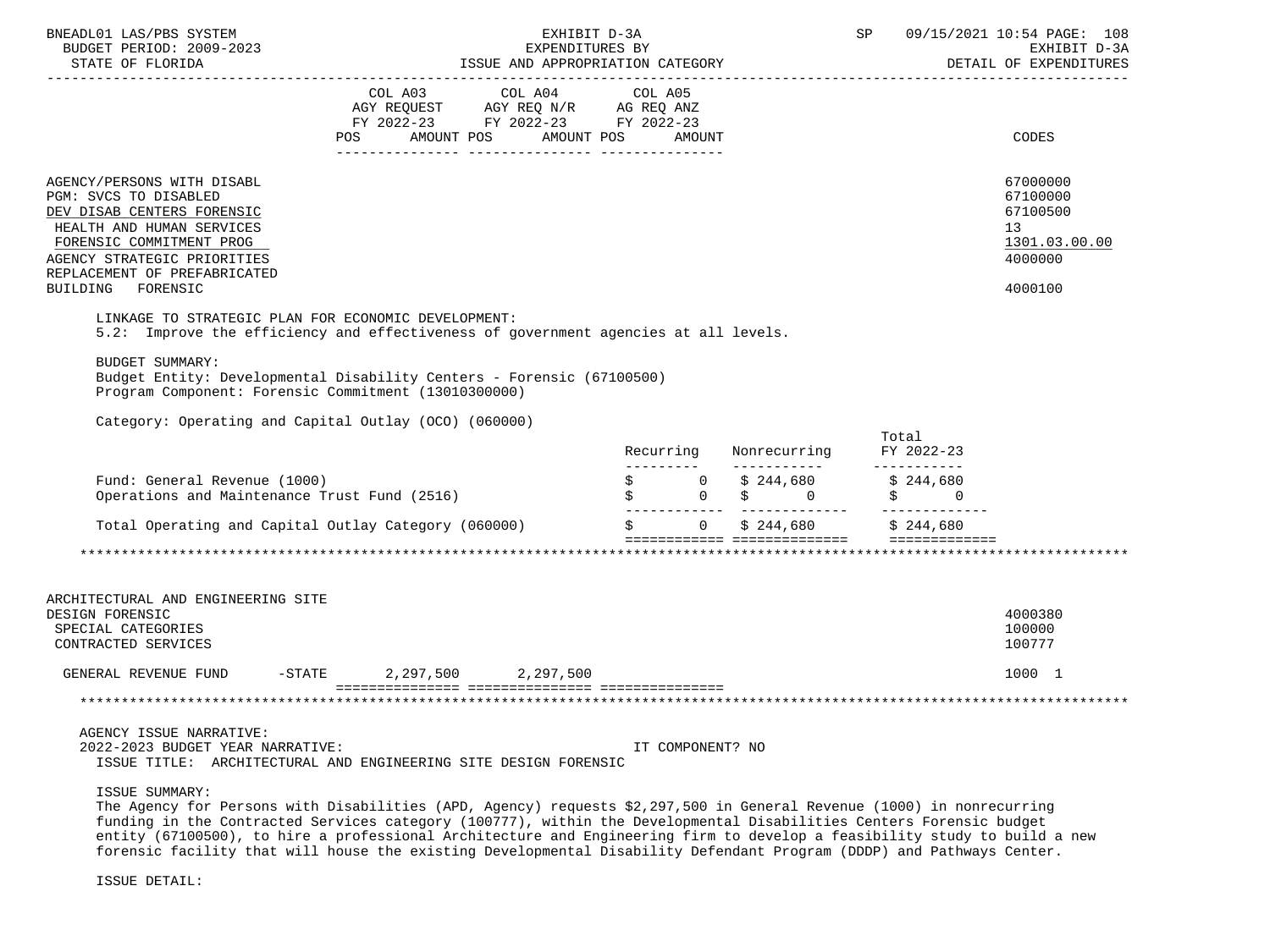| BNEADL01 LAS/PBS SYSTEM<br>BUDGET PERIOD: 2009-2023<br>STATE OF FLORIDA                                                                                                                                         | EXHIBIT D-3A<br>EXPENDITURES BY<br>ISSUE AND APPROPRIATION CATEGORY                                                                         | SP<br>09/15/2021 10:54 PAGE: 109<br>EXHIBIT D-3A<br>DETAIL OF EXPENDITURES |  |  |
|-----------------------------------------------------------------------------------------------------------------------------------------------------------------------------------------------------------------|---------------------------------------------------------------------------------------------------------------------------------------------|----------------------------------------------------------------------------|--|--|
|                                                                                                                                                                                                                 | COL A03 COL A04 COL A05<br>AGY REQUEST AGY REQ N/R AG REQ ANZ<br>FY 2022-23 FY 2022-23 FY 2022-23<br>AMOUNT POS AMOUNT POS<br>POS<br>AMOUNT | CODES                                                                      |  |  |
| AGENCY/PERSONS WITH DISABL<br>PGM: SVCS TO DISABLED<br>DEV DISAB CENTERS FORENSIC<br>HEALTH AND HUMAN SERVICES<br>FORENSIC COMMITMENT PROG<br>AGENCY STRATEGIC PRIORITIES<br>ARCHITECTURAL AND ENGINEERING SITE |                                                                                                                                             | 67000000<br>67100000<br>67100500<br>13<br>1301.03.00.00<br>4000000         |  |  |
| DESIGN FORENSIC                                                                                                                                                                                                 |                                                                                                                                             | 4000380                                                                    |  |  |

 The Agency is requesting to engage a professional architectural and engineering firm to develop building and site plans, along with construction costs and timelines to build a new facility to house DDDP and Pathways on the grounds of the Sunland Center.

 The Developmental Disabilities Defendant Program (DDDP) is a 146 bed, co-ed, secure facility located in three 1930s-era buildings on the grounds of Florida State Hospital (FSH) in Chattahoochee. The property is owned and managed by the Florida Department of Children and Families (DCF). The Agency has an interagency agreement with DCF for the operation, support, and maintenance of the facility. Pathways is a secure facility located in a 1970s building on the grounds of the APD Sunland Center in Marianna.

 The DDDP buildings are old and in need of repair. The condition of the buildings is described in the Facility Condition Assessment submitted to APD by the CBRE Group, Inc. The buildings were not built to be a secure facility and lack lines of sight and other features which would promote safety and supervision of the residents. Because of the age of the FSH campus, to bring the DDDP buildings up to code would require extensive infrastructure repair and replacement. If that happened, the buildings would still not be conducive to the care and supervision of forensic residents. The inadequacy of the facility makes it challenging to conduct supervision, rehabilitation, training, and specialized treatment for residents.

 Developing the plans to replace the inadequate buildings would be the start of a process to build a new secure facility at the Sunland Center which would promote improved supervision, rehabilitation, training, and specialized treatment for residents. Building a new building for the forensic program would avoid costly repairs to the existing buildings which would still be inadequate to serve forensic residents.

 Return On Investment: Avoid costly repairs to the existing buildings and provide a safe and secure environment for residents and staff.

 Linkage to Agency Strategic Plan: Goal 3: Improve the accountability of the agency and oversight of providers.

 Linkage to Strategic Plan for Economic Development: 5.2: Improve the efficiency and effectiveness of government agencies at all levels.

 Budget Summary: Budget Entity: Developmental Disability Centers - Forensic (67100500) Program Component: Forensic Commitment (130103000000)

Category: Contracted Services Category (100777)

the contract of the contract of the contract of the contract of the contract of the contract of the contract of the contract of the contract of the contract of the contract of the contract of the contract of the contract o Recurring Nonrecurring FY 2022-23